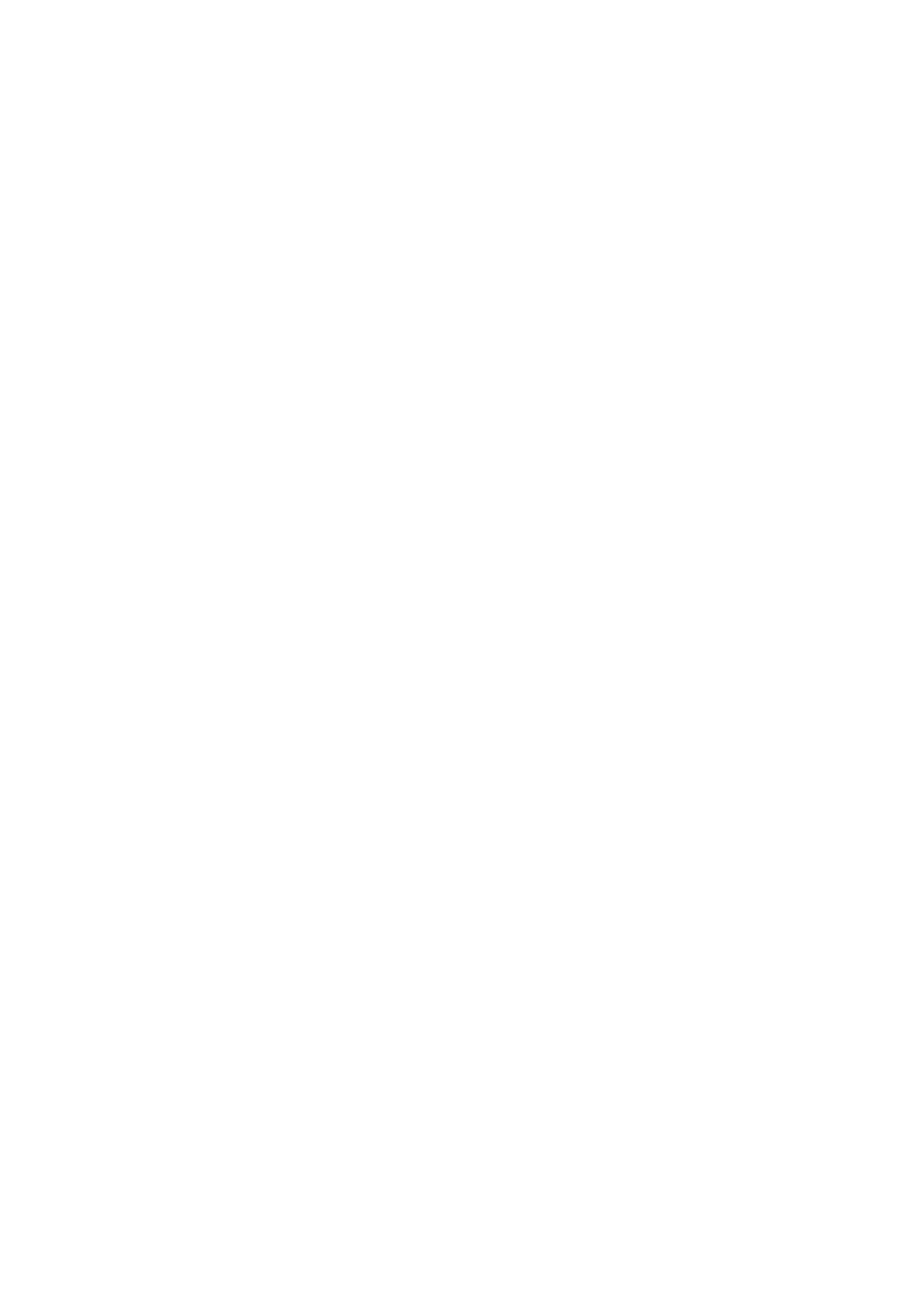# **CONTENTS**

| 1                       | <b>Tutorial</b>                 |                        |                                                                                                                      | 3              |  |  |  |  |  |  |
|-------------------------|---------------------------------|------------------------|----------------------------------------------------------------------------------------------------------------------|----------------|--|--|--|--|--|--|
| $\overline{\mathbf{2}}$ | <b>General information</b><br>5 |                        |                                                                                                                      |                |  |  |  |  |  |  |
|                         | 2.1                             | <b>Introduction</b>    |                                                                                                                      | $\overline{5}$ |  |  |  |  |  |  |
|                         |                                 | 2.1.1                  |                                                                                                                      | 5              |  |  |  |  |  |  |
|                         |                                 | 2.1.2                  |                                                                                                                      | 6              |  |  |  |  |  |  |
|                         | 2.2                             | Setup                  |                                                                                                                      | 8              |  |  |  |  |  |  |
|                         |                                 | 2.2.1                  |                                                                                                                      | 8              |  |  |  |  |  |  |
|                         |                                 | 2.2.2                  |                                                                                                                      | 8              |  |  |  |  |  |  |
|                         |                                 | 2.2.3                  |                                                                                                                      | 8              |  |  |  |  |  |  |
|                         | 2.3                             |                        |                                                                                                                      | 10             |  |  |  |  |  |  |
|                         |                                 | 2.3.1                  |                                                                                                                      | 10             |  |  |  |  |  |  |
|                         |                                 | 2.3.2                  |                                                                                                                      | 11             |  |  |  |  |  |  |
|                         |                                 | 2.3.3                  |                                                                                                                      | 12             |  |  |  |  |  |  |
|                         |                                 | 2.3.4                  |                                                                                                                      | 12             |  |  |  |  |  |  |
|                         |                                 | 2.3.5                  |                                                                                                                      | 13             |  |  |  |  |  |  |
|                         |                                 | 2.3.6                  |                                                                                                                      | 14             |  |  |  |  |  |  |
|                         |                                 | 2.3.7                  |                                                                                                                      | 14             |  |  |  |  |  |  |
|                         |                                 |                        |                                                                                                                      |                |  |  |  |  |  |  |
| 3                       |                                 | <b>General modules</b> |                                                                                                                      | 17             |  |  |  |  |  |  |
|                         | 3.1                             |                        | calcium.h – global definitions $\dots \dots \dots \dots \dots \dots \dots \dots \dots \dots \dots \dots \dots \dots$ | 17             |  |  |  |  |  |  |
|                         |                                 | 3.1.1                  |                                                                                                                      | 17             |  |  |  |  |  |  |
|                         |                                 | 3.1.2                  |                                                                                                                      | 17             |  |  |  |  |  |  |
|                         |                                 | 3.1.3                  | Triple-valued logic $\dots \dots \dots \dots \dots \dots \dots \dots \dots \dots \dots \dots \dots \dots \dots$      | 17             |  |  |  |  |  |  |
|                         |                                 | 3.1.4                  |                                                                                                                      | 18             |  |  |  |  |  |  |
|                         |                                 | 3.1.5                  |                                                                                                                      | 18             |  |  |  |  |  |  |
|                         |                                 | 3.1.6                  | Input and output $\ldots \ldots \ldots \ldots \ldots \ldots \ldots \ldots \ldots \ldots \ldots \ldots$               | 19             |  |  |  |  |  |  |
| $\overline{\mathbf{4}}$ | <b>Numbers</b><br>21            |                        |                                                                                                                      |                |  |  |  |  |  |  |
|                         | 4.1                             | ca.h                   |                                                                                                                      | 21             |  |  |  |  |  |  |
|                         |                                 | 4.1.1                  |                                                                                                                      | 21             |  |  |  |  |  |  |
|                         |                                 | 4.1.2                  |                                                                                                                      | 22             |  |  |  |  |  |  |
|                         |                                 | 4.1.3                  |                                                                                                                      | 22             |  |  |  |  |  |  |
|                         |                                 | 4.1.4                  |                                                                                                                      | 22             |  |  |  |  |  |  |
|                         |                                 | 4.1.5                  | Memory management for numbers                                                                                        | 23             |  |  |  |  |  |  |
|                         |                                 | 4.1.6                  |                                                                                                                      | 23             |  |  |  |  |  |  |
|                         |                                 | 4.1.7                  |                                                                                                                      | 23             |  |  |  |  |  |  |
|                         |                                 |                        |                                                                                                                      |                |  |  |  |  |  |  |
|                         |                                 | 4.1.8                  |                                                                                                                      | 25             |  |  |  |  |  |  |
|                         |                                 | 4.1.9                  |                                                                                                                      | 25             |  |  |  |  |  |  |
|                         |                                 | 4.1.10                 |                                                                                                                      | 26             |  |  |  |  |  |  |
|                         |                                 | 4.1.11                 |                                                                                                                      | 26             |  |  |  |  |  |  |
|                         |                                 | 4.1.12                 |                                                                                                                      | 27             |  |  |  |  |  |  |
|                         |                                 | 4.1.13                 |                                                                                                                      | 28             |  |  |  |  |  |  |
|                         |                                 | 4.1.14                 | Comparisons<br><u>. Kanada kalendar kanada kanada kanada kanada kanada kanada kan</u>                                | 28             |  |  |  |  |  |  |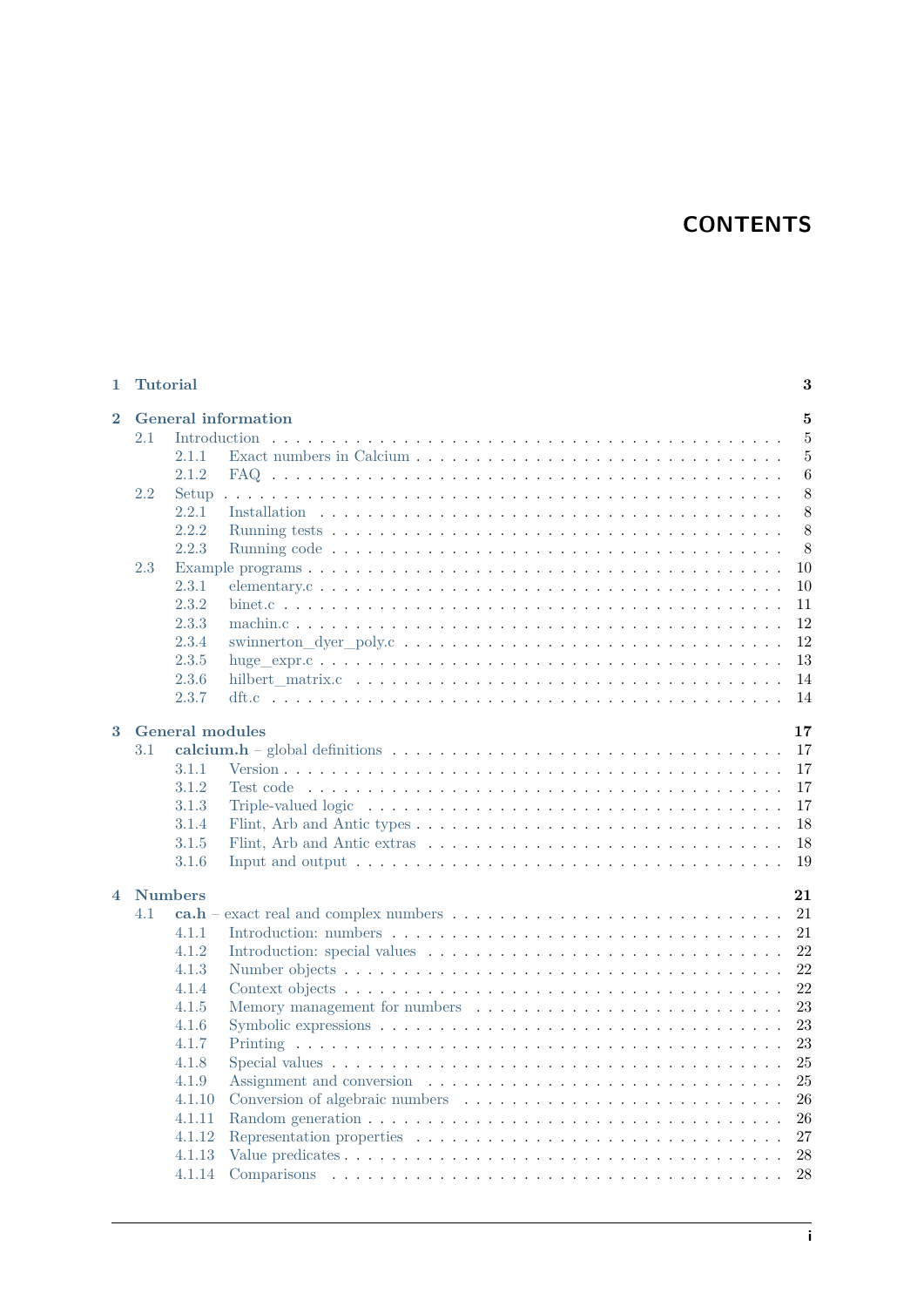|                |     | 4.1.15 | 29                                                                                                                  |
|----------------|-----|--------|---------------------------------------------------------------------------------------------------------------------|
|                |     | 4.1.16 | 29                                                                                                                  |
|                |     | 4.1.17 | 31                                                                                                                  |
|                |     | 4.1.18 | 32                                                                                                                  |
|                |     | 4.1.19 | 33                                                                                                                  |
|                |     | 4.1.20 | 34                                                                                                                  |
|                |     | 4.1.21 | 36                                                                                                                  |
|                |     | 4.1.22 | 36                                                                                                                  |
|                |     | 4.1.23 | 36                                                                                                                  |
|                |     | 4.1.24 | 37                                                                                                                  |
|                |     | 4.1.25 | 38                                                                                                                  |
|                |     | 4.1.26 | 39                                                                                                                  |
|                | 4.2 |        | 40                                                                                                                  |
|                |     | 4.2.1  | 40<br>Types, macros and constants $\dots \dots \dots \dots \dots \dots \dots \dots \dots \dots \dots \dots$         |
|                |     | 4.2.2  | 40                                                                                                                  |
|                |     | 4.2.3  | 40                                                                                                                  |
|                |     | 4.2.4  | 41                                                                                                                  |
|                |     | 4.2.5  | 41                                                                                                                  |
|                |     | 4.2.6  | Input and output $\ldots \ldots \ldots \ldots \ldots \ldots \ldots \ldots \ldots \ldots \ldots \ldots$<br>41        |
|                |     | 4.2.7  |                                                                                                                     |
|                |     |        | 41                                                                                                                  |
|                |     | 4.2.8  | 41                                                                                                                  |
|                |     | 4.2.9  | 42                                                                                                                  |
|                |     | 4.2.10 | 42                                                                                                                  |
| $\overline{5}$ |     |        | 43<br>Matrices and polynomials                                                                                      |
|                | 5.1 |        | 43<br>$ca\_poly.h$ – dense univariate polynomials over the real and complex numbers $\dots \dots$                   |
|                |     | 5.1.1  | 43                                                                                                                  |
|                |     | 5.1.2  | 44                                                                                                                  |
|                |     | 5.1.3  | 44                                                                                                                  |
|                |     | 5.1.4  | 44                                                                                                                  |
|                |     | 5.1.5  | 45                                                                                                                  |
|                |     |        | Input and output $\ldots \ldots \ldots \ldots \ldots \ldots \ldots \ldots \ldots \ldots \ldots \ldots$              |
|                |     | 5.1.6  | 45                                                                                                                  |
|                |     | 5.1.7  | 45                                                                                                                  |
|                |     | 5.1.8  | 45                                                                                                                  |
|                |     | 5.1.9  | Evaluation and composition $\ldots \ldots \ldots \ldots \ldots \ldots \ldots \ldots \ldots \ldots$<br>46            |
|                |     | 5.1.10 | Derivative and integral $\dots \dots \dots \dots \dots \dots \dots \dots \dots \dots \dots \dots \dots$<br>47       |
|                |     | 5.1.11 | 47                                                                                                                  |
|                |     | 5.1.12 | 47                                                                                                                  |
|                |     | 5.1.13 | 48                                                                                                                  |
|                |     | 5.1.14 | 48                                                                                                                  |
|                |     | 5.1.15 | 49                                                                                                                  |
|                | 5.2 |        | 50<br>$ca\_mat.h$ – matrices over the real and complex numbers $\dots \dots \dots \dots \dots \dots$                |
|                |     | 5.2.1  | 50<br>Types, macros and constants $\dots \dots \dots \dots \dots \dots \dots \dots \dots \dots \dots$               |
|                |     | 5.2.2  | 50                                                                                                                  |
|                |     | 5.2.3  | 51                                                                                                                  |
|                |     | 5.2.4  | 51                                                                                                                  |
|                |     | 5.2.5  | 51<br>Input and output $\ldots \ldots \ldots \ldots \ldots \ldots \ldots \ldots \ldots \ldots \ldots \ldots \ldots$ |
|                |     | 5.2.6  | 51                                                                                                                  |
|                |     | 5.2.7  | 52                                                                                                                  |
|                |     | 5.2.8  | 52                                                                                                                  |
|                |     | 5.2.9  | 52                                                                                                                  |
|                |     | 5.2.10 | 53                                                                                                                  |
|                |     | 5.2.11 | 53                                                                                                                  |
|                |     | 5.2.12 | 53                                                                                                                  |
|                |     | 5.2.13 | 54                                                                                                                  |
|                |     | 5.2.14 | 55                                                                                                                  |
|                |     | 5.2.15 | 55                                                                                                                  |
|                |     | 5.2.16 | 56                                                                                                                  |
|                |     |        |                                                                                                                     |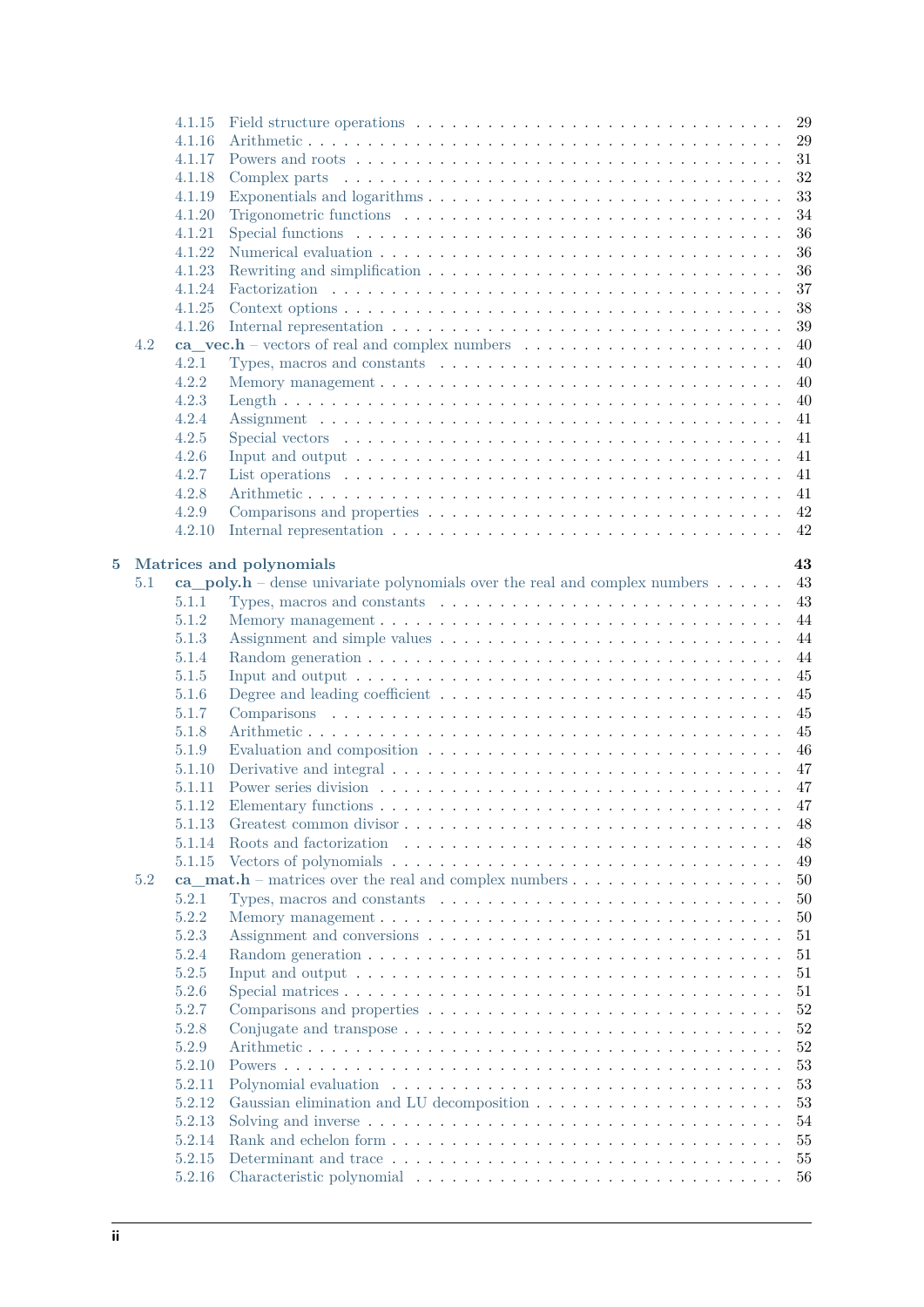|                |     | 5.2.17 | 57                                                                                                                  |
|----------------|-----|--------|---------------------------------------------------------------------------------------------------------------------|
|                |     | 5.2.18 |                                                                                                                     |
|                |     | 5.2.19 | 58                                                                                                                  |
|                |     |        |                                                                                                                     |
| 6              |     |        | Field and extension number constructions<br>59                                                                      |
|                | 6.1 |        | 59                                                                                                                  |
|                |     | 6.1.1  | 59                                                                                                                  |
|                |     | 6.1.2  | 60                                                                                                                  |
|                |     | 6.1.3  | 61                                                                                                                  |
|                |     | 6.1.4  | Input and output $\ldots \ldots \ldots \ldots \ldots \ldots \ldots \ldots \ldots \ldots \ldots \ldots$<br>61        |
|                |     | 6.1.5  | 61                                                                                                                  |
|                |     | 6.1.6  | 61                                                                                                                  |
|                | 6.2 |        | 62                                                                                                                  |
|                |     | 6.2.1  | 62                                                                                                                  |
|                |     | 6.2.2  | 63                                                                                                                  |
|                |     | 6.2.3  | Input and output $\ldots \ldots \ldots \ldots \ldots \ldots \ldots \ldots \ldots \ldots \ldots \ldots$<br>63        |
|                |     | 6.2.4  | 64                                                                                                                  |
|                |     | 6.2.5  | 64                                                                                                                  |
|                |     | 6.2.6  | 64<br>Cache                                                                                                         |
|                |     |        |                                                                                                                     |
| $\overline{7}$ |     |        | <b>Symbolic expressions</b><br>65                                                                                   |
|                | 7.1 |        | 65                                                                                                                  |
|                |     | 7.1.1  | 65                                                                                                                  |
|                |     | 7.1.2  | Types and macros $\dots \dots \dots \dots \dots \dots \dots \dots \dots \dots \dots \dots \dots \dots$<br>66        |
|                |     | 7.1.3  | 67                                                                                                                  |
|                |     | 7.1.4  | 67                                                                                                                  |
|                |     | 7.1.5  | 67                                                                                                                  |
|                |     | 7.1.6  | 68                                                                                                                  |
|                |     | 7.1.7  | 69<br>Input and output $\ldots \ldots \ldots \ldots \ldots \ldots \ldots \ldots \ldots \ldots \ldots \ldots \ldots$ |
|                |     | 7.1.8  | 69                                                                                                                  |
|                |     | 7.1.9  | 69                                                                                                                  |
|                |     | 7.1.10 | 70                                                                                                                  |
|                |     |        |                                                                                                                     |
|                |     | 7.1.11 | 70                                                                                                                  |
|                |     | 7.1.12 | 71                                                                                                                  |
|                |     | 7.1.13 | 72                                                                                                                  |
|                | 7.2 |        | 73                                                                                                                  |
|                |     | 7.2.1  | 73                                                                                                                  |
|                |     | 7.2.2  | 73                                                                                                                  |
|                |     | 7.2.3  | 74                                                                                                                  |
|                |     | 7.2.4  | Tuples, lists and sets $\dots \dots \dots \dots \dots \dots \dots \dots \dots \dots \dots \dots \dots \dots$<br>75  |
|                |     | 7.2.5  | 76                                                                                                                  |
|                |     | 7.2.6  | 79                                                                                                                  |
|                |     | 7.2.7  | 81                                                                                                                  |
|                |     | 7.2.8  | 82                                                                                                                  |
|                |     | 7.2.9  | 82                                                                                                                  |
|                |     |        |                                                                                                                     |
| 8              |     |        | Basic algebraic structures<br>91                                                                                    |
|                | 8.1 |        | <b>fmpz_mpoly_q.h</b> – multivariate rational functions over $Q \dots \dots \dots \dots \dots$<br>91                |
|                |     | 8.1.1  | 91<br>Types and macros $\dots \dots \dots \dots \dots \dots \dots \dots \dots \dots \dots \dots \dots \dots$        |
|                |     | 8.1.2  | 91                                                                                                                  |
|                |     | 8.1.3  | 92                                                                                                                  |
|                |     | 8.1.4  | 92                                                                                                                  |
|                |     | 8.1.5  | 92                                                                                                                  |
|                |     | 8.1.6  | 92                                                                                                                  |
|                |     | 8.1.7  | 93<br>Input and output $\ldots \ldots \ldots \ldots \ldots \ldots \ldots \ldots \ldots \ldots \ldots \ldots \ldots$ |
|                |     | 8.1.8  | 93                                                                                                                  |
|                |     | 8.1.9  | 93<br>Comparisons                                                                                                   |
|                |     | 8.1.10 | 93                                                                                                                  |
|                |     | 8.1.11 | 94                                                                                                                  |
|                |     |        |                                                                                                                     |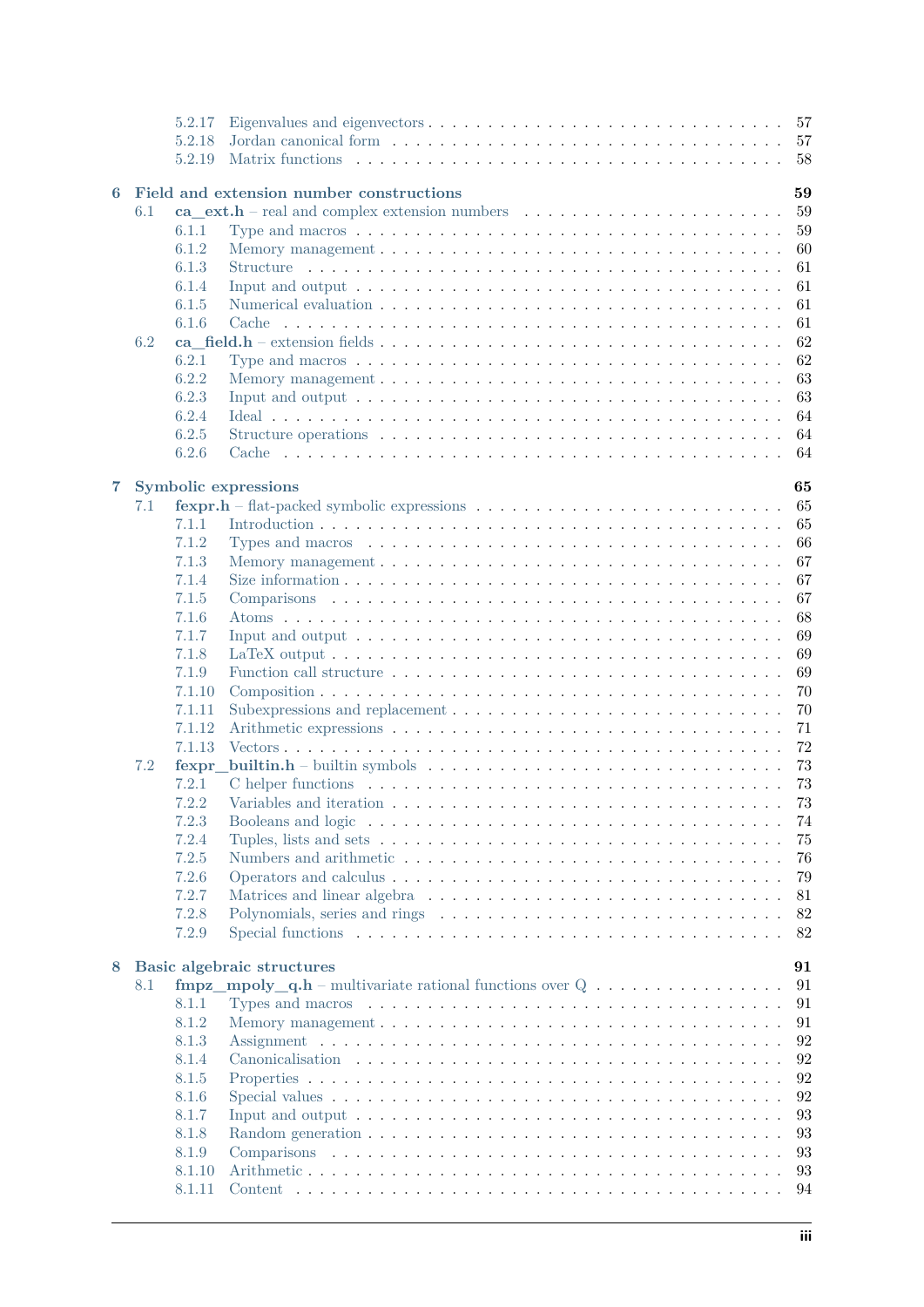|   | 8.2          |                     | $q$ qbar.h – algebraic numbers represented by minimal polynomials $\dots \dots \dots \dots$                            | 95 |
|---|--------------|---------------------|------------------------------------------------------------------------------------------------------------------------|----|
|   |              | 8.2.1               | Types and macros $\dots \dots \dots \dots \dots \dots \dots \dots \dots \dots \dots \dots \dots \dots$                 | 95 |
|   |              | 8.2.2               |                                                                                                                        | 95 |
|   |              | 8.2.3               |                                                                                                                        | 96 |
|   |              | 8.2.4               |                                                                                                                        | 96 |
|   |              | 8.2.5               |                                                                                                                        | 97 |
|   |              | 8.2.6               |                                                                                                                        | 97 |
|   |              | 8.2.7               |                                                                                                                        | 97 |
|   |              | 8.2.8               |                                                                                                                        | 98 |
|   |              | 8.2.9               |                                                                                                                        | 98 |
|   |              | 8.2.10              |                                                                                                                        | 99 |
|   |              | 8.2.11              |                                                                                                                        | 99 |
|   |              | 8.2.12              | 99                                                                                                                     |    |
|   |              | 8.2.13              |                                                                                                                        |    |
|   |              | 8.2.14              |                                                                                                                        |    |
|   |              | 8.2.15              |                                                                                                                        |    |
|   |              | 8.2.16              |                                                                                                                        |    |
|   |              | 8.2.17              |                                                                                                                        |    |
|   |              | 8.2.18              |                                                                                                                        |    |
|   |              | 8.2.19              |                                                                                                                        |    |
|   |              | 8.2.20              |                                                                                                                        |    |
|   |              | 8.2.21              | Symbolic expressions and conversion to radicals $\dots \dots \dots \dots \dots \dots \dots \dots \dots \dots 104$      |    |
|   |              | 8.2.22              |                                                                                                                        |    |
|   | 8.3          |                     |                                                                                                                        |    |
|   |              | 8.3.1               |                                                                                                                        |    |
|   |              | 8.3.2               |                                                                                                                        |    |
|   |              | 8.3.3               |                                                                                                                        |    |
| 9 |              | Python interface    | 111                                                                                                                    |    |
|   | 9.1          |                     | Python interface (pycalcium / pyca) $\ldots \ldots \ldots \ldots \ldots \ldots \ldots \ldots \ldots \ldots \ldots 111$ |    |
|   |              | 9.1.1               |                                                                                                                        |    |
|   |              | 9.1.2               |                                                                                                                        |    |
|   |              |                     |                                                                                                                        |    |
|   |              |                     | <b>10 Credits and references</b><br>141                                                                                |    |
|   |              |                     |                                                                                                                        |    |
|   |              | 11 Version history  | 143                                                                                                                    |    |
|   |              |                     |                                                                                                                        |    |
|   |              | 11.1.1              | $2021 - 05 - 28$ - version $0.4$                                                                                       |    |
|   |              | 11.1.2              | $2021 - 04 - 23$ - version $0.3$                                                                                       |    |
|   |              | 11.1.3              | $2020 - 10 - 16$ - version $0.2$                                                                                       |    |
|   |              | 11.1.4              | 2020-09-08 - version $0.1$                                                                                             |    |
|   |              | <b>Bibliography</b> | 149                                                                                                                    |    |
|   |              |                     |                                                                                                                        |    |
|   |              |                     | <b>Python Module Index</b><br>151                                                                                      |    |
|   | <b>Index</b> |                     | 153                                                                                                                    |    |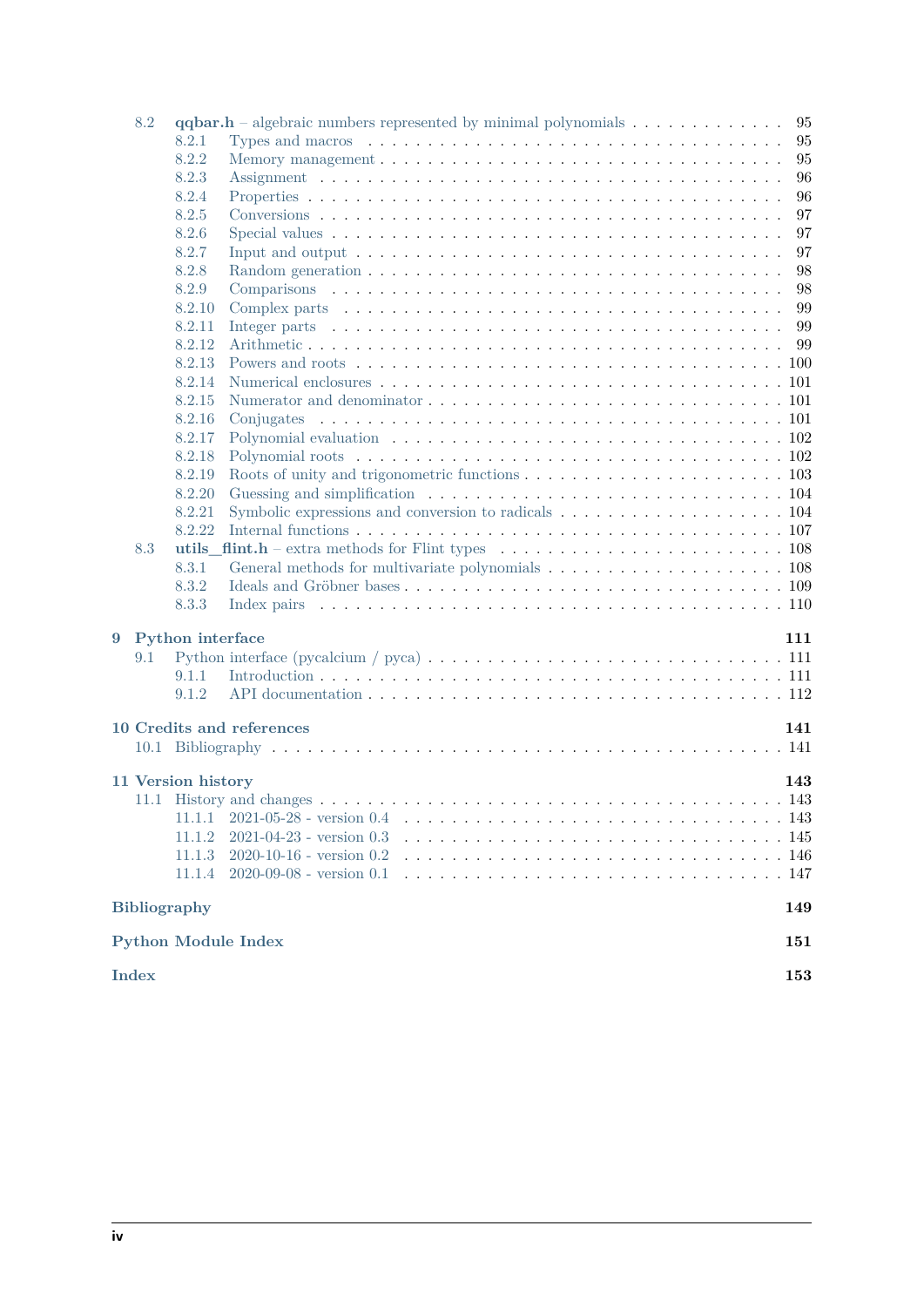**Calcium** (pronounced "kalkium") is a C library for exact computation with real and complex numbers. It is capable of rigorously deciding the truth of any constant relation involving algebraic numbers and many relations involving transcendental numbers, for example

$$
\frac{\log(\sqrt{2}+\sqrt{3})}{\log(5+2\sqrt{6})}=\frac{1}{2},\quad i^i=\exp\left(\frac{\pi}{\left(\left(\sqrt{-2}\right)^{\sqrt{2}}\right)^{\sqrt{2}}}\right),\quad 10^{-30}<\frac{640320^3+744}{e^{\pi\sqrt{163}}}-1<10^{-29}.
$$

Calcium is free software (LGPL). It depends on [GMP,](https://gmplib.org/) [MPFR,](https://mpfr.org/) [Flint,](http://flintlib.org/) [Antic](https://github.com/wbhart/antic/) and [Arb.](http://arblib.org/)

- Source code: <https://github.com/fredrik-johansson/calcium>
- Bug reports and feature requests: <https://github.com/fredrik-johansson/calcium/issues>
- Mailing list: [flint-devel](https://groups.google.com/d/forum/flint-devel)

This documentation is available in HTML format at <http://fredrikj.net/calcium/> and in PDF format at <http://fredrikj.net/calcium/calcium.pdf>. This edition of the documentation was updated May 28, 2021 and describes Calcium 0.4.0.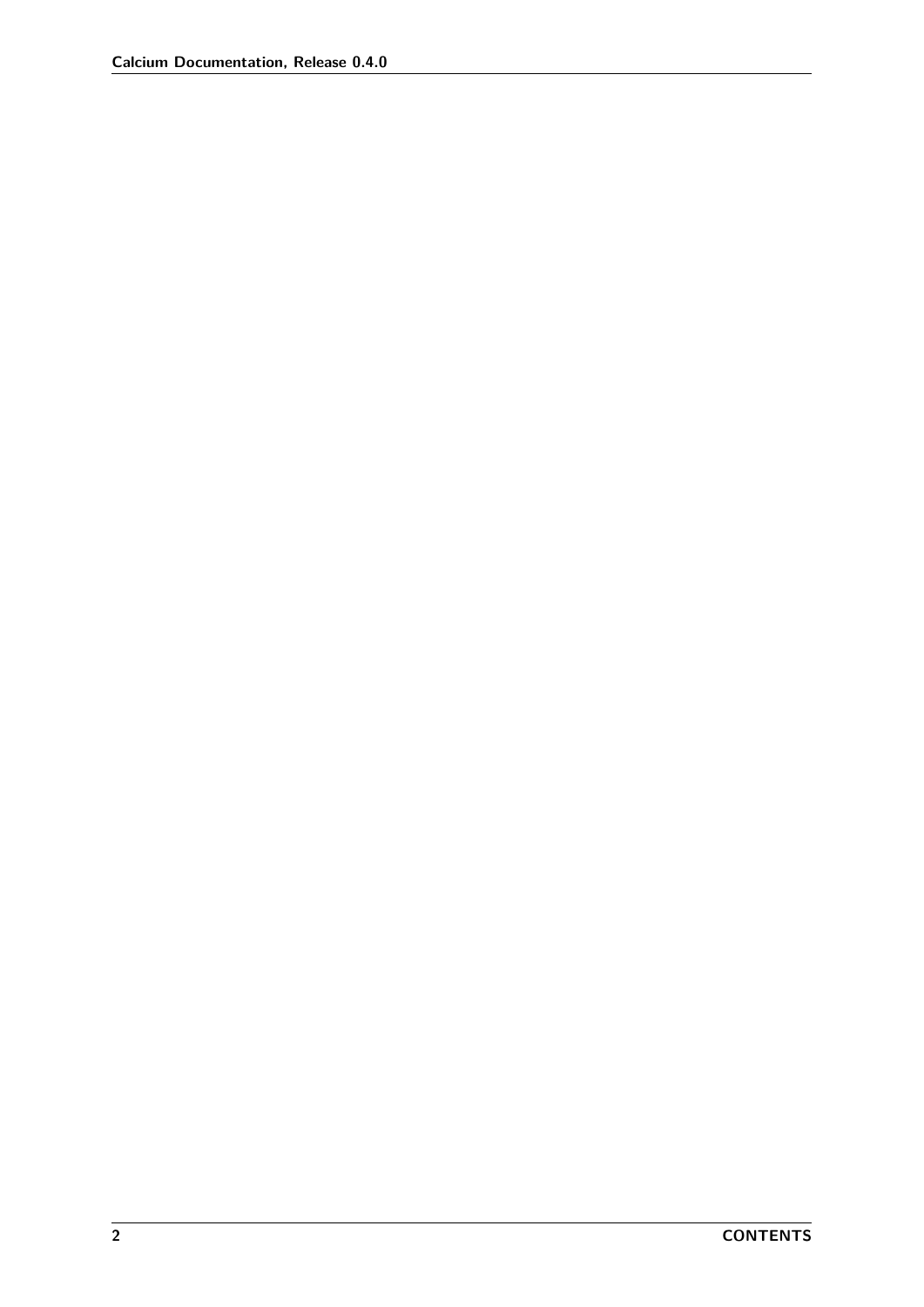# **CHAPTER ONE**

# **TUTORIAL**

<span id="page-8-0"></span>For new users, this introductory [Jupyter notebook](https://fredrikj.net/calcium/introduction_ipynb.html) is a good place to start.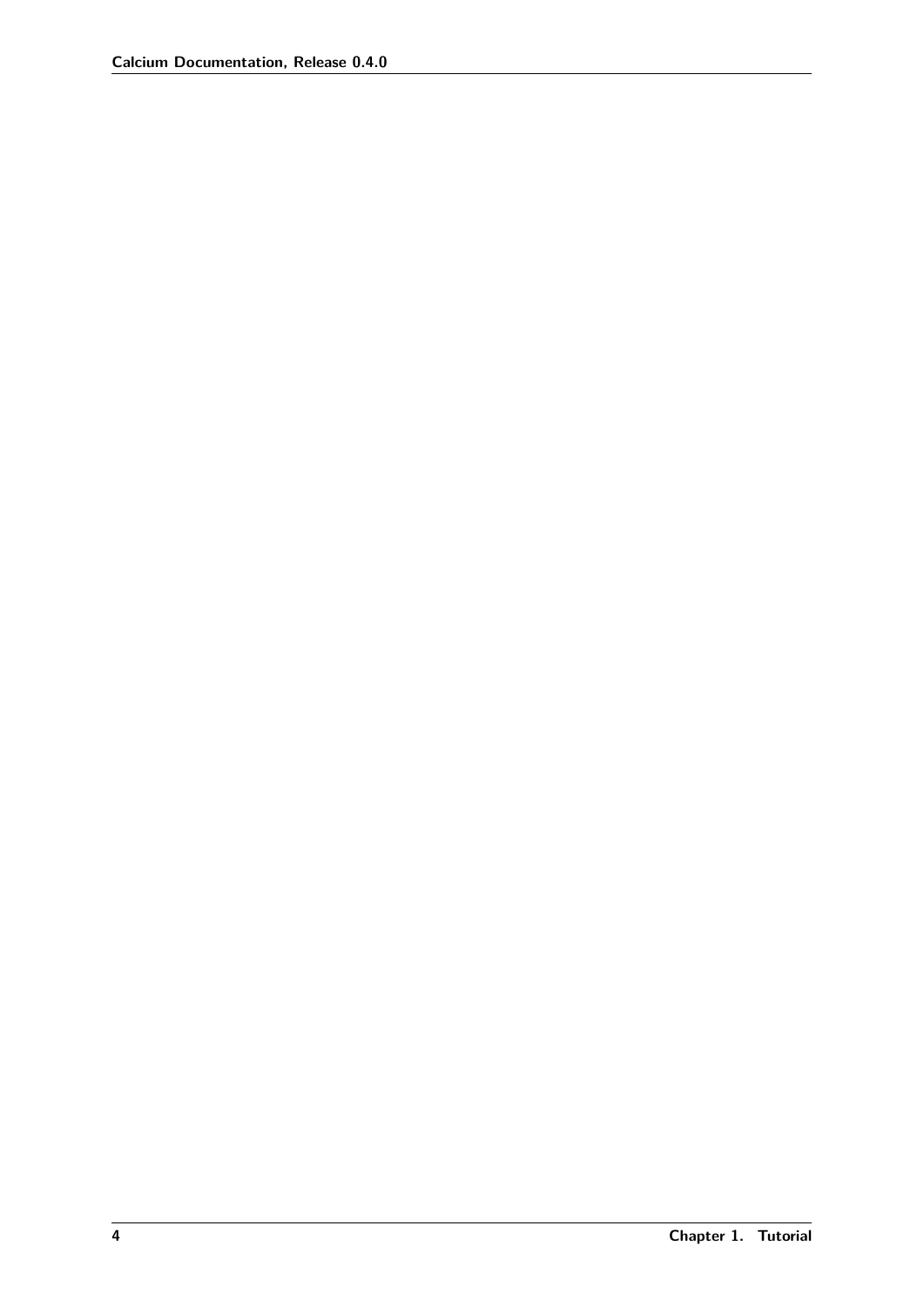# **GENERAL INFORMATION**

# <span id="page-10-1"></span><span id="page-10-0"></span>**2.1 Introduction**

### <span id="page-10-2"></span>**2.1.1 Exact numbers in Calcium**

The core idea behind Calcium is to represent real and complex numbers as elements of extension fields

 $\mathbb{Q}(a_1, \ldots, a_n)$ 

of the rational numbers, where the extension numbers  $a_k$  are described by symbolic expressions (which may depend on other fields recursively). The system constructs such fields automatically as needed to represent the results of computations. Any extension field is isomorphic to a formal field

$$
\mathbb{Q}(a_1,\ldots,a_n) \cong K_{\text{formal}} := \text{Frac}(\mathbb{Q}[X_1,\ldots,X_n]/I)
$$

where  $I$  is the ideal of algebraic relations among the extension numbers. The relations may involve algebraic numbers (for example:  $i^2 + 1 = 0$ ), transcendental numbers (for example:  $e^{-\pi} \cdot e^{\pi} = 1$ ), or combinations thereof.

Computation in the formal field depends (in general) on multivariate polynomial arithmetic together with use of a Gröbner basis for the ideal. The map from the formal field to the true complex field is maintained using arbitrary-precision ball arithmetic where necessary.

As an important special case, Calcium can be used for arithmetic in algebraic number fields (embedded explicitly in  $\mathbb{C}$ )

$$
\mathbb{Q}(a) \cong \mathbb{Q}[X]/\langle f(X) \rangle
$$

with excellent performance thanks to internal use of the Antic library.

It will not always work perfectly: although Calcium by design should never give a mathematically erroneous answer, it may be unable to simplify a result as much as expected and it may be unable to decide a predicate (in which case it can return "Unknown"). Equality is at least decidable over the algebraic numbers  $\overline{Q}$  (for practical degrees and bit sizes of the numbers!), and in certain cases involving transcendentals. We hope to improve Calcium's capabilities gradually through enhancements to its built-in algorithms and through customization options.

#### **Usage details**

To understand how Calcium works more concretely, see *[Example programs](#page-15-0)* and the documentation for the main Calcium number type (*[ca\\_t](#page-27-3)* ):

• *[ca.h – exact real and complex numbers](#page-26-1)*

Implementation details for extension numbers and formal fields can be found in the documentation of the corresponding modules:

• *[ca\\_ext.h – real and complex extension numbers](#page-64-1)*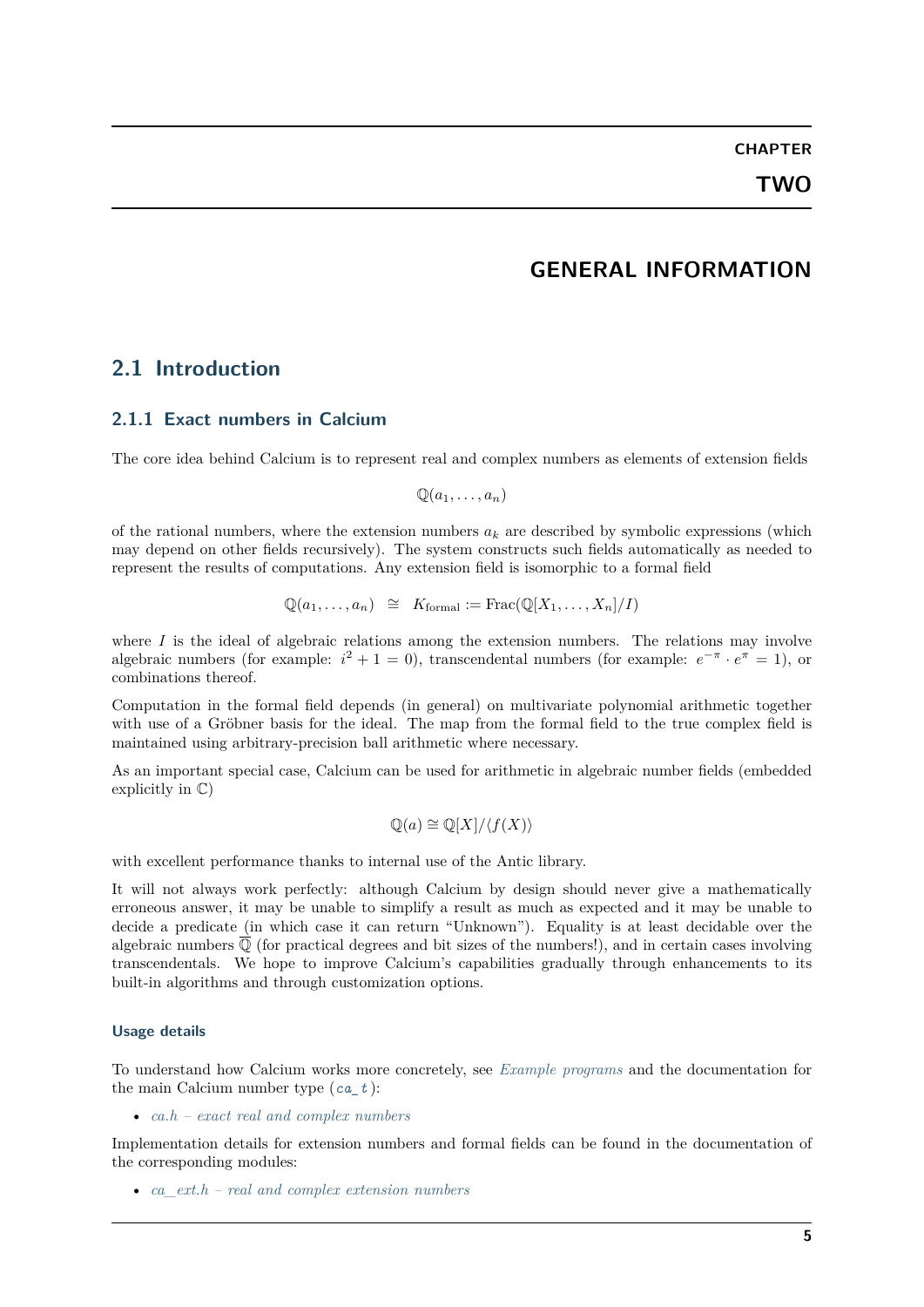• *[ca\\_field.h – extension fields](#page-67-0)*

The following modules are used internally for arithmetic in transcendental number fields (rational function fields)  $\mathbb{Q}(x_1, \ldots, x_n)$  and over the field of algebraic numbers  $\overline{\mathbb{Q}}$ , respectively. They may be of independent interest:

- *[fmpz\\_mpoly\\_q.h multivariate rational functions over Q](#page-96-1)*
- *[qqbar.h algebraic numbers represented by minimal polynomials](#page-100-0)*

# <span id="page-11-0"></span>**2.1.2 FAQ**

# **Isn't x = 0 undecidable?**

In general, yes: equality over the reals is undecidable. In practice, much of calculus and elementary number theory can be done with numbers that are simple algebraic combinations of well-known elementary and special functions, and there are heuristics that work quite well for deciding predicates about such numbers. Calcium will be able to give a definitive answer at least in simple cases (for example, proving 16 atan( $\frac{1}{5}$ ) – 4 atan( $\frac{1}{239}$ ) =  $\pi$  or  $\sqrt{5+2\sqrt{6}} = \sqrt{2} + \sqrt{3}$ ), and will simply answer "Unknown" when its heuristics are not powerful enough.

### **How does Calcium compare to ordinary numerical computing?**

Calcium is far too slow to replace floating-point numbers for 99.93% of scientific computing. The target is symbolic and algebraic computation. Nevertheless, Calcium may well be useful as a tool to test and enhance the capabilities of numerical programs.

### **How does Calcium compare to Arb arithmetic?**

The main advantage of Calcium over ball arithmetic alone is the ability to do exact comparisons. The automatic precision management in Calcium can also be convenient.

Calcium will usually be slower than Arb arithmetic. If a computation is mostly numerical, it is probably better to try using Arb first, and fall back on an exact calculation with Calcium only if that fails because an exact comparison is needed.

#### **How does Calcium compare to symbolic computation systems (Mathematica, SymPy, etc.)?**

Calculating with constant values is only a small part of what such systems have to do, but it is one of the most complex parts. Existing computer algebra systems sometimes manage this very well, and sometimes fail horribly. The most common problems are 1) getting numerical error bounds or branch cuts wrong, and 2) slowing down too much when the expressions get large. Calcium is intended to address both problems (through rigorous numerical evaluation and use of fast polynomial arithmetic).

Ultimately, Calcium will no doubt handle some problems better and others worse, and it should be considered a complement to existing computer algebra systems rather than a replacement. A symbolic expression simplifier may use Calcium evaluation as one of its tools, but this probably needs to be done selectively and in combination with many other heuristics.

# **Why is Calcium written in C?**

The main advantage of developing Calcium as a C library is that it will not be tied to a particular programming language ecosystem: C is uniquely easy to interface from almost any other language. The second most important reason is familiarity: Calcium follows the design of Flint and Arb (coding style, naming, module layout, memory management, test code, etc.) which has proved to work quite well for libraries of this type.

There is also the performance argument. Some core functions will benefit from optimizations that are natural in C such as in-place operations and fine-grained manual memory management. However, the performance aspect should not be overemphasized: Calcium will spend most of its time in Flint and Arb kernel functions and this would probably still be true even if it were written in a slower language.

There are certainly types of mathematical functionality that will be too inconvenient to implement in C. Our intention is indeed to leave such functionality to projects written in Python, Julia, etc. which may then opt to depend on Calcium for basic operations.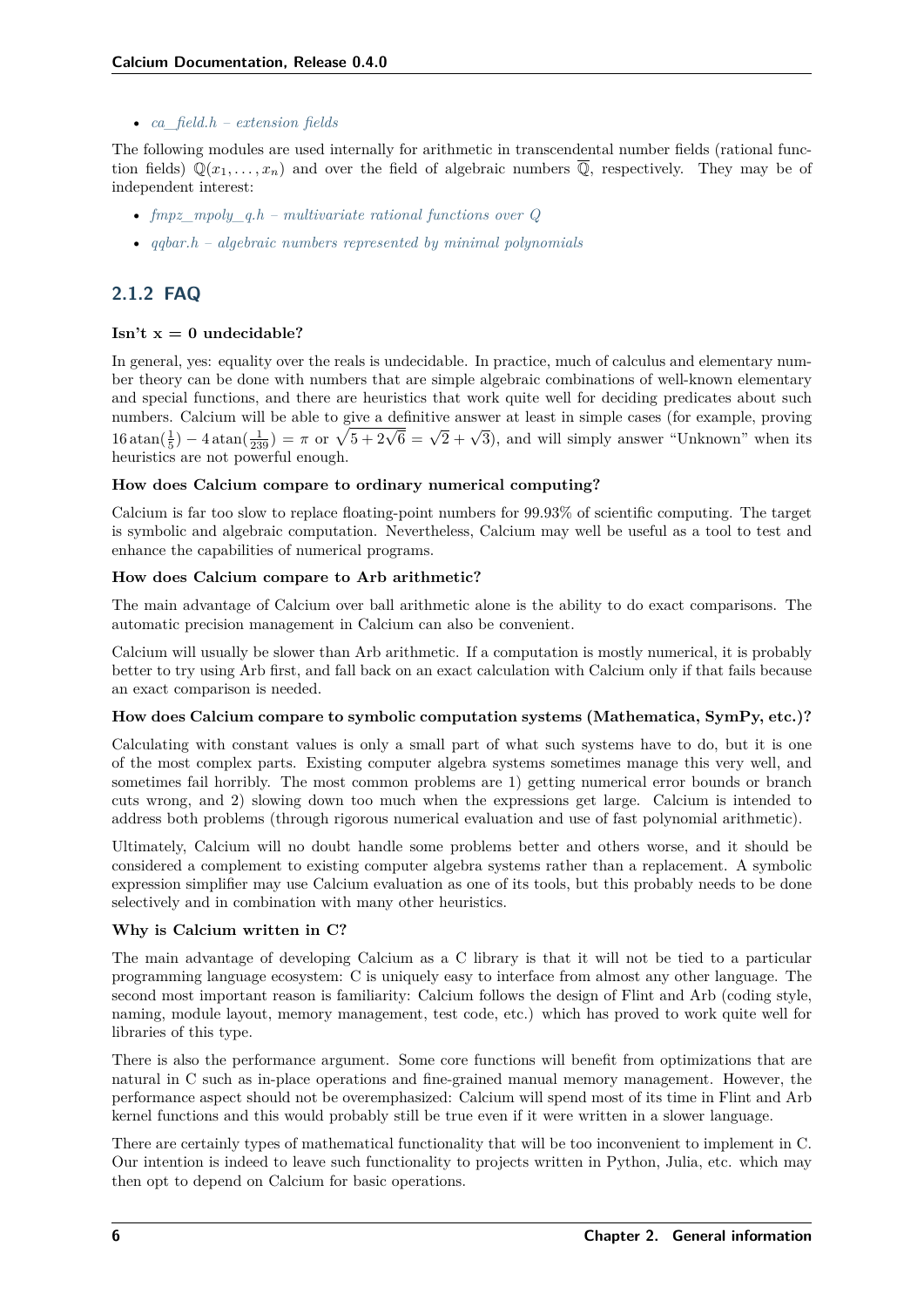# **What is the development status of Calcium?**

Calcium is presently in early development and should be considered experimental software. The interfaces are subject to change and many important functions and optimizations have not been implemented. A more stable and functional release can be expected in late 2021.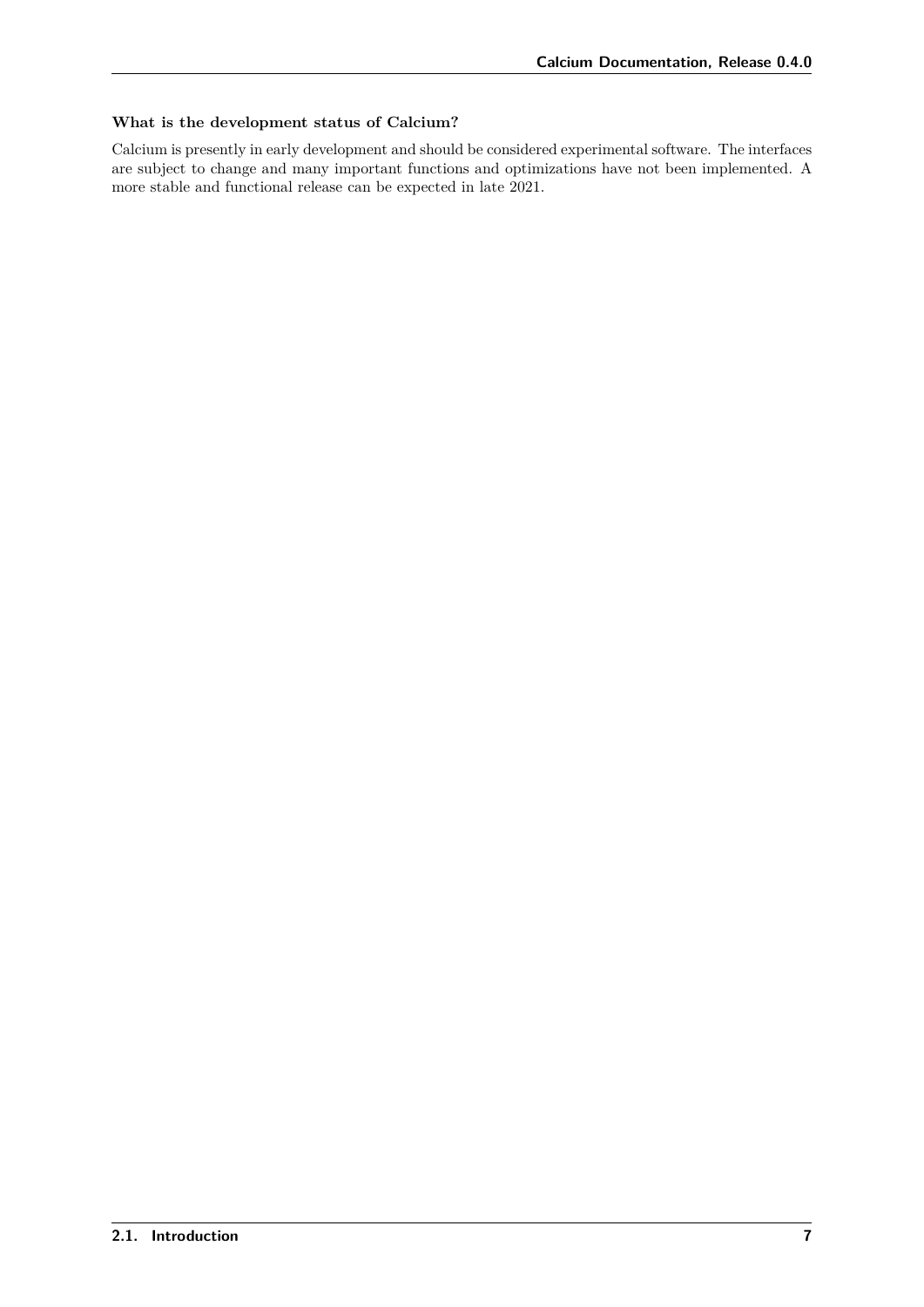# <span id="page-13-0"></span>**2.2 Setup**

# <span id="page-13-1"></span>**2.2.1 Installation**

Calcium has the following dependencies:

- FLINT (<http://www.flintlib.org>) and its dependencies (GMP/MPIR and MPFR). Calcium will require FLINT 2.7 (unreleased) or later; currently a git checkout of [https://github.com/](https://github.com/wbhart/flint2) [wbhart/flint2](https://github.com/wbhart/flint2) is necessary.
- Arb (<http://arblib.org>) version 2.18.1 or later.
- Antic (<https://github.com/wbhart/antic/>) use a git checkout.

To compile, test and install Calcium from source assuming that all dependencies have been installed, run the following commands in the source directory:

./configure <options> make make check (optional) make install

If GMP/MPIR, MPFR, FLINT, Arb or Antic are installed in some other location than the default path /usr/local, pass --with-gmp=..., --with-mpfr=..., --with-flint=..., --with-arb=. .., --with-antic=... with the correct path to configure (type ./configure --help to show more options).

After the installation, you may have to run ldconfig to make sure that the system's dynamic linker finds the library.

On a multicore system, make can be run with the  $-i$  flag to build in parallel. For example, use make -j4 on a quad-core machine.

# <span id="page-13-2"></span>**2.2.2 Running tests**

After running make, it is recommended to also run make check to verify that all unit tests pass.

By default, the unit tests run a large number of iterations to improve the chances of detecting subtle problems. The test suite will take several minutes on a single core (make -jN check if you have more cores to spare). You can adjust the number of test iterations via the CALCIUM\_TEST\_MULTIPLIER environment variable. For example, the following will only run 10% of the default iterations:

```
export CALCIUM_TEST_MULTIPLIER=0.1
make check
```
It is also possible to run the unit tests for a single module, for instance:

make check MOD=ca

# <span id="page-13-3"></span>**2.2.3 Running code**

Here is an example program to get started using Calcium:

```
# include "calcium/ca.h"
int main()
{
    ca_ctx_t ctx;
    ca_t x;
```
(continues on next page)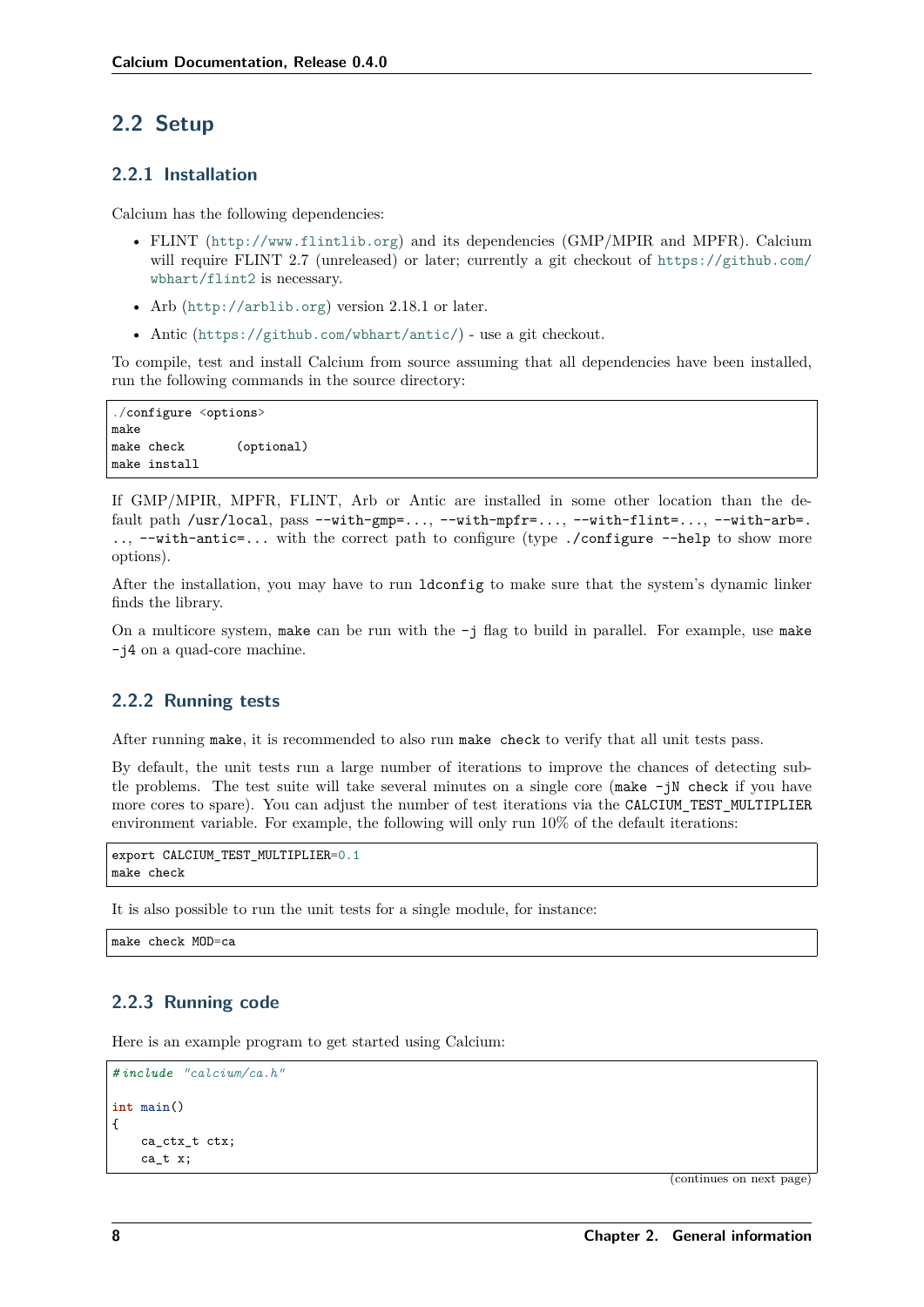(continued from previous page)

```
ca_ctx_init(ctx);
    ca_init(x, ctx);
   ca_pi(x, ctx); /* x = pi */ca_sub_ui(x, x, 3, ctx); /* x = x - 3 */<br>ca_pow_ui(x, x, 2, ctx); /* x = x^2 */ca_{pow_ui(x, x, 2, ctx);}ca_print(x, ctx); printf("\n");
   printf("Computed with calcium-%s\n", calcium_version());
    ca_clear(x, ctx);
   ca_ctx_clear(ctx);
   flint_cleanup();
    return EXIT_SUCCESS;
}
```
Compile it with:

gcc test.c -lcalcium

Depending on the environment, you may also have to pass the flags -larb, -lantic, -lflint, -lmpfr, -lgmp to the compiler. On some Debian based systems, -larb needs to be replaced with -lflint-arb.

If the header and library files are not in a standard location (/usr/local on most systems), you may also have to provide flags such as:

-I/path/to/calcium -I/path/to/arb -I/path/to/flint -L/path/to/calcium -L/path/to/flint -L/path/ *˓*<sup>→</sup>to/arb

Finally, to run the program, make sure that the linker can find the libraries. If they are installed in a nonstandard location, you can for example add this path to the LD\_LIBRARY\_PATH environment variable.

The output of the example program should be something like the following:

```
0.0200485 {a^2-6*a+9 where a = 3.14159 [Pi]}
Computed with calcium-0.0.0
```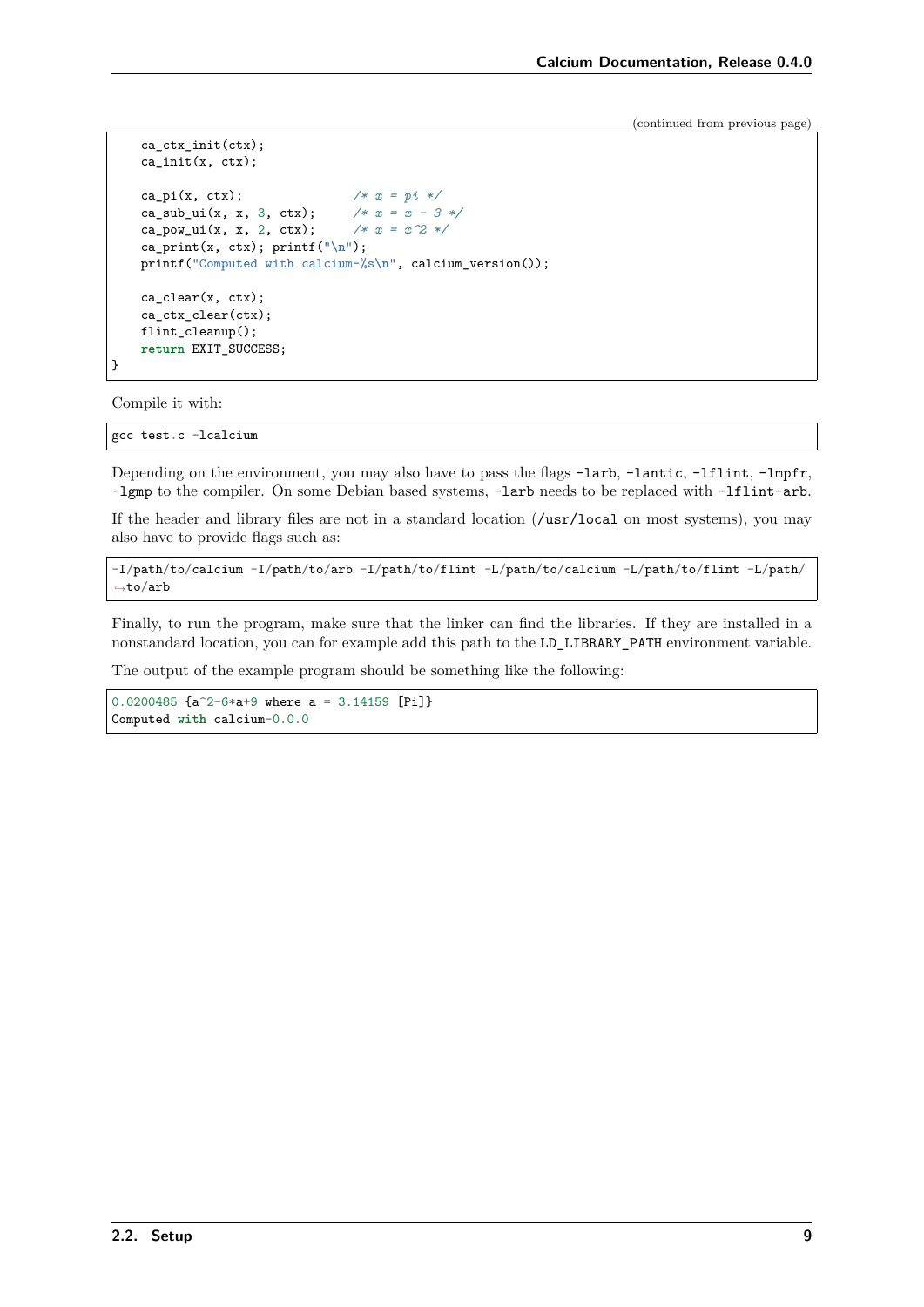# <span id="page-15-0"></span>**2.3 Example programs**

The *examples* directory (<https://github.com/fredrik-johansson/calcium/tree/master/examples>) contains complete C programs illustrating use of Calcium. Running:

make examples

will compile the programs and place the binaries in build/examples.

# <span id="page-15-1"></span>**2.3.1 elementary.c**

This program evaluates several elementary expressions. For some inputs, Calcium's arithmetic should produce a simplified result automatically. Some inputs do not yet automatically simplify as much as one might hope. Calcium may still able to prove that such a number is zero or nonzero; the output of *[ca\\_check\\_is\\_zero\(\)](#page-33-2)* is then T\_TRUE or T\_FALSE.

Sample output:

```
> build/examples/elementary
>>> Exp(Pi*I) + 1
\Omega>>> Log(-1) / (Pi*I)
1
>>> Log(-I) / (Pi*I)
-0.500000 \{-1/2\}>>> Log(1 / 10^123) / Log(100)
-61.5000 \{-123/2\}>>> Log(1 + Sqrt(2)) / Log(3 + 2*Sqrt(2))
0.500000 {1/2}
>>> Sqrt(2)*Sqrt(3) - Sqrt(6)
\Omega>>> Exp(1+Sqrt(2)) * Exp(1-Sqrt(2)) / (Exp(1)^2)
1
>>> I^I - Exp(-Pi/2)
\Omega>>> Exp(Sqrt(3))^2 - Exp(Sqrt(12))
\Omega>>> 2*Log(Pi*I) - 4*Log(Sqrt(Pi)) - Pi*I\Omega>>> -I*Pi/8*Log(2/3-2*I/3)^2 + I*Pi/8*Log(2/3+2*I/3)^2 + Pi^2/12*Log(-1-I) + Pi^2/12*Log(-1+I)␣
˓→+ Pi^2/12*Log(1/3-I/3) + Pi^2/12*Log(1/3+I/3) - Pi^2/48*Log(18)
\Omega>>> Sqrt(5 + 2*Sqrt(6)) - Sqrt(2) - Sqrt(3)
0e-1126 {a-c-d where a = 3.14626 [Sqrt(9.89898 {2*b+5})], b = 2.44949 [b^2-6=0], c = 1.73205
˓→[c^2-3=0], d = 1.41421 [d^2-2=0]}
>>> Is zero?
T_TRUE
>>> Sqrt(I) - (1+I)/Sqrt(2)
```
(continues on next page)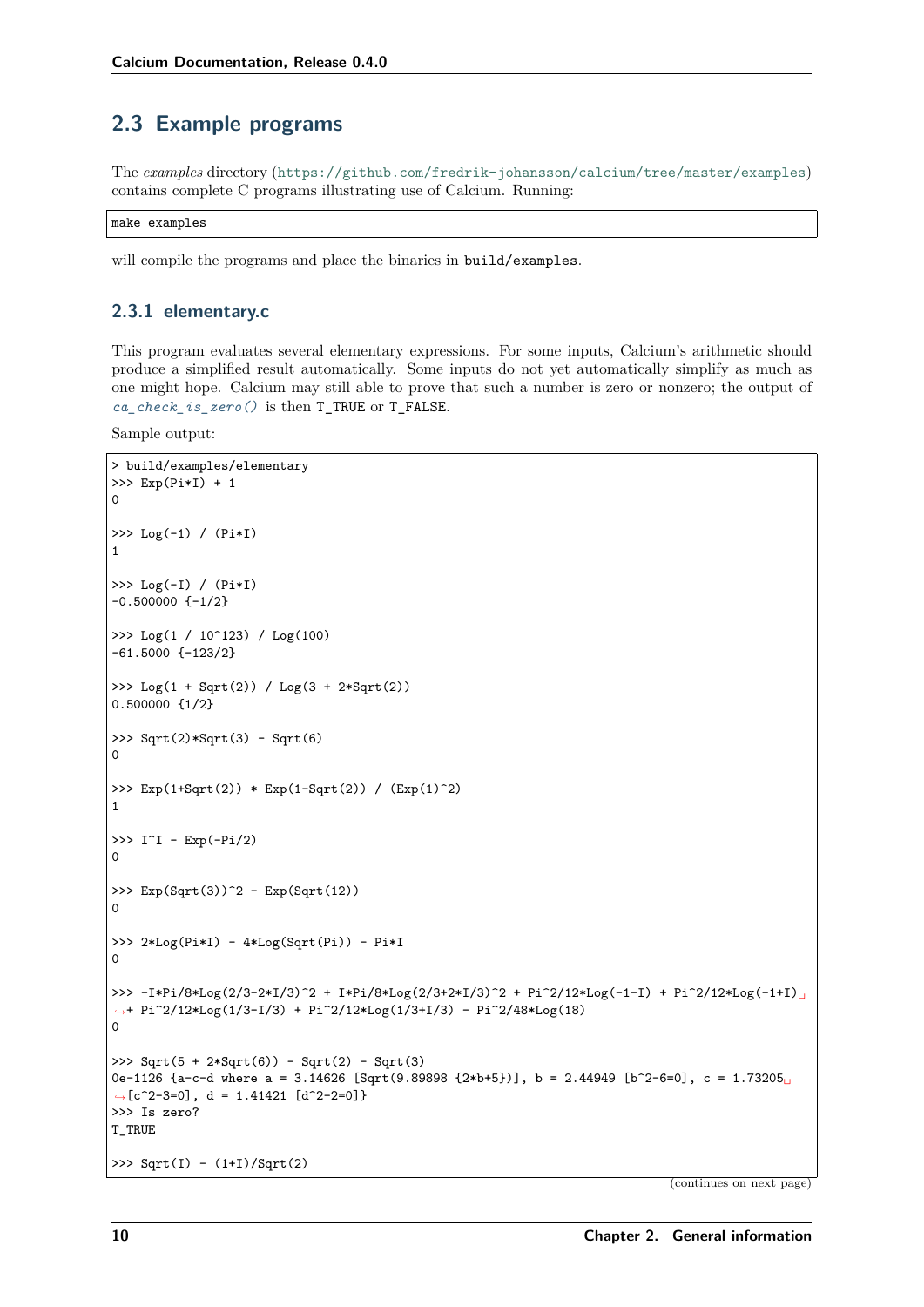(continued from previous page)

```
0e-1126 + 0e-1126*I ((2*a-b*c-b)/2 where a = 0.707107 + 0.707107*I [Sqrt(1.00000*I \{c\})], b =
˓→1.41421 [b^2-2=0], c = I [c^2+1=0]}
>>> Is zero?
T_TRUE
>>> Exp(Pi*Sqrt(163)) - (640320^3 + 744)
-7.49927e-13 {a-262537412640768744 where a = 2.62537e+17 [Exp(40.1092 {b*c})], b = 3.14159␣
\rightarrow[Pi], c = 12.7671 [c<sup>2</sup>-163=0]}
>>> Erf(2*Log(Sqrt(1/2-Sqrt(2)/4))+Log(4)) - Erf(Log(2-Sqrt(2)))
\Omegacpu/wall(s): 0.022 0.022
virt/peak/res/peak(MB): 36.45 36.47 9.37 9.37
```
# <span id="page-16-0"></span>**2.3.2 binet.c**

This program computes the *n*-th Fibonacci number using Binet's formula  $F_n = (\varphi^n - (1 - \varphi)^n)/\sqrt{\pi}$  $\mathfrak{\zeta}$ This program computes the *n*-th Fibonacci number<br>where  $\varphi = \frac{1}{2}(1 + \sqrt{5})$ . The program takes *n* as input.

Sample output:

```
> build/examples/binet 250
7.89633e+51 {7896325826131730509282738943634332893686268675876375}
cpu/wall(s): 0.002 0.001
virt/peak/res/peak(MB): 36.14 36.14 5.81 5.81
```
This illustrates exact arithmetic in algebraic number fields. The program also illustrates another aspect of Calcium arithmetic: evaluation limits. For example, trying to compute the index  $n = 10^6$  Fibonacci number hits an evaluation limit, so the value is not expanded to an explicit integer:

```
> build/examples/binet 1000000
1.95328e+208987 {(a*c-b*c)/5 where a = 4.36767e+208987 [Pow(1.61803 {(c+1)/2}, 1.00000e+6
˓→{1000000})], b = 2.28955e-208988 [Pow(-0.618034 {(-c+1)/2}, 1.00000e+6 {1000000})], c = 2.
˓→23607 [c^2-5=0]}
cpu/wall(s): 0.006 0.005
virt/peak/res/peak(MB): 36.14 36.14 9.05 9.05
```
Calling the program with -limit B n raises the bit evaluation limit to *B*. Setting this large enough allows  $F_{10^6}$  to expand to an integer (the following output has been truncated to avoid reproducing all 208988 digits):

```
> build/examples/binet -limit 10000000 1000000
1.95328e+208987 {1953282128...8242546875}
cpu/wall(s): 0.229 0.242
virt/peak/res/peak(MB): 36.79 37.29 7.13 7.13
```
The exact mechanisms and interfaces for evaluation limits are still a work in progress.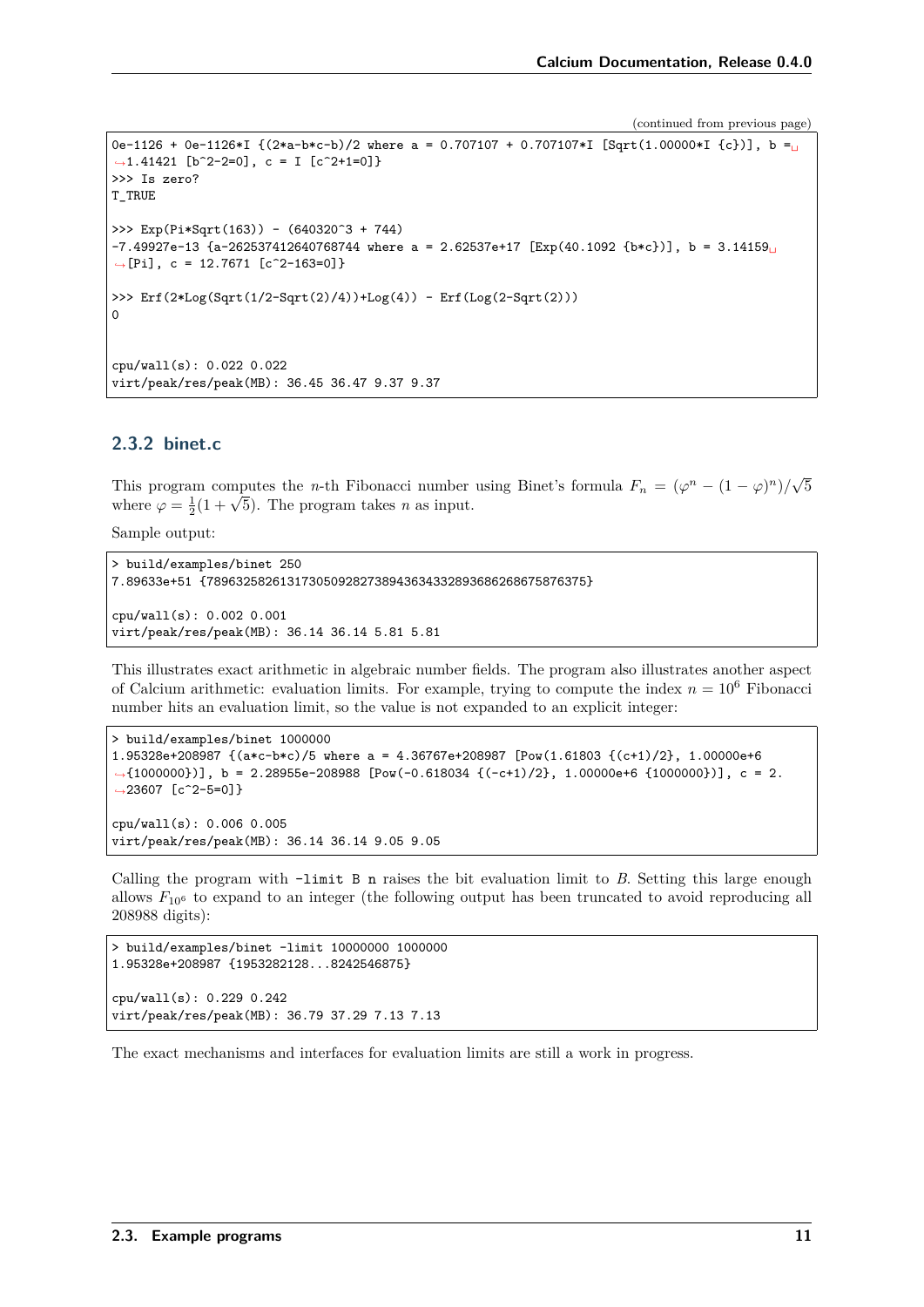# <span id="page-17-0"></span>**2.3.3 machin.c**

This program checks several variations of Machin's formula

$$
\frac{\pi}{4} = 4 \operatorname{atan}\left(\frac{1}{5}\right) - \operatorname{atan}\left(\frac{1}{239}\right)
$$

expressing  $\pi$  or logarithms of small integers in terms of arctangents or hyperbolic arctangents of rational numbers. The program actually evaluates  $4 \tan\left(\frac{1}{5}\right) - \tan\left(\frac{1}{239}\right) - \frac{\pi}{4}$  (etc.) and prints the result, which should be precisely 0, proving the identity. Inverse trigonometric functions are not yet implemented in Calcium, so the example program evaluates them using logarithms.

Sample output:

```
> build/examples/machin
[(1)*Atan(1/1) - Pi/4] = 0[(1)*Atan(1/2) + (1)*Atan(1/3) - Pi/4] = 0[(2)*Atan(1/2) + (-1)*Atan(1/7) - Pi/4] = 0[(2)*Atan(1/3) + (1)*Atan(1/7) - Pi/4] = 0[(4)*Atan(1/5) + (-1)*Atan(1/239) - Pi/4] = 0[(1)*Atan(1/2) + (1)*Atan(1/5) + (1)*Atan(1/8) - Pi/4] = 0[(1)*Atan(1/3) + (1)*Atan(1/4) + (1)*Atan(1/7) + (1)*Atan(1/13) - Pi/4] = 0[(12)*Atan(1/49) + (32)*Atan(1/57) + (-5)*Atan(1/239) + (12)*Atan(1/110443) - Pi/4][(14)*Atanh(1/31) + (10)*Atanh(1/49) + (6)*Atanh(1/161) - Log(2)] = 0[(22)*Atanh(1/31) + (16)*Atanh(1/49) + (10)*Atanh(1/161) - Log(3)] = 0[(32)*Atanh(1/31) + (24)*Atanh(1/49) + (14)*Atanh(1/161) - Log(5)] = 0[(144)*Atanh(1/251) + (54)*Atanh(1/449) + (-38)*Atanh(1/4801) + (62)*Atanh(1/8749) - Log(2)]˓→= 0
[(228)*4\tanh(1/251) + (86)*4\tanh(1/449) + (-60)*4\tanh(1/4801) + (98)*4\tanh(1/8749) - \text{Log}(3)]˓→= 0
[(334)*Atanh(1/251) + (126)*Atanh(1/449) + (-88)*Atanh(1/4801) + (144)*Atanh(1/8749) - Log(5)]˓→ = 0
[(404)*Atanh(1/251) + (152)*Atanh(1/449) + (-106)*Atanh(1/4801) + (174)*Atanh(1/8749) -\frac{1}{160}\rightarrowLog(7)] = 0
cpu/wall(s): 0.016 0.016
virt/peak/res/peak(MB): 35.57 35.57 8.80 8.80
```
# <span id="page-17-1"></span>**2.3.4 swinnerton\_dyer\_poly.c**

This program computes the coefficients of the Swinnerton-Dyer polynomial

$$
S_n = \prod (x \pm \sqrt{2} \pm \sqrt{3} \pm \sqrt{5} \pm \ldots \pm \sqrt{p_n})
$$

where  $p_n$  denotes the *n*-th prime number and all combinations of signs are taken. This polynomial has degree  $2^n$ . The polynomial is expanded from its roots using naive polynomial multiplication over *[ca\\_t](#page-27-3)* coefficients. There are far more efficient ways to construct this polynomial; this program simply illustrates that arithmetic in multivariate number fields works smoothly.

The program prints the coefficients of  $S_n$ , from the constant term to the coefficient of  $x^{2^n}$ .

Sample output:

```
> build/examples/swinnerton_dyer_poly 3
576
\Omega-960
\Omega352
\Omega
```
(continues on next page)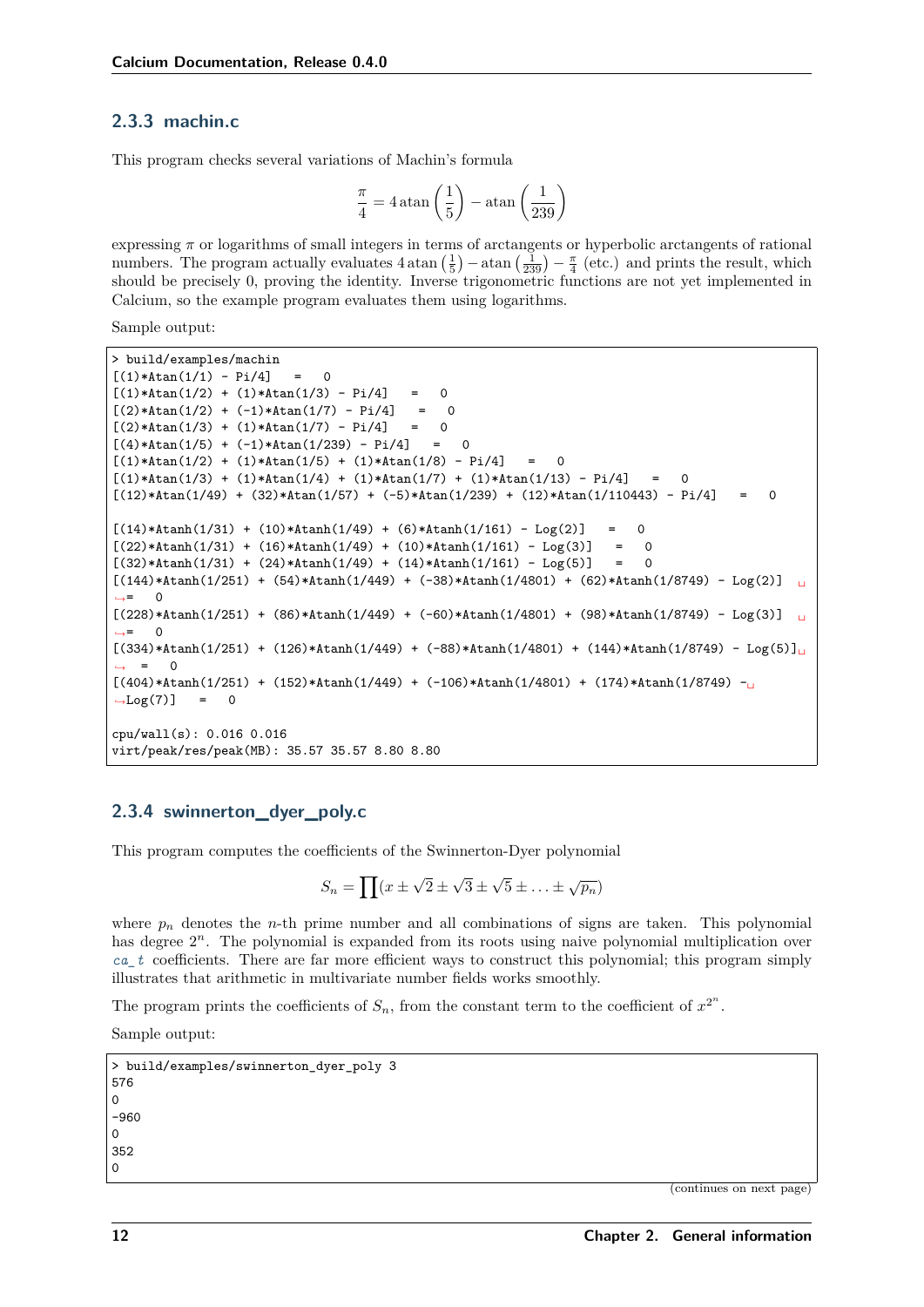(continued from previous page)

```
-40
0
1
cpu/wall(s): 0.002 0.002
virt/peak/res/peak(MB): 35.07 35.11 5.40 5.40
```
A big benchmark problem (output truncated):

```
> build/examples/swinnerton_dyer_poly 10
4.35675e+809 {43567450015...212890625}
0
...
0
1
cpu/wall(s): 9.296 9.307
virt/peak/res/peak(MB): 38.95 38.95 10.01 10.01
```
# <span id="page-18-0"></span>**2.3.5 huge\_expr.c**

This program proves equality of two complicated algebraic numbers. More precisely, the program verifies that  $N = -(1 - |M|^2)^2$  where *N* and *M* are given by huge symbolic expressions involving nested square roots (about 7000 operations in total).

By default, the program runs the computation using *[qqbar\\_t](#page-100-3)* arithmetic:

```
> build/examples/huge_expr
Evaluating N...
cpu/wall(s): 7.205 7.206
Evaluating M...
cpu/wall(s): 0.933 0.934
Evaluating E = -(1-|M|^2)^2...
cpu/wall(s): 0.391 0.391
N ~ -0.16190853053311203695842869991458578203473645660641
E ~ -0.16190853053311203695842869991458578203473645660641
Testing E = N...cpu/wall(s): 0.001 0
Equal = T_TRUETotal: cpu/wall(s): 8.53 8.531
virt/peak/res/peak(MB): 54.50 64.56 24.64 34.61
```
To run the computation using *[ca\\_t](#page-27-3)* arithmetic instead, pass the -ca flag:

```
> build/examples/huge_expr -ca
Evaluating N...
cpu/wall(s): 0.193 0.193
Evaluating M...
cpu/wall(s): 0.024 0.024
Evaluating E = -(1-|M|^2)^2...
cpu/wall(s): 0.008 0.009
N ~ -0.16190853053311203695842869991458578203473645660641
E ~ -0.16190853053311203695842869991458578203473645660641
Testing E = N...cpu/wall(s): 8.017 8.019
Equal = T_TRUE
```
(continues on next page)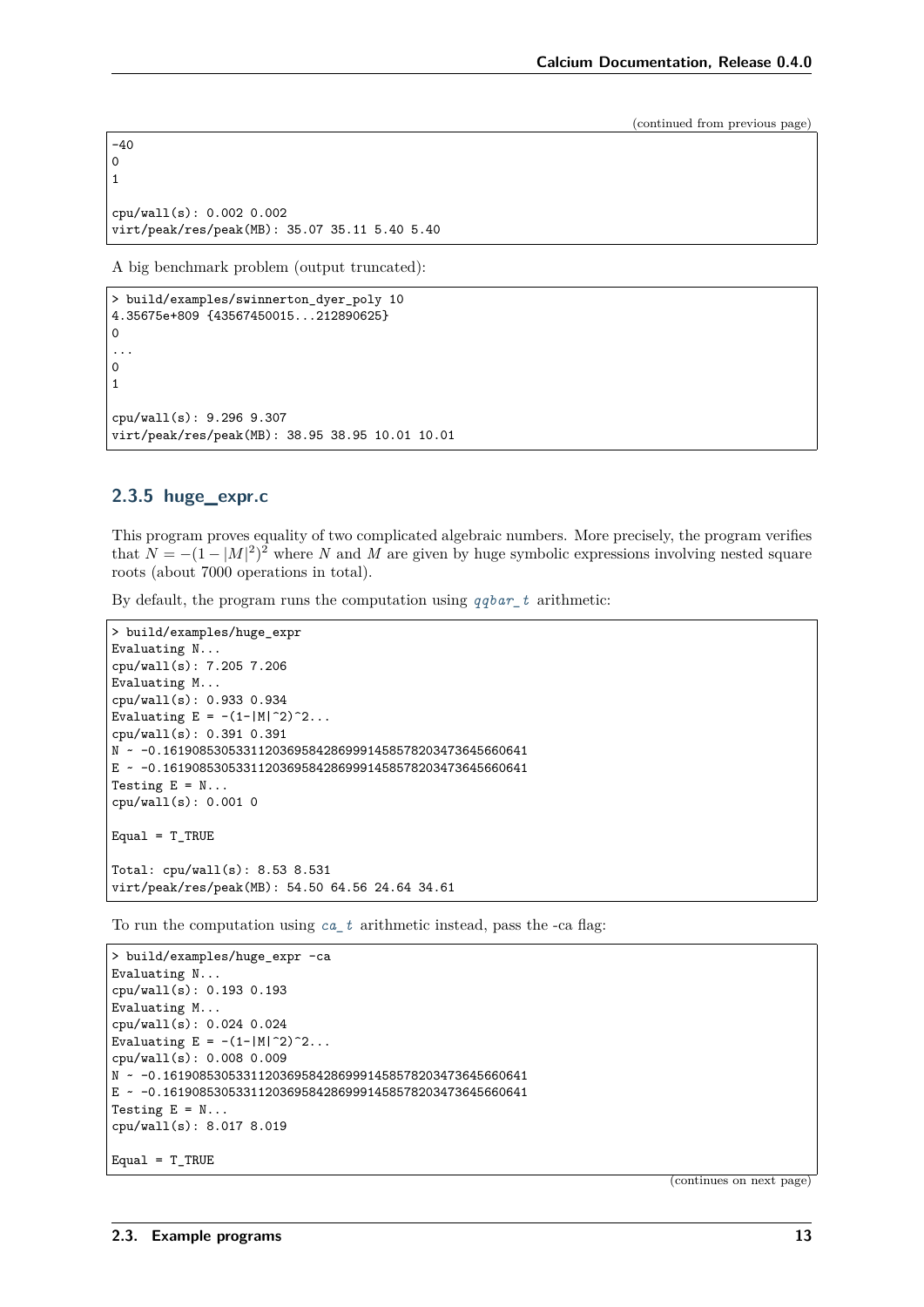(continued from previous page)

```
Total: cpu/wall(s): 8.243 8.246
virt/peak/res/peak(MB): 61.67 65.29 33.97 37.54
```
This simplification problem was posted in a help request for Sage ([https://ask.sagemath.org/](https://ask.sagemath.org/question/52653) [question/52653](https://ask.sagemath.org/question/52653)). The C code has been generated from the symbolic expressions using a Python script.

# <span id="page-19-0"></span>**2.3.6 hilbert\_matrix.c**

This program constructs the Hilbert matrix  $H_n = (1/(i+j-1))_{i=1,j=1}^n$ , computes its eigenvalues  $\lambda_1, \ldots, \lambda_n$ , as exact algebraic numbers, and verifies the exact trace and determinant formulas

 $\lambda_1 + \lambda_2 + \ldots + \lambda_n = \text{tr}(H_n), \quad \lambda_1 \lambda_2 \cdots \lambda_n = \text{det}(H_n).$ 

Sample output:

```
> build/examples/hilbert_matrix 6
Trace:
1.87821 {6508/3465}
1.87821 {6508/3465}
Equal: T_TRUE
Det:
5.36730e-18 {1/186313420339200000}
5.36730e-18 {1/186313420339200000}
Equal: T_TRUE
cpu/wall(s): 0.07 0.069
virt/peak/res/peak(MB): 36.56 36.66 9.69 9.69
```
The program accepts the following optional arguments:

- With -vieta, force use of Vieta's formula internally (by default, Calcium uses Vieta's formulas when working with algebraic conjugates, but only up to some bound on the degree).
- With -novieta, force Calcium not to use Vieta's formulas internally.
- With -qqbar, do a similar computation using *[qqbar\\_t](#page-100-3)* arithmetic.

# <span id="page-19-1"></span>**2.3.7 dft.c**

This program demonstrates the discrete Fourier transform (DFT) in exact arithmetic. For the input vector  $\mathbf{x} = (x_n)_{n=0}^{N-1}$ , it verifies the identity

$$
\mathbf{x} - DFT^{-1}(DFT(\mathbf{x})) = 0
$$

where

$$
\text{DFT}(\mathbf{x})_n = \sum_{k=0}^{N-1} \omega^{-kn} x_k, \quad \text{DFT}^{-1}(\mathbf{x})_n = \frac{1}{N} \sum_{k=0}^{N-1} \omega^{kn} x_k, \quad \omega = e^{2\pi i/N}.
$$

The program computes the DFT by naive  $O(N^2)$  summation (not using FFT). It uses repeated multiplication of  $\omega$  to precompute an array of roots of unity  $1, \omega, \omega^2, \ldots, \omega^{2N-1}$  for use in both the DFT and the inverse DFT.

Usage: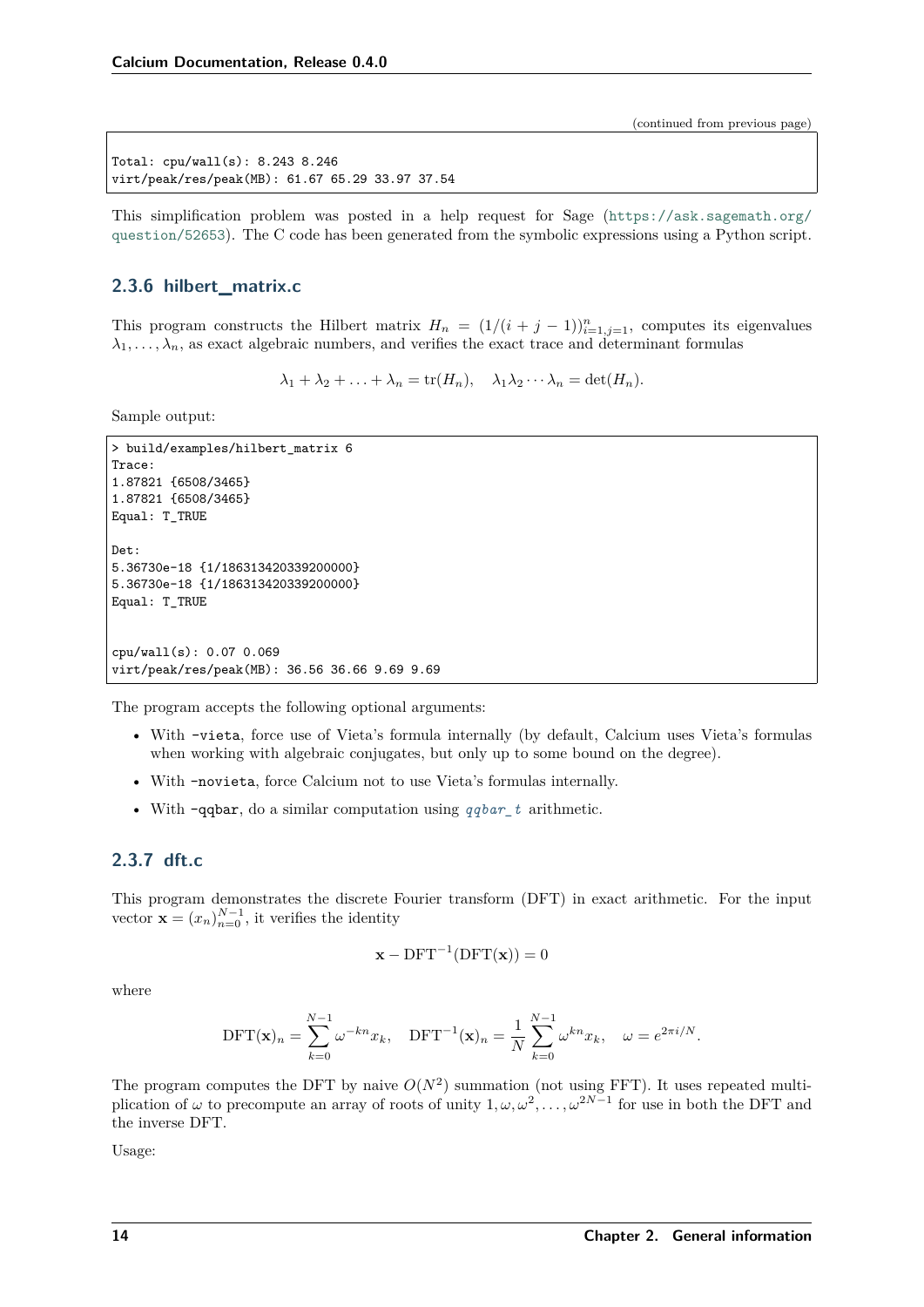build/examples/dft [-verbose] [-input i] [-limit B] [-timing T] N

The required parameter N selects the length of the vector.

The optional flag -verbose chooses whether to print the arrays.

The optional parameter  $-\text{tining }$  T selects a timing method (default = 0).

- 0: run the computation once and time it
- 1: run the computation repeatedly if needed to get an accurate timing, creating a new context object for each iteration so that fields are not cached
- 2: run the computation once, then run the computation at least one more time (repeatedly if needed to get an accurate timing), recycling the same context object to measure the performance with cached fields

The optional parameter  $-i$ nput i selects an input sequence (default = 0).

- 0:  $x_n = n + 2$
- 1:  $x_n = \sqrt{n+2}$
- 2:  $x_n = \log(n+2)$
- 3:  $x_n = e^{2\pi i/(n+2)}$

The optional parameter -limit B sets the internal degree limit for algebraic numbers.

Sample output:

```
> build/examples/dft 4 -input 1 -verbose
DFT benchmark, length N = 4\lceil x \rceil =1.41421 {a where a = 1.41421 [a^2-2=0]}
1.73205 {a where a = 1.73205 [a^2-3=0]}
2
2.23607 {a where a = 2.23607 [a^2-5=0]}
DFT([x]) =7.38233 \{a+b+c+2 where a = 2.23607 [a^2-5=0], b = 1.73205 [b^2-3=0], c = 1.41421 [c^2-2=0]-0.585786 + 0.504017 * I {a*d-b*d+c-2 where a = 2.23607 [a^2-5=0], b = 1.73205 [b^2-3=0], c = 1.
\rightarrow41421 [c<sup>\uparrow</sup>2-2=0], d = I [d<sup>\uparrow</sup>2+1=0]}
-0.553905 {-a-b+c+2 where a = 2.23607 [a^2-5=0], b = 1.73205 [b^2-3=0], c = 1.41421 [c^2-2=0]}
-0.585786 - 0.504017 * I {-a*d+b*d+c-2 where a = 2.23607 [a^2-5=0], b = 1.73205 [b^2-3=0], c = 1.
\rightarrow41421 [c<sup>\uparrow</sup>2-2=0], d = I [d<sup>\uparrow</sup>2+1=0]}
IDFT(DFT([x])) =1.41421 {c where a = 2.23607 [a^2-5=0], b = 1.73205 [b^2-3=0], c = 1.41421 [c^2-2=0], d = I [d^
\rightarrow 2+1=0] }
1.73205 {b where a = 2.23607 [a^2-5=0], b = 1.73205 [b^2-3=0], c = 1.41421 [c^2-2=0], d = I [d^
˓→2+1=0]}
\overline{2}2.23607 {a where a = 2.23607 [a^2-5=0], b = 1.73205 [b^2-3=0], c = 1.41421 [c^2-2=0], d = I [d^
\rightarrow 2+1=0] }
[x] - IDFT(DFT([x])) =0 \qquad (= 0 \quad T \text{ TRUE})0 (= 0 T_TRUE)
0 (= 0 T_TRUE)
0 (= 0 T_TRUE)
cpu/wall(s): 0.009 0.009
virt/peak/res/peak(MB): 36.28 36.28 9.14 9.14
```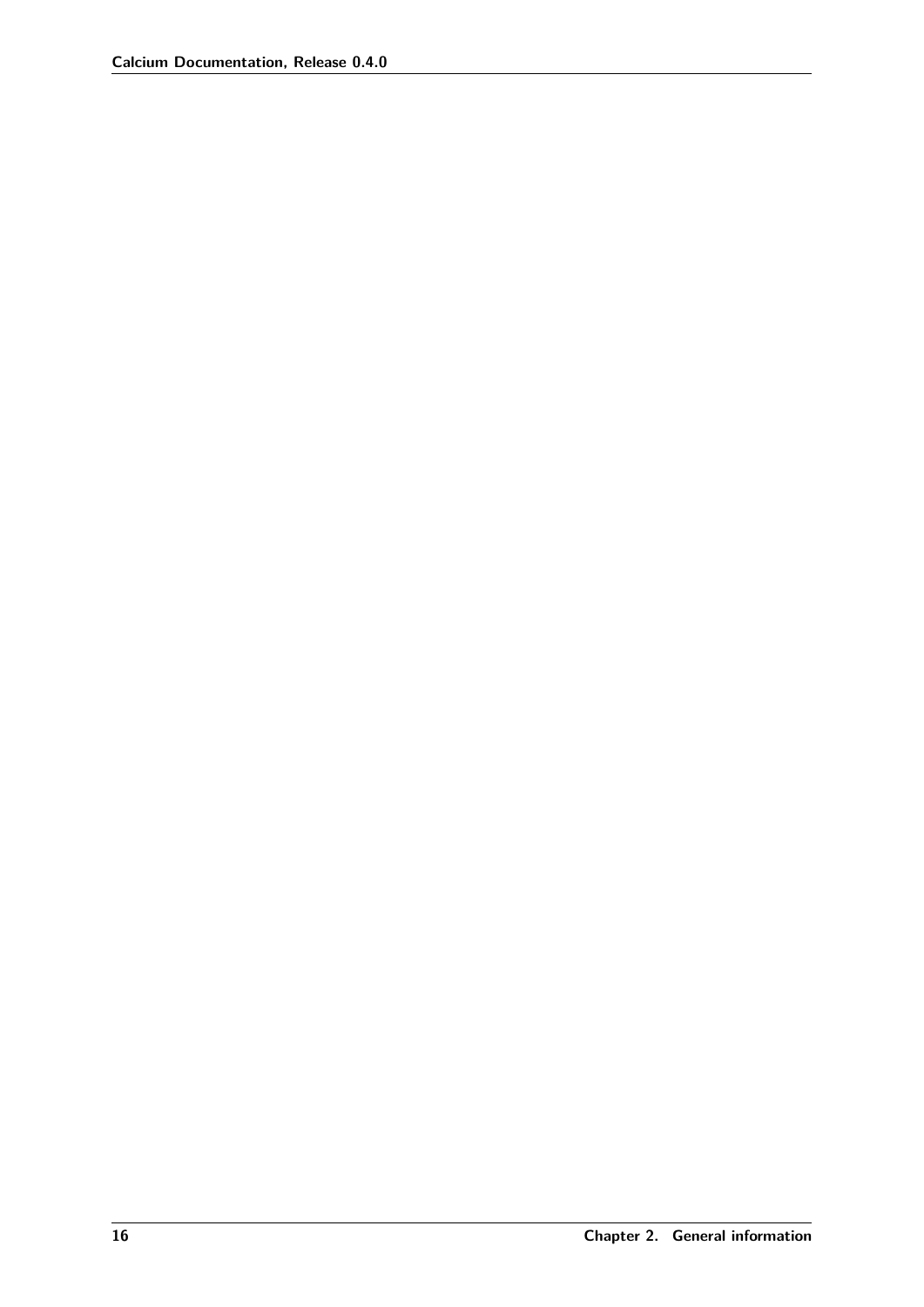# **CHAPTER THREE**

# **GENERAL MODULES**

# <span id="page-22-1"></span><span id="page-22-0"></span>**3.1 calcium.h – global definitions**

# <span id="page-22-2"></span>**3.1.1 Version**

**const** char \***calcium\_version**(void) Returns a pointer to the version of the library as a string X.Y.Z.

# <span id="page-22-3"></span>**3.1.2 Test code**

double **calcium\_test\_multiplier**(void)

Multiplier for the number of iterations to run in each unit test. The value can be changed by setting the environment variable CALCIUM TEST MULTIPLIER. The default value is 1.0.

# <span id="page-22-4"></span>**3.1.3 Triple-valued logic**

This library uses two kinds of predicate functions:

- Predicates with signature int foo\_is\_X(const foo\_t x) return the usual C boolean values 1 for true and 0 for false, unless otherwise documented. Some functions may return 0 also when truth cannot be certified (this will be documented explicitly).
- Predicates with signature truth t foo check is X(const foo t x) check a mathematical property that may not be decidable (or may be too costly to decide). The return value is a *[truth\\_t](#page-22-5)* (T\_TRUE, T\_FALSE or T\_UNKNOWN).

<span id="page-22-5"></span>**enum truth\_t**

Represents one of the following truth values:

**T\_TRUE**

**T\_FALSE**

**T\_UNKNOWN**

Warning: the constants  $T$ -TRUE and  $T$ -FALSE do not correspond to 1 and 0. It is erroneous to write, for example !t if t is a  $truth_t$ . One should instead write t !=  $T$ \_TRUE, t ==  $T$ \_FALSE, etc. depending on whether the unknown case should be included or excluded.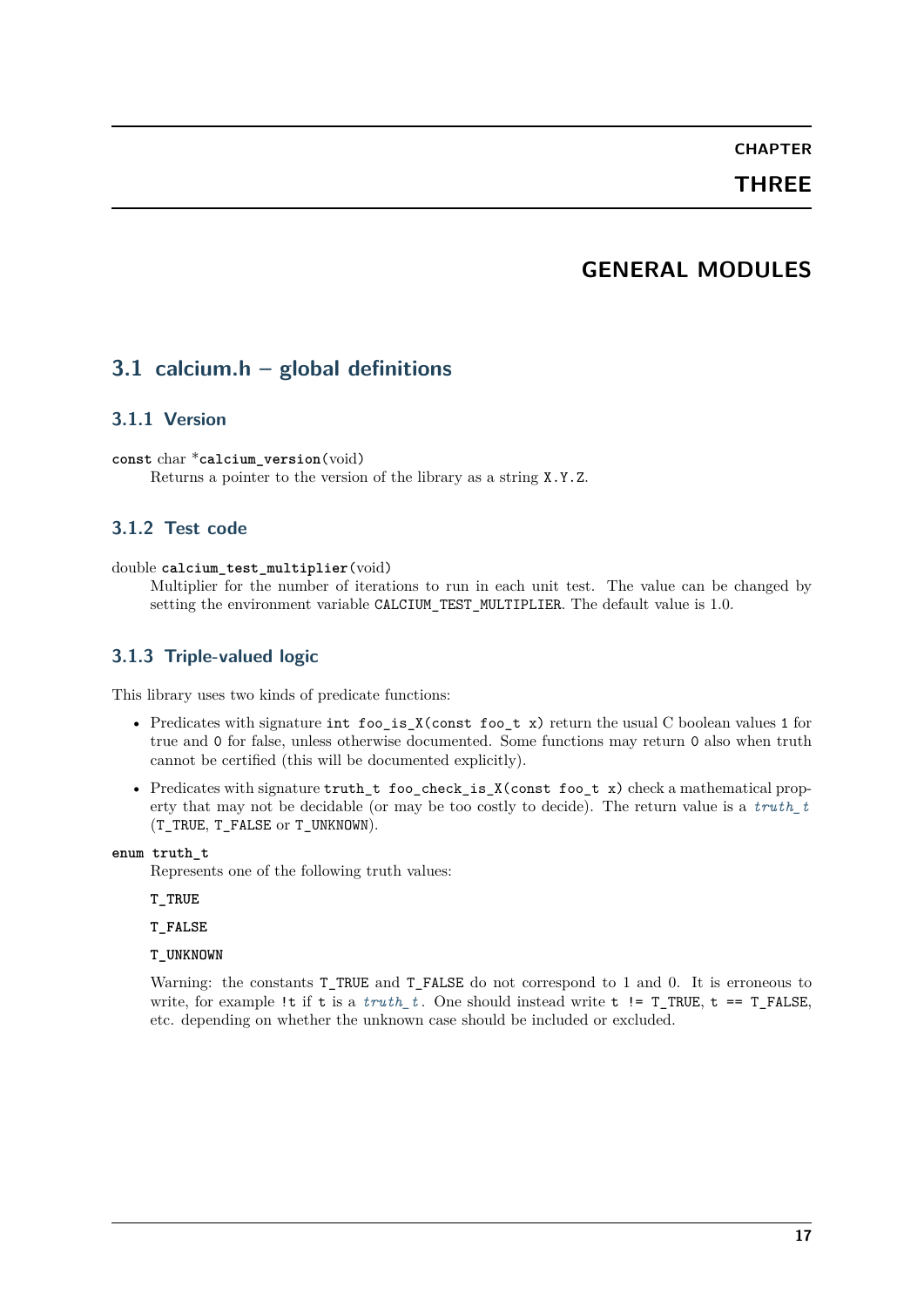# <span id="page-23-0"></span>**3.1.4 Flint, Arb and Antic types**

The following types from Flint, Arb and Antic are used throughout Calcium. Although not included automatically by calcium.h, we document them here for convenience.

#### <span id="page-23-4"></span>**type slong**

Signed full-word integer (64 bits on a 64-bit system).

#### <span id="page-23-2"></span>**type ulong**

Unsigned full-word integer (64 bits on a 64-bit system).

<span id="page-23-3"></span>**type fmpz\_t**

Flint integer.

<span id="page-23-7"></span>**type fmpq\_t** Flint rational number.

**type fmpz\_poly\_t**

Flint dense univariate polynomial over the integers.

#### **type fmpq\_poly\_t**

Flint dense univariate polynomial over the rational numbers.

#### **type fmpz\_mpoly\_t**

Flint sparse multivariate integer polynomial.

#### **type fmpz\_mpoly\_ctx\_t**

Context for Flint sparse multivariate integer polynomial (defining the number of variables and monomial order).

#### **type fmpz\_mat\_t**

Flint dense matrix over the integers.

#### **type fmpq\_mat\_t**

Flint dense matrix over the rational numbers.

#### <span id="page-23-5"></span>**type arb\_t**

Arb real number.

#### <span id="page-23-6"></span>**type acb\_t**

Arb complex number.

#### **type nf\_t**

Antic number field.

# <span id="page-23-8"></span>**type nf\_elem\_t**

Antic number field element.

# <span id="page-23-1"></span>**3.1.5 Flint, Arb and Antic extras**

Here we collect various utility methods for Flint, Arb and Antic types that are missing in those libraries. Some of these functions may be migrated upstream in the future.

#### *[ulong](#page-23-2)* **calcium\_fmpz\_hash**(**const** *[fmpz\\_t](#page-23-3) x*)

Hash function for integers. The algorithm may change; presently, this simply extracts the low word (with sign).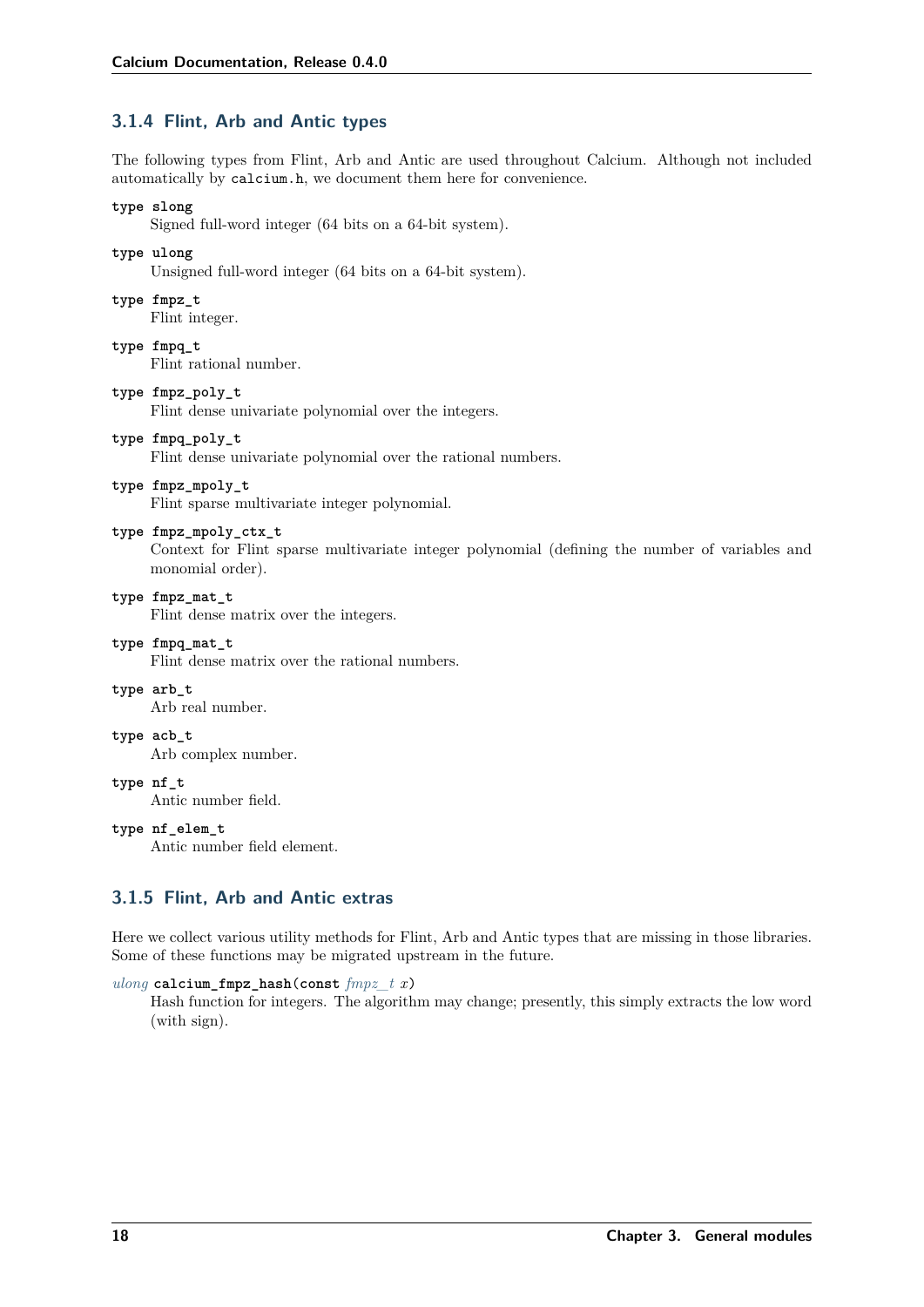# <span id="page-24-0"></span>**3.1.6 Input and output**

- **type calcium\_stream\_struct**
- <span id="page-24-1"></span>**type calcium\_stream\_t** A stream object which can hold either a file pointer or a string (with automatic resizing).
- void **calcium\_stream\_init\_file**(*[calcium\\_stream\\_t](#page-24-1) out*, FILE \**fp*) Initializes the stream *out* for writing to the file *fp*. The file can be *stdout*, *stderr*, or any file opened for writing by the user.
- void **calcium\_stream\_init\_str**(*[calcium\\_stream\\_t](#page-24-1) out*) Initializes the stream *out* for writing to a string in memory. When finished, the user should free the string (the *s* member of *out* with flint\_free()).
- void **calcium\_write**(*[calcium\\_stream\\_t](#page-24-1) out*, **const** char \**s*) Writes the string *s* to *out*.
- void **calcium\_write\_free**(*[calcium\\_stream\\_t](#page-24-1) out*, char \**s*) Writes *s* to *out* and then frees *s* by calling flint\_free().
- void **calcium\_write\_si**(*[calcium\\_stream\\_t](#page-24-1) out*, *[slong](#page-23-4) x*)
- void **calcium\_write\_fmpz**(*[calcium\\_stream\\_t](#page-24-1) out*, **const** *[fmpz\\_t](#page-23-3) x*) Writes the integer *x* to *out*.
- void **calcium\_write\_arb**(*[calcium\\_stream\\_t](#page-24-1) out*, **const** *[arb\\_t](#page-23-5) z*, *[slong](#page-23-4) digits*, *[ulong](#page-23-2) flags*)
- void **calcium\_write\_acb**(*[calcium\\_stream\\_t](#page-24-1) out*, **const** *[acb\\_t](#page-23-6) z*, *[slong](#page-23-4) digits*, *[ulong](#page-23-2) flags*) Writes the Arb number *z* to *out*, showing *digits* digits and with the display style specified by *flags* (ARB\_STR\_NO\_RADIUS, etc.).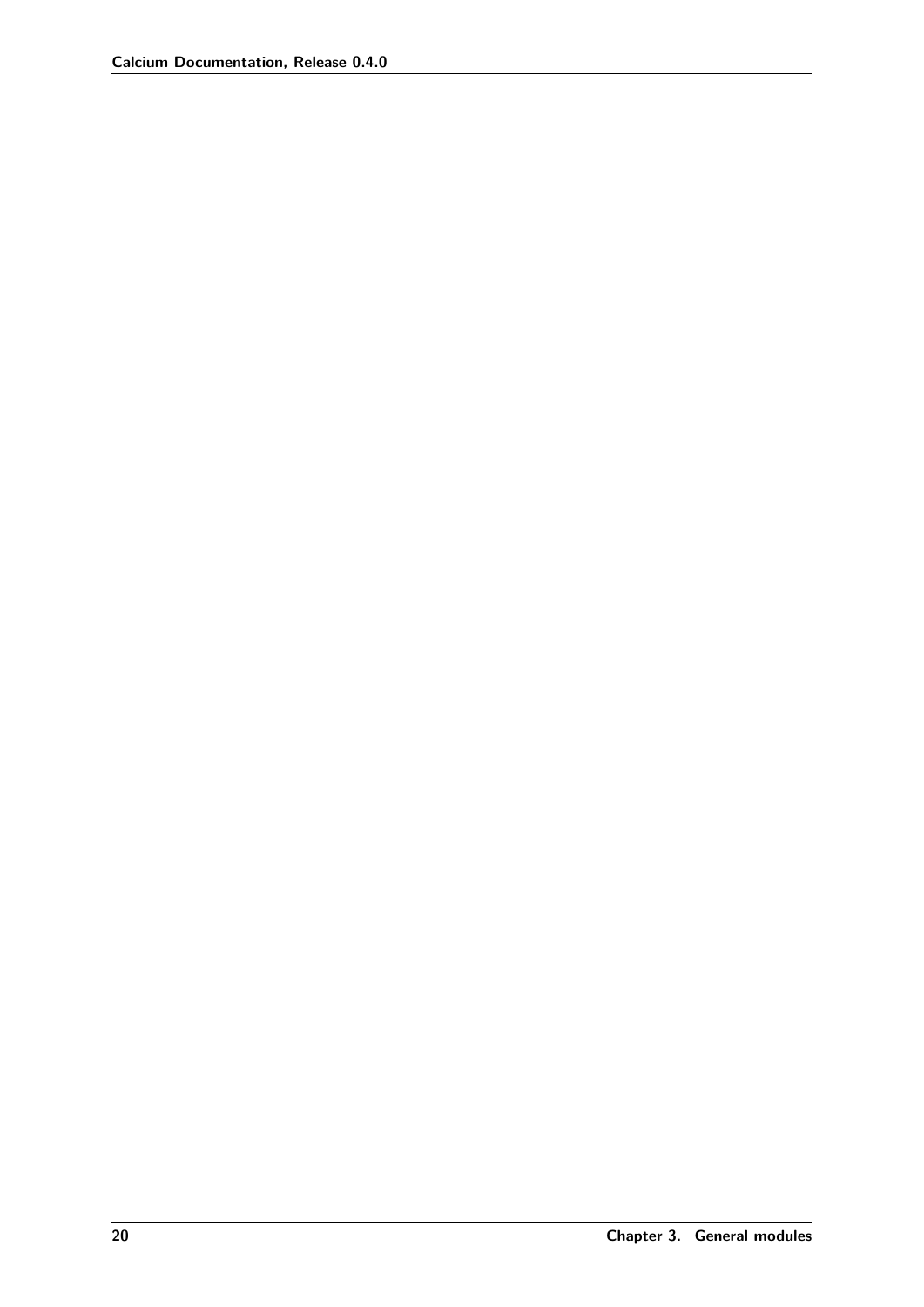# **NUMBERS**

# <span id="page-26-1"></span><span id="page-26-0"></span>**4.1 ca.h – exact real and complex numbers**

A *[ca\\_t](#page-27-3)* represents a real or complex number in a form suitable for exact field arithmetic or comparison. Exceptionally, a *[ca\\_t](#page-27-3)* may represent a special nonnumerical value, such as an infinity.

### <span id="page-26-2"></span>**4.1.1 Introduction: numbers**

A *Calcium number* is a real or complex number represented as an element of a formal field  $K =$  $\mathbb{Q}(a_1, \ldots, a_n)$  where the symbols  $a_k$  denote fixed algebraic or transcendental numbers called *extension numbers.* For example,  $e^{-2\pi} - 3i$  may be represented as  $(1 - 3a_2^2 a_1)/a_2^2$  in the field  $\mathbb{Q}(a_1, a_2)$  with  $a_1 = i, a_2 = e^{\pi}$ . Extension numbers and fields are documented in the following separate modules:

- *[ca\\_ext.h real and complex extension numbers](#page-64-1)*
- *[ca\\_field.h extension fields](#page-67-0)*

The user does not need to construct extension numbers or formal extension fields explicitly: each *[ca\\_t](#page-27-3)* contains an internal pointer to its formal field, and operations on Calcium numbers generate and cache fields automatically as needed to express the results.

This representation is not canonical (in general). A given complex number can be represented in different ways depending on the choice of formal field *K*. Even within a fixed field *K*, a number can have different representations if there are algebraic relations between the extension numbers. Two numbers *x* and *y* can be tested for inequality using numerical evaluation; to test for equality, it may be necessary to eliminate dependencies between extension numbers. One of the central goals of Calcium will be to implement heuristics for such elimination.

Together with each formal field *K*, Calcium stores a *reduction ideal*  $I = \{g_1, \ldots, g_m\}$  with  $g_i \in$  $\mathbb{Z}[a_1,\ldots,a_n]$ , defining a set of algebraic relations  $g_i(a_1,\ldots,a_n) = 0$ . Relations can be absolute, say  $g_i = a_j^2 + 1$ , or relative, say  $g_i = 2a_j - 4a_k - a_l a_m$ . The reduction ideal effectively partitions K into  $g_i = a_j + 1$ , or relative, say  $g_i = 2a_j - 4a_k - a_l a_m$ . The reduction ideal encervery partitions in line cations and equality proving.

Extension numbers are always sorted  $a_1 \succ a_2 \succ \ldots \succ a_n$  where  $\succ$  denotes a structural ordering (see *[ca\\_cmp\\_repr\(\)](#page-32-1)* ). If the reduction ideal is triangular and the multivariate polynomial arithmetic uses lexicographic ordering, reduction by *I* eliminates numbers  $a_i$  with higher complexity in the sense of  $\succ$ .

The reduction ideal is an imperfect computational crutch: it is not guaranteed to capture *all* algebraic relations, and reduction is not guaranteed to produce uniquely defined representatives. However, in the specific case of an absolute number field  $K = \mathbb{Q}(a)$  where a is a *[qqbar\\_t](#page-100-3)* extension, the reduction ideal (consisting of a single minimal polynomial) is canonical and field elements of *K* can be chosen canonically.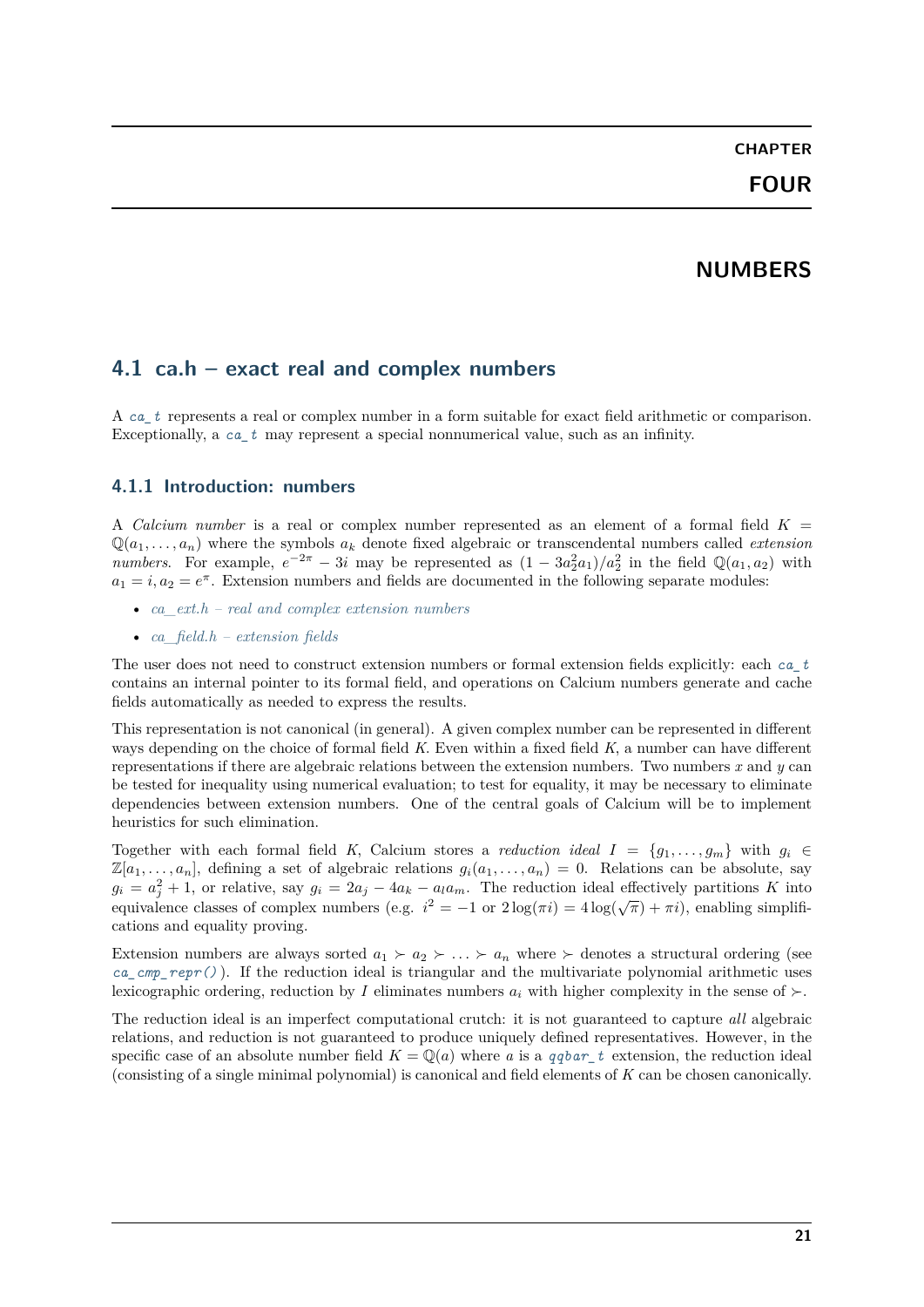### <span id="page-27-0"></span>**4.1.2 Introduction: special values**

In order to provide a closed arithmetic system and express limiting cases of operators and special functions, a *[ca\\_t](#page-27-3)* can hold any of the following special values besides ordinary numbers:

- *Unsigned infinity*, a formal object  $\tilde{\infty}$  representing the value of 1/0. More generally, this is the value of meromorphic functions at poles.
- *Signed infinity*, a formal object  $a \cdot \infty$  where the sign  $a$  is a Calcium number with  $|a| = 1$ . The most common values are  $+\infty, -\infty, +i\infty, -i\infty$ . Signed infinities are used to denote directional limits and logarithmic singularities (for example,  $log(0) = -\infty$ ).
- *Undefined*, a formal object representing the value of indeterminate forms such as 0*/*0 and essential singularities such as  $\exp(\tilde{\infty})$ , where a number or infinity would not make sense as an answer.
- *Unknown*, a meta-value used to signal that the actual desired value could not be computed, either because Calcium does not (yet) have a data structure or algorithm for that case, or because doing so would be unreasonably expensive. This occurs, for example, if Calcium performs a division and is unable to decide whether the result is a number, unsigned infinity or undefined (because testing for zero fails). Wrappers may want to check output variables for *Unknown* and throw an exception (e.g. *NotImplementedError* in Python).

The distinction between *Calcium numbers* (which must represent elements of C) and the different kinds of nonnumerical values (infinities, Undefined or Unknown) is essential. Nonnumerical values may not be used as field extension numbers  $a_k$ , and the denominator of a formal field element must always represent a nonzero complex number. Accordingly, for any given Calcium value *x* that is not *Unknown*, it is exactly known whether *x* represents A) a number, B) unsigned infinity, C) a signed infinity, or D) Undefined.

### <span id="page-27-1"></span>**4.1.3 Number objects**

For all types, a *type\_t* is defined as an array of length one of type *type\_struct*, permitting a *type\_t* to be passed by reference.

#### **type ca\_struct**

#### <span id="page-27-3"></span>**type ca\_t**

A *[ca\\_t](#page-27-3)* contains an index to a field *K*, and data representing an element *x* of *K*. The data is either an inline rational number (*[fmpq\\_t](#page-23-7)* ), an inline Antic number field element (*[nf\\_elem\\_t](#page-23-8)* ) when *K* is an absolute algebraic number field  $\mathbb{Q}(a)$ , or a pointer to a heap-allocated  $fmpz$  mpoly q t representing an element of a generic field  $\mathbb{Q}(a_1, \ldots, a_n)$ . Special values are encoded using magic bits in the field index.

#### **type ca\_ptr**

Alias for ca\_struct \*, used for vectors of numbers.

#### **type ca\_srcptr**

Alias for const ca\_struct \*, used for vectors of numbers when passed as constant input to functions.

# <span id="page-27-2"></span>**4.1.4 Context objects**

#### <span id="page-27-4"></span>**type ca\_ctx\_struct**

#### **type ca\_ctx\_t**

A ca<sub>ctx</sub> t context object holds a cache of fields K and constituent extension numbers  $a_k$ . The field index in an individual *[ca\\_t](#page-27-3)* instance represents a shallow reference to the object defining the field *K* within the context object, so creating many elements of the same field is cheap.

Since context objects are mutable (and may be mutated even when performing read-only operations on *[ca\\_t](#page-27-3)* instances), they must not be accessed simultaneously by different threads: in multithreaded environments, the user must use a separate context object for each thread.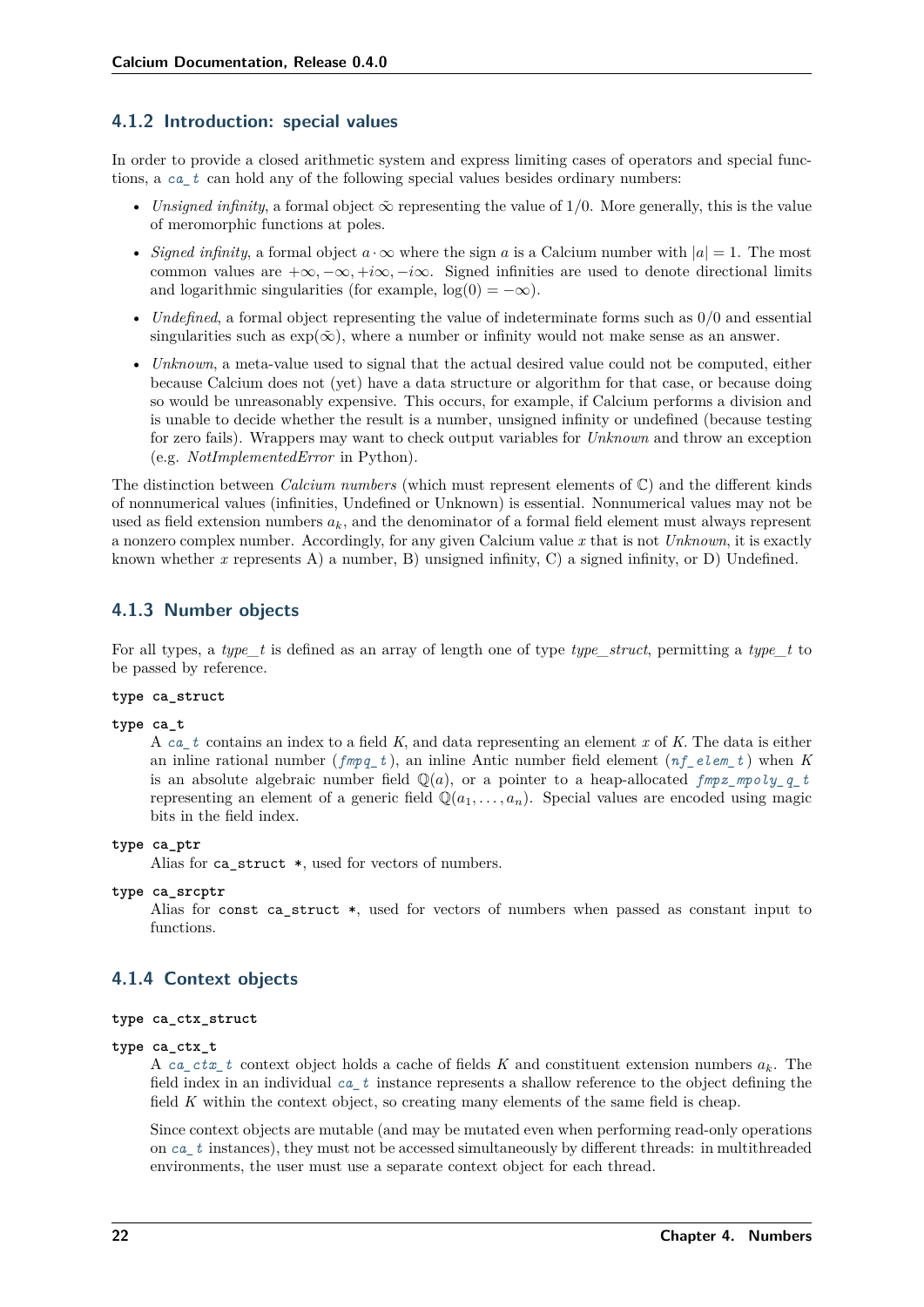```
void ca_ctx_init(ca_ctx_t ctx)
```
Initializes the context object *ctx* for use. Any evaluation options stored in the context object are set to default values.

void **ca\_ctx\_clear**(*[ca\\_ctx\\_t](#page-27-4) ctx*)

Clears the context object *ctx*, freeing any memory allocated internally. This function should only be called after all *[ca\\_t](#page-27-3)* instances referring to this context have been cleared.

```
void ca_ctx_print(const ca_ctx_t ctx)
```
Prints a description of the context *ctx* to standard output. This will give a complete listing of the cached fields in *ctx*.

#### <span id="page-28-0"></span>**4.1.5 Memory management for numbers**

void **ca\_init**(*[ca\\_t](#page-27-3) x*, *[ca\\_ctx\\_t](#page-27-4) ctx*)

Initializes the variable  $x$  for use, associating it with the context object  $\mathit{ctx}$ . The value of  $x$  is set to the rational number 0.

- void **ca\_clear**(*[ca\\_t](#page-27-3) x*, *[ca\\_ctx\\_t](#page-27-4) ctx*) Clears the variable *x*.
- void  $ca\_swap$ (*[ca\\_t](#page-27-3) x, ca\_t y, [ca\\_ctx\\_t](#page-27-4) ctx*) Efficiently swaps the variables *x* and *y*.

### <span id="page-28-1"></span>**4.1.6 Symbolic expressions**

<span id="page-28-3"></span>void **ca\_get\_fexpr**(*[fexpr\\_t](#page-71-1) res*, **const** *[ca\\_t](#page-27-3) x*, *[ulong](#page-23-2) flags*, *[ca\\_ctx\\_t](#page-27-4) ctx*) Sets *res* to a symbolic expression representing *x*.

```
int ca_set_fexpr(ca_t res, const fexpr_t expr, ca_ctx_t ctx)
```
Sets *res* to the value represented by the symbolic expression *expr*. Returns 1 on success and 0 on failure. This function essentially just traverses the expression tree using ca arithmetic; it does not provide advanced symbolic evaluation. It is guaranteed to at least be able to parse the output of *[ca\\_get\\_fexpr\(\)](#page-28-3)* .

# <span id="page-28-2"></span>**4.1.7 Printing**

The style of printed output is controlled by ctx->options[CA\_OPT\_PRINT\_FLAGS] (see *[Context options](#page-43-0)*) which can be set to any combination of the following flags:

#### **CA\_PRINT\_N**

Print a decimal approximation of the number. The approximation is guaranteed to be correctly rounded to within one unit in the last place.

If combined with CA\_PRINT\_REPR, numbers appearing within the symbolic representation will also be printed with decimal approximations.

Warning: printing a decimal approximation requires a computation, which can be expensive. It can also mutate cached data (numerical enclosures of extension numbers), affecting subsequent computations.

#### **CA\_PRINT\_DIGITS**

Multiplied by a positive integer, specifies the number of decimal digits to show with CA\_PRINT\_N. If not given, the default precision is six digits.

#### **CA\_PRINT\_REPR**

Print the symbolic representation of the number (including its recursive elements). If used together with CA\_PRINT\_N, field elements will print as decimal {symbolic} while extension numbers will print as decimal [symbolic].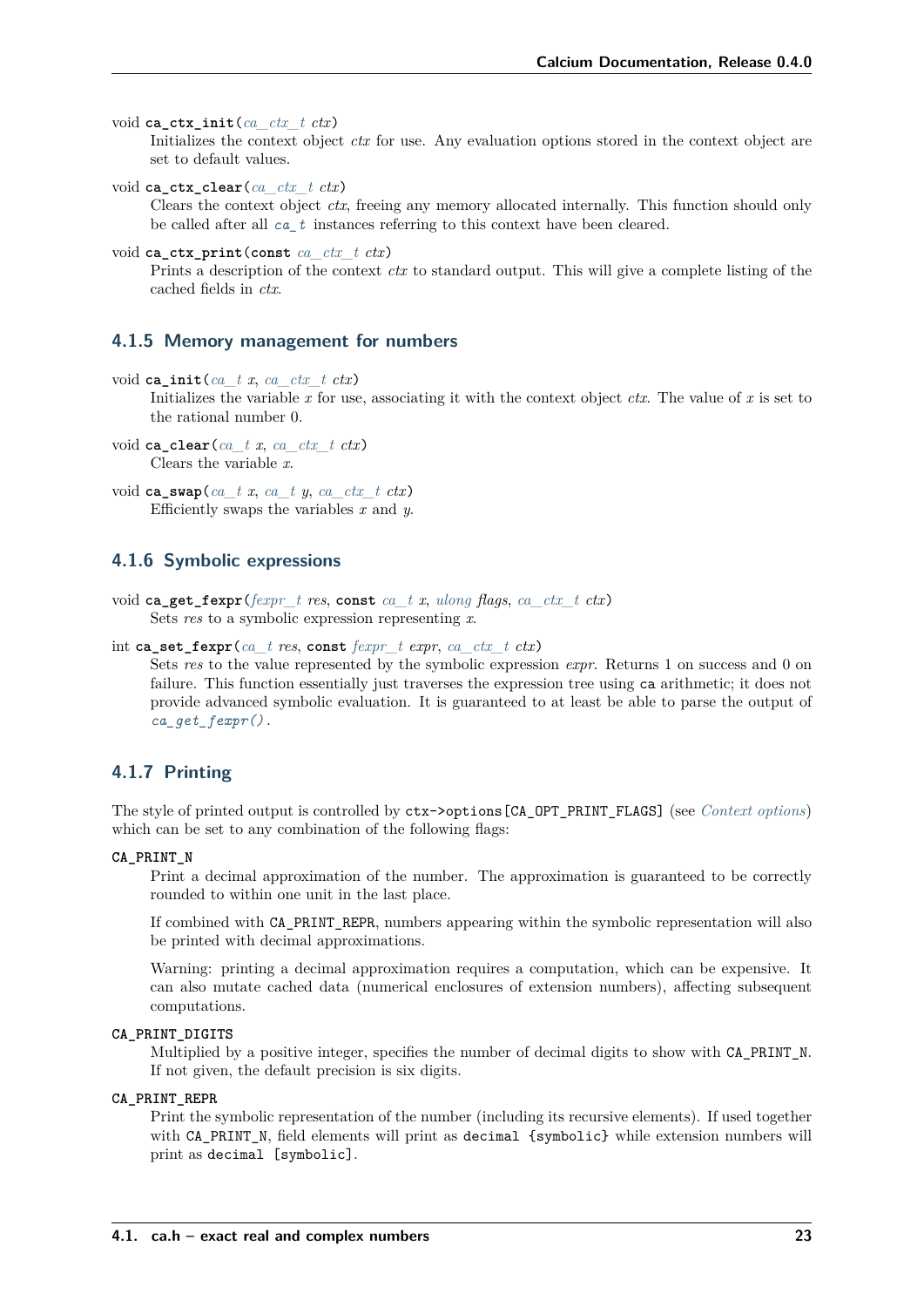All extension numbers appearing in the field defining x and in the inner constructions of those extension numbers will be given local labels a, b, etc. for this printing.

#### **CA\_PRINT\_FIELD**

For each field element, explicitly print its formal field along with its reduction ideal if present, e.g.  $QQ$  or  $QQ(a, b, c)$  /  $\langle a-b, c^2+1\rangle$ .

#### **CA\_PRINT\_DEFAULT**

The default print style. Equivalent to CA\_PRINT\_N | CA\_PRINT\_REPR.

#### **CA\_PRINT\_DEBUG**

Verbose print style for debugging. Equivalent to CA\_PRINT\_N | CA\_PRINT\_REPR | CA\_PRINT\_FIELD.

As a special case, small integers are always printed as simple literals.

As illustration, here are the numbers −7, 2*/*3, (  $\sqrt{3} + 5/2$  and  $\sqrt{2}(\log(\pi) + \pi i)$  printed in various styles:

```
# CA_PRINT_DEFAULT
-70.666667 {2/3}
3.36603 {(a+5)/2 where a = 1.73205 [a^2-3=0]}
1.61889 + 4.44288*I {a*c+b*c*d where a = 1.14473 [Log(3.14159 {b})], b = 3.14159 [Pi], c = 1.
\rightarrow41421 [c<sup>\sim</sup>2-2=0], d = I [d<sup>\sim</sup>2+1=0]}
# CA_PRINT_N
-7
0.666667
3.36603
1.61889 + 4.44288*I
# CA_PRINT_N | (CA_PRINT_DIGITS * 20)
-70.66666666666666666667
3.3660254037844386468
1.6188925298220266685 + 4.4428829381583662470*I
# CA_PRINT_REPR
-7
2/3
(a+5)/2 where a = [a^2-3=0]a * c + b * c * d where a = Log(b), b = Pi, c = [c^2-2=0], d = [d^2+1=0]# CA_PRINT_DEBUG
-7
0.666667 {2/3 in QQ}
3.36603 {(a+5)/2 in QQ(a)/<a^2-3> where a = 1.73205 [a^2-3=0]}
1.61889 + 4.44288*I {a*c+b*c*d in QQ(a,b,c,d)/<c^2-2, d^2+1> where a = 1.14473 [Log(3.14159
˓→{b in QQ(b)})], b = 3.14159 [Pi], c = 1.41421 [c^2-2=0], d = I [d^2+1=0]}
```
void **ca\_print**(**const** *[ca\\_t](#page-27-3) x*, **const** *[ca\\_ctx\\_t](#page-27-4) ctx*) Prints *x* to standard output. void **ca\_fprint**(FILE \**fp*, **const** *[ca\\_t](#page-27-3) x*, **const** *[ca\\_ctx\\_t](#page-27-4) ctx*)

Prints *x* to the file *fp*.

- char \***ca\_get\_str**(**const** *[ca\\_t](#page-27-3) x*, **const** *[ca\\_ctx\\_t](#page-27-4) ctx*) Prints *x* to a string which is returned. The user should free this string by calling flint free.
- void **ca\_printn**(**const** *[ca\\_t](#page-27-3) x*, *[slong](#page-23-4) n*, **const** *[ca\\_ctx\\_t](#page-27-4) ctx*) Prints an *n*-digit numerical representation of *x* to standard output.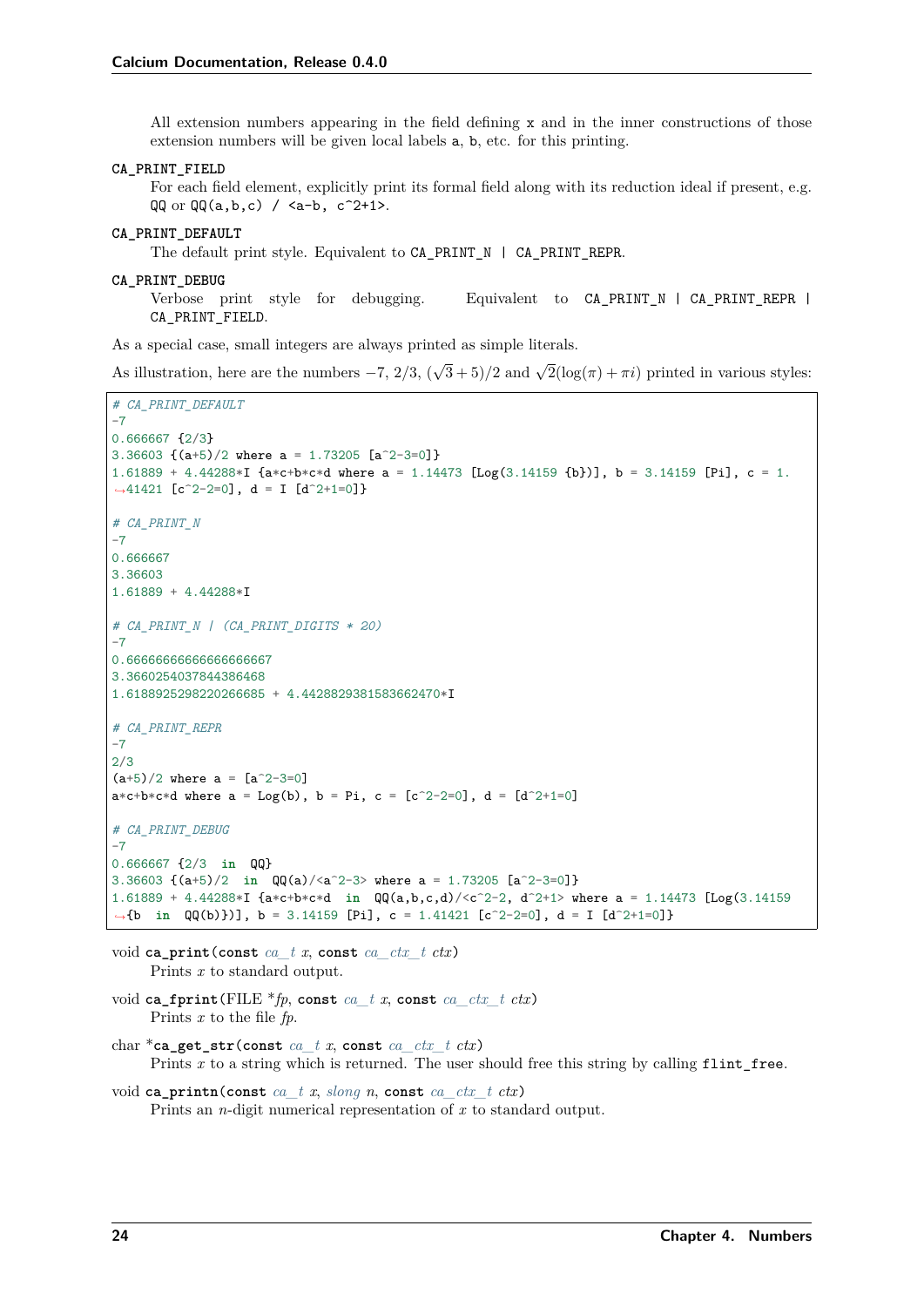#### <span id="page-30-0"></span>**4.1.8 Special values**

- void **ca\_zero**(*[ca\\_t](#page-27-3) res*, *[ca\\_ctx\\_t](#page-27-4) ctx*)
- void **ca\_one**(*[ca\\_t](#page-27-3) res*, *[ca\\_ctx\\_t](#page-27-4) ctx*)
- void **ca\_neg\_one**(*[ca\\_t](#page-27-3) res*, *[ca\\_ctx\\_t](#page-27-4) ctx*) Sets res to the integer 0, 1 or -1. This creates a canonical representation of this number as an element of the trivial field Q.
- void **ca\_i**(*[ca\\_t](#page-27-3) res*, *[ca\\_ctx\\_t](#page-27-4) ctx*)
- void **ca\_neg\_i**(*[ca\\_t](#page-27-3) res*, *[ca\\_ctx\\_t](#page-27-4) ctx*) Sets *res* to the imaginary unit = √ −1, or its negation −. This creates a canonical representation of *i* as the generator of the algebraic number field  $\mathbb{Q}(i)$ .
- void ca  $pi$  (*[ca\\_t](#page-27-3) res*, *[ca\\_ctx\\_t](#page-27-4)\_ctx*) Sets res to the constant  $\pi$ . This creates an element of the transcendental number field  $\mathbb{Q}(\pi)$ .
- void **ca\_pi\_i**(*[ca\\_t](#page-27-3) res*, *[ca\\_ctx\\_t](#page-27-4) ctx*) Sets res to the constant  $\pi i$ . This creates an element of the composite field  $\mathbb{Q}(i,\pi)$  rather than representing  $\pi i$  (or even  $2\pi i$ , which for some purposes would be more elegant) as an atomic quantity.
- void **ca\_euler**(*[ca\\_t](#page-27-3) res*, *[ca\\_ctx\\_t](#page-27-4) ctx*) Sets res to Euler's constant  $\gamma$ . This creates an element of the (transcendental?) number field  $\mathbb{Q}(\gamma)$ .
- void **ca\_unknown**(*[ca\\_t](#page-27-3) res*, *[ca\\_ctx\\_t](#page-27-4) ctx*) Sets *res* to the meta-value *Unknown*.
- void **ca\_undefined**(*[ca\\_t](#page-27-3) res*, *[ca\\_ctx\\_t](#page-27-4) ctx*) Sets *res* to *Undefined*.
- void **ca\_uinf**(*[ca\\_t](#page-27-3) res*, *[ca\\_ctx\\_t](#page-27-4) ctx*) Sets *res* to unsigned infinity  $\tilde{\infty}$ .
- void **ca\_pos\_inf**(*[ca\\_t](#page-27-3) res*, *[ca\\_ctx\\_t](#page-27-4) ctx*)
- void ca\_neg\_inf( $ca$  *t res*,  $ca$   $ctx$  *t*  $ctx$ )
- void **ca\_pos\_i\_inf**(*[ca\\_t](#page-27-3) res*, *[ca\\_ctx\\_t](#page-27-4) ctx*)
- void **ca\_neg\_i\_inf**(*[ca\\_t](#page-27-3) res*, *[ca\\_ctx\\_t](#page-27-4) ctx*) Sets *res* to the signed infinity  $+\infty$ ,  $-\infty$ ,  $+i\infty$  or  $-i\infty$ .

#### <span id="page-30-1"></span>**4.1.9 Assignment and conversion**

- void **ca\_set**(*[ca\\_t](#page-27-3) res*, **const** *[ca\\_t](#page-27-3) x*, *[ca\\_ctx\\_t](#page-27-4) ctx*) Sets *res* to a copy of *x*.
- void **ca\_set\_si**(*[ca\\_t](#page-27-3) res*, *[slong](#page-23-4) v*, *[ca\\_ctx\\_t](#page-27-4) ctx*)
- void **ca\_set\_ui**(*[ca\\_t](#page-27-3) res*, *[ulong](#page-23-2) v*, *[ca\\_ctx\\_t](#page-27-4) ctx*)
- void **ca\_set\_fmpz**(*[ca\\_t](#page-27-3) res*, **const** *[fmpz\\_t](#page-23-3) v*, *[ca\\_ctx\\_t](#page-27-4) ctx*)
- void **ca\_set\_fmpq**(*[ca\\_t](#page-27-3) res*, **const** *[fmpq\\_t](#page-23-7) v*, *[ca\\_ctx\\_t](#page-27-4) ctx*) Sets *res* to the integer or rational number *v*. This creates a canonical representation of this number as an element of the trivial field Q.
- void ca\_set\_d( $ca$   $t$  *res*, double *x*,  $ca$   $ctx$   $t$   $ctx$ )
- void **ca\_set\_d\_d**(*[ca\\_t](#page-27-3) res*, double *x*, double *y*, *[ca\\_ctx\\_t](#page-27-4) ctx*) Sets res to the value of x, or the complex value  $x + yi$ . NaN is interpreted as *Unknown* (not *Undefined*).
- void **ca\_transfer**(*[ca\\_t](#page-27-3) res*, *[ca\\_ctx\\_t](#page-27-4) res\_ctx*, **const** *[ca\\_t](#page-27-3) src*, *[ca\\_ctx\\_t](#page-27-4) src\_ctx*) Sets *res* to *src* where the corresponding context objects *res\_ctx* and *src\_ctx* may be different.

This operation preserves the mathematical value represented by *src*, but may result in a different internal representation depending on the settings of the context objects.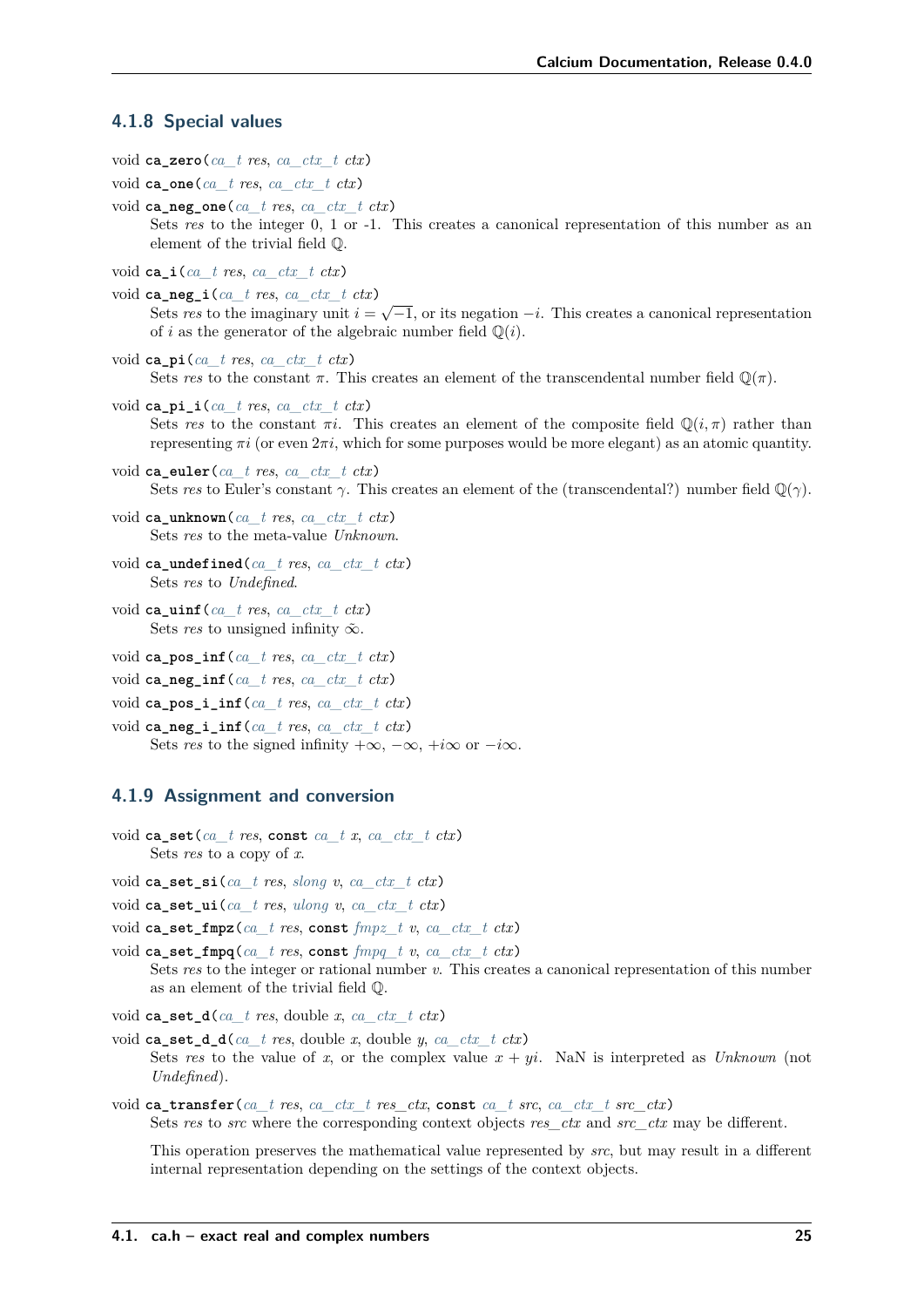# <span id="page-31-0"></span>**4.1.10 Conversion of algebraic numbers**

```
void ca_set_qqbar(ca_t res, const qqbar_t x, ca_ctx_t ctx)
     Sets res to the algebraic number x.
```
If *x* is rational, *res* is set to the canonical representation as an element in the trivial field Q.

If *x* is irrational, this function always sets *res* to an element of a univariate number field  $\mathbb{Q}(a)$ . It If x is irrational, this function always sets res to an element of a univariate number neid  $\mathbb{Q}(d)$ . It will not, for example, identify  $\sqrt{2} + \sqrt{3}$  as an element of  $\mathbb{Q}(\sqrt{2}, \sqrt{3})$ . However, it may attempt to find a simpler number field than that generated by *x* itself. For example:

- If *x* is quadratic, it will be expressed as an element of  $\mathbb{Q}(\sqrt{\mathbb{Q}(\sqrt{a})})$ ) where *N* has no small repeated factors (obtained by performing a smooth factorization of the discriminant).
- <span id="page-31-2"></span>• TODO: if possible, coerce *x* to a low-degree cyclotomic field.

int  $\text{ca\_get\_fmpz}(fmpz \text{ } t \text{ } res, \text{ const } ca \text{ } t \text{ } x, \text{ } ca \text{ } ctx \text{ } t \text{ } ctx)$ 

```
int ca\_get\_fmpq(fmpz \ t \ res, const \ ca \ t \ x, ca \ ctx \ t \ ctx)
```

```
int ca_get_qqbar(qqbar_t res, const ca_t x, ca_ctx_t ctx)
```
Attempts to evaluate *x* to an explicit integer, rational or algebraic number. If successful, sets *res* to this number and returns 1. If unsuccessful, returns 0.

The conversion certainly fails if *x* does not represent an integer, rational or algebraic number (respectively), but can also fail if *x* is too expensive to compute under the current evaluation limits. In particular, the evaluation will be aborted if an intermediate algebraic number (or more precisely, the resultant polynomial prior to factorization) exceeds CA\_OPT\_QQBAR\_DEG\_LIMIT or the coefficients exceed some multiple of CA\_OPT\_PREC\_LIMIT. Note that evaluation may hit those limits even if the minimal polynomial for *x* itself is small. The conversion can also fail if no algorithm has been implemented for the functions appearing in the construction of *x*.

```
int ca_can_evaluate_qqbar(const ca_t x, ca_ctx_t ctx)
```
Checks if *ca\_get\_ggbar()* has a chance to succeed. In effect, this checks if all extension numbers are manifestly algebraic numbers (without doing any evaluation).

# <span id="page-31-1"></span>**4.1.11 Random generation**

- void **ca\_randtest\_rational**(*[ca\\_t](#page-27-3) res*, flint\_rand\_t *state*, *[slong](#page-23-4) bits*, *[ca\\_ctx\\_t](#page-27-4) ctx*)
	- Sets *res* to a random rational number with numerator and denominator up to *bits* bits in size.
- void **ca\_randtest**(*[ca\\_t](#page-27-3) res*, flint\_rand\_t *state*, *[slong](#page-23-4) depth*, *[slong](#page-23-4) bits*, *[ca\\_ctx\\_t](#page-27-4) ctx*) Sets *res* to a random number generated by evaluating a random expression. The algorithm randomly selects between generating a "simple" number (a random rational number or quadratic field element with coefficients up to *bits* in size, or a random builtin constant), or if *depth* is nonzero, applying a random arithmetic operation or function to operands produced through recursive calls with *depth* - 1. The output is guaranteed to be a number, not a special value.
- void **ca\_randtest\_special**(*[ca\\_t](#page-27-3) res*, flint\_rand\_t *state*, *[slong](#page-23-4) depth*, *[slong](#page-23-4) bits*, *[ca\\_ctx\\_t](#page-27-4) ctx*) Randomly generates either a special value or a number.

void ca randtest same nf  $(ca$   $t$   $res$ , flint  $rand$   $t$  *state*, const  $ca$   $tx$ , *[slong](#page-23-4) bits*, *slong den bits*, *[ca\\_ctx\\_t](#page-27-4) ctx*)

Sets *res* to a random element in the same number field as *x*, with numerator coefficients up to *bits* in size and denominator up to *den\_bits* in size. This function requires that *x* is an element of an absolute number field.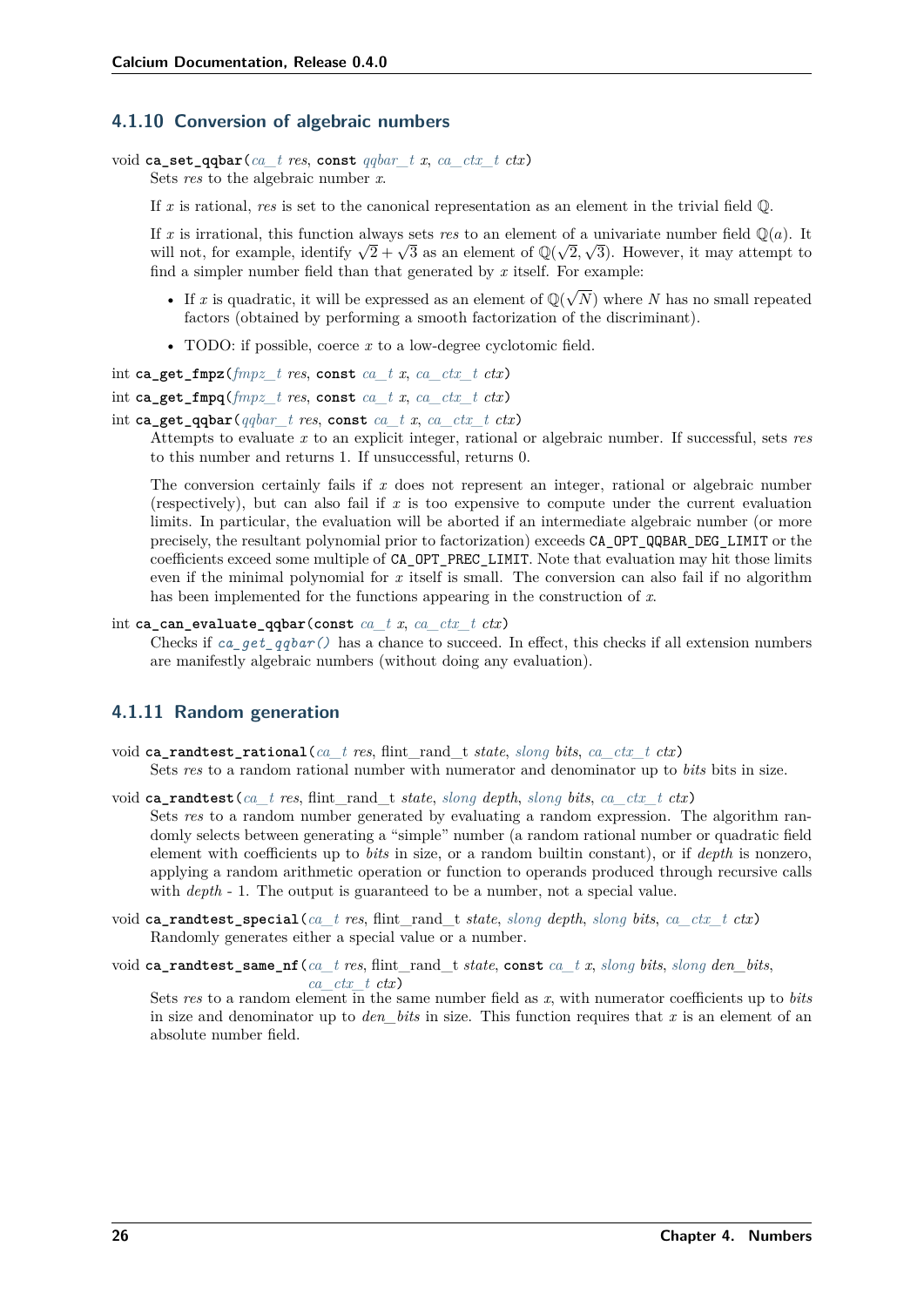# <span id="page-32-0"></span>**4.1.12 Representation properties**

The following functions deal with the representation of a *[ca\\_t](#page-27-3)* and hence can always be decided quickly and unambiguously. The return value for predicates is 0 for false and 1 for true.

```
int ca_equal_repr(const ca_t x, const ca_t y, ca_ctx_t ctx)
```
Returns whether *x* and *y* have identical representation. For field elements, this checks if *x* and *y* belong to the same formal field (with generators having identical representation) and are represented by the same rational function within that field.

For special values, this tests equality of the special values, with *Unknown* handled as if it were a value rather than a meta-value: that is,  $Unknown = Unknown$  gives 1, and  $Unknown = y$  gives 0 for any other kind of value *y*. If neither *x* nor *y* is *Unknown*, then representation equality implies that *x* and *y* describe to the same mathematical value, but if either operand is *Unknown*, the result is meaningless for mathematical comparison.

```
int ca_{\text{comp\_repr}}(const \text{ } ca \text{ } t \text{ } x \text{, const } ca \text{ } t \text{ } y \text{, } ca \text{ } ctx \text{ } t \text{ } ctx)
```
Compares the representations of *x* and *y* in a canonical sort order, returning -1, 0 or 1. This only performs a lexicographic comparison of the representations of *x* and *y*; the return value does not say anything meaningful about the numbers represented by *x* and *y*.

- *[ulong](#page-23-2)* **ca\_hash\_repr**(**const** *[ca\\_t](#page-27-3) x*, *[ca\\_ctx\\_t](#page-27-4) ctx*) Hashes the representation of *x*.
- int ca\_is\_unknown(const *[ca\\_t](#page-27-3) x*, *[ca\\_ctx\\_t](#page-27-4) ctx*) Returns whether *x* is Unknown.
- int **ca\_is\_special**(**const** *[ca\\_t](#page-27-3) x*, *[ca\\_ctx\\_t](#page-27-4) ctx*) Returns whether *x* is a special value or metavalue (not a field element).
- int **ca\_is\_qq\_elem**(**const** *[ca\\_t](#page-27-3) x*, *[ca\\_ctx\\_t](#page-27-4) ctx*) Returns whether *x* is represented as an element of the rational field Q.
- int **ca\_is\_qq\_elem\_zero**(**const** *[ca\\_t](#page-27-3) x*, *[ca\\_ctx\\_t](#page-27-4) ctx*)
- int ca\_is\_qq\_elem\_one(const *[ca\\_t](#page-27-3) x*, *[ca\\_ctx\\_t](#page-27-4) ctx*)
- int ca\_is\_qq\_elem\_integer(const *[ca\\_t](#page-27-3) x*, *[ca\\_ctx\\_t](#page-27-4) ctx*) Returns whether  $x$  is represented as the element  $0, 1$  or any integer in the rational field  $\mathbb{Q}$ .
- int **ca\_is\_nf\_elem**(**const** *[ca\\_t](#page-27-3) x*, *[ca\\_ctx\\_t](#page-27-4) ctx*) Returns whether *x* is represented as an element of a univariate algebraic number field  $\mathbb{Q}(a)$ .

#### int **ca\_is\_cyclotomic\_nf\_elem**(*[slong](#page-23-4)* \**p*, *[ulong](#page-23-2)* \**q*, **const** *[ca\\_t](#page-27-3) x*, *[ca\\_ctx\\_t](#page-27-4) ctx*)

Returns whether x is represented as an element of a univariate cyclotomic field, i.e.  $\mathbb{Q}(a)$  where *a* is a root of unity. If *p* and *q* are not *NULL* and *x* is represented as an element of a cyclotomic field, this also sets p and q to the minimal integers with  $0 \leq p < q$  such that the generating root of unity is  $a = e^{2\pi i p/q}$ . Note that the answer 0 does not prove that x is not a cyclotomic number, and the order *q* is also not necessarily the generator of the *smallest* cyclotomic field containing *x*. For the purposes of this function, only nontrivial cyclotomic fields count; the return value is 0 if *x* is represented as a rational number.

```
int ca_is_generic_elem(const ca_t x, ca_ctx_t ctx)
```
Returns whether *x* is represented as a generic field element; i.e. it is not a special value, not represented as an element of the rational field, and not represented as an element of a univariate algebraic number field.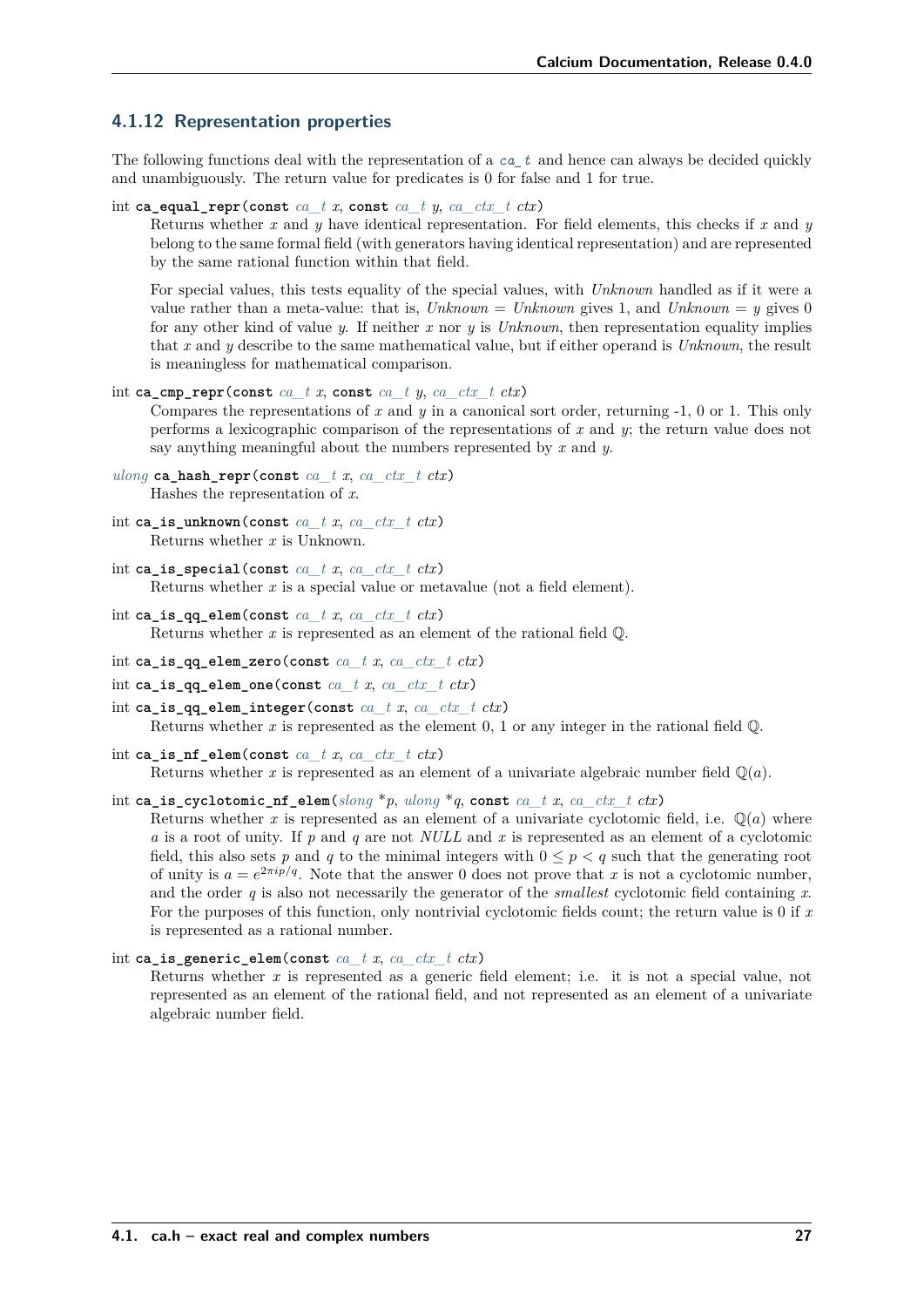# <span id="page-33-0"></span>**4.1.13 Value predicates**

The following predicates check a mathematical property which might not be effectively decidable. The result is a *[truth\\_t](#page-22-5)* to allow representing an unknown outcome.

```
truth_t ca_check_is_number(const ca_t x, ca_ctx_t ctx)
     Tests if x is a number. The result is TTRUE is x is a field element (and hence a complex number),
     T_FALSE if x is an infinity or Undefined, and T_UNKNOWN if x is Unknown.
```
<span id="page-33-2"></span>*[truth\\_t](#page-22-5)* **ca\_check\_is\_zero**(**const** *[ca\\_t](#page-27-3) x*, *[ca\\_ctx\\_t](#page-27-4) ctx*)

```
truth t ca_check_is_one(const ca t x, ca ctx t ctx)
```
*truth*  $t$  **ca** check is neg one(const  $ca$   $t$  *x*,  $ca$   $ctx$   $t$   $ctx$ )

```
truth t ca check is i(const ca_t x, ca_ctx_t_ctx)
```
*[truth\\_t](#page-22-5)* **ca\_check\_is\_neg\_i**(**const** *[ca\\_t](#page-27-3) x*, *[ca\\_ctx\\_t](#page-27-4) ctx*) Tests if *x* is equal to the number 0, 1,  $-1$ , *i*, or  $-i$ .

*[truth\\_t](#page-22-5)* **ca\_check\_is\_algebraic**(**const** *[ca\\_t](#page-27-3) x*, *[ca\\_ctx\\_t](#page-27-4) ctx*)

```
truth_t ca_check_is_rational(const ca_t x, ca_ctx_t ctx)
```
*[truth\\_t](#page-22-5)* **ca\_check\_is\_integer**(**const** *[ca\\_t](#page-27-3) x*, *[ca\\_ctx\\_t](#page-27-4) ctx*) Tests if *x* is respectively an algebraic number, a rational number, or an integer.

 $truth$   $t$  **ca\_check\_is\_real(const**  $ca$   $tx$ ,  $ca$   $ctx$   $t$   $ctx)$ Tests if *x* is a real number. Warning: this returns **T\_FALSE** if *x* is an infinity with real sign.

- *[truth\\_t](#page-22-5)* **ca\_check\_is\_negative\_real**(**const** *[ca\\_t](#page-27-3) x*, *[ca\\_ctx\\_t](#page-27-4) ctx*) Tests if *x* is a negative real number. Warning: this returns T\_FALSE if *x* is negative infinity.
- *[truth\\_t](#page-22-5)* **ca\_check\_is\_imaginary**(**const** *[ca\\_t](#page-27-3) x*, *[ca\\_ctx\\_t](#page-27-4) ctx*) Tests if *x* is an imaginary number. Warning: this returns T\_FALSE if *x* is an infinity with imaginary sign.
- *[truth\\_t](#page-22-5)* **ca\_check\_is\_undefined**(**const** *[ca\\_t](#page-27-3) x*, *[ca\\_ctx\\_t](#page-27-4) ctx*) Tests if *x* is the special value *Undefined*.
- *truth*  $t$  **ca** check is infinity(const *[ca\\_t](#page-27-3) x*, *[ca\\_ctx\\_t](#page-27-4) ctx*) Tests if *x* is any infinity (unsigned or signed).
- $truth$   $t$  **ca\_check\_is\_uinf**(const  $ca$   $t$   $x$ ,  $ca$   $ctx$   $t$   $ctx$ ) Tests if  $x$  is unsigned infinity  $\tilde{\infty}$ .
- *[truth\\_t](#page-22-5)* **ca\_check\_is\_signed\_inf**(**const** *[ca\\_t](#page-27-3) x*, *[ca\\_ctx\\_t](#page-27-4) ctx*) Tests if *x* is any signed infinity.
- *[truth\\_t](#page-22-5)* **ca\_check\_is\_pos\_inf**(**const** *[ca\\_t](#page-27-3) x*, *[ca\\_ctx\\_t](#page-27-4) ctx*)
- *[truth\\_t](#page-22-5)* **ca\_check\_is\_neg\_inf**(**const** *[ca\\_t](#page-27-3) x*, *[ca\\_ctx\\_t](#page-27-4) ctx*)
- *[truth\\_t](#page-22-5)* **ca\_check\_is\_pos\_i\_inf**(**const** *[ca\\_t](#page-27-3) x*, *[ca\\_ctx\\_t](#page-27-4) ctx*)

*[truth\\_t](#page-22-5)* **ca\_check\_is\_neg\_i\_inf**(**const** *[ca\\_t](#page-27-3) x*, *[ca\\_ctx\\_t](#page-27-4) ctx*) Tests if *x* is equal to the signed infinity  $+\infty$ ,  $-\infty$ ,  $+i\infty$ ,  $-i\infty$ , respectively.

# <span id="page-33-1"></span>**4.1.14 Comparisons**

*[truth\\_t](#page-22-5)* **ca\_check\_equal**(**const** *[ca\\_t](#page-27-3) x*, **const** *[ca\\_t](#page-27-3) y*, *[ca\\_ctx\\_t](#page-27-4) ctx*)

Tests  $x = y$  as a mathematical equality. The result is  $T$ <sub>UNKNOWN</sub> if either operand is *Unknown*. The result may also be T\_UNKNOWN if *x* and *y* are numerically indistinguishable and cannot be proved equal or unequal by an exact computation.

*truth*  $t$  **ca\_check\_lt**(const  $ca$   $t$   $x$ , const  $ca$   $t$   $y$ ,  $ca$   $ctx$   $t$   $ctx$ ) *truth*  $t$  **ca** check le(const  $ca$   $t$   $x$ , const  $ca$   $t$   $y$ ,  $ca$   $ctx$   $t$   $ctx$ ) *truth*  $t$  **ca\_check\_gt**(const  $ca$   $t$   $x$ , const  $ca$   $t$   $y$ ,  $ca$   $ctx$   $t$   $ctx$ )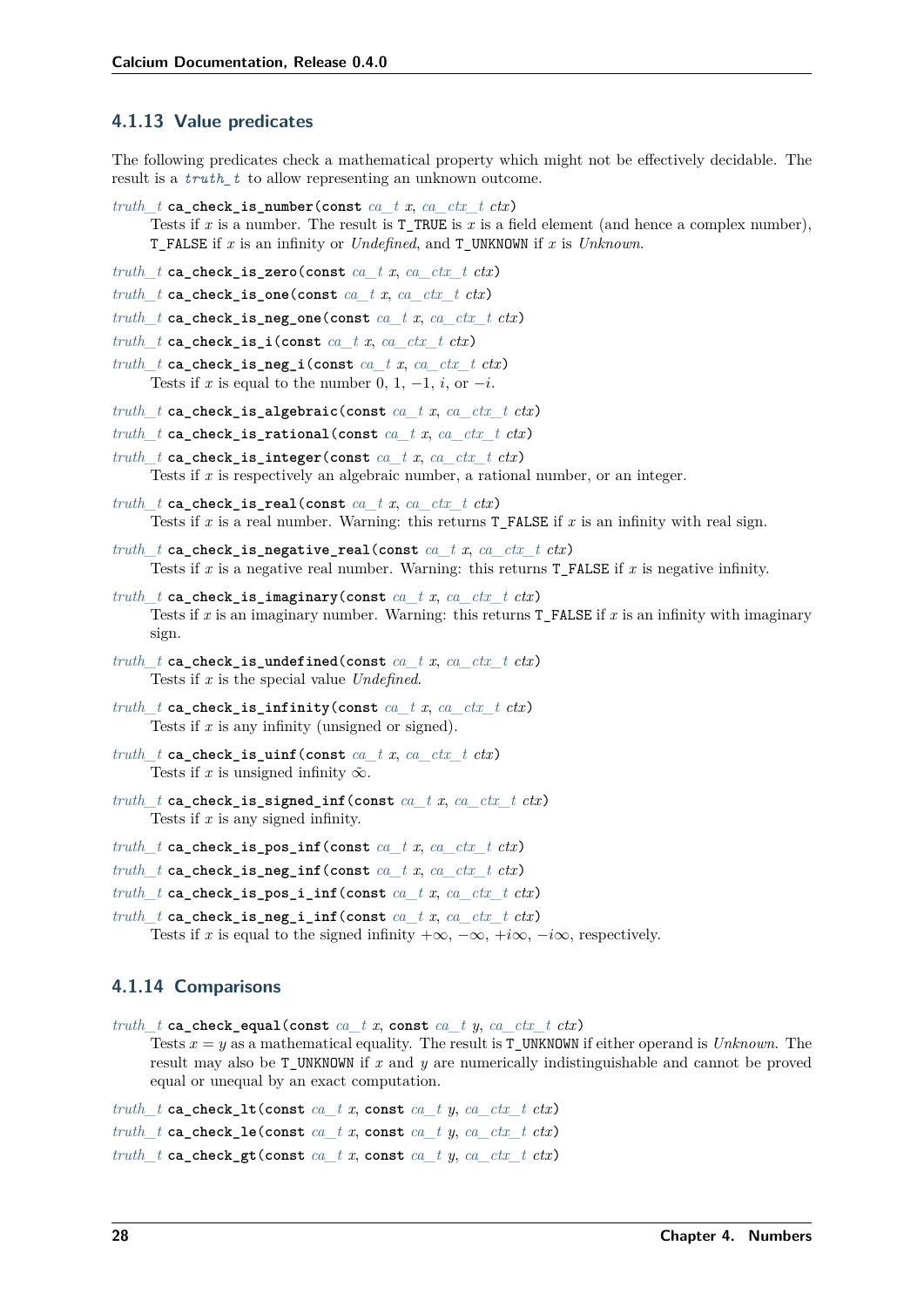*truth*  $t$  **ca** check ge(const *ca*  $t$  *x*, const *ca*  $t$  *y*, *ca ctx*  $t$  *ctx*)

Compares x and y, implementing the respective operations  $x \leq y, x \leq y, x \geq y$ . Only real numbers and  $-\infty$  and  $+\infty$  are considered comparable. The result is T\_FALSE (not T\_UNKNOWN) if either operand is not comparable (being a nonreal complex number, unsigned infinity, or undefined).

#### <span id="page-34-0"></span>**4.1.15 Field structure operations**

void **ca\_merge\_fields**(*[ca\\_t](#page-27-3) resx*, *[ca\\_t](#page-27-3) resy*, **const** *[ca\\_t](#page-27-3) x*, **const** *[ca\\_t](#page-27-3) y*, *[ca\\_ctx\\_t](#page-27-4) ctx*)

Sets *resx* and *resy* to copies of *x* and *y* coerced to a common field. Both *x* and *y* must be field elements (not special values).

In the present implementation, this simply merges the lists of generators, avoiding duplication. In the future, it will be able to eliminate generators satisfying algebraic relations.

```
void ca_condense_field(ca_t res, ca_ctx_t ctx)
```
Attempts to demote the value of *res* to a trivial subfield of its current field by removing unused generators. In particular, this demotes any obviously rational value to the trivial field Q.

This function is applied automatically in most operations (arithmetic operations, etc.).

```
ca_ext_ptr ca_is_gen_as_ext(const ca_tca_ctx_t ctx)
```
If *x* is a generator of its formal field,  $x = a_k \in \mathbb{Q}(a_1, \ldots, a_n)$ , returns a pointer to the extension number defining  $a_k$ . If x is not a generator, returns *NULL*.

# <span id="page-34-1"></span>**4.1.16 Arithmetic**

```
void ca_neg(ca_t res, const ca_t x, ca_ctx_t ctx)
```
Sets *res* to the negation of *x*. For numbers, this operation amounts to a direct negation within the formal field. For a signed infinity  $c\infty$ , negation gives  $(-c)\infty$ ; all other special values are unchanged.

- void **ca\_add\_fmpq**(*[ca\\_t](#page-27-3) res*, **const** *[ca\\_t](#page-27-3) x*, **const** *[fmpq\\_t](#page-23-7) y*, *[ca\\_ctx\\_t](#page-27-4) ctx*)
- void **ca\_add\_fmpz**(*[ca\\_t](#page-27-3) res*, **const** *[ca\\_t](#page-27-3) x*, **const** *[fmpz\\_t](#page-23-3) y*, *[ca\\_ctx\\_t](#page-27-4) ctx*)

```
void ca_add_ui(ca_t res, const ca_t x, ulong y, ca_ctx_t ctx)
```

```
void ca_add_si(ca t res, const ca t x, slong y, ca ctx t ctx)
```
void **ca\_add**( $ca$  *t res*, **const**  $ca$  *t**x***, <b>const**  $ca$  *t**y*,  $ca$   $ctx$  *t* $ctx$ **)** Sets res to the sum of x and  $y$ . For special values, the following rules apply  $(c\infty)$  denotes a signed infinity,  $|c| = 1$ :

- $c\infty + d\infty = c\infty$  if  $c = d$
- $c\infty + d\infty =$  Undefined if  $c \neq d$
- $\tilde{\infty} + c\infty = \tilde{\infty} + \tilde{\infty} =$  Undefined
- $c\infty + z = c\infty$  if  $z \in \mathbb{C}$
- $\tilde{\infty} + z = \tilde{\infty}$  if  $z \in \mathbb{C}$
- $z +$  Undefined = Undefined for any value *z* (including *Unknown*)

In any other case involving special values, or if the specific case cannot be distinguished, the result is *Unknown*.

```
void ca_sub_fmpq(ca_t res, const ca_t x, const fmpq_t y, ca_ctx_t ctx)
void ca_sub_fmpz(ca_t res, const ca_t x, const fmpz_t y, ca_ctx_t ctx)
void ca_sub_ui(ca t res, const ca t x, ulong y, ca ctx t ctx)
void ca_sub_si(ca t res, const ca t x, slong y, ca ctx t ctx)
void ca_fmpq_sub(ca_t res, const fmpq_t x, const ca_t y, ca_ctx_t ctx)
void ca_fmpz_sub(ca_t res, const fmpz_t x, const ca_t y, ca_ctx_t ctx)
void ca_ui_sub(ca_t res, ulong x, const ca_t y, ca_ctx_t ctx)
```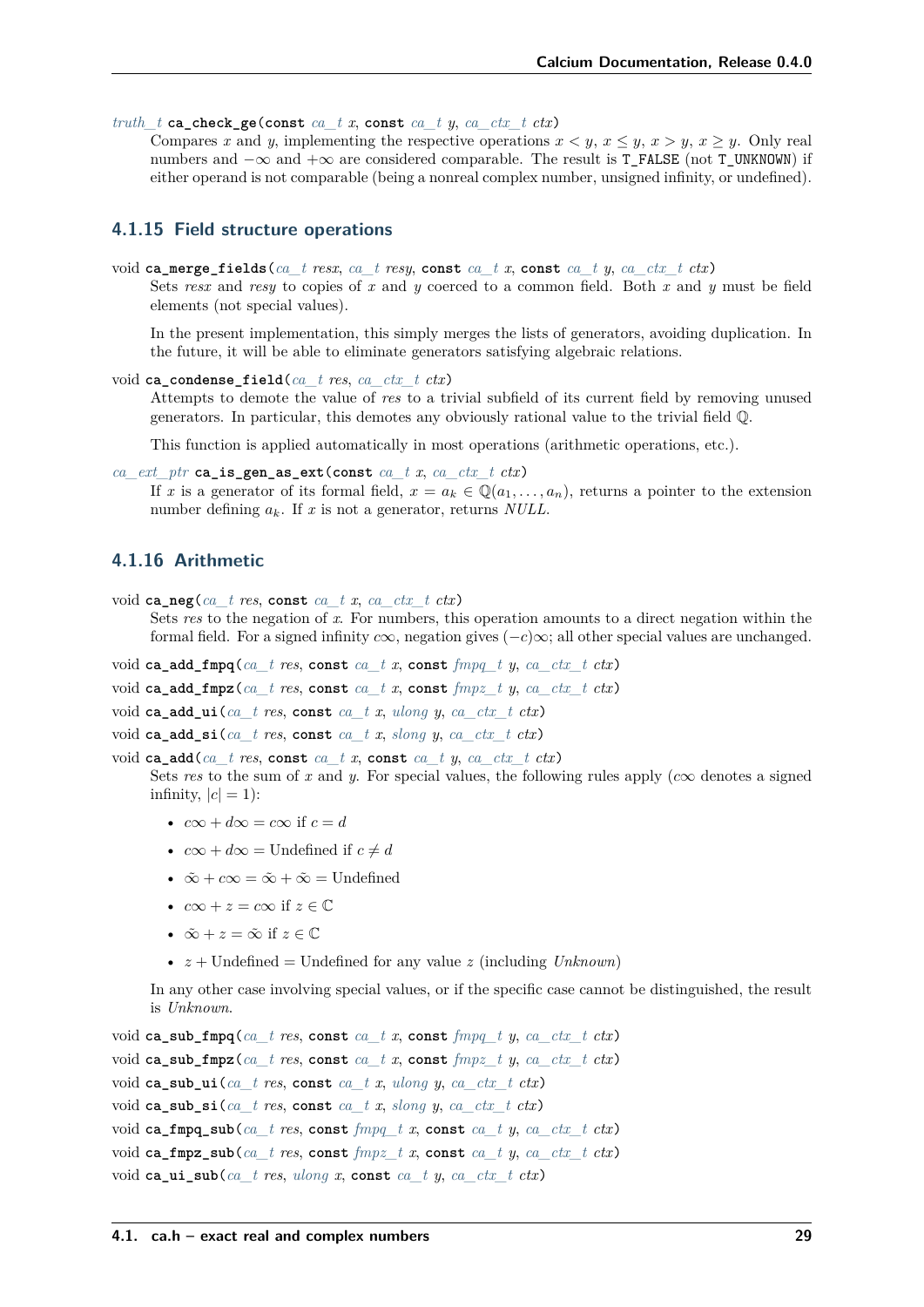void ca\_si\_sub( $ca$   $t$  *res*,  $slong x$  $slong x$ , const  $ca$   $t y$ ,  $ca$   $ctx$   $t ctx$ )

- void **ca\_sub**(*[ca\\_t](#page-27-3) res*, **const** *[ca\\_t](#page-27-3) x*, **const** *[ca\\_t](#page-27-3) y*, *[ca\\_ctx\\_t](#page-27-4) ctx*) Sets *res* to the difference of *x* and *y*. This is equivalent to computing  $x + (-y)$ .
- void **ca\_mul\_fmpq**(*[ca\\_t](#page-27-3) res*, **const** *[ca\\_t](#page-27-3) x*, **const** *[fmpq\\_t](#page-23-7) y*, *[ca\\_ctx\\_t](#page-27-4) ctx*)
- void **ca\_mul\_fmpz**(*[ca\\_t](#page-27-3) res*, **const** *[ca\\_t](#page-27-3) x*, **const** *[fmpz\\_t](#page-23-3) y*, *[ca\\_ctx\\_t](#page-27-4) ctx*)
- void **ca\_mul\_ui**(*[ca\\_t](#page-27-3) res*, **const** *[ca\\_t](#page-27-3) x*, *[ulong](#page-23-2) y*, *[ca\\_ctx\\_t](#page-27-4) ctx*)
- void **ca\_mul\_si**(*[ca\\_t](#page-27-3) res*, **const** *[ca\\_t](#page-27-3) x*, *[slong](#page-23-4) y*, *[ca\\_ctx\\_t](#page-27-4) ctx*)
- void **ca\_mul**(*[ca\\_t](#page-27-3) res*, **const** *[ca\\_t](#page-27-3) x*, **const** *[ca\\_t](#page-27-3) y*, *[ca\\_ctx\\_t](#page-27-4) ctx*) Sets res to the product of x and y. For special values, the following rules apply ( $c\infty$  denotes a signed infinity,  $|c| = 1$ :
	- $c\infty \cdot d\infty = cd\infty$
	- $c\infty \cdot \tilde{\infty} = \tilde{\infty}$
	- $\tilde{\infty} \cdot \tilde{\infty} = \tilde{\infty}$
	- $c\infty \cdot z = \text{sgn}(z)c\infty$  if  $z \in \mathbb{C} \setminus \{0\}$
	- $c\infty \cdot 0 =$  Undefined
	- $\tilde{\infty} \cdot 0 =$  Undefined
	- $z \cdot$  Undefined = Undefined for any value  $z$  (including *Unknown*)

In any other case involving special values, or if the specific case cannot be distinguished, the result is *Unknown*.

void  $ca\_inv(ca + res$ ,  $const$  *[ca\\_t](#page-27-3) x*, *[ca\\_ctx\\_t](#page-27-4) ctx*)

Sets *res* to the multiplicative inverse of *x*. In a univariate algebraic number field, this always produces a rational denominator, but the denominator might not be rationalized in a multivariate field. For special values and zero, the following rules apply:

- $1/(c\infty) = 1/\tilde{\infty} = 0$
- $1/0 = \tilde{\infty}$
- $1/U$ ndefined  $=$  Undefined
- $\bullet$  1/Unknown = Unknown

If it cannot be determined whether *x* is zero or nonzero, the result is *Unknown*.

```
void ca_fmpq_div(ca_t res, const fmpq_t x, const ca_t y, ca_ctx_t ctx)
void ca fmpz div(ca_t res, const fmpz t x, const ca_t y, ca_ctx_t ctx)
void ca_ui_div(ca_t res, ulong x, const ca_t y, ca_ctx_t ctx)
void ca_si_div(ca_t res, slong x, const ca_t y, ca_ctx_t ctx)
void ca_div_fmpq(ca_t res, const ca_t x, const fmpq_t y, ca_ctx_t ctx)
void ca_div_fmpz(ca_t res, const ca_t x, const fmpz_t y, ca_ctx_t ctx)
void ca_div_ui(ca_t res, const ca_t x, ulong y, ca_ctx_t ctx)
void ca_div_si(ca_t res, const ca_t x, slong y, ca_ctx_t ctx)
void ca_div(ca_t res, const ca_t x, const ca_t y, ca_ctx_t ctx)
```
Sets res to the quotient of x and y. This is equivalent to computing  $x \cdot (1/y)$ . For special values and division by zero, this implies the following rules ( $c\infty$  denotes a signed infinity,  $|c| = 1$ ):

- $(c\infty)/(d\infty) = (c\infty)/\tilde{\infty} = \tilde{\infty}/(c\infty) = \tilde{\infty}/\tilde{\infty} = \text{Undefined}$
- $c\infty/z = (c/\operatorname{sgn}(z))\infty$  if  $z \in \mathbb{C} \setminus \{0\}$
- $c\infty/0 = \tilde{\infty}/0 = \tilde{\infty}$
- $z/(c\infty) = z/\tilde{\infty} = 0$  if  $z \in \mathbb{C}$
- $z/0 = \tilde{\infty}$  if  $z \in \mathbb{C} \setminus \{0\}$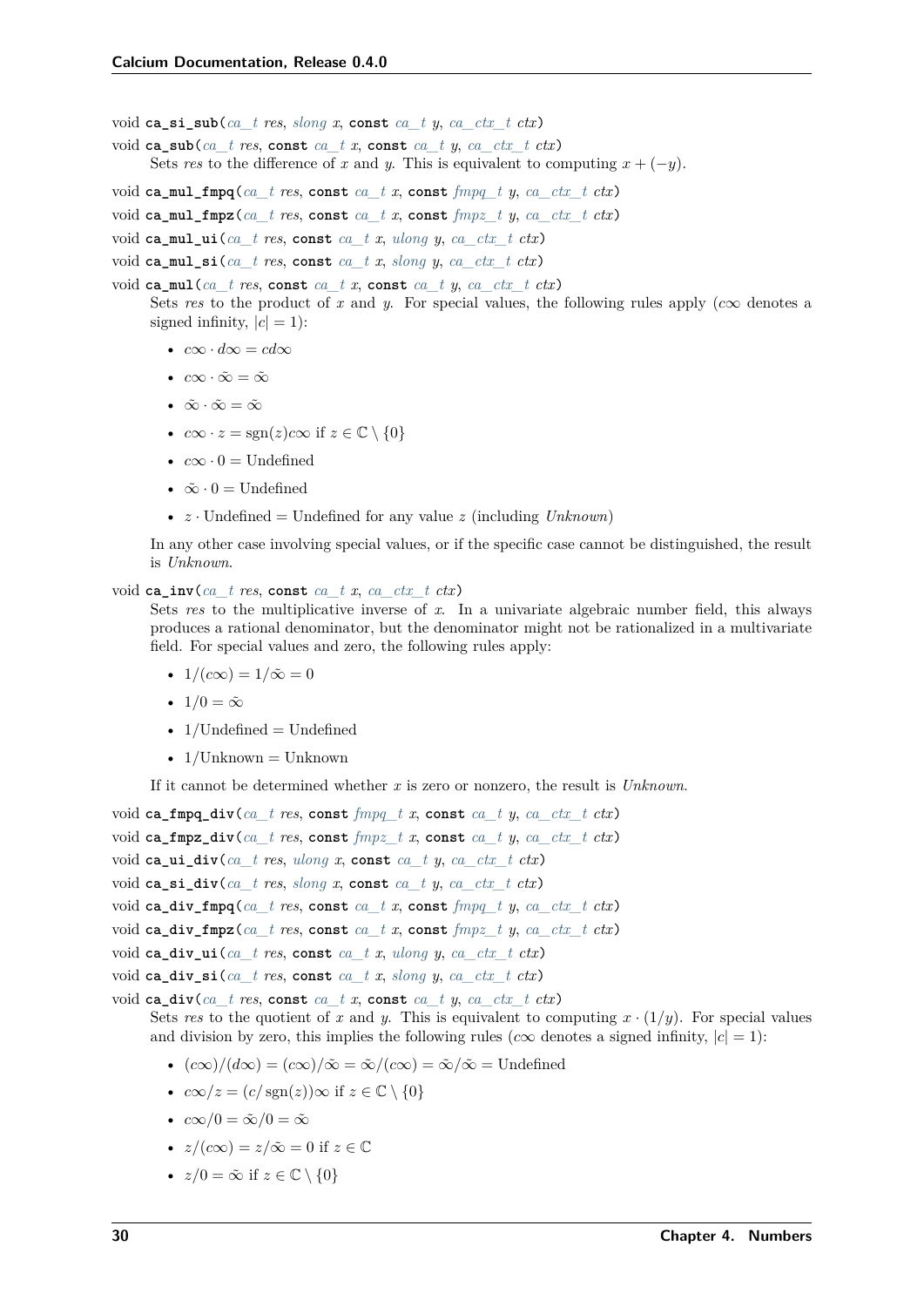- $\bullet$  0/0 = Undefined
- $z$ /Undefined = Undefined for any value *z* (including *Unknown*)
- Undefined  $/z =$  Undefined for any value  $z$  (including *Unknown*)

In any other case involving special values, or if the specific case cannot be distinguished, the result is *Unknown*.

void **ca\_dot**(*[ca\\_t](#page-27-0) res*, **const** *[ca\\_t](#page-27-0) initial*, int *subtract*, *[ca\\_srcptr](#page-27-1) x*, *[slong](#page-23-0) xstep*, *[ca\\_srcptr](#page-27-1) y*, *[slong](#page-23-0) ystep*, *[slong](#page-23-0) len*, *[ca\\_ctx\\_t](#page-27-2) ctx*)

Computes the dot product of the vectors *x* and *y*, setting *res* to  $s + (-1)^{subtract} \sum_{i=0}^{len-1} x_i y_i$ .

The initial term *s* is optional and can be omitted by passing *NULL* (equivalently,  $s = 0$ ). The parameter *subtract* must be 0 or 1. The length *len* is allowed to be negative, which is equivalent to a length of zero. The parameters *xstep* or *ystep* specify a step length for traversing subsequences of the vectors  $x$  and  $y$ ; either can be negative to step in the reverse direction starting from the initial pointer. Aliasing is allowed between *res* and *s* but not between *res* and the entries of *x* and *y*.

void **ca\_fmpz\_poly\_evaluate**(*[ca\\_t](#page-27-0) res*, **const** *[fmpz\\_poly\\_t](#page-23-1) poly*, **const** *[ca\\_t](#page-27-0) x*, *[ca\\_ctx\\_t](#page-27-2) ctx*)

void **ca\_fmpq\_poly\_evaluate**(*[ca\\_t](#page-27-0) res*, **const** *[fmpq\\_poly\\_t](#page-23-2) poly*, **const** *[ca\\_t](#page-27-0) x*, *[ca\\_ctx\\_t](#page-27-2) ctx*) Sets *res* to the polynomial *poly* evaluated at *x*.

- void **ca\_fmpz\_mpoly\_evaluate\_horner**(*[ca\\_t](#page-27-0) res*, **const** *[fmpz\\_mpoly\\_t](#page-23-3) f*, *[ca\\_srcptr](#page-27-1) x*, **const** *[fmpz\\_mpoly\\_ctx\\_t](#page-23-4) mctx*, *[ca\\_ctx\\_t](#page-27-2) ctx*)
- void **ca\_fmpz\_mpoly\_evaluate\_iter**(*[ca\\_t](#page-27-0) res*, **const** *[fmpz\\_mpoly\\_t](#page-23-3) f*, *[ca\\_srcptr](#page-27-1) x*, **const** *[fmpz\\_mpoly\\_ctx\\_t](#page-23-4) mctx*, *[ca\\_ctx\\_t](#page-27-2) ctx*)

void **ca\_fmpz\_mpoly\_evaluate**(*[ca\\_t](#page-27-0) res*, **const** *[fmpz\\_mpoly\\_t](#page-23-3) f*, *[ca\\_srcptr](#page-27-1) x*, **const** *[fmpz\\_mpoly\\_ctx\\_t](#page-23-4) mctx*, *[ca\\_ctx\\_t](#page-27-2) ctx*)

Sets *res* to the multivariate polynomial  $\overline{f}$  evaluated at the vector of arguments *x*.

void **ca\_fmpz\_mpoly\_q\_evaluate**(*[ca\\_t](#page-27-0) res*, **const** *[fmpz\\_mpoly\\_q\\_t](#page-96-0) f*, *[ca\\_srcptr](#page-27-1) x*, **const** *[fmpz\\_mpoly\\_ctx\\_t](#page-23-4) mctx*, *[ca\\_ctx\\_t](#page-27-2) ctx*)

Sets *res* to the multivariate rational function *f* evaluated at the vector of arguments *x*.

void **ca\_fmpz\_mpoly\_q\_evaluate\_no\_division\_by\_zero**(*[ca\\_t](#page-27-0) res*, **const** *[fmpz\\_mpoly\\_q\\_t](#page-96-0) f*, *[ca\\_srcptr](#page-27-1) x*, **const** *[fmpz\\_mpoly\\_ctx\\_t](#page-23-4) mctx*, *[ca\\_ctx\\_t](#page-27-2) ctx*)

void ca\_inv\_no\_division\_by\_zero( $ca$   $t$  *res*, const  $ca$   $t$  *x*,  $ca$   $ctx$   $t$   $ctx$ )

<span id="page-36-1"></span>These functions behave like the normal arithmetic functions, but assume (and do not check) that division by zero cannot occur. Division by zero will result in undefined behavior.

### **4.1.17 Powers and roots**

void **ca\_sqr**(*[ca\\_t](#page-27-0) res*, **const** *[ca\\_t](#page-27-0) x*, *[ca\\_ctx\\_t](#page-27-2) ctx*) Sets *res* to the square of *x*.

void **ca\_pow\_fmpq**(*[ca\\_t](#page-27-0) res*, **const** *[ca\\_t](#page-27-0) x*, **const** *[fmpq\\_t](#page-23-5) y*, *[ca\\_ctx\\_t](#page-27-2) ctx*)

void ca pow fmpz $(ca$  *t res*, const *ca*  $t$  *x*, const  $fmpz$   $t$  *y*, *[ca\\_ctx\\_t](#page-27-2)*  $ctx$ )

void **ca\_pow\_ui**(*[ca\\_t](#page-27-0) res*, **const** *[ca\\_t](#page-27-0) x*, *[ulong](#page-23-7) y*, *[ca\\_ctx\\_t](#page-27-2) ctx*)

<span id="page-36-0"></span>void **ca\_pow\_si**(*[ca\\_t](#page-27-0) res*, **const** *[ca\\_t](#page-27-0) x*, *[slong](#page-23-0) y*, *[ca\\_ctx\\_t](#page-27-2) ctx*)

- void ca pow( $ca$   $t$  *res*, const  $ca$   $t$  *x*, const  $ca$   $t$  *y*,  $ca$   $ctx$   $t$   $ctx$ ) Sets *res* to *x* raised to the power *y*. Handling of special values is not yet implemented.
- void **ca\_pow\_si\_arithmetic**(*[ca\\_t](#page-27-0) res*, **const** *[ca\\_t](#page-27-0) x*, *[slong](#page-23-0) n*, *[ca\\_ctx\\_t](#page-27-2) ctx*) Sets res to x raised to the power *n*. Whereas  $ca\_pow($ ,  $ca\_pow\_si($ ) etc. may create  $x^n$  as an extension number if  $n$  is large, this function always perform the exponentiation using field arithmetic.

```
void ca_sqrt_inert(ca_t res, const ca_t x, ca_ctx_t ctx)
```

```
void ca_sqrt_nofactor(ca_t res, const ca_t x, ca_ctx_t ctx)
```
void **ca\_sqrt\_factor**(*[ca\\_t](#page-27-0) res*, **const** *[ca\\_t](#page-27-0) x*, *[ulong](#page-23-7) flags*, *[ca\\_ctx\\_t](#page-27-2) ctx*)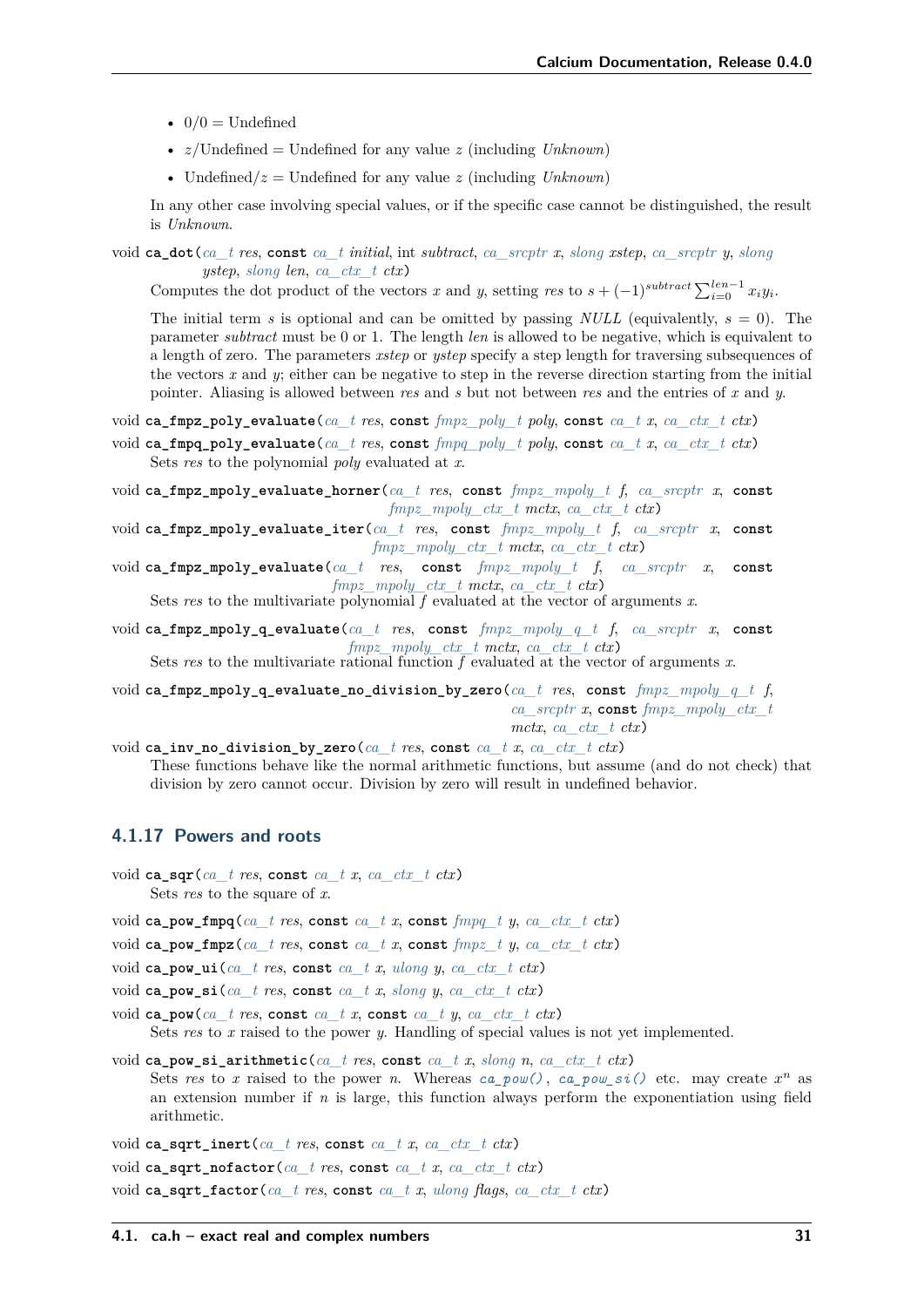void ca\_sqrt $(ca \t tres, \text{const } ca \t tr, ca \t ctx \t t \t ctx)$ 

Sets *res* to the principal square root of *x*.

For special values, the following definitions apply:

- $\sqrt{c\infty} = \sqrt{c\infty}$
- √  $\tilde{\infty} = \tilde{\infty}.$
- Both *Undefined* and *Unknown* map to themselves.

The *inert* version outputs the generator in the formal field  $\mathbb{Q}(\sqrt{x})$  without simplifying.

The *factor* version writes  $x = A^2 B$  in K where K is the field of x, and outputs  $A\sqrt{A}$ B or  $-A$ the field of x, and outputs  $A\sqrt{B}$  or  $-A\sqrt{B}$ (whichever gives the correct sign) as an element of  $K(\sqrt{B})$  or some subfield thereof. This factorization is only a heuristic and is not guaranteed to make  $B$  minimal. Factorization options can be passed through to *flags*: see *[ca\\_factor\(\)](#page-42-0)* for details.

The *nofactor* version will not perform a general factorization, but may still perform other simpli-The *notator* version will not perform a general factorization, but may still perfections. It may in particular attempt to simplify  $\sqrt{x}$  to a single element in  $\overline{Q}$ .

# Sets *res* to the principal square root of *n*.

# **4.1.18 Complex parts**

void **ca\_abs**(*[ca\\_t](#page-27-0) res*, **const** *[ca\\_t](#page-27-0) x*, *[ca\\_ctx\\_t](#page-27-2) ctx*) Sets *res* to the absolute value of *x*.

For special values, the following definitions apply:

- $|c\infty| = |\tilde{\infty}| = +\infty$ .
- Both *Undefined* and *Unknown* map to themselves.

This function will attempt to simplify its argument through an exact computation. It may in particular attempt to simplify |x| to a single element in  $\overline{Q}$ .

In the generic case, this function outputs an element of the formal field  $\mathbb{Q}(|x|)$ .

void **ca\_sgn**(*[ca\\_t](#page-27-0) res*, **const** *[ca\\_t](#page-27-0) x*, *[ca\\_ctx\\_t](#page-27-2) ctx*) Sets *res* to the sign of *x*, defined by

$$
sgn(x) = \begin{cases} 0 & x = 0\\ \frac{x}{|x|} & x \neq 0 \end{cases}
$$

for numbers. For special values, the following definitions apply:

- $sgn(c\infty) = c$ .
- $sgn(\tilde{\infty}) =$  Undefined.
- Both *Undefined* and *Unknown* map to themselves.

This function will attempt to simplify its argument through an exact computation. It may in particular attempt to simplify sgn(x) to a single element in  $\overline{Q}$ .

In the generic case, this function outputs an element of the formal field  $\mathbb{Q}(\text{sgn}(x))$ .

void ca\_csgn( $ca$   $t$  *res*, const  $ca$   $t$  *x*,  $ca$   $ctx$   $t$   $ctx$ )

Sets *res* to the extension of the real sign function taking the value 1 for  $z$  strictly in the right half plane,  $-1$  for *z* strictly in the left half plane, and the sign of the imaginary part when *z* is on half plane, -1 for *z* strictly in the left half plane, and the sign of the imaginary part when *z* is on the imaginary axis. Equivalently,  $csgn(z) = z/\sqrt{z^2}$  except that the value is 0 when *z* is exactly zero. This function gives *Undefined* for unsigned infinity and  $csgn(sgn(c\infty)) = csgn(c)$  for signed infinities.

void **ca\_sqrt\_ui**(*[ca\\_t](#page-27-0) res*, *[ulong](#page-23-7) n*, *[ca\\_ctx\\_t](#page-27-2) ctx*)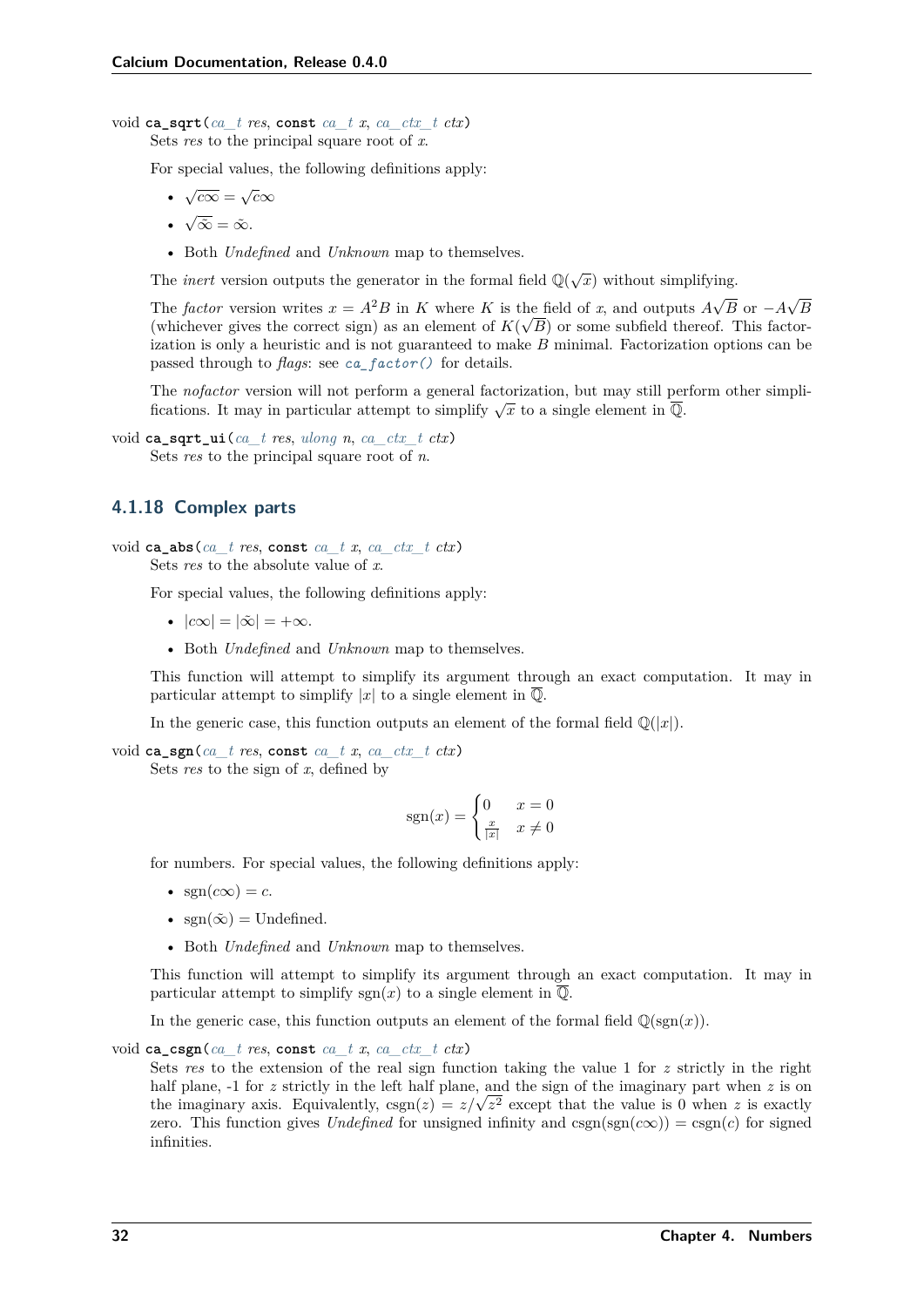```
void ca_arg(ca \t tres, const \t ca \t tx, ca \t ctx \t t \t ctx)
```
Sets *res* to the complex argument (phase) of *x*, normalized to the range  $(-\pi, +\pi]$ . The argument of 0 is defined as 0. For special values, the following definitions apply:

- $arg(c\infty) = arg(c)$ .
- $arg(\tilde{\infty}) = Undefined.$
- Both *Undefined* and *Unknown* map to themselves.
- void **ca\_re**(*[ca\\_t](#page-27-0) res*, **const** *[ca\\_t](#page-27-0) x*, *[ca\\_ctx\\_t](#page-27-2) ctx*) Sets *res* to the real part of *x*. The result is *Undefined* if *x* is any infinity (including a real infinity).
- void ca im $(ca \text{ } t \text{ } res, \text{ const } ca \text{ } t \text{ } x, \text{ } ca \text{ } ctx \text{ } t \text{ } ctx)$ Sets *res* to the imaginary part of *x*. The result is *Undefined* if *x* is any infinity (including an imaginary infinity).
- void **ca\_conj\_deep**(*[ca\\_t](#page-27-0) res*, **const** *[ca\\_t](#page-27-0) x*, *[ca\\_ctx\\_t](#page-27-2) ctx*)
- void **ca\_conj\_shallow**(*[ca\\_t](#page-27-0) res*, **const** *[ca\\_t](#page-27-0) x*, *[ca\\_ctx\\_t](#page-27-2) ctx*)
- void **ca\_conj**(*[ca\\_t](#page-27-0) res*, **const** *[ca\\_t](#page-27-0) x*, *[ca\\_ctx\\_t](#page-27-2) ctx*)
	- Sets res to the complex conjugate of x. The *shallow* version creates a new extension element  $\bar{x}$ unless *x* can be trivially conjugated in-place in the existing field. The *deep* version recursively conjugates the extension numbers in the field of *x*.
- void **ca\_floor**(*[ca\\_t](#page-27-0) res*, **const** *[ca\\_t](#page-27-0) x*, *[ca\\_ctx\\_t](#page-27-2) ctx*) Sets *res* to the floor function of  $x$ . The result is *Undefined* if  $x$  is any infinity (including a real infinity). For complex numbers, this is presently defined to take the floor of the real part.

```
void ca_ceil(ca_t res, const ca_t x, ca_ctx_t ctx)
```
Sets *res* to the ceiling function of *x*. The result is *Undefined* if *x* is any infinity (including a real infinity). For complex numbers, this is presently defined to take the ceiling of the real part.

# **4.1.19 Exponentials and logarithms**

```
void ca_exp(ca_t res, const ca_t x, ca_ctx_t ctx)
```
Sets *res* to the exponential function of *x*.

For special values, the following definitions apply:

- $e^{+\infty} = +\infty$
- $e^{c\infty} = \tilde{\infty}$  if  $0 < \text{Re}(c) < 1$ .
- $e^{c\infty} = 0$  if  $\text{Re}(c) < 0$ .
- $e^{c\infty}$  = Undefined if Re(c) = 0.
- $e^{\tilde{\infty}} =$  Undefined.
- Both *Undefined* and *Unknown* map to themselves.

The following symbolic simplifications are performed automatically:

- $e^0 = 1$
- $e^{\log(z)} = z$
- $e^{(p/q)\log(z)} = z^{p/q}$  (for rational  $p/q$ )
- $e^{(p/q)\pi i}$  = algebraic root of unity (for small rational  $p/q$ )

In the generic case, this function outputs an element of the formal field  $\mathbb{Q}(e^x)$ .

void ca  $\log (ca + res, \text{const } ca + x, ca - ctx + ctx)$ Sets *res* to the natural logarithm of *x*.

For special values and at the origin, the following definitions apply:

• For any infinity,  $\log(c\infty) = \log(\tilde{\infty}) = +\infty$ .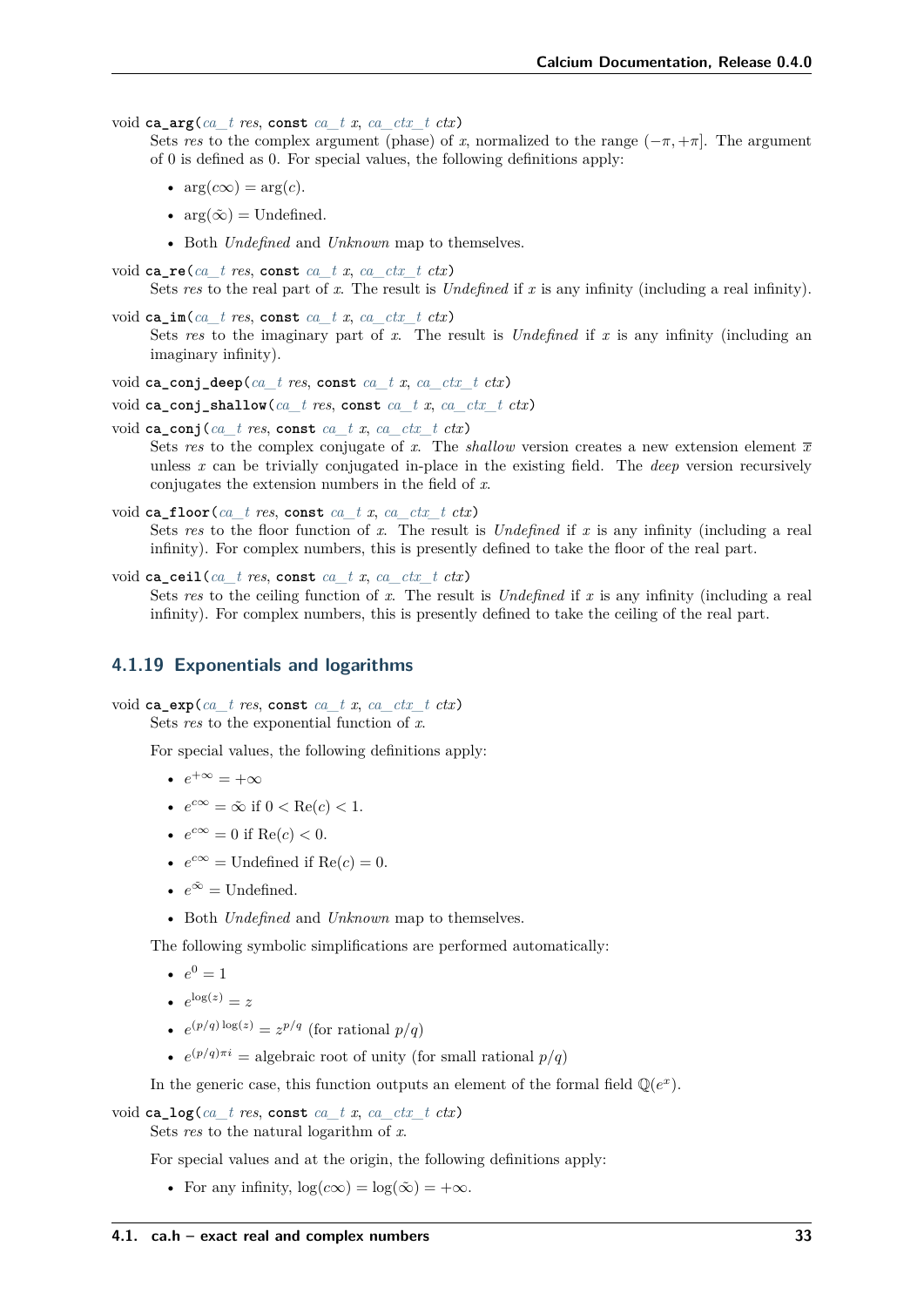- $log(0) = -\infty$ . The result is *Unknown* if deciding  $x = 0$  fails.
- Both *Undefined* and *Unknown* map to themselves.

The following symbolic simplifications are performed automatically:

- $log(1) = 0$
- $\log(e^z) = z + 2\pi i k$
- $\log (\sqrt{z}) = \frac{1}{2} \log(z) + 2\pi i k$
- $\log(z^a) = a \log(z) + 2\pi i k$
- $\log(x) = \log(-x) + \pi i$  for negative real x

In the generic case, this function outputs an element of the formal field  $\mathbb{Q}(\log(x))$ .

### **4.1.20 Trigonometric functions**

```
void ca_sin_cos_exponential(ca_t_ res1, ca_t_ res2, const ca_t_x, ca_ctx_t_ ctx)
void ca_sin_cos_direct(ca_t_res1, ca_t_res2, const ca_t_x, ca_ctx_t_ctx)
void ca_sin_cos_tangent(ca_t res1, ca_t res2, const ca_t x, ca_ctx_t ctx)
```
void ca\_sin\_cos( $ca$   $t$  *res1*,  $ca$   $t$  *res2*, const  $ca$   $t$  *x*,  $ca$   $ctx$   $t$   $ctx$ )

Sets *res1* to the sine of *x* and *res2* to the cosine of *x*. Either *res1* or *res2* can be *NULL* to compute only the other function. Various representations are implemented:

- <span id="page-39-0"></span>• The *exponential* version expresses the sine and cosine in terms of complex exponentials. Simple algebraic values will simplify to rational numbers or elements of cyclotomic fields.
- The *direct* method expresses the sine and cosine in terms of the original functions (perhaps after applying some symmetry transformations, which may interchange sin and cos). Extremely simple algebraic values will automatically simplify to elements of real algebraic number fields.
- The *tangent* version expresses the sine and cosine in terms of  $tan(x/2)$ , perhaps after applying some symmetry transformations. Extremely simple algebraic values will automatically simplify to elements of real algebraic number fields.

By default, the standard function uses the *exponential* representation as this typically works best for field arithmetic and simplifications, although it has the disadvantage of introducing complex numbers where real numbers would be sufficient. The behavior of the standard function can be changed using the *[CA\\_OPT\\_TRIG\\_FORM](#page-44-0)* context setting.

For special values, the following definitions apply:

- $\sin(\pm i\infty) = \pm i\infty$
- $\cos(\pm i\infty) = +\infty$
- All other infinities give Undefined

```
void ca_sin(ca_t res, const ca_t x, ca_ctx_t ctx)
```

```
void ca_cos(ca_t res, const ca_t x, ca_ctx_t ctx)
```
Sets *res* to the sine or cosine of *x*. These functions are shortcuts for  $ca\_sin\_cos()$ .

- void **ca\_tan\_sine\_cosine**(*[ca\\_t](#page-27-0) res*, **const** *[ca\\_t](#page-27-0) x*, *[ca\\_ctx\\_t](#page-27-2) ctx*)
- void **ca\_tan\_exponential**(*[ca\\_t](#page-27-0) res*, **const** *[ca\\_t](#page-27-0) x*, *[ca\\_ctx\\_t](#page-27-2) ctx*)
- void **ca\_tan\_direct**(*[ca\\_t](#page-27-0) res*, **const** *[ca\\_t](#page-27-0) x*, *[ca\\_ctx\\_t](#page-27-2) ctx*)

```
ca_tan(ca t res, const ca t x, ca ctx t ctx)
```
Sets *res* to the tangent of *x*. The *sine\_cosine* version evaluates the tangent as a quotient of a sine and cosine, the *direct* version evaluates it directly as a tangent (possibly after transforming the variable), and the *exponential* version evaluates it in terms of complex exponentials. Simple algebraic values will automatically simplify to elements of trigonometric or cyclotomic number fields.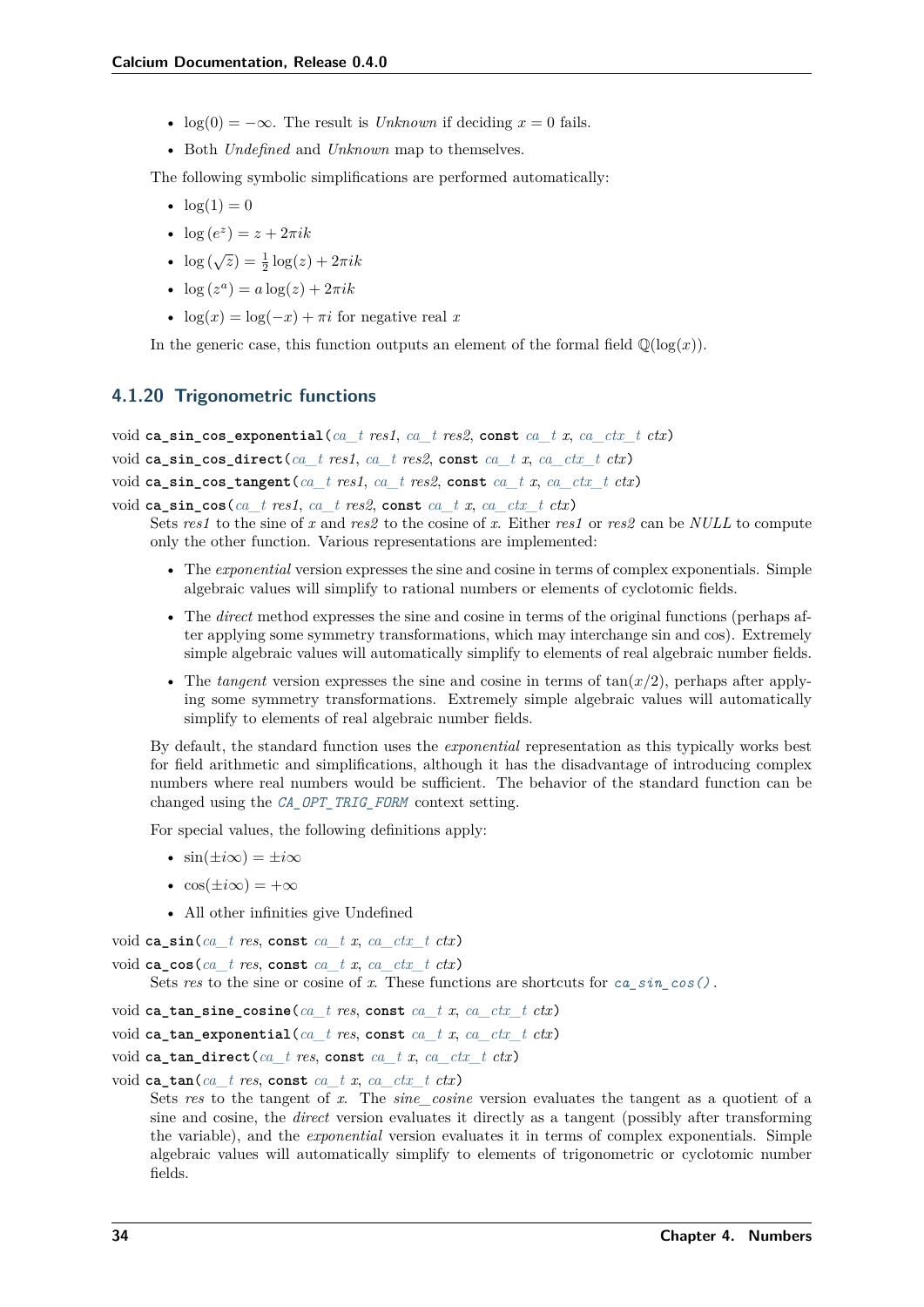By default, the standard function uses the *exponential* representation as this typically works best for field arithmetic and simplifications, although it has the disadvantage of introducing complex numbers where real numbers would be sufficient. The behavior of the standard function can be changed using the *[CA\\_OPT\\_TRIG\\_FORM](#page-44-0)* context setting.

For special values, the following definitions apply:

- At poles,  $\tan((n + \frac{1}{2})\pi) = \tilde{\infty}$
- $\tan(e^{i\theta}\infty) = +i, \quad 0 < \theta < \pi$
- $\tan(e^{i\theta}\infty) = -i, \quad -\pi < \theta < 0$
- $tan(\pm \infty) = tan(\tilde{\infty}) = Undefined$

void **ca\_cot**(*[ca\\_t](#page-27-0) res*, **const** *[ca\\_t](#page-27-0) x*, *[ca\\_ctx\\_t](#page-27-2) ctx*)

Sets *res* to the cotangent *x*. This is equivalent to computing the reciprocal of the tangent.

```
void ca_atan_logarithm(ca_t res, const ca_t x, ca_ctx_t ctx)
```

```
void ca_atan_direct(ca_t res, const ca_t x, ca_ctx_t ctx)
```

```
void ca_atan(ca t res, const ca t x, ca ctx t ctx)
     Sets res to the inverse tangent of x.
```
The *direct* version expresses the result as an inverse tangent (possibly after transforming the variable). The *logarithm* version expresses it in terms of complex logarithms. Simple algebraic inputs will automatically simplify to rational multiples of  $\pi$ .

By default, the standard function uses the *logarithm* representation as this typically works best for field arithmetic and simplifications, although it has the disadvantage of introducing complex numbers where real numbers would be sufficient. The behavior of the standard function can be changed using the *[CA\\_OPT\\_TRIG\\_FORM](#page-44-0)* context setting (exponential mode results in logarithmic forms).

For special values, the following definitions apply:

- $atan(\pm i) = \pm i\infty$
- $atan(c\infty) = csgn(c)\pi/2$
- $atan(\tilde{\infty}) = Undefined$

```
void ca_asin_logarithm(ca_t res, const ca_t x, ca_ctx_t ctx)
void ca_acos_logarithm(ca_t res, const ca_t x, ca_ctx_t ctx)
void ca_asin_direct(ca_t res, const ca_t x, ca_ctx_t ctx)
void ca_acos_direct(ca_t res, const ca_t x, ca_ctx_t ctx)
void ca_asin(ca_t res, const ca_t x, ca_ctx_t ctx)
```
void **ca\_acos**(*[ca\\_t](#page-27-0) res*, **const** *[ca\\_t](#page-27-0) x*, *[ca\\_ctx\\_t](#page-27-2) ctx*) Sets *res* to the inverse sine (respectively, cosine) of *x*.

The *direct* version expresses the result as an inverse sine or cosine (possibly after transforming the variable). The *logarithm* version expresses it in terms of complex logarithms. Simple algebraic inputs will automatically simplify to rational multiples of  $\pi$ .

By default, the standard function uses the *logarithm* representation as this typically works best for field arithmetic and simplifications, although it has the disadvantage of introducing complex numbers where real numbers would be sufficient. The behavior of the standard function can be changed using the *[CA\\_OPT\\_TRIG\\_FORM](#page-44-0)* context setting (exponential mode results in logarithmic forms).

The inverse cosine is presently implemented as  $a\cos(x) = \pi/2 - a\sin(x)$ .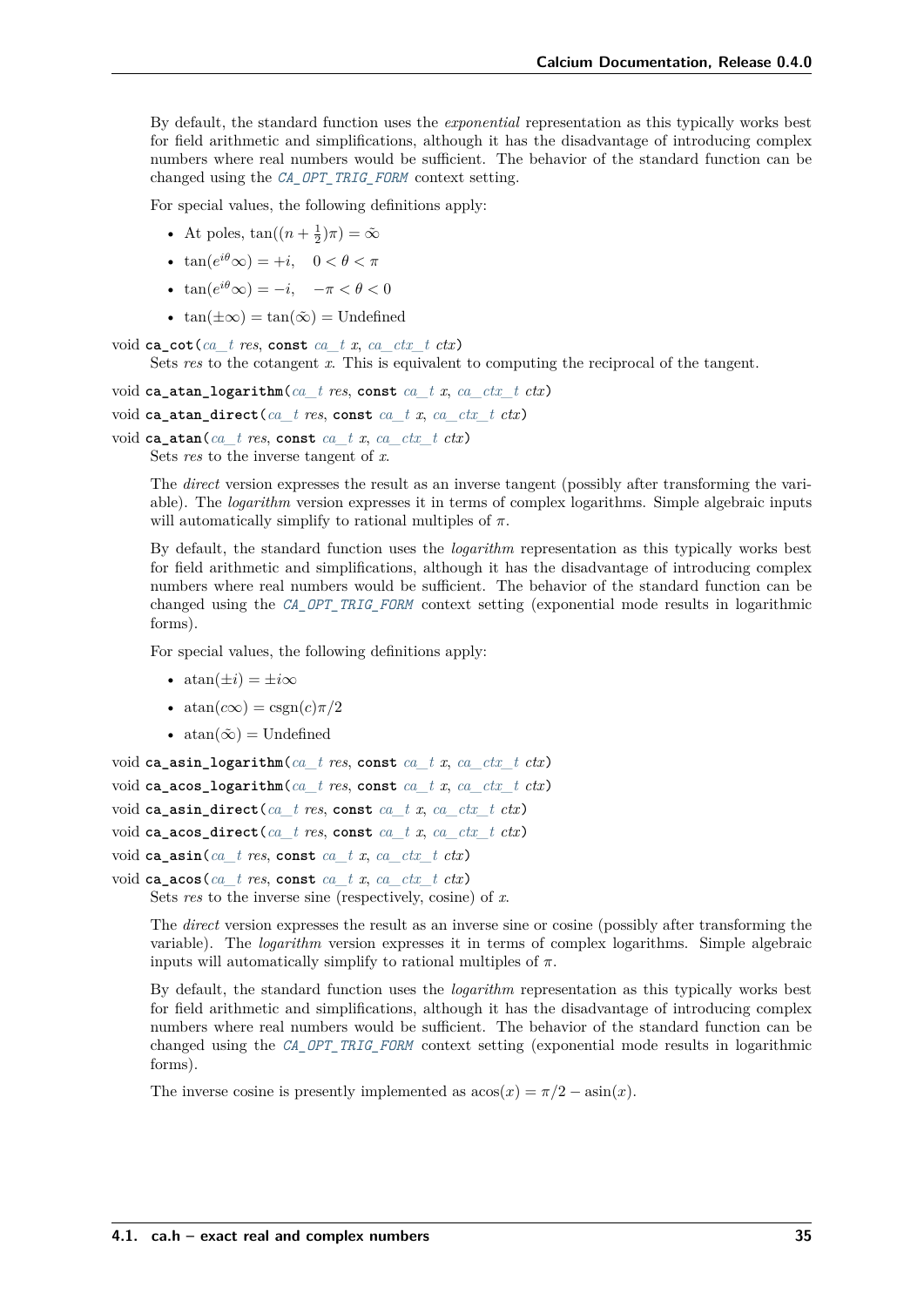# **4.1.21 Special functions**

- void **ca\_gamma**(*[ca\\_t](#page-27-0) res*, **const** *[ca\\_t](#page-27-0) x*, *[ca\\_ctx\\_t](#page-27-2) ctx*) Sets *res* to the gamma function of *x*.
- void **ca\_erf**(*[ca\\_t](#page-27-0) res*, **const** *[ca\\_t](#page-27-0) x*, *[ca\\_ctx\\_t](#page-27-2) ctx*) Sets *res* to the error function of *x*.
- void **ca\_erfc**(*[ca\\_t](#page-27-0) res*, **const** *[ca\\_t](#page-27-0) x*, *[ca\\_ctx\\_t](#page-27-2) ctx*) Sets *res* to the complementary error function of *x*.
- void **ca\_erfi**(*[ca\\_t](#page-27-0) res*, **const** *[ca\\_t](#page-27-0) x*, *[ca\\_ctx\\_t](#page-27-2) ctx*) Sets *res* to the imaginary error function of *x*.

# **4.1.22 Numerical evaluation**

- void  $ca\_get\_acb\_raw(acb\_t$  *res*,  $const\ ca\ t\ x\$ , *[slong](#page-23-0) prec*, *[ca\\_ctx\\_t](#page-27-2) ctx*)
	- Sets *res* to an enclosure of the numerical value of *x*. A working precision of *prec* bits is used internally for the evaluation, without adaptive refinement. If *x* is any special value, *res* is set to *acb\_indeterminate*.

void **ca\_get\_acb**(*[acb\\_t](#page-23-8) res*, **const** *[ca\\_t](#page-27-0) x*, *[slong](#page-23-0) prec*, *[ca\\_ctx\\_t](#page-27-2) ctx*)

void **ca\_get\_acb\_accurate\_parts**(*[acb\\_t](#page-23-8) res*, **const** *[ca\\_t](#page-27-0) x*, *[slong](#page-23-0) prec*, *[ca\\_ctx\\_t](#page-27-2) ctx*)

Sets *res* to an enclosure of the numerical value of *x*. The working precision is increased adaptively to try to ensure *prec* accurate bits in the output. The *accurate\_parts* version tries to ensure *prec* accurate bits for both the real and imaginary part separately.

The refinement is stopped if the working precision exceeds CA\_OPT\_PREC\_LIMIT (or twice the initial precision, if this is larger). The user may call *acb\_rel\_accuracy\_bits* to check is the calculation was successful.

The output is not rounded down to *prec* bits (to avoid unnecessary double rounding); the user may call *acb\_set\_round* when rounding is desired.

char \***ca\_get\_decimal\_str**(**const** *[ca\\_t](#page-27-0) x*, *[slong](#page-23-0) digits*, *[ulong](#page-23-7) flags*, *[ca\\_ctx\\_t](#page-27-2) ctx*)

Returns a decimal approximation of *x* with precision up to *digits*. The output is guaranteed to be correct within 1 ulp in the returned digits, but the number of returned digits may be smaller than *digits* if the numerical evaluation does not succeed.

If *flags* is set to 1, attempts to achieve full accuracy for both the real and imaginary parts separately.

If *x* is not finite or a finite enclosure cannot be produced, returns the string "?".

The user should free the returned string with flint\_free.

### **4.1.23 Rewriting and simplification**

void **ca\_rewrite\_complex\_normal\_form**(*[ca\\_t](#page-27-0) res*, **const** *[ca\\_t](#page-27-0) x*, int *deep*, *[ca\\_ctx\\_t](#page-27-2) ctx*)

Sets *res* to *x* rewritten using standardizing transformations over the complex numbers:

- Elementary functions are rewritten in terms of (complex) exponentials, roots and logarithms
- Complex parts are rewritten using logarithms, square roots, and (deep) complex conjugates
- Algebraic numbers are rewritten in terms of cyclotomic fields where applicable

If *deep* is set, the rewriting is applied recursively to the tower of extension numbers; otherwise, the rewriting is only applied to the top-level extension numbers.

The result is not a normal form in the strong sense (the same number can have many possible representations even after applying this transformation), but in practice this is a powerful heuristic for simplification.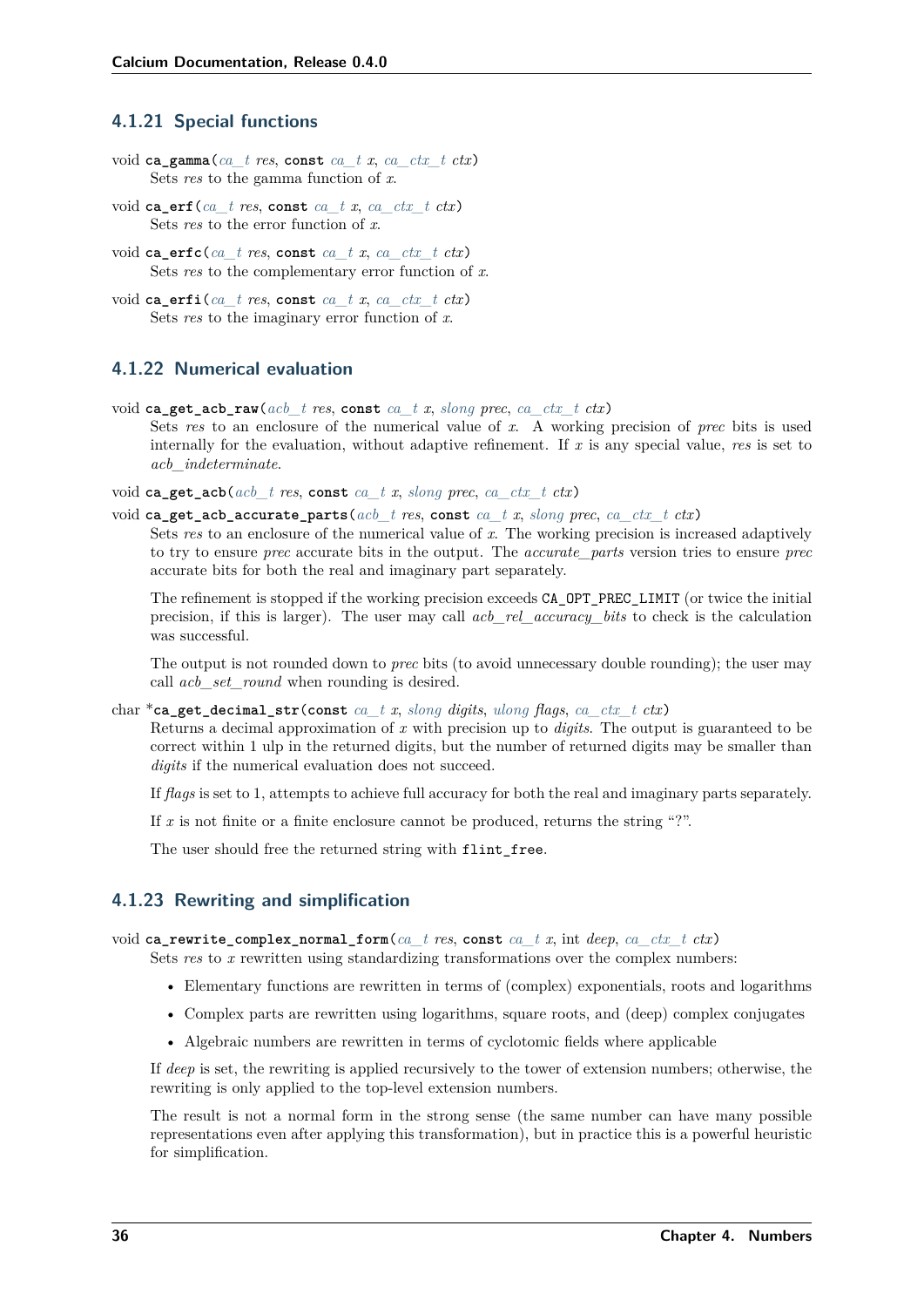# **4.1.24 Factorization**

### **type ca\_factor\_struct**

<span id="page-42-1"></span>**type ca\_factor\_t**

Represents a real or complex number in factored form  $b_1^{e_1}b_2^{e_2}\cdots b_n^{e_n}$  where  $b_i$  and  $e_i$  are  $ca_t$ numbers (the exponents need not be integers).

- void **ca\_factor\_init**(*[ca\\_factor\\_t](#page-42-1) fac*, *[ca\\_ctx\\_t](#page-27-2) ctx*) Initializes *fac* and sets it to the empty factorization (equivalent to the number 1).
- void **ca\_factor\_clear**(*[ca\\_factor\\_t](#page-42-1) fac*, *[ca\\_ctx\\_t](#page-27-2) ctx*) Clears the factorization structure *fac*.
- void **ca\_factor\_one**(*[ca\\_factor\\_t](#page-42-1) fac*, *[ca\\_ctx\\_t](#page-27-2) ctx*) Sets *fac* to the empty factorization (equivalent to the number 1).
- void **ca\_factor\_print**(**const** *[ca\\_factor\\_t](#page-42-1) fac*, *[ca\\_ctx\\_t](#page-27-2) ctx*) Prints a description of *fac* to standard output.
- void **ca\_factor\_insert**(*[ca\\_factor\\_t](#page-42-1) fac*, **const** *[ca\\_t](#page-27-0) base*, **const** *[ca\\_t](#page-27-0) exp*, *[ca\\_ctx\\_t](#page-27-2) ctx*) Inserts  $b^e$  into *fac* where *b* is given by *base* and *e* is given by *exp*. If a base element structurally identical to *base* already exists in *fac*, the corresponding exponent is incremented by *exp*; otherwise, this factor is appended.
- void **ca\_factor\_get\_ca**(*[ca\\_t](#page-27-0) res*, **const** *[ca\\_factor\\_t](#page-42-1) fac*, *[ca\\_ctx\\_t](#page-27-2) ctx*) Expands *fac* back to a single *[ca\\_t](#page-27-0)* by evaluating the powers and multiplying out the result.
- <span id="page-42-0"></span>void **ca\_factor**(*[ca\\_factor\\_t](#page-42-1) res*, **const** *[ca\\_t](#page-27-0) x*, *[ulong](#page-23-7) flags*, *[ca\\_ctx\\_t](#page-27-2) ctx*) Sets res to a factorization of *x* of the form  $x = b_1^{e_1} b_2^{e_2} \cdots b_n^{e_n}$ . Requires that *x* is not a special value. The type of factorization is controlled by *flags*, which can be set to a combination of constants in the following section.

### **Factorization options**

The following flags select the structural polynomial factorization to perform over formal fields  $\mathbb{Q}(a_1, \ldots, a_n)$ . Each flag in the list strictly encompasses the factorization power of the preceding flag, so it is unnecessary to pass more than one flag.

### **CA\_FACTOR\_POLY\_NONE**

No polynomial factorization at all.

#### **CA\_FACTOR\_POLY\_CONTENT**

Only extract the rational content.

### **CA\_FACTOR\_POLY\_SQF**

Perform a squarefree factorization in addition to extracting the rational content.

## **CA\_FACTOR\_POLY\_FULL**

Perform a full multivariate polynomial factorization.

The following flags select the factorization to perform over Z. Integer factorization is applied if *x* is an element of  $\mathbb{Q}$ , and to the extracted rational content of polynomials. Each flag in the list strictly encompasses the factorization power of the preceding flag, so it is unnecessary to pass more than one flag.

### **CA\_FACTOR\_ZZ\_NONE**

No integer factorization at all.

#### **CA\_FACTOR\_ZZ\_SMOOTH**

Perform a smooth factorization to extract small prime factors (heuristically up to CA\_OPT\_SMOOTH\_LIMIT bits) in addition to identifying perfect powers.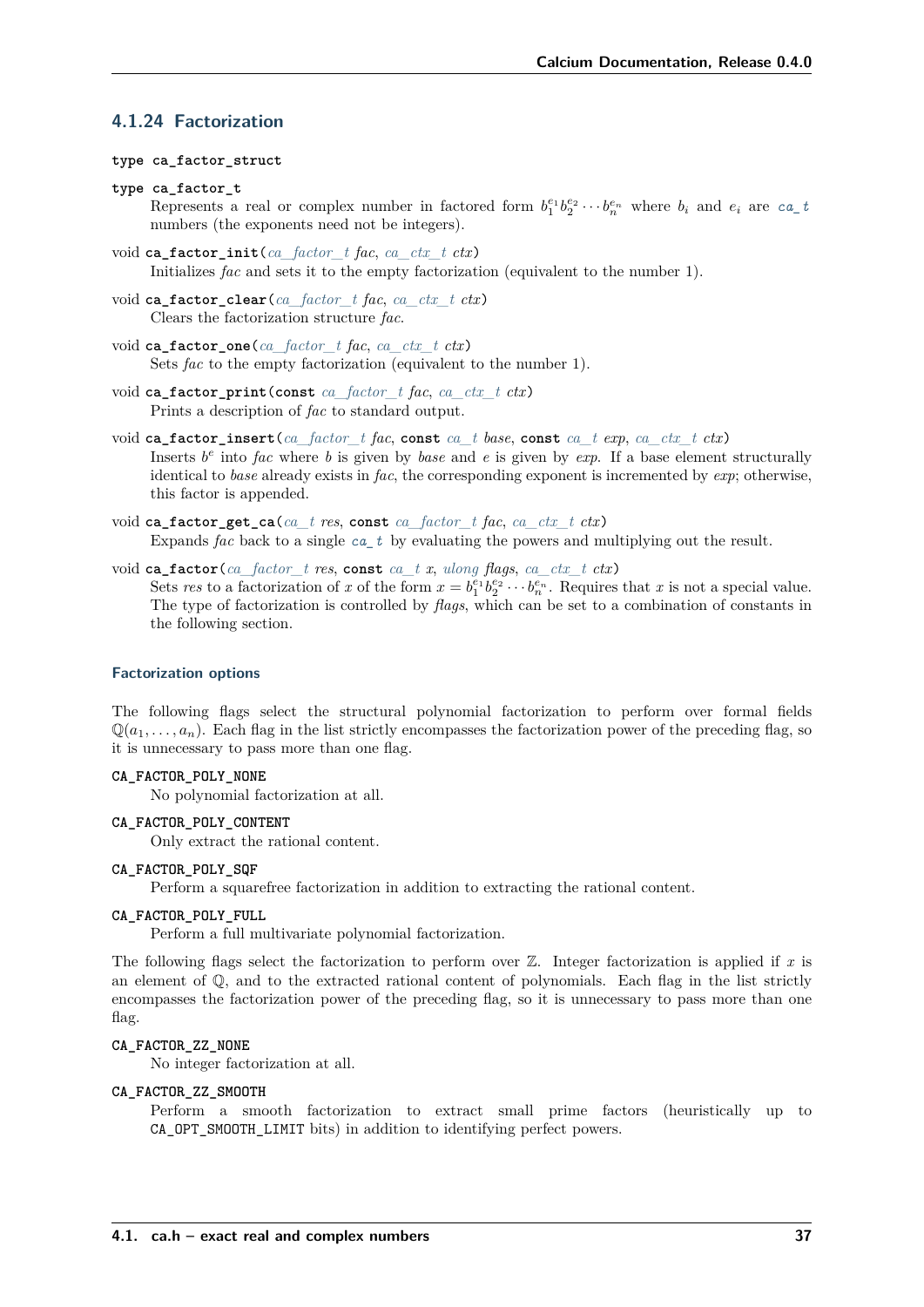#### **CA\_FACTOR\_ZZ\_FULL**

Perform a complete integer factorization into prime numbers. This is prohibitively slow for general integers exceeding 70-80 digits.

# **4.1.25 Context options**

The *options* member of a *[ca\\_ctx\\_t](#page-27-2)* object is an array of *slong* values controlling simplification behavior and various other settings. The values of the array at the following indices can be changed by the user (example: ctx->options[CA\_OPT\_PREC\_LIMIT] = 65536).

It is recommended to set options controlling evaluation only at the time when a context object is created. Changing such options later should normally be harmless, but since the update will not apply retroactively to objects that have already been computed and cached, one might not see the expected behavior. Superficial options (printing) can be changed at any time.

### **CA\_OPT\_VERBOSE**

Whether to print debug information. Default value: 0.

#### **CA\_OPT\_PRINT\_FLAGS**

Printing style. See *[Printing](#page-28-0)* for details. Default value: CA\_PRINT\_DEFAULT.

#### **CA\_OPT\_MPOLY\_ORD**

Monomial ordering to use for multivariate polynomials. Possible values are ORD\_LEX, ORD\_DEGLEX and ORD\_DEGREVLEX. Default value: ORD\_LEX. This option must be set before doing any computations.

### **CA\_OPT\_PREC\_LIMIT**

Maximum precision to use internally for numerical evaluation with Arb, and in some cases for the magntiude of exact coefficients. This parameter affects the possibility to prove inequalities and find simplifications between related extension numbers. This is not a strict limit; some calculations may use higher precision when there is a good reason to do so. Default value: 4096.

### **CA\_OPT\_QQBAR\_DEG\_LIMIT**

Maximum degree of *[qqbar\\_t](#page-100-0)* elements allowed internally during simplification of algebraic numbers. This limit may be exceeded when the user provides explicit *[qqbar\\_t](#page-100-0)* input of higher degree. Default value: 120.

### **CA\_OPT\_LOW\_PREC**

Numerical precision to use for fast checks (typically, before attempting more expensive operations). Default value: 64.

### **CA\_OPT\_SMOOTH\_LIMIT**

Size in bits for factors in smooth integer factorization. Default value: 32.

### **CA\_OPT\_LLL\_PREC**

Precision to use to find integer relations using LLL. Default value: 128.

#### **CA\_OPT\_POW\_LIMIT**

Largest exponent to expand powers automatically. This only applies in multivariate and transcendental fields: in number fields, CA\_OPT\_PREC\_LIMIT applies instead. Default value: 20.

#### **CA\_OPT\_USE\_GROEBNER**

Boolean flag for whether to use Gröbner basis computation. This flag and the following limits affect the ability to prove multivariate identities. Default value: 1.

### **CA\_OPT\_GROEBNER\_LENGTH\_LIMIT**

Maximum length of ideal basis allowed in Buchberger's algorithm. Default value: 100.

### **CA\_OPT\_GROEBNER\_POLY\_LENGTH\_LIMIT**

Maximum length of polynomials allowed in Buchberger's algorithm. Default value: 1000.

#### **CA\_OPT\_GROEBNER\_POLY\_BITS\_LIMIT**

Maximum coefficient size in bits of polynomials allowed in Buchberger's algorithm. Default value: 10000.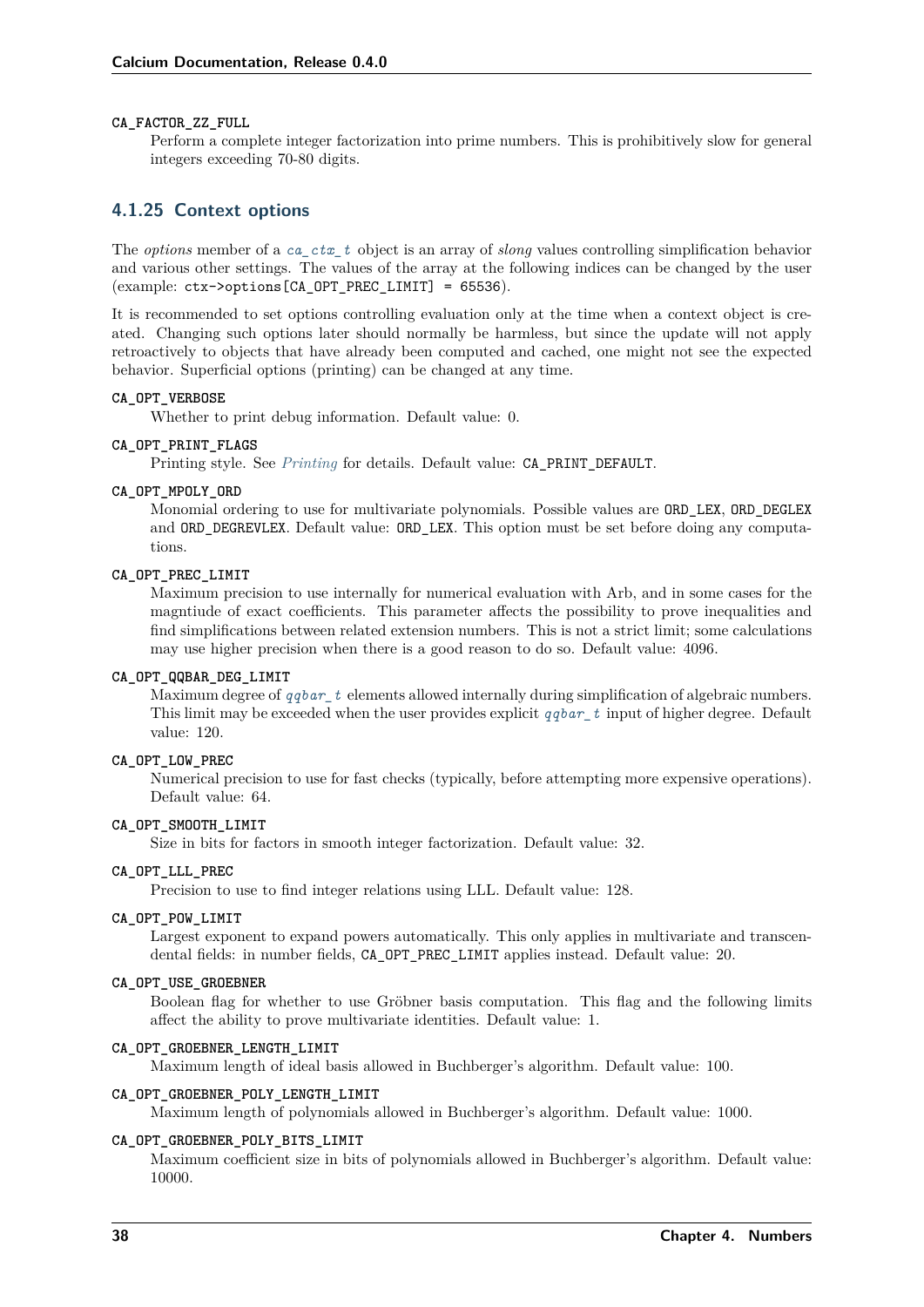### **CA\_OPT\_VIETA\_LIMIT**

Maximum degree *n* of algebraic numbers for which to add Vieta's formulas to the reduction ideal. This must be set relatively low since the number of terms in Vieta's formulas is  $O(2^n)$  and the resulting Gröbner basis computations can be expensive. Default value: 6.

#### <span id="page-44-0"></span>**CA\_OPT\_TRIG\_FORM**

Default representation of trigonometric functions. The following values are possible:

### **CA\_TRIG\_DIRECT**

Use the direct functions (with some exceptions).

### **CA\_TRIG\_EXPONENTIAL**

Use complex exponentials.

### **CA\_TRIG\_SINE\_COSINE**

Use sines and cosines.

#### **CA\_TRIG\_TANGENT**

Use tangents.

Default value: CA\_TRIG\_EXPONENTIAL.

The *exponential* representation is currently used by default as typically works best for field arithmetic and simplifications, although it has the disadvantage of introducing complex numbers where real numbers would be sufficient. This may change in the future.

# **4.1.26 Internal representation**

#### **CA\_FMPQ**(*x*)

- **CA\_FMPQ\_NUMREF**(*x*)
- **CA\_FMPQ\_DENREF**(*x*)

Assuming that *x* holds an element of the trivial field Q, this macro returns a pointer which can be used as an  $fmpq_t$ , or respectively to the numerator or denominator as an  $fmpz_t$ .

#### **CA\_MPOLY\_Q**(*x*)

Assuming that *x* holds a generic field element as data, this macro returns a pointer which can be used as an *[fmpz\\_mpoly\\_q\\_t](#page-96-0)* .

CA NF  $ELEM(x)$ 

Assuming that *x* holds an Antic number field element as data, this macro returns a pointer which can be used as an *[nf\\_elem\\_t](#page-23-9)* .

#### void **\_ca\_make\_field\_element**(*[ca\\_t](#page-27-0) x*, *[slong](#page-23-0) new\_index*, *[ca\\_ctx\\_t](#page-27-2) ctx*)

Changes the internal representation of *x* to that of an element of the field with index *new\_index* in the context object *ctx*. This may destroy the value of *x*.

### void **\_ca\_make\_fmpq**(*[ca\\_t](#page-27-0) x*, *[ca\\_ctx\\_t](#page-27-2) ctx*)

Changes the internal representation of  $x$  to that of an element of the trivial field  $\mathbb{O}$ . This may destroy the value of *x*.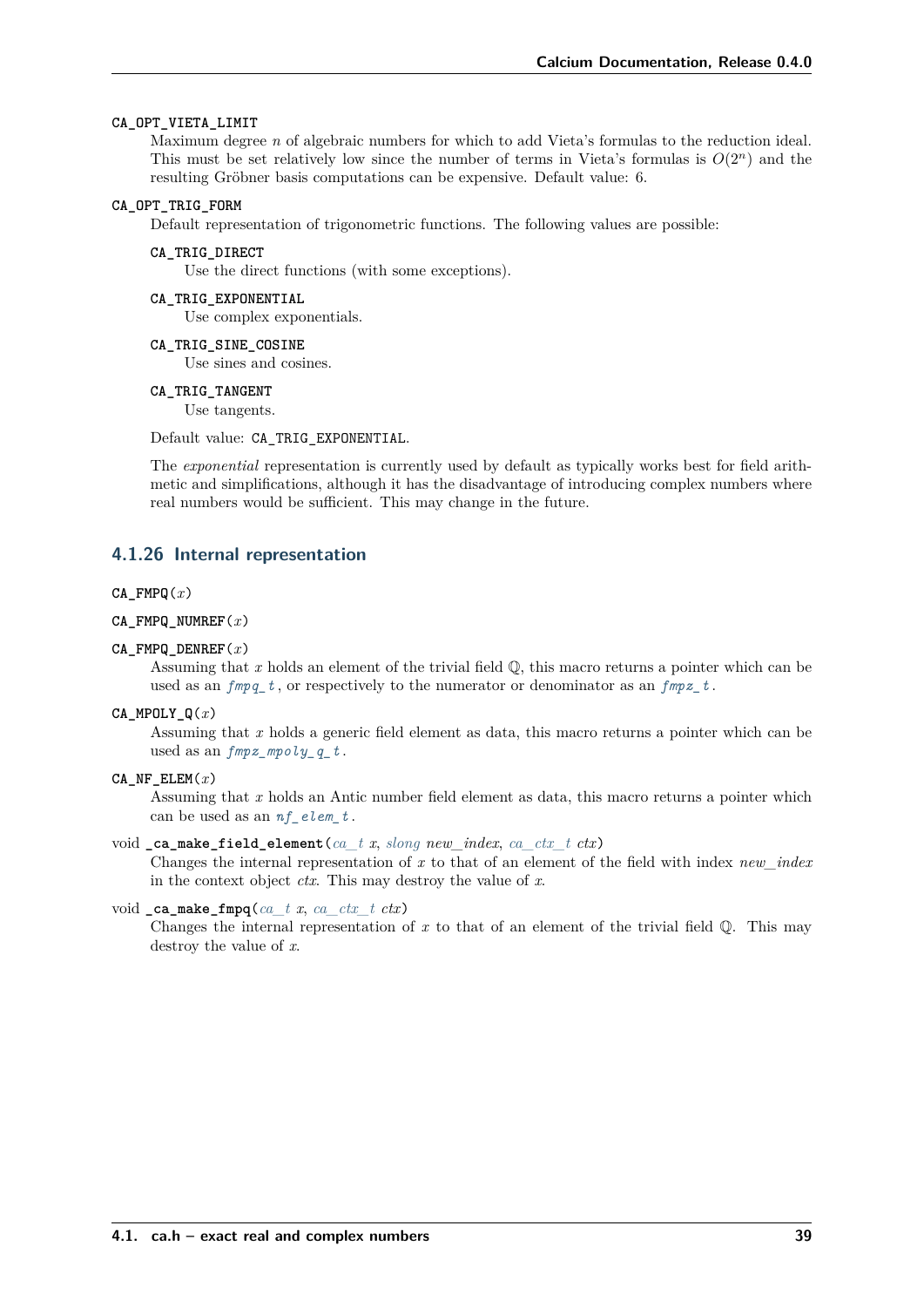# **4.2 ca\_vec.h – vectors of real and complex numbers**

A *[ca\\_vec\\_t](#page-45-0)* represents a vector of real or complex numbers, implemented as an array of coefficients of type *[ca\\_struct](#page-27-3)* .

Most functions are provided in two versions: an underscore method which operates directly on preallocated arrays of coefficients (taking *[ca\\_ptr](#page-27-4)* and *[ca\\_srcptr](#page-27-1)* arguments), and a non-underscore method which takes *[ca\\_vec\\_t](#page-45-0)* input and performs automatic memory management.

Unlike *[ca\\_poly\\_t](#page-48-0)*, a *[ca\\_vec\\_t](#page-45-0)* is not normalised by removing zero coefficients; it retains the exact length assigned by the user.

### **4.2.1 Types, macros and constants**

#### <span id="page-45-0"></span>**type ca\_vec\_struct**

**type ca\_vec\_t**

Contains a pointer to an array of entries (*coeffs*), the used length (*length*), and the allocated size of the array (*alloc*).

A *ca\_vec\_t* is defined as an array of length one of type *ca\_vec\_struct*, permitting an *ca\_vec\_t* to be passed by reference.

**ca\_vec\_entry**(*vec*, *i*)

Macro returning a pointer to entry *i* in the vector *vec*. The index must be in bounds.

# **4.2.2 Memory management**

- *[ca\\_ptr](#page-27-4)* **ca\_vec\_init**( $slong$  *len*, *[ca\\_ctx\\_t](#page-27-2)\_ctx*) Returns a pointer to an array of *len* coefficients initialized to zero.
- void **ca\_vec\_init**(*[ca\\_vec\\_t](#page-45-0) vec*, *[slong](#page-23-0) len*, *[ca\\_ctx\\_t](#page-27-2) ctx*) Initializes *vec* to a length *len* vector. All entries are set to zero.
- void **\_ca\_vec\_clear**(*[ca\\_ptr](#page-27-4) vec*, *[slong](#page-23-0) len*, *[ca\\_ctx\\_t](#page-27-2) ctx*) Clears all *len* entries in *vec* and frees the pointer *vec* itself.
- void **ca\_vec\_clear**(*[ca\\_vec\\_t](#page-45-0) vec*, *[ca\\_ctx\\_t](#page-27-2) ctx*) Clears the vector *vec*.
- void **\_ca\_vec\_swap**(*[ca\\_ptr](#page-27-4) vec1*, *[ca\\_srcptr](#page-27-1) vec2*, *[slong](#page-23-0) len*, *[ca\\_ctx\\_t](#page-27-2) ctx*) Swaps the entries in *vec1* and *vec2* efficiently.
- void **ca\_vec\_swap**(*[ca\\_vec\\_t](#page-45-0) vec1*, *[ca\\_vec\\_t](#page-45-0) vec2*, *[ca\\_ctx\\_t](#page-27-2) ctx*) Swaps the vectors *vec1* and *vec2* efficiently.

# **4.2.3 Length**

- *[slong](#page-23-0)* **ca\_vec\_length**(**const** *[ca\\_vec\\_t](#page-45-0) vec*, *[ca\\_ctx\\_t](#page-27-2) ctx*) Returns the length of *vec*.
- void **\_ca\_vec\_fit\_length**(*[ca\\_vec\\_t](#page-45-0) vec*, *[slong](#page-23-0) len*, *[ca\\_ctx\\_t](#page-27-2) ctx*) Allocates space in *vec* for *len* elements.
- void **ca\_vec\_set\_length**(*[ca\\_vec\\_t](#page-45-0) vec*, *[slong](#page-23-0) len*, *[ca\\_ctx\\_t](#page-27-2) ctx*) Sets the length of *vec* to *len*. If *vec* is shorter on input, it will be zero-extended. If *vec* is longer on input, it will be truncated.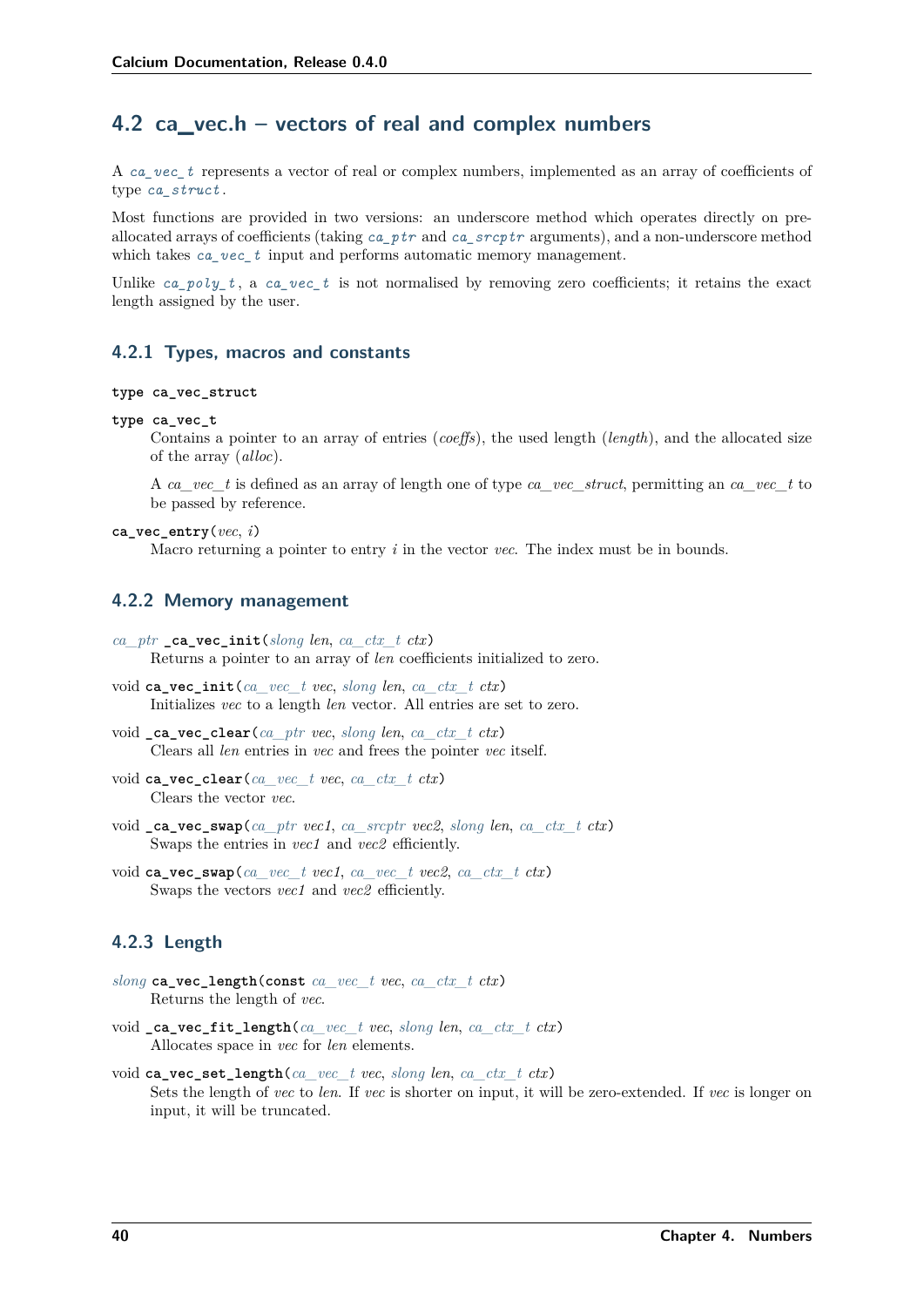## **4.2.4 Assignment**

- void **\_ca\_vec\_set**(*[ca\\_ptr](#page-27-4) res*, *[ca\\_srcptr](#page-27-1) src*, *[slong](#page-23-0) len*, *[ca\\_ctx\\_t](#page-27-2) ctx*) Sets *res* to a copy of *src* of length *len*.
- void **ca\_vec\_set**(*[ca\\_vec\\_t](#page-45-0) res*, **const** *[ca\\_vec\\_t](#page-45-0) src*, *[ca\\_ctx\\_t](#page-27-2) ctx*) Sets *res* to a copy of *src*.

### **4.2.5 Special vectors**

- void **\_ca\_vec\_zero**(*[ca\\_ptr](#page-27-4) res*, *[slong](#page-23-0) len*, *[ca\\_ctx\\_t](#page-27-2) ctx*) Sets the *len* entries in *res* to zeros.
- void **ca\_vec\_zero**(*[ca\\_vec\\_t](#page-45-0) res*, *[slong](#page-23-0) len*, *[ca\\_ctx\\_t](#page-27-2) ctx*) Sets *res* to the length *len* zero vector.

# **4.2.6 Input and output**

- void **ca\_vec\_print**(**const** *[ca\\_vec\\_t](#page-45-0) vec*, *[ca\\_ctx\\_t](#page-27-2) ctx*) Prints *vec* to standard output. The coefficients are printed on separate lines.
- void **ca\_vec\_printn**(**const** *[ca\\_vec\\_t](#page-45-0) poly*, *[slong](#page-23-0) digits*, *[ca\\_ctx\\_t](#page-27-2) ctx*) Prints a decimal representation of *vec* with precision specified by *digits*. The coefficients are commaseparated and the whole list is enclosed in square brackets.

# **4.2.7 List operations**

void **ca\_vec\_append**(*[ca\\_vec\\_t](#page-45-0) vec*, **const** *[ca\\_t](#page-27-0) f*, *[ca\\_ctx\\_t](#page-27-2) ctx*) Appends *f* to the end of *vec*.

# **4.2.8 Arithmetic**

- void **\_ca\_vec\_neg**(*[ca\\_ptr](#page-27-4) res*, *[ca\\_srcptr](#page-27-1) src*, *[slong](#page-23-0) len*, *[ca\\_ctx\\_t](#page-27-2) ctx*)
- void **ca\_vec\_neg**(*[ca\\_vec\\_t](#page-45-0) res*, **const** *[ca\\_vec\\_t](#page-45-0) src*, *[ca\\_ctx\\_t](#page-27-2) ctx*) Sets *res* to the negation of *src*.
- void **\_ca\_vec\_add**(*[ca\\_ptr](#page-27-4) res*, *[ca\\_srcptr](#page-27-1) vec1*, *[ca\\_srcptr](#page-27-1) vec2*, *[slong](#page-23-0) len*, *[ca\\_ctx\\_t](#page-27-2) ctx*)
- void **\_ca\_vec\_sub**(*[ca\\_ptr](#page-27-4) res*, *[ca\\_srcptr](#page-27-1) vec1*, *[ca\\_srcptr](#page-27-1) vec2*, *[slong](#page-23-0) len*, *[ca\\_ctx\\_t](#page-27-2) ctx*) Sets *res* to the sum or difference of *vec1* and *vec2*, all vectors having length *len*.
- void **\_ca\_vec\_scalar\_mul\_ca**(*[ca\\_ptr](#page-27-4) res*, *[ca\\_srcptr](#page-27-1) src*, *[slong](#page-23-0) len*, **const** *[ca\\_t](#page-27-0) c*, *[ca\\_ctx\\_t](#page-27-2) ctx*) Sets *res* to *src* multiplied by *c*, all vectors having length *len*.
- void ca vec scalar div ca(*ca ptr res*, *ca srcptr src*, *[slong](#page-23-0) len*, const *ca t c*, *ca ctx t ctx*) Sets *res* to *src* divided by *c*, all vectors having length *len*.
- void **\_ca\_vec\_scalar\_addmul\_ca**(*[ca\\_ptr](#page-27-4) res*, *[ca\\_srcptr](#page-27-1) src*, *[slong](#page-23-0) len*, **const** *[ca\\_t](#page-27-0) c*, *[ca\\_ctx\\_t](#page-27-2) ctx*) Adds *src* multiplied by *c* to the vector *res*, all vectors having length *len*.
- void **\_ca\_vec\_scalar\_submul\_ca**(*[ca\\_ptr](#page-27-4) res*, *[ca\\_srcptr](#page-27-1) src*, *[slong](#page-23-0) len*, **const** *[ca\\_t](#page-27-0) c*, *[ca\\_ctx\\_t](#page-27-2) ctx*) Subtracts *src* multiplied by *c* from the vector *res*, all vectors having length *len*.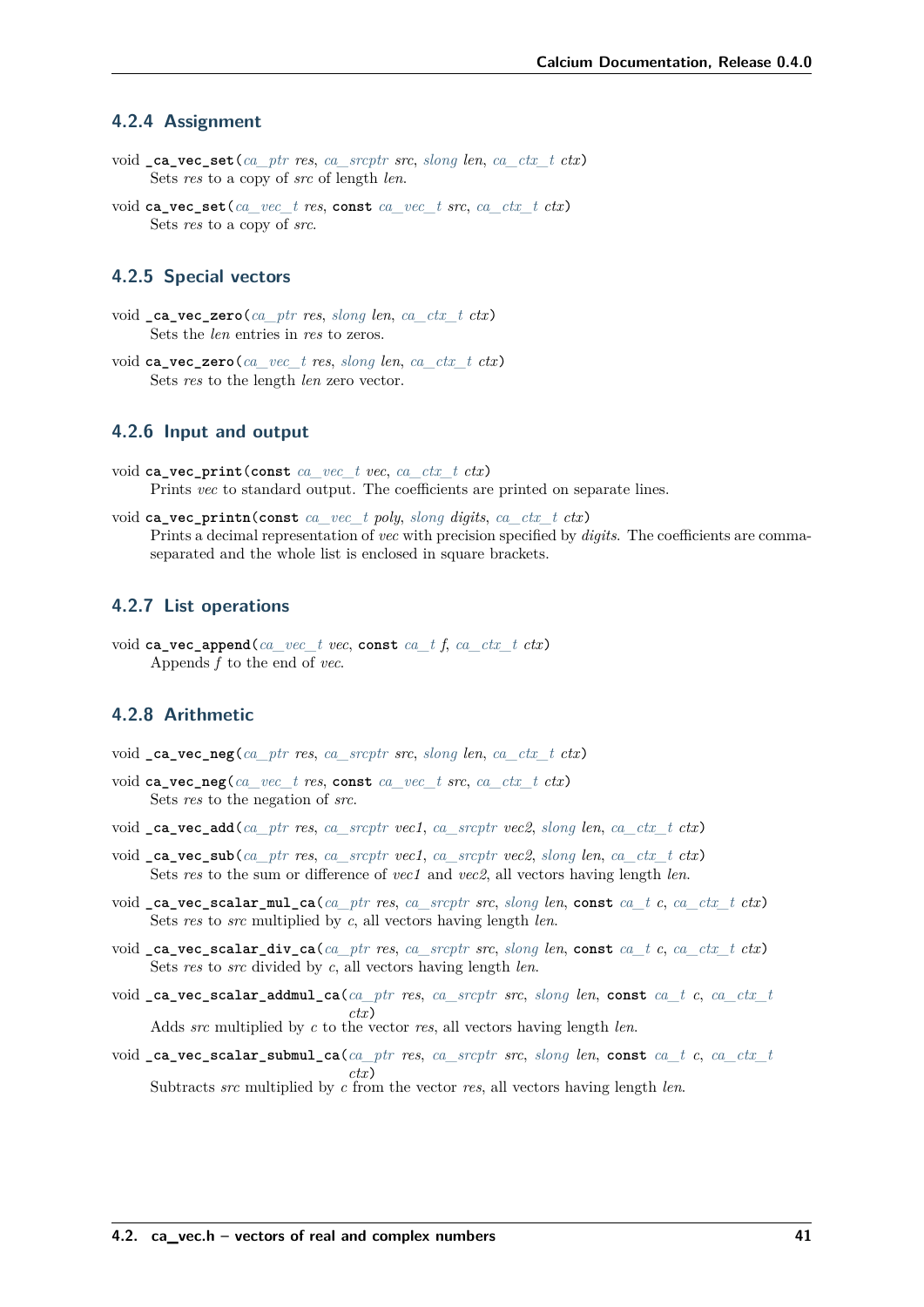# **4.2.9 Comparisons and properties**

*[truth\\_t](#page-22-0)* **\_ca\_vec\_check\_is\_zero**(*[ca\\_srcptr](#page-27-1) vec*, *[slong](#page-23-0) len*, *[ca\\_ctx\\_t](#page-27-2) ctx*) Returns whether *vec* is the zero vector.

# **4.2.10 Internal representation**

- int ca vec is fmpq  $\text{vec}(ca\ \text{srcptr}\ \text{vec}, \text{slow}\ \text{len}, \text{ca\ \text{ctx\ } t\ \text{ctx})$ Checks if all elements of *vec* are structurally rational numbers.
- int **\_ca\_vec\_fmpq\_vec\_is\_fmpz\_vec**(*[ca\\_srcptr](#page-27-1) vec*, *[slong](#page-23-0) len*, *[ca\\_ctx\\_t](#page-27-2) ctx*) Assuming that all elements of *vec* are structurally rational numbers, checks if all elements are integers.
- void **\_ca\_vec\_fmpq\_vec\_get\_fmpz\_vec\_den**(fmpz \**c*, *[fmpz\\_t](#page-23-6) den*, *[ca\\_srcptr](#page-27-1) vec*, *[slong](#page-23-0) len*, *[ca\\_ctx\\_t](#page-27-2) ctx*) Assuming that all elements of *vec* are structurally rational numbers, converts them to a vector of integers *c* on a common denominator *den*.
- void **\_ca\_vec\_set\_fmpz\_vec\_div\_fmpz**(*[ca\\_ptr](#page-27-4) res*, **const** fmpz \**v*, **const** *[fmpz\\_t](#page-23-6) den*, *[slong](#page-23-0) len*, *[ca\\_ctx\\_t](#page-27-2) ctx*)

Sets *res* to the rational vector given by numerators  $v$  and the common denominator *den*.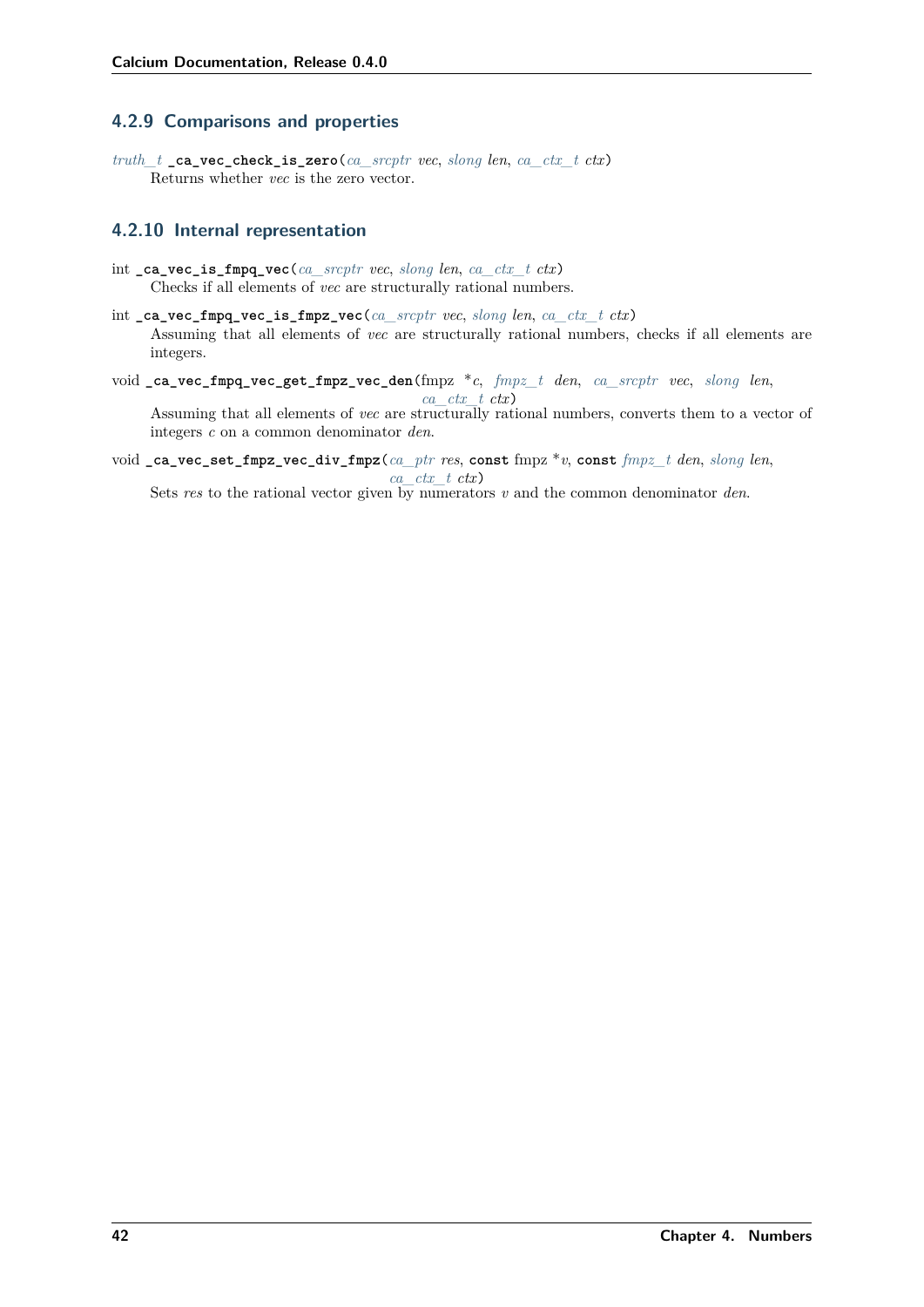# **MATRICES AND POLYNOMIALS**

# **5.1 ca\_poly.h – dense univariate polynomials over the real and complex numbers**

A ca<sub>poly</sub> t represents a univariate polynomial over the real or complex numbers (an element of  $\mathbb{R}[X]$ ) or  $\mathbb{C}[X]$ , implemented as an array of coefficients of type *[ca\\_struct](#page-27-3)*.

Most functions are provided in two versions: an underscore method which operates directly on preallocated arrays of coefficients and generally has some restrictions (such as requiring the lengths to be nonzero and not supporting aliasing of the input and output arrays), and a non-underscore method which performs automatic memory management and handles degenerate cases.

Warnings:

- A polynomial is always normalised by removing zero coefficients at the top. Coefficients will not be removed when Calcium is unable to prove that they are zero. The represented degree can therefore be larger than the degree of the mathematical polynomial. When the correct degree is needed, it is important to verify the leading coefficient. (Of course, this will never be an issue with polynomials that are explicitly monic, for example.)
- The special values *Undefined*, unsigned infinity and signed infinity supported by the scalar *[ca\\_t](#page-27-0)* type are not really meaningful as coefficients of polynomials. We normally assume that the user does not assign those values to coefficients of polynomials, and the functions in this module will likewise normally not generate such coefficients. *Unknown* can still appear as a coefficient representing a number that is inaccessible for computation.

A polynomial with numerical coefficients and with a nonzero leading coefficient is called *proper*. The function *[ca\\_poly\\_is\\_proper\(\)](#page-50-0)* can be used to check for violations.

### **5.1.1 Types, macros and constants**

## <span id="page-48-1"></span>**type ca\_poly\_struct**

<span id="page-48-0"></span>**type ca\_poly\_t**

Contains a pointer to an array of coefficients (*coeffs*), the used length (*length*), and the allocated size of the array (*alloc*).

A *ca\_poly\_t* is defined as an array of length one of type *ca\_poly\_struct*, permitting an *ca\_poly\_t* to be passed by reference.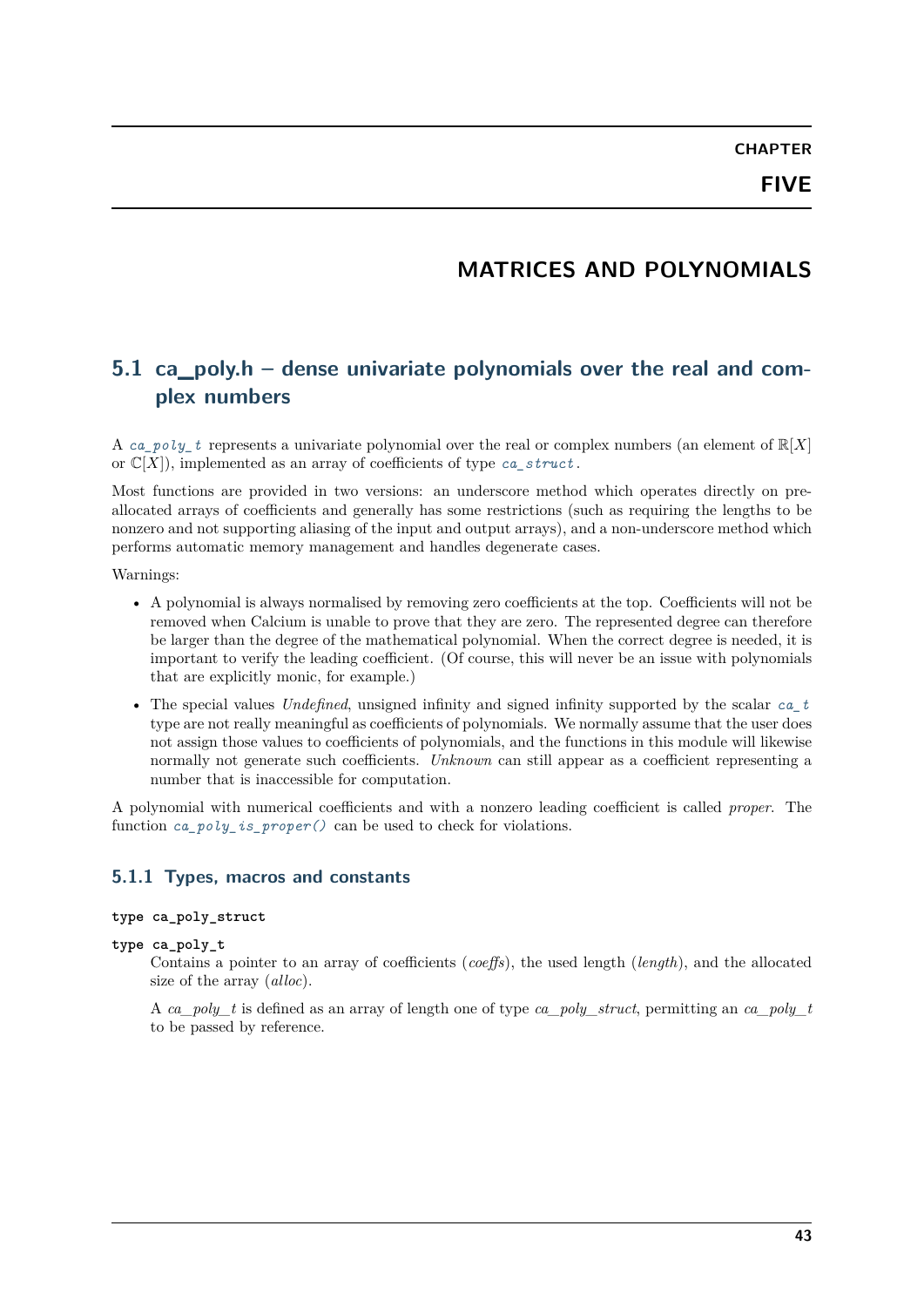# **5.1.2 Memory management**

- void **ca\_poly\_init**(*[ca\\_poly\\_t](#page-48-0) poly*, *[ca\\_ctx\\_t](#page-27-2) ctx*) Initializes the polynomial for use, setting it to the zero polynomial.
- void **ca\_poly\_clear**(*[ca\\_poly\\_t](#page-48-0) poly*, *[ca\\_ctx\\_t](#page-27-2) ctx*) Clears the polynomial, deallocating all coefficients and the coefficient array.
- void **ca\_poly\_fit\_length**(*[ca\\_poly\\_t](#page-48-0) poly*, *[slong](#page-23-0) len*, *[ca\\_ctx\\_t](#page-27-2) ctx*) Makes sure that the coefficient array of the polynomial contains at least *len* initialized coefficients.
- void **\_ca\_poly\_set\_length**(*[ca\\_poly\\_t](#page-48-0) poly*, *[slong](#page-23-0) len*, *[ca\\_ctx\\_t](#page-27-2) ctx*) Directly changes the length of the polynomial, without allocating or deallocating coefficients. The value should not exceed the allocation length.
- void **\_ca\_poly\_normalise**(*[ca\\_poly\\_t](#page-48-0) poly*, *[ca\\_ctx\\_t](#page-27-2) ctx*) Strips any top coefficients which can be proved identical to zero.

### **5.1.3 Assignment and simple values**

- void **ca\_poly\_zero**(*[ca\\_poly\\_t](#page-48-0) poly*, *[ca\\_ctx\\_t](#page-27-2) ctx*) Sets *poly* to the zero polynomial.
- void **ca\_poly\_one**(*[ca\\_poly\\_t](#page-48-0) poly*, *[ca\\_ctx\\_t](#page-27-2) ctx*) Sets *poly* to the constant polynomial 1.
- void **ca\_poly\_x**(*[ca\\_poly\\_t](#page-48-0) poly*, *[ca\\_ctx\\_t](#page-27-2) ctx*) Sets *poly* to the monomial *x*.
- void **ca\_poly\_set\_ca**(*[ca\\_poly\\_t](#page-48-0) poly*, **const** *[ca\\_t](#page-27-0) c*, *[ca\\_ctx\\_t](#page-27-2) ctx*)
- void **ca\_poly\_set\_si**(*[ca\\_poly\\_t](#page-48-0) poly*, *[slong](#page-23-0) c*, *[ca\\_ctx\\_t](#page-27-2) ctx*) Sets *poly* to the constant polynomial *c*.
- void **ca\_poly\_set**(*[ca\\_poly\\_t](#page-48-0) res*, **const** *[ca\\_poly\\_t](#page-48-0) src*, *[ca\\_ctx\\_t](#page-27-2) ctx*)
- void **ca\_poly\_set\_fmpz\_poly**(*[ca\\_poly\\_t](#page-48-0) res*, **const** *[fmpz\\_poly\\_t](#page-23-1) src*, *[ca\\_ctx\\_t](#page-27-2) ctx*)
- void **ca\_poly\_set\_fmpq\_poly**(*[ca\\_poly\\_t](#page-48-0) res*, **const** *[fmpq\\_poly\\_t](#page-23-2) src*, *[ca\\_ctx\\_t](#page-27-2) ctx*) Sets *poly* the polynomial *src*.
- void **ca\_poly\_set\_coeff\_ca**(*[ca\\_poly\\_t](#page-48-0) poly*, *[slong](#page-23-0) n*, **const** *[ca\\_t](#page-27-0) x*, *[ca\\_ctx\\_t](#page-27-2) ctx*) Sets the coefficient at position *n* in *poly* to *x*.
- void **ca\_poly\_transfer**(*[ca\\_poly\\_t](#page-48-0) res*, *[ca\\_ctx\\_t](#page-27-2) res\_ctx*, **const** *[ca\\_poly\\_t](#page-48-0) src*, *[ca\\_ctx\\_t](#page-27-2) src\_ctx*)

Sets *res* to *src* where the corresponding context objects *res\_ctx* and *src\_ctx* may be different.

This operation preserves the mathematical value represented by *src*, but may result in a different internal representation depending on the settings of the context objects.

# **5.1.4 Random generation**

void **ca\_poly\_randtest**(*[ca\\_poly\\_t](#page-48-0) poly*, flint\_rand\_t *state*, *[slong](#page-23-0) len*, *[slong](#page-23-0) depth*, *[slong](#page-23-0) bits*, *[ca\\_ctx\\_t](#page-27-2) ctx*)

Sets *poly* to a random polynomial of length up to *len* and with entries having complexity up to *depth* and *bits* (see *[ca\\_randtest\(\)](#page-31-0)* ).

void **ca\_poly\_randtest\_rational**(*[ca\\_poly\\_t](#page-48-0) poly*, flint\_rand\_t *state*, *[slong](#page-23-0) len*, *[slong](#page-23-0) bits*, *[ca\\_ctx\\_t](#page-27-2) ctx*)

Sets *poly* to a random rational polynomial of length up to *len* and with entries up to *bits* bits in size.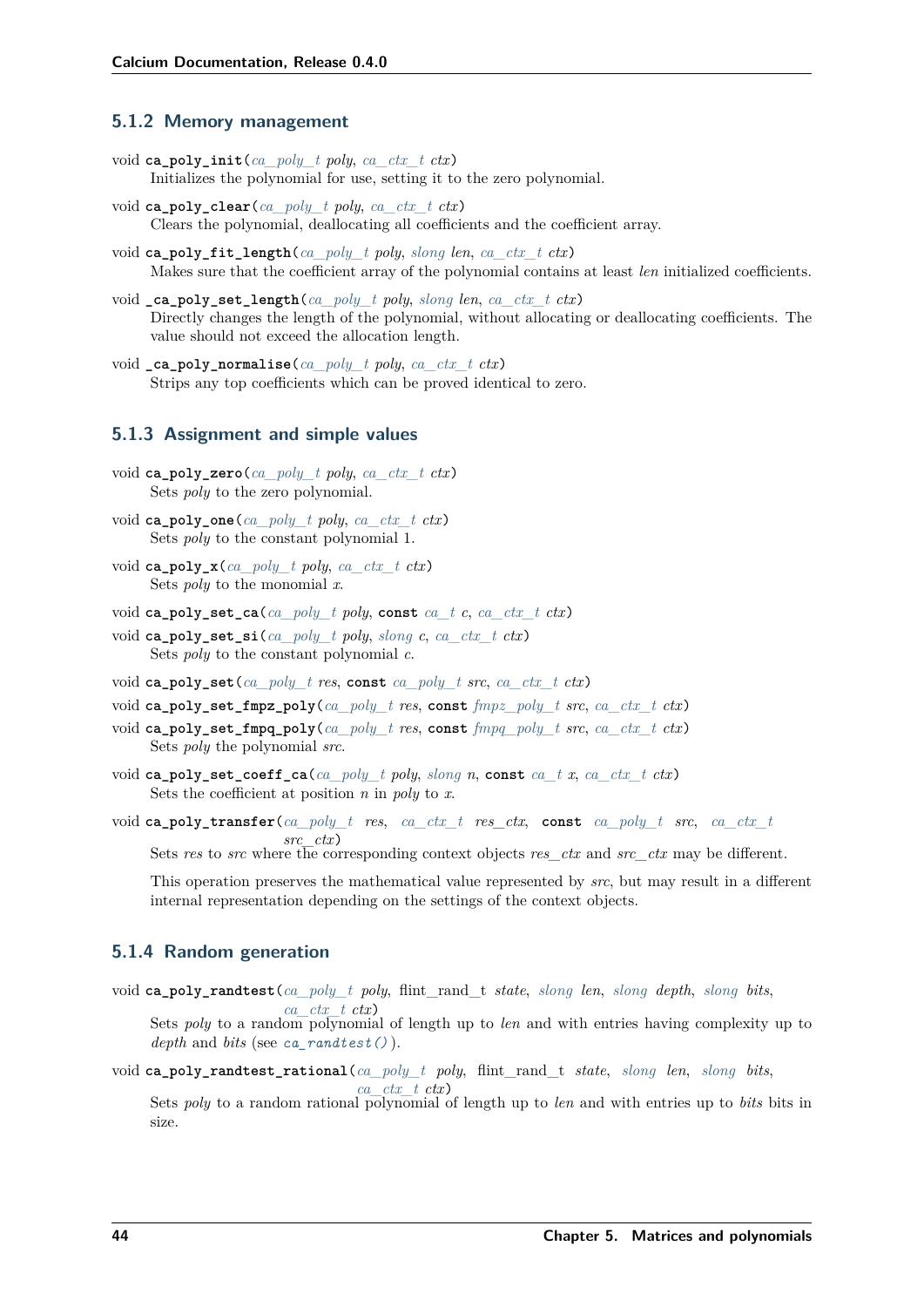### **5.1.5 Input and output**

- void **ca\_poly\_print**(**const** *[ca\\_poly\\_t](#page-48-0) poly*, *[ca\\_ctx\\_t](#page-27-2) ctx*) Prints *poly* to standard output. The coefficients are printed on separate lines.
- void **ca\_poly\_printn**(**const** *[ca\\_poly\\_t](#page-48-0) poly*, *[slong](#page-23-0) digits*, *[ca\\_ctx\\_t](#page-27-2) ctx*) Prints a decimal representation of *poly* with precision specified by *digits*. The coefficients are comma-separated and the whole list is enclosed in square brackets.

### **5.1.6 Degree and leading coefficient**

<span id="page-50-0"></span>int **ca\_poly\_is\_proper**(**const** *[ca\\_poly\\_t](#page-48-0) poly*, *[ca\\_ctx\\_t](#page-27-2) ctx*)

Checks that *poly* represents an element of  $\mathbb{C}[X]$  with well-defined degree. This returns 1 if the leading coefficient of *poly* is nonzero and all coefficients of *poly* are numbers (not special values). It returns 0 otherwise. It returns 1 when *poly* is precisely the zero polynomial (which does not have a leading coefficient).

- int **ca\_poly\_make\_monic**(*[ca\\_poly\\_t](#page-48-0) res*, **const** *[ca\\_poly\\_t](#page-48-0) poly*, *[ca\\_ctx\\_t](#page-27-2) ctx*) Makes *poly* monic by dividing by the leading coefficient if possible and returns 1. Returns 0 if the leading coefficient cannot be certified to be nonzero, or if *poly* is the zero polynomial.
- void **\_ca\_poly\_reverse**(*[ca\\_ptr](#page-27-4) res*, *[ca\\_srcptr](#page-27-1) poly*, *[slong](#page-23-0) len*, *[slong](#page-23-0) n*, *[ca\\_ctx\\_t](#page-27-2) ctx*)
- void **ca\_poly\_reverse**(*[ca\\_poly\\_t](#page-48-0) res*, **const** *[ca\\_poly\\_t](#page-48-0) poly*, *[slong](#page-23-0) n*, *[ca\\_ctx\\_t](#page-27-2) ctx*) Sets *res* to the reversal of *poly* considered as a polynomial of length *n*, zero-padding if needed. The underscore method assumes that *len* is positive and less than or equal to *n*.

## **5.1.7 Comparisons**

- *[truth\\_t](#page-22-0)* **\_ca\_poly\_check\_equal**(*[ca\\_srcptr](#page-27-1) poly1*, *[slong](#page-23-0) len1*, *[ca\\_srcptr](#page-27-1) poly2*, *[slong](#page-23-0) len2*, *[ca\\_ctx\\_t](#page-27-2) ctx*)
- *truth*  $t$  **ca** poly check equal(const *[ca\\_poly\\_t](#page-48-0)\_poly1*, const *ca\_poly\_t\_poly2*, *[ca\\_ctx\\_t](#page-27-2)\_ctx*) Checks if *poly1* and *poly2* represent the same polynomial. The underscore method assumes that *len1* is at least as large as *len2*.
- *[truth\\_t](#page-22-0)* **ca\_poly\_check\_is\_zero**(**const** *[ca\\_poly\\_t](#page-48-0) poly*, *[ca\\_ctx\\_t](#page-27-2) ctx*) Checks if *poly* is the zero polynomial.
- *[truth\\_t](#page-22-0)* **ca\_poly\_check\_is\_one**(**const** *[ca\\_poly\\_t](#page-48-0) poly*, *[ca\\_ctx\\_t](#page-27-2) ctx*) Checks if *poly* is the constant polynomial 1.

# **5.1.8 Arithmetic**

- void **\_ca\_poly\_shift\_left**(*[ca\\_ptr](#page-27-4) res*, *[ca\\_srcptr](#page-27-1) poly*, *[slong](#page-23-0) len*, *[slong](#page-23-0) n*, *[ca\\_ctx\\_t](#page-27-2) ctx*)
- void **ca\_poly\_shift\_left**(*[ca\\_poly\\_t](#page-48-0) res*, **const** *[ca\\_poly\\_t](#page-48-0) poly*, *[slong](#page-23-0) n*, *[ca\\_ctx\\_t](#page-27-2) ctx*) Sets *res* to *poly* shifted *n* coefficients to the left; that is, multiplied by  $x^n$ .
- void **\_ca\_poly\_shift\_right**(*[ca\\_ptr](#page-27-4) res*, *[ca\\_srcptr](#page-27-1) poly*, *[slong](#page-23-0) len*, *[slong](#page-23-0) n*, *[ca\\_ctx\\_t](#page-27-2) ctx*)
- void **ca\_poly\_shift\_right**(*[ca\\_poly\\_t](#page-48-0) res*, **const** *[ca\\_poly\\_t](#page-48-0) poly*, *[slong](#page-23-0) n*, *[ca\\_ctx\\_t](#page-27-2) ctx*) Sets *res* to *poly* shifted *n* coefficients to the right; that is, divided by  $x^n$ .
- void **ca\_poly\_neg**(*[ca\\_poly\\_t](#page-48-0) res*, **const** *[ca\\_poly\\_t](#page-48-0) src*, *[ca\\_ctx\\_t](#page-27-2) ctx*) Sets *res* to the negation of *src*.
- void **\_ca\_poly\_add**(*[ca\\_ptr](#page-27-4) res*, *[ca\\_srcptr](#page-27-1) poly1*, *[slong](#page-23-0) len1*, *[ca\\_srcptr](#page-27-1) poly2*, *[slong](#page-23-0) len2*, *[ca\\_ctx\\_t](#page-27-2) ctx*)
- void **ca\_poly\_add**(*[ca\\_poly\\_t](#page-48-0) res*, **const** *[ca\\_poly\\_t](#page-48-0) poly1*, **const** *[ca\\_poly\\_t](#page-48-0) poly2*, *[ca\\_ctx\\_t](#page-27-2) ctx*) Sets *res* to the sum of *poly1* and *poly2*.
- void **\_ca\_poly\_sub**(*[ca\\_ptr](#page-27-4) res*, *[ca\\_srcptr](#page-27-1) poly1*, *[slong](#page-23-0) len1*, *[ca\\_srcptr](#page-27-1) poly2*, *[slong](#page-23-0) len2*, *[ca\\_ctx\\_t](#page-27-2) ctx*)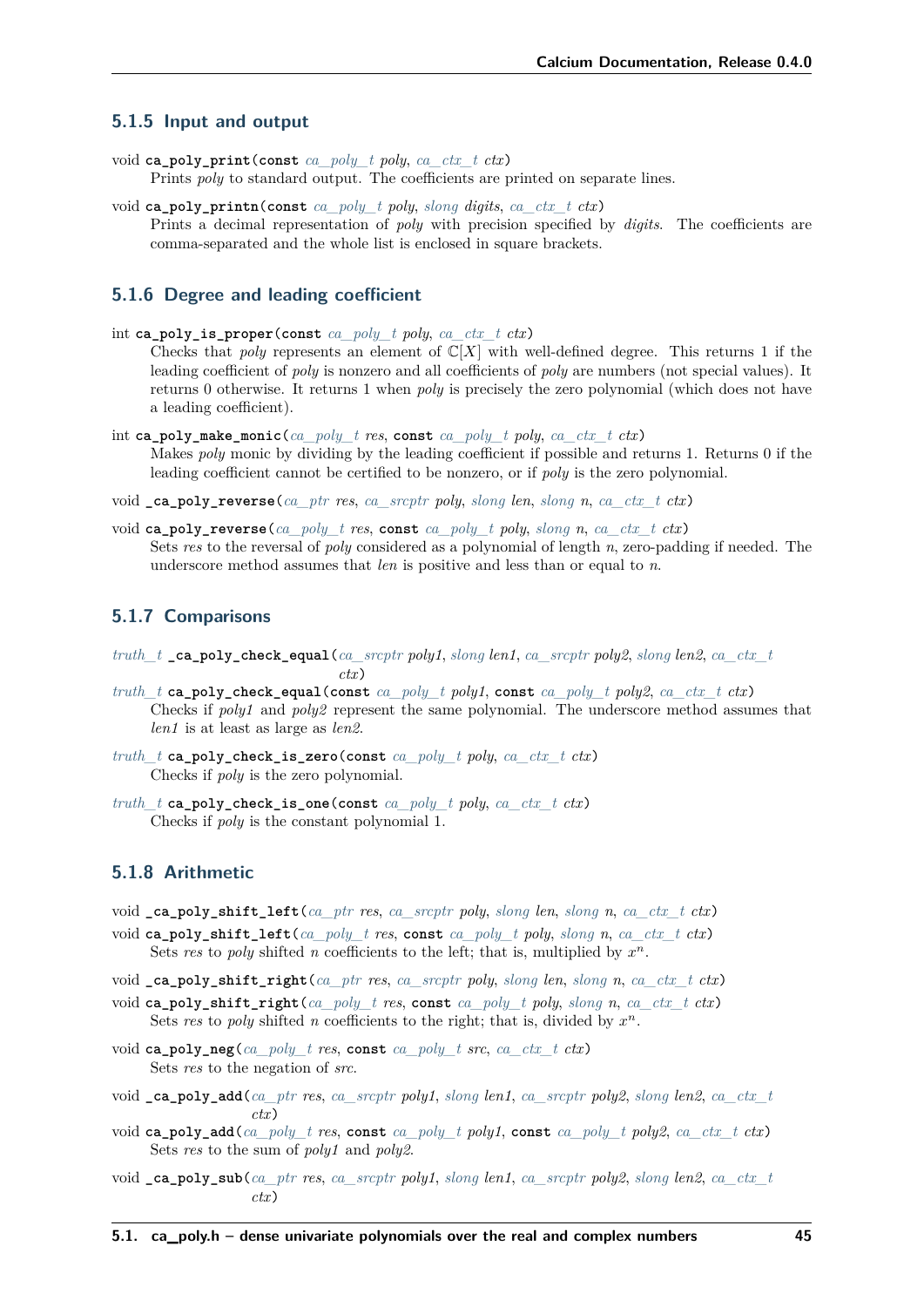- void **ca\_poly\_sub**(*[ca\\_poly\\_t](#page-48-0) res*, **const** *[ca\\_poly\\_t](#page-48-0) poly1*, **const** *[ca\\_poly\\_t](#page-48-0) poly2*, *[ca\\_ctx\\_t](#page-27-2) ctx*) Sets *res* to the difference of *poly1* and *poly2*.
- void **\_ca\_poly\_mul**(*[ca\\_ptr](#page-27-4) res*, *[ca\\_srcptr](#page-27-1) poly1*, *[slong](#page-23-0) len1*, *[ca\\_srcptr](#page-27-1) poly2*, *[slong](#page-23-0) len2*, *[ca\\_ctx\\_t](#page-27-2) ctx*)
- void **ca\_poly\_mul**(*[ca\\_poly\\_t](#page-48-0) res*, **const** *[ca\\_poly\\_t](#page-48-0) poly1*, **const** *[ca\\_poly\\_t](#page-48-0) poly2*, *[ca\\_ctx\\_t](#page-27-2) ctx*) Sets *res* to the product of *poly1* and *poly2*.
- void **\_ca\_poly\_mullow**(*[ca\\_ptr](#page-27-4) C*, *[ca\\_srcptr](#page-27-1) poly1*, *[slong](#page-23-0) len1*, *[ca\\_srcptr](#page-27-1) poly2*, *[slong](#page-23-0) len2*, *[slong](#page-23-0) n*, *[ca\\_ctx\\_t](#page-27-2) ctx*)
- void **ca\_poly\_mullow**(*[ca\\_poly\\_t](#page-48-0) res*, **const** *[ca\\_poly\\_t](#page-48-0) poly1*, **const** *[ca\\_poly\\_t](#page-48-0) poly2*, *[slong](#page-23-0) n*, *[ca\\_ctx\\_t](#page-27-2) ctx*)

Sets *res* to the product of *poly1* and  $poly2$  truncated to length *n*.

- void **ca\_poly\_mul\_ca**(*[ca\\_poly\\_t](#page-48-0) res*, **const** *[ca\\_poly\\_t](#page-48-0) poly*, **const** *[ca\\_t](#page-27-0) c*, *[ca\\_ctx\\_t](#page-27-2) ctx*) Sets *res* to *poly* multiplied by the scalar *c*.
- void **ca\_poly\_div\_ca**(*[ca\\_poly\\_t](#page-48-0) res*, **const** *[ca\\_poly\\_t](#page-48-0) poly*, **const** *[ca\\_t](#page-27-0) c*, *[ca\\_ctx\\_t](#page-27-2) ctx*) Sets *res* to *poly* divided by the scalar *c*.
- void **\_ca\_poly\_divrem\_basecase**(*[ca\\_ptr](#page-27-4) Q*, *[ca\\_ptr](#page-27-4) R*, *[ca\\_srcptr](#page-27-1) A*, *[slong](#page-23-0) lenA*, *[ca\\_srcptr](#page-27-1) B*, *[slong](#page-23-0) lenB*, **const** *[ca\\_t](#page-27-0) invB*, *[ca\\_ctx\\_t](#page-27-2) ctx*)
- int **ca\_poly\_divrem\_basecase**(*[ca\\_poly\\_t](#page-48-0) Q*, *[ca\\_poly\\_t](#page-48-0) R*, **const** *[ca\\_poly\\_t](#page-48-0) A*, **const** *[ca\\_poly\\_t](#page-48-0) B*, *[ca\\_ctx\\_t](#page-27-2) ctx*)
- void **\_ca\_poly\_divrem**(*[ca\\_ptr](#page-27-4) Q*, *[ca\\_ptr](#page-27-4) R*, *[ca\\_srcptr](#page-27-1) A*, *[slong](#page-23-0) lenA*, *[ca\\_srcptr](#page-27-1) B*, *[slong](#page-23-0) lenB*, **const** *[ca\\_t](#page-27-0) invB*, *[ca\\_ctx\\_t](#page-27-2) ctx*)
- int **ca\_poly\_divrem**(*[ca\\_poly\\_t](#page-48-0) Q*, *[ca\\_poly\\_t](#page-48-0) R*, **const** *[ca\\_poly\\_t](#page-48-0) A*, **const** *[ca\\_poly\\_t](#page-48-0) B*, *[ca\\_ctx\\_t](#page-27-2) ctx*)

int **ca\_poly\_div**(*[ca\\_poly\\_t](#page-48-0) Q*, **const** *[ca\\_poly\\_t](#page-48-0) A*, **const** *[ca\\_poly\\_t](#page-48-0) B*, *[ca\\_ctx\\_t](#page-27-2) ctx*)

int **ca\_poly\_rem**(*[ca\\_poly\\_t](#page-48-0) R*, **const** *[ca\\_poly\\_t](#page-48-0) A*, **const** *[ca\\_poly\\_t](#page-48-0) B*, *[ca\\_ctx\\_t](#page-27-2) ctx*)

If the leading coefficient of *B* can be proved invertible, sets *Q* and *R* to the quotient and remainder of polynomial division of *A* by *B* and returns 1. If the leading coefficient cannot be proved invertible, returns 0. The underscore method takes a precomputed inverse of the leading coefficient of *B*.

- void **\_ca\_poly\_pow\_ui\_trunc**(*[ca\\_ptr](#page-27-4) res*, *[ca\\_srcptr](#page-27-1) f*, *[slong](#page-23-0) flen*, *[ulong](#page-23-7) exp*, *[slong](#page-23-0) len*, *[ca\\_ctx\\_t](#page-27-2) ctx*)
- void **ca\_poly\_pow\_ui\_trunc**(*[ca\\_poly\\_t](#page-48-0) res*, **const** *[ca\\_poly\\_t](#page-48-0) poly*, *[ulong](#page-23-7) exp*, *[slong](#page-23-0) len*, *[ca\\_ctx\\_t](#page-27-2) ctx*)

Sets *res* to *poly* raised to the power *exp*, truncated to length *len*.

- void **\_ca\_poly\_pow\_ui**(*[ca\\_ptr](#page-27-4) res*, *[ca\\_srcptr](#page-27-1) f*, *[slong](#page-23-0) flen*, *[ulong](#page-23-7) exp*, *[ca\\_ctx\\_t](#page-27-2) ctx*)
- void **ca\_poly\_pow\_ui**(*[ca\\_poly\\_t](#page-48-0) res*, **const** *[ca\\_poly\\_t](#page-48-0) poly*, *[ulong](#page-23-7) exp*, *[ca\\_ctx\\_t](#page-27-2) ctx*) Sets *res* to *poly* raised to the power *exp*.

# **5.1.9 Evaluation and composition**

- void **\_ca\_poly\_evaluate\_horner**(*[ca\\_t](#page-27-0) res*, *[ca\\_srcptr](#page-27-1) f*, *[slong](#page-23-0) len*, **const** *[ca\\_t](#page-27-0) x*, *[ca\\_ctx\\_t](#page-27-2) ctx*) void **ca\_poly\_evaluate\_horner**(*[ca\\_t](#page-27-0) res*, **const** *[ca\\_poly\\_t](#page-48-0) f*, **const** *[ca\\_t](#page-27-0) a*, *[ca\\_ctx\\_t](#page-27-2) ctx*)
- void **\_ca\_poly\_evaluate**(*[ca\\_t](#page-27-0) res*, *[ca\\_srcptr](#page-27-1) f*, *[slong](#page-23-0) len*, **const** *[ca\\_t](#page-27-0) x*, *[ca\\_ctx\\_t](#page-27-2) ctx*)

void ca poly evaluate $(ca \t{t} \r{res}, \text{const} \ta{a} \text{ poly } t \text{ f}, \text{const} \ta{a} \ta{t}$ ,  $ca \text{ ctx } t \text{ ctx})$ Sets *res* to *f* evaluated at the point *a*.

- void **\_ca\_poly\_compose\_horner**(*[ca\\_ptr](#page-27-4) res*, *[ca\\_srcptr](#page-27-1) poly1*, *[slong](#page-23-0) len1*, *[ca\\_srcptr](#page-27-1) poly2*, *[slong](#page-23-0) len2*, *[ca\\_ctx\\_t](#page-27-2)\_ctx*)
- void **ca\_poly\_compose\_horner**(*[ca\\_poly\\_t](#page-48-0) res*, **const** *[ca\\_poly\\_t](#page-48-0) poly1*, **const** *[ca\\_poly\\_t](#page-48-0) poly2*, *[ca\\_ctx\\_t](#page-27-2) ctx*)
- void **\_ca\_poly\_compose\_divconquer**(*[ca\\_ptr](#page-27-4) res*, *[ca\\_srcptr](#page-27-1) poly1*, *[slong](#page-23-0) len1*, *[ca\\_srcptr](#page-27-1) poly2*, *[slong](#page-23-0) len2*, *[ca\\_ctx\\_t](#page-27-2) ctx*)
- void **ca\_poly\_compose\_divconquer**(*[ca\\_poly\\_t](#page-48-0) res*, **const** *[ca\\_poly\\_t](#page-48-0) poly1*, **const** *[ca\\_poly\\_t](#page-48-0) poly2*, *[ca\\_ctx\\_t](#page-27-2) ctx*)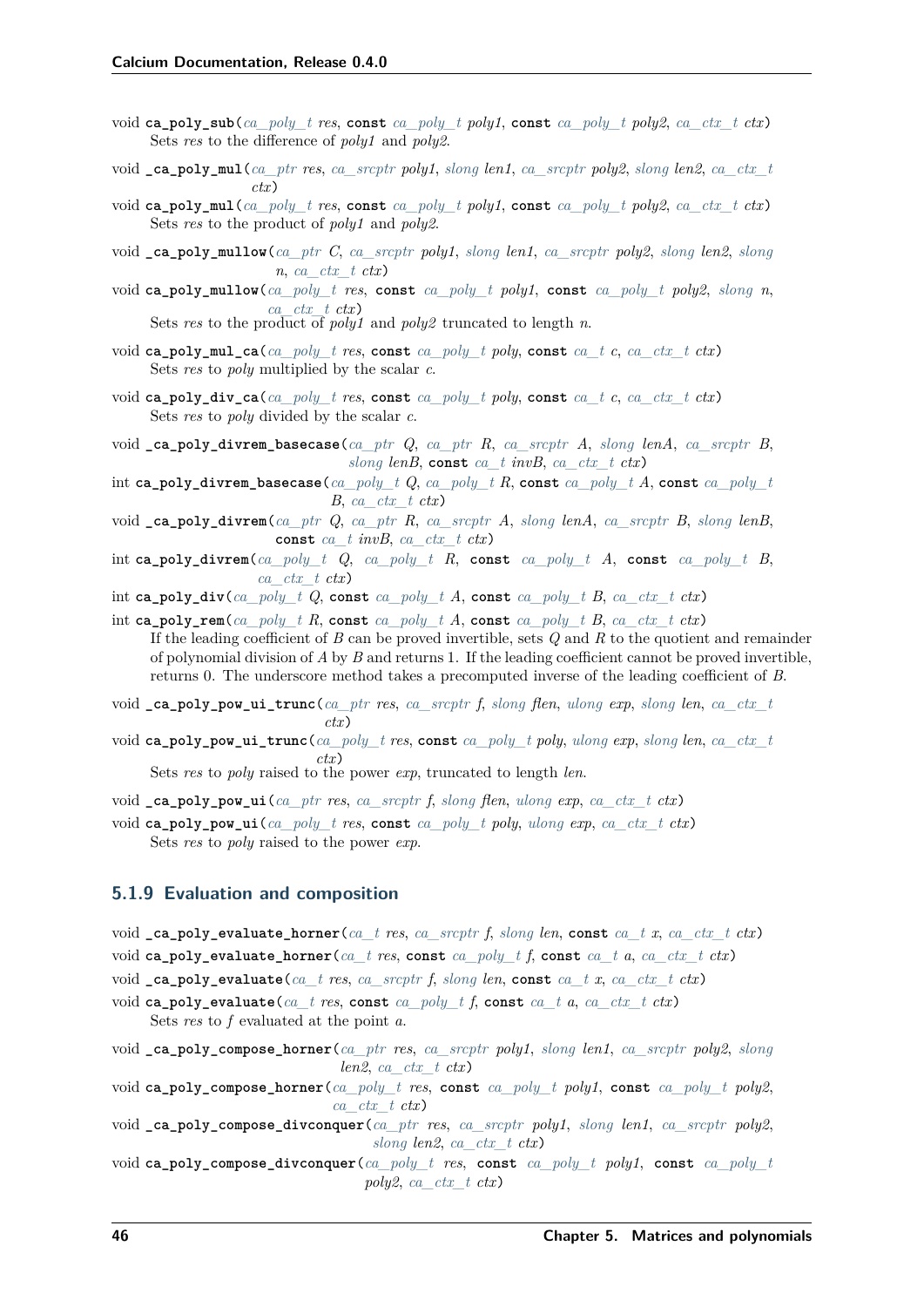- void **\_ca\_poly\_compose**(*[ca\\_ptr](#page-27-4) res*, *[ca\\_srcptr](#page-27-1) poly1*, *[slong](#page-23-0) len1*, *[ca\\_srcptr](#page-27-1) poly2*, *[slong](#page-23-0) len2*, *[ca\\_ctx\\_t](#page-27-2) ctx*)
- void **ca\_poly\_compose**(*[ca\\_poly\\_t](#page-48-0) res*, **const** *[ca\\_poly\\_t](#page-48-0) poly1*, **const** *[ca\\_poly\\_t](#page-48-0) poly2*, *[ca\\_ctx\\_t](#page-27-2) ctx*) Sets *res* to the composition of *poly1* with *poly2*.

### **5.1.10 Derivative and integral**

- void **\_ca\_poly\_derivative**(*[ca\\_ptr](#page-27-4) res*, *[ca\\_srcptr](#page-27-1) poly*, *[slong](#page-23-0) len*, *[ca\\_ctx\\_t](#page-27-2) ctx*)
- void **ca\_poly\_derivative**(*[ca\\_poly\\_t](#page-48-0) res*, **const** *[ca\\_poly\\_t](#page-48-0) poly*, *[ca\\_ctx\\_t](#page-27-2) ctx*) Sets *res* to the derivative of *poly*. The underscore method needs one less coefficient than *len* for the output array.
- void **\_ca\_poly\_integral**(*[ca\\_ptr](#page-27-4) res*, *[ca\\_srcptr](#page-27-1) poly*, *[slong](#page-23-0) len*, *[ca\\_ctx\\_t](#page-27-2) ctx*)
- void **ca\_poly\_integral**(*[ca\\_poly\\_t](#page-48-0) res*, **const** *[ca\\_poly\\_t](#page-48-0) poly*, *[ca\\_ctx\\_t](#page-27-2) ctx*) Sets *res* to the integral of *poly*. The underscore method needs one more coefficient than *len* for the output array.

## **5.1.11 Power series division**

- void **\_ca\_poly\_inv\_series**(*[ca\\_ptr](#page-27-4) res*, *[ca\\_srcptr](#page-27-1) f*, *[slong](#page-23-0) flen*, *[slong](#page-23-0) len*, *[ca\\_ctx\\_t](#page-27-2) ctx*)
- void **ca\_poly\_inv\_series**(*[ca\\_poly\\_t](#page-48-0) res*, **const** *[ca\\_poly\\_t](#page-48-0) f*, *[slong](#page-23-0) len*, *[ca\\_ctx\\_t](#page-27-2) ctx*) Sets *res* to the power series inverse of *f* truncated to length *len*.
- void **\_ca\_poly\_div\_series**(*[ca\\_ptr](#page-27-4) res*, *[ca\\_srcptr](#page-27-1) f*, *[slong](#page-23-0) flen*, *[ca\\_srcptr](#page-27-1) g*, *[slong](#page-23-0) glen*, *[slong](#page-23-0) len*, *[ca\\_ctx\\_t](#page-27-2) ctx*)
- void **ca\_poly\_div\_series**(*[ca\\_poly\\_t](#page-48-0) res*, **const** *[ca\\_poly\\_t](#page-48-0) f*, **const** *[ca\\_poly\\_t](#page-48-0) g*, *[slong](#page-23-0) len*, *[ca\\_ctx\\_t](#page-27-2) ctx*)

Sets *res* to the power series quotient of *f* and *g* truncated to length *len*. This function divides by zero if *g* has constant term zero; the user should manually remove initial zeros when an exact cancellation is required.

## **5.1.12 Elementary functions**

- void **\_ca\_poly\_exp\_series**(*[ca\\_ptr](#page-27-4) res*, *[ca\\_srcptr](#page-27-1) f*, *[slong](#page-23-0) flen*, *[slong](#page-23-0) len*, *[ca\\_ctx\\_t](#page-27-2) ctx*)
- void **ca\_poly\_exp\_series**(*[ca\\_poly\\_t](#page-48-0) res*, **const** *[ca\\_poly\\_t](#page-48-0) f*, *[slong](#page-23-0) len*, *[ca\\_ctx\\_t](#page-27-2) ctx*) Sets *res* to the power series exponential of *f* truncated to length *len*.
- void **\_ca\_poly\_log\_series**(*[ca\\_ptr](#page-27-4) res*, *[ca\\_srcptr](#page-27-1) f*, *[slong](#page-23-0) flen*, *[slong](#page-23-0) len*, *[ca\\_ctx\\_t](#page-27-2) ctx*)
- void **ca\_poly\_log\_series**(*[ca\\_poly\\_t](#page-48-0) res*, **const** *[ca\\_poly\\_t](#page-48-0) f*, *[slong](#page-23-0) len*, *[ca\\_ctx\\_t](#page-27-2) ctx*) Sets *res* to the power series logarithm of *f* truncated to length *len*.
- void **\_ca\_poly\_atan\_series**(*[ca\\_ptr](#page-27-4) res*, *[ca\\_srcptr](#page-27-1) f*, *[slong](#page-23-0) flen*, *[slong](#page-23-0) len*, *[ca\\_ctx\\_t](#page-27-2) ctx*)
- void **ca\_poly\_atan\_series**(*[ca\\_poly\\_t](#page-48-0) res*, **const** *[ca\\_poly\\_t](#page-48-0) f*, *[slong](#page-23-0) len*, *[ca\\_ctx\\_t](#page-27-2) ctx*) Sets *res* to the power series inverse tangent of *f* truncated to length *len*.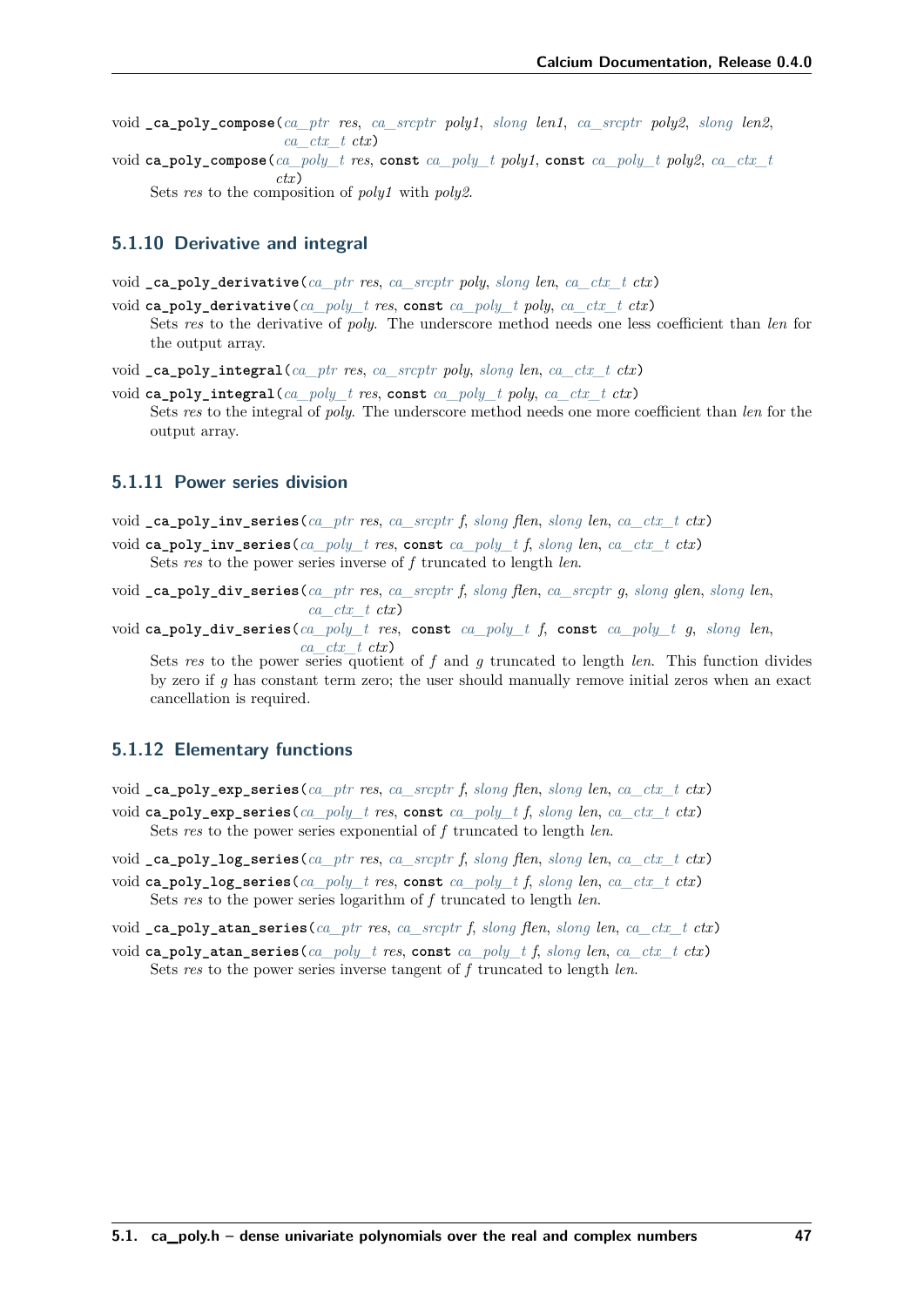# **5.1.13 Greatest common divisor**

*[slong](#page-23-0)* **\_ca\_poly\_gcd\_euclidean**(*[ca\\_ptr](#page-27-4) res*, *[ca\\_srcptr](#page-27-1) A*, *[slong](#page-23-0) lenA*, *[ca\\_srcptr](#page-27-1) B*, *[slong](#page-23-0) lenB*, *[ca\\_ctx\\_t](#page-27-2) ctx*)

int **ca\_poly\_gcd\_euclidean**(*[ca\\_poly\\_t](#page-48-0) res*, **const** *[ca\\_poly\\_t](#page-48-0) A*, **const** *[ca\\_poly\\_t](#page-48-0) B*, *[ca\\_ctx\\_t](#page-27-2) ctx*)

 $slong$   $\text{c}$ **<sub>2</sub>**  $\text{c}$ <sub>2</sub>  $\text{c}$ <sub>2</sub>  $\text{d}$ <sub>*ca*</sub>  $\text{d}$  *ptr res*, *ca srcptr A*, *slong lenA*, *ca srcptr B*, *slong lenB*, *ca ctx t ctx*)

int **ca\_poly\_gcd**(*[ca\\_poly\\_t](#page-48-0) res*, **const** *[ca\\_poly\\_t](#page-48-0) A*, **const** *[ca\\_poly\\_t](#page-48-0) g*, *[ca\\_ctx\\_t](#page-27-2) ctx*) Sets *res* to the GCD of *A* and *B* and returns 1 on success. On failure, returns 0 leaving the value of *res* arbitrary. The computation can fail if testing a leading coefficient for zero fails in the execution

of the GCD algorithm. The output is normalized to be monic if it is not the zero polynomial.

The underscore methods assume lenA  $\geq$  lenB  $\geq$  1, and that both *A* and *B* have nonzero leading coefficient. They return the length of the GCD, or 0 if the computation fails.

The *euclidean* version implements the standard Euclidean algorithm. The default version first checks for rational polynomials or attempts to certify numerically that the polynomials are coprime and otherwise falls back to an automatic choice of algorithm (currently only the Euclidean algorithm).

# **5.1.14 Roots and factorization**

int **ca\_poly\_factor\_squarefree**(*[ca\\_t](#page-27-0) c*, *[ca\\_poly\\_vec\\_t](#page-54-0) fac*, *[ulong](#page-23-7)* \**exp*, **const** *[ca\\_poly\\_t](#page-48-0) F*, *[ca\\_ctx\\_t](#page-27-2) ctx*)

Computes the squarefree factorization of *F*, giving a product  $F = cf_1 f_2^2 \dots f_n^2$  where all  $f_i$  with  $f_i \neq 1$  are squarefree and pairwise coprime. The nontrivial factors  $f_i$  are written to fac and the corresponding exponents are written to *exp*. This algorithm can fail if GCD computation fails internally. Returns 1 on success and 0 on failure.

- int **ca\_poly\_squarefree\_part**(*[ca\\_poly\\_t](#page-48-0) res*, **const** *[ca\\_poly\\_t](#page-48-0) poly*, *[ca\\_ctx\\_t](#page-27-2) ctx*) Sets *res* to the squarefree part of *poly*, normalized to be monic. This algorithm can fail if GCD computation fails internally. Returns 1 on success and 0 on failure.
- void **\_ca\_poly\_set\_roots**(*[ca\\_ptr](#page-27-4) poly*, *[ca\\_srcptr](#page-27-1) roots*, **const** *[ulong](#page-23-7)* \**exp*, *[slong](#page-23-0) n*, *[ca\\_ctx\\_t](#page-27-2) ctx*)
- void **ca\_poly\_set\_roots**(*[ca\\_poly\\_t](#page-48-0) poly*, *[ca\\_vec\\_t](#page-45-0) roots*, **const** *[ulong](#page-23-7)* \**exp*, *[ca\\_ctx\\_t](#page-27-2) ctx*) Sets *poly* to the monic polynomial with the *n* roots given in the vector *roots*, with multiplicities given in the vector *exp*. In other words, this constructs the polynomial  $(x - r_0)^{e_0}(x - r_1)^{e_1} \cdots (x - r_n)^{e_n}$  $(r_{n-1})^{e_{n-1}}$ . Uses binary splitting.
- int **\_ca\_poly\_roots**(*[ca\\_ptr](#page-27-4) roots*, *[ca\\_srcptr](#page-27-1) poly*, *[slong](#page-23-0) len*, *[ca\\_ctx\\_t](#page-27-2) ctx*)

int **ca\_poly\_roots**(*[ca\\_vec\\_t](#page-45-0) roots*, *[ulong](#page-23-7)* \**exp*, **const** *[ca\\_poly\\_t](#page-48-0) poly*, *[ca\\_ctx\\_t](#page-27-2) ctx*)

Attempts to compute all complex roots of the given polynomial *poly*. On success, returns 1 and sets *roots* to a vector containing all the distinct roots with corresponding multiplicities in *exp*. On failure, returns 0 and leaves the values in *roots* arbitrary. The roots are returned in arbitrary order.

<span id="page-53-0"></span>Failure will occur if the leading coefficient of *poly* cannot be proved to be nonzero, if determining the correct multiplicities fails, or if the builtin algorithms do not have a means to represent the roots symbolically.

The underscore method assumes that the polynomial is squarefree. The non-underscore method performs a squarefree factorization.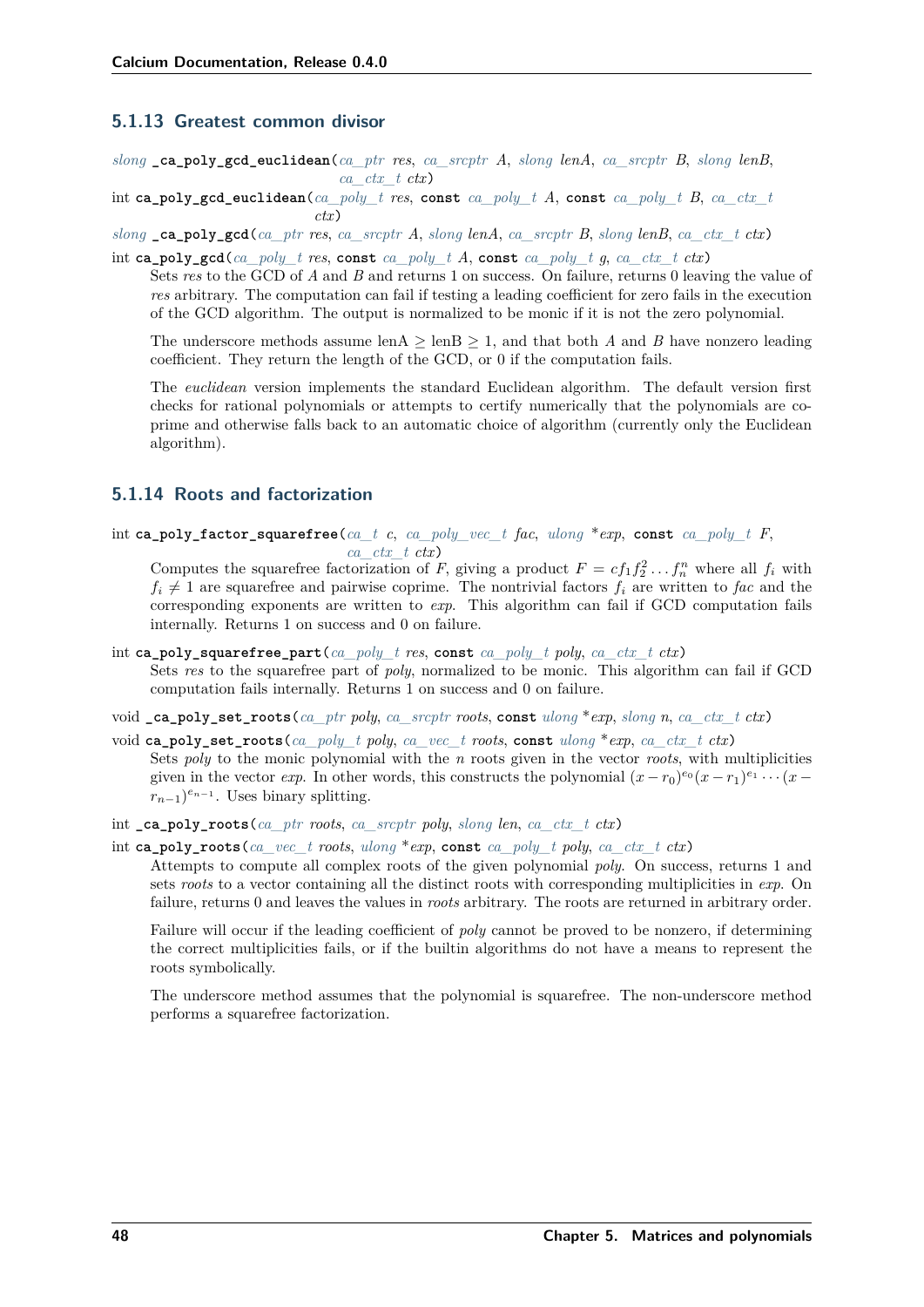# **5.1.15 Vectors of polynomials**

- **type ca\_poly\_vec\_struct**
- <span id="page-54-0"></span>**type ca\_poly\_vec\_t** Represents a vector of polynomials.
- *[ca\\_poly\\_struct](#page-48-1)* \***\_ca\_poly\_vec\_init**(*[slong](#page-23-0) len*, *[ca\\_ctx\\_t](#page-27-2) ctx*)
- void **ca\_poly\_vec\_init**(*[ca\\_poly\\_vec\\_t](#page-54-0) res*, *[slong](#page-23-0) len*, *[ca\\_ctx\\_t](#page-27-2) ctx*) Initializes a vector with *len* polynomials.
- void **\_ca\_poly\_vec\_fit\_length**(*[ca\\_poly\\_vec\\_t](#page-54-0) vec*, *[slong](#page-23-0) len*, *[ca\\_ctx\\_t](#page-27-2) ctx*) Allocates space for *len* polynomials in *vec*.
- void **ca\_poly\_vec\_set\_length**(*[ca\\_poly\\_vec\\_t](#page-54-0) vec*, *[slong](#page-23-0) len*, *[ca\\_ctx\\_t](#page-27-2) ctx*) Resizes *vec* to length *len*, zero-extending if needed.
- void **\_ca\_poly\_vec\_clear**(*[ca\\_poly\\_struct](#page-48-1)* \**vec*, *[slong](#page-23-0) len*, *[ca\\_ctx\\_t](#page-27-2) ctx*)
- void **ca\_poly\_vec\_clear**(*[ca\\_poly\\_vec\\_t](#page-54-0) vec*, *[ca\\_ctx\\_t](#page-27-2) ctx*) Clears the vector *vec*.
- void **ca\_poly\_vec\_append**(*[ca\\_poly\\_vec\\_t](#page-54-0) vec*, **const** *[ca\\_poly\\_t](#page-48-0) poly*, *[ca\\_ctx\\_t](#page-27-2) ctx*) Appends *poly* to the end of the vector *vec*.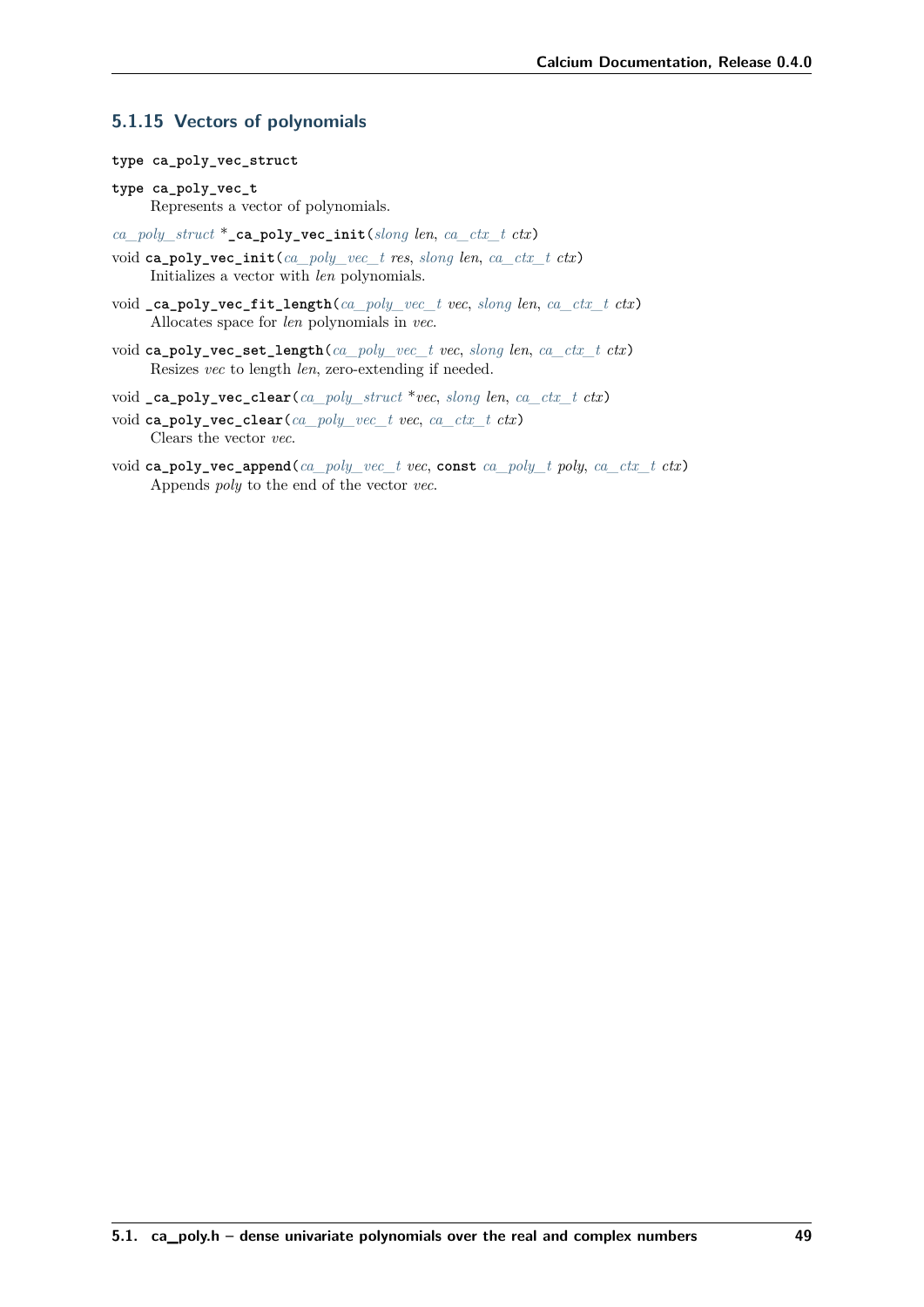# **5.2 ca\_mat.h – matrices over the real and complex numbers**

A *[ca\\_mat\\_t](#page-55-0)* represents a dense matrix over the real or complex numbers, implemented as an array of entries of type *[ca\\_struct](#page-27-3)* . The dimension (number of rows and columns) of a matrix is fixed at initialization, and the user must ensure that inputs and outputs to an operation have compatible dimensions. The number of rows or columns in a matrix can be zero.

# **5.2.1 Types, macros and constants**

### **type ca\_mat\_struct**

#### <span id="page-55-0"></span>**type ca\_mat\_t**

Contains a pointer to a flat array of the entries (*entries*), an array of pointers to the start of each row (*rows*), and the number of rows (*r*) and columns (*c*).

A *ca\_mat\_t* is defined as an array of length one of type *ca\_mat\_struct*, permitting a *ca\_mat\_t* to be passed by reference.

<span id="page-55-1"></span>ca\_mat\_entry( $mat$ ,  $i$ ,  $j$ )

Macro giving a pointer to the entry at row *i* and column *j*.

#### **ca\_mat\_nrows**(*mat*)

Returns the number of rows of the matrix.

### **ca\_mat\_ncols**(*mat*)

Returns the number of columns of the matrix.

*[ca\\_ptr](#page-27-4)* **ca\_mat\_entry\_ptr**(*[ca\\_mat\\_t](#page-55-0) mat*, *[slong](#page-23-0) i*, *[slong](#page-23-0) j*)

Returns a pointer to the entry at row *i* and column *j*. Equivalent to *[ca\\_mat\\_entry](#page-55-1)* but implemented as a function.

### **5.2.2 Memory management**

- void **ca\_mat\_init**(*[ca\\_mat\\_t](#page-55-0) mat*, *[slong](#page-23-0) r*, *[slong](#page-23-0) c*, *[ca\\_ctx\\_t](#page-27-2) ctx*) Initializes the matrix, setting it to the zero matrix with *r* rows and *c* columns.
- void **ca\_mat\_clear**(*[ca\\_mat\\_t](#page-55-0) mat*, *[ca\\_ctx\\_t](#page-27-2) ctx*) Clears the matrix, deallocating all entries.
- void **ca\_mat\_swap**(*[ca\\_mat\\_t](#page-55-0) mat1*, *[ca\\_mat\\_t](#page-55-0) mat2*, *[ca\\_ctx\\_t](#page-27-2) ctx*) Efficiently swaps *mat1* and *mat2*.

```
void ca_mat_window_init(ca_mat_t window, const ca_mat_t mat, slong r1, slong c1, slong r2,
                          slong c2, ca ctx t ctx)
```
Initializes *window* to a window matrix into the submatrix of *mat* starting at the corner at row *r1* and column *c1* (inclusive) and ending at row *r2* and column *c2* (exclusive).

```
void ca_mat_window_clear(ca_mat_t window, ca_ctx_t ctx)
     Frees the window matrix.
```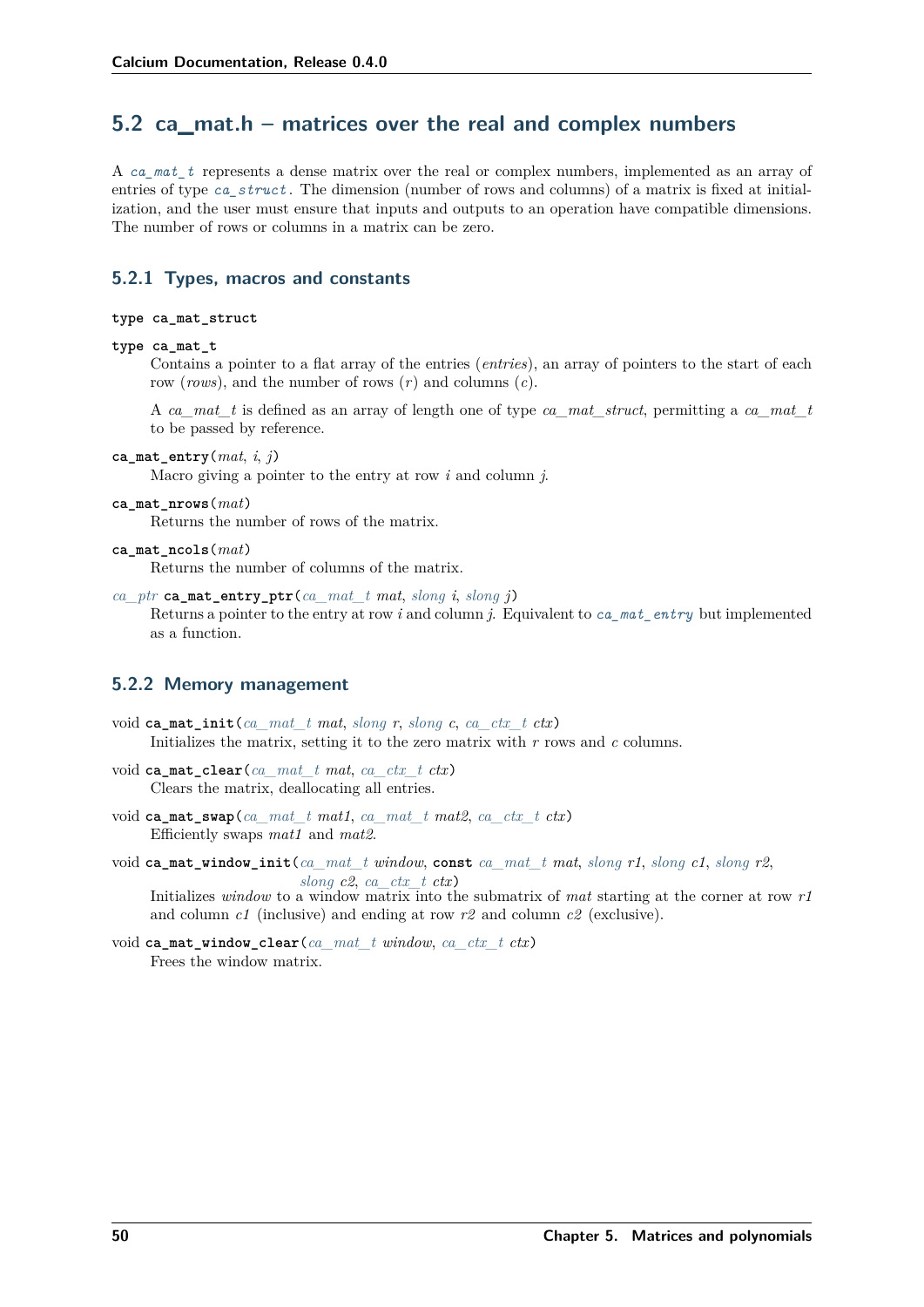### **5.2.3 Assignment and conversions**

void **ca\_mat\_set**(*[ca\\_mat\\_t](#page-55-0) dest*, **const** *[ca\\_mat\\_t](#page-55-0) src*, *[ca\\_ctx\\_t](#page-27-2) ctx*)

void **ca\_mat\_set\_fmpz\_mat**(*[ca\\_mat\\_t](#page-55-0) dest*, **const** *[fmpz\\_mat\\_t](#page-23-10) src*, *[ca\\_ctx\\_t](#page-27-2) ctx*)

- void **ca\_mat\_set\_fmpq\_mat**(*[ca\\_mat\\_t](#page-55-0) dest*, **const** *[fmpq\\_mat\\_t](#page-23-11) src*, *[ca\\_ctx\\_t](#page-27-2) ctx*) Sets *dest* to *src*. The operands must have identical dimensions.
- void **ca\_mat\_set\_ca**(*[ca\\_mat\\_t](#page-55-0) mat*, **const** *[ca\\_t](#page-27-0) c*, *[ca\\_ctx\\_t](#page-27-2) ctx*) Sets *mat* to the matrix with the scalar *c* on the main diagonal and zeros elsewhere.
- void **ca\_mat\_transfer**(*[ca\\_mat\\_t](#page-55-0) res*, *[ca\\_ctx\\_t](#page-27-2) res\_ctx*, **const** *[ca\\_mat\\_t](#page-55-0) src*, *[ca\\_ctx\\_t](#page-27-2) src\_ctx*) Sets *res* to *src* where the corresponding context objects *res\_ctx* and *src\_ctx* may be different.

This operation preserves the mathematical value represented by *src*, but may result in a different internal representation depending on the settings of the context objects.

# **5.2.4 Random generation**

- void **ca\_mat\_randtest**(*[ca\\_mat\\_t](#page-55-0) mat*, flint\_rand\_t *state*, *[slong](#page-23-0) depth*, *[slong](#page-23-0) bits*, *[ca\\_ctx\\_t](#page-27-2) ctx*) Sets *mat* to a random matrix with entries having complexity up to *depth* and *bits* (see *[ca\\_randtest\(\)](#page-31-0)* ).
- void **ca\_mat\_randtest\_rational**(*[ca\\_mat\\_t](#page-55-0) mat*, flint\_rand\_t *state*, *[slong](#page-23-0) bits*, *[ca\\_ctx\\_t](#page-27-2) ctx*) Sets *mat* to a random rational matrix with entries up to *bits* bits in size.
- void **ca\_mat\_randops**(*[ca\\_mat\\_t](#page-55-0) mat*, flint\_rand\_t *state*, *[slong](#page-23-0) count*, *[ca\\_ctx\\_t](#page-27-2) ctx*) Randomizes *mat* in-place by performing elementary row or column operations. More precisely, at most count random additions or subtractions of distinct rows and columns will be performed. This leaves the rank (and for square matrices, the determinant) unchanged.

### **5.2.5 Input and output**

- void **ca\_mat\_print**(**const** *[ca\\_mat\\_t](#page-55-0) mat*, *[ca\\_ctx\\_t](#page-27-2) ctx*) Prints *mat* to standard output. The entries are printed on separate lines.
- void **ca\_mat\_printn**(**const** *[ca\\_mat\\_t](#page-55-0) mat*, *[slong](#page-23-0) digits*, *[ca\\_ctx\\_t](#page-27-2) ctx*) Prints a decimal representation of *mat* with precision specified by *digits*. The entries are commaseparated with square brackets and comma separation for the rows.

# **5.2.6 Special matrices**

- void **ca\_mat\_zero**(*[ca\\_mat\\_t](#page-55-0) mat*, *[ca\\_ctx\\_t](#page-27-2) ctx*) Sets all entries in *mat* to zero.
- void **ca\_mat\_one**(*[ca\\_mat\\_t](#page-55-0) mat*, *[ca\\_ctx\\_t](#page-27-2) ctx*) Sets the entries on the main diagonal of *mat* to one, and all other entries to zero.
- void **ca\_mat\_ones**(*[ca\\_mat\\_t](#page-55-0) mat*, *[ca\\_ctx\\_t](#page-27-2) ctx*) Sets all entries in *mat* to one.
- void **ca\_mat\_pascal**(*[ca\\_mat\\_t](#page-55-0) mat*, int *triangular*, *[ca\\_ctx\\_t](#page-27-2) ctx*) Sets *mat* to a Pascal matrix, whose entries are binomial coefficients. If *triangular* is 0, constructs a full symmetric matrix with the rows of Pascal's triangle as successive antidiagonals. If *triangular* is 1, constructs the upper triangular matrix with the rows of Pascal's triangle as columns, and if *triangular* is -1, constructs the lower triangular matrix with the rows of Pascal's triangle as rows.
- void **ca\_mat\_stirling**(*[ca\\_mat\\_t](#page-55-0) mat*, int *kind*, *[ca\\_ctx\\_t](#page-27-2) ctx*) Sets *mat* to a Stirling matrix, whose entries are Stirling numbers. If *kind* is 0, the entries are set to the unsigned Stirling numbers of the first kind. If *kind* is 1, the entries are set to the signed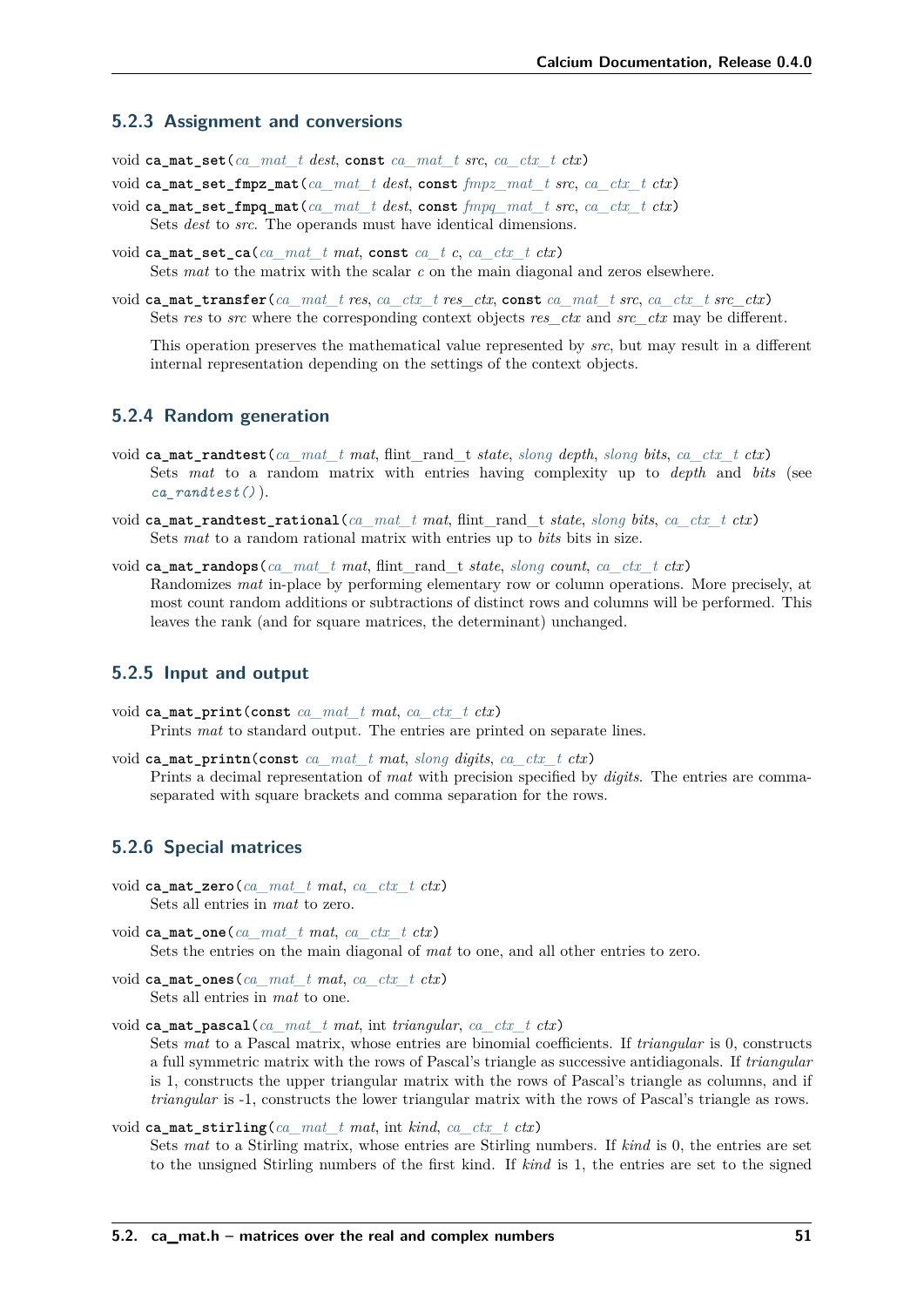Stirling numbers of the first kind. If *kind* is 2, the entries are set to the Stirling numbers of the second kind.

- void **ca\_mat\_hilbert**(*[ca\\_mat\\_t](#page-55-0) mat*, *[ca\\_ctx\\_t](#page-27-2) ctx*) Sets *mat* to the Hilbert matrix, which has entries  $A_{i,j} = 1/(i + j + 1)$ .
- void **ca\_mat\_dft**(*[ca\\_mat\\_t](#page-55-0) mat*, int *type*, *[ca\\_ctx\\_t](#page-27-2) ctx*)

Sets *mat* to the DFT (discrete Fourier transform) matrix of order *n* where *n* is the smallest dimension of *mat* (if *mat* is not square, the matrix is extended periodically along the larger dimension). The *type* parameter selects between four different versions of the DFT matrix (in which  $\omega = e^{2\pi i/n}$ ):

- Type 0 entries  $A_{j,k} = \omega^{-jk}$
- Type 1 entries  $A_{j,k} = \omega^{jk}/n$
- Type 2 entries  $A_{j,k} = \omega^{-jk}/\sqrt{n}$
- Type 3 entries  $A_{j,k} = \omega^{jk}/\sqrt{n}$

The type 0 and 1 matrices are inverse pairs, and similarly for the type 2 and 3 matrices.

# **5.2.7 Comparisons and properties**

*[truth\\_t](#page-22-0)* **ca\_mat\_check\_equal**(**const** *[ca\\_mat\\_t](#page-55-0) A*, **const** *[ca\\_mat\\_t](#page-55-0) B*, *[ca\\_ctx\\_t](#page-27-2) ctx*) Compares *A* and *B* for equality.

```
truth_t ca_mat_check_is_zero(const ca_mat_t A, ca_ctx_t ctx)
     Tests if A is the zero matrix.
```
*[truth\\_t](#page-22-0)* **ca\_mat\_check\_is\_one**(**const** *[ca\\_mat\\_t](#page-55-0) A*, *[ca\\_ctx\\_t](#page-27-2) ctx*) Tests if *A* has ones on the main diagonal and zeros elsewhere.

# **5.2.8 Conjugate and transpose**

- void **ca\_mat\_transpose**(*[ca\\_mat\\_t](#page-55-0) res*, **const** *[ca\\_mat\\_t](#page-55-0) A*, *[ca\\_ctx\\_t](#page-27-2) ctx*) Sets *res* to the transpose of *A*.
- void **ca\_mat\_conj**(*[ca\\_mat\\_t](#page-55-0) res*, **const** *[ca\\_mat\\_t](#page-55-0) A*, *[ca\\_ctx\\_t](#page-27-2) ctx*) Sets *res* to the entrywise complex conjugate of *A*.
- void **ca\_mat\_conj\_transpose**(*[ca\\_mat\\_t](#page-55-0) res*, **const** *[ca\\_mat\\_t](#page-55-0) A*, *[ca\\_ctx\\_t](#page-27-2) ctx*) Sets *res* to the conjugate transpose (Hermitian transpose) of *A*.

# **5.2.9 Arithmetic**

- void **ca\_mat\_neg**(*[ca\\_mat\\_t](#page-55-0) res*, **const** *[ca\\_mat\\_t](#page-55-0) A*, *[ca\\_ctx\\_t](#page-27-2) ctx*) Sets *res* to the negation of *A*.
- void **ca\_mat\_add**(*[ca\\_mat\\_t](#page-55-0) res*, **const** *[ca\\_mat\\_t](#page-55-0) A*, **const** *[ca\\_mat\\_t](#page-55-0) B*, *[ca\\_ctx\\_t](#page-27-2) ctx*) Sets *res* to the sum of *A* and *B*.
- void **ca\_mat\_sub**(*[ca\\_mat\\_t](#page-55-0) res*, **const** *[ca\\_mat\\_t](#page-55-0) A*, **const** *[ca\\_mat\\_t](#page-55-0) B*, *[ca\\_ctx\\_t](#page-27-2) ctx*) Sets *res* to the difference of *A* and *B*.
- void **ca\_mat\_mul\_classical**(*[ca\\_mat\\_t](#page-55-0) res*, **const** *[ca\\_mat\\_t](#page-55-0) A*, **const** *[ca\\_mat\\_t](#page-55-0) B*, *[ca\\_ctx\\_t](#page-27-2) ctx*)
- void **ca\_mat\_mul\_same\_nf**(*[ca\\_mat\\_t](#page-55-0) res*, **const** *[ca\\_mat\\_t](#page-55-0) A*, **const** *[ca\\_mat\\_t](#page-55-0) B*, *[ca\\_field\\_t](#page-67-0) K*, *[ca\\_ctx\\_t](#page-27-2) ctx*)
- void **ca\_mat\_mul**(*[ca\\_mat\\_t](#page-55-0) res*, **const** *[ca\\_mat\\_t](#page-55-0) A*, **const** *[ca\\_mat\\_t](#page-55-0) B*, *[ca\\_ctx\\_t](#page-27-2) ctx*) Sets *res* to the matrix product of *A* and *B*. The *classical* version uses classical multiplication. The *same\_nf* version assumes (not checked) that both *A* and *B* have coefficients in the same simple algebraic number field  $K$  or in  $\mathbb{Q}$ . The default version chooses an algorithm automatically.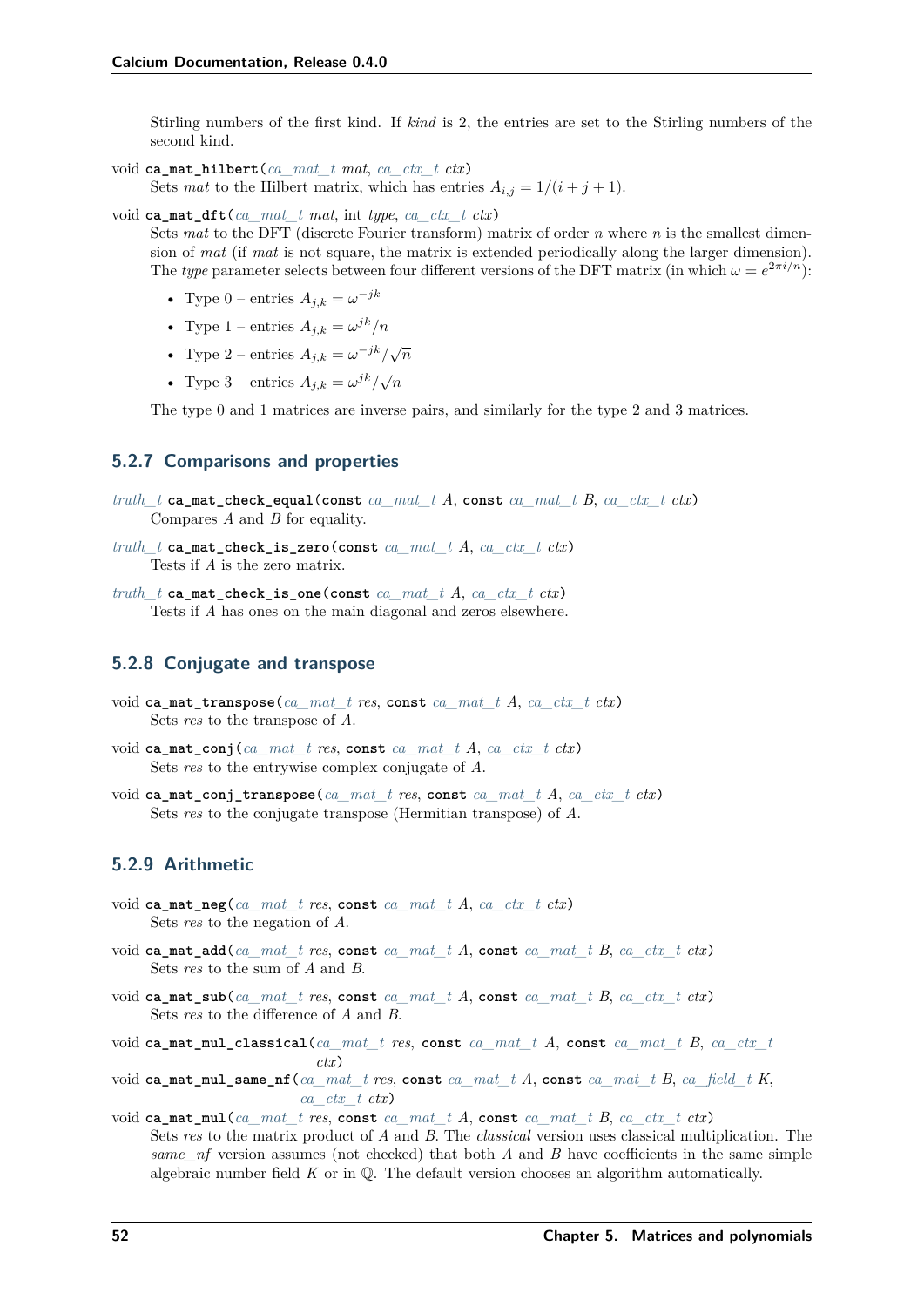void ca\_mat\_mul\_si( $ca$ \_mat\_t *B*, const  $ca$ \_mat\_t *A*,  $slong$   $c$ ,  $ca$   $~ctx$   $~t~ctx)$ void **ca\_mat\_mul\_fmpz**(*[ca\\_mat\\_t](#page-55-0) B*, **const** *[ca\\_mat\\_t](#page-55-0) A*, **const** *[fmpz\\_t](#page-23-6) c*, *[ca\\_ctx\\_t](#page-27-2) ctx*) void **ca\_mat\_mul\_fmpq**(*[ca\\_mat\\_t](#page-55-0) B*, **const** *[ca\\_mat\\_t](#page-55-0) A*, **const** *[fmpq\\_t](#page-23-5) c*, *[ca\\_ctx\\_t](#page-27-2) ctx*) void **ca\_mat\_mul\_ca**(*[ca\\_mat\\_t](#page-55-0) B*, **const** *[ca\\_mat\\_t](#page-55-0) A*, **const** *[ca\\_t](#page-27-0) c*, *[ca\\_ctx\\_t](#page-27-2) ctx*) Sets *B* to *A* multiplied by the scalar *c*.

void **ca\_mat\_div\_si**(*[ca\\_mat\\_t](#page-55-0) B*, **const** *[ca\\_mat\\_t](#page-55-0) A*, *[slong](#page-23-0) c*, *[ca\\_ctx\\_t](#page-27-2) ctx*)

void **ca\_mat\_div\_fmpz**(*[ca\\_mat\\_t](#page-55-0) B*, **const** *[ca\\_mat\\_t](#page-55-0) A*, **const** *[fmpz\\_t](#page-23-6) c*, *[ca\\_ctx\\_t](#page-27-2) ctx*)

void **ca\_mat\_div\_fmpq**(*[ca\\_mat\\_t](#page-55-0) B*, **const** *[ca\\_mat\\_t](#page-55-0) A*, **const** *[fmpq\\_t](#page-23-5) c*, *[ca\\_ctx\\_t](#page-27-2) ctx*)

void **ca\_mat\_div\_ca**(*[ca\\_mat\\_t](#page-55-0) B*, **const** *[ca\\_mat\\_t](#page-55-0) A*, **const** *[ca\\_t](#page-27-0) c*, *[ca\\_ctx\\_t](#page-27-2) ctx*) Sets *B* to *A* divided by the scalar *c*.

void **ca\_mat\_add\_ca**(*[ca\\_mat\\_t](#page-55-0) B*, **const** *[ca\\_mat\\_t](#page-55-0) A*, **const** *[ca\\_t](#page-27-0) c*, *[ca\\_ctx\\_t](#page-27-2) ctx*)

void **ca\_mat\_sub\_ca**(*[ca\\_mat\\_t](#page-55-0) B*, **const** *[ca\\_mat\\_t](#page-55-0) A*, **const** *[ca\\_t](#page-27-0) c*, *[ca\\_ctx\\_t](#page-27-2) ctx*) Sets *B* to *A* plus or minus the scalar *c* (interpreted as a diagonal matrix).

void **ca\_mat\_addmul\_ca**(*[ca\\_mat\\_t](#page-55-0) B*, **const** *[ca\\_mat\\_t](#page-55-0) A*, **const** *[ca\\_t](#page-27-0) c*, *[ca\\_ctx\\_t](#page-27-2) ctx*)

void **ca\_mat\_submul\_ca**(*[ca\\_mat\\_t](#page-55-0) B*, **const** *[ca\\_mat\\_t](#page-55-0) A*, **const** *[ca\\_t](#page-27-0) c*, *[ca\\_ctx\\_t](#page-27-2) ctx*) Sets the matrix *B* to *B* plus (or minus) the matrix *A* multiplied by the scalar *c*.

## **5.2.10 Powers**

- void **ca\_mat\_sqr**(*[ca\\_mat\\_t](#page-55-0) B*, **const** *[ca\\_mat\\_t](#page-55-0) A*, *[ca\\_ctx\\_t](#page-27-2) ctx*) Sets *B* to the square of *A*.
- void **ca\_mat\_pow\_ui\_binexp**(*[ca\\_mat\\_t](#page-55-0) B*, **const** *[ca\\_mat\\_t](#page-55-0) A*, *[ulong](#page-23-7) exp*, *[ca\\_ctx\\_t](#page-27-2) ctx*) Sets *B* to *A* raised to the power *exp*, evaluated using binary exponentiation.

# **5.2.11 Polynomial evaluation**

void **\_ca\_mat\_ca\_poly\_evaluate**(*[ca\\_mat\\_t](#page-55-0) res*, *[ca\\_srcptr](#page-27-1) poly*, *[slong](#page-23-0) len*, **const** *[ca\\_mat\\_t](#page-55-0) A*, *[ca\\_ctx\\_t](#page-27-2) ctx*)

void **ca\_mat\_ca\_poly\_evaluate**(*[ca\\_mat\\_t](#page-55-0) res*, **const** *[ca\\_poly\\_t](#page-48-0) poly*, **const** *[ca\\_mat\\_t](#page-55-0) A*, *[ca\\_ctx\\_t](#page-27-2) ctx*)

Sets res to  $f(A)$  where f is the polynomial given by *poly* and A is a square matrix. Uses the Paterson-Stockmeyer algorithm.

### **5.2.12 Gaussian elimination and LU decomposition**

*[truth\\_t](#page-22-0)* **ca\_mat\_find\_pivot**(*[slong](#page-23-0)* \**pivot\_row*, *[ca\\_mat\\_t](#page-55-0) mat*, *[slong](#page-23-0) start\_row*, *[slong](#page-23-0) end\_row*,

<span id="page-58-0"></span>*[slong](#page-23-0) column*, *[ca\\_ctx\\_t](#page-27-2) ctx*)

Attempts to find a nonzero entry in *mat* with column index *column* and row index between *start\_row* (inclusive) and *end\_row* (exclusive).

If the return value is T\_TRUE, such an element exists, and *pivot\_row* is set to the row index. If the return value is T\_FALSE, no such element exists (all entries in this part of the column are zero). If the return value is T\_UNKNOWN, it is unknown whether such an element exists (zero certification failed).

This function is destructive: any elements that are nontrivially zero but can be certified zero will be overwritten by exact zeros.

int **ca\_mat\_lu\_classical**(*[slong](#page-23-0)* \**rank*, *[slong](#page-23-0)* \**P*, *[ca\\_mat\\_t](#page-55-0) LU*, **const** *[ca\\_mat\\_t](#page-55-0) A*, int *rank\_check*, *[ca\\_ctx\\_t](#page-27-2) ctx*)

int **ca\_mat\_lu\_recursive**(*[slong](#page-23-0)* \**rank*, *[slong](#page-23-0)* \**P*, *[ca\\_mat\\_t](#page-55-0) LU*, **const** *[ca\\_mat\\_t](#page-55-0) A*, int *rank\_check*, *[ca\\_ctx\\_t](#page-27-2) ctx*)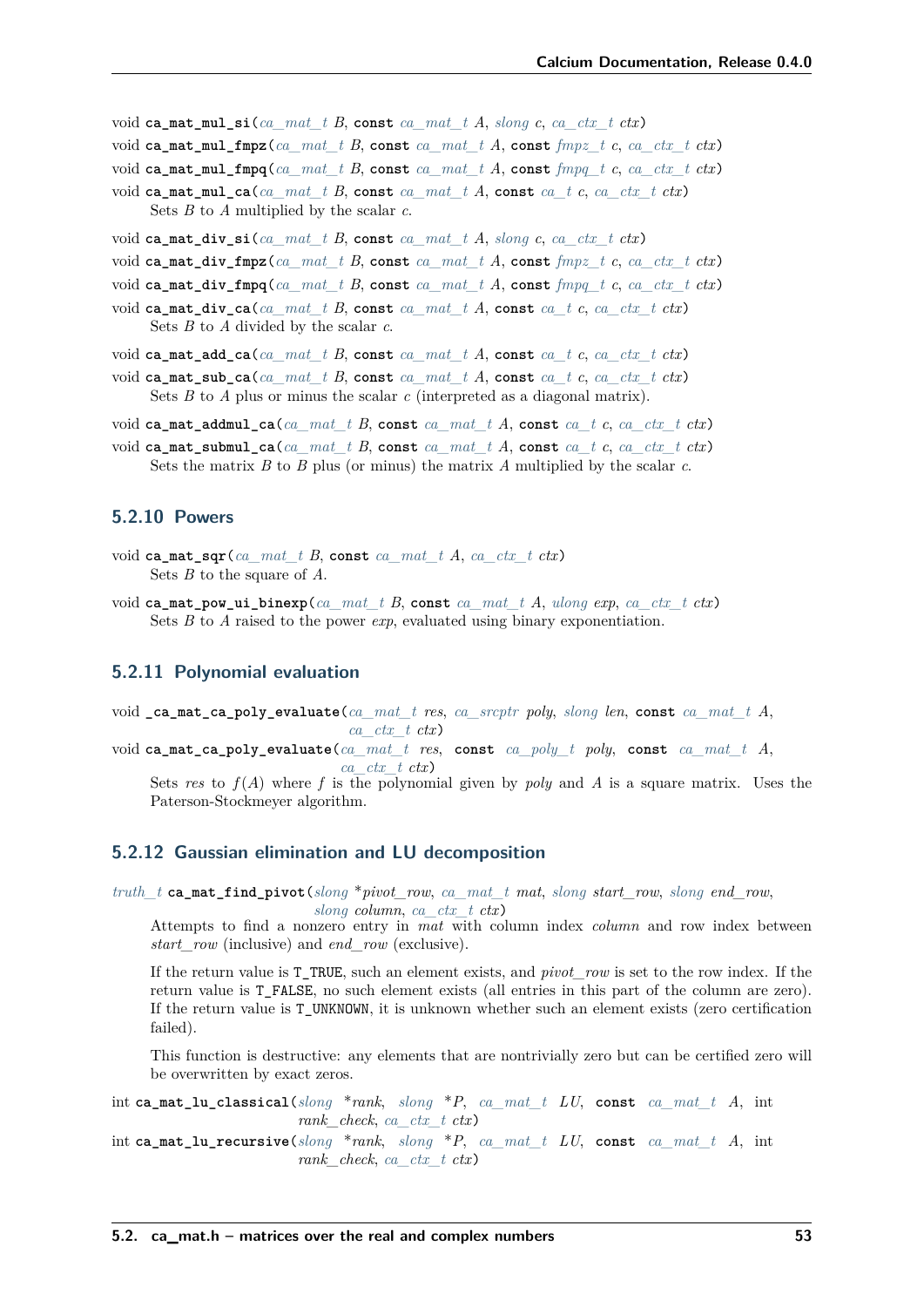*ctx*)

int **ca\_mat\_lu**( $slong*rank$  $slong*rank$ ,  $slong*P$ , *[ca\\_mat\\_t](#page-55-0) LU*, **const** *ca\_mat\_t A*, int *rank\_check*, *[ca\\_ctx\\_t](#page-27-2)* 

Computes a generalized LU decomposition  $A = PLU$  of a given matrix A, writing the rank of A to *rank*.

If *A* is a nonsingular square matrix, *LU* will be set to a unit diagonal lower triangular matrix *L* and an upper triangular matrix *U* (the diagonal of *L* will not be stored explicitly).

If *A* is an arbitrary matrix of rank *r*, *U* will be in row echelon form having *r* nonzero rows, and *L* will be lower triangular but truncated to *r* columns, having implicit ones on the *r* first entries of the main diagonal. All other entries will be zero.

If a nonzero value for rank check is passed, the function will abandon the output matrix in an undefined state and set the rank to 0 if *A* is detected to be rank-deficient.

The algorithm can fail if it fails to certify that a pivot element is zero or nonzero, in which case the correct rank cannot be determined. The return value is 1 on success and 0 on failure. On failure, the data in the output variables rank, P and LU will be meaningless.

The *classical* version uses iterative Gaussian elimination. The *recursive* version uses a block recursive algorithm to take advantage of fast matrix multiplication.

<span id="page-59-0"></span>int **ca\_mat\_fflu**( $slong$  \* $rank$ ,  $slong$  \*P,  $ca$   $mat$   $t$   $LU$ ,  $ca$   $t$   $den$ , **const**  $ca$   $mat$   $t$   $A$ , int *rank\_check*, *[ca\\_ctx\\_t](#page-27-2) ctx*)

Similar to *[ca\\_mat\\_lu\(\)](#page-58-0)*, but computes a fraction-free LU decomposition using the Bareiss algorithm. The denominator is written to *den*. Note that despite being "fraction-free", this algorithm may introduce fractions due to incomplete symbolic simplifications.

<span id="page-59-1"></span> $truth_t$  **ca\_mat\_nonsingular\_lu**( $slong *P$  $slong *P$ , *[ca\\_mat\\_t](#page-55-0) LU*, **const** *ca\_mat\_t A*, *[ca\\_ctx\\_t](#page-27-2) ctx*) Wrapper for *[ca\\_mat\\_lu\(\)](#page-58-0)*. If *A* can be proved to be invertible/nonsingular, returns T\_TRUE and sets *P* and *LU* to a LU decomposition  $A = PLU$ . If *A* can be proved to be singular, returns T\_FALSE. If *A* cannot be proved to be either singular or nonsingular, returns T\_UNKNOWN. When the return value is T\_FALSE or T\_UNKNOWN, the LU factorization is not completed and the values of *P* and *LU* are arbitrary.

*[truth\\_t](#page-22-0)* **ca\_mat\_nonsingular\_fflu**(*[slong](#page-23-0)* \**P*, *[ca\\_mat\\_t](#page-55-0) LU*, *[ca\\_t](#page-27-0) den*, **const** *[ca\\_mat\\_t](#page-55-0) A*, *[ca\\_ctx\\_t](#page-27-2) ctx*)

Wrapper for *[ca\\_mat\\_fflu\(\)](#page-59-0)*. Similar to *[ca\\_mat\\_nonsingular\\_lu\(\)](#page-59-1)*, but computes a fractionfree LU decomposition using the Bareiss algorithm. The denominator is written to *den*. Note that despite being "fraction-free", this algorithm may introduce fractions due to incomplete symbolic simplifications.

## **5.2.13 Solving and inverse**

*[truth\\_t](#page-22-0)* **ca\_mat\_inv**(*[ca\\_mat\\_t](#page-55-0) X*, **const** *[ca\\_mat\\_t](#page-55-0) A*, *[ca\\_ctx\\_t](#page-27-2) ctx*)

Determines if the square matrix *A* is nonsingular, and if successful, sets  $X = A^{-1}$  and returns T\_TRUE. Returns T\_FALSE if *A* is singular, and T\_UNKNOWN if the rank of *A* cannot be determined.

*[truth\\_t](#page-22-0)* **ca\_mat\_nonsingular\_solve\_adjugate**(*[ca\\_mat\\_t](#page-55-0) X*, **const** *[ca\\_mat\\_t](#page-55-0) A*, **const** *[ca\\_mat\\_t](#page-55-0) B*, *[ca\\_ctx\\_t](#page-27-2)\_ctx*)

*[truth\\_t](#page-22-0)* **ca\_mat\_nonsingular\_solve\_fflu**(*[ca\\_mat\\_t](#page-55-0) X*, **const** *[ca\\_mat\\_t](#page-55-0) A*, **const** *[ca\\_mat\\_t](#page-55-0) B*, *[ca\\_ctx\\_t](#page-27-2) ctx*)

*[truth\\_t](#page-22-0)* **ca\_mat\_nonsingular\_solve\_lu**(*[ca\\_mat\\_t](#page-55-0) X*, **const** *[ca\\_mat\\_t](#page-55-0) A*, **const** *[ca\\_mat\\_t](#page-55-0) B*, *[ca\\_ctx\\_t](#page-27-2) ctx*)

*[truth\\_t](#page-22-0)* **ca\_mat\_nonsingular\_solve**(*[ca\\_mat\\_t](#page-55-0) X*, **const** *[ca\\_mat\\_t](#page-55-0) A*, **const** *[ca\\_mat\\_t](#page-55-0) B*, *[ca\\_ctx\\_t](#page-27-2) ctx*)

Determines if the square matrix  $\overline{A}$  is nonsingular, and if successful, solves  $AX = B$  and returns T\_TRUE. Returns T\_FALSE if *A* is singular, and T\_UNKNOWN if the rank of *A* cannot be determined.

void **ca\_mat\_solve\_tril\_classical**(*[ca\\_mat\\_t](#page-55-0) X*, **const** *[ca\\_mat\\_t](#page-55-0) L*, **const** *[ca\\_mat\\_t](#page-55-0) B*, int *unit*, *[ca\\_ctx\\_t](#page-27-2) ctx*)

void **ca\_mat\_solve\_tril\_recursive**(*[ca\\_mat\\_t](#page-55-0) X*, **const** *[ca\\_mat\\_t](#page-55-0) L*, **const** *[ca\\_mat\\_t](#page-55-0) B*, int *unit*, *[ca\\_ctx\\_t](#page-27-2) ctx*)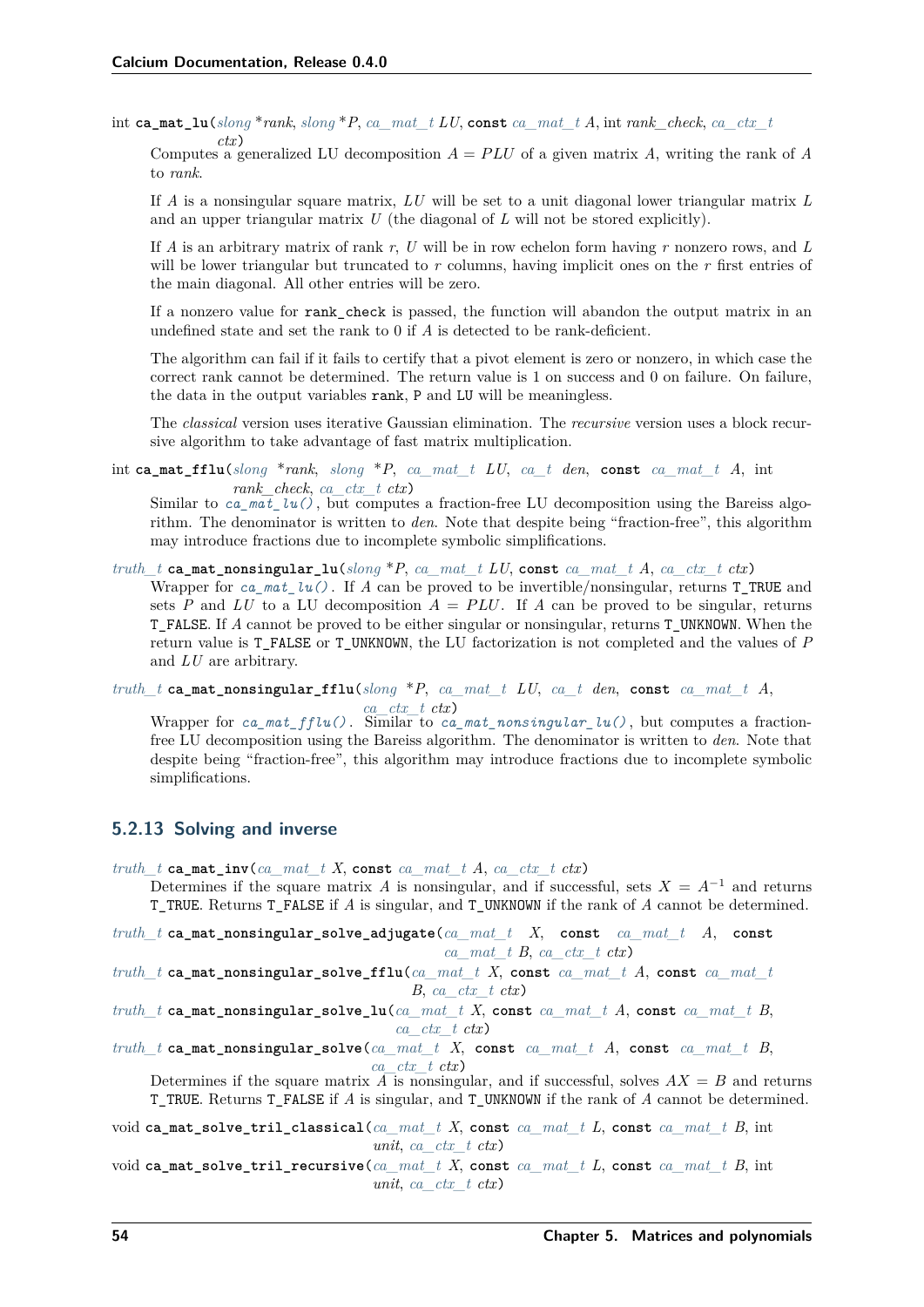- void **ca\_mat\_solve\_tril**(*[ca\\_mat\\_t](#page-55-0) X*, **const** *[ca\\_mat\\_t](#page-55-0) L*, **const** *[ca\\_mat\\_t](#page-55-0) B*, int *unit*, *[ca\\_ctx\\_t](#page-27-2) ctx*)
- void **ca\_mat\_solve\_triu\_classical**(*[ca\\_mat\\_t](#page-55-0) X*, **const** *[ca\\_mat\\_t](#page-55-0) U*, **const** *[ca\\_mat\\_t](#page-55-0) B*, int *unit*, *[ca\\_ctx\\_t](#page-27-2) ctx*)
- void **ca\_mat\_solve\_triu\_recursive**(*[ca\\_mat\\_t](#page-55-0) X*, **const** *[ca\\_mat\\_t](#page-55-0) U*, **const** *[ca\\_mat\\_t](#page-55-0) B*, int *unit*, *[ca\\_ctx\\_t](#page-27-2) ctx*)
- void **ca\_mat\_solve\_triu**(*[ca\\_mat\\_t](#page-55-0) X*, **const** *[ca\\_mat\\_t](#page-55-0) U*, **const** *[ca\\_mat\\_t](#page-55-0) B*, int *unit*, *[ca\\_ctx\\_t](#page-27-2) ctx*)

Solves the lower triangular system  $LX = B$  or the upper triangular system  $UX = B$ , respectively. It is assumed (not checked) that the diagonal entries are nonzero. If *unit* is set, the main diagonal of *L* or *U* is taken to consist of all ones, and in that case the actual entries on the diagonal are not read at all and can contain other data.

The *classical* versions perform the computations iteratively while the *recursive* versions perform the computations in a block recursive way to benefit from fast matrix multiplication. The default versions choose an algorithm automatically.

void **ca\_mat\_solve\_fflu\_precomp**(*[ca\\_mat\\_t](#page-55-0) X*, **const** *[slong](#page-23-0)* \**perm*, **const** *[ca\\_mat\\_t](#page-55-0) A*, **const**  $ca$  *t den*, **const**  $ca$  *mat t B*,  $ca$  *ctx t ctx*)

void **ca\_mat\_solve\_lu\_precomp**(*[ca\\_mat\\_t](#page-55-0) X*, **const** *[slong](#page-23-0)* \**P*, **const** *[ca\\_mat\\_t](#page-55-0) LU*, **const** *[ca\\_mat\\_t](#page-55-0) B*, *[ca\\_ctx\\_t](#page-27-2) ctx*)

Solves  $AX = B$  given the precomputed nonsingular LU decomposition  $A = PLU$  or fraction-free LU decomposition with denominator *den*. The matrices  $X$  and  $B$  are allowed to be aliased with each other, but  $X$  is not allowed to be aliased with  $LU$ .

## **5.2.14 Rank and echelon form**

int ca\_mat\_rank( $slong * rank$  $slong * rank$ , const *[ca\\_mat\\_t](#page-55-0) A*, *[ca\\_ctx\\_t](#page-27-2) ctx*)

Computes the rank of the matrix *A*. If successful, returns 1 and writes the rank to rank. If unsuccessful, returns 0.

- int **ca\_mat\_rref\_fflu**(*[slong](#page-23-0)* \**rank*, *[ca\\_mat\\_t](#page-55-0) R*, **const** *[ca\\_mat\\_t](#page-55-0) A*, *[ca\\_ctx\\_t](#page-27-2) ctx*)
- int ca\_mat\_rref\_lu( $slonq$ <sup>\*</sup> $rank$ </sup>,  $ca$ \_mat\_t *R*, const  $ca$ \_mat\_t *A*,  $ca$ \_ctx\_t  $ctx$ )

int **ca\_mat\_rref**(*[slong](#page-23-0)* \**rank*, *[ca\\_mat\\_t](#page-55-0) R*, **const** *[ca\\_mat\\_t](#page-55-0) A*, *[ca\\_ctx\\_t](#page-27-2) ctx*)

Computes the reduced row echelon form (rref) of a given matrix. On success, sets *R* to the rref of *A*, writes the rank to *rank*, and returns 1. On failure to certify the correct rank, returns 0, leaving the data in *rank* and *R* meaningless.

The *fflu* version computes a fraction-free LU decomposition and then converts the output ro rref form. The *lu* version computes a regular LU decomposition and then converts the output to rref form. The default version uses an automatic algorithm choice and may implement additional methods for special cases.

```
int ca_mat_right_kernel(ca_mat_t X, const ca_mat_t A, ca_ctx_t ctx)
```
Sets *X* to a basis of the right kernel (nullspace) of *A*. The output matrix *X* will be resized in-place to have a number of columns equal to the nullity of *A*. Returns 1 on success. On failure, returns 0 and leaves the data in *X* meaningless.

# **5.2.15 Determinant and trace**

void **ca\_mat\_trace**(*[ca\\_t](#page-27-0) trace*, **const** *[ca\\_mat\\_t](#page-55-0) mat*, *[ca\\_ctx\\_t](#page-27-2) ctx*) Sets *trace* to the sum of the entries on the main diagonal of *mat*.

void **ca\_mat\_det\_berkowitz**(*[ca\\_t](#page-27-0) det*, **const** *[ca\\_mat\\_t](#page-55-0) A*, *[ca\\_ctx\\_t](#page-27-2) ctx*) int **ca\_mat\_det\_lu**(*[ca\\_t](#page-27-0) det*, **const** *[ca\\_mat\\_t](#page-55-0) A*, *[ca\\_ctx\\_t](#page-27-2) ctx*) int **ca\_mat\_det\_bareiss**(*[ca\\_t](#page-27-0) det*, **const** *[ca\\_mat\\_t](#page-55-0) A*, *[ca\\_ctx\\_t](#page-27-2) ctx*) void **ca\_mat\_det\_cofactor**(*[ca\\_t](#page-27-0) det*, **const** *[ca\\_mat\\_t](#page-55-0) A*, *[ca\\_ctx\\_t](#page-27-2) ctx*)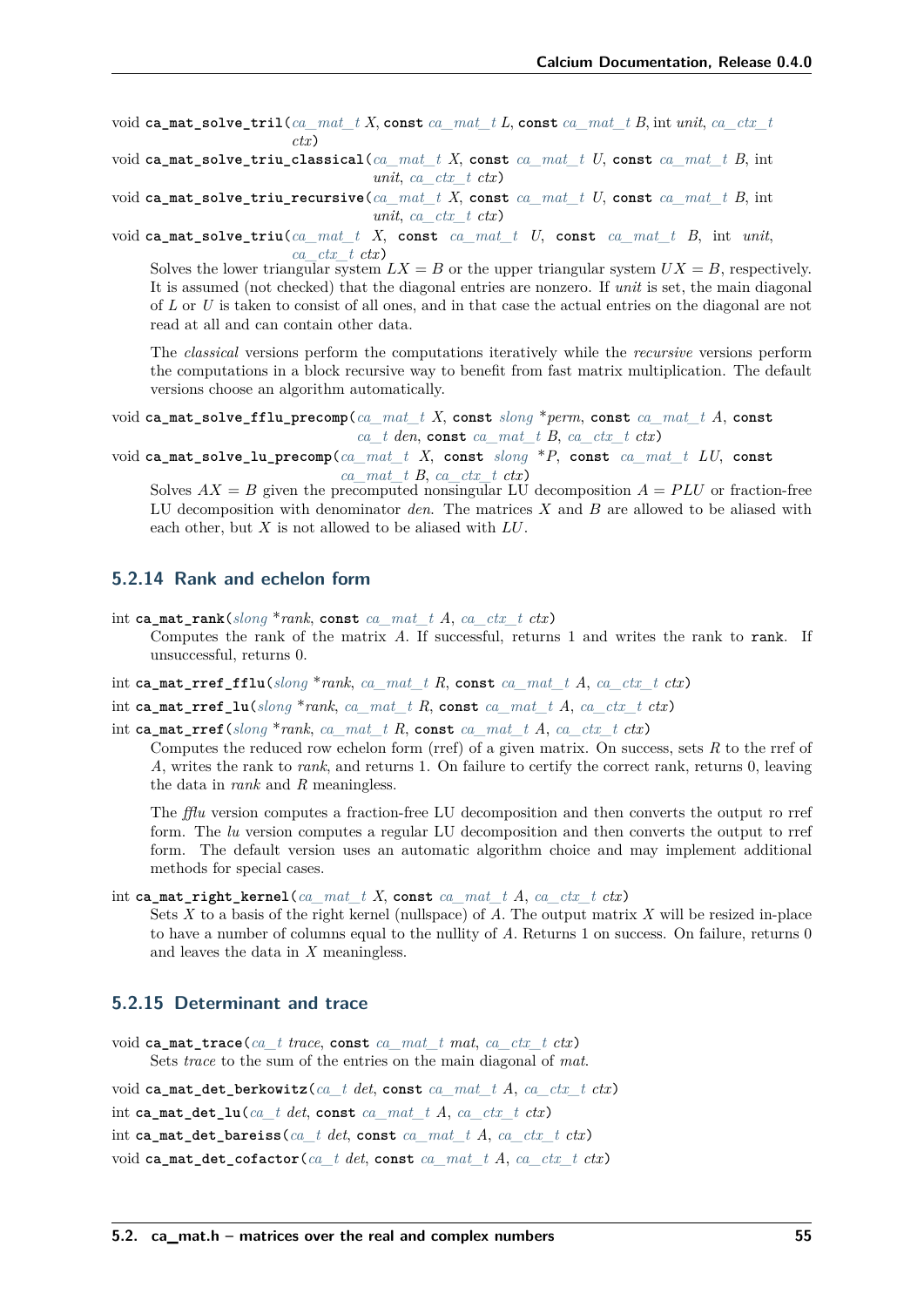void **ca\_mat\_det**(*[ca\\_t](#page-27-0) det*, **const** *[ca\\_mat\\_t](#page-55-0) A*, *[ca\\_ctx\\_t](#page-27-2) ctx*)

Sets *det* to the determinant of the square matrix *A*. Various algorithms are available:

- The *berkowitz* version uses the division-free Berkowitz algorithm performing  $O(n^4)$  operations. Since no zero tests are required, it is guaranteed to succeed.
- The *cofactor* version performs cofactor expansion. This is currently only supported for matrices up to size 4.
- The *lu* and *bareiss* versions use rational LU decomposition and fraction-free LU decomposition (Bareiss algorithm) respectively, requiring  $O(n^3)$  operations. These algorithms can fail if zero certification fails (see  $ca\_mat\_nonsingular\_lu()$ ); they return 1 for success and 0 for failure. Note that the Bareiss algorithm, despite being "fraction-free", may introduce fractions due to incomplete symbolic simplifications.

The default function chooses an algorithm automatically. It will, in addition, recognize trivially rational and integer matrices and evaluate those determinants using *[fmpq\\_mat\\_t](#page-23-11)* or *[fmpz\\_mat\\_t](#page-23-10)* .

The various algorithms can produce different symbolic forms of the same determinant. Which algorithm performs better depends strongly and sometimes unpredictably on the structure of the matrix.

```
void ca_mat_adjugate_cofactor(ca_mat_t adj, ca_t det, const ca_mat_t A, ca_ctx_t ctx)
void ca_mat_adjugate_charpoly(ca_mat_t adj, ca_t det, const ca_mat_t A, ca_ctx_t ctx)
```

```
void ca_mat_adjugate(ca_mat_t adj, ca_t det, const ca_mat_t A, ca_ctx_t ctx)
```
Sets *adj* to the adjuate matrix of *A* and *det* to the determinant of *A*, both computed simultaneously. The *cofactor* version uses cofactor expansion. The *charpoly* version computes and evaluates the characteristic polynomial. The default version uses an automatic algorithm choice.

# **5.2.16 Characteristic polynomial**

- void **\_ca\_mat\_charpoly\_berkowitz**(*[ca\\_ptr](#page-27-4) cp*, **const** *[ca\\_mat\\_t](#page-55-0) mat*, *[ca\\_ctx\\_t](#page-27-2) ctx*)
- void **ca\_mat\_charpoly\_berkowitz**(*[ca\\_poly\\_t](#page-48-0) cp*, **const** *[ca\\_mat\\_t](#page-55-0) mat*, *[ca\\_ctx\\_t](#page-27-2) ctx*)

int **\_ca\_mat\_charpoly\_danilevsky**(*[ca\\_ptr](#page-27-4) cp*, **const** *[ca\\_mat\\_t](#page-55-0) mat*, *[ca\\_ctx\\_t](#page-27-2) ctx*)

```
int ca_mat_charpoly_danilevsky(ca_poly_t cp, const ca_mat_t mat, ca_ctx_t ctx)
```

```
void ca mat charpoly(ca_ptr_cp, const ca_mat_t_mat, ca_ctx_t_ctx)
```

```
void ca_mat_charpoly(ca_poly_t_cp, const ca_mat_t_mat, ca_ctx_t_ctx)
     Sets poly to the characteristic polynomial of mat which must be a square matrix. If the matrix has
     n rows, the underscore method requires space for n + 1 output coefficients.
```
The *berkowitz* version uses a division-free algorithm requiring  $O(n^4)$  operations. The *danilevsky* version only performs  $O(n^3)$  operations, but performs divisions and needs to check for zero which can fail. This version returns 1 on success and 0 on failure. The default version chooses an algorithm automatically.

### int **ca\_mat\_companion**(*[ca\\_mat\\_t](#page-55-0) mat*, **const** *[ca\\_poly\\_t](#page-48-0) poly*, *[ca\\_ctx\\_t](#page-27-2) ctx*)

Sets *mat* to the companion matrix of *poly*. This function verifies that the leading coefficient of *poly* is provably nonzero and that the output matrix has the right size, returning 1 on success. It returns 0 if the leading coefficient of *poly* cannot be proved nonzero or if the size of the output matrix does not match.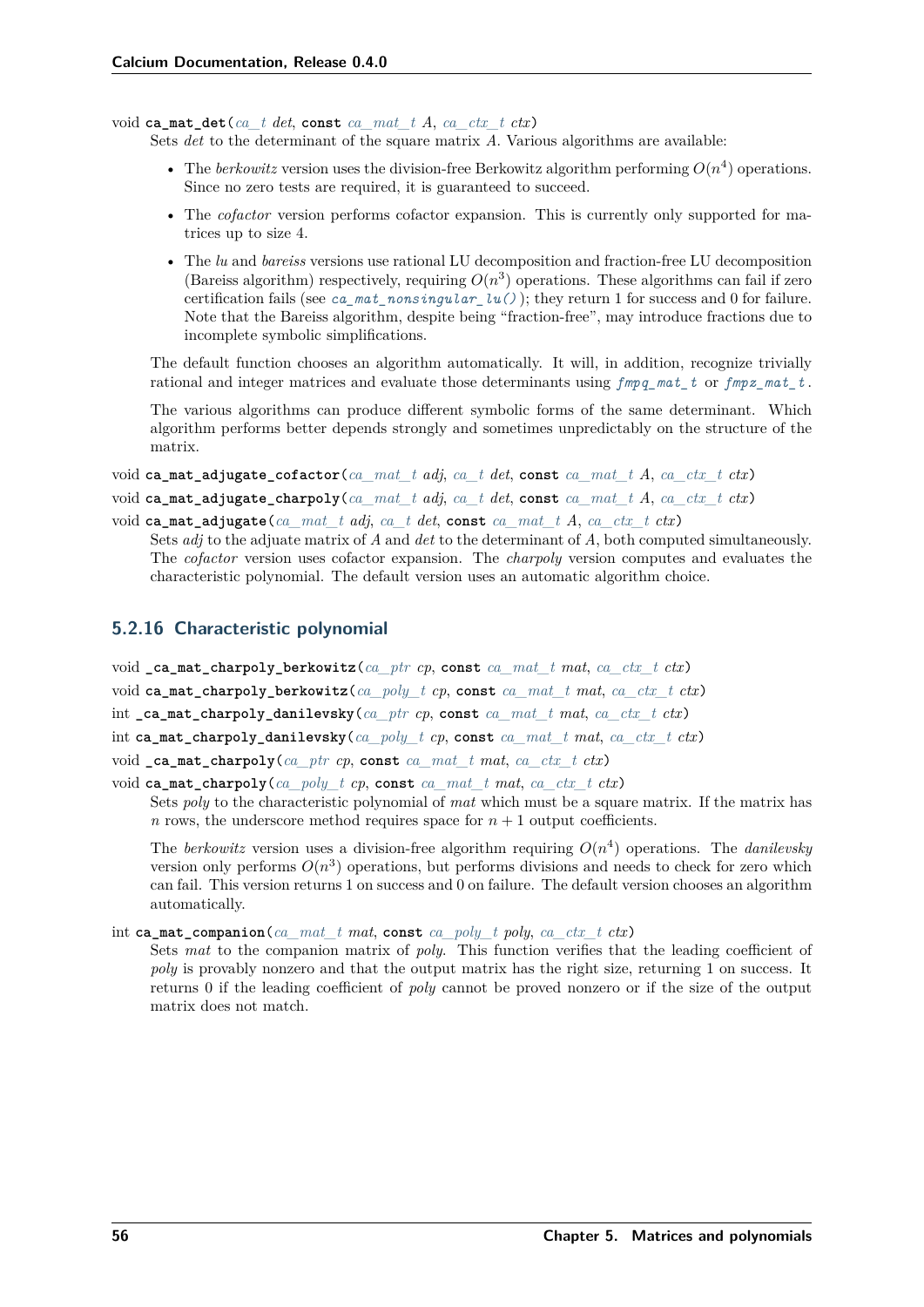# **5.2.17 Eigenvalues and eigenvectors**

int **ca\_mat\_eigenvalues**(*[ca\\_vec\\_t](#page-45-0) lambda*, *[ulong](#page-23-7)* \**exp*, **const** *[ca\\_mat\\_t](#page-55-0) mat*, *[ca\\_ctx\\_t](#page-27-2) ctx*)

Attempts to compute all complex eigenvalues of the given matrix *mat*. On success, returns 1 and sets *lambda* to the distinct eigenvalues with corresponding multiplicities in *exp*. The eigenvalues are returned in arbitrary order. On failure, returns 0 and leaves the values in *lambda* and *exp* arbitrary.

This function effectively computes the characteristic polynomial and then calls *[ca\\_poly\\_roots](#page-53-0)* .

- *truth*  $t$  **ca\_mat\_diagonalization**(*[ca\\_mat\\_t](#page-55-0) D*, *ca\_mat\_t P*, **const** *ca\_mat\_t A*, *[ca\\_ctx\\_t](#page-27-2) ctx*)
	- Matrix diagonalization: attempts to compute a diagonal matrix *D* and an invertible matrix *P* such that  $A = PDP^{-1}$ . Returns **T\_TRUE** if *A* is diagonalizable and the computation succeeds, **T\_FALSE** if *A* is provably not diagonalizable, and T\_UNKNOWN if it is unknown whether *A* is diagonalizable. If the return value is not T\_TRUE, the values in *D* and *P* are arbitrary.

# **5.2.18 Jordan canonical form**

<span id="page-62-0"></span>int **ca\_mat\_jordan\_blocks**(*[ca\\_vec\\_t](#page-45-0) lambda*, *[slong](#page-23-0)* \**num\_blocks*, *[slong](#page-23-0)* \**block\_lambda*, *[slong](#page-23-0)* \**block\_size*, **const** *[ca\\_mat\\_t](#page-55-0) A*, *[ca\\_ctx\\_t](#page-27-2) ctx*)

Computes the blocks of the Jordan canonical form of *A*. On success, returns 1 and sets *lambda* to the unique eigenvalues of *A*, sets *num\_blocks* to the number of Jordan blocks, entry *i* of *block\_lambda* to the index of the eigenvalue in Jordan block *i*, and entry *i* of *block\_size* to the size of Jordan block *i*. On failure, returns 0, leaving arbitrary values in the output variables. The user should allocate space in *block\_lambda* and *block\_size* for up to *n* entries where *n* is the size of the matrix.

The Jordan form is unique up to the ordering of blocks, which is arbitrary.

<span id="page-62-1"></span>void **ca\_mat\_set\_jordan\_blocks**(*[ca\\_mat\\_t](#page-55-0) mat*, **const** *[ca\\_vec\\_t](#page-45-0) lambda*, *[slong](#page-23-0) num\_blocks*, *[slong](#page-23-0)* \**block\_lambda*, *[slong](#page-23-0)* \**block\_size*, *[ca\\_ctx\\_t](#page-27-2) ctx*)

Sets *mat* to the concatenation of the Jordan blocks given in *lambda*, *num\_blocks*, *block\_lambda* and *block\_size*. See *[ca\\_mat\\_jordan\\_blocks\(\)](#page-62-0)* for an explanation of these variables.

<span id="page-62-2"></span>int **ca\_mat\_jordan\_transformation**(*[ca\\_mat\\_t](#page-55-0) mat*, **const** *[ca\\_vec\\_t](#page-45-0) lambda*, *[slong](#page-23-0) num\_blocks*, *[slong](#page-23-0)* \**block\_lambda*, *[slong](#page-23-0)* \**block\_size*, **const** *[ca\\_mat\\_t](#page-55-0) A*,

*[ca\\_ctx\\_t](#page-27-2) ctx*)

Given the precomputed Jordan block decomposition (*lambda*, *num\_blocks*, *block\_lambda*, *block* size) of the square matrix *A*, computes the corresponding transformation matrix *P* such that  $A = PJP^{-1}$ . On success, writes P to mat and returns 1. On failure, returns 0, leaving the value of *mat* arbitrary.

# int **ca\_mat\_jordan\_form**(*[ca\\_mat\\_t](#page-55-0) J*, *[ca\\_mat\\_t](#page-55-0) P*, **const** *[ca\\_mat\\_t](#page-55-0) A*, *[ca\\_ctx\\_t](#page-27-2) ctx*)

Computes the Jordan decomposition  $A = PJP^{-1}$  of the given square matrix A. The user can pass *NULL* for the output variable *P*, in which case only *J* is computed. On success, returns 1. On failure, returns 0, leaving the values of *J* and *P* arbitrary.

This function is a convenience wrapper around *[ca\\_mat\\_jordan\\_blocks\(\)](#page-62-0)* , *[ca\\_mat\\_set\\_jordan\\_blocks\(\)](#page-62-1)* and *[ca\\_mat\\_jordan\\_transformation\(\)](#page-62-2)* . For computations with the Jordan decomposition, it is often better to use those methods directly since they give direct access to the spectrum and block structure.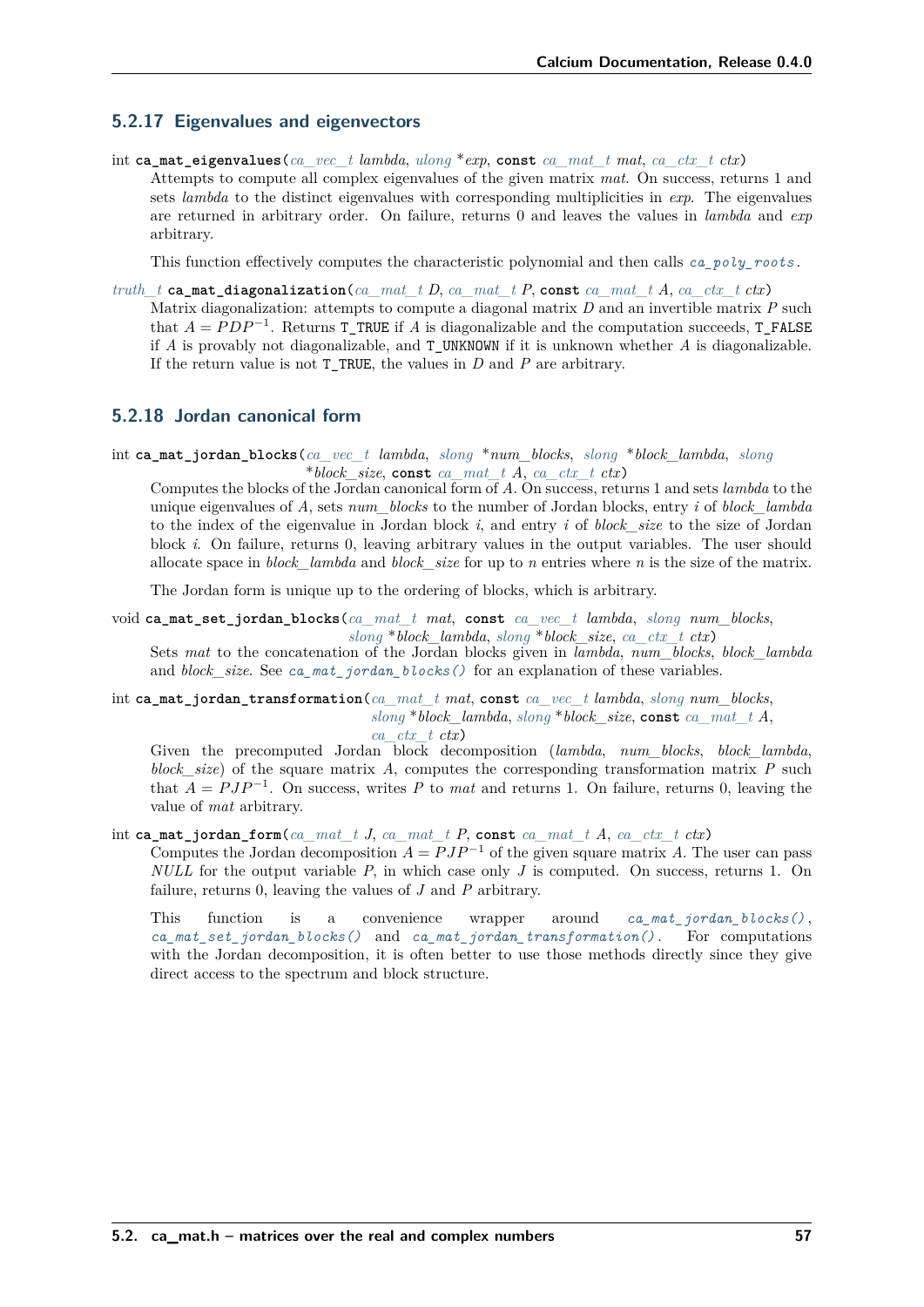# **5.2.19 Matrix functions**

int **ca\_mat\_exp**(*[ca\\_mat\\_t](#page-55-0) res*, **const** *[ca\\_mat\\_t](#page-55-0) A*, *[ca\\_ctx\\_t](#page-27-2) ctx*)

Matrix exponential: given a square matrix  $A$ , sets  $res$  to  $e^A$  and returns 1 on success. If unsuccessful, returns 0, leaving the values in *res* arbitrary.

This function uses Jordan decomposition. The matrix exponential always exists, but computation can fail if computing the Jordan decomposition fails.

### *[truth\\_t](#page-22-0)* **ca\_mat\_log**(*[ca\\_mat\\_t](#page-55-0) res*, **const** *[ca\\_mat\\_t](#page-55-0) A*, *[ca\\_ctx\\_t](#page-27-2) ctx*)

Matrix logarithm: given a square matrix  $A$ , sets *res* to a logarithm  $log(A)$  and returns **T\_TRUE** on success. If *A* can be proved to have no logarithm, returns T\_FALSE. If the existence of a logarithm cannot be proved, returns T\_UNKNOWN.

This function uses the Jordan decomposition, and the branch of the matrix logarithm is defined by taking the principal values of the logarithms of all eigenvalues.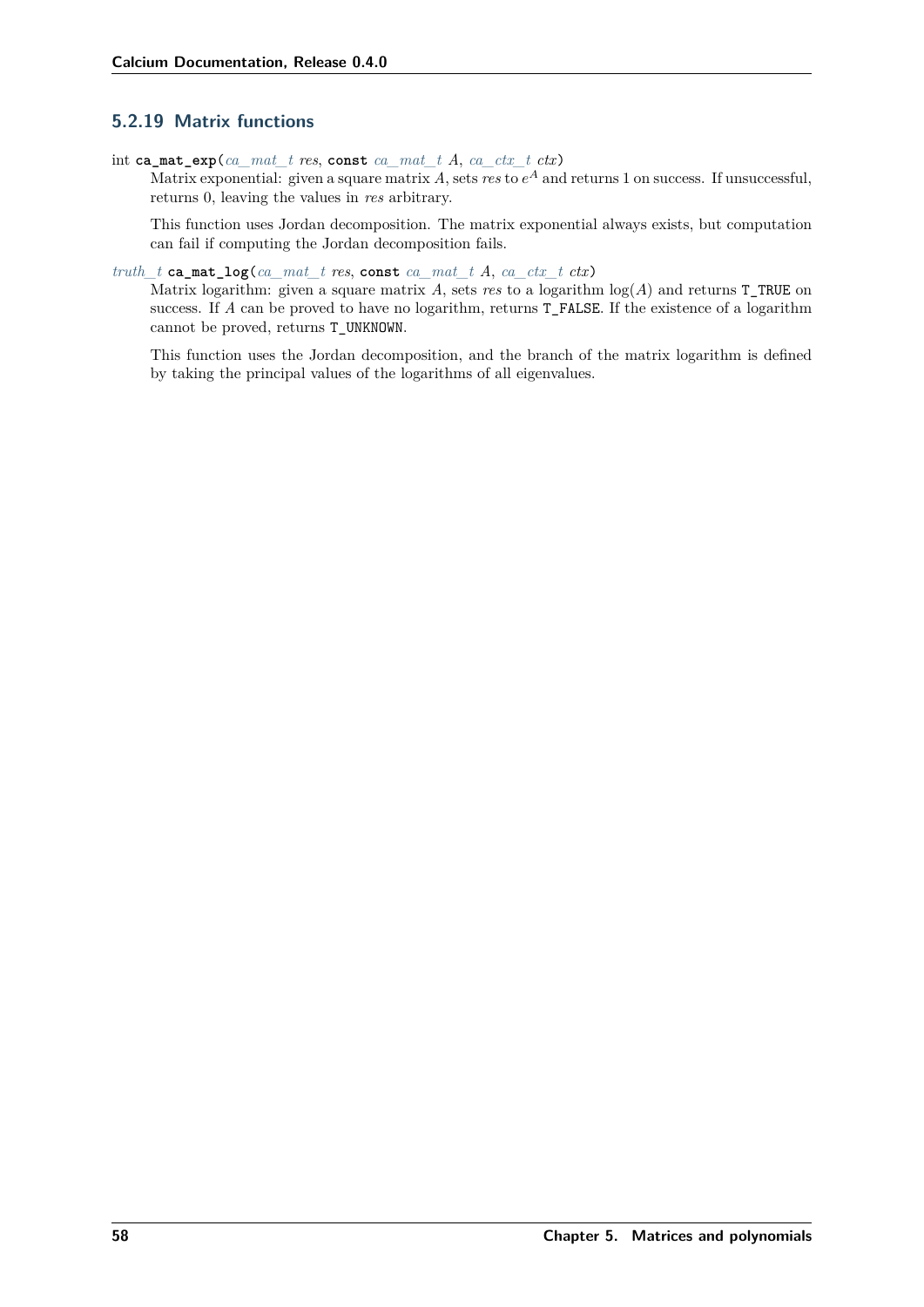# **FIELD AND EXTENSION NUMBER CONSTRUCTIONS**

These modules are used internally by the *[ca\\_t](#page-27-0)* type to construct towers of algebraic and transcendental number fields. The user does not normally need to use these modules directly outside of advanced applications requiring inspection of the symbolic representations of numbers.

# **6.1 ca\_ext.h – real and complex extension numbers**

A *[ca\\_ext\\_t](#page-64-0)* represents a fixed real or complex number *a*. The content of a *[ca\\_ext\\_t](#page-64-0)* can be one of the following:

- An algebraic constant represented in canonical form by a  $qqbar$ <sub> $r$ </sub> instance (example: *i*, represented as the root of  $x^2 + 1$  with positive imaginary part).
- A constant of the form  $f(x_1, \ldots, x_n)$  where f is a builtin symbolic function and  $x_1, \ldots, x_n$  are given *[ca\\_t](#page-27-0)* instances.
- A builtin symbolic constant such as  $\pi$ . (This is just a special case of the above with a zero-length argument list.)
- (Not implemented): a user-defined constant or function defined by suppling a function pointer for Arb numerical evaluation to specified precision.

The *[ca\\_ext\\_t](#page-64-0)* structure is heavy-weight object, not just meant to act as a node in a symbolic expression. It will cache various data to support repeated computation with this particular number, including its numerical enclosure and number field data in the case of algebraic numbers.

Extension numbers are used internally by the  $ca_t$  type to define the embeddings  $\mathbb{Q}(a) \to \mathbb{C}$  of formal fields. The user does not normally need to create *[ca\\_ext\\_t](#page-64-0)* instances directly; the intended way for the user to work with the extension number *a* is to create a  $ca_t$  representing the field element  $1 \cdot a$ . The underlying *[ca\\_ext\\_t](#page-64-0)* may be accessed to determine symbolic and numerical properties of this number.

Since extension numbers may depend recursively on nontrivial fields for function arguments, *[ca\\_ext\\_t](#page-64-0)* operations require a *[ca\\_ctx\\_t](#page-27-2)* context object.

# **6.1.1 Type and macros**

For all types, a *type* t is defined as an array of length one of type *type struct*, permitting a *type* t to be passed by reference.

```
type ca_ext_struct
```

```
type ca_ext_t
```
An extension number object contains a header, a hash value, data (a *[qqbar\\_t](#page-100-0)* instance and an Antic *[nf\\_t](#page-23-12)* in the case of algebraic numbers, and a pointer to arguments in the case of a symbolic function), and a cached *[acb\\_t](#page-23-8)* enclosure (in the case of a *[qqbar\\_t](#page-100-0)* , the enclosure internal to that structure is used).

```
type ca_ext_ptr
```

```
Alias for ca_ext_struct *.
```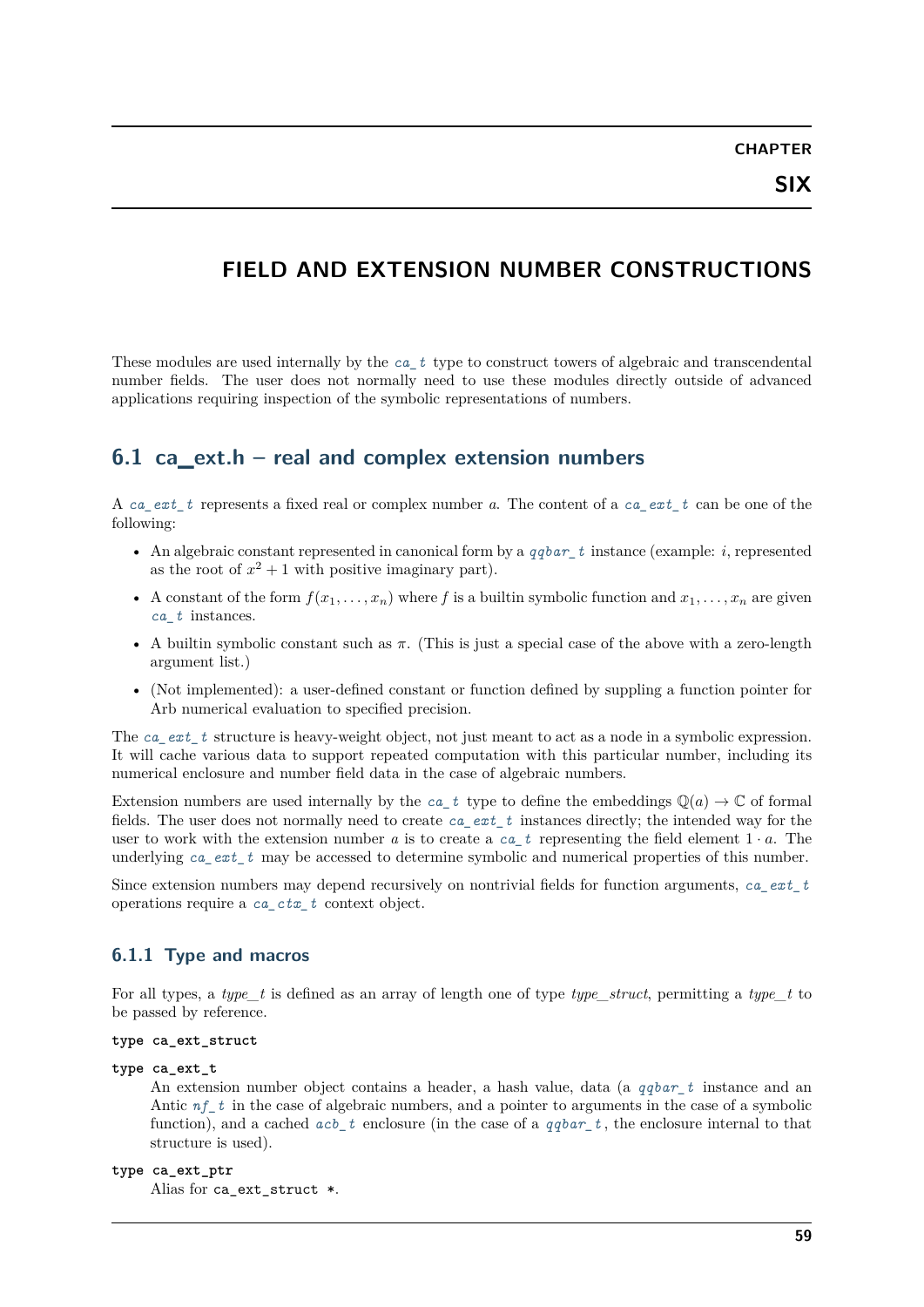### **type ca\_ext\_srcptr**

Alias for const ca\_ext\_struct \*.

#### CA EXT HEAD $(x)$

Accesses the head (a calcium\_func\_code) of *x*. This is *CA\_QQBar* if *x* represents an algebraic constant in canonical form, and *CA\_Exp*, *CA\_Pi*, etc. for symbolic functions and constants.

#### CA EXT  $HASH(x)$

Accesses the hash value of *x*.

### **CA\_EXT\_QQBAR**(*x*)

Assuming that *x* represents an algebraic constant in canonical form, accesses this *[qqbar\\_t](#page-100-0)* object.

#### **CA\_EXT\_QQBAR\_NF**(*x*)

Assuming that *x* represents an algebraic constant in canonical form, accesses the corresponding Antic number field *[nf\\_t](#page-23-12)* object.

#### **CA\_EXT\_FUNC\_ARGS**(*x*)

Assuming that *x* represents a symbolic constant or function, accesses the argument list (as a *[ca\\_ptr](#page-27-4)* ).

### **CA\_EXT\_FUNC\_NARGS**(*x*)

Assuming that *x* represents a symbolic constant or function, accesses the number of function arguments.

#### **CA\_EXT\_FUNC\_ENCLOSURE**(*x*)

Assuming that *x* represents a symbolic constant or function, accesses the cached *[acb\\_t](#page-23-8)* numerical enclosure.

### **CA\_EXT\_FUNC\_PREC**(*x*)

Assuming that *x* represents a symbolic constant or function, accesses the working precision of the cached numerical enclosure.

### **6.1.2 Memory management**

- void **ca\_ext\_init\_qqbar**(*[ca\\_ext\\_t](#page-64-0) res*, **const** *[qqbar\\_t](#page-100-0) x*, *[ca\\_ctx\\_t](#page-27-2) ctx*) Initializes *res* and sets it to the algebraic constant *x*.
- void **ca\_ext\_init\_const**(*[ca\\_ext\\_t](#page-64-0) res*, calcium\_func\_code *func*, *[ca\\_ctx\\_t](#page-27-2) ctx*) Initializes *res* and sets it to the constant defined by *func* (example: *func* =  $CA$  *Pi* for  $x = \pi$ ).
- void **ca\_ext\_init\_fx**(*[ca\\_ext\\_t](#page-64-0) res*, calcium\_func\_code *func*, **const** *[ca\\_t](#page-27-0) x*, *[ca\\_ctx\\_t](#page-27-2) ctx*) Initializes res and sets it to the univariate function value  $f(x)$  where f is defined by func (example:  $func = CA\_Exp$  for  $e^x$ ).
- void **ca\_ext\_init\_fxy**(*[ca\\_ext\\_t](#page-64-0) res*, calcium\_func\_code *func*, **const** *[ca\\_t](#page-27-0) x*, **const** *[ca\\_t](#page-27-0) y*, *[ca\\_ctx\\_t](#page-27-2) ctx*)

Initializes *res* and sets it to the bivariate function value  $f(x, y)$  where f is defined by func (example:  $func = CA\_Pow$  for  $x^y$ ).

void **ca\_ext\_init\_fxn**(*[ca\\_ext\\_t](#page-64-0) res*, calcium\_func\_code *func*, *[ca\\_srcptr](#page-27-1) x*, *[slong](#page-23-0) nargs*, *[ca\\_ctx\\_t](#page-27-2)*

*ctx*) Initializes res and sets it to the multivariate function value  $f(x_1, \ldots, x_n)$  where f is defined by func and *n* is given by *nargs*.

- void ca\_ext\_init\_set(*[ca\\_ext\\_t](#page-64-0) res*, const *ca\_ext\_t x*, *[ca\\_ctx\\_t](#page-27-2)\_ctx*) Initializes *res* and sets it to a copy of *x*.
- void **ca\_ext\_clear**(*[ca\\_ext\\_t](#page-64-0) res*, *[ca\\_ctx\\_t](#page-27-2) ctx*) Clears *res*.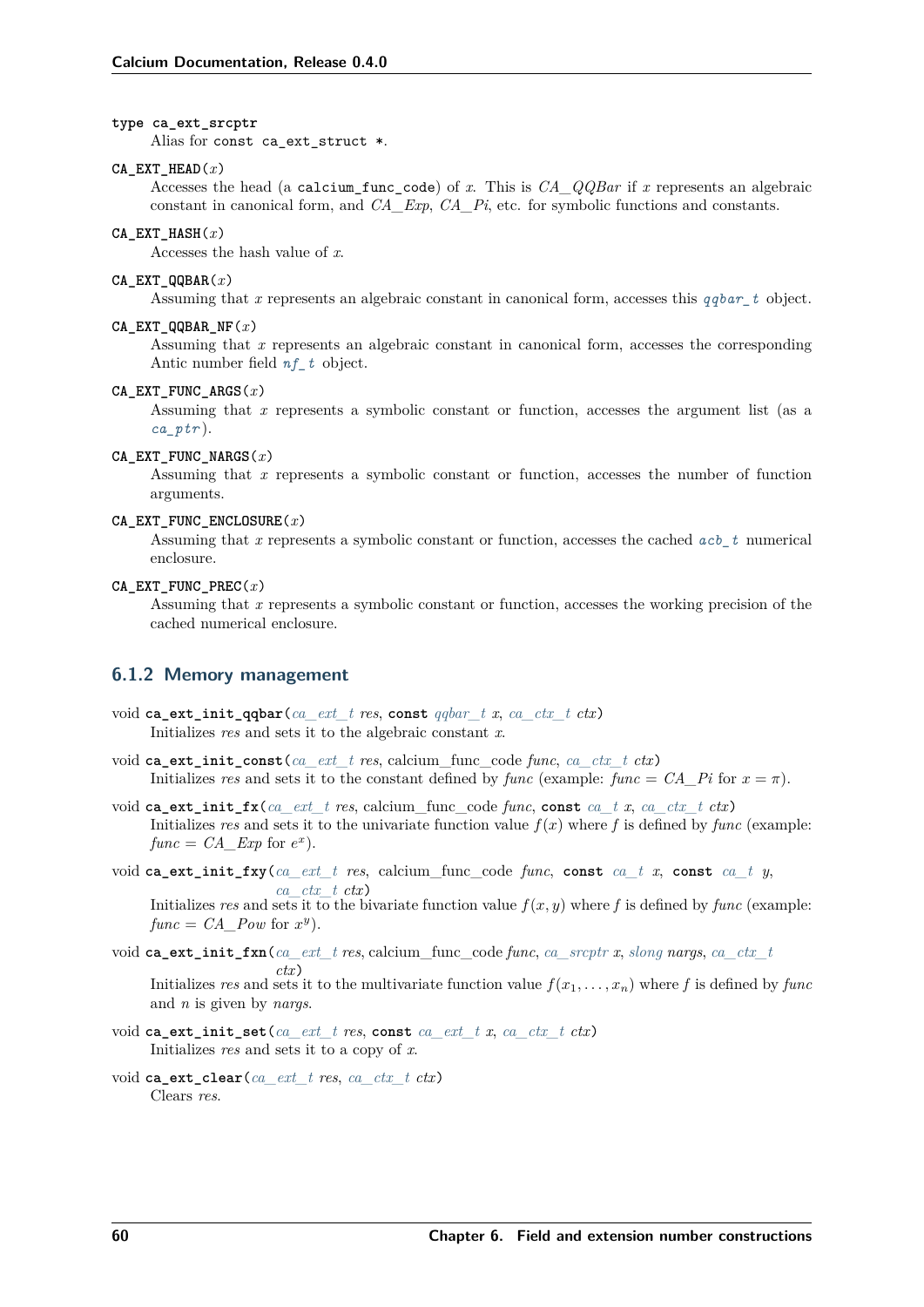# **6.1.3 Structure**

*[slong](#page-23-0)* **ca\_ext\_nargs**(**const** *[ca\\_ext\\_t](#page-64-0) x*, *[ca\\_ctx\\_t](#page-27-2) ctx*)

Returns the number of function arguments of *x*. The return value is 0 for any algebraic constant and for any built-in symbolic constant such as  $\pi$ .

- void **ca\_ext\_get\_arg**(*[ca\\_t](#page-27-0) res*, **const** *[ca\\_ext\\_t](#page-64-0) x*, *[slong](#page-23-0) i*, *[ca\\_ctx\\_t](#page-27-2) ctx*) Sets *res* to argument *i* (indexed from zero) of *x*. This calls *flint\_abort* if *i* is out of range.
- *[ulong](#page-23-7)* **ca\_ext\_hash**(**const** *[ca\\_ext\\_t](#page-64-0) x*, *[ca\\_ctx\\_t](#page-27-2) ctx*) Returns a hash of the structural representation of *x*.
- int ca\_ext\_equal\_repr(const *[ca\\_ext\\_t](#page-64-0) x*, const *ca\_ext\_t y*, *[ca\\_ctx\\_t](#page-27-2) ctx*) Tests *x* and *y* for structural equality, returning 0 (false) or 1 (true).

int **ca\_ext\_cmp\_repr**(**const** *[ca\\_ext\\_t](#page-64-0) x*, **const** *[ca\\_ext\\_t](#page-64-0) y*, *[ca\\_ctx\\_t](#page-27-2) ctx*) Compares the representations of *x* and *y* in a canonical sort order, returning -1, 0 or 1. This only performs a structural comparison of the symbolic representations; the return value does not say anything meaningful about the numbers represented by *x* and *y*.

# **6.1.4 Input and output**

```
void ca_ext_print(const ca_ext_t x, const ca_ctx_t ctx)
     Prints a description of x to standard output.
```
# **6.1.5 Numerical evaluation**

void **ca\_ext\_get\_acb\_raw**(*[acb\\_t](#page-23-8) res*, *[ca\\_ext\\_t](#page-64-0) x*, *[slong](#page-23-0) prec*, *[ca\\_ctx\\_t](#page-27-2) ctx*) Sets *res* to an enclosure of the numerical value of *x*. A working precision of *prec* bits is used for the evaluation, without adaptive refinement.

# **6.1.6 Cache**

- <span id="page-66-0"></span>**type ca\_ext\_cache\_struct**
- **type ca\_ext\_cache\_t**

Represents a set of structurally distinct *[ca\\_ext\\_t](#page-64-0)* instances. This object contains an array of pointers to individual heap-allocated *[ca\\_ext\\_struct](#page-64-1)* objects as well as a hash table for quick lookup.

- void **ca\_ext\_cache\_init**(*[ca\\_ext\\_cache\\_t](#page-66-0) cache*, *[ca\\_ctx\\_t](#page-27-2) ctx*) Initializes *cache* for use.
- void ca\_ext\_cache\_clear(*[ca\\_ext\\_cache\\_t](#page-66-0)\_cache\_[ca\\_ctx\\_t](#page-27-2)\_ctx*) Clears *cache*, freeing the memory allocated internally.

*[ca\\_ext\\_ptr](#page-64-2)* **ca\_ext\_cache\_insert**(*[ca\\_ext\\_cache\\_t](#page-66-0) cache*, **const** *[ca\\_ext\\_t](#page-64-0) x*, *[ca\\_ctx\\_t](#page-27-2) ctx*)

Adds *x* to *cache* without duplication. If a structurally identical instance already exists in *cache*, a pointer to that instance is returned. Otherwise, a copy of *x* is inserted into *cache* and a pointer to that new instance is returned.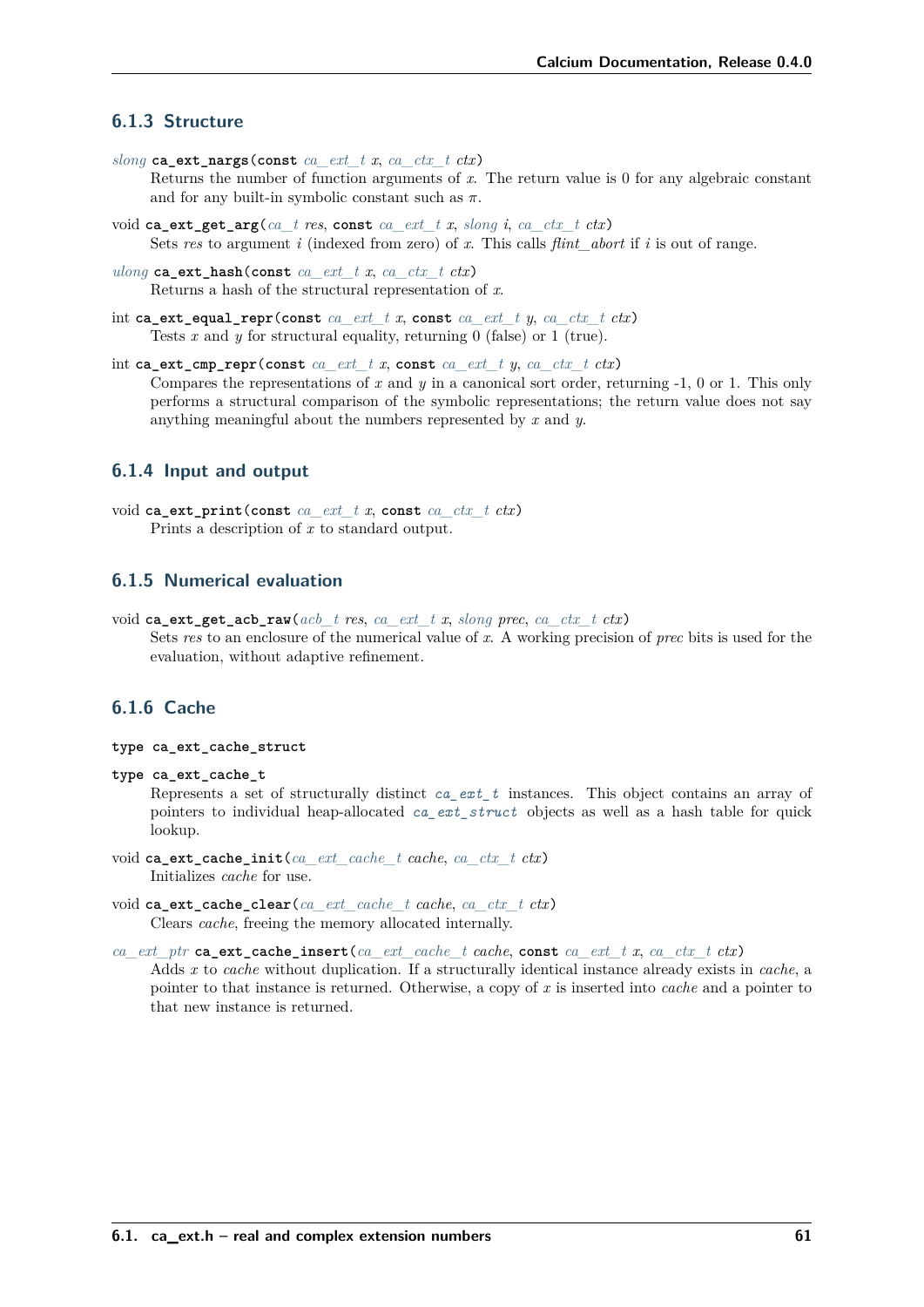# **6.2 ca\_field.h – extension fields**

A *[ca\\_field\\_t](#page-67-0)* represents the parent field  $K = \mathbb{Q}(a_1, \ldots, a_n)$  of a *[ca\\_t](#page-27-0)* element. A *ca\_field\_t* contains a list of pointers to *[ca\\_ext\\_t](#page-64-0)* objects as well as a reduction ideal.

The user does not normally need to create *[ca\\_field\\_t](#page-67-0)* objects manually: a *[ca\\_ctx\\_t](#page-27-2)* context object manages a cache of fields automatically.

Internally, three types of field representation are used:

- The trivial field Q.
- An Antic number field  $\mathbb{Q}(a)$  where a is defined by a *[qqbar\\_t](#page-100-0)*
- A generic field  $\mathbb{Q}(a_1, \ldots, a_n)$  where  $n \geq 1$ , and  $a_1$  is not defined by a *[qqbar\\_t](#page-100-0)* if  $n = 1$ .

The field type mainly affects the internal storage of the field elements; the distinction is mostly transparent to the external interface.

### **6.2.1 Type and macros**

For all types, a *type* t is defined as an array of length one of type *type struct*, permitting a *type* t to be passed by reference.

#### <span id="page-67-1"></span><span id="page-67-0"></span>**type ca\_field\_struct**

```
type ca_field_t
     Represents a formal field.
```
<span id="page-67-2"></span>**type ca\_field\_ptr** Alias for ca\_field\_struct \*.

```
type ca_field_srcptr
     Alias for const ca_field_struct *.
```
#### **CA\_FIELD\_LENGTH**(*K*)

Accesses the number *n* of extension numbers of *K*. This is 0 if  $K = \mathbb{Q}$ .

### **CA\_FIELD\_EXT**(*K*)

Accesses the array of extension numbers as a *[ca\\_ext\\_ptr](#page-64-2)* .

### **CA\_FIELD\_EXT\_ELEM**(*K*, *i*)

Accesses the extension number at position *i* (indexed from zero) as a *[ca\\_ext\\_t](#page-64-0)* .

## **CA\_FIELD\_HASH**(*K*)

Accesses the hash value of *K*.

### CA FIELD IS  $QQ(K)$

Returns whether  $K$  is the trivial field  $\mathbb{Q}$ .

#### CA FIELD IS  $NF(K)$

Returns whether K represents an Antic number field  $K = \mathbb{Q}(a)$  where a is represented by a *[qqbar\\_t](#page-100-0)* .

#### **CA\_FIELD\_IS\_GENERIC**(*K*)

Returns whether *K* represents a generic field.

### **CA\_FIELD\_NF**(*K*)

Assuming that *K* represents an Antic number field  $K = \mathbb{Q}(a)$ , accesses the  $nf_t$  object representing this field.

#### **CA\_FIELD\_NF\_QQBAR**(*K*)

Assuming that *K* represents an Antic number field  $K = \mathbb{Q}(a)$ , accesses the *[qqbar\\_t](#page-100-0)* object representing *a*.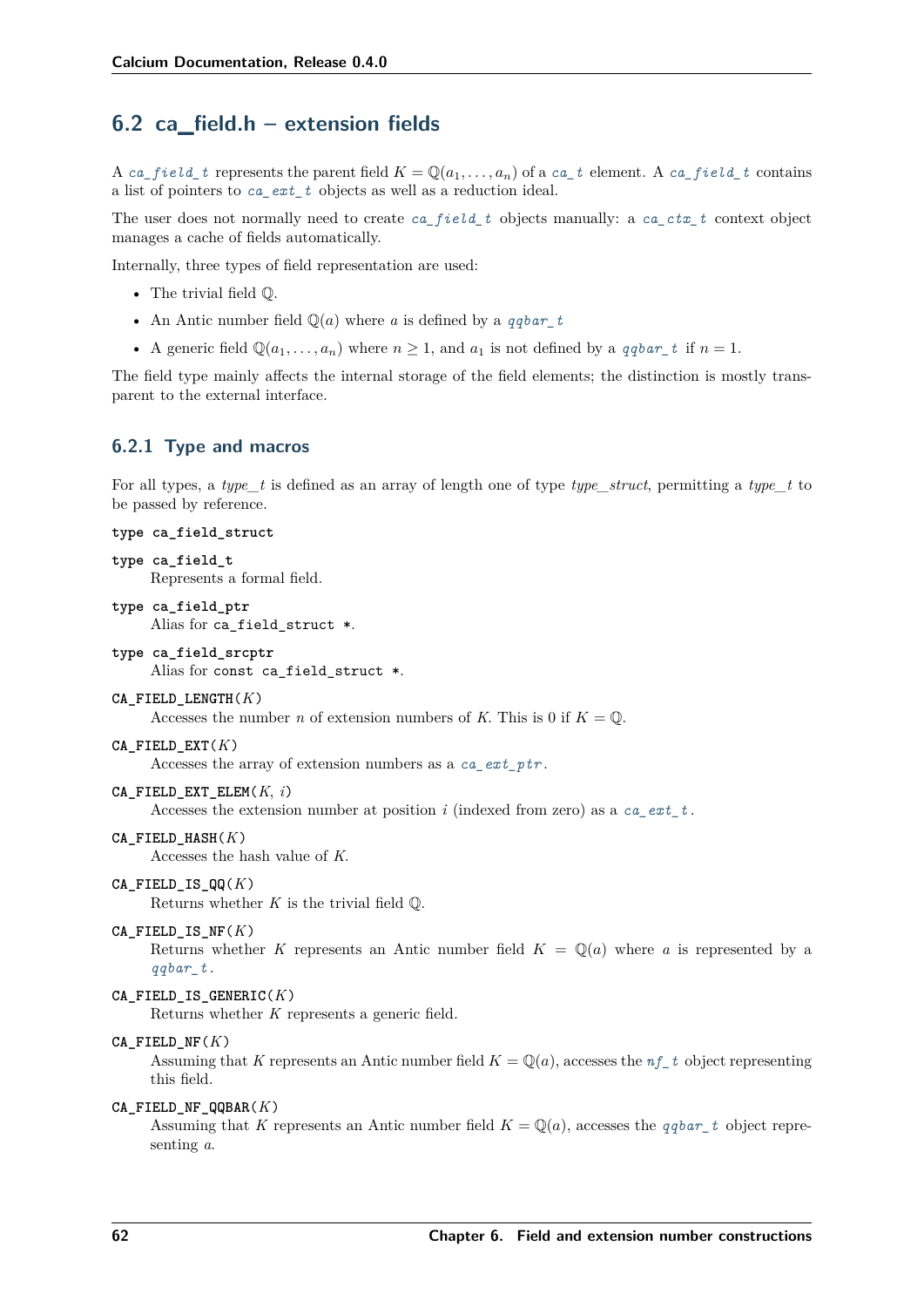#### **CA\_FIELD\_IDEAL**(*K*)

Assuming that *K* represents a multivariate field, accesses the reduction ideal as a *[fmpz\\_mpoly\\_t](#page-23-3)* array.

#### **CA\_FIELD\_IDEAL\_ELEM**(*K*, *i*)

Assuming that *K* represents a multivariate field, accesses element *i* (indexed from zero) of the reduction ideal as a *[fmpz\\_mpoly\\_t](#page-23-3)* .

### **CA\_FIELD\_IDEAL\_LENGTH**(*K*)

Assuming that *K* represents a multivariate field, accesses the number of polynomials in the reduction ideal.

#### **CA\_FIELD\_MCTX**(*K*, *ctx*)

Assuming that *K* represents a multivariate field, accesses the *[fmpz\\_mpoly\\_ctx\\_t](#page-23-4)* context object for multivariate polynomial arithmetic on the internal representation of elements in this field.

### **6.2.2 Memory management**

- void **ca\_field\_init\_qq**(*[ca\\_field\\_t](#page-67-0) K*, *[ca\\_ctx\\_t](#page-27-2) ctx*) Initializes  $K$  to represent the trivial field  $\mathbb{Q}$ .
- void **ca\_field\_init\_nf**(*[ca\\_field\\_t](#page-67-0) K*, **const** *[qqbar\\_t](#page-100-0) x*, *[ca\\_ctx\\_t](#page-27-2) ctx*) Initializes K to represent the algebraic number field  $\mathbb{O}(x)$ .
- void **ca\_field\_init\_const**(*[ca\\_field\\_t](#page-67-0) K*, *[ulong](#page-23-7) func*, *[ca\\_ctx\\_t](#page-27-2) ctx*) Initializes K to represent the field  $\mathbb{Q}(x)$  where x is a builtin constant defined by *func* (example:  $func = CA$  *Pi* for  $x = \pi$ ).
- void **ca\_field\_init\_fx**(*[ca\\_field\\_t](#page-67-0) K*, *[ulong](#page-23-7) func*, **const** *[ca\\_t](#page-27-0) x*, *[ca\\_ctx\\_t](#page-27-2) ctx*) Initializes K to represent the field  $\mathbb{Q}(a)$  where  $a = f(x)$ , given a number x and a builtin univariate function *func* (example: *func* =  $CA\_Exp$  for  $e^x$ ).
- void **ca\_field\_init\_fxy**(*[ca\\_field\\_t](#page-67-0) K*, calcium\_func\_code *func*, **const** *[ca\\_t](#page-27-0) x*, **const** *[ca\\_t](#page-27-0) y*, *[ca\\_ctx\\_t](#page-27-2) ctx*) Initializes *K* to represent the field  $\mathbb{Q}(a, b)$  where  $a = f(x, y)$ .
- void **ca\_field\_init\_multi**(*[ca\\_field\\_t](#page-67-0) K*, *[slong](#page-23-0) len*, *[ca\\_ctx\\_t](#page-27-2) ctx*) Initializes K to represent a multivariate field  $\mathbb{Q}(a_1, \ldots, a_n)$  in *n* extension numbers. The extension numbers must subsequently be assigned one by one using *[ca\\_field\\_set\\_ext\(\)](#page-68-0)* .
- <span id="page-68-0"></span>void **ca\_field\_set\_ext**(*[ca\\_field\\_t](#page-67-0) K*, *[slong](#page-23-0) i*, *[slong](#page-23-0) x\_index*, *[ca\\_ctx\\_t](#page-27-2) ctx*) Sets the extension number at position *i* (here indexed from 0) of *K* to the generator of the field with index  $x$  *index* in *ctx*. (It is assumed that the generating field is a univariate field.)

This only inserts a shallow reference: the field at index *x\_index* must be kept alive until *K* has been cleared.

void **ca\_field\_clear**(*[ca\\_field\\_t](#page-67-0) K*, *[ca\\_ctx\\_t](#page-27-2) ctx*)

Clears the field *K*. This does not clear the individual extension numbers, which are only held as references.

# **6.2.3 Input and output**

void **ca\_field\_print**(**const** *[ca\\_field\\_t](#page-67-0) K*, **const** *[ca\\_ctx\\_t](#page-27-2) ctx*) Prints a description of the field *K* to standard output.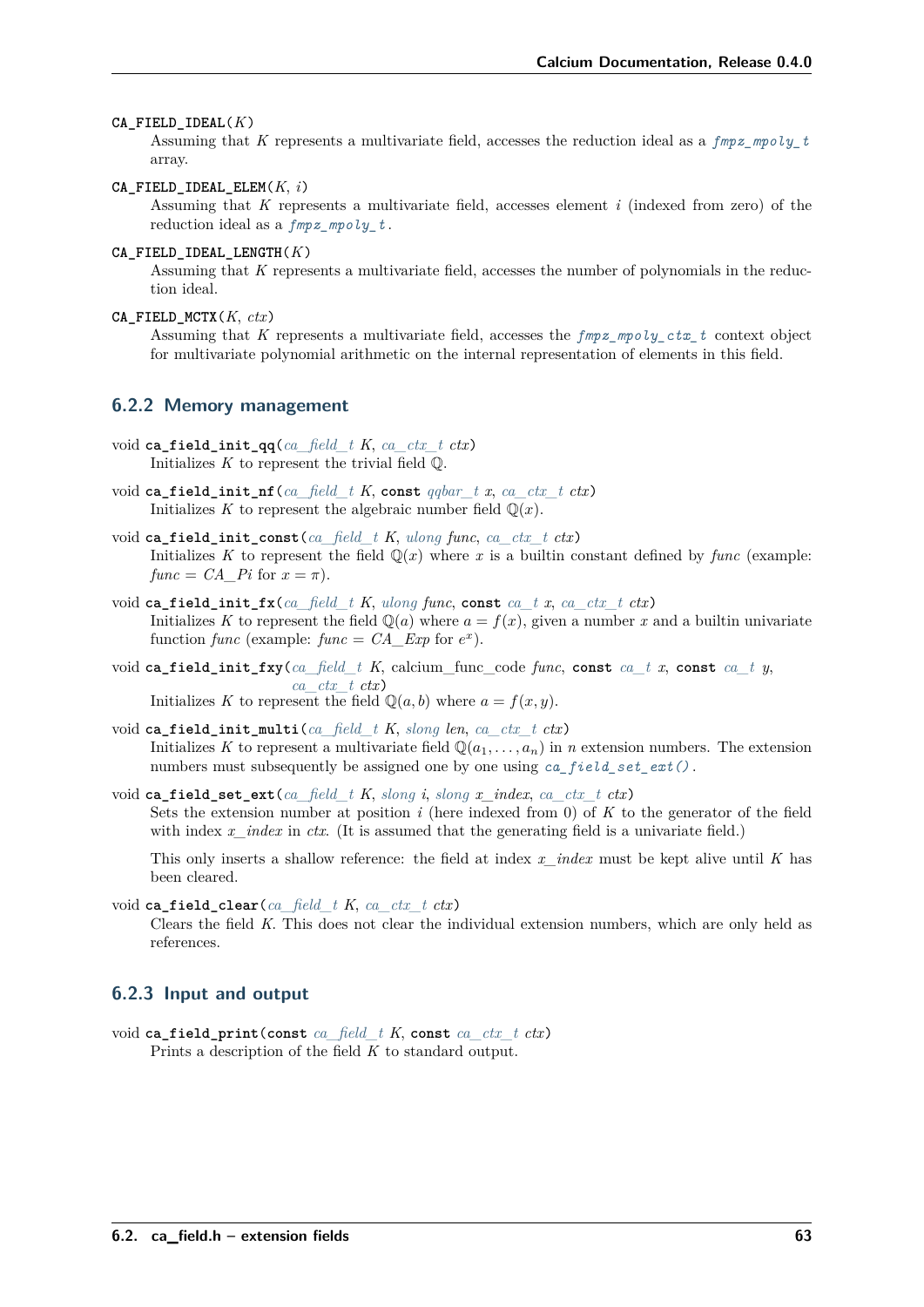# **6.2.4 Ideal**

- <span id="page-69-1"></span>void **ca\_field\_build\_ideal**(*[ca\\_field\\_t](#page-67-0) K*, *[ca\\_ctx\\_t](#page-27-2) ctx*) Given *K* with assigned extension numbers, builds the reduction ideal in-place.
- void **ca\_field\_build\_ideal\_erf**(*[ca\\_field\\_t](#page-67-0) K*, *[ca\\_ctx\\_t](#page-27-2) ctx*) Builds relations for error functions present among the extension numbers in *K*. This heuristic adds relations that are consequences of the functional equations  $erf(x) = -erf(-x)$ ,  $erfc(x) = 1-erf(x)$ ,  $erfi(x) = -i erf(ix).$

# **6.2.5 Structure operations**

int ca field cmp(const *[ca\\_field\\_t](#page-67-0) K1*, const *ca\_field\_t K2*, *[ca\\_ctx\\_t](#page-27-2) ctx*)

Compares the field objects *K1* and *K2* in a canonical sort order, returning -1, 0 or 1. This only performs a lexicographic comparison of the representations of *K1* and *K2* ; the return value does not say anything meaningful about the relative structures of *K1* and *K2* as mathematical fields.

# **6.2.6 Cache**

#### <span id="page-69-0"></span>**type ca\_field\_cache\_struct**

**type ca\_field\_cache\_t**

Represents a set of distinct *[ca\\_field\\_t](#page-67-0)* instances. This object contains an array of pointers to individual heap-allocated *[ca\\_field\\_struct](#page-67-1)* objects as well as a hash table for quick lookup.

void ca field cache init(*[ca\\_field\\_cache\\_t](#page-69-0) cache*, *[ca\\_ctx\\_t](#page-27-2) ctx*) Initializes *cache* for use.

#### void ca field cache clear(*[ca\\_field\\_cache\\_t](#page-69-0) cache*, *[ca\\_ctx\\_t](#page-27-2) ctx*)

Clears *cache*, freeing the memory allocated internally. This does not clear the individual extension numbers, which are only held as references.

# *[ca\\_field\\_ptr](#page-67-2)* **ca\_field\_cache\_insert\_ext**(*[ca\\_field\\_cache\\_t](#page-69-0) cache*, *[ca\\_ext\\_struct](#page-64-1)* \*\**x*, *[slong](#page-23-0) len*,

*[ca\\_ctx\\_t](#page-27-2) ctx*)

Adds the field defined by the length-*len* list of extension numbers *x* to *cache* without duplication. If such a field already exists in *cache*, a pointer to that instance is returned. Otherwise, a field with extension numbers *x* is inserted into *cache* and a pointer to that new instance is returned. Upon insertion of a new field, the reduction ideal is constructed via *[ca\\_field\\_build\\_ideal\(\)](#page-69-1)* .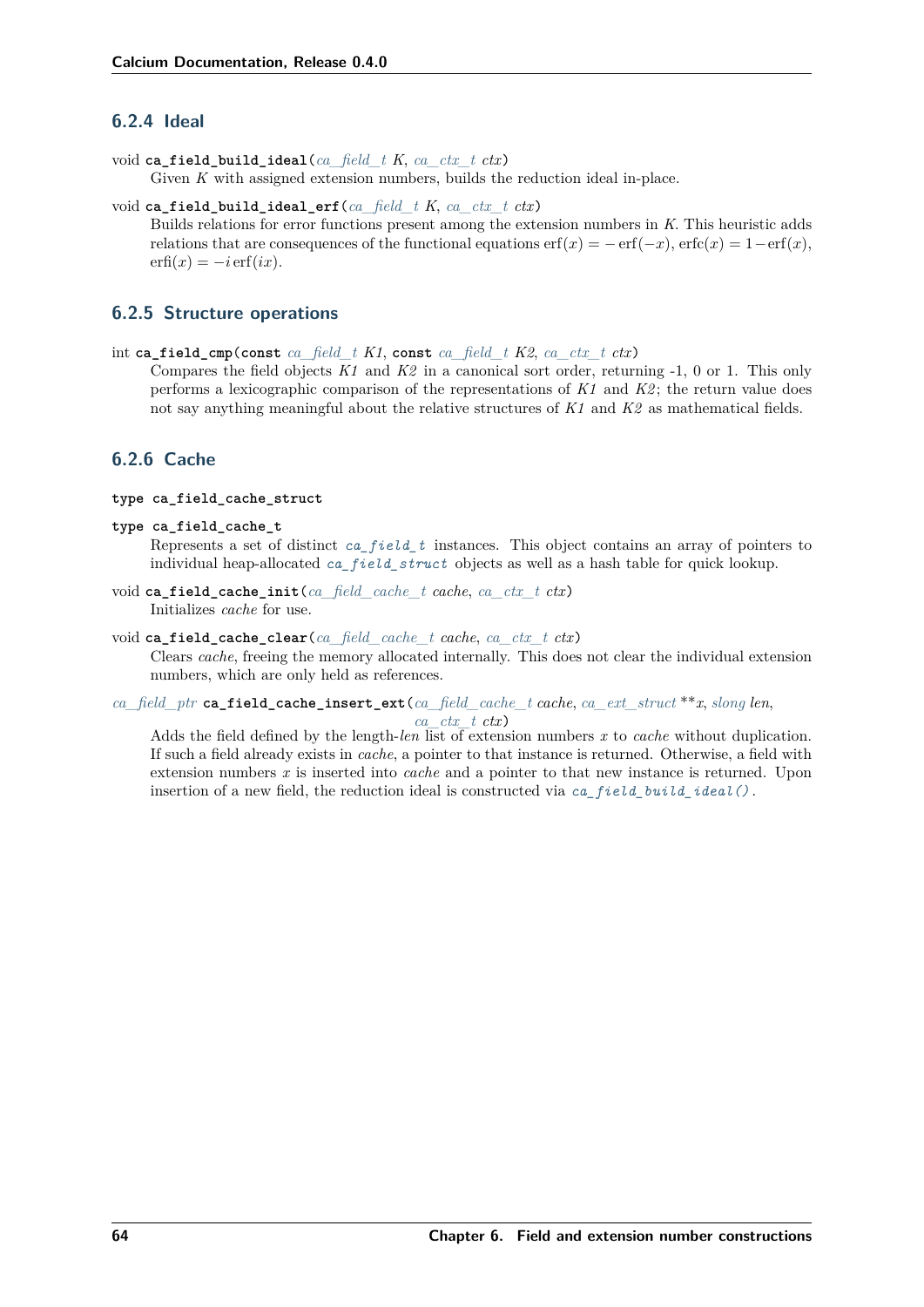# **SYMBOLIC EXPRESSIONS**

# **7.1 fexpr.h – flat-packed symbolic expressions**

This module supports working with symbolic expressions.

# **7.1.1 Introduction**

Formally, a symbolic expression is either:

- An atom, being one of the following:
	- **–** An integer, for example 0 or -34.
	- **–** A symbol, for example x, Mul, SomeUserNamedSymbol. Symbols should be valid C identifiers (containing only the characters  $A-Z$ ,  $a-z$ ,  $0-9$ , , and not starting with a digit).
	- **–** A string, for example "Hello, world!". For the moment, we only consider ASCII strings, but there is no obstacle in principle to supporting UTF-8.
- A non-atomic expression, representing a function call  $e_0(e_1, \ldots, e_n)$  where  $e_0, \ldots, e_n$  are symbolic expressions.

The meaning of an expression depends on the interpretation of symbols in a given context. For example, with a standard intepretation (used within Calcium) of the symbols Mul, Add and Neg, the expression Mul(3, Add(Neg(x), y)) encodes the formula  $3 \cdot ((-x) + y)$  where x and y are symbolic variables. See *[fexpr\\_builtin.h – builtin symbols](#page-78-0)* for documentation of builtin symbols.

### **Computing and embedding data**

Symbolic expressions are usually not the best data structure to use directly for heavy-duty computations. Functions acting on symbolic expressions will typically convert to a dedicated data structure (e.g. polynomials) internally and (optionally) convert the final result back to a symbolic expression.

Symbolic expressions do not allow embedding arbitrary binary objects such as Flint/Arb/Antic/Calcium types as atoms. This is done on purpose to make symbolic expressions easy to use as a data exchange format. To embed an object in an expression, one has the following options:

- Represent the object structurally using atoms supported natively by symbolic expressions (for example, an integer polynomial can be represented as a list of coefficients or as an arithmetic expression tree).
- Introduce a dummy symbol to represent the object, maintaining an external translation table mapping this symbol to the intended value.
- Encode the object using a string or symbol name. This is generally not recommended, as it requires parsing; properly used, symbolic expressions have the benefit of being able to represent the parsed structure.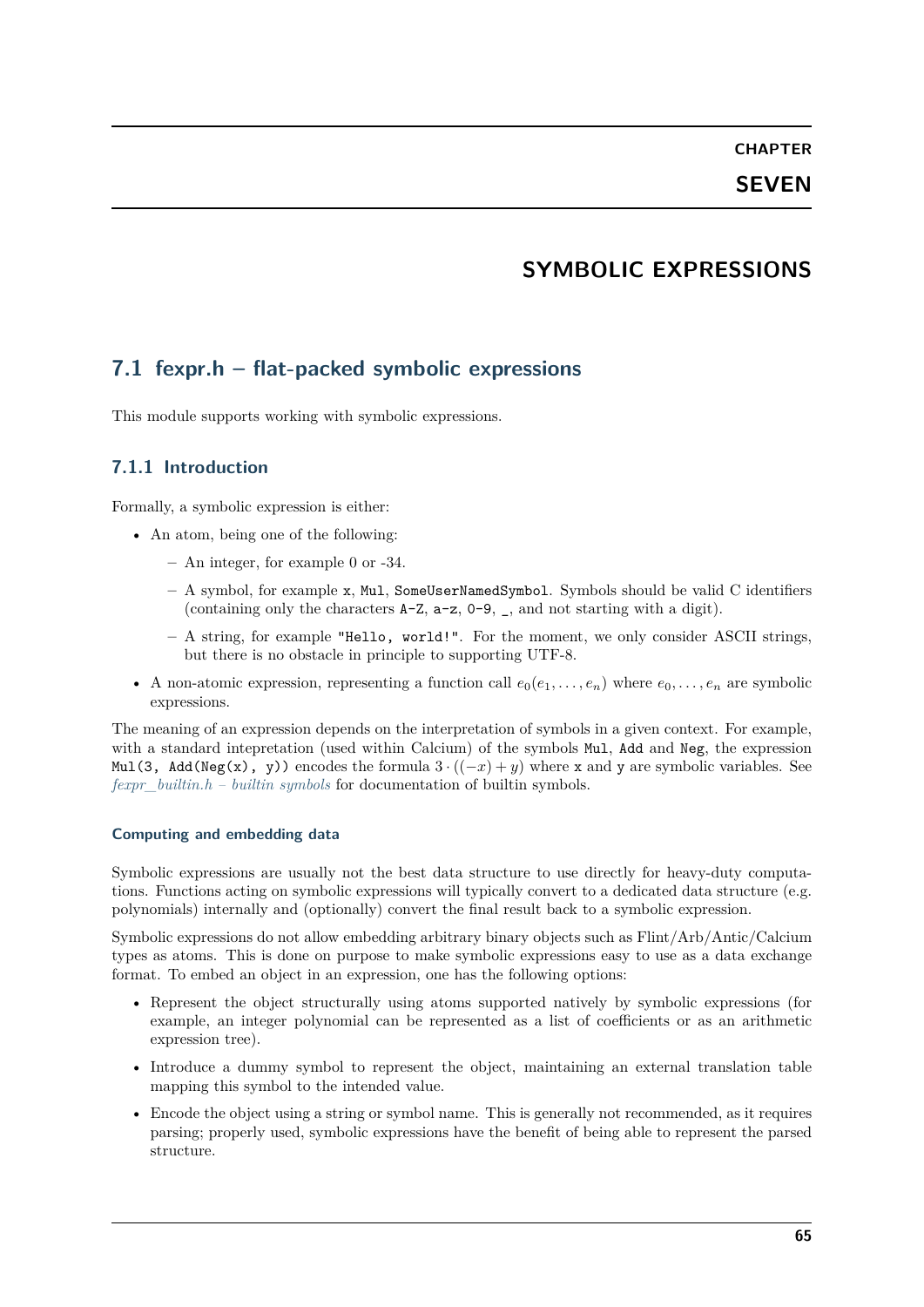### **Flat-packed representation**

Symbolic expressions are often implemented using trees of pointers (often together with hash tables for uniqueness), requiring some form of memory management. The *[fexpr\\_t](#page-71-0)* type, by contrast, stores a symbolic expression using a "flat-packed" representation without internal pointers. The expression data is just an array of words (ulong). The first word is a header encoding type information (whether the expression is a function call or an atom, and the type of the atom) and the total number of words in the expression. For atoms, the data is stored either in the header word itself (small integers and short symbols/strings) or in the following words. For function calls, the header is followed by the expressions  $e_0, \ldots, e_n$  packed contiguously in memory.

Pros:

- Memory management is trivial.
- Copying an expression is just copying an array of words.
- Comparing expressions for equality is just comparing arrays of words.
- Merging expressions is basically just concatenating arrays of words.
- Expression data can be shared freely in binary form between threads and even between machines (as long as all machines have the same word size and endianness).

### Cons:

- Repeated instances of the same subexpression cannot share memory (a workaround is to introduce local dummy symbols for repeated subexpressions).
- Extracting a subexpression for modification generally requires making a complete copy of that subxepression (however, for read-only access to subexpressions, one can use "view" expressions which have zero overhead).
- Manipulating a part of an expression generally requires rebuilding the whole expression.
- Building an expression incrementally is typically  $O(n^2)$ . As a workaround, it is a good idea to work with balanced (low-depth) expressions and try to construct an expression in one go (for example, to create a sum, create a single Add expression with many arguments instead of chaining binary Add operations).

# **7.1.2 Types and macros**

### **type fexpr\_struct**

### <span id="page-71-0"></span>**type fexpr\_t**

An *fexpr\_struct* consists of a pointer to an array of words along with a record of the number of allocated words.

An *fexpr\_t* is defined as an array of length one of type *fexpr\_struct*, permitting an *fexpr\_t* to be passed by reference.

### <span id="page-71-1"></span>**type fexpr\_ptr**

Alias for fexpr struct \*, used for arrays of expressions.

**type fexpr\_srcptr**

Alias for const fexpr struct  $*$ , used for arrays of expressions when passed as constant input to functions.

### **type fexpr\_vec\_struct**

### **type fexpr\_vec\_t**

A type representing a vector of expressions with managed length. The structure contains an *[fexpr\\_ptr](#page-71-1) entries* for the entries, an integer *length* (the size of the vector), and an integer *alloc* (the number of allocated entries).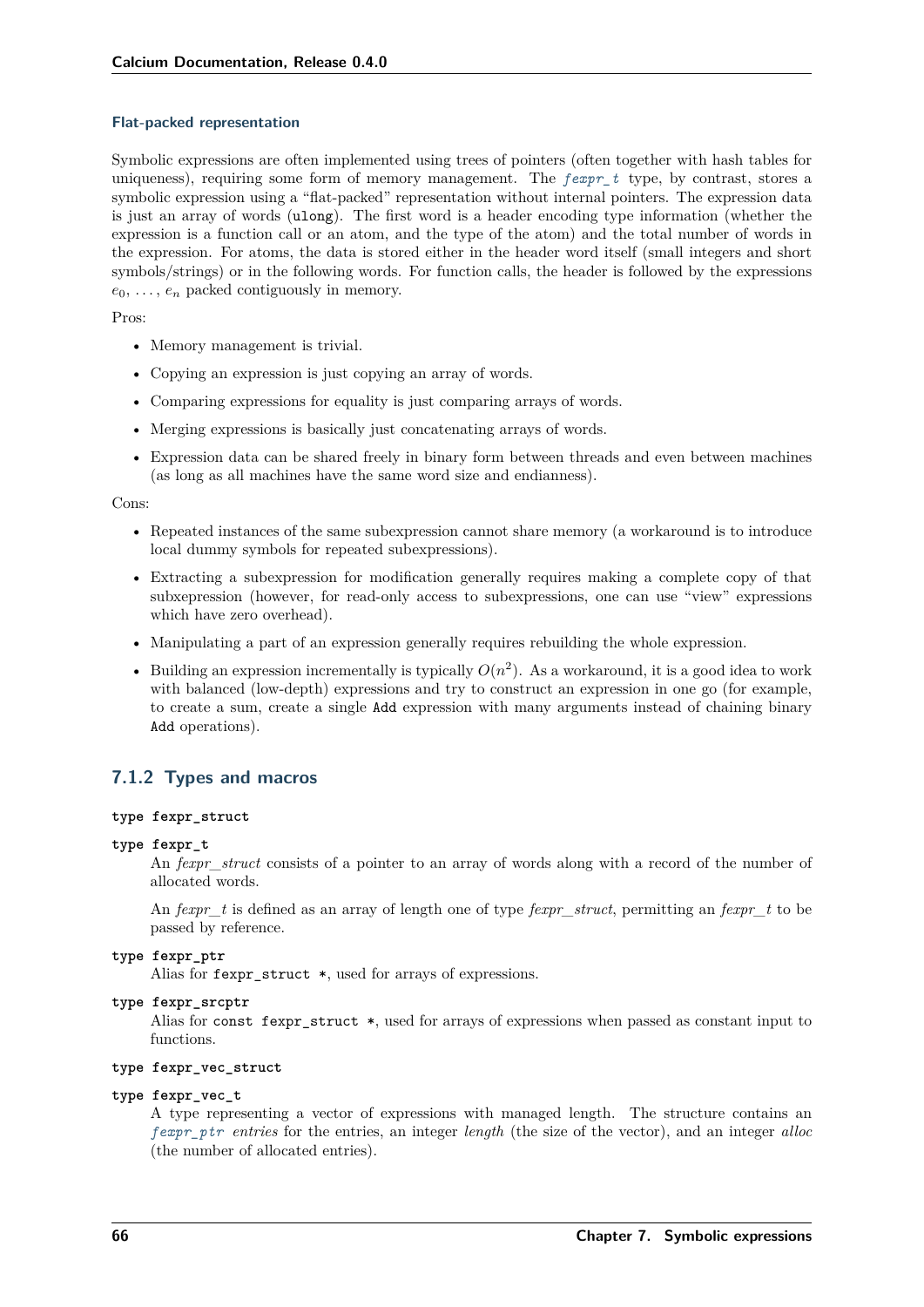```
fexpr vec entry(vec, i)
     Returns a pointer to entry i in the vector vec.
```
### **7.1.3 Memory management**

- void **fexpr\_init**(*[fexpr\\_t](#page-71-0) expr*) Initializes *expr* for use. Its value is set to the atomic integer 0.
- void **fexpr\_clear**(*[fexpr\\_t](#page-71-0) expr*) Clears *expr*, freeing its allocated memory.
- *[fexpr\\_ptr](#page-71-1)* **\_fexpr\_vec\_init**(*[slong](#page-23-0) len*) Returns a heap-allocated vector of *len* initialized expressions.
- void **\_fexpr\_vec\_clear**(*[fexpr\\_ptr](#page-71-1) vec*, *[slong](#page-23-0) len*) Clears the *len* expressions in *vec* and frees *vec* itself.
- void **fexpr\_fit\_size**(*[fexpr\\_t](#page-71-0) expr*, *[slong](#page-23-0) size*) Ensures that *expr* has room for *size* words.
- void **fexpr\_set**(*[fexpr\\_t](#page-71-0) res*, **const** *[fexpr\\_t](#page-71-0) expr*) Sets *res* to the a copy of *expr*.
- void **fexpr\_swap**(*[fexpr\\_t](#page-71-0) a*, *[fexpr\\_t](#page-71-0) b*) Swaps *a* and *b* efficiently.

# **7.1.4 Size information**

- *[slong](#page-23-0)* **fexpr\_depth**(**const** *[fexpr\\_t](#page-71-0) expr*) Returns the depth of *expr* as a symbolic expression tree.
- *[slong](#page-23-0)* **fexpr\_num\_leaves**(**const** *[fexpr\\_t](#page-71-0) expr*) Returns the number of leaves (atoms, counted with repetition) in the expression *expr*.
- *[slong](#page-23-0)* **fexpr\_size**(**const** *[fexpr\\_t](#page-71-0) expr*) Returns the number of words in the internal representation of *expr*.

*[slong](#page-23-0)* **fexpr\_size\_bytes**(**const** *[fexpr\\_t](#page-71-0) expr*)

Returns the number of bytes in the internal representation of *expr*. The count excludes the size of the structure itself. Add size of (fexpr struct) to get the size of the object as a whole.

```
slong fexpr_allocated_bytes(const fexpr_t expr)
```
Returns the number of allocated bytes in the internal representation of *expr*. The count excludes the size of the structure itself. Add size of (fexpr\_struct) to get the size of the object as a whole.

# **7.1.5 Comparisons**

- int **fexpr\_equal**(**const** *[fexpr\\_t](#page-71-0) a*, **const** *[fexpr\\_t](#page-71-0) b*) Checks if *a* and *b* are exactly equal as expressions.
- int **fexpr\_equal\_si**(**const** *[fexpr\\_t](#page-71-0) expr*, *[slong](#page-23-0) c*)
- int **fexpr\_equal\_ui**(**const** *[fexpr\\_t](#page-71-0) expr*, *[ulong](#page-23-1) c*) Checks if *expr* is an atomic integer exactly equal to *c*.
- *[ulong](#page-23-1)* **fexpr\_hash**(**const** *[fexpr\\_t](#page-71-0) expr*) Returns a hash of the expression *expr*.

#### <span id="page-72-0"></span>int **fexpr** cmp **fast**(const  $fexpr$  *ta*, const  $fexpr$  *tb*)

Compares *a* and *b* using an ordering based on the internal representation, returning -1, 0 or 1. This can be used, for instance, to maintain sorted arrays of expressions for binary search; the sort order has no mathematical significance.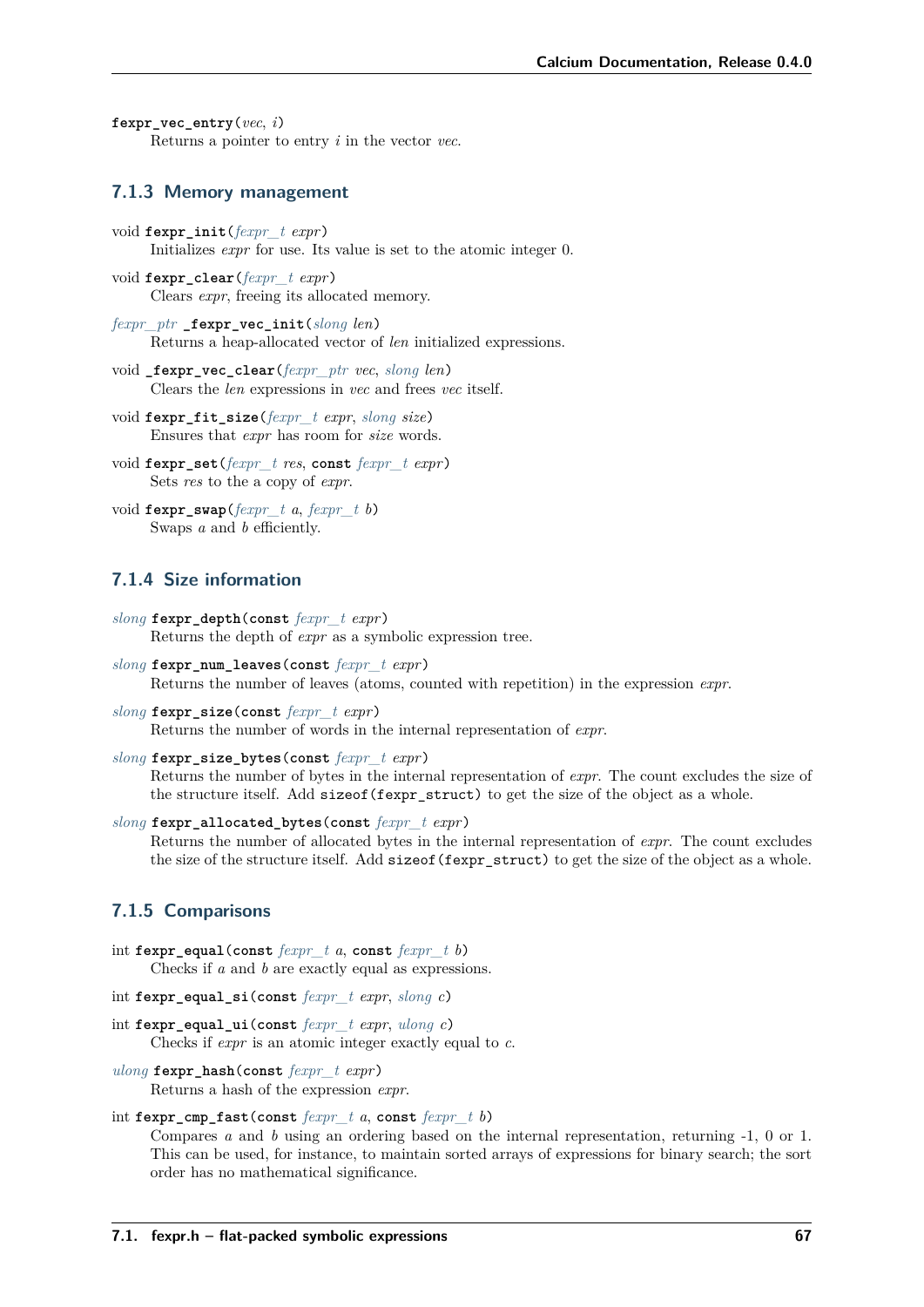# **7.1.6 Atoms**

- int **fexpr\_is\_integer**(**const** *[fexpr\\_t](#page-71-0) expr*) Returns whether *expr* is an atomic integer
- int **fexpr\_is\_symbol**(**const** *[fexpr\\_t](#page-71-0) expr*) Returns whether *expr* is an atomic symbol.
- int **fexpr\_is\_string**(**const** *[fexpr\\_t](#page-71-0) expr*) Returns whether *expr* is an atomic string.
- int **fexpr\_is\_atom**(**const** *[fexpr\\_t](#page-71-0) expr*) Returns whether *expr* is any atom.
- void **fexpr\_zero**(*[fexpr\\_t](#page-71-0) res*) Sets *res* to the atomic integer 0.
- int **fexpr\_is\_zero**(**const** *[fexpr\\_t](#page-71-0) expr*) Returns whether *expr* is the atomic integer 0.
- int **fexpr\_is\_neg\_integer**(**const** *[fexpr\\_t](#page-71-0) expr*) Returns whether *expr* is any negative atomic integer.
- void **fexpr\_set\_si**(*[fexpr\\_t](#page-71-0) res*, *[slong](#page-23-0) c*)
- void **fexpr\_set\_ui**(*[fexpr\\_t](#page-71-0) res*, *[ulong](#page-23-1) c*)
- void **fexpr\_set\_fmpz**(*[fexpr\\_t](#page-71-0) res*, **const** *[fmpz\\_t](#page-23-2) c*) Sets *res* to the atomic integer *c*.
- void **fexpr\_get\_fmpz**(*[fmpz\\_t](#page-23-2) res*, **const** *[fexpr\\_t](#page-71-0) expr*) Sets *res* to the atomic integer in *expr*. This aborts if *expr* is not an atomic integer.
- void **fexpr\_set\_symbol\_builtin**(*[fexpr\\_t](#page-71-0) res*, *[slong](#page-23-0) id*) Sets *res* to the builtin symbol with internal index *id* (see *[fexpr\\_builtin.h – builtin symbols](#page-78-0)*).
- int **fexpr\_is\_builtin\_symbol**(**const** *[fexpr\\_t](#page-71-0) expr*, *[slong](#page-23-0) id*) Returns whether *expr* is the builtin symbol with index *id* (see *[fexpr\\_builtin.h – builtin symbols](#page-78-0)*).
- int **fexpr\_is\_any\_builtin\_symbol**(**const** *[fexpr\\_t](#page-71-0) expr*) Returns whether *expr* is any builtin symbol (see *[fexpr\\_builtin.h – builtin symbols](#page-78-0)*).
- void **fexpr\_set\_symbol\_str**(*[fexpr\\_t](#page-71-0) res*, **const** char \**s*) Sets *res* to the symbol given by *s*.
- char \***fexpr\_get\_symbol\_str**(**const** *[fexpr\\_t](#page-71-0) expr*) Returns the symbol in *expr* as a string. The string must be freed with flint\_free(). This aborts if *expr* is not an atomic symbol.
- void **fexpr\_set\_string**(*[fexpr\\_t](#page-71-0) res*, **const** char \**s*) Sets *res* to the atomic string *s*.
- char \***fexpr\_get\_string**(**const** *[fexpr\\_t](#page-71-0) expr*) Assuming that *expr* is an atomic string, returns a copy of this string. The string must be freed with flint\_free().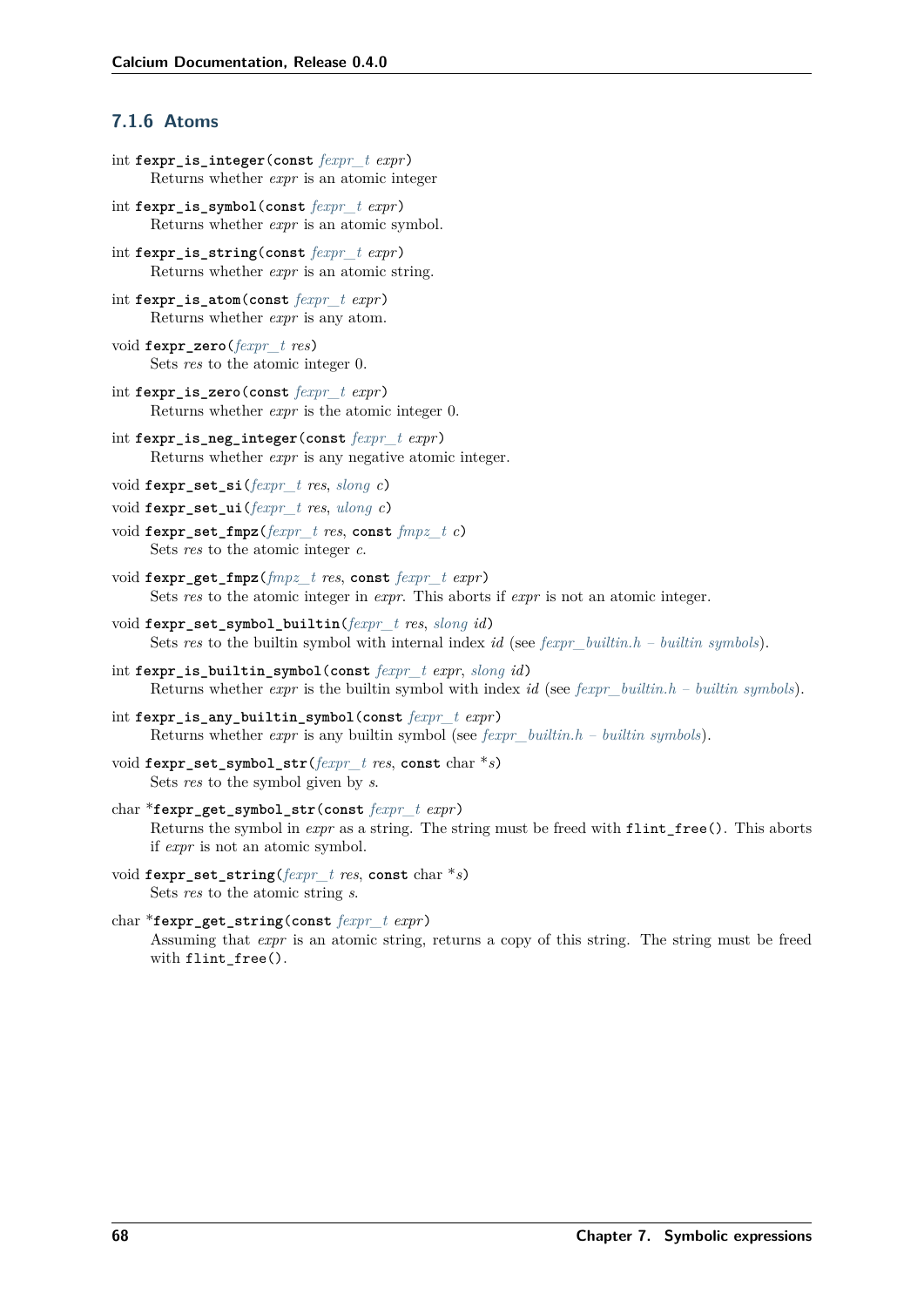### **7.1.7 Input and output**

```
void fexpr_write(calcium_stream_t stream, const fexpr_t expr)
     Writes expr to stream.
```
void **fexpr\_print**(**const** *[fexpr\\_t](#page-71-0) expr*) Prints *expr* to standard output.

```
char *fexpr_get_str(const fexpr_t expr)
```
Returns a string representation of *expr*. The string must be freed with flint\_free().

Warning: string literals appearing in expressions are currently not escaped.

# **7.1.8 LaTeX output**

```
void fexpr_write_latex(calcium_stream_t stream, const fexpr_t expr, ulong flags)
     Writes the LaTeX representation of expr to stream.
```
- void **fexpr\_print\_latex**(**const** *[fexpr\\_t](#page-71-0) expr*, *[ulong](#page-23-1) flags*) Prints the LaTeX representation of *expr* to standard output.
- char \***fexpr\_get\_str\_latex**(**const** *[fexpr\\_t](#page-71-0) expr*, *[ulong](#page-23-1) flags*) Returns a string of the LaTeX representation of *expr*. The string must be freed with flint\_free().

Warning: string literals appearing in expressions are currently not escaped.

The *flags* parameter allows specifying options for LaTeX output. The following flags are supported:

### **FEXPR\_LATEX\_SMALL**

Generate more compact formulas, most importantly by printing fractions inline as  $p/q$  instead of as  $\frac{p}{q}$  $\frac{\mu}{q}$ . This flag is automatically activated within subscripts and superscripts and in certain other parts of formulas.

**FEXPR\_LATEX\_LOGIC**

Use symbols for logical operators such as Not, And, Or, which by default are rendered as words for legibility.

# **7.1.9 Function call structure**

*[slong](#page-23-0)* **fexpr\_nargs**(**const** *[fexpr\\_t](#page-71-0) expr*)

Returns the number of arguments *n* in the function call  $f(e_1, \ldots, e_n)$  represented by *expr*. If *expr* is an atom, returns -1.

- <span id="page-74-0"></span>void **fexpr\_func**(*[fexpr\\_t](#page-71-0) res*, **const** *[fexpr\\_t](#page-71-0) expr*) Assuming that *expr* represents a function call  $f(e_1, \ldots, e_n)$ , sets *res* to the function expression *f*.
- void **fexpr\_view\_func**(*[fexpr\\_t](#page-71-0) view*, **const** *[fexpr\\_t](#page-71-0) expr*)

As *[fexpr\\_func\(\)](#page-74-0)* , but sets *view* to a shallow view instead of copying the expression. The variable *view* must not be initialized before use or cleared after use, and *expr* must not be modified or cleared as long as *view* is in use.

<span id="page-74-1"></span>void **fexpr\_arg**(*[fexpr\\_t](#page-71-0) res*, **const** *[fexpr\\_t](#page-71-0) expr*, *[slong](#page-23-0) i*) Assuming that *expr* represents a function call  $f(e_1, \ldots, e_n)$ , sets *res* to the argument  $e_{i+1}$ . Note that indexing starts from 0. The index must be in bounds, with  $0 \leq i < n$ .

```
void fexpr_view_arg(fexpr_t view, const fexpr_t expr, slong i)
     As fexpr_arg() , but sets view to a shallow view instead of copying the expression. The variable
     view must not be initialized before use or cleared after use, and expr must not be modified or
     cleared as long as view is in use.
```
void **fexpr\_view\_next**(*[fexpr\\_t](#page-71-0) view*)

Assuming that *view* is a shallow view of a function argument  $e_i$  in a function call  $f(e_1, \ldots, e_n)$ , sets *view* to a view of the next argument  $e_{i+1}$ . This function can be called when *view* refers to the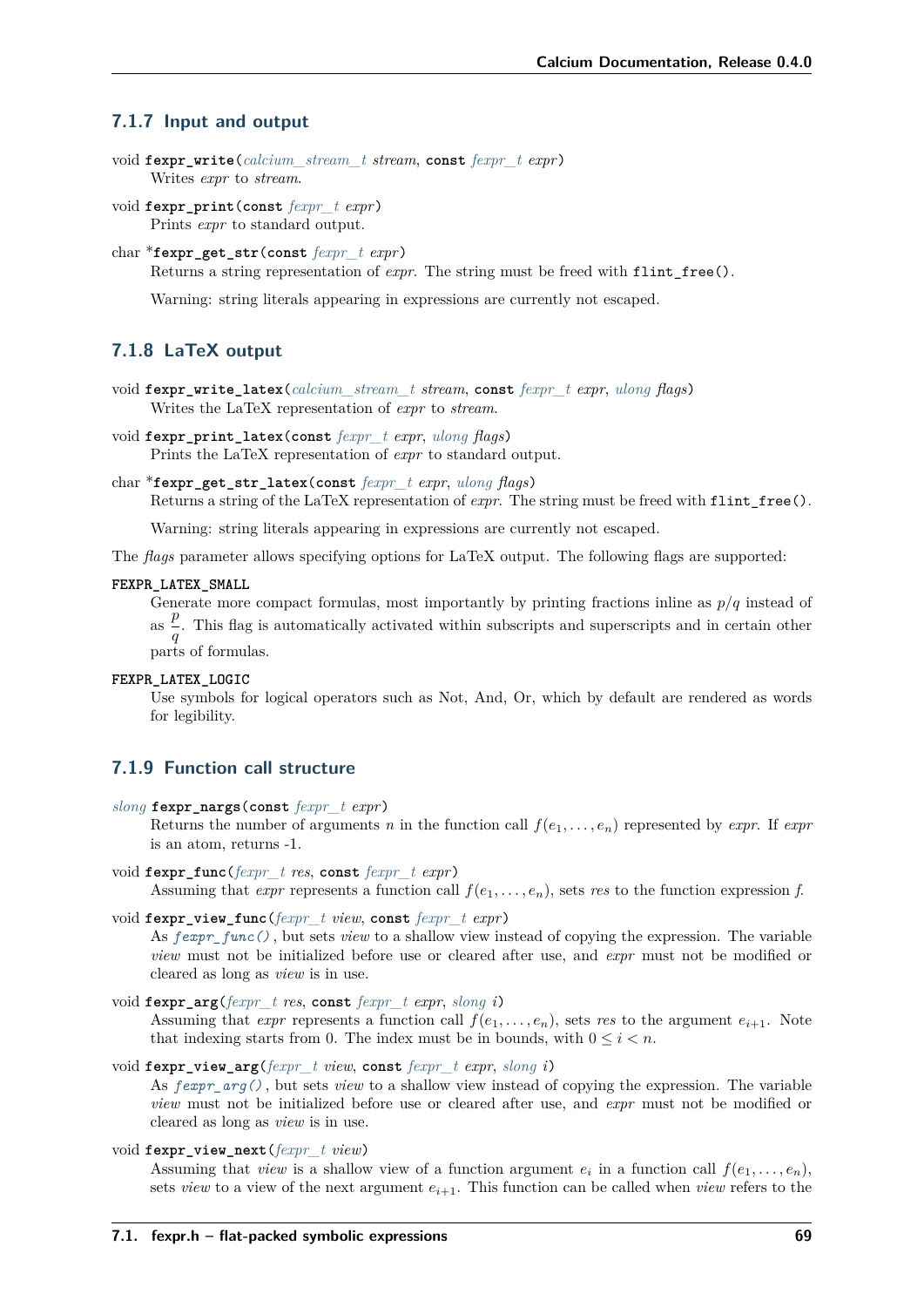last argument  $e_n$ , provided that *view* is not used afterwards. This function can also be called when *view* refers to the function *f*, in which case it will make *view* point to  $e_1$ .

```
int fexpr_is_builtin_call(const fexpr_t expr, slong id)
```
Returns whether *expr* has the form  $f(\ldots)$  where f is a builtin function defined by *id* (see *[fexpr\\_builtin.h – builtin symbols](#page-78-0)*).

```
int fexpr_is_any_builtin_call(const fexpr_t expr)
```
Returns whether *expr* has the form  $f(\ldots)$  where f is any builtin function (see *fexpr* builtin.h – *[builtin symbols](#page-78-0)*).

## **7.1.10 Composition**

```
void fexpr_call0(fexpr_t res, const fexpr_t f )
```
- void **fexpr\_call1**(*[fexpr\\_t](#page-71-0) res*, **const** *[fexpr\\_t](#page-71-0) f*, **const** *[fexpr\\_t](#page-71-0) x1* )
- void **fexpr\_call2**(*[fexpr\\_t](#page-71-0) res*, **const** *[fexpr\\_t](#page-71-0) f*, **const** *[fexpr\\_t](#page-71-0) x1*, **const** *[fexpr\\_t](#page-71-0) x2* )
- void **fexpr\_call3**(*[fexpr\\_t](#page-71-0) res*, **const** *[fexpr\\_t](#page-71-0) f*, **const** *[fexpr\\_t](#page-71-0) x1*, **const** *[fexpr\\_t](#page-71-0) x2*, **const** *[fexpr\\_t](#page-71-0) x3* )
- void **fexpr\_call4**(*[fexpr\\_t](#page-71-0) res*, **const** *[fexpr\\_t](#page-71-0) f*, **const** *[fexpr\\_t](#page-71-0) x1*, **const** *[fexpr\\_t](#page-71-0) x2*, **const** *[fexpr\\_t](#page-71-0)\_x3*, **const** *fexpr\_t\_x4* )

void **fexpr\_call\_vec**(*[fexpr\\_t](#page-71-0) res*, **const** *[fexpr\\_t](#page-71-0) f*, *[fexpr\\_srcptr](#page-71-2) args*, *[slong](#page-23-0) len*) Creates the function call  $f(x_1, \ldots, x_n)$ . The *vec* version takes the arguments as an array *args* and *n* is given by *len*. Warning: aliasing between inputs and outputs is not implemented.

void **fexpr\_call\_builtin1**(*[fexpr\\_t](#page-71-0) res*, *[slong](#page-23-0) f*, **const** *[fexpr\\_t](#page-71-0) x1* )

void **fexpr\_call\_builtin2**(*[fexpr\\_t](#page-71-0) res*, *[slong](#page-23-0) f*, **const** *[fexpr\\_t](#page-71-0) x1*, **const** *[fexpr\\_t](#page-71-0) x2* ) Creates the function call  $f(x_1, \ldots, x_n)$ , where *f* defines a builtin symbol.

### **7.1.11 Subexpressions and replacement**

```
int fexpr_contains(const fexpr_t expr, const fexpr_t x)
     Returns whether expr contains the expression x as a subexpression (this includes the case where
     expr and x are equal).
```
<span id="page-75-0"></span>int **fexpr\_replace**(*[fexpr\\_t](#page-71-0) res*, **const** *[fexpr\\_t](#page-71-0) expr*, **const** *[fexpr\\_t](#page-71-0) x*, **const** *[fexpr\\_t](#page-71-0) y*) Sets *res* to the expression *expr* with all occurrences of the subexpression *x* replaced by the expression *y*. Returns a boolean value indicating whether any replacements have been performed. Aliasing is allowed between *res* and *expr* but not between *res* and *x* or *y*.

int  $fexpr$  **replace2**( $fexpr$   $t$   $res$ ,  $const$   $fexpr$   $t$   $expr$ ,  $const$   $fexpr$   $t$   $x1$ ,  $const$   $fexpr$   $t$   $y1$ ,  $const$ *[fexpr\\_t](#page-71-0)\_x2*, **const** *fexpr\_t\_y2* )

Like *[fexpr\\_replace\(\)](#page-75-0)* , but simultaneously replaces *x1* by *y1* and *x2* by *y2*.

int **fexpr\_replace\_vec**(*[fexpr\\_t](#page-71-0) res*, **const** *[fexpr\\_t](#page-71-0) expr*, **const** *[fexpr\\_vec\\_t](#page-71-3) xs*, **const** *[fexpr\\_vec\\_t](#page-71-3) ys*)

Sets *res* to the expression *expr* with all occurrences of the subexpressions given by entries in *xs* replaced by the corresponding expressions in *ys*. It is required that *xs* and *ys* have the same length. Returns a boolean value indicating whether any replacements have been performed. Aliasing is allowed between *res* and *expr* but not between *res* and the entries of *xs* or *ys*.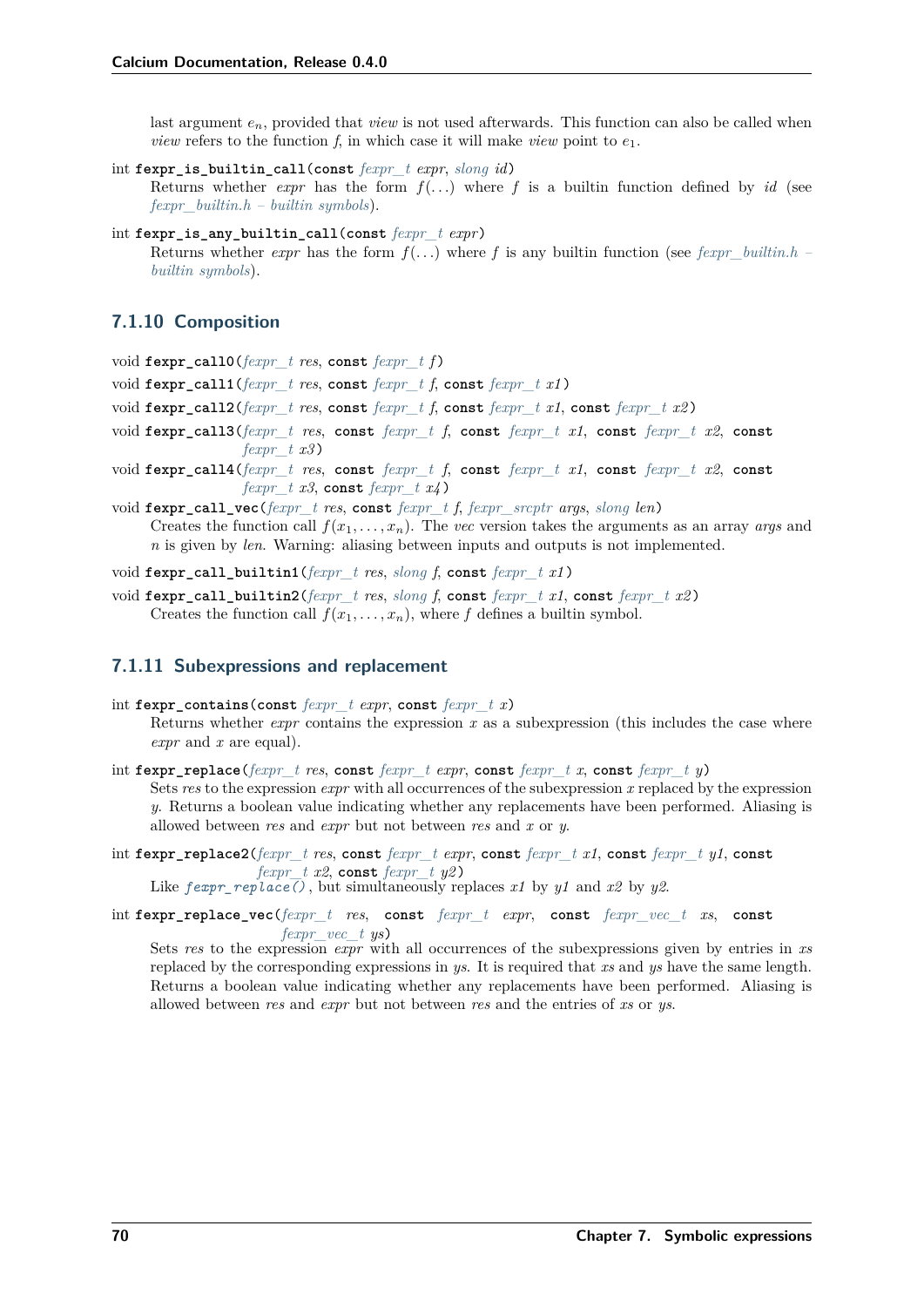### **7.1.12 Arithmetic expressions**

void **fexpr\_set\_fmpq**(*[fexpr\\_t](#page-71-0) res*, **const** *[fmpq\\_t](#page-23-3) x*)

Sets *res* to the rational number *x*. This creates an atomic integer if the denominator of *x* is one, and otherwise creates a division expression.

- void **fexpr\_set\_arf**(*[fexpr\\_t](#page-71-0) res*, **const** arf\_t *x*)
- void **fexpr\_set\_d**(*[fexpr\\_t](#page-71-0) res*, double *x*)

Sets *res* to an expression for the value of the floating-point number *x*. NaN is represented as Undefined. For a regular value, this creates an atomic integer or a rational fraction if the exponent is small, and otherwise creates an expression of the form Mul(m, Pow(2, e)).

void **fexpr** set re im  $d$ (*fexpr t res*, double *x*, double *y*)

Sets *res* to an expression for the complex number with real part *x* and imaginary part *y*.

- void **fexpr\_neg**(*[fexpr\\_t](#page-71-0) res*, **const** *[fexpr\\_t](#page-71-0) a*)
- void **fexpr** add( $fexpr$  *t res*, const  $fexpr$  *t a*, const  $fexpr$  *t b*)
- void **fexpr\_sub**(*[fexpr\\_t](#page-71-0) res*, **const** *[fexpr\\_t](#page-71-0) a*, **const** *[fexpr\\_t](#page-71-0) b*)
- void **fexpr\_mul**(*[fexpr\\_t](#page-71-0) res*, **const** *[fexpr\\_t](#page-71-0) a*, **const** *[fexpr\\_t](#page-71-0) b*)
- void **fexpr**  $div(fexpr + res, const \, fexpr + t \, a, const \, fexpr + t \, b)$
- void **fexpr\_pow**(*[fexpr\\_t](#page-71-0) res*, **const** *[fexpr\\_t](#page-71-0) a*, **const** *[fexpr\\_t](#page-71-0) b*)

Constructs an arithmetic expression with given arguments. No simplifications whatsoever are performed.

#### int **fexpr\_is\_arithmetic\_operation**(**const** *[fexpr\\_t](#page-71-0) expr*)

Returns whether *expr* is of the form  $f(e_1, \ldots, e_n)$  where f is one of the arithmetic operators Pos, Neg, Add, Sub, Mul, Div.

<span id="page-76-0"></span>void **fexpr\_arithmetic\_nodes**(*[fexpr\\_vec\\_t](#page-71-3) nodes*, **const** *[fexpr\\_t](#page-71-0) expr*)

Sets *nodes* to a vector of subexpressions of *expr* such that *expr* is an arithmetic expression with *nodes* as leaves. More precisely, *expr* will be constructed out of nested application the arithmetic operators Pos, Neg, Add, Sub, Mul, Div with integers and expressions in *nodes* as leaves. Powers Pow with an atomic integer exponent are also allowed. The nodes are output without repetition but are not automatically sorted in a canonical order.

<span id="page-76-1"></span>int **fexpr\_get\_fmpz\_mpoly\_q**(*[fmpz\\_mpoly\\_q\\_t](#page-96-0) res*, **const** *[fexpr\\_t](#page-71-0) expr*, **const** *[fexpr\\_vec\\_t](#page-71-3) vars*,

<span id="page-76-2"></span>**const** *[fmpz\\_mpoly\\_ctx\\_t](#page-23-4) ctx*)

Sets *res* to the expression *expr* as a formal rational function of the subexpressions in *vars*. The vector *vars* must have the same length as the number of variables specified in *ctx*. To build *vars* automatically for a given expression, *[fexpr\\_arithmetic\\_nodes\(\)](#page-76-0)* may be used.

Returns 1 on success and 0 on failure. Failure can occur for the following reasons:

- A subexpression is encountered that cannot be interpreted as an arithmetic operation and does not appear (exactly) in *vars*.
- Overflow (too many terms or too large exponent).
- Division by zero (a zero denominator is encountered).

It is important to note that this function views *expr* as a formal rational function with *vars* as formal indeterminates. It does thus not check for algebraic relations between *vars* and can implicitly divide by zero if *vars* are not algebraically independent.

void **fexpr\_set\_fmpz\_mpoly**(*[fexpr\\_t](#page-71-0) res*, **const** *[fmpz\\_mpoly\\_t](#page-23-5) poly*, **const** *[fexpr\\_vec\\_t](#page-71-3) vars*, **const** *[fmpz\\_mpoly\\_ctx\\_t](#page-23-4) ctx*)

### void **fexpr\_set\_fmpz\_mpoly\_q**(*[fexpr\\_t](#page-71-0) res*, **const** *[fmpz\\_mpoly\\_q\\_t](#page-96-0) frac*, **const** *[fexpr\\_vec\\_t](#page-71-3) vars*, **const** *[fmpz\\_mpoly\\_ctx\\_t](#page-23-4) ctx*)

Sets *res* to an expression for the multivariate polynomial *poly* (or rational function *frac*), using the expressions in *vars* as the variables. The length of *vars* must agree with the number of variables in *ctx*. If *NULL* is passed for *vars*, a default choice of symbols is used.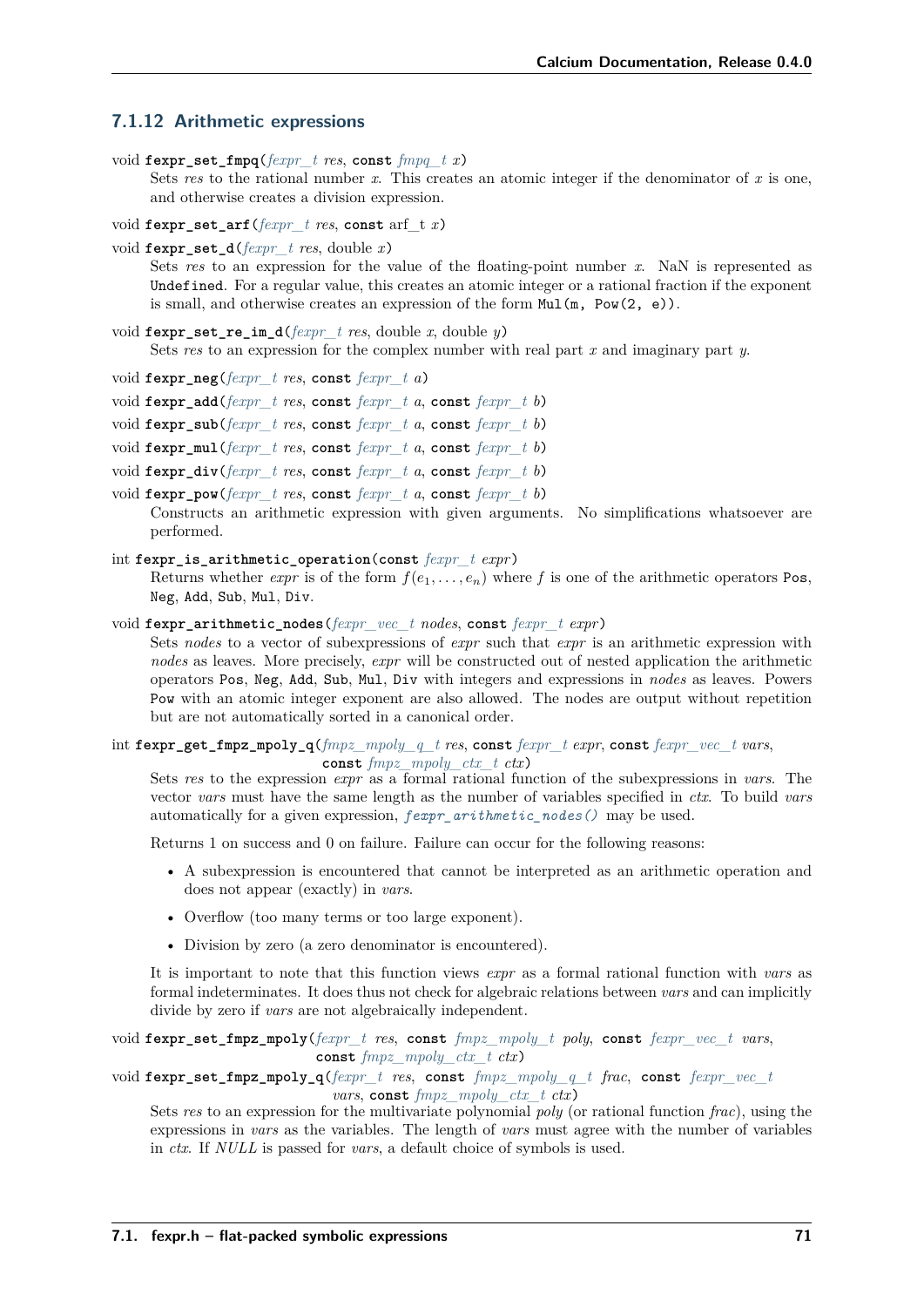int **fexpr\_expanded\_normal\_form**(*[fexpr\\_t](#page-71-0) res*, **const** *[fexpr\\_t](#page-71-0) expr*, *[ulong](#page-23-1) flags*)

Sets *res* to *expr* converted to expanded normal form viewed as a formal rational function with its non-arithmetic subexpressions as terminal nodes. This function first computes nodes with *[fexpr\\_arithmetic\\_nodes\(\)](#page-76-0)* , sorts the nodes, evaluates to a rational function with *[fexpr\\_get\\_fmpz\\_mpoly\\_q\(\)](#page-76-1)* , and then converts back to an expression with *[fexpr\\_set\\_fmpz\\_mpoly\\_q\(\)](#page-76-2)* . Optional *flags* are reserved for future use.

# **7.1.13 Vectors**

- void **fexpr\_vec\_init**(*[fexpr\\_vec\\_t](#page-71-3) vec*, *[slong](#page-23-0) len*) Initializes *vec* to a vector of length *len*. All entries are set to the atomic integer 0.
- void **fexpr\_vec\_clear**(*[fexpr\\_vec\\_t](#page-71-3) vec*) Clears the vector *vec*.
- void **fexpr\_vec\_print**(**const** *[fexpr\\_vec\\_t](#page-71-3) vec*) Prints *vec* to standard output.
- void **fexpr\_vec\_swap**(*[fexpr\\_vec\\_t](#page-71-3) x*, *[fexpr\\_vec\\_t](#page-71-3) y*) Swaps *x* and *y* efficiently.
- void **fexpr\_vec\_fit\_length**(*[fexpr\\_vec\\_t](#page-71-3) vec*, *[slong](#page-23-0) len*) Ensures that *vec* has space for *len* entries.
- void **fexpr\_vec\_set**(*[fexpr\\_vec\\_t](#page-71-3) dest*, **const** *[fexpr\\_vec\\_t](#page-71-3) src*) Sets *dest* to a copy of *src*.
- void **fexpr\_vec\_append**(*[fexpr\\_vec\\_t](#page-71-3) vec*, **const** *[fexpr\\_t](#page-71-0) expr*) Appends *expr* to the end of the vector *vec*.
- *[slong](#page-23-0)* **fexpr\_vec\_insert\_unique**(*[fexpr\\_vec\\_t](#page-71-3) vec*, **const** *[fexpr\\_t](#page-71-0) expr*) Inserts *expr* without duplication into vec, returning its position. If this expression already exists, *vec* is unchanged. If this expression does not exist in *vec*, it is appended.
- void **fexpr\_vec\_set\_length**(*[fexpr\\_vec\\_t](#page-71-3) vec*, *[slong](#page-23-0) len*) Sets the length of *vec* to *len*, truncating or zero-extending as needed.
- void **\_fexpr\_vec\_sort\_fast**(*[fexpr\\_ptr](#page-71-1) vec*, *[slong](#page-23-0) len*) Sorts the *len* entries in *vec* using the comparison function  $f \in \mathcal{F}$   $f \in \mathcal{F}$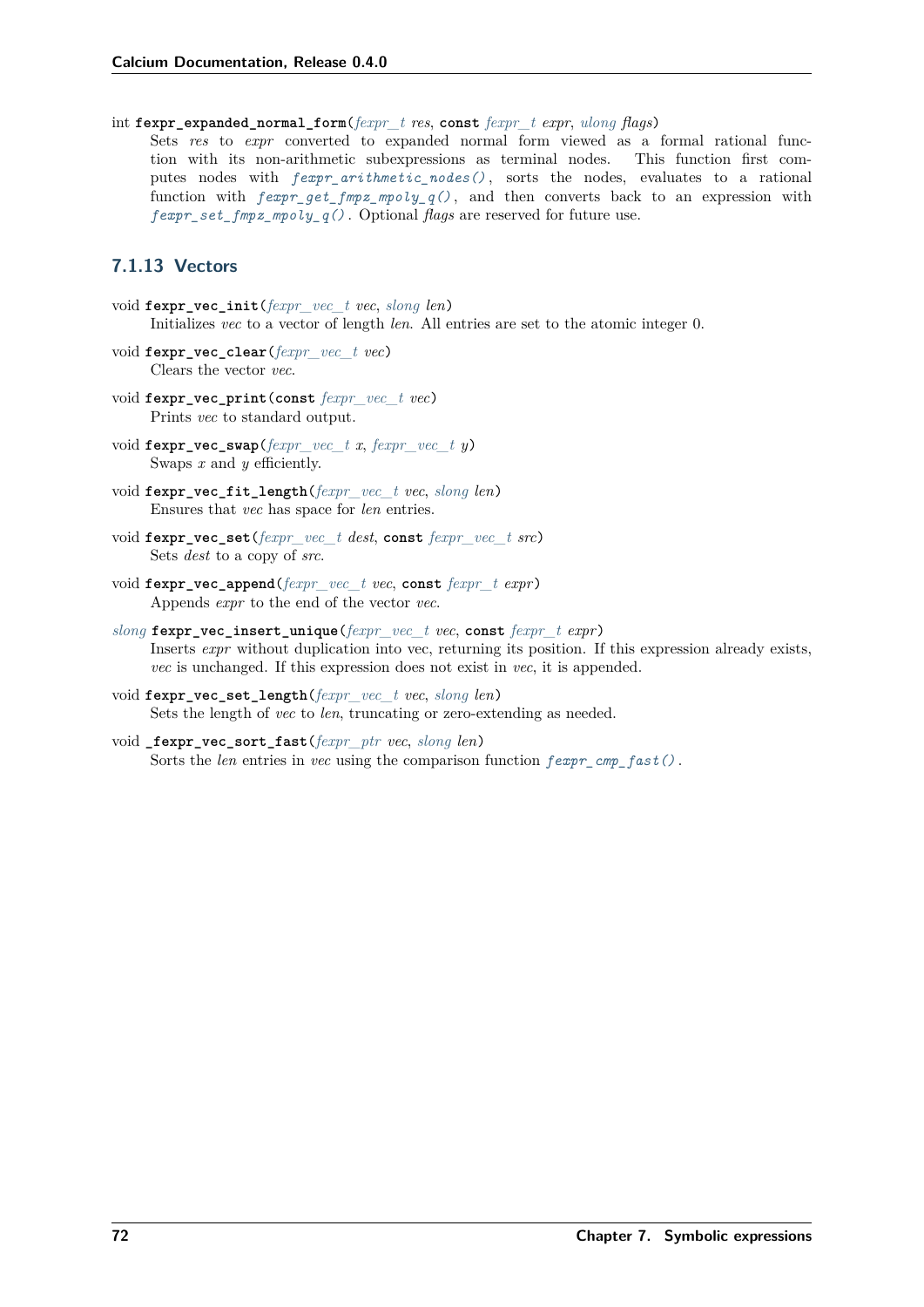# <span id="page-78-0"></span>**7.2 fexpr\_builtin.h – builtin symbols**

This module defines symbol names with a predefined meaning for use in symbolic expressions. These symbols will eventually all support LaTeX rendering as well as symbolic and numerical evaluation (where applicable).

By convention, all builtin symbol names are at least two characters long and start with an uppercase letter. Single-letter symbol names and symbol names beginning with a lowercase letter are reserved for variables.

For any builtin symbol name Symbol, the header file fexpr builtin.h defines a C constant FEXPR\_Symbol as an index to a builtin symbol table. The symbol will be documented as Symbol below.

# **7.2.1 C helper functions**

```
slong fexpr_builtin_lookup(const char *s)
```
Returns the internal index used to encode the builtin symbol with name *s* in expressions. If *s* is not the name of a builtin symbol, returns -1.

```
const char *fexpr_builtin_name(slong n)
```
Returns a read-only pointer for a string giving the name of the builtin symbol with index *n*.

```
slong fexpr_builtin_length(void)
```
Returns the number of builtin symbols.

### **7.2.2 Variables and iteration**

Expressions involving the following symbols have a special role in binding variables.

#### **For**

Generator expression. This is a syntactical construct which does not represent a mathematical object on its own. In general,  $For(x, \ldots)$  defines the symbol x as a locally bound variable in the scope of the parent expression. The following arguments ... specify an evaluation range, set or point. Their interpretation depends on the parent operator. The following cases are possible.

Case 1: For $(x, S)$  specifies iteration or comprehension for x ranging over the values of the set S. This interpretation is used in operators that aggregate values over a set. The For expression may be followed by a filter predicate  $P(x)$  restricting the range to a subset of S. Examples:

Set(f(x), For(x, S)) denotes  $\{f(x) : x \in S\}.$ Set(f(x), For(x, S), P(x)) denotes  $\{f(x) : x \in S \text{ and } P(x)\}.$ Sum(f(x), For(x, S)) denotes  $\sum_{x \in S} f(x)$ .  $\texttt{Sum}(f(x), \texttt{For}(x, S), P(x)) \text{ denotes } \sum_{x \in S, P(x)} f(x).$ 

Case 2: For $(x, a, b)$  specifies that x ranges between the endpoints a and b in the context of Sum, Product, Integral, and similar operators. Examples:

Sum(f(n), For(n, a, b)) denotes  $\sum_{n=a}^{b} f(n)$ . The iteration is empty if  $b < a$ .

Integral(f(x), For(x, a, b)) denotes  $\int_a^b f(x)dx$ , where the integral follows a straight-line path from *a* to *b*. Swapping *a* and *b* negates the value.

Case 3: For(x, a) specifies that x approaches the point a in the context of Limit-type operator, or differentiation with respect to x at the point a in the context of a Derivative-type operator. Examples:

```
Derivative(f(x), For(x, a)) denotes f'(a).
Limit(f(x), For(x, a)) denotes \lim_{x\to a} f(x).
```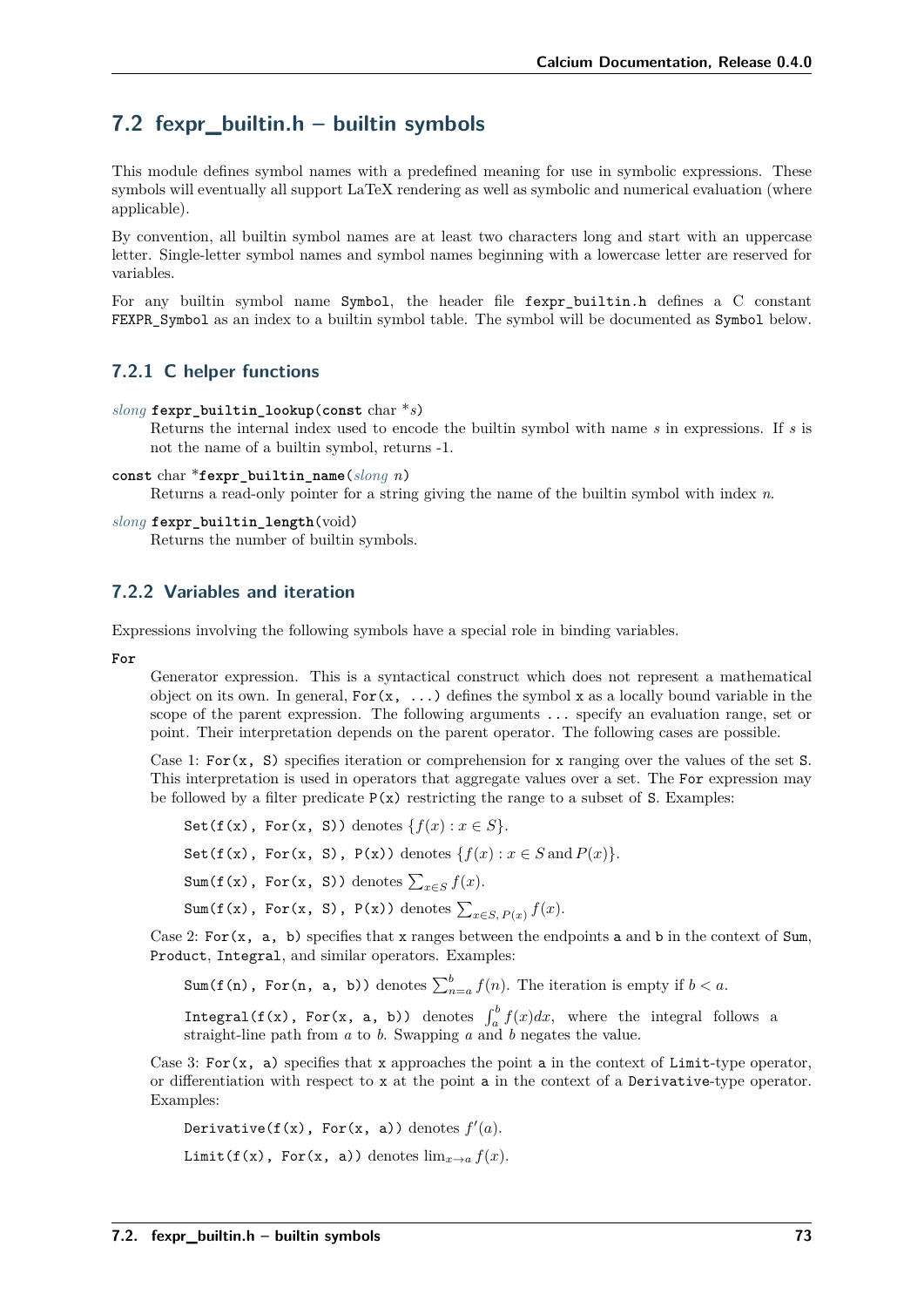Case 4: For(x, a, n) specifies differentiation with respect to x at the point a to order n in the context of a Derivative-type operator. Examples:

Derivative(f(x), For(x, a, n)) denotes  $f^{(n)}(a)$ .

#### **Where**

Where( $f(x)$ , Def( $x$ , a)) defines the symbol x as an alias for the expression a and evaluates the expression  $f(x)$  with this bound value of x. This is equivalent to  $f(a)$ . This may be rendered as  $f(x)$  where  $x = a$ .

Where( $f(x)$ , Def( $f(t)$ , a)) defines the symbol f as a function mapping the dummy variable t to a.

Where(Add(a, b), Def(Tuple(a, b), T)) is a destructuring assignment.

#### **Def**

Definition expression. This is a syntactical construct which does not represent a mathematical object on its own. The Def expression is used only within a Where-expression; see that documentation of that symbol for more examples.

 $Def(x, a)$  defines the symbol x as an alias for the expression a.

Def( $f(x, y, z)$ , a) defines the symbol f as a function of three variables. The dummy variables x, y and z may appear within the expression a.

#### **Fun**

Fun(x,  $exp r$ ) defines an anonymous univariate function mapping the symbol x to the expression expr. The symbol x becomes locally bound within this Fun expression.

#### **Step**

### **Repeat**

### **7.2.3 Booleans and logic**

#### **Equal**

Equal(a, b), signifying  $a = b$ , is True if a and b represent the same object, and False otherwise. This operator can be called with any number of arguments, in which case it evaluates whether all arguments are equal.

#### **NotEqual**

NotEqual(a, b), signifying  $a \neq b$ , is equivalent to Not(Equal(a, b)).

#### **Same**

Same $(a, b)$  gives a (or equivalently b) if a and b represent the same object, and Undefined otherwise. This can be used to assert or emphasize that two expressions represent the same value within a formula. This operator can be called with any number of arguments, in which case it asserts that all arguments are equal.

#### **True**

True is a logical constant.

#### **False**

False is a logical constant.

#### **Not**

 $Not(x)$  is the logical negation of x.

#### **And**

And(x, y) is the logical AND of x and y. This function can be called with any number of arguments.

**Or**

 $\text{Or}(x, y)$  is the logical OR of x and y. This function can be called with any number of arguments.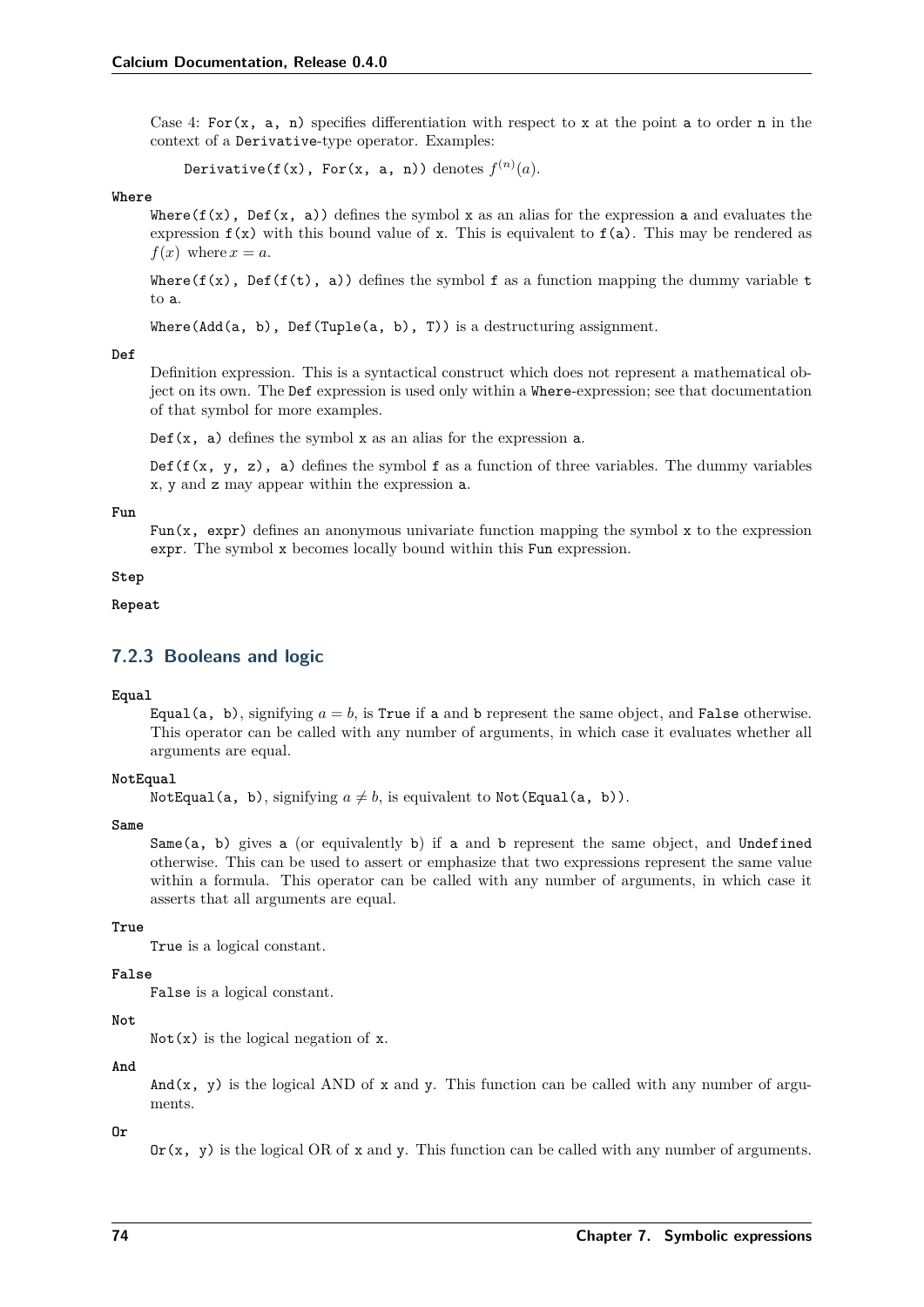#### **Equivalent**

Equivalent(x, y) denotes the logical equivalence  $x \Leftrightarrow y$ . Semantically, this is the same as Equal called with logical arguments.

#### **Implies**

Implies(x, y) denotes the logical implication  $x \implies y$ .

#### **Exists**

Existence quantifier.

Exists(f(x), For(x, S)) denotes  $f(x)$  for some  $x \in S$ .

$$
\text{Exists}(f(x), \text{ For}(x, S), P(x)) \text{ denotes } f(x) \text{ for some } x \in S \text{ with } P(x).
$$

### **All**

Universal quantifier.

All( $f(x)$ , For(x, S)) denotes  $f(x)$  for all  $x \in S$ .

All(f(x), For(x, S), P(x)) denotes  $f(x)$  for all  $x \in S$  with  $P(x)$ .

#### **Cases**

 $\text{Cases}( \text{Case}(f(x), P(x))$ ,  $\text{Case}(g(x), \text{ Otherwise})$ ) denotes:

$$
\begin{cases} f(x), & P(x) \\ g(x), & \text{otherwise} \end{cases}
$$

Cases(Case(f(x),  $P(x)$ ), Case( $g(x)$ ,  $Q(x)$ ), Case( $h(x)$ , Otherwise)) denotes:

$$
\begin{cases}\nf(x), & P(x) \\
g(x), & Q(x) \\
h(x), & \text{otherwise}\n\end{cases}
$$

If both  $P(x)$  and  $Q(x)$  are true simultaneously, no ordering is implied; it is assumed that  $f(x)$ and  $g(x)$  give the same value for any such x. More generally, this operator can be called with any number of case distinctions.

If the *Otherwise* case is omitted, the result is undefined if neither predicate is true.

#### **Case**

See Cases.

#### **Otherwise**

See Cases.

### **7.2.4 Tuples, lists and sets**

**Tuple List Set Item Element NotElement EqualAndElement Length Cardinality Concatenation**

**Union**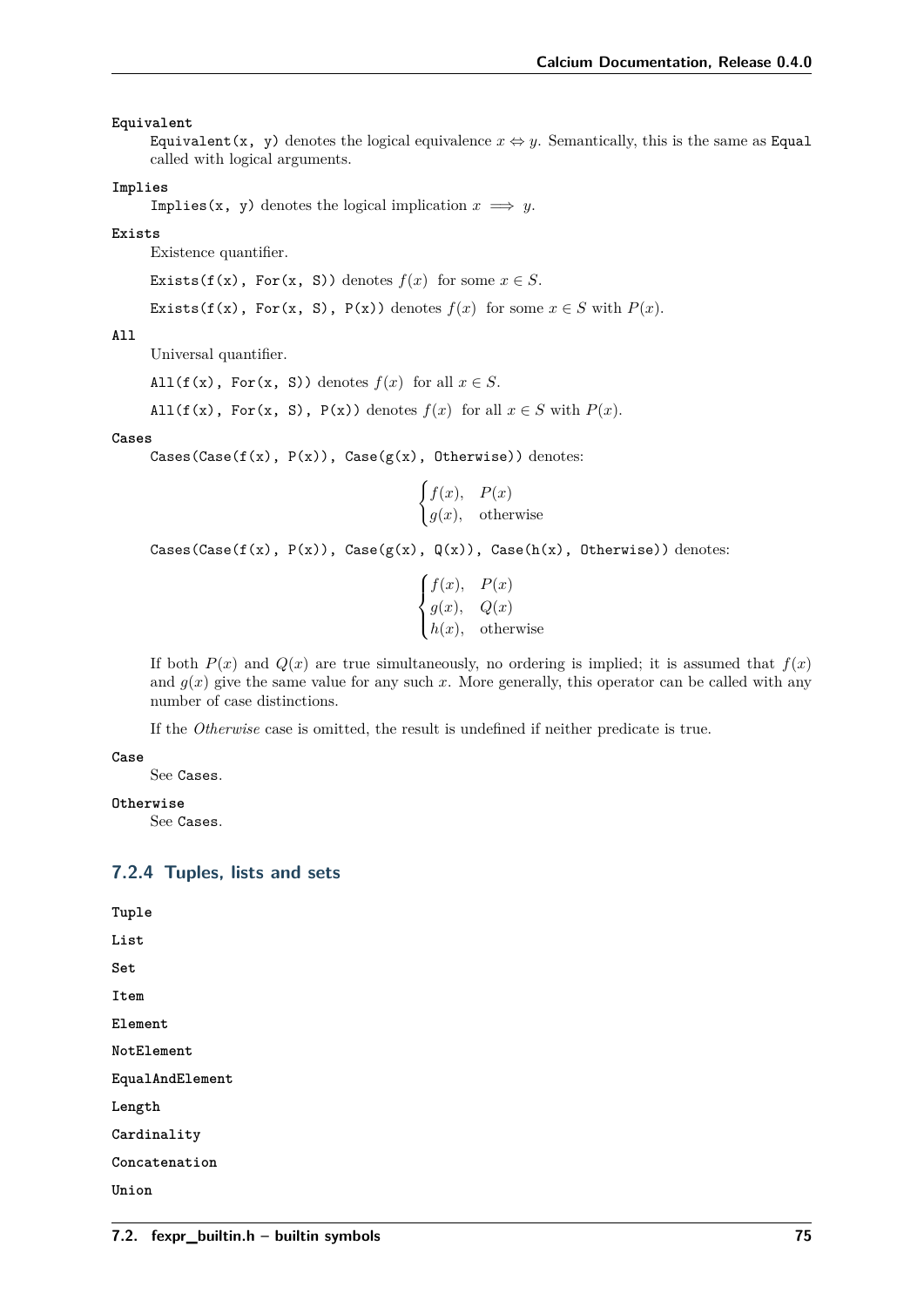**Intersection**

**SetMinus**

**Subset**

**SubsetEqual**

#### **CartesianProduct**

### **CartesianPower**

#### **Subsets**

Subsets(S) is the power set  $\mathcal{P}(S)$  comprising all subsets of the set S.

### **Sets**

Sets is the class Sets of all sets.

#### **Tuples**

Tuples is the class of all tuples.

Tuples(S) is the set of all tuples with elements in the set S.

Tuples(S, n) is the set of all length-n tuples with elements in the set S.

# **7.2.5 Numbers and arithmetic**

#### **Undefined**

#### **Undefined**

Undefined is the special value u (undefined).

#### **Particular numbers**

#### **Pi**

Pi is the constant  $\pi$ .

#### **NumberI**

NumberI is the imaginary unit  $i$ . The verbose name leaves i and I to be used as a variable names.

#### **NumberE**

NumberE is the base of the natural logarithm  $e$ . The verbose name leaves e and E to be used as a variable names.

#### **GoldenRatio**

GoldenRatio is the golden ratio  $\varphi$ .

#### **Euler**

Euler is Euler's constant  $\gamma$ .

#### **CatalanConstant**

CatalanConstant is Catalan's constant  $G$ .

#### **KhinchinConstant**

KhinchinConstant is Khinchin's constant  $K$ .

#### **GlaisherConstant**

GlaisherConstant is Glaisher's constant  $A$ .

#### **RootOfUnity**

RootOfUnity(n) is the principal complex *n*-th root of unity  $\zeta_n = e^{2\pi i/n}$ .

RootOfUnity(n, k) is the complex *n*-th root of unity  $\zeta_n^k$ .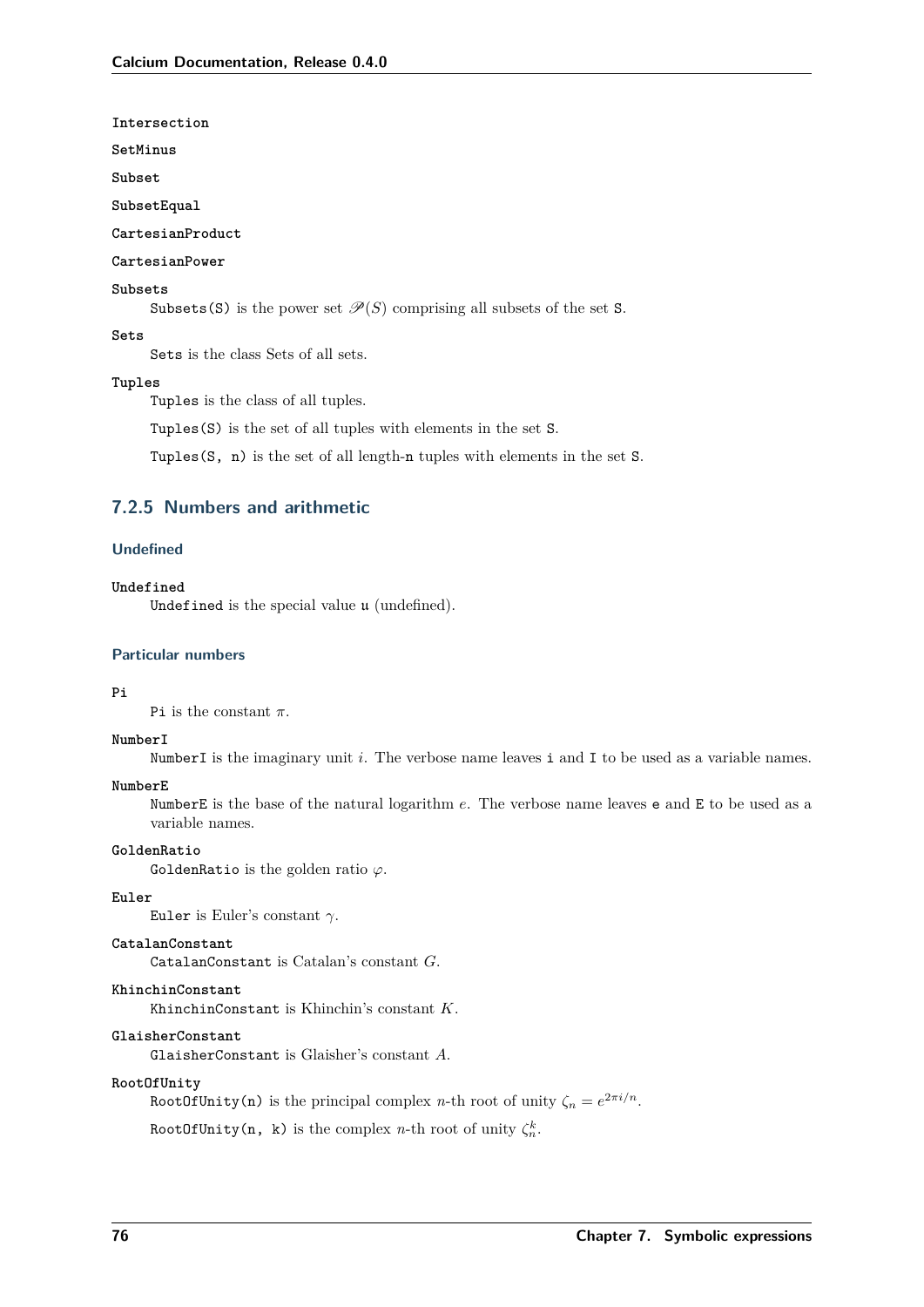### **Number constructors**

Remark: the rational number with numerator  $p$  and denominator  $q$  can be constructed as  $Div(p, q)$ .

**Decimal**

Decimal(str) gives the rational number specified by the string *str* in ordinary decimal floatingpoint notation (for example -3.25e-725).

**AlgebraicNumberSerialized**

**PolynomialRootIndexed**

**PolynomialRootNearest**

**Enclosure**

**Approximation**

**Guess**

**Unknown**

### **Arithmetic operations**

**Pos Neg Add Sub Mul Div Pow Sqrt**

### **Inequalities**

**Less**

**Root**

**LessEqual**

**Greater**

**GreaterEqual**

**EqualNearestDecimal**

### **Sets of numbers**

## **NN**

NN is the set of natural numbers (including 0), N.

**ZZ**

ZZ is the set of integers, Z.

### **QQ**

QQ is the set of rational numbers, Q.

**RR**

RR is the set of real numbers, R.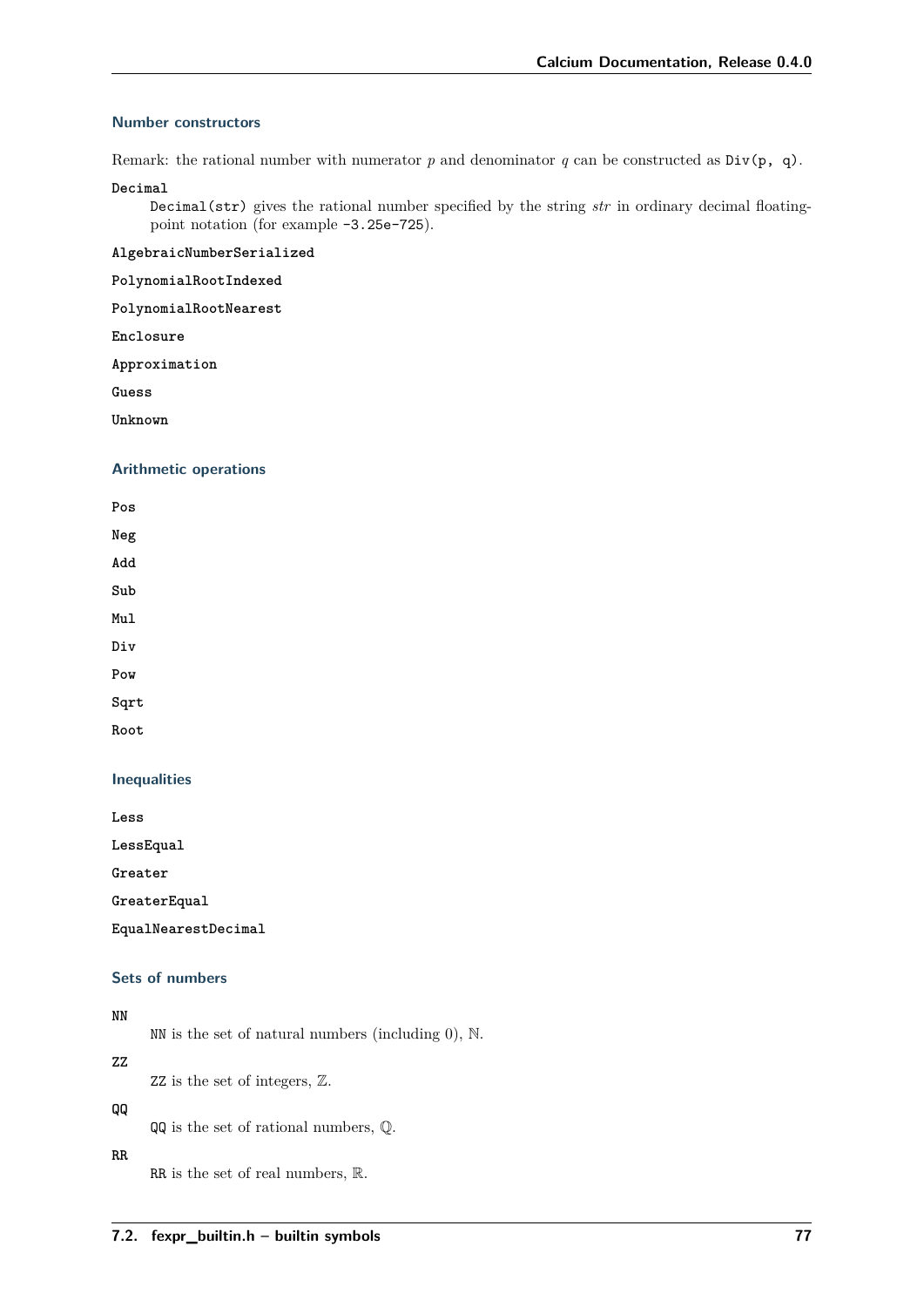#### **CC**

CC is the set of complex numbers, C.

#### **Primes**

Primes is the set of positive prime numbers, P

#### **IntegersGreaterEqual**

IntegersGreaterEqual(x), given an extended real number x, gives the set  $\mathbb{Z}_{\geq x}$  of integers greater than or equal to *x*.

#### **IntegersLessEqual**

IntegersLessEqual(x), given an extended real number x, gives the set  $\mathbb{Z}_{\leq x}$  of integers less than or equal to *x*.

#### **Range**

Range(a, b), given integers *a* and *b*, gives the set  $\{a, a + 1, \ldots, b\}$  of integers between *a* and *b*. This is the empty set if *a* is greater than *b*.

#### **AlgebraicNumbers**

The set of complex algebraic numbers  $\overline{Q}$ .

#### **RealAlgebraicNumbers**

The set of real algebraic numbers  $\overline{\mathbb{Q}}_{\mathbb{R}}$ .

#### **Interval**

Interval(a, b), given extended real numbers  $a$  and  $b$ , gives the closed interval  $[a, b]$ .

#### **OpenInterval**

**OpenInterval** (a, b), given extended real numbers  $a$  and  $b$ , gives the open interval  $(a, b)$ .

#### **ClosedOpenInterval**

ClosedOpenInterval(a, b), given extended real numbers *a* and *b*, gives the closed-open interval  $[a, b).$ 

#### **OpenClosedInterval**

OpenClosedInterval(a, b), given extended real numbers *a* and *b*, gives the closed-open interval  $(a, b]$ .

#### **RealBall**

RealBall $(m, r)$ , given a real number *m* and an extended real number *r*, gives the the closed real ball  $[m \pm r]$  with center m and radius r.

#### **OpenRealBall**

**OpenRealBall**( $m$ ,  $r$ ), given a real number  $m$  and an extended real number  $r$ , gives the the open real ball  $(m \pm r)$  with center *m* and radius *r*.

#### **OpenComplexDisk**

OpenComplexDisk(m, r), given a complex number *m* and an extended real number *r*, gives the open complex disk  $D(m, r)$  with center *m* and radius *r*.

#### **ClosedComplexDisk**

ClosedComplexDisk $(m, r)$ , given a complex number  $m$  and a real number  $r$ , gives the closed complex disk  $\overline{D}(m, r)$  with center *m* and radius *r*.

#### **UpperHalfPlane**

UpperHalfPlane is the set  $\mathbb H$  of complex numbers with positive imaginary part.

#### **UnitCircle**

#### **BernsteinEllipse**

#### **Lattice**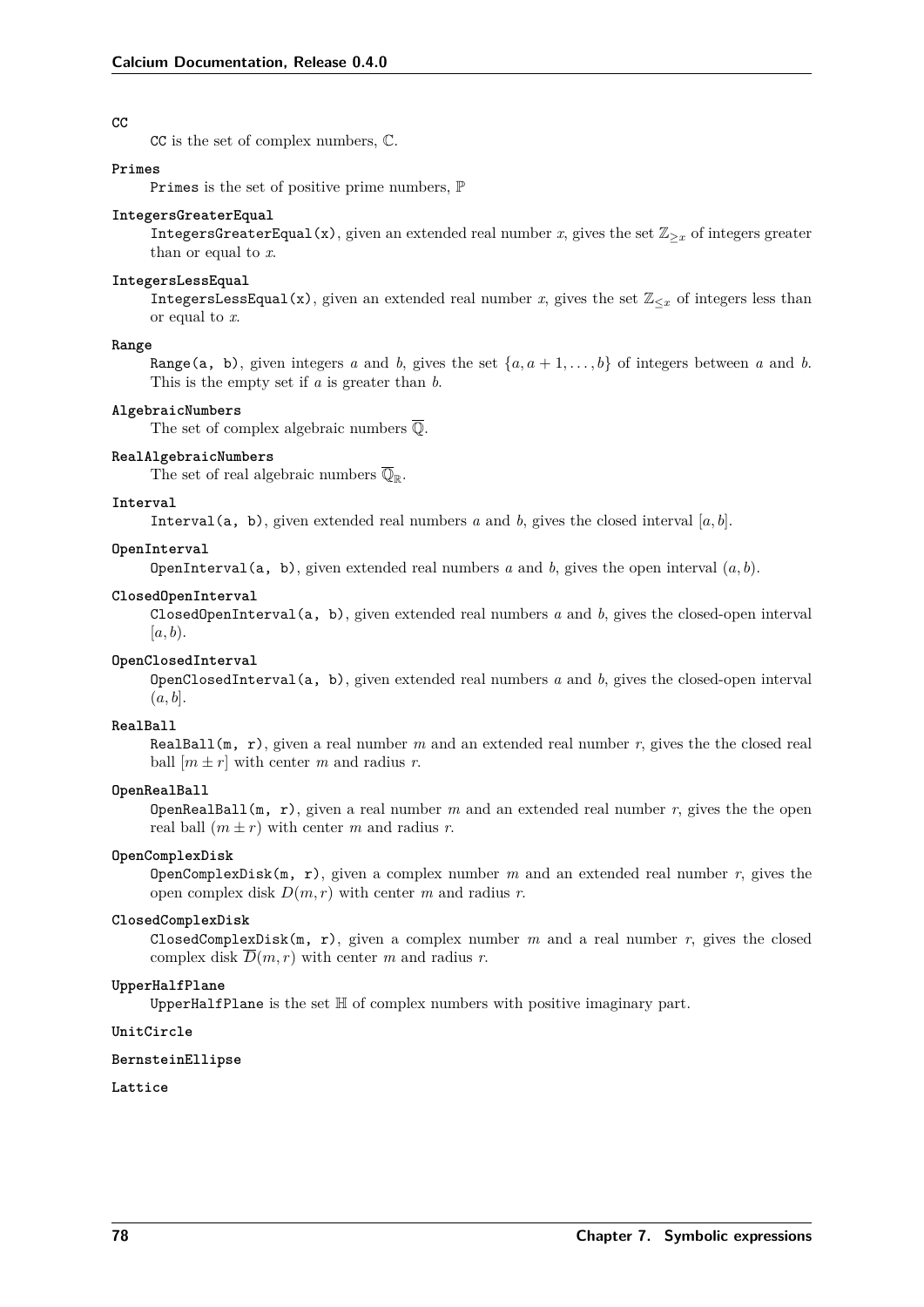#### **Infinities and extended numbers**

#### **Infinity**

Infinity is the positive signed infinity  $\infty$ .

#### **UnsignedInfinity**

UnsignedInfinity is the unsigned infinity  $\tilde{\infty}$ .

#### **RealSignedInfinities**

RealSignedInfinities is the set of real signed infinities  $\{+\infty, -\infty\}$ .

#### **ComplexSignedInfinities**

ComplexSignedInfinities is the set of complex signed infinities  $\{e^{i\theta}\cdot\infty:\theta\in\mathbb R\}.$ 

### **RealInfinities**

RealInfinities is the set of real infinities (signed and unsigned)  $\{+\infty, -\infty\} \cup \{\tilde{\infty}\}.$ 

#### **ComplexInfinities**

ComplexInfinities is the set of complex infinities (signed and unsigned)  $\{e^{i\theta} \cdot \infty : \theta \in \mathbb{R}\} \cup \{\tilde{\infty}\}.$ 

#### **ExtendedRealNumbers**

ExtendedRealNumbers is the set of extended real numbers  $\mathbb{R} \cup \{+\infty, -\infty\}.$ 

#### **ProjectiveRealNumbers**

ProjectiveRealNumbers is the set of projectively extended real numbers  $\mathbb{R} \cup \{\tilde{\infty}\}\.$ 

#### **SignExtendedComplexNumbers**

SignExtendedComplexNumbers is the set of complex numbers extended with signed infinities C ∪  $\{e^{i\theta} \cdot \infty : \theta \in \mathbb{R}\}.$ 

#### **ProjectiveComplexNumbers**

ProjectiveComplexNumbers is the set of projectively extended complex numbers (also known as the Riemann sphere)  $\mathbb{C} \cup {\tilde{\infty}}$ .

#### **RealSingularityClosure**

RealSingularityClosure is the Calcium singularity closure for real functions, encompassing real numbers, signed infinities, unsigned infinity, and *undefined* (u). This set is defined as  $\mathbb{R}_{\text{Sing}}$  =  $\mathbb{R} \cup \{+\infty, -\infty\} \cup \{\tilde{\infty}\} \cup \{\mathfrak{u}\}.$ 

### **ComplexSingularityClosure**

ComplexSingularityClosure is the Calcium singularity closure for complex functions, encompassing complex numbers, signed infinities, unsigned infinity, and *undefined* (u). This set is defined as  $\mathbb{C}_{\text{Sing}} = \mathbb{C} \cup \{e^{i\theta} \cdot \infty : \theta \in \mathbb{R}\} \cup \{\tilde{\infty}\} \cup \{\mathfrak{u}\}.$ 

### **7.2.6 Operators and calculus**

### **Sums and products**

**Sum**

**Product**

**PrimeSum**

**PrimeProduct**

**DivisorSum**

**DivisorProduct**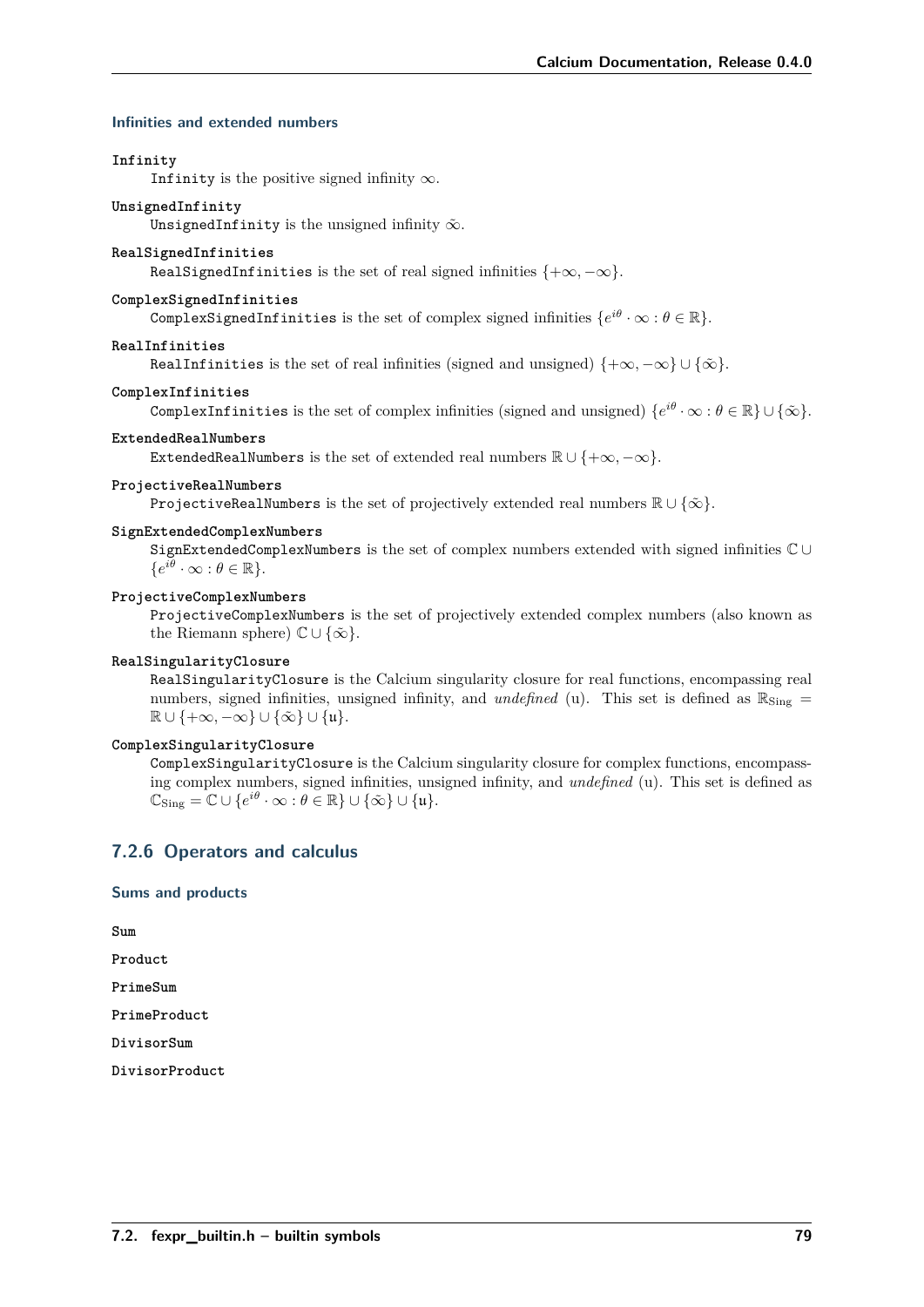### **Solutions and zeros**

**Zeros**

**UniqueZero**

**Solutions**

**UniqueSolution**

### **Extreme values**

**Supremum**

**Infimum**

**Minimum**

**Maximum**

**ArgMin**

**ArgMax**

**ArgMinUnique**

**ArgMaxUnique**

### **Limits**

**Limit SequenceLimit RealLimit LeftLimit RightLimit ComplexLimit MeromorphicLimit SequenceLimitInferior SequenceLimitSuperior AsymptoticTo**

### **Derivatives**

**Derivative RealDerivative ComplexDerivative ComplexBranchDerivative MeromorphicDerivative**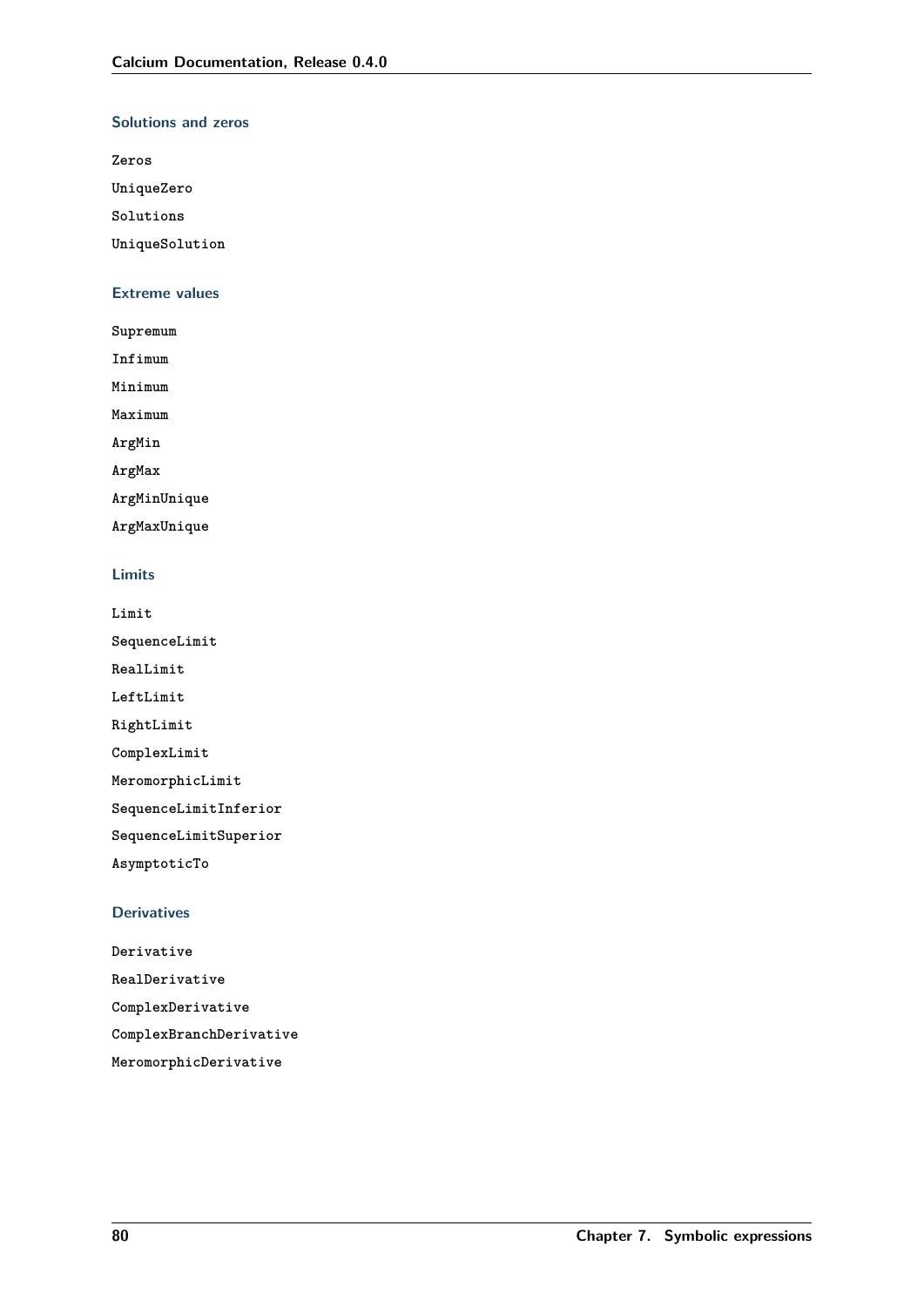**Integrals**

**Integral**

**Complex analysis**

**Path CurvePath Poles IsHolomorphicOn IsMeromorphicOn Residue ComplexZeroMultiplicity AnalyticContinuation**

# **7.2.7 Matrices and linear algebra**

**Matrix Row Column RowMatrix ColumnMatrix DiagonalMatrix Matrix2x2 ZeroMatrix IdentityMatrix Det Spectrum SingularValues Matrices SL2Z PSL2Z SpecialLinearGroup GeneralLinearGroup HilbertMatrix**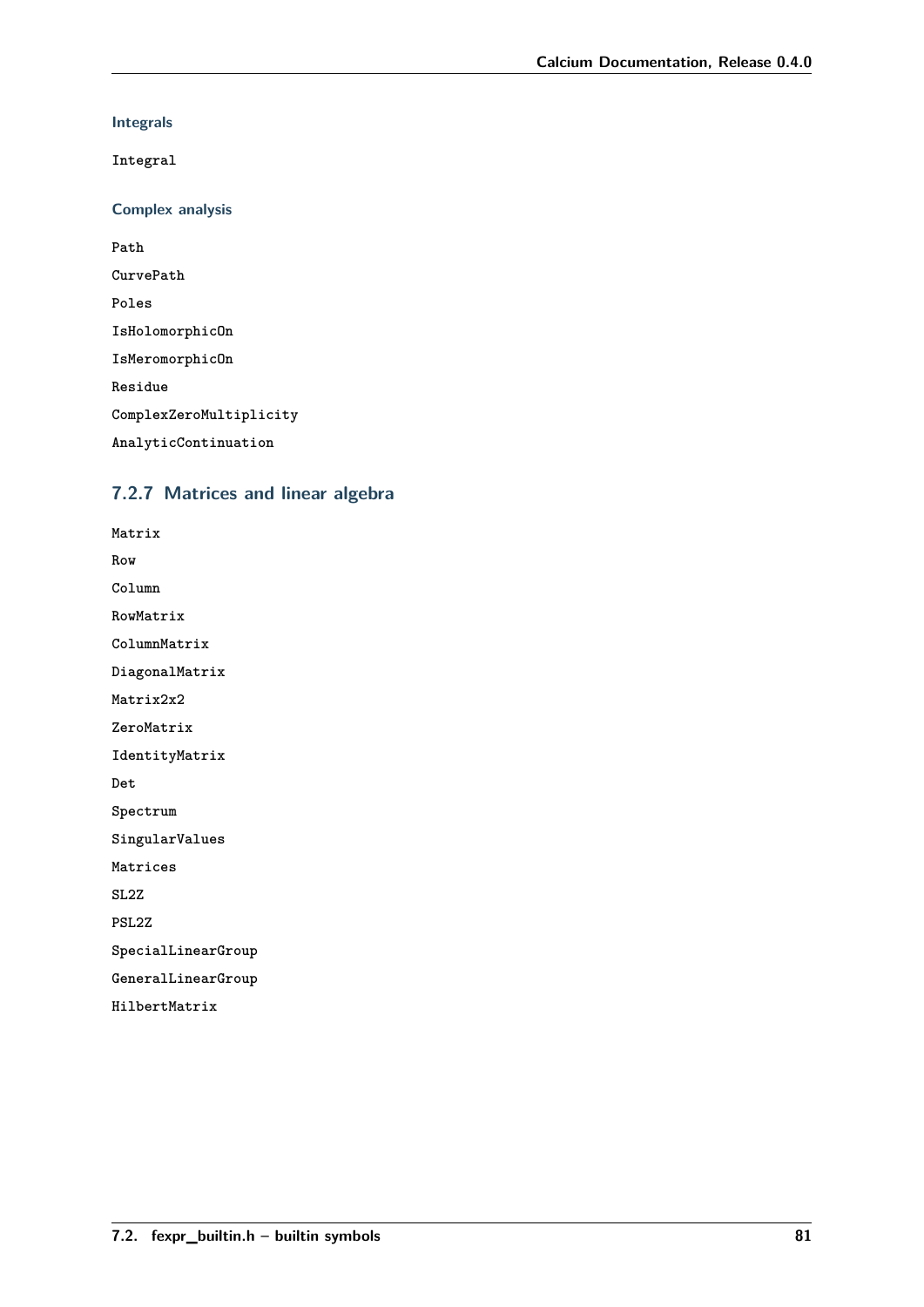# **7.2.8 Polynomials, series and rings**

| Pol                     |
|-------------------------|
| Ser                     |
| Polynomial              |
| Coefficient             |
| PolynomialDegree        |
| Polynomials             |
| PolynomialFractions     |
| FormalPowerSeries       |
| FormalLaurentSeries     |
| FormalPuiseuxSeries     |
| Zero                    |
| One                     |
| Characteristic          |
| Rings                   |
| CommutativeRings        |
| Fields                  |
| QuotientRing            |
| FiniteField             |
| EqualQSeriesEllipsis    |
| IndefiniteIntegralEqual |
| QSeriesCoefficient      |
| Call                    |
| CallIndeterminate       |

# **7.2.9 Special functions**

```
Number parts and step functions
Abs
Sign
Re
Im
Arg
Conjugate
Csgn
RealAbs
Max
Min
Floor
```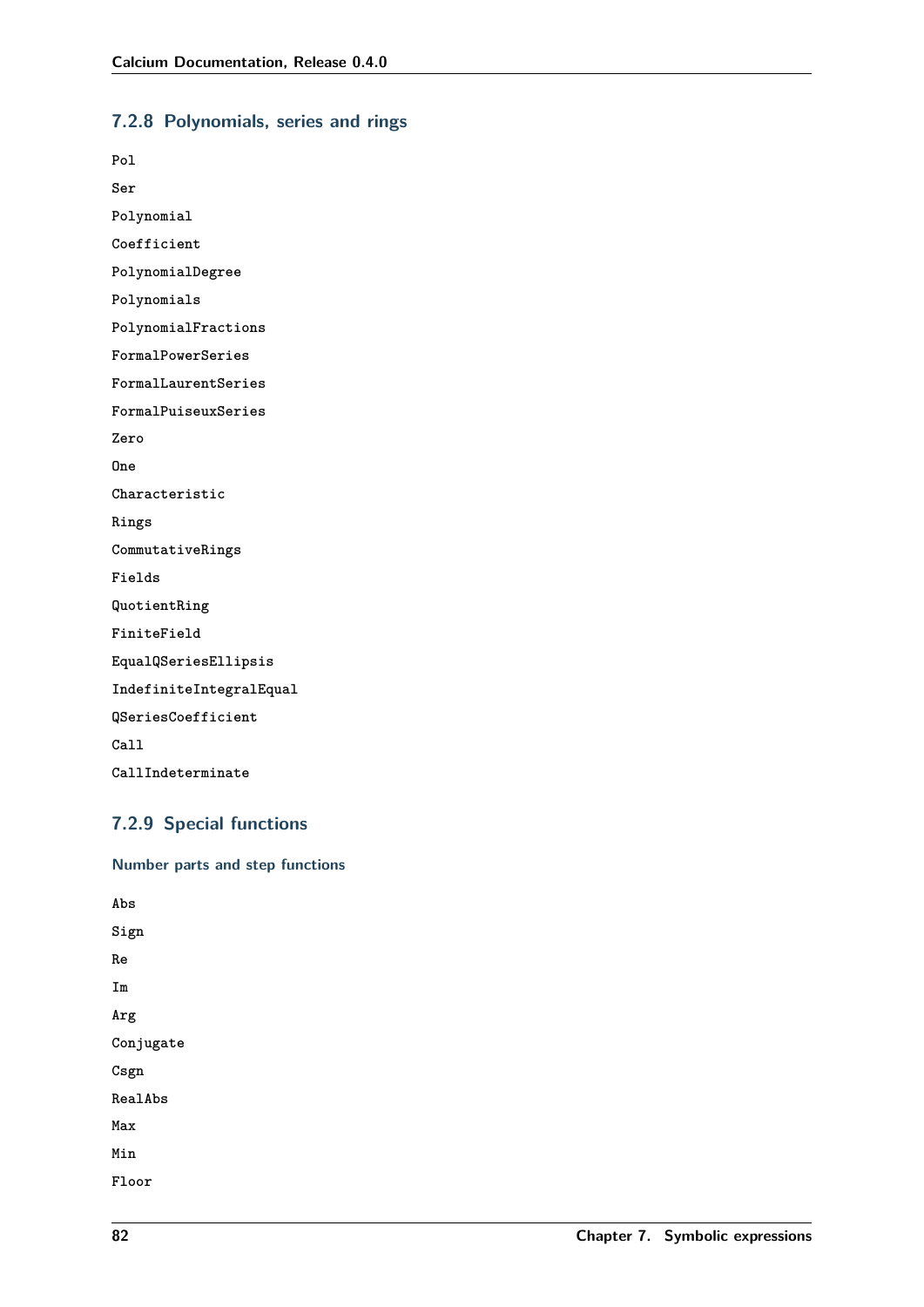**Ceil**

**KroneckerDelta**

**Primes and divisibility**

**IsOdd**

**IsEven**

**CongruentMod**

**Divides**

**Mod GCD**

**LCM**

**XGCD**

**IsPrime**

**Prime**

**PrimePi**

**DivisorSigma**

**MoebiusMu**

**EulerPhi**

**DiscreteLog**

**LegendreSymbol**

**JacobiSymbol**

**KroneckerSymbol**

**SquaresR**

**LiouvilleLambda**

### **Elementary functions**

**Exp Log Sin Cos Tan Cot Sec Csc Sinh Cosh Tanh Coth Sech**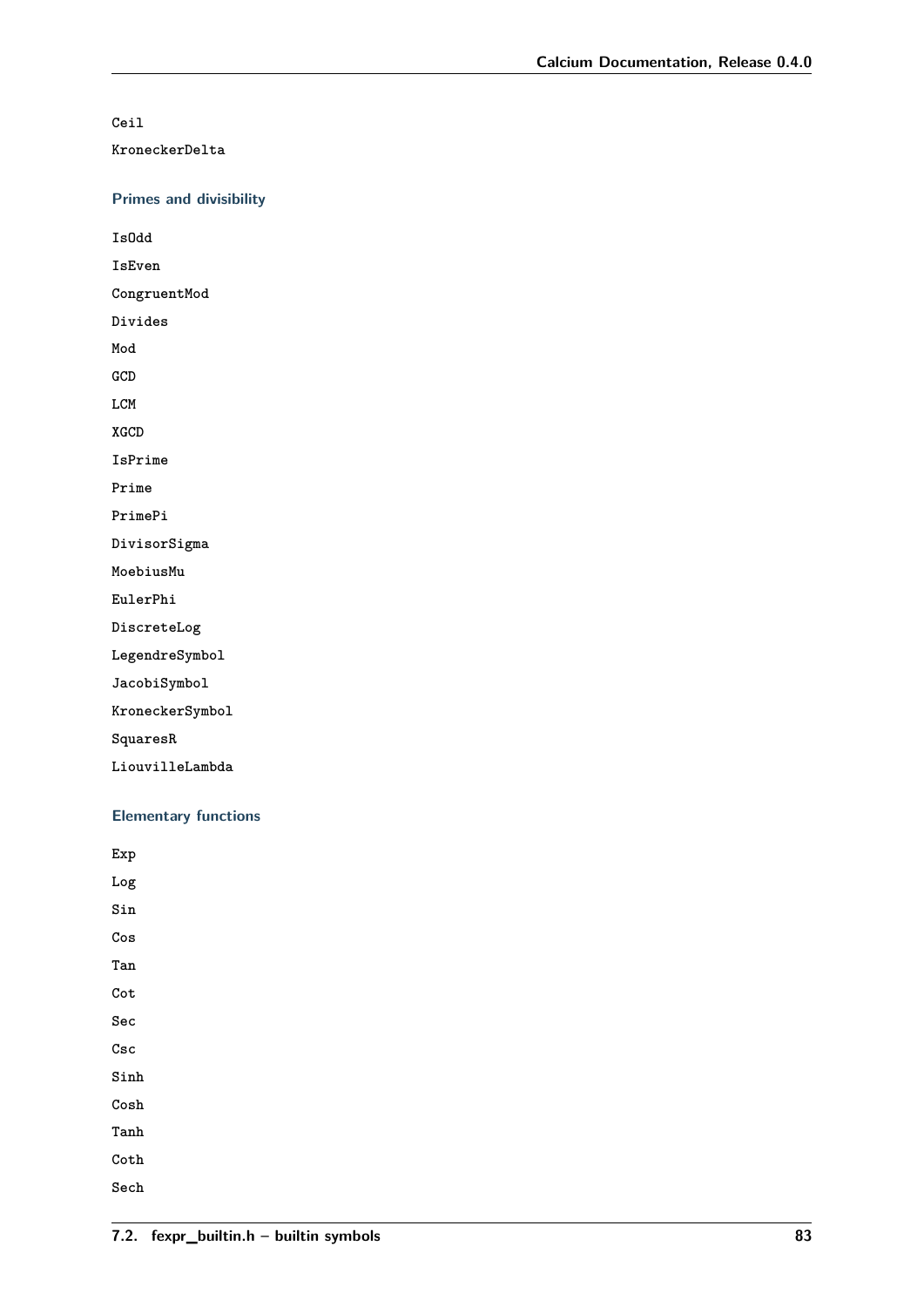| $\mathtt{Csch}$ |
|-----------------|
| Asin            |
| Acos            |
| Atan            |
| Acot            |
| Asec            |
| Acsc            |
| Asinh           |
| Acosh           |
| Atanh           |
| Acoth           |
| Asech           |
| Acsch           |
| Atan2           |
| Sinc            |
| LambertW        |

### **Combinatorial functions**

**SloaneA**

**SymmetricPolynomial**

**Cyclotomic**

**Fibonacci**

**BernoulliB**

**BernoulliPolynomial**

**StirlingCycle**

**StirlingS1**

**StirlingS2**

**EulerE**

**EulerPolynomial**

**BellNumber**

**PartitionsP**

**LandauG**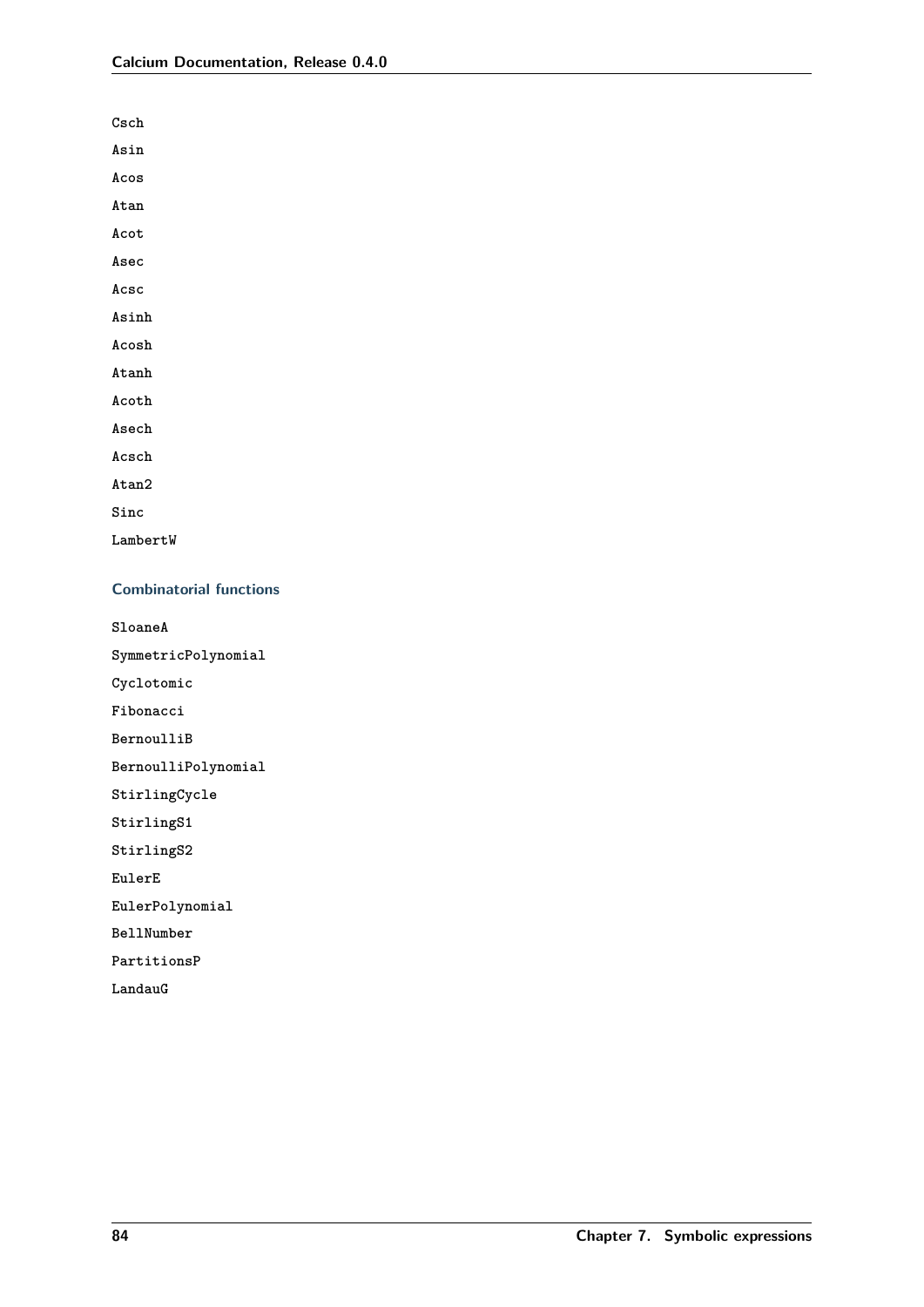### **Gamma function and factorials**

**Factorial**

**Binomial**

**Gamma**

**LogGamma**

**DoubleFactorial**

**RisingFactorial**

**FallingFactorial**

**HarmonicNumber**

**DigammaFunction**

**DigammaFunctionZero**

**BetaFunction**

**BarnesG**

**LogBarnesG**

**StirlingSeriesRemainder**

**LogBarnesGRemainder**

### **Orthogonal polynomials**

**ChebyshevT**

**ChebyshevU**

**LegendreP**

**JacobiP**

**HermiteH**

**LaguerreL**

**GegenbauerC**

**SphericalHarmonicY**

**LegendrePolynomialZero**

**GaussLegendreWeight**

### **Exponential integrals**

**Erf Erfc Erfi UpperGamma LowerGamma IncompleteBeta IncompleteBetaRegularized LogIntegral**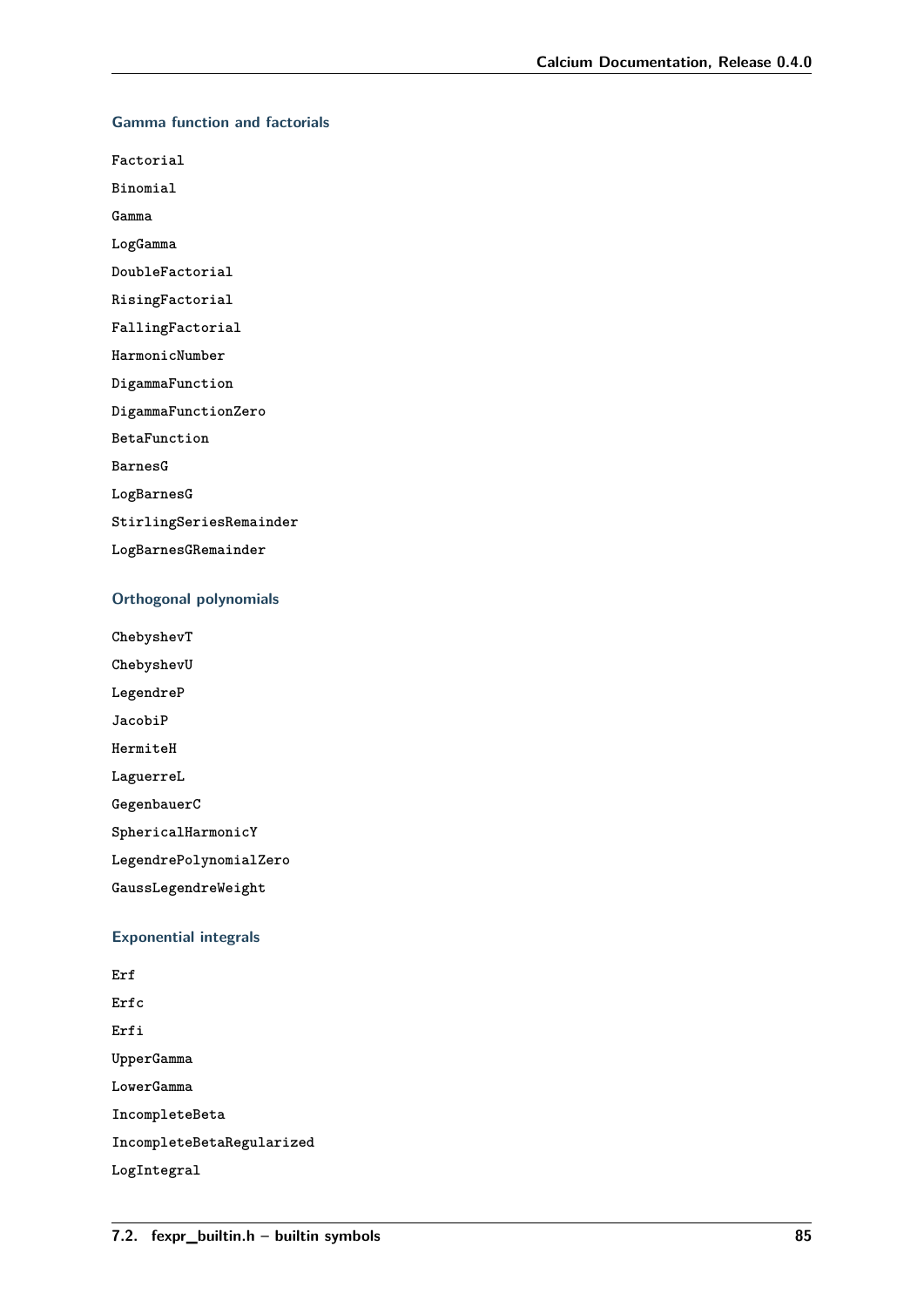**ExpIntegralE**

**ExpIntegralEi**

**SinIntegral**

**SinhIntegral**

**CosIntegral**

**CoshIntegral**

**FresnelC**

**FresnelS**

### **Bessel and Airy functions**

**AiryAi**

**AiryBi**

**AiryAiZero**

**AiryBiZero**

**BesselJ**

**BesselI**

**BesselY**

**BesselK**

**HankelH1**

**HankelH2**

**BesselJZero**

**BesselYZero**

**CoulombF**

**CoulombG**

**CoulombH**

**CoulombC**

**CoulombSigma**

### **Hypergeometric functions**

**Hypergeometric0F1 Hypergeometric1F1 Hypergeometric1F2 Hypergeometric2F1 Hypergeometric2F2 Hypergeometric2F0 Hypergeometric3F2 HypergeometricU HypergeometricUStar HypergeometricUStarRemainder**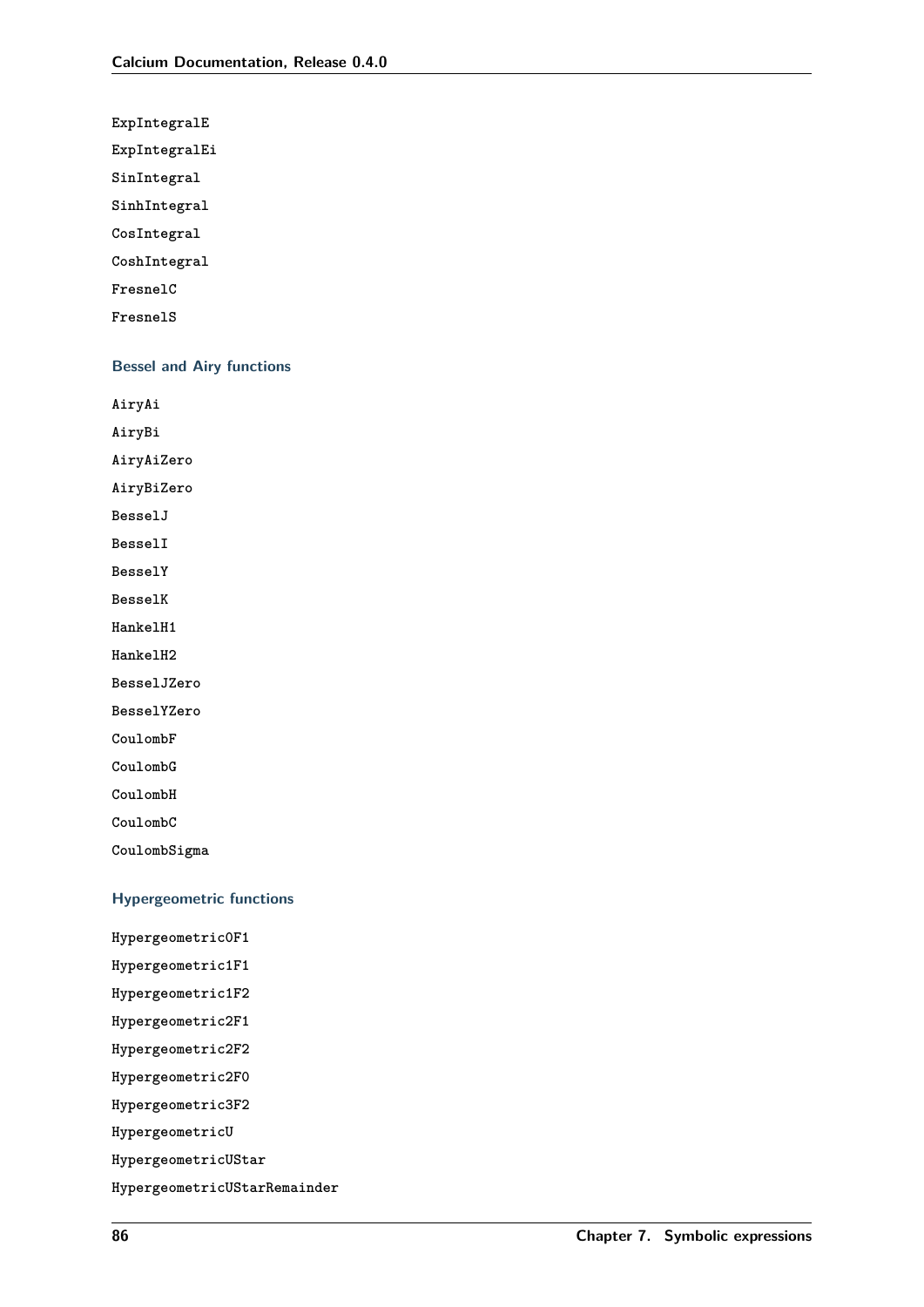**Hypergeometric0F1Regularized Hypergeometric1F1Regularized Hypergeometric1F2Regularized Hypergeometric2F1Regularized Hypergeometric2F2Regularized Hypergeometric3F2Regularized**

### **Zeta and L-functions**

**RiemannZeta RiemannZetaZero RiemannHypothesis RiemannXi HurwitzZeta LerchPhi PolyLog MultiZetaValue DirichletL DirichletLZero DirichletLambda DirichletCharacter DirichletGroup PrimitiveDirichletCharacters GeneralizedRiemannHypothesis ConreyGenerator GeneralizedBernoulliB StieltjesGamma KeiperLiLambda GaussSum Elliptic integrals AGM AGMSequence**

**EllipticK EllipticE EllipticPi IncompleteEllipticF IncompleteEllipticE IncompleteEllipticPi CarlsonRF**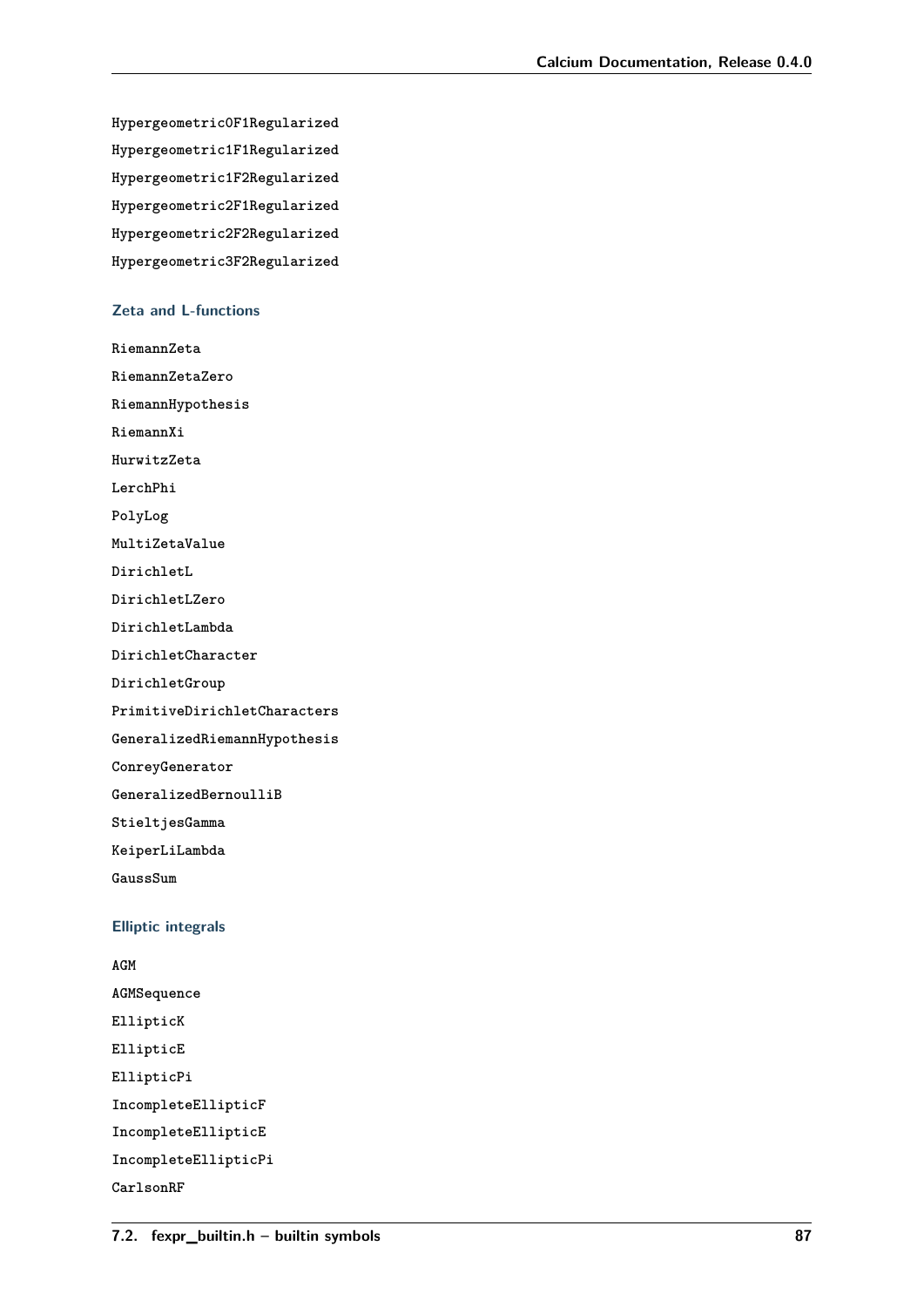**CarlsonRG**

**CarlsonRJ**

**CarlsonRD**

**CarlsonRC**

**CarlsonHypergeometricR**

**CarlsonHypergeometricT**

#### **Elliptic, theta and modular functions**

**JacobiTheta**

**JacobiThetaQ**

**DedekindEta**

**ModularJ**

**ModularLambda**

**EisensteinG**

**EisensteinE**

**DedekindSum**

**WeierstrassP**

**WeierstrassZeta**

**WeierstrassSigma**

**EllipticRootE**

**HilbertClassPolynomial**

**EulerQSeries**

**DedekindEtaEpsilon**

**ModularGroupAction**

**ModularGroupFundamentalDomain**

**ModularLambdaFundamentalDomain**

**PrimitiveReducedPositiveIntegralBinaryQuadraticForms**

**JacobiThetaEpsilon**

**JacobiThetaPermutation**

#### **Nonsemantic markup**

#### **Ellipsis**

Ellipsis renders as *. . .* in LaTeX. It can be used to indicate missing function arguments for display purposes, but it has no predefined builtin semantics.

#### **Parentheses**

Parentheses(x) semantically represents x, but renders with parentheses  $((x))$  when converted to LaTeX.

#### **Brackets**

Brackets(x) semantically represents x, but renders with brackets  $([x])$  when converted to LaTeX.

#### **Braces**

Braces(x) semantically represents x, but renders with braces ( ${x}$ ) when converted to LaTeX.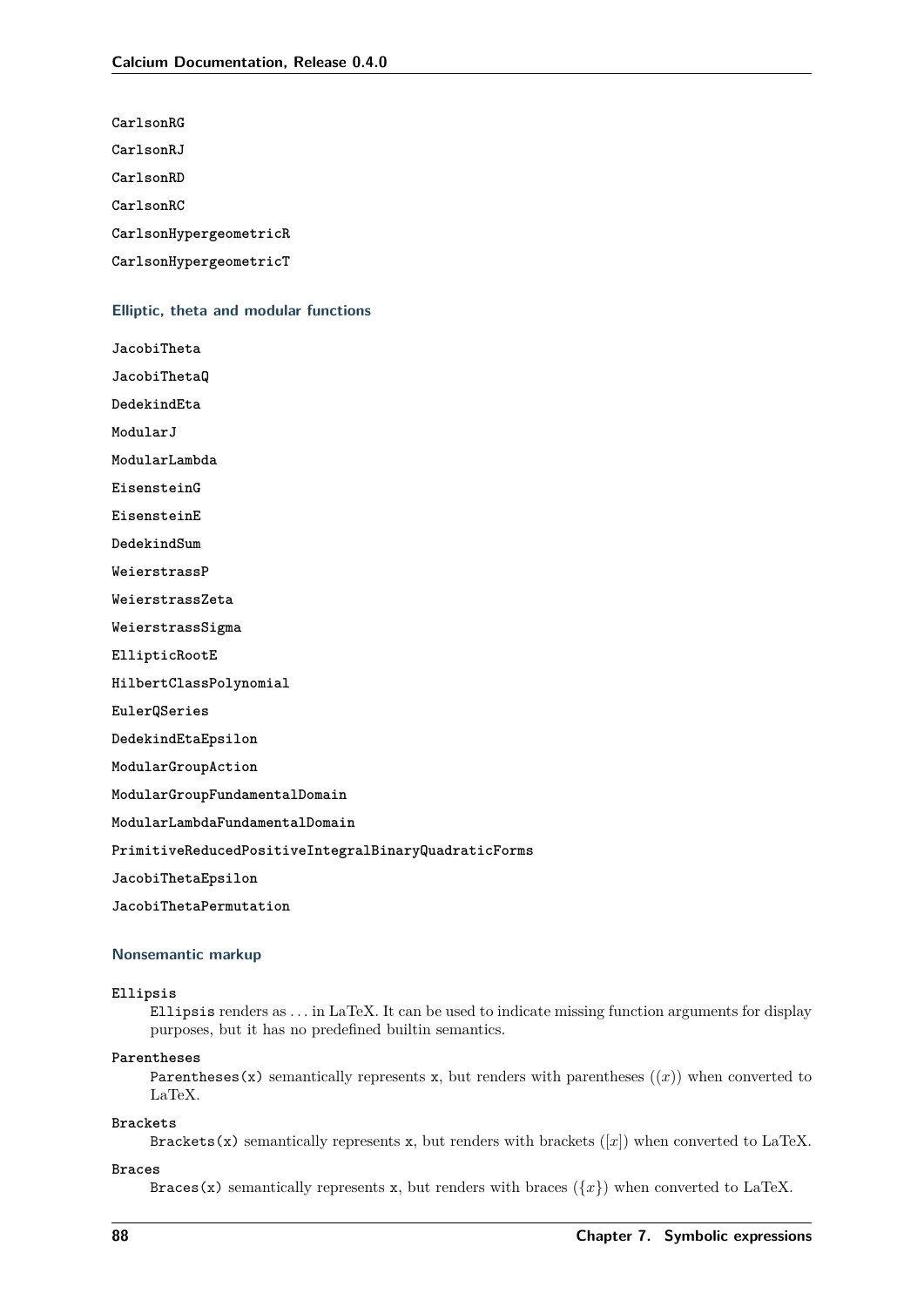### **AngleBrackets**

AngleBrackets(x) semantically represents x, but renders with angle brackets ( $\langle x \rangle$ ) when converted to LaTeX.

### **Logic**

Logic(x) semantically represents x, but forces logical expressions within  $x$  to be rendered using symbols instead of text.

### **ShowExpandedNormalForm**

 $Show ExpandedNormalForm(x) semantically represents x, but displays the expanded normal form$ of the expression instead of rendering the expression verbatim. Warning: this triggers a nontrivial (potentially very expensive) computation.

### **Subscript**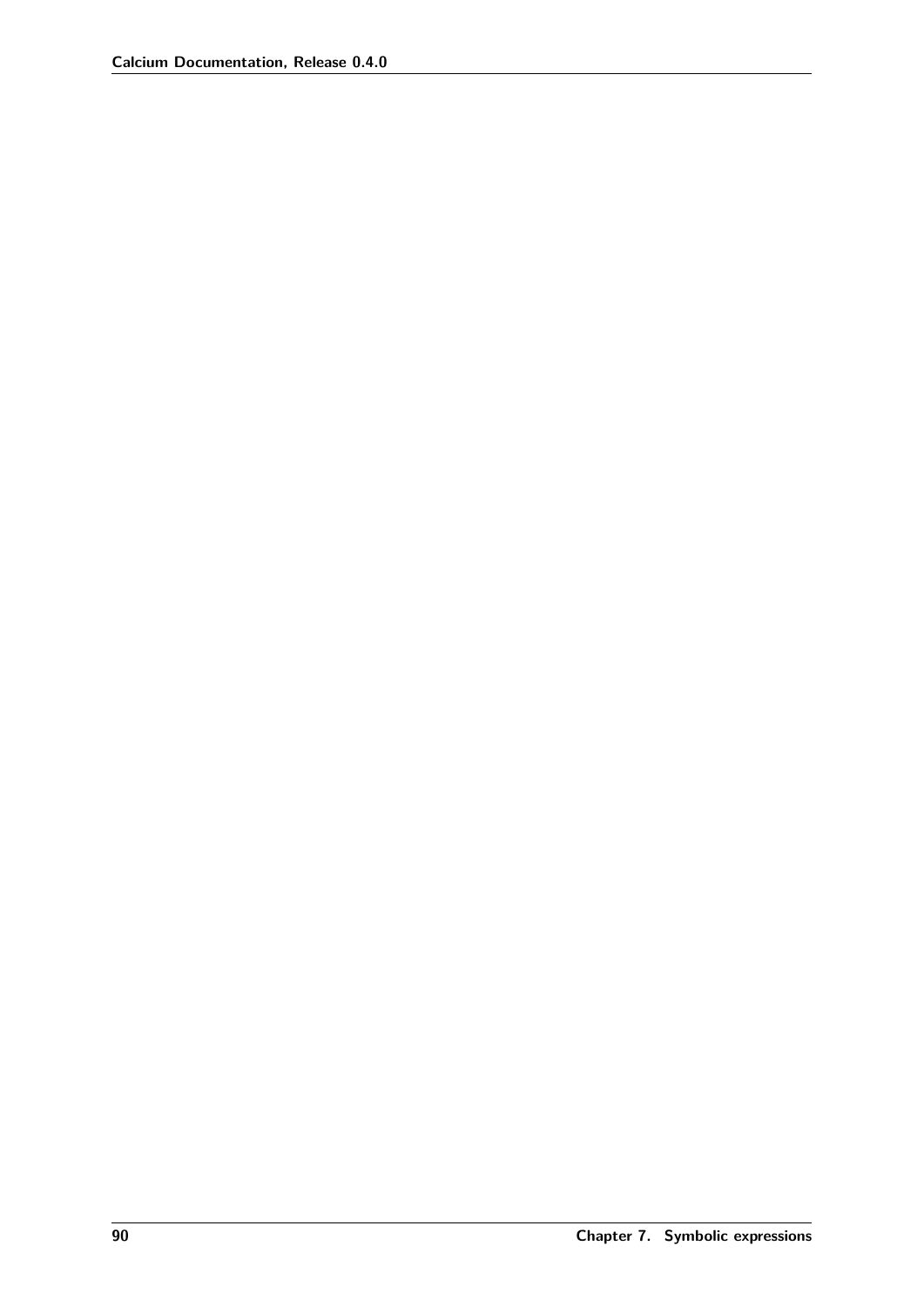# **BASIC ALGEBRAIC STRUCTURES**

The following modules implement useful exact structures independently of the *[ca\\_t](#page-27-0)* type. They are used internally in Calcium, but the interfaces are stable and use in appropriate external applications is encouraged.

# **8.1 fmpz\_mpoly\_q.h – multivariate rational functions over Q**

An  $fmpz_mpoly_q_t$  represents an element of  $\mathbb{Q}(x_1, \ldots, x_n)$  for fixed *n* as a pair of Flint multivariate polynomials (*[fmpz\\_mpoly\\_t](#page-23-5)* ). Instances are always kept in canonical form by ensuring that the GCD of numerator and denominator is 1 and that the coefficient of the leading term of the denominator is positive.

The user must create a multivariate polynomial context (*[fmpz\\_mpoly\\_ctx\\_t](#page-23-4)* ) specifying the number of variables *n* and the monomial ordering.

### **8.1.1 Types and macros**

#### **type fmpz\_mpoly\_q\_struct**

#### <span id="page-96-0"></span>**type fmpz\_mpoly\_q\_t**

An *fmpz\_mpoly\_q\_struct* consists of a pair of *fmpz\_mpoly\_struct*:s. An *fmpz\_mpoly\_q\_t* is defined as an array of length one of type *fmpz\_mpoly\_q\_struct*, permitting an *fmpz\_mpoly\_q\_t* to be passed by reference.

### $fmpz$  mpoly q numref $(x)$

Macro returning a pointer to the numerator of *x* which can be used as an *fmpz\_mpoly\_t*.

#### **fmpz\_mpoly\_q\_denref**(*x*)

Macro returning a pointer to the denominator of *x* which can be used as an *fmpz\_mpoly\_t*.

### **8.1.2 Memory management**

- void **fmpz\_mpoly\_q\_init**(*[fmpz\\_mpoly\\_q\\_t](#page-96-0) res*, **const** *[fmpz\\_mpoly\\_ctx\\_t](#page-23-4) ctx*) Initializes *res* for use, and sets its value to zero.
- void **fmpz\_mpoly\_q\_clear**(*[fmpz\\_mpoly\\_q\\_t](#page-96-0) res*, **const** *[fmpz\\_mpoly\\_ctx\\_t](#page-23-4) ctx*) Clears *res*, freeing or recycling its allocated memory.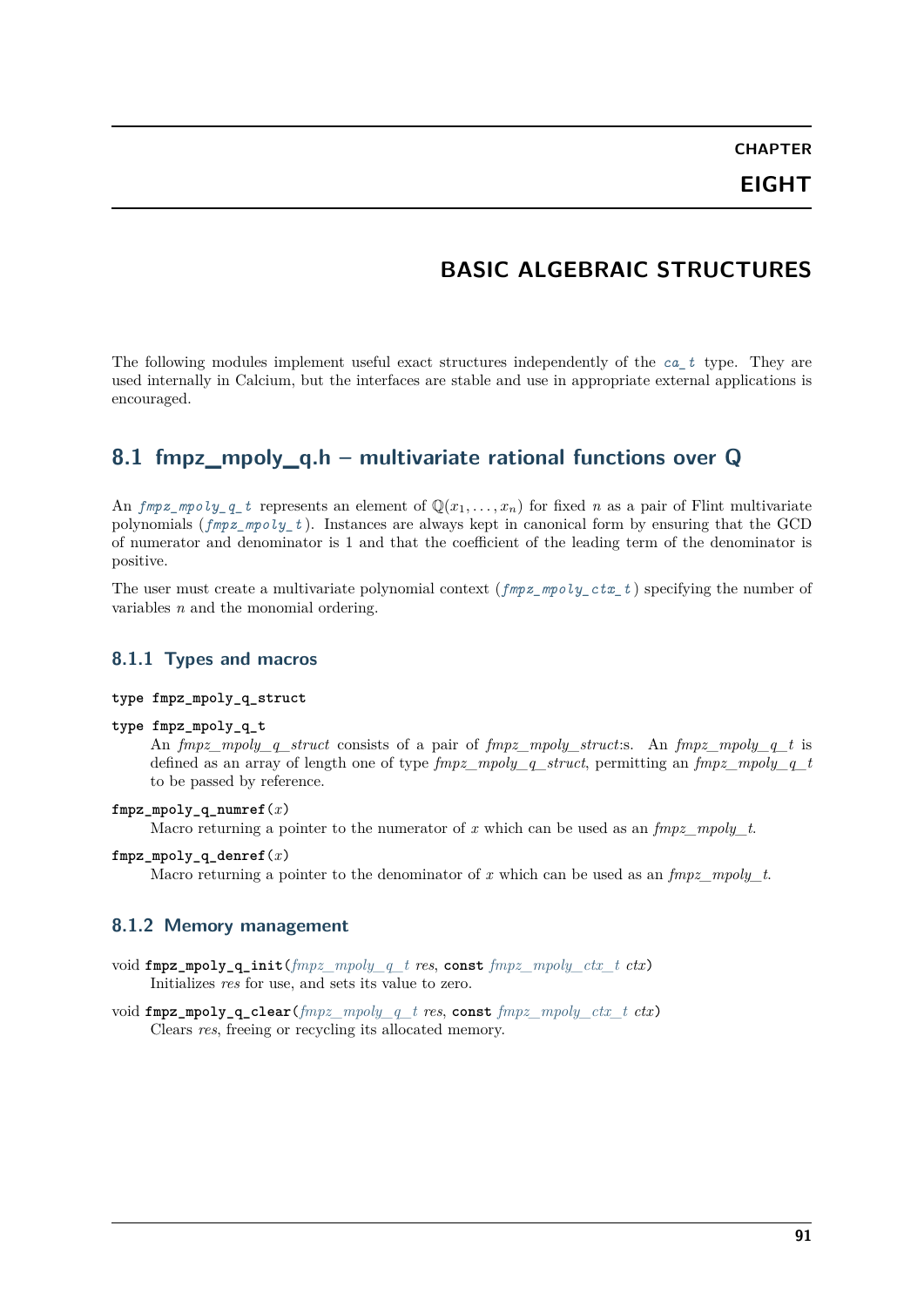### **8.1.3 Assignment**

- void **fmpz\_mpoly\_q\_swap**(*[fmpz\\_mpoly\\_q\\_t](#page-96-0) x*, *[fmpz\\_mpoly\\_q\\_t](#page-96-0) y*, **const** *[fmpz\\_mpoly\\_ctx\\_t](#page-23-4) ctx*) Swaps the values of *x* and *y* efficiently.
- void **fmpz\_mpoly\_q\_set**(*[fmpz\\_mpoly\\_q\\_t](#page-96-0) res*, **const** *[fmpz\\_mpoly\\_q\\_t](#page-96-0) x*, **const** *[fmpz\\_mpoly\\_ctx\\_t](#page-23-4) ctx*)
- void **fmpz\_mpoly\_q\_set\_fmpq**(*[fmpz\\_mpoly\\_q\\_t](#page-96-0) res*, **const** *[fmpq\\_t](#page-23-3) x*, **const** *[fmpz\\_mpoly\\_ctx\\_t](#page-23-4) ctx*)
- void **fmpz\_mpoly\_q\_set\_fmpz**(*[fmpz\\_mpoly\\_q\\_t](#page-96-0) res*, **const** *[fmpz\\_t](#page-23-2) x*, **const** *[fmpz\\_mpoly\\_ctx\\_t](#page-23-4) ctx*)
- void **fmpz\_mpoly\_q\_set\_si**(*[fmpz\\_mpoly\\_q\\_t](#page-96-0) res*, *[slong](#page-23-0) x*, **const** *[fmpz\\_mpoly\\_ctx\\_t](#page-23-4) ctx*) Sets *res* to the value *x*.

## **8.1.4 Canonicalisation**

- void **fmpz\_mpoly\_q\_canonicalise**(*[fmpz\\_mpoly\\_q\\_t](#page-96-0) x*, **const** *[fmpz\\_mpoly\\_ctx\\_t](#page-23-4) ctx*) Puts the numerator and denominator of *x* in canonical form by removing common content and making the leading term of the denominator positive.
- int **fmpz\_mpoly\_q\_is\_canonical**(**const** *[fmpz\\_mpoly\\_q\\_t](#page-96-0) x*, **const** *[fmpz\\_mpoly\\_ctx\\_t](#page-23-4) ctx*) Returns whether *x* is in canonical form.

In addition to verifying that the numerator and denominator have no common content and that the leading term of the denominator is positive, this function checks that the denominator is nonzero and that the numerator and denominator have correctly sorted terms (these properties should normally hold; verifying them provides an extra consistency check for test code).

### **8.1.5 Properties**

- int **fmpz\_mpoly\_q\_is\_zero**(**const** *[fmpz\\_mpoly\\_q\\_t](#page-96-0) x*, **const** *[fmpz\\_mpoly\\_ctx\\_t](#page-23-4) ctx*) Returns whether *x* is the constant 0.
- int **fmpz\_mpoly\_q\_is\_one**(**const** *[fmpz\\_mpoly\\_q\\_t](#page-96-0) x*, **const** *[fmpz\\_mpoly\\_ctx\\_t](#page-23-4) ctx*) Returns whether *x* is the constant 1.
- void **fmpz\_mpoly\_q\_used\_vars**(int \**used*, **const** *[fmpz\\_mpoly\\_q\\_t](#page-96-0) f*, **const** *[fmpz\\_mpoly\\_ctx\\_t](#page-23-4) ctx*)
- void **fmpz\_mpoly\_q\_used\_vars\_num**(int \**used*, **const** *[fmpz\\_mpoly\\_q\\_t](#page-96-0) f*, **const** *[fmpz\\_mpoly\\_ctx\\_t](#page-23-4) ctx*)
- void **fmpz\_mpoly\_q\_used\_vars\_den**(int \**used*, **const** *[fmpz\\_mpoly\\_q\\_t](#page-96-0) f*, **const** *[fmpz\\_mpoly\\_ctx\\_t](#page-23-4) ctx*)

For each variable, sets the corresponding entry in *used* to the boolean flag indicating whether that variable appears in the rational function (respectively its numerator or denominator).

# **8.1.6 Special values**

- void **fmpz\_mpoly\_q\_zero**(*[fmpz\\_mpoly\\_q\\_t](#page-96-0) res*, **const** *[fmpz\\_mpoly\\_ctx\\_t](#page-23-4) ctx*) Sets *res* to the constant 0.
- void **fmpz\_mpoly\_q\_one**(*[fmpz\\_mpoly\\_q\\_t](#page-96-0) res*, **const** *[fmpz\\_mpoly\\_ctx\\_t](#page-23-4) ctx*) Sets *res* to the constant 1.
- void **fmpz\_mpoly\_q\_gen**(*[fmpz\\_mpoly\\_q\\_t](#page-96-0) res*, *[slong](#page-23-0) i*, **const** *[fmpz\\_mpoly\\_ctx\\_t](#page-23-4) ctx*) Sets res to the generator  $x_{i+1}$ . Requires  $0 \leq i \leq n$  where *n* is the number of variables of *ctx*.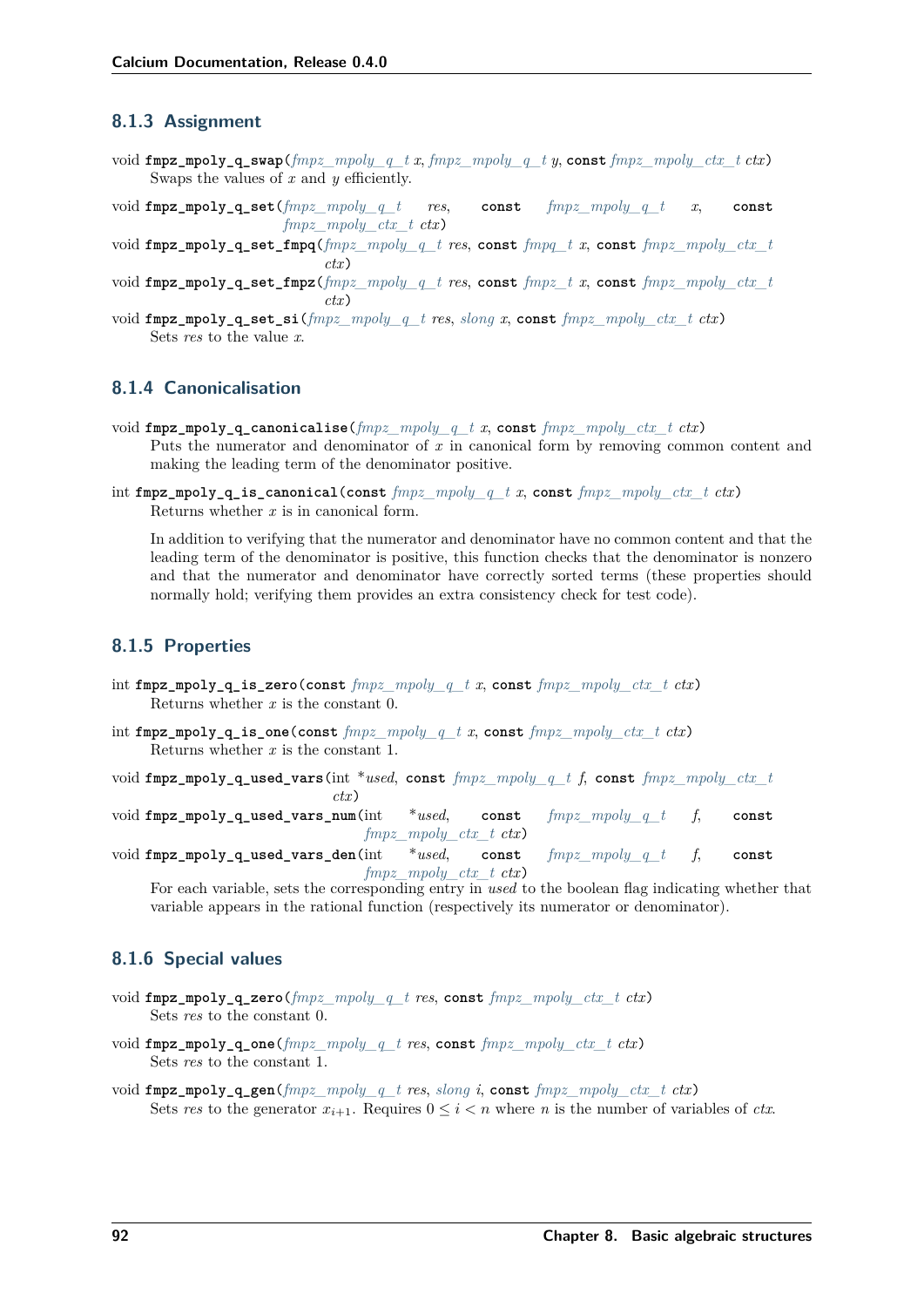### **8.1.7 Input and output**

void **fmpz\_mpoly\_q\_print\_pretty**(**const** *[fmpz\\_mpoly\\_q\\_t](#page-96-0) f*, **const** char \*\**x*, *[fmpz\\_mpoly\\_ctx\\_t](#page-23-4)*

*ctx*) Prints *res* to standard output. If *x* is not *NULL*, the strings in *x* are used as the symbols for the variables.

## **8.1.8 Random generation**

void **fmpz\_mpoly\_q\_randtest**(*[fmpz\\_mpoly\\_q\\_t](#page-96-0) res*, flint\_rand\_t *state*, *[slong](#page-23-0) length*, mp\_limb\_t *coeff\_bits*, *[slong](#page-23-0) exp\_bound*, **const** *[fmpz\\_mpoly\\_ctx\\_t](#page-23-4) ctx*) Sets *res* to a random rational function where both numerator and denominator have up to *length* terms, coefficients up to size *coeff\_bits*, and exponents strictly smaller than *exp\_bound*.

### **8.1.9 Comparisons**

int **fmpz\_mpoly\_q\_equal**(**const** *[fmpz\\_mpoly\\_q\\_t](#page-96-0) x*, **const** *[fmpz\\_mpoly\\_q\\_t](#page-96-0) y*, **const** *[fmpz\\_mpoly\\_ctx\\_t](#page-23-4) ctx*) Returns whether *x* and *y* are equal.

### **8.1.10 Arithmetic**

- void **fmpz\_mpoly\_q\_neg**(*[fmpz\\_mpoly\\_q\\_t](#page-96-0) res*, **const** *[fmpz\\_mpoly\\_q\\_t](#page-96-0) x*, **const** *[fmpz\\_mpoly\\_ctx\\_t](#page-23-4) ctx*) Sets *res* to the negation of *x*.
- void **fmpz\_mpoly\_q\_add**(*[fmpz\\_mpoly\\_q\\_t](#page-96-0) res*, **const** *[fmpz\\_mpoly\\_q\\_t](#page-96-0) x*, **const** *[fmpz\\_mpoly\\_q\\_t](#page-96-0)\_y*, **const** *[fmpz\\_mpoly\\_ctx\\_t](#page-23-4)\_ctx*)
- void **fmpz\_mpoly\_q\_add\_fmpq**(*[fmpz\\_mpoly\\_q\\_t](#page-96-0) res*, **const** *[fmpz\\_mpoly\\_q\\_t](#page-96-0) x*, **const** *[fmpq\\_t](#page-23-3) y*, **const** *[fmpz\\_mpoly\\_ctx\\_t](#page-23-4) ctx*)
- void **fmpz** mpoly q add **fmpz**( $fmpz$   $mpoly$  q  $t$  res, const  $fmpz$   $mpoly$  q  $t$   $x$ , const  $fmpz$   $t$   $y$ , **const** *[fmpz\\_mpoly\\_ctx\\_t](#page-23-4) ctx*)
- void **fmpz\_mpoly\_q\_add\_si**(*[fmpz\\_mpoly\\_q\\_t](#page-96-0) res*, **const** *[fmpz\\_mpoly\\_q\\_t](#page-96-0) x*, *[slong](#page-23-0) y*, **const** *[fmpz\\_mpoly\\_ctx\\_t](#page-23-4) ctx*)

Sets *res* to the sum of  $\overline{x}$  and  $\overline{y}$ .

- void **fmpz\_mpoly\_q\_sub**(*[fmpz\\_mpoly\\_q\\_t](#page-96-0) res*, **const** *[fmpz\\_mpoly\\_q\\_t](#page-96-0) x*, **const** *[fmpz\\_mpoly\\_q\\_t](#page-96-0)\_y*, **const** *[fmpz\\_mpoly\\_ctx\\_t](#page-23-4)\_ctx*)
- void **fmpz** mpoly q sub fmpq $(fmpz \ mpoly q \ t \ res, const \ fmpz \ mpoly q \ t \ x, const \ fmpy \ t \ y,$ **const** *[fmpz\\_mpoly\\_ctx\\_t](#page-23-4) ctx*)
- void **fmpz\_mpoly\_q\_sub\_fmpz**(*[fmpz\\_mpoly\\_q\\_t](#page-96-0) res*, **const** *[fmpz\\_mpoly\\_q\\_t](#page-96-0) x*, **const** *[fmpz\\_t](#page-23-2) y*, **const** *[fmpz\\_mpoly\\_ctx\\_t](#page-23-4) ctx*)
- void **fmpz\_mpoly\_q\_sub\_si**(*[fmpz\\_mpoly\\_q\\_t](#page-96-0) res*, **const** *[fmpz\\_mpoly\\_q\\_t](#page-96-0) x*, *[slong](#page-23-0) y*, **const** *[fmpz\\_mpoly\\_ctx\\_t](#page-23-4) ctx*) Sets *res* to the difference of *x* and *y*.
- void **fmpz\_mpoly\_q\_mul**(*[fmpz\\_mpoly\\_q\\_t](#page-96-0) res*, **const** *[fmpz\\_mpoly\\_q\\_t](#page-96-0) x*, **const** *[fmpz\\_mpoly\\_q\\_t](#page-96-0) y*, **const** *[fmpz\\_mpoly\\_ctx\\_t](#page-23-4) ctx*)
- void **fmpz\_mpoly\_q\_mul\_fmpq**(*[fmpz\\_mpoly\\_q\\_t](#page-96-0) res*, **const** *[fmpz\\_mpoly\\_q\\_t](#page-96-0) x*, **const** *[fmpq\\_t](#page-23-3) y*, **const** *[fmpz\\_mpoly\\_ctx\\_t](#page-23-4) ctx*)
- void **fmpz\_mpoly\_q\_mul\_fmpz**(*[fmpz\\_mpoly\\_q\\_t](#page-96-0) res*, **const** *[fmpz\\_mpoly\\_q\\_t](#page-96-0) x*, **const** *[fmpz\\_t](#page-23-2) y*, **const** *[fmpz\\_mpoly\\_ctx\\_t](#page-23-4) ctx*)
- void **fmpz\_mpoly\_q\_mul\_si**(*[fmpz\\_mpoly\\_q\\_t](#page-96-0) res*, **const** *[fmpz\\_mpoly\\_q\\_t](#page-96-0) x*, *[slong](#page-23-0) y*, **const** *[fmpz\\_mpoly\\_ctx\\_t](#page-23-4) ctx*) Sets *res* to the product of *x* and *y*.
- void **fmpz\_mpoly\_q\_div**(*[fmpz\\_mpoly\\_q\\_t](#page-96-0) res*, **const** *[fmpz\\_mpoly\\_q\\_t](#page-96-0) x*, **const** *[fmpz\\_mpoly\\_q\\_t](#page-96-0) y*, **const** *[fmpz\\_mpoly\\_ctx\\_t](#page-23-4) ctx*)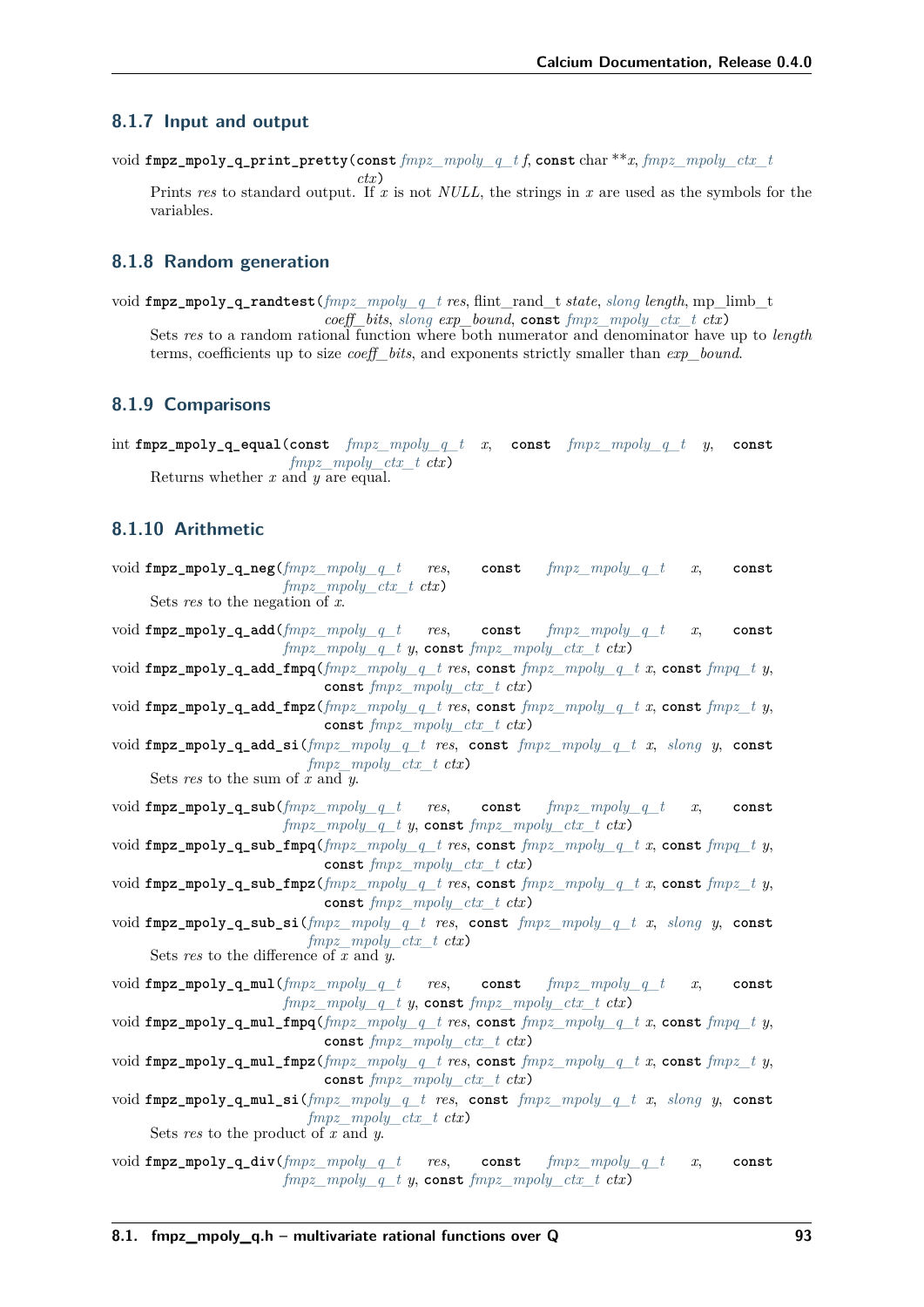- void **fmpz\_mpoly\_q\_div\_fmpq**(*[fmpz\\_mpoly\\_q\\_t](#page-96-0) res*, **const** *[fmpz\\_mpoly\\_q\\_t](#page-96-0) x*, **const** *[fmpq\\_t](#page-23-3) y*, **const** *[fmpz\\_mpoly\\_ctx\\_t](#page-23-4) ctx*)
- void **fmpz\_mpoly\_q\_div\_fmpz**(*[fmpz\\_mpoly\\_q\\_t](#page-96-0) res*, **const** *[fmpz\\_mpoly\\_q\\_t](#page-96-0) x*, **const** *[fmpz\\_t](#page-23-2) y*, **const** *[fmpz\\_mpoly\\_ctx\\_t](#page-23-4) ctx*)
- void **fmpz\_mpoly\_q\_div\_si**(*[fmpz\\_mpoly\\_q\\_t](#page-96-0) res*, **const** *[fmpz\\_mpoly\\_q\\_t](#page-96-0) x*, *[slong](#page-23-0) y*, **const** *[fmpz\\_mpoly\\_ctx\\_t](#page-23-4) ctx*)

Sets *res* to the quotient of *x* and *y*. Division by zero calls *flint\_abort*.

void **fmpz\_mpoly\_q\_inv**(*[fmpz\\_mpoly\\_q\\_t](#page-96-0) res*, **const** *[fmpz\\_mpoly\\_q\\_t](#page-96-0) x*, **const** *[fmpz\\_mpoly\\_ctx\\_t](#page-23-4) ctx*)

Sets *res* to the inverse of x. Division by zero calls  $\text{flint}\_\text{abort}$ .

### **8.1.11 Content**

- void **\_fmpz\_mpoly\_q\_content**(*[fmpz\\_t](#page-23-2) num*, *[fmpz\\_t](#page-23-2) den*, **const** *[fmpz\\_mpoly\\_t](#page-23-5) xnum*, **const** *[fmpz\\_mpoly\\_t](#page-23-5) xden*, **const** *[fmpz\\_mpoly\\_ctx\\_t](#page-23-4) ctx*)
- void **fmpz\_mpoly\_q\_content**(*[fmpq\\_t](#page-23-3) res*, **const** *[fmpz\\_mpoly\\_q\\_t](#page-96-0) x*, **const** *[fmpz\\_mpoly\\_ctx\\_t](#page-23-4) ctx*)

Sets *res* to the content of the coefficients of *x*.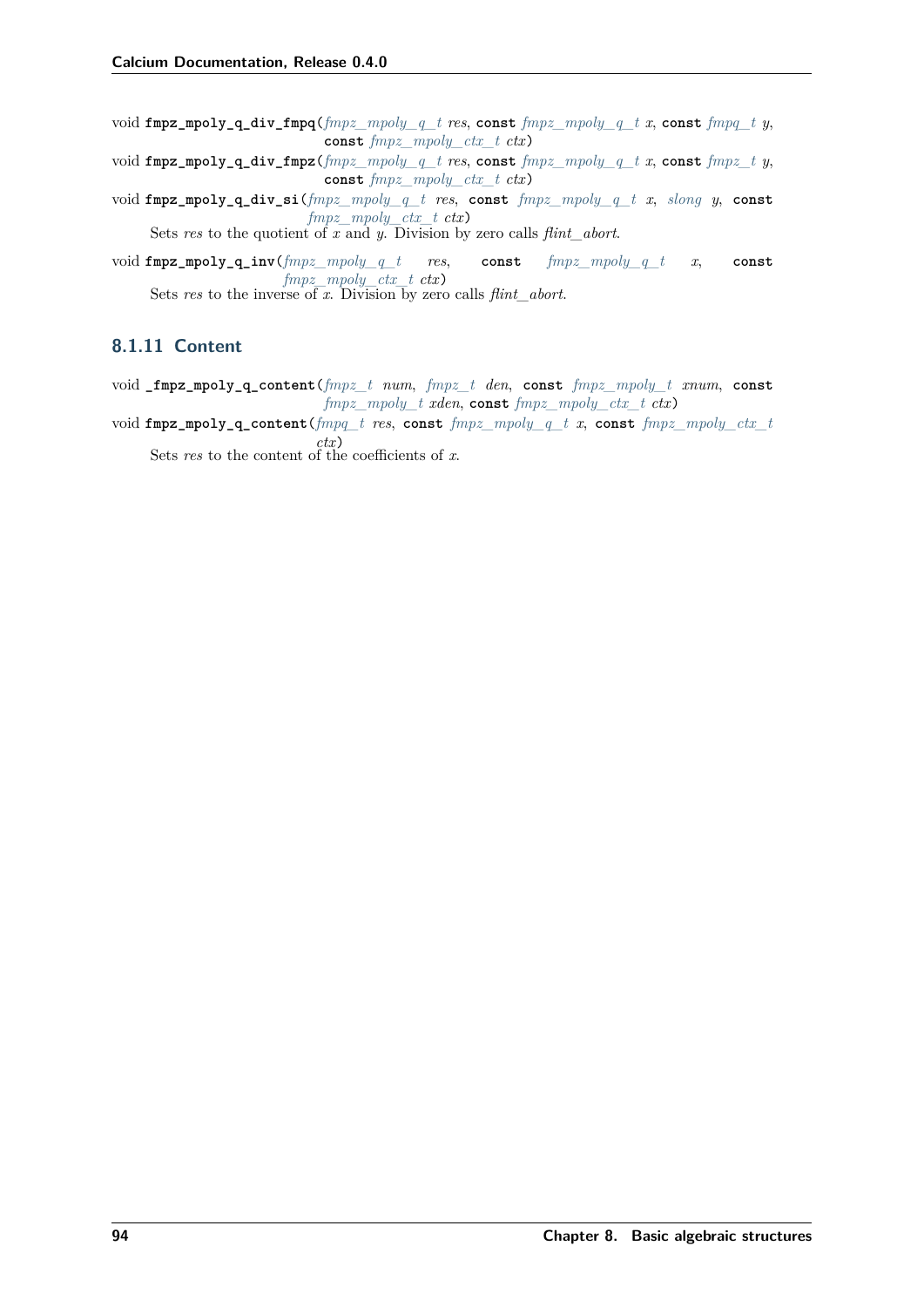# **8.2 qqbar.h – algebraic numbers represented by minimal polynomials**

A *[qqbar\\_t](#page-100-0)* represents a real or complex algebraic number (an element of  $\overline{Q}$ ) by its unique reduced minimal polynomial in  $\mathbb{Z}[x]$  and an isolating complex interval. The precision of isolating intervals is maintained automatically to ensure that all operations on *[qqbar\\_t](#page-100-0)* instances are exact.

This representation is useful for working with individual algebraic numbers of moderate degree (up to 100, say). Arithmetic in this representation is expensive: an arithmetic operation on numbers of degrees *m* and *n* involves computing and then factoring an annihilating polynomial of degree *mn* and potentially also performing numerical root-finding. For doing repeated arithmetic, it is generally more efficient to work with the *[ca\\_t](#page-27-0)* type in a fixed number field. The *[qqbar\\_t](#page-100-0)* type is used internally by the *[ca\\_t](#page-27-0)* type to represent the embedding of number fields in  $\mathbb R$  or  $\mathbb C$  and to decide predicates for algebraic numbers.

### **8.2.1 Types and macros**

#### **type qqbar\_struct**

<span id="page-100-0"></span>**type qqbar\_t**

A *qqbar\_struct* consists of an *fmpz\_poly\_struct* and an *acb\_struct*. A *qqbar\_t* is defined as an array of length one of type *qqbar\_struct*, permitting a *qqbar\_t* to be passed by reference.

#### <span id="page-100-1"></span>**type qqbar\_ptr**

Alias for qqbar\_struct \*, used for *qqbar* vectors.

<span id="page-100-2"></span>**type qqbar\_srcptr**

Alias for const qqbar\_struct \*, used for *qqbar* vectors when passed as readonly input to functions.

**QQBAR\_POLY**(*x*)

Macro returning a pointer to the minimal polynomial of *x* which can be used as an *fmpz\_poly\_t*.

**QQBAR\_COEFFS**(*x*)

Macro returning a pointer to the array of *fmpz* coefficients of the minimal polynomial of *x*.

#### **QQBAR\_ENCLOSURE**(*x*)

Macro returning a pointer to the enclosure of *x* which can be used as an *acb\_t*.

### **8.2.2 Memory management**

void **qqbar\_init**(*[qqbar\\_t](#page-100-0) res*)

Initializes the variable *res* for use, and sets its value to zero.

- void **qqbar\_clear**(*[qqbar\\_t](#page-100-0) res*) Clears the variable *res*, freeing or recycling its allocated memory.
- *[qqbar\\_ptr](#page-100-1)* **\_qqbar\_vec\_init**(*[slong](#page-23-0) len*) Returns a pointer to an array of *len* initialized *qqbar\_struct*:s.
- void **\_qqbar\_vec\_clear**(*[qqbar\\_ptr](#page-100-1) vec*, *[slong](#page-23-0) len*) Clears all *len* entries in the vector *vec* and frees the vector itself.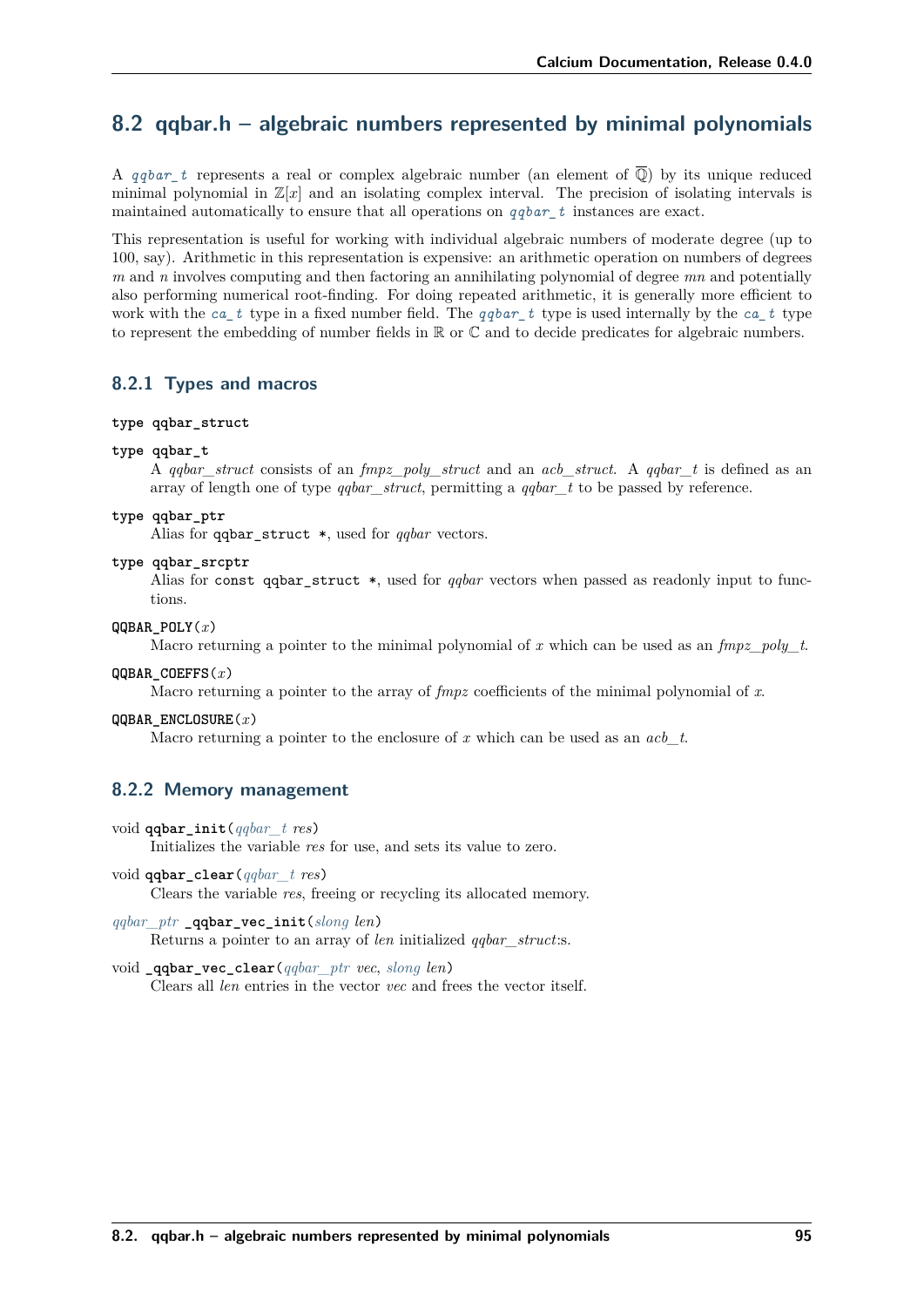### **8.2.3 Assignment**

```
void qqbar_swap(qqbar_t x, qqbar_t y)
     Swaps the values of x and y efficiently.
```
void **qqbar\_set**(*[qqbar\\_t](#page-100-0) res*, **const** *[qqbar\\_t](#page-100-0) x*)

```
void qqbar_set_si(qqbar_t res, slong x)
```
void **qqbar\_set\_ui**(*[qqbar\\_t](#page-100-0) res*, *[ulong](#page-23-1) x*)

```
void qqbar_set_fmpz(qqbar_t res, const fmpz_t x)
```

```
void qqbar_set_fmpq(qqbar_t res, const fmpq_t x)
```
Sets *res* to the value *x*.

```
void qqbar_set_re_im(qqbar_t res, const qqbar_t x, const qqbar_t y)
     Sets res to the value x + yi.
```
int **qqbar\_set\_d**(*[qqbar\\_t](#page-100-0) res*, double *x*)

```
int qqbar_set_re_im_d(qqbar_t res, double x, double y)
     Sets res to the value x or x + yi respectively. These functions performs error handling: if x and y
     are finite, the conversion succeeds and the return flag is 1. If x or y is non-finite (infinity or NaN),
     the conversion fails and the return flag is 0.
```
# **8.2.4 Properties**

```
slong qqbar_degree(const qqbar_t x)
     Returns the degree of x, i.e. the degree of the minimal polynomial.
```

```
int qqbar_is_rational(const qqbar_t x)
     Returns whether x is a rational number.
```

```
int qqbar_is_integer(const qqbar_t x)
     Returns whether x is an integer (an element of \mathbb{Z}).
```

```
int qqbar_is_algebraic_integer(const qqbar_t x)
     Returns whether x is an algebraic integer, i.e. whether its minimal polynomial has leading coeffi-
     cient 1.
```

```
int qqbar_is_zero(const qqbar_t x)
```

```
int qqbar_is_one(const qqbar_t x)
```
- int **qqbar\_is\_neg\_one**(**const** *[qqbar\\_t](#page-100-0) x*) Returns whether *x* is the number 0, 1,  $-1$ .
- int **qqbar\_is\_i**(**const** *[qqbar\\_t](#page-100-0) x*)

```
int qqbar_is_neg_i(const qqbar_t x)
     Returns whether x is the imaginary unit i (respectively -i).
```
int **qqbar\_is\_real**(**const** *[qqbar\\_t](#page-100-0) x*) Returns whether *x* is a real number.

```
void qqbar_height(fmpz_t res, const qqbar_t x)
     Sets res to the height of x (the largest absolute value of the coefficients of the minimal polynomial
     of x).
```
*[slong](#page-23-0)* **qqbar\_height\_bits**(**const** *[qqbar\\_t](#page-100-0) x*)

Returns the height of *x* (the largest absolute value of the coefficients of the minimal polynomial of *x*) measured in bits.

#### int **qqbar\_within\_limits**(**const** *[qqbar\\_t](#page-100-0) x*, *[slong](#page-23-0) deg\_limit*, *[slong](#page-23-0) bits\_limit*)

Checks if *x* has degree bounded by *deg\_limit* and height bounded by *bits\_limit* bits, returning 0 (false) or 1 (true). If *deg\_limit* is set to 0, the degree check is skipped, and similarly for *bits\_limit*.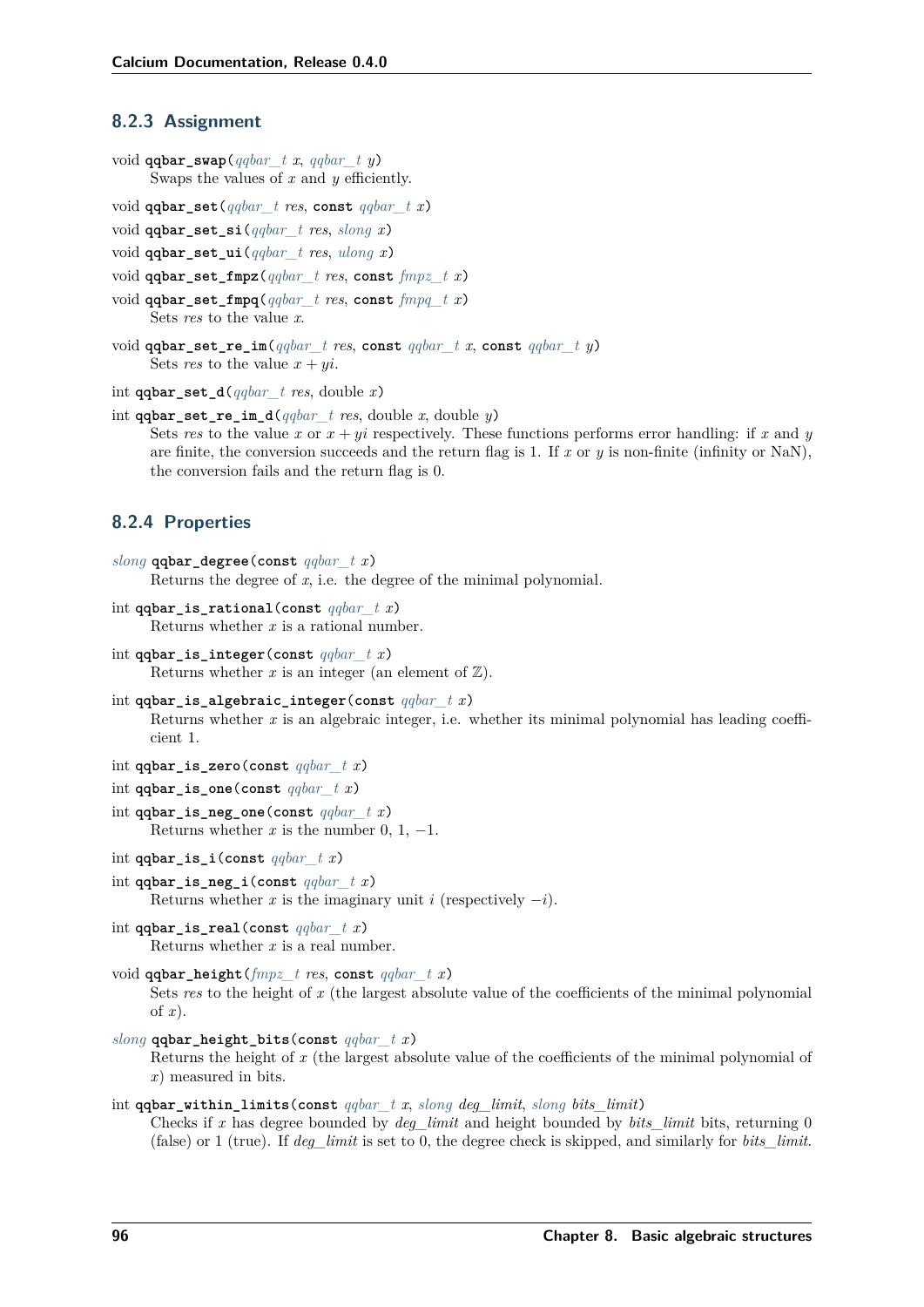int **qqbar\_binop\_within\_limits**(**const** *[qqbar\\_t](#page-100-0) x*, **const** *[qqbar\\_t](#page-100-0) y*, *[slong](#page-23-0) deg\_limit*, *[slong](#page-23-0) bits\_limit*)

Checks if  $x + y$ ,  $x - y$ ,  $x \cdot y$  and  $\overline{x}/y$  certainly have degree bounded by *deg\_limit* (by multiplying the degrees for *x* and *y* to obtain a trivial bound). For *bits\_limits*, the sum of the bit heights of *x* and *y* is checked against the bound (this is only a heuristic). If *deg\_limit* is set to 0, the degree check is skipped, and similarly for *bits\_limit*.

# **8.2.5 Conversions**

- void **\_qqbar\_get\_fmpq**(*[fmpz\\_t](#page-23-2) num*, *[fmpz\\_t](#page-23-2) den*, **const** *[qqbar\\_t](#page-100-0) x*) Sets *num* and *den* to the numerator and denominator of *x*. Aborts if *x* is not a rational number.
- void **qqbar\_get\_fmpq**(*[fmpq\\_t](#page-23-3) res*, **const** *[qqbar\\_t](#page-100-0) x*) Sets *res* to *x*. Aborts if *x* is not a rational number.
- void **qqbar\_get\_fmpz**(*[fmpz\\_t](#page-23-2) res*, **const** *[qqbar\\_t](#page-100-0) x*) Sets *res* to *x*. Aborts if *x* is not an integer.

# **8.2.6 Special values**

```
void qqbar_zero(qqbar_t res)
     Sets res to the number 0.
```

```
void qqbar_one(qqbar_t res)
     Sets res to the number 1.
```
void **qqbar\_i**(*[qqbar\\_t](#page-100-0) res*) Sets *res* to the imaginary unit *i*.

void **qqbar\_phi**(*[qqbar\\_t](#page-100-0) res*) Sets *res* to the golden ratio  $\varphi = \frac{1}{2}$ √  $(5+1).$ 

# **8.2.7 Input and output**

```
void qqbar_print(const qqbar_t x)
```
Prints *res* to standard output. The output shows the degree and the list of coefficients of the minimal polynomial followed by a decimal representation of the enclosing interval. This function is mainly intended for debugging.

```
void qqbar_printn(const qqbar_t x, slong n)
```
Prints *res* to standard output. The output shows a decimal approximation to *n* digits.

```
void qqbar_printnd(const qqbar_t x, slong n)
```
Prints *res* to standard output. The output shows a decimal approximation to *n* digits, followed by the degree of the number.

```
For example, print, printi and printind with n = 6 give the following output for the numbers 0, 1, i, \varphi,
  2-\sqrt{3}i:
```

```
deg 1 [0, 1] 0
deg 1 [-1, 1] 1.00000
deg 2 [1, 0, 1] 1.00000*I
deg 2 [-1, -1, 1] [1.61803398874989484820458683436563811772 +/- 6.00e-39]
deg 4 [25, 0, 2, 0, 1] [1.4142135623730950488016887242096980786 +/- 8.67e-38] + [-1.
˓→732050807568877293527446341505872367 +/- 1.10e-37]*I
\Omega1.00000
1.00000*I
1.61803
```
(continues on next page)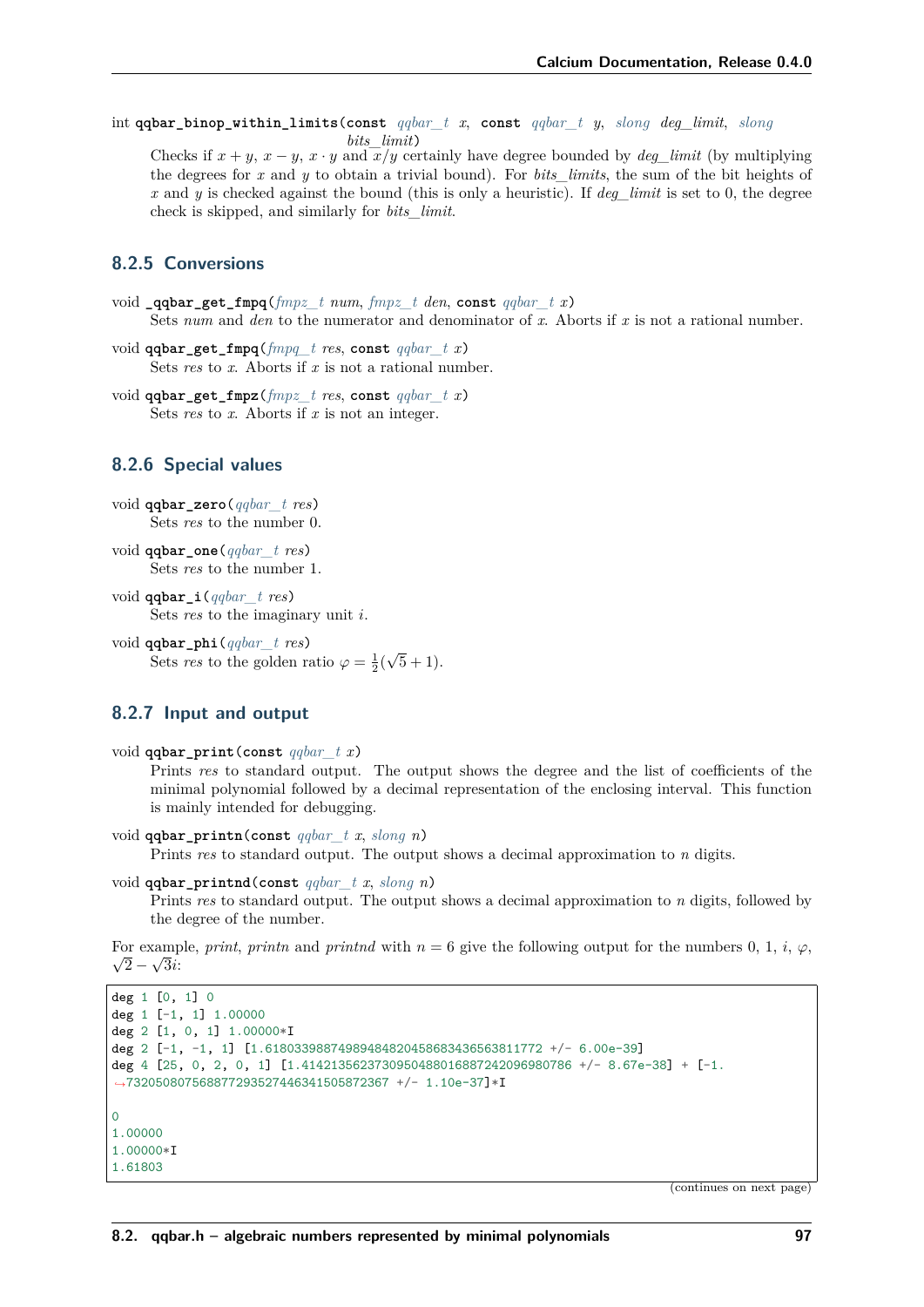(continued from previous page)

```
1.41421 - 1.73205*I
0 (deg 1)
1.00000 (deg 1)
1.00000*I (deg 2)
1.61803 (deg 2)
1.41421 - 1.73205*I (deg 4)
```
## **8.2.8 Random generation**

- void **qqbar\_randtest**(*[qqbar\\_t](#page-100-0) res*, flint\_rand\_t *state*, *[slong](#page-23-0) deg*, *[slong](#page-23-0) bits*) Sets *res* to a random algebraic number with degree up to *deg* and with height (measured in bits) up to *bits*.
- void **qqbar\_randtest\_real**(*[qqbar\\_t](#page-100-0) res*, flint\_rand\_t *state*, *[slong](#page-23-0) deg*, *[slong](#page-23-0) bits*) Sets *res* to a random real algebraic number with degree up to *deg* and with height (measured in bits) up to *bits*.
- void **qqbar\_randtest\_nonreal**(*[qqbar\\_t](#page-100-0) res*, flint\_rand\_t *state*, *[slong](#page-23-0) deg*, *[slong](#page-23-0) bits*) Sets *res* to a random nonreal algebraic number with degree up to *deg* and with height (measured in bits) up to *bits*. Since all algebraic numbers of degree 1 are real, *deg* must be at least 2.

### **8.2.9 Comparisons**

- int **qqbar\_equal**(**const** *[qqbar\\_t](#page-100-0) x*, **const** *[qqbar\\_t](#page-100-0) y*) Returns whether *x* and *y* are equal.
- int **qqbar\_equal\_fmpq\_poly\_val**(**const** *[qqbar\\_t](#page-100-0) x*, **const** *[fmpq\\_poly\\_t](#page-23-6) f*, **const** *[qqbar\\_t](#page-100-0) y*) Returns whether *x* is equal to  $f(y)$ . This function is more efficient than evaluating  $f(y)$  and comparing the results.
- int **qqbar\_cmp\_re**(**const** *[qqbar\\_t](#page-100-0) x*, **const** *[qqbar\\_t](#page-100-0) y*) Compares the real parts of  $x$  and  $y$ , returning -1, 0 or +1.
- int **qqbar** cmp im(const *qqbar*  $t$  *x*, const *qqbar*  $t$  *y*) Compares the imaginary parts of  $x$  and  $y$ , returning -1, 0 or +1.
- int **qqbar\_cmpabs\_re**(**const** *[qqbar\\_t](#page-100-0) x*, **const** *[qqbar\\_t](#page-100-0) y*) Compares the absolute values of the real parts of  $x$  and  $y$ , returning -1, 0 or +1.
- int **qqbar\_cmpabs\_im**(**const** *[qqbar\\_t](#page-100-0) x*, **const** *[qqbar\\_t](#page-100-0) y*) Compares the absolute values of the imaginary parts of  $x$  and  $y$ , returning -1, 0 or +1.
- int **qqbar\_cmpabs**(**const** *[qqbar\\_t](#page-100-0) x*, **const** *[qqbar\\_t](#page-100-0) y*) Compares the absolute values of  $x$  and  $y$ , returning -1, 0 or +1.
- <span id="page-103-0"></span>int **qqbar\_cmp\_root\_order**(**const** *[qqbar\\_t](#page-100-0) x*, **const** *[qqbar\\_t](#page-100-0) y*) Compares *x* and *y* using an arbitrary but convenient ordering defined on the complex numbers. This is useful for sorting the roots of a polynomial in a canonical order.

We define the root order as follows: real roots come first, in descending order. Nonreal roots are subsequently ordered first by real part in descending order, then in ascending order by the absolute value of the imaginary part, and then in descending order of the sign. This implies that complex conjugate roots are adjacent, with the root in the upper half plane first.

#### *[ulong](#page-23-1)* **qqbar\_hash**(**const** *[qqbar\\_t](#page-100-0) x*)

Returns a hash of *x*. As currently implemented, this function only hashes the minimal polynomial of *x*. The user should mix in some bits based on the numerical value if it is critical to distinguish between conjugates of the same minimal polynomial. This function is also likely to produce serial runs of values for lexicographically close minimal polynomials. This is not necessarily a problem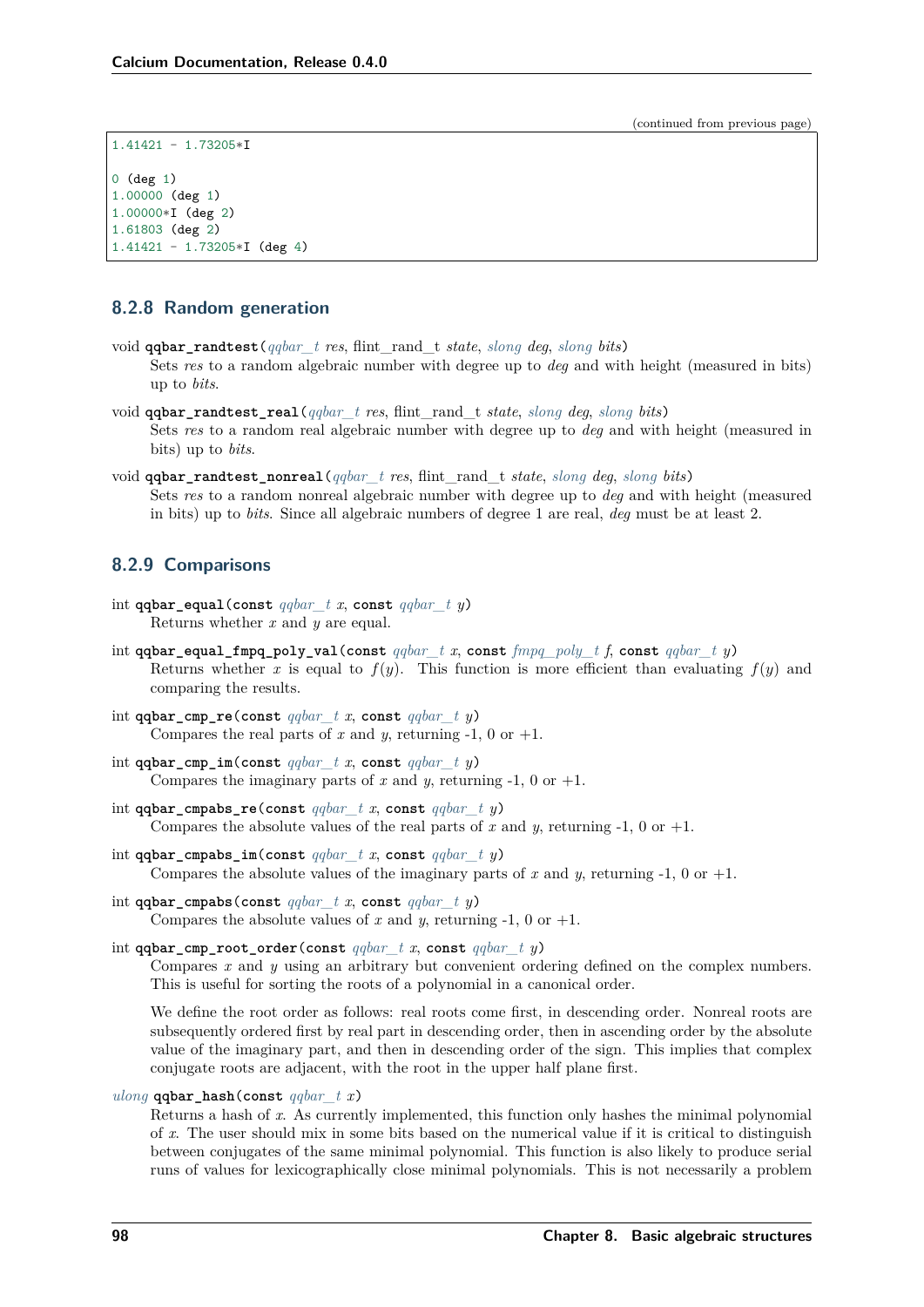for use in hash tables, but if it is important that all bits in the output are random, the user should apply an integer hash function to the output.

### **8.2.10 Complex parts**

```
void qqbar_conj(qqbar_t res, const qqbar_t x)
     Sets res to the complex conjugate of x.
```
- void **qqbar\_re**(*[qqbar\\_t](#page-100-0) res*, **const** *[qqbar\\_t](#page-100-0) x*) Sets *res* to the real part of *x*.
- void **qqbar\_im**(*[qqbar\\_t](#page-100-0) res*, **const** *[qqbar\\_t](#page-100-0) x*) Sets *res* to the imaginary part of *x*.
- void **qqbar\_re\_im**(*[qqbar\\_t](#page-100-0) res1*, *[qqbar\\_t](#page-100-0) res2*, **const** *[qqbar\\_t](#page-100-0) x*) Sets *res1* to the real part of *x* and *res2* to the imaginary part of *x*.
- void **qqbar\_abs**(*[qqbar\\_t](#page-100-0) res*, **const** *[qqbar\\_t](#page-100-0) x*) Sets *res* to the absolute value of *x*:
- void **qqbar\_abs2**(*[qqbar\\_t](#page-100-0) res*, **const** *[qqbar\\_t](#page-100-0) x*) Sets *res* to the square of the absolute value of *x*.
- void **qqbar\_sgn**(*[qqbar\\_t](#page-100-0) res*, **const** *[qqbar\\_t](#page-100-0) x*) Sets res to the complex sign of *x*, defined as 0 if *x* is zero and as  $x/|x|$  otherwise.

```
int qqbar_sgn_re(const qqbar_t x)
     Returns the sign of the real part of x (-1, 0 or +1).
```
- int **qqbar\_sgn\_im**(**const** *[qqbar\\_t](#page-100-0) x*) Returns the sign of the imaginary part of  $x$  (-1, 0 or +1).
- int **qqbar\_csgn**(**const** *[qqbar\\_t](#page-100-0) x*)

Returns the extension of the real sign function taking the value 1 for *x* strictly in the right half plane, -1 for *x* strictly in the left half plane, and the sign of the imaginary part when *x* is on the plane, -1 for x strictly in the left half plane, and the sign of the imaginary part when x is zero.<br>
imaginary axis. Equivalently,  $\text{csgn}(x) = x/\sqrt{x^2}$  except that the value is 0 when x is zero.

# **8.2.11 Integer parts**

```
void qqbar floor(fmpz t res, const qqbar t x)
```
Sets *res* to the floor function of *x*. If *x* is not real, the value is defined as the floor function of the real part of *x*.

void **qqbar\_ceil**(*[fmpz\\_t](#page-23-2) res*, **const** *[qqbar\\_t](#page-100-0) x*)

Sets *res* to the ceiling function of *x*. If *x* is not real, the value is defined as the ceiling function of the real part of *x*.

# **8.2.12 Arithmetic**

void **qqbar\_neg**(*[qqbar\\_t](#page-100-0) res*, **const** *[qqbar\\_t](#page-100-0) x*) Sets *res* to the negation of *x*.

void **qqbar\_add**(*[qqbar\\_t](#page-100-0) res*, **const** *[qqbar\\_t](#page-100-0) x*, **const** *[qqbar\\_t](#page-100-0) y*)

void **qqbar\_add\_fmpq**(*[qqbar\\_t](#page-100-0) res*, **const** *[qqbar\\_t](#page-100-0) x*, **const** *[fmpq\\_t](#page-23-3) y*)

void **qqbar** add  $\text{fmpz}(qolar \text{ } t \text{ } res, \text{ const } qabar \text{ } t \text{ } x, \text{ const } \text{ } fmpz \text{ } t \text{ } y)$ 

void **qqbar\_add\_ui**(*[qqbar\\_t](#page-100-0) res*, **const** *[qqbar\\_t](#page-100-0) x*, *[ulong](#page-23-1) y*)

void **qqbar\_add\_si**(*[qqbar\\_t](#page-100-0) res*, **const** *[qqbar\\_t](#page-100-0) x*, *[slong](#page-23-0) y*) Sets *res* to the sum of *x* and *y*.

```
void qqbar_sub(qqbar_t res, const qqbar_t x, const qqbar_t y)
```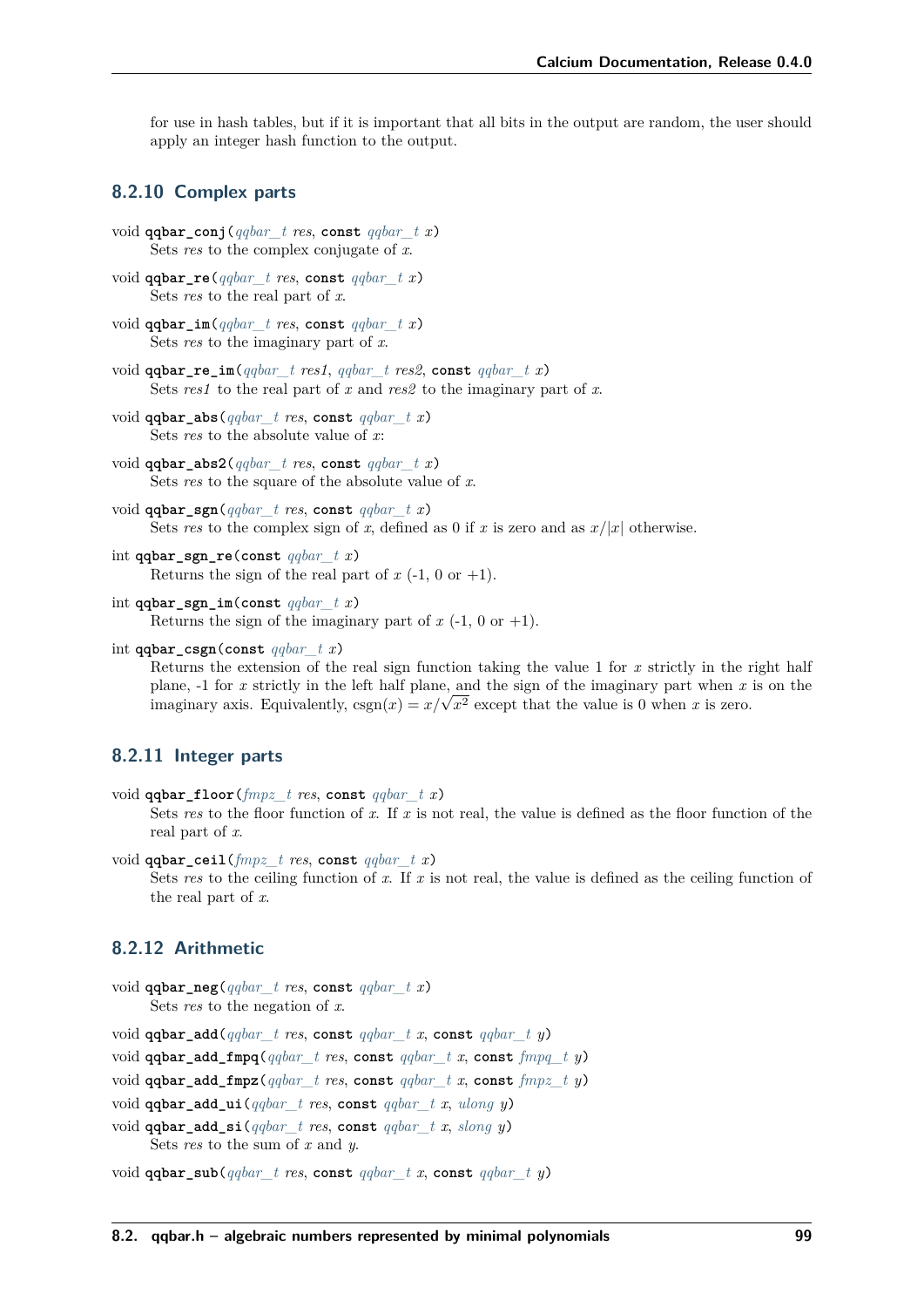- void **qqbar\_sub\_fmpq**(*[qqbar\\_t](#page-100-0) res*, **const** *[qqbar\\_t](#page-100-0) x*, **const** *[fmpq\\_t](#page-23-3) y*)
- void **qqbar\_sub\_fmpz**(*[qqbar\\_t](#page-100-0) res*, **const** *[qqbar\\_t](#page-100-0) x*, **const** *[fmpz\\_t](#page-23-2) y*)
- void **qqbar\_sub\_ui**(*[qqbar\\_t](#page-100-0) res*, **const** *[qqbar\\_t](#page-100-0) x*, *[ulong](#page-23-1) y*)
- void **qqbar\_sub\_si**(*[qqbar\\_t](#page-100-0) res*, **const** *[qqbar\\_t](#page-100-0) x*, *[slong](#page-23-0) y*)
- void **qqbar\_fmpq\_sub**(*[qqbar\\_t](#page-100-0) res*, **const** *[fmpq\\_t](#page-23-3) x*, **const** *[qqbar\\_t](#page-100-0) y*)
- void **qqbar\_fmpz\_sub**(*[qqbar\\_t](#page-100-0) res*, **const** *[fmpz\\_t](#page-23-2) x*, **const** *[qqbar\\_t](#page-100-0) y*)
- void **qqbar\_ui\_sub**(*[qqbar\\_t](#page-100-0) res*, *[ulong](#page-23-1) x*, **const** *[qqbar\\_t](#page-100-0) y*)
- void **qqbar\_si\_sub**(*[qqbar\\_t](#page-100-0) res*, *[slong](#page-23-0) x*, **const** *[qqbar\\_t](#page-100-0) y*) Sets *res* to the difference of *x* and *y*.
- void **qqbar\_mul**(*[qqbar\\_t](#page-100-0) res*, **const** *[qqbar\\_t](#page-100-0) x*, **const** *[qqbar\\_t](#page-100-0) y*)
- void **qqbar\_mul\_fmpq**(*[qqbar\\_t](#page-100-0) res*, **const** *[qqbar\\_t](#page-100-0) x*, **const** *[fmpq\\_t](#page-23-3) y*)
- void **qqbar\_mul\_fmpz**(*[qqbar\\_t](#page-100-0) res*, **const** *[qqbar\\_t](#page-100-0) x*, **const** *[fmpz\\_t](#page-23-2) y*)
- void **qqbar\_mul\_ui**(*[qqbar\\_t](#page-100-0) res*, **const** *[qqbar\\_t](#page-100-0) x*, *[ulong](#page-23-1) y*)
- void **qqbar\_mul\_si**(*[qqbar\\_t](#page-100-0) res*, **const** *[qqbar\\_t](#page-100-0) x*, *[slong](#page-23-0) y*) Sets *res* to the product of *x* and *y*.
- void **qqbar\_mul\_2exp\_si**(*[qqbar\\_t](#page-100-0) res*, **const** *[qqbar\\_t](#page-100-0) x*, *[slong](#page-23-0) e*) Sets *res* to  $x$  multiplied by  $2^e$ .
- void **qqbar\_sqr**(*[qqbar\\_t](#page-100-0) res*, **const** *[qqbar\\_t](#page-100-0) x*) Sets *res* to the square of *x*.
- void **qqbar\_inv**(*[qqbar\\_t](#page-100-0) res*, **const** *[qqbar\\_t](#page-100-0) x*, **const** *[qqbar\\_t](#page-100-0) y*) Sets *res* to the multiplicative inverse of *y*. Division by zero calls *flint\_abort*.
- void **qqbar\_div**(*[qqbar\\_t](#page-100-0) res*, **const** *[qqbar\\_t](#page-100-0) x*, **const** *[qqbar\\_t](#page-100-0) y*)
- void **qqbar\_div\_fmpq**(*[qqbar\\_t](#page-100-0) res*, **const** *[qqbar\\_t](#page-100-0) x*, **const** *[fmpq\\_t](#page-23-3) y*)
- void **qqbar\_div\_fmpz**(*[qqbar\\_t](#page-100-0) res*, **const** *[qqbar\\_t](#page-100-0) x*, **const** *[fmpz\\_t](#page-23-2) y*)
- void **qqbar\_div\_ui**(*[qqbar\\_t](#page-100-0) res*, **const** *[qqbar\\_t](#page-100-0) x*, *[ulong](#page-23-1) y*)
- void **qqbar\_div\_si**(*[qqbar\\_t](#page-100-0) res*, **const** *[qqbar\\_t](#page-100-0) x*, *[slong](#page-23-0) y*)
- void **qqbar\_fmpq\_div**(*[qqbar\\_t](#page-100-0) res*, **const** *[fmpq\\_t](#page-23-3) x*, **const** *[qqbar\\_t](#page-100-0) y*)
- void **qqbar\_fmpz\_div**(*[qqbar\\_t](#page-100-0) res*, **const** *[fmpz\\_t](#page-23-2) x*, **const** *[qqbar\\_t](#page-100-0) y*)
- void **qqbar\_ui\_div**(*[qqbar\\_t](#page-100-0) res*, *[ulong](#page-23-1) x*, **const** *[qqbar\\_t](#page-100-0) y*)
- void **qqbar\_si\_div**(*[qqbar\\_t](#page-100-0) res*, *[slong](#page-23-0) x*, **const** *[qqbar\\_t](#page-100-0) y*) Sets *res* to the quotient of *x* and *y*. Division by zero calls *flint\_abort*.
- void **qqbar\_scalar\_op**(*[qqbar\\_t](#page-100-0) res*, **const** *[qqbar\\_t](#page-100-0) x*, **const** *[fmpz\\_t](#page-23-2) a*, **const** *[fmpz\\_t](#page-23-2) b*, **const** *[fmpz\\_t](#page-23-2) c*)

Sets res to the rational affine transformation  $(ax + b)/c$ , performed as a single operation. There are no restrictions on *a*, *b* and *c* except that *c* must be nonzero. Division by zero calls *flint\_abort*.

### **8.2.13 Powers and roots**

```
void qqbar_sqrt(qqbar_t res, const qqbar_t x)
```

```
void qqbar_sqrt_ui(qqbar_t res, ulong x)
```
- Sets *res* to the principal square root of *x*.
- void **qqbar\_rsqrt**(*[qqbar\\_t](#page-100-0) res*, **const** *[qqbar\\_t](#page-100-0) x*) Sets *res* to the reciprocal of the principal square root of *x*. Division by zero calls *flint\_abort*.
- void **qqbar\_pow\_ui**(*[qqbar\\_t](#page-100-0) res*, **const** *[qqbar\\_t](#page-100-0) x*, *[ulong](#page-23-1) n*)
- void **qqbar\_pow\_si**(*[qqbar\\_t](#page-100-0) res*, **const** *[qqbar\\_t](#page-100-0) x*, *[ulong](#page-23-1) n*)

```
void qqbar_pow_fmpz(qqbar_t res, const qqbar_t x, const fmpz_t n)
```
void **qqbar\_pow\_fmpq**(*[qqbar\\_t](#page-100-0) res*, **const** *[qqbar\\_t](#page-100-0) x*, **const** *[fmpq\\_t](#page-23-3) n*)

Sets *res* to *x* raised to the *n*-th power. Raising zero to a negative power aborts.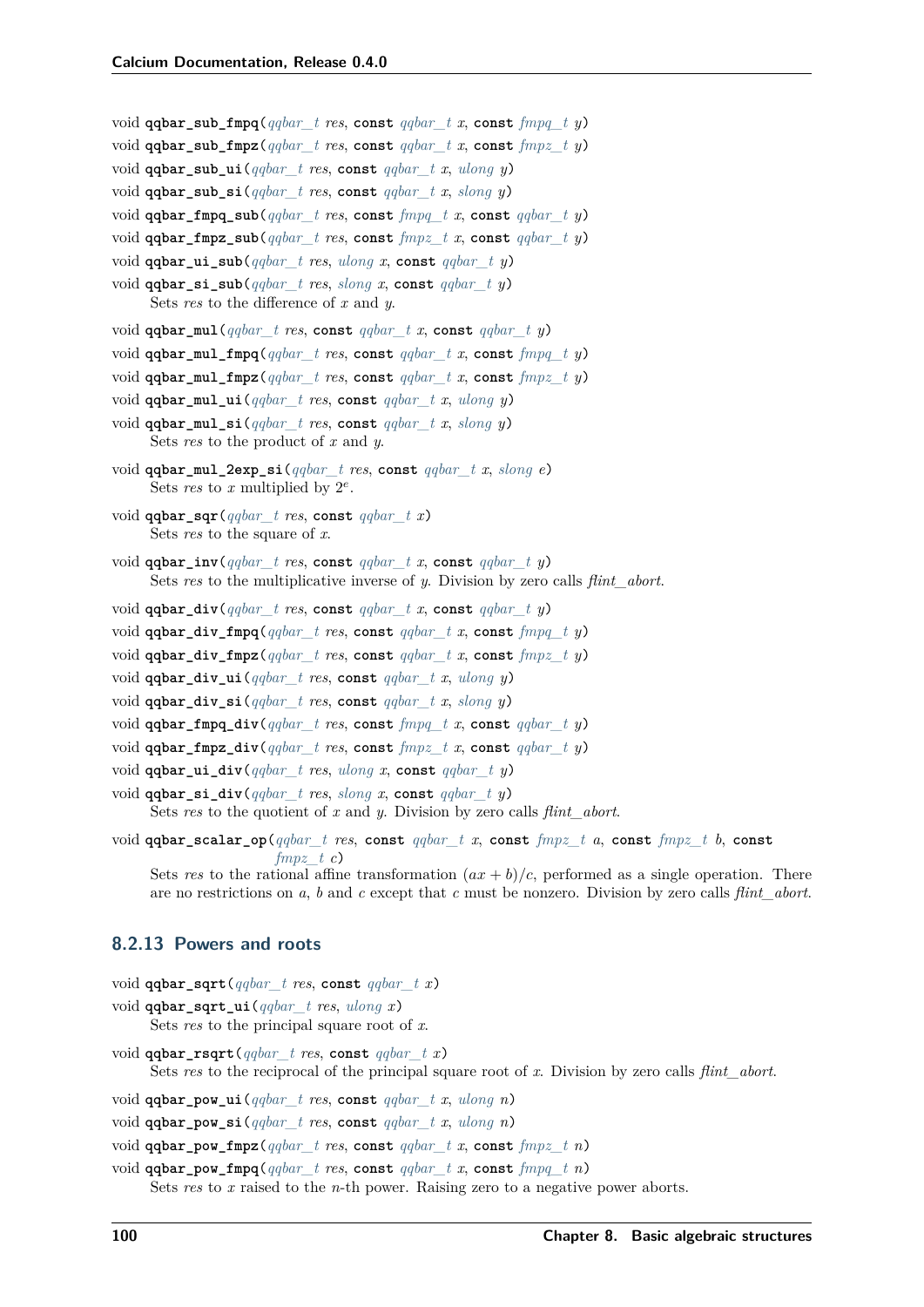void **qqbar\_root\_ui**(*[qqbar\\_t](#page-100-0) res*, **const** *[qqbar\\_t](#page-100-0) x*, *[ulong](#page-23-1) n*)

- void **qqbar\_fmpq\_root\_ui**(*[qqbar\\_t](#page-100-0) res*, **const** *[fmpq\\_t](#page-23-3) x*, *[ulong](#page-23-1) n*) Sets *res* to the principal *n*-th root of *x*. The order *n* must be positive.
- void **qqbar\_fmpq\_pow\_si\_ui**(*[qqbar\\_t](#page-100-0) res*, **const** *[fmpq\\_t](#page-23-3) x*, *[slong](#page-23-0) m*, *[ulong](#page-23-1) n*) Sets res to the principal branch of  $x^{m/n}$ . The order *n* must be positive. Division by zero calls *flint\_abort*.

int **qqbar\_pow**(*[qqbar\\_t](#page-100-0) res*, **const** *[qqbar\\_t](#page-100-0) x*, **const** *[qqbar\\_t](#page-100-0) y*)

General exponentiation: if  $x^y$  is an algebraic number, sets *res* to this value and returns 1. If  $x^y$ is transcendental or undefined, returns 0. Note that this function returns 0 instead of aborting on division zero.

### **8.2.14 Numerical enclosures**

The following functions guarantee a polished output in which both the real and imaginary parts are accurate to *prec* bits and exact when exactly representable (that is, when a real or imaginary part is a sufficiently small dyadic number). In some cases, the computations needed to polish the output may be expensive. When polish is unnecessary, *qqbar enclosure raw()* may be used instead. Alternatively, *[qqbar\\_cache\\_enclosure\(\)](#page-106-0)* can be used to avoid recomputations.

- void **qqbar\_get\_acb**(*[acb\\_t](#page-23-7) res*, **const** *[qqbar\\_t](#page-100-0) x*, *[slong](#page-23-0) prec*) Sets *res* to an enclosure of *x* rounded to *prec* bits.
- void **qqbar\_get\_arb**(*[arb\\_t](#page-23-8) res*, **const** *[qqbar\\_t](#page-100-0) x*, *[slong](#page-23-0) prec*) Sets *res* to an enclosure of *x* rounded to *prec* bits, assuming that *x* is a real number. If *x* is not real, *res* is set to [NaN  $\pm \infty$ ].
- void **qqbar\_get\_arb\_re**(*[arb\\_t](#page-23-8) res*, **const** *[qqbar\\_t](#page-100-0) x*, *[slong](#page-23-0) prec*) Sets *res* to an enclosure of the real part of *x* rounded to *prec* bits.
- void **qqbar\_get\_arb\_im**(*[arb\\_t](#page-23-8) res*, **const** *[qqbar\\_t](#page-100-0) x*, *[slong](#page-23-0) prec*) Sets *res* to an enclosure of the imaginary part of *x* rounded to *prec* bits.

<span id="page-106-0"></span>void **qqbar\_cache\_enclosure**(*[qqbar\\_t](#page-100-0) res*, *[slong](#page-23-0) prec*)

Polishes the internal enclosure of *res* to at least *prec* bits of precision in-place. Normally, *qqbar* operations that need high-precision enclosures compute them on the fly without caching the results; if *res* will be used as an invariant operand for many operations, calling this function as a precomputation step can improve performance.

### **8.2.15 Numerator and denominator**

void **qqbar\_denominator**(*[fmpz\\_t](#page-23-2) res*, **const** *[qqbar\\_t](#page-100-0) y*) Sets *res* to the denominator of *y*, i.e. the leading coefficient of the minimal polynomial of *y*.

void **qqbar\_numerator**(*[qqbar\\_t](#page-100-0) res*, **const** *[qqbar\\_t](#page-100-0) y*) Sets *res* to the numerator of *y*, i.e. *y* multiplied by its denominator.

### **8.2.16 Conjugates**

void **qqbar\_conjugates**(*[qqbar\\_ptr](#page-100-1) res*, **const** *[qqbar\\_t](#page-100-0) x*) Sets the entries of the vector *res* to the *d* algebraic conjugates of *x*, including *x* itself, where *d* is the degree of *x*. The output is sorted in a canonical order (as defined by *[qqbar\\_cmp\\_root\\_order\(\)](#page-103-0)* ).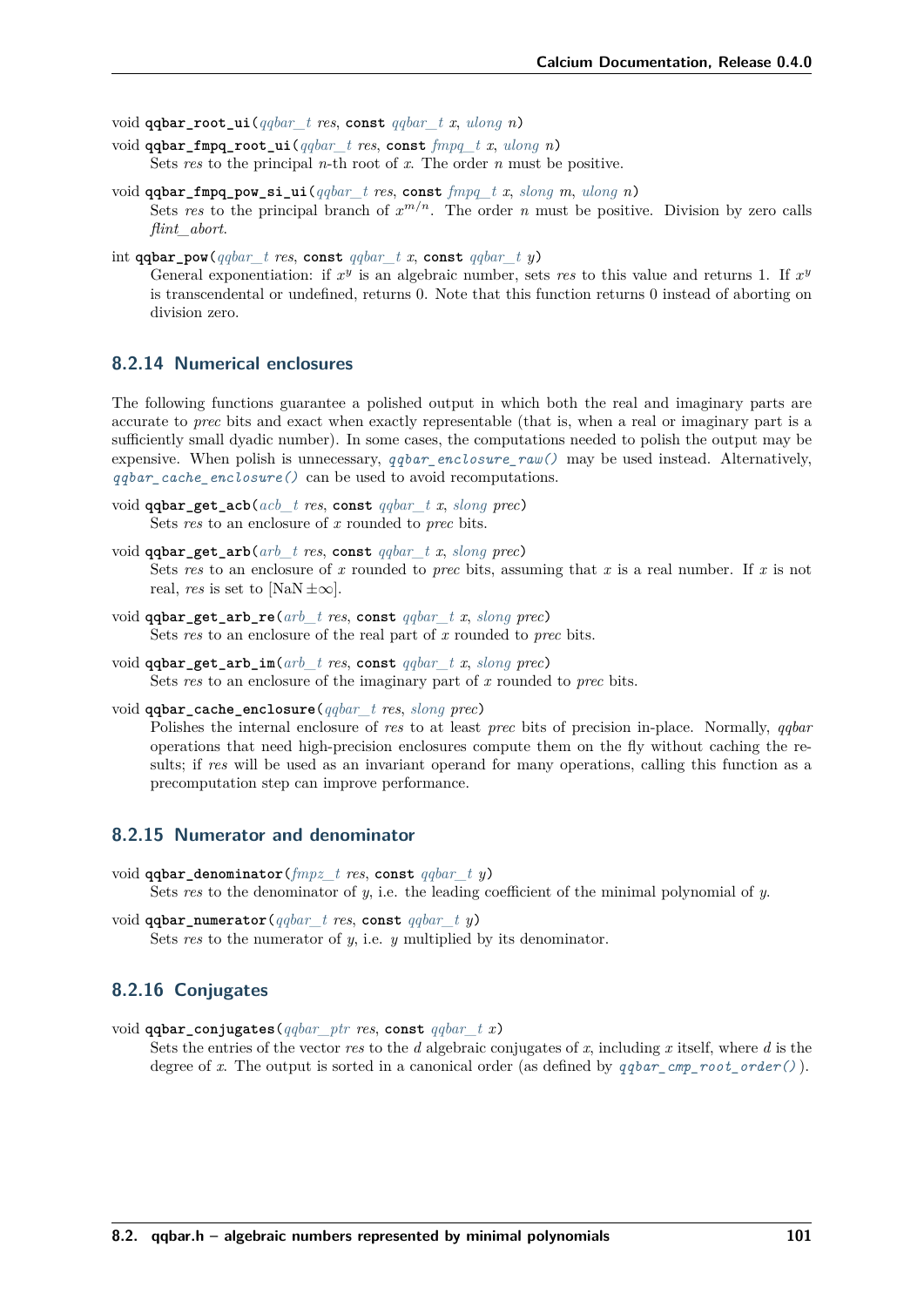# **8.2.17 Polynomial evaluation**

void **\_qqbar\_evaluate\_fmpq\_poly**(*[qqbar\\_t](#page-100-0) res*, **const** fmpz \**poly*, **const** *[fmpz\\_t](#page-23-2) den*, *[slong](#page-23-0) len*, **const** *[qqbar\\_t](#page-100-0) x*)

void **qqbar\_evaluate\_fmpq\_poly**(*[qqbar\\_t](#page-100-0) res*, **const** *[fmpq\\_poly\\_t](#page-23-6) poly*, **const** *[qqbar\\_t](#page-100-0) x*)

void **\_qqbar\_evaluate\_fmpz\_poly**(*[qqbar\\_t](#page-100-0) res*, **const** fmpz \**poly*, *[slong](#page-23-0) len*, **const** *[qqbar\\_t](#page-100-0) x*)

void **qqbar\_evaluate\_fmpz\_poly**(*[qqbar\\_t](#page-100-0) res*, **const** *[fmpz\\_poly\\_t](#page-23-9) poly*, **const** *[qqbar\\_t](#page-100-0) x*)

Sets *res* to the value of the given polynomial *poly* evaluated at the algebraic number *x*. These methods detect simple special cases and automatically reduce *poly* if its degree is greater or equal to that of the minimal polynomial of *x*. In the generic case, evaluation is done by computing minimal polynomials of representation matrices.

int **qqbar\_evaluate\_fmpz\_mpoly\_iter**(*[qqbar\\_t](#page-100-0) res*, **const** *[fmpz\\_mpoly\\_t](#page-23-5) poly*, *[qqbar\\_srcptr](#page-100-2) x*, *[slong](#page-23-0) deg\_limit*, *[slong](#page-23-0) bits\_limit*, **const** *[fmpz\\_mpoly\\_ctx\\_t](#page-23-4) ctx*)

int **qqbar\_evaluate\_fmpz\_mpoly\_horner**(*[qqbar\\_t](#page-100-0) res*, **const** *[fmpz\\_mpoly\\_t](#page-23-5) poly*, *[qqbar\\_srcptr](#page-100-2) x*, *[slong](#page-23-0) deg\_limit*, *[slong](#page-23-0) bits\_limit*, **const** *[fmpz\\_mpoly\\_ctx\\_t](#page-23-4) ctx*)

int **qqbar\_evaluate\_fmpz\_mpoly**(*[qqbar\\_t](#page-100-0) res*, **const** *[fmpz\\_mpoly\\_t](#page-23-5) poly*, *[qqbar\\_srcptr](#page-100-2) x*, *[slong](#page-23-0) deg\_limit*, *[slong](#page-23-0) bits\_limit*, **const** *[fmpz\\_mpoly\\_ctx\\_t](#page-23-4) ctx*)

Sets *res* to the value of *poly* evaluated at the algebraic numbers given in the vector *x*. The number of variables is defined by the context object *ctx*.

The parameters *deg\_limit* and *bits\_limit* define evaluation limits: if any temporary result exceeds these limits (not necessarily the final value, in case of cancellation), the evaluation is aborted and 0 (failure) is returned. If evaluation succeeds, 1 is returned.

The *iter* version iterates over all terms in succession and computes the powers that appear. The *horner* version uses a multivariate implementation of the Horner scheme. The default algorithm currently uses the Horner scheme.

# **8.2.18 Polynomial roots**

<span id="page-107-0"></span>void **qqbar\_roots\_fmpz\_poly**(*[qqbar\\_ptr](#page-100-1) res*, **const** *[fmpz\\_poly\\_t](#page-23-9) poly*, int *flags*)

void **qqbar\_roots\_fmpq\_poly**(*[qqbar\\_ptr](#page-100-1) res*, **const** *[fmpq\\_poly\\_t](#page-23-6) poly*, int *flags*)

Sets the entries of the vector *res* to the *d* roots of the polynomial *poly*. Roots with multiplicity appear with repetition in the output array. By default, the roots will be sorted in a convenient canonical order (as defined by *[qqbar\\_cmp\\_root\\_order\(\)](#page-103-0)* ). Instances of a repeated root always appear consecutively.

The following *flags* are supported:

- QQBAR\_ROOTS\_IRREDUCIBLE if set, *poly* is assumed to be irreducible (it may still have constant content), and no polynomial factorization is performed internally.
- QQBAR\_ROOTS\_UNSORTED if set, the roots will not be guaranteed to be sorted (except for repeated roots being listed consecutively).

void **qqbar\_eigenvalues\_fmpz\_mat**(*[qqbar\\_ptr](#page-100-1) res*, **const** *[fmpz\\_mat\\_t](#page-23-10) mat*, int *flags*)

void **qqbar\_eigenvalues\_fmpq\_mat**(*[qqbar\\_ptr](#page-100-1) res*, **const** *[fmpz\\_mat\\_t](#page-23-10) mat*, int *flags*)

Sets the entries of the vector *res* to the eigenvalues of the square matrix *mat*. These functions compute the characteristic polynomial of *mat* and then call *[qqbar\\_roots\\_fmpz\\_poly\(\)](#page-107-0)* with the same flags.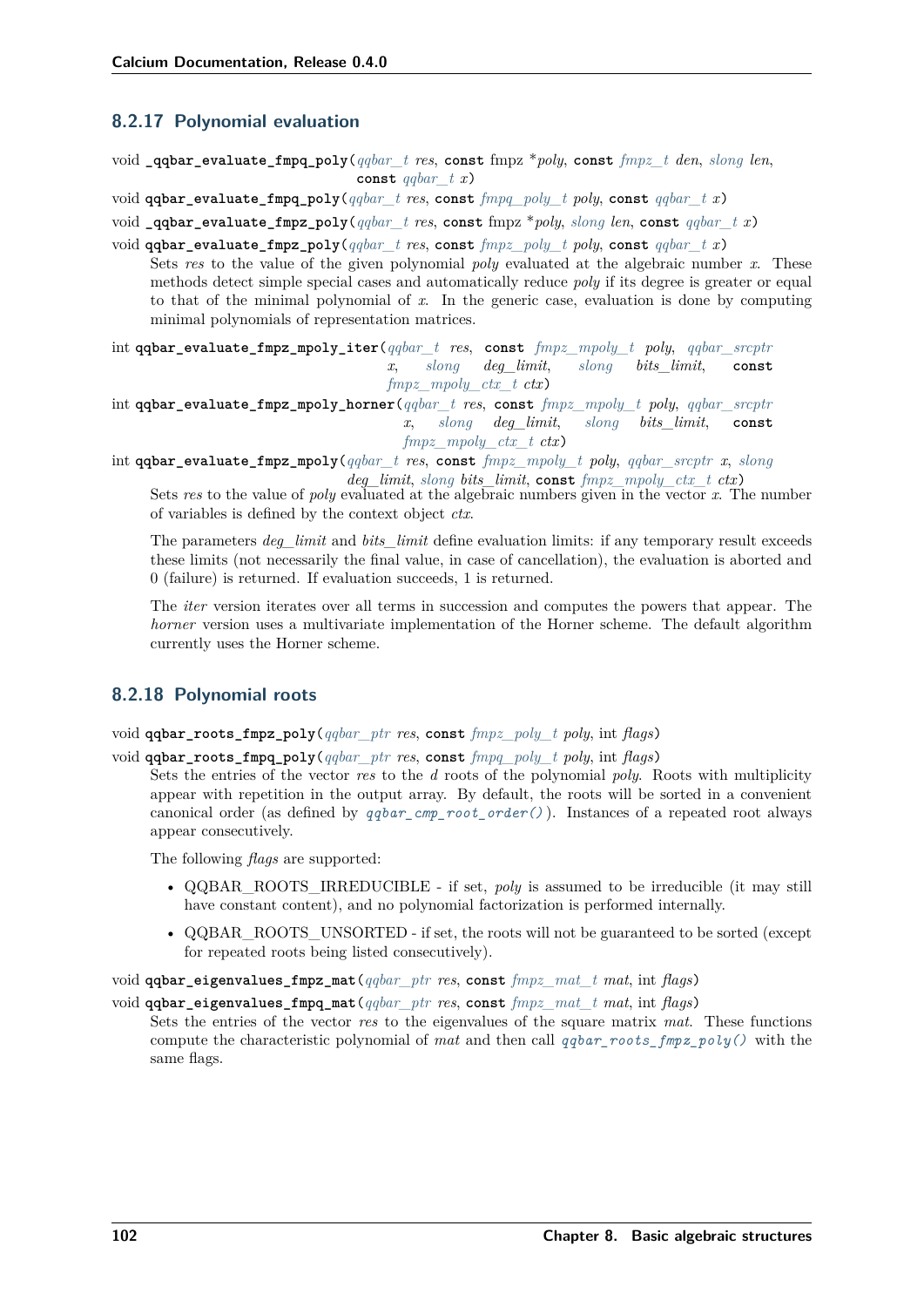# **8.2.19 Roots of unity and trigonometric functions**

The following functions use word-size integers *p* and *q* instead of *fmpq\_t* instances to express rational numbers. This is to emphasize that the computations are feasible only with small *q* in this representation of algebraic numbers since the associated minimal polynomials have degree  $O(q)$ . The input *p* and *q* do not need to be reduced *a priori*, but should not be close to the word boundaries (they may be added and subtracted internally).

```
void qqbar_root_of_unity(qqbar_t res, slong p, ulong q)
      Sets res to the root of unity e^{2\pi i p/q}.
```

```
int qqbar_is_root_of_unity(slong *p, ulong *q, const qqbar_t x)
```
If *x* is not a root of unity, returns 0. If *x* is a root of unity, returns 1. If *p* and *q* are not *NULL* and x is a root of unity, this also sets p and q to the minimal integers with  $0 \leq p < q$  such that  $x = e^{2\pi i p/q}.$ 

void **qqbar\_exp\_pi\_i**(*[qqbar\\_t](#page-100-0) res*, *[slong](#page-23-0) p*, *[ulong](#page-23-1) q*) Sets *res* to the root of unity  $e^{\pi i p/q}$ .

void **qqbar\_cos\_pi**(*[qqbar\\_t](#page-100-0) res*, *[slong](#page-23-0) p*, *[ulong](#page-23-1) q*)

void **qqbar\_sin\_pi**(*[qqbar\\_t](#page-100-0) res*, *[slong](#page-23-0) p*, *[ulong](#page-23-1) q*)

int **qqbar\_tan\_pi**(*[qqbar\\_t](#page-100-0) res*, *[slong](#page-23-0) p*, *[ulong](#page-23-1) q*)

- int **qqbar\_cot\_pi**(*[qqbar\\_t](#page-100-0) res*, *[slong](#page-23-0) p*, *[ulong](#page-23-1) q*)
- int **qqbar\_sec\_pi**(*[qqbar\\_t](#page-100-0) res*, *[slong](#page-23-0) p*, *[ulong](#page-23-1) q*)

```
int qqbar_csc_pi(qqbar_t res, slong p, ulong q)
```
Sets res to the trigonometric function  $\cos(\pi x)$ ,  $\sin(\pi x)$ , etc., with  $x = \frac{p}{q}$ . The functions tan, cot, sec and csc return the flag 1 if the value exists, and return 0 if the evaluation point is a pole of the function.

int **qqbar** log pi  $i$ (*[slong](#page-23-0)* \**p*, *[ulong](#page-23-1)* \**q*, const *qqbar t x*)

If  $y = \log(x)/(\pi i)$  is algebraic, and hence necessarily rational, sets  $y = p/q$  to the reduced such fraction with  $-1 < y < 1$  and returns 1. If *y* is not algebraic, returns 0.

int **qqbar\_atan\_pi**(*[slong](#page-23-0)* \**p*, *[ulong](#page-23-1)* \**q*, **const** *[qqbar\\_t](#page-100-0) x*) If  $y = \tan(x)/\pi$  is algebraic, and hence necessarily rational, sets  $y = p/q$  to the reduced such fraction with  $|y| < \frac{1}{2}$  and returns 1. If *y* is not algebraic, returns 0.

```
int qqbar_asin_pi(slong *p, ulong *q, const qqbar_t x)
      If y = \frac{\sin(x)}{\pi} is algebraic, and hence necessarily rational, sets y = p/q to the reduced such
      fraction with |y| \leq \frac{1}{2} and returns 1. If y is not algebraic, returns 0.
```
- int **qqbar\_acos\_pi**(*[slong](#page-23-0)* \**p*, *[ulong](#page-23-1)* \**q*, **const** *[qqbar\\_t](#page-100-0) x*) If  $y = \arccos(x)/\pi$  is algebraic, and hence necessarily rational, sets  $y = p/q$  to the reduced such fraction with  $0 \leq y \leq 1$  and returns 1. If *y* is not algebraic, returns 0.
- int **qqbar\_acot\_pi**(*[slong](#page-23-0)* \**p*, *[ulong](#page-23-1)* \**q*, **const** *[qqbar\\_t](#page-100-0) x*)

If  $y = \arctan(x)/\pi$  is algebraic, and hence necessarily rational, sets  $y = p/q$  to the reduced such fraction with  $-\frac{1}{2} < y \leq \frac{1}{2}$  and returns 1. If *y* is not algebraic, returns 0.

```
int qqbar_asec_pi(slong *p, ulong *q, const qqbar_t x)
```
If  $y = \text{asec}(x)/\pi$  is algebraic, and hence necessarily rational, sets  $y = p/q$  to the reduced such fraction with  $0 \le y \le 1$  and returns 1. If *y* is not algebraic, returns 0.

```
int qqbar acsc pislongulong } *q, \text{const } qqbar \text{ } t \text{ } x)If y = \arccos(x)/\pi is algebraic, and hence necessarily rational, sets y = p/q to the reduced such
       fraction with -\frac{1}{2} \leq y \leq \frac{1}{2} and returns 1. If y is not algebraic, returns 0.
```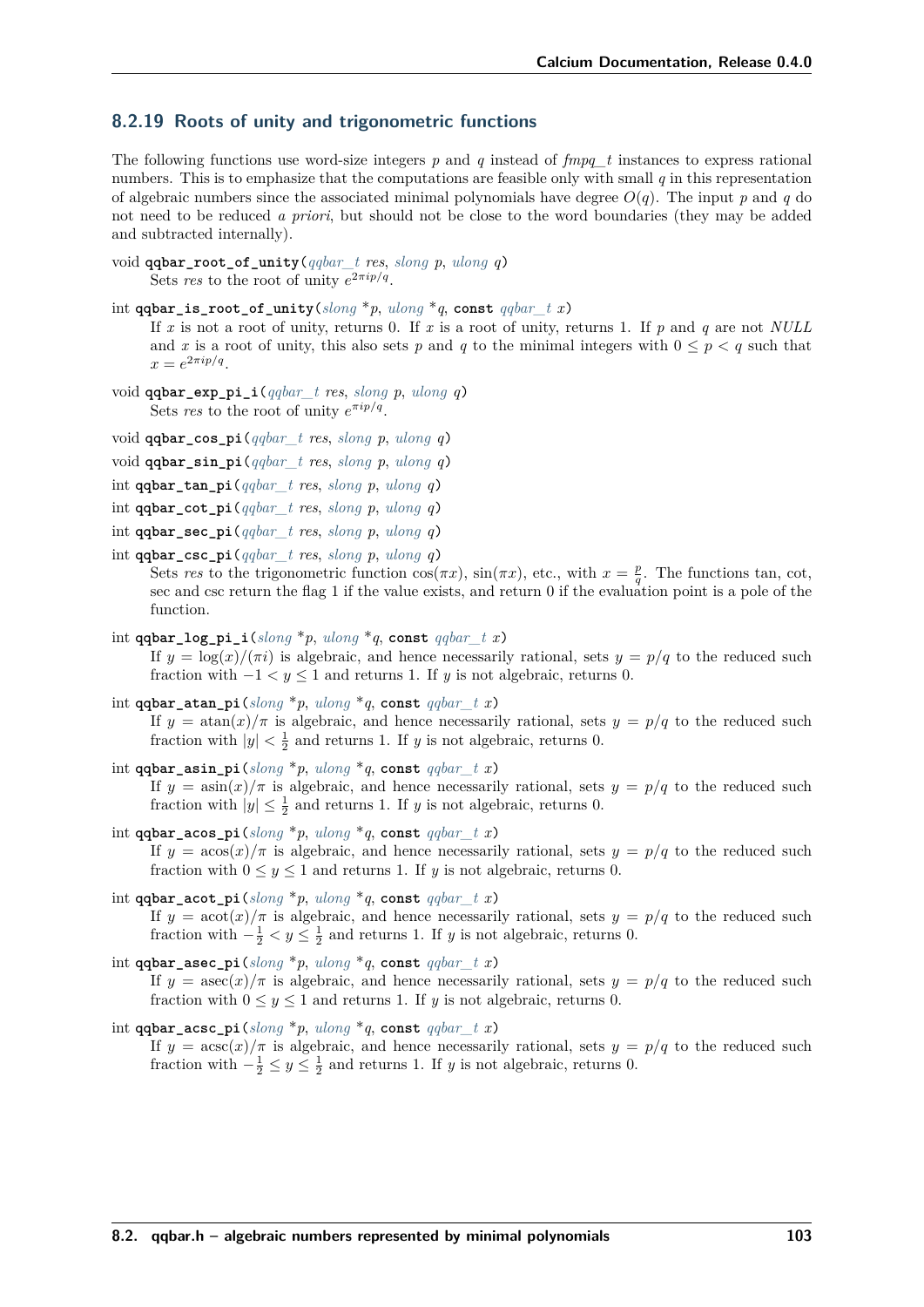# **8.2.20 Guessing and simplification**

int **qqbar\_guess**(*[qqbar\\_t](#page-100-0) res*, **const** *[acb\\_t](#page-23-2) z*, *[slong](#page-23-0) max\_deg*, *[slong](#page-23-0) max\_bits*, int *flags*, *[slong](#page-23-0) prec*)

Attempts to find an algebraic number *res* of degree at most *max\_deg* and height at most *max\_bits* bits matching the numerical enclosure *z*. The return flag indicates success. This is only a heuristic method, and the return flag neither implies a rigorous proof that *res* is the correct result, nor a rigorous proof that no suitable algebraic number with the given *max\_deg* and *max\_bits* exists. (Proof of nonexistence could in principle be computed, but this is not yet implemented.)

The working precision *prec* should normally be the same as the precision used to compute *z*. It does not make much sense to run this algorithm with precision smaller than O(*max\_deg* · *max\_bits*).

This function does a single iteration at the target *max\_deg*, *max\_bits*, and *prec*. For best performance, one should invoke this function repeatedly with successively larger parameters when the size of the intended solution is unknown or may be much smaller than a worst-case bound.

int **qqbar\_express\_in\_field**(*[fmpq\\_poly\\_t](#page-23-3) res*, **const** *[qqbar\\_t](#page-100-0) alpha*, **const** *[qqbar\\_t](#page-100-0) x*, *[slong](#page-23-0) max\_bits*, int *flags*, *[slong](#page-23-0) prec*)

Attempts to express *x* in the number field generated by *alpha*, returning success (0 or 1). On success, *res* is set to a polynomial *f* of degree less than the degree of *alpha* and with height (counting both the numerator and the denominator, when the coefficients of *g* are put on a common denominator) bounded by *max* bits, such that  $f(\alpha) = x$ .

(Exception: the *max\_bits* parameter is currently ignored if *x* is rational, in which case *res* is just set to the value of *x*.)

This function looks for a linear relation heuristically using a working precision of *prec* bits. If *x* is expressible in terms of *alpha*, then this function is guaranteed to succeed when *prec* is taken large enough. The identity  $f(x) = x$  is checked rigorously, i.e. a return value of 1 implies a proof of correctness. In principle, choosing a sufficiently large *prec* can be used to prove that *x* does not lie in the field generated by *alpha*, but the present implementation does not support doing so automatically.

This function does a single iteration at the target *max\_bits* and and *prec*. For best performance, one should invoke this function repeatedly with successively larger parameters when the size of the intended solution is unknown or may be much smaller than a worst-case bound.

### **8.2.21 Symbolic expressions and conversion to radicals**

void **qqbar\_get\_quadratic**(*[fmpz\\_t](#page-23-4) a*, *[fmpz\\_t](#page-23-4) b*, *[fmpz\\_t](#page-23-4) c*, **const** *[fmpz\\_t](#page-23-4) q*, **const** *[qqbar\\_t](#page-100-0) x*, int *factoring*)

Assuming that *x* has degree 1 or 2, computes integers *a*, *b*, *c* and *q* such that

$$
x = \frac{a + b\sqrt{c}}{q}
$$

and such that *c* is not a perfect square, *q* is positive, and *q* has no content in common with both *a* and *b*. In other words, this determines a quadratic field  $\mathbb{Q}(\sqrt{c})$  containing *x*, and then finds the canonical reduced coefficients *a*, *b* and *q* expressing *x* in this field. For convenience, this function supports rational  $x$ , for which  $b$  and  $c$  will both be set to zero. The following remarks apply to irrationals.

The radicand *c* will not be a perfect square, but will not automatically be squarefree since this would require factoring the discriminant. As a special case, *c* will be set to −1 if *x* is a Gaussian rational number. Otherwise, behavior is controlled by the *factoring* parameter.

- If *factoring* is 0, no factorization is performed apart from removing powers of two.
- If *factoring* is 1, a complete factorization is performed (*c* will be minimal). This can be very expensive if the discriminant is large.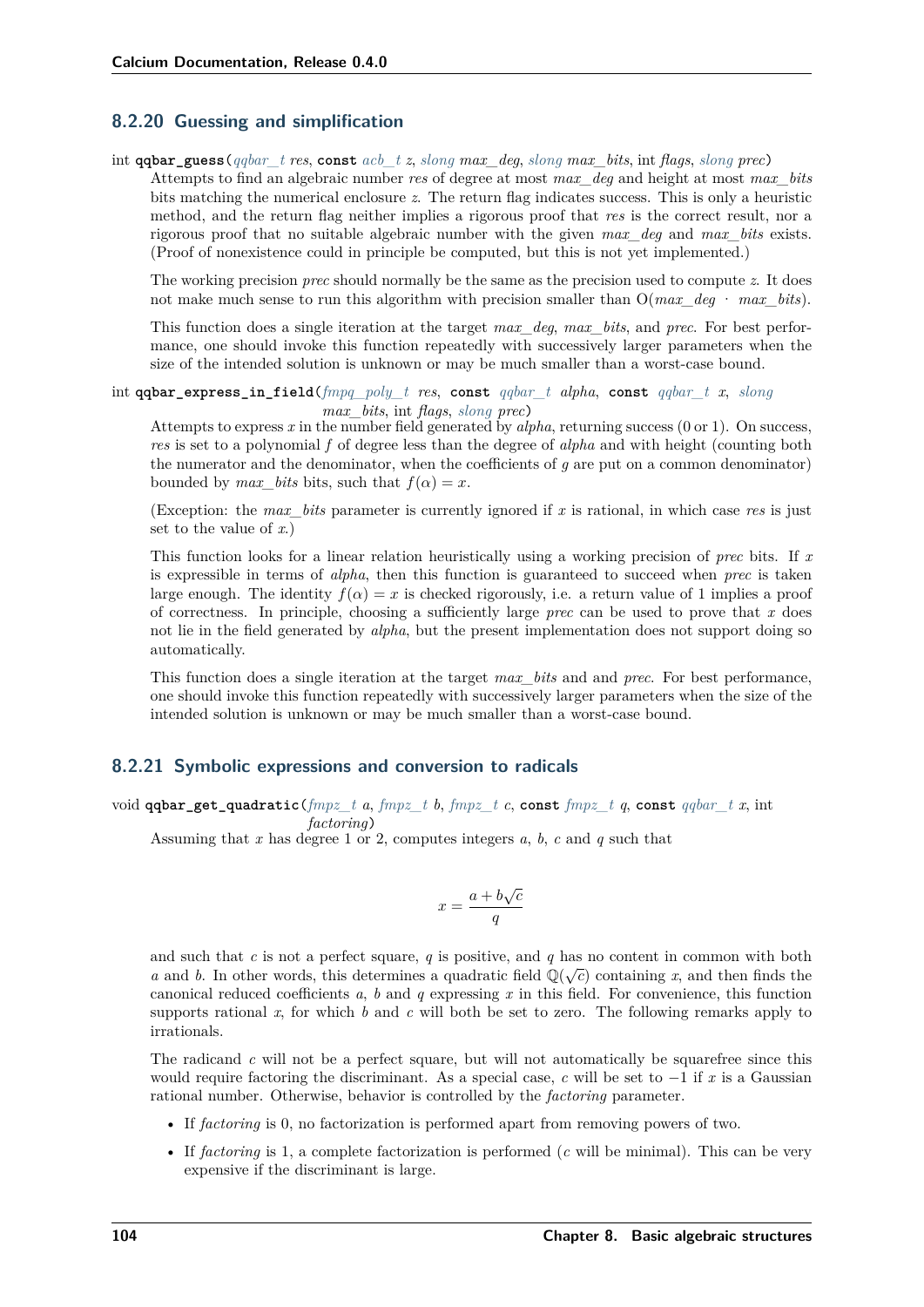• If *factoring* is 2, a smooth factorization is performed to remove small factors from *c*. This is a tradeoff that provides pretty output in most cases while avoiding extreme worst-case slowdown. The smooth factorization guarantees finding all small factors (up to some trial division limit determined internally by Flint), but large factors are only found heuristically.

<span id="page-110-0"></span>int **qqbar\_set\_fexpr**(*[qqbar\\_t](#page-100-0) res*, **const** *[fexpr\\_t](#page-71-0) expr*)

Sets *res* to the algebraic number represented by the symbolic expression *expr*, returning 1 on success and 0 on failure.

This function performs a "static" evaluation using *qqbar* arithmetic, supporting only closed-form expressions with explicitly algebraic subexpressions. It can be used to recover values generated by qqbar\_get\_expr\_formula() and variants. For evaluating more complex expressions involving other types of values or requiring symbolic simplifications, the user should preprocess *expr* so that it is in a form which can be parsed by *[qqbar\\_set\\_fexpr\(\)](#page-110-0)* .

The following expressions are supported:

- Integer constants
- Arithmetic operations with algebraic operands
- Square roots of algebraic numbers
- Powers with algebraic base and exponent an explicit rational number
- NumberI, GoldenRatio, RootOfUnity
- Floor, Ceil, Abs, Sign, Csgn, Conjugate, Re, Im, Max, Min
- Trigonometric functions with argument an explicit rational number times Pi
- Exponentials with argument an explicit rational number times Pi \* NumberI
- The Decimal() constructor
- AlgebraicNumberSerialized() (assuming valid data, which is not checked)
- PolynomialRootIndexed()
- PolynomialRootNearest()

Examples of formulas that are not supported, despite the value being an algebraic number:

- Pi Pi (general transcendental simplifications are not performed)
- 1 / Infinity (only numbers are handled)
- Sum(n, For(n, 1, 10)) (only static evaluation is performed)

void **qqbar\_get\_fexpr\_repr**(*[fexpr\\_t](#page-71-0) res*, **const** *[qqbar\\_t](#page-100-0) x*)

Sets *res* to a symbolic expression reflecting the exact internal representation of *x*. The output will have the form AlgebraicNumberSerialized(List(coeffs), enclosure). The output can be converted back to a qqbar\_t value using *[qqbar\\_set\\_fexpr\(\)](#page-110-0)* . This is the recommended format for serializing algebraic numbers as it requires minimal computation, but it has the disadvantage of not being human-readable.

### void **qqbar\_get\_fexpr\_root\_nearest**(*[fexpr\\_t](#page-71-0) res*, **const** *[qqbar\\_t](#page-100-0) x*)

Sets *res* to a symbolic expression unambiguously describing *x* in the form PolynomialRootNearest(List(coeffs), point) where *point* is an approximation of *x* guaranteed to be closer to  $x$  than any conjugate root. The output can be converted back to a qqbar\_t value using *[qqbar\\_set\\_fexpr\(\)](#page-110-0)* . This is a useful format for human-readable presentation, but serialization and deserialization can be expensive.

### void **qqbar\_get\_fexpr\_root\_indexed**(*[fexpr\\_t](#page-71-0) res*, **const** *[qqbar\\_t](#page-100-0) x*)

<span id="page-110-1"></span>Sets *res* to a symbolic expression unambiguously describing *x* in the form PolynomialRootIndexed(List(coeffs), index) where *index* is the index of *x* among its conjugate roots in the builtin root sort order. The output can be converted back to a qqbar\_t value using *[qqbar\\_set\\_fexpr\(\)](#page-110-0)* . This is a useful format for human-readable presentation when the numerical value is important, but serialization and deserialization can be expensive.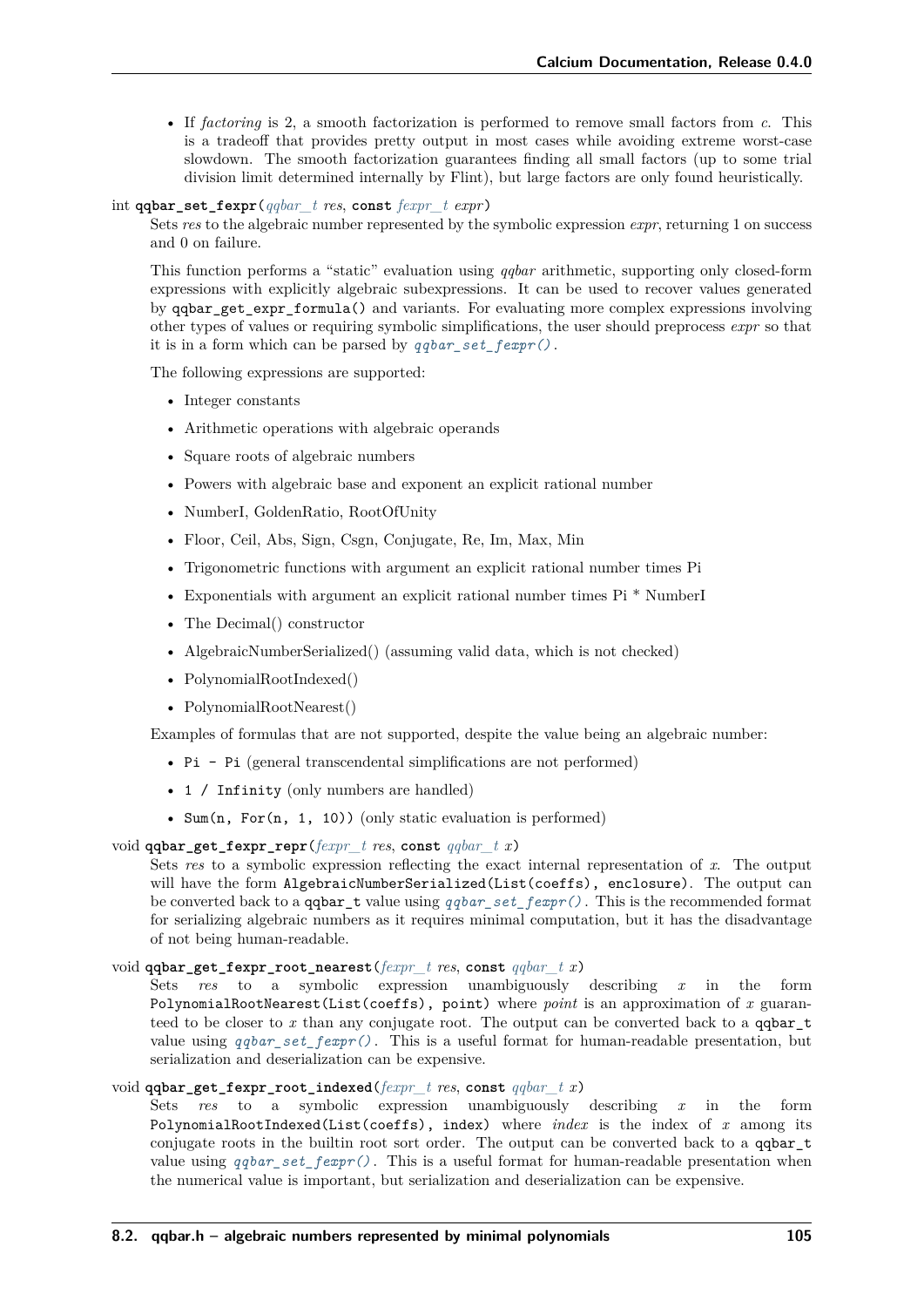### int **qqbar\_get\_fexpr\_formula**(*[fexpr\\_t](#page-71-0) res*, **const** *[qqbar\\_t](#page-100-0) x*, *[ulong](#page-23-1) flags*)

Attempts to express the algebraic number *x* as a closed-form expression using arithmetic operations, radicals, and possibly exponentials or trigonometric functions, but without using PolynomialRootNearest or PolynomialRootIndexed. Returns 0 on failure and 1 on success.

The *flags* parameter toggles different methods for generating formulas. It can be set to any combination of the following. If *flags* is 0, only rational numbers will be handled.

#### **QQBAR\_FORMULA\_ALL**

Toggles all methods (potentially expensive).

### **QQBAR\_FORMULA\_GAUSSIANS**

Detect Gaussian rational numbers  $a + bi$ .

#### **QQBAR\_FORMULA\_QUADRATICS**

Solve quadratics in the form  $a + b$ √  $\overline{d}$ .

#### **QQBAR\_FORMULA\_CYCLOTOMICS**

Detect elements of cyclotomic fields. This works by trying plausible cyclotomic fields (based on the degree of the input), using LLL to find candidate number field elements, and certifying candidates through an exact computation. Detection is heuristic and is not guaranteed to find all cyclotomic numbers.

### **QQBAR\_FORMULA\_CUBICS**

### **QQBAR\_FORMULA\_QUARTICS**

### **QQBAR\_FORMULA\_QUINTICS**

Solve polynomials of degree 3, 4 and (where applicable) 5 using cubic, quartic and quintic formulas (not yet implemented).

#### **QQBAR\_FORMULA\_DEPRESSION**

Use depression to try to generate simpler numbers.

#### **QQBAR\_FORMULA\_DEFLATION**

Use deflation to try to generate simpler numbers. This allows handling number of the form  $a^{1/n}$  where *a* can be represented in closed form.

### **QQBAR\_FORMULA\_SEPARATION**

Try separating real and imaginary parts or sign and magnitude of complex numbers. This allows handling numbers of the form  $a+bi$  or  $m \cdot s$  (with  $m > 0, |s| = 1$ ) where a and b or m and *s* can be represented in closed form. This is only attempted as a fallback after other methods fail: if an explicit Cartesian or magnitude-sign represented is desired, the user should manually separate the number into complex parts before calling *[qqbar\\_get\\_fexpr\\_formula\(\)](#page-110-1)* .

#### **QQBAR\_FORMULA\_EXP\_FORM**

### **QQBAR\_FORMULA\_TRIG\_FORM**

#### **QQBAR\_FORMULA\_RADICAL\_FORM**

#### **QQBAR\_FORMULA\_AUTO\_FORM**

Select output form for cyclotomic numbers. The *auto* form (equivalent to no flags being set) results in radicals for numbers of low degree, trigonometric functions for real numbers, and complex exponentials for nonreal numbers. The other flags (not fully implemented) can be used to force exponential form, trigonometric form, or radical form.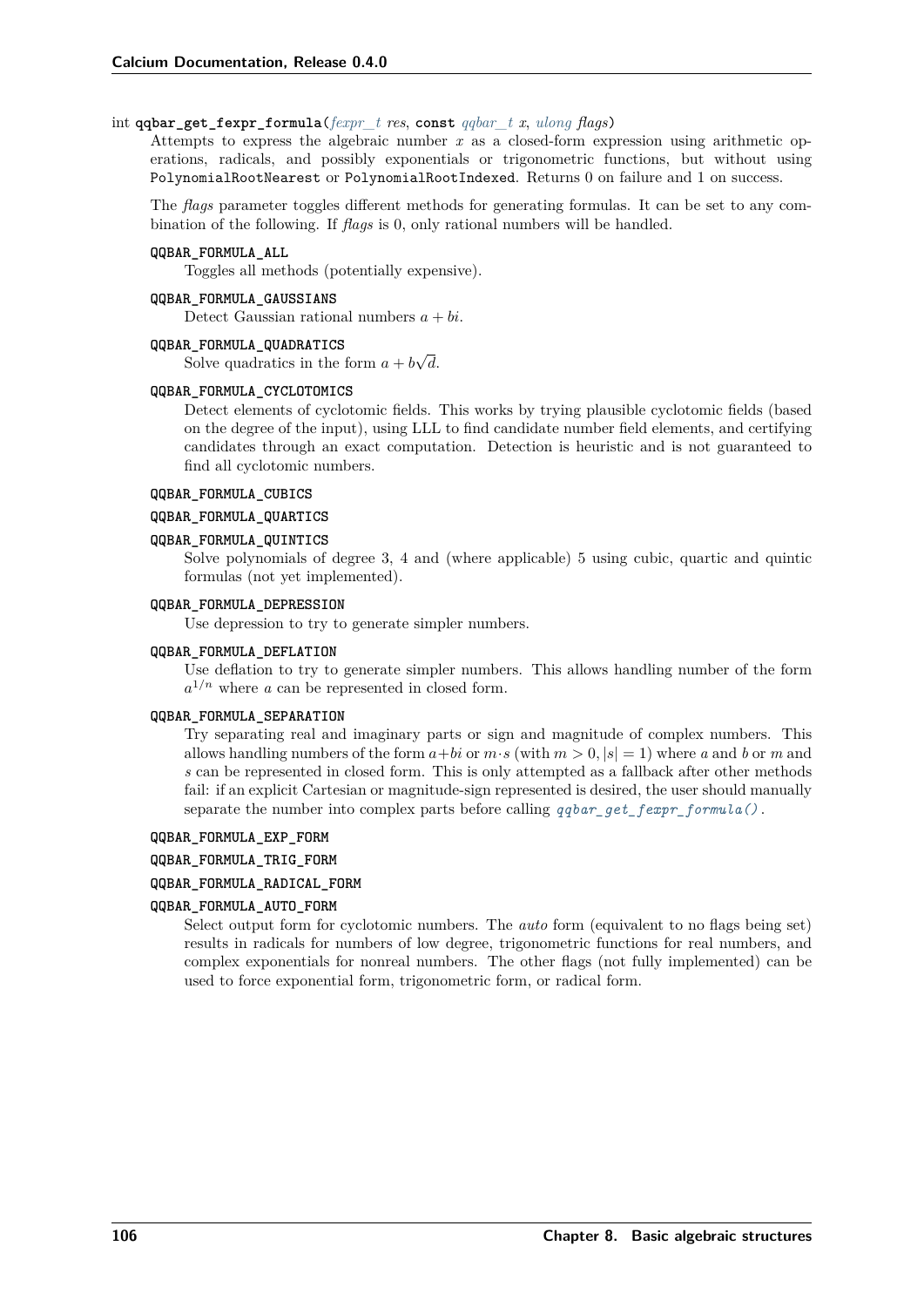# **8.2.22 Internal functions**

void **qqbar\_fmpz\_poly\_composed\_op**(*[fmpz\\_poly\\_t](#page-23-5) res*, **const** *[fmpz\\_poly\\_t](#page-23-5) A*, **const** *fmpz poly t B*, int *op*)

Given nonconstant polynomials  $\overrightarrow{A}$  and  $\overrightarrow{B}$ , sets *res* to a polynomial whose roots are  $a + b$ ,  $a - b$ ,  $ab$ or */* for all roots *a* of *A* and all roots *b* of *B*. The parameter *op* selects the arithmetic operation: 0 for addition, 1 for subtraction, 2 for multiplication and 3 for division. If *op* is 3, *B* must not have zero as a root.

void **qqbar\_binary\_op**(*[qqbar\\_t](#page-100-0) res*, **const** *[qqbar\\_t](#page-100-0) x*, **const** *[qqbar\\_t](#page-100-0) y*, int *op*)

Performs a binary operation using a generic algorithm. This does not check for special cases.

int **\_qqbar\_validate\_uniqueness**(*[acb\\_t](#page-23-2) res*, **const** *[fmpz\\_poly\\_t](#page-23-5) poly*, **const** *[acb\\_t](#page-23-2) z*, *[slong](#page-23-0) max\_prec*)

Given *z* known to be an enclosure of at least one root of *poly*, certifies that the enclosure contains a unique root, and in that case sets *res* to a new (possibly improved) enclosure for the same root, returning 1. Returns 0 if uniqueness cannot be certified.

The enclosure is validated by performing a single step with the interval Newton method. The working precision is determined from the accuracy of *z*, but limited by *max\_prec* bits.

This method slightly inflates the enclosure *z* to improve the chances that the interval Newton step will succeed. Uniqueness on this larger interval implies uniqueness of the original interval, but not existence; when existence has not been ensured a priori, *[\\_qqbar\\_validate\\_existence\\_uniqueness\(\)](#page-112-0)* should be used instead.

### <span id="page-112-0"></span>int **\_qqbar\_validate\_existence\_uniqueness**(*[acb\\_t](#page-23-2) res*, **const** *[fmpz\\_poly\\_t](#page-23-5) poly*, **const** *[acb\\_t](#page-23-2)*

*z*, *[slong](#page-23-0) max\_prec*)

Given any complex interval *z*, certifies that the enclosure contains a unique root of *poly*, and in that case sets *res* to a new (possibly improved) enclosure for the same root, returning 1. Returns 0 if existence and uniqueness cannot be certified.

The enclosure is validated by performing a single step with the interval Newton method. The working precision is determined from the accuracy of *z*, but limited by *max\_prec* bits.

#### void **\_qqbar\_enclosure\_raw**(*[acb\\_t](#page-23-2) res*, **const** *[fmpz\\_poly\\_t](#page-23-5) poly*, **const** *[acb\\_t](#page-23-2) z*, *[slong](#page-23-0) prec*)

# void **qqbar\_enclosure\_raw**(*[acb\\_t](#page-23-2) res*, **const** *[qqbar\\_t](#page-100-0) x*, *[slong](#page-23-0) prec*)

Sets *res* to an enclosure of *x* accurate to about *prec* bits (the actual accuracy can be slightly lower, or higher).

This function uses repeated interval Newton steps to polish the initial enclosure *z*, doubling the working precision each time. If any step fails to improve the accuracy significantly, the root is recomputed from scratch to higher precision.

If the initial enclosure is accurate enough, *res* is set to this value without rounding and without further computation.

#### int **\_qqbar\_acb\_lindep**(fmpz \**rel*, acb\_srcptr *vec*, *[slong](#page-23-0) len*, int *check*, *[slong](#page-23-0) prec*)

Attempts to find an integer vector *rel* giving a linear relation between the elements of the real or complex vector *vec*, using the LLL algorithm.

The working precision is set to the minimum of *prec* and the relative accuracy of *vec* (that is, the difference between the largest magnitude and the largest error magnitude within *vec*). 95% of the bits within the working precision are used for the LLL matrix, and the remaining 5% bits are used to validate the linear relation by evaluating the linear combination and checking that the resulting interval contains zero. This validation does not prove the existence or nonexistence of a linear relation, but it provides a quick heuristic way to eliminate spurious relations.

If *check* is set, the return value indicates whether the validation was successful; otherwise, the return value simply indicates whether the algorithm was executed normally (failure may occur, for example, if the input vector is non-finite).

In principle, this method can be used to produce a proof that no linear relation exists with coefficients up to a specified bit size, but this has not yet been implemented.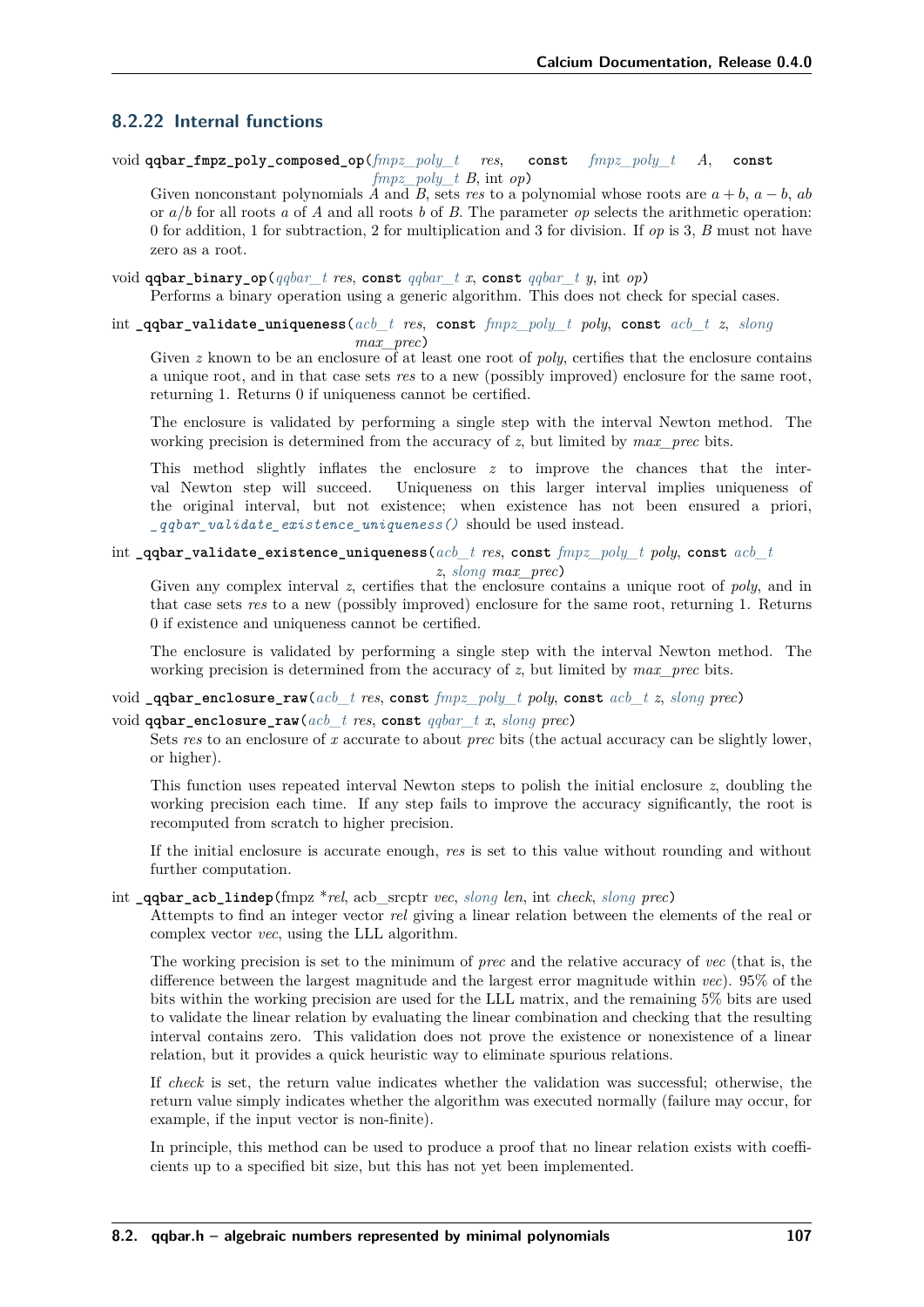# **8.3 utils\_flint.h – extra methods for Flint types**

# **8.3.1 General methods for multivariate polynomials**

void **fmpz\_mpoly\_primitive\_part**(*[fmpz\\_mpoly\\_t](#page-23-6) res*, **const** *[fmpz\\_mpoly\\_t](#page-23-6) f*, **const** *[fmpz\\_mpoly\\_ctx\\_t](#page-23-7) ctx*) Sets res to the primitive part of  $\overline{f}$ , obtained by dividing out the content of all coefficients and

normalizing the leading coefficient to be positive. The zero polynomial is unchanged.

void **fmpz\_mpoly\_symmetric\_gens**(*[fmpz\\_mpoly\\_t](#page-23-6) res*, *[ulong](#page-23-1) k*, *[slong](#page-23-0)* \**vars*, *[slong](#page-23-0) n*, **const** *[fmpz\\_mpoly\\_ctx\\_t](#page-23-7) ctx*)

void **fmpz\_mpoly\_symmetric**(*[fmpz\\_mpoly\\_t](#page-23-6) res*, *[ulong](#page-23-1) k*, **const** *[fmpz\\_mpoly\\_ctx\\_t](#page-23-7) ctx*) Sets *res* to the elementary symmetric polynomial  $e_k(X_1, \ldots, X_n)$ .

The gens version takes  $X_1, \ldots, X_n$  to be the subset of generators given by vars and *n*. The indices in *vars* start from zero. Currently, the indices in *vars* must be distinct.

- <span id="page-113-0"></span>**type fmpz\_mpoly\_vec\_struct**
- **type fmpz\_mpoly\_vec\_t** A type holding a vector of *[fmpz\\_mpoly\\_t](#page-23-6)* .

- void **fmpz\_mpoly\_vec\_init**(*[fmpz\\_mpoly\\_vec\\_t](#page-113-0) vec*, *[slong](#page-23-0) len*, **const** *[fmpz\\_mpoly\\_ctx\\_t](#page-23-7) ctx*) Initializes *vec* to a vector of length *len*, setting all entries to the zero polynomial.
- void **fmpz\_mpoly\_vec\_print**(**const** *[fmpz\\_mpoly\\_vec\\_t](#page-113-0) vec*, **const** *[fmpz\\_mpoly\\_ctx\\_t](#page-23-7) ctx*) Prints *vec* to standard output.
- void **fmpz\_mpoly\_vec\_swap**(*[fmpz\\_mpoly\\_vec\\_t](#page-113-0) x*, *[fmpz\\_mpoly\\_vec\\_t](#page-113-0) y*, **const** *[fmpz\\_mpoly\\_ctx\\_t](#page-23-7) ctx*) Swaps *x* and *y* efficiently.
- void **fmpz\_mpoly\_vec\_fit\_length**(*[fmpz\\_mpoly\\_vec\\_t](#page-113-0) vec*, *[slong](#page-23-0) len*, **const** *[fmpz\\_mpoly\\_ctx\\_t](#page-23-7) ctx*)

Allocates room for *len* entries in *vec*.

- void **fmpz\_mpoly\_vec\_set**(*[fmpz\\_mpoly\\_vec\\_t](#page-113-0) dest*, **const** *[fmpz\\_mpoly\\_vec\\_t](#page-113-0) src*, **const** *[fmpz\\_mpoly\\_ctx\\_t](#page-23-7) ctx*) Sets *dest* to a copy of *src*.
- void **fmpz\_mpoly\_vec\_append**(*[fmpz\\_mpoly\\_vec\\_t](#page-113-0) vec*, **const** *[fmpz\\_mpoly\\_t](#page-23-6) f*, **const** *[fmpz\\_mpoly\\_ctx\\_t](#page-23-7) ctx*) Appends *f* to the end of *vec*.
- *[slong](#page-23-0)* **fmpz\_mpoly\_vec\_insert\_unique**(*[fmpz\\_mpoly\\_vec\\_t](#page-113-0) vec*, **const** *[fmpz\\_mpoly\\_t](#page-23-6) f*, **const** *[fmpz\\_mpoly\\_ctx\\_t](#page-23-7) ctx*)

Inserts *f* without duplication into *vec* and returns its index. If this polynomial already exists, *vec* is unchanged. If this polynomial does not exist in *vec*, it is appended.

void **fmpz\_mpoly\_vec\_set\_length**(*[fmpz\\_mpoly\\_vec\\_t](#page-113-0) vec*, *[slong](#page-23-0) len*, **const** *[fmpz\\_mpoly\\_ctx\\_t](#page-23-7) ctx*)

Sets the length of *vec* to *len*, truncating or zero-extending as needed.

void **fmpz\_mpoly\_vec\_randtest\_not\_zero**(*[fmpz\\_mpoly\\_vec\\_t](#page-113-0) vec*, flint\_rand\_t *state*, *[slong](#page-23-0) len*, *[slong](#page-23-0) poly\_len*, *[slong](#page-23-0) bits*, *[ulong](#page-23-1) exp\_bound*, *[fmpz\\_mpoly\\_ctx\\_t](#page-23-7) ctx*)

Sets *vec* to a random vector with exactly *len* entries, all nonzero, with random parameters defined by *poly\_len*, *bits* and *exp\_bound*.

void **fmpz\_mpoly\_vec\_set\_primitive\_unique**(*[fmpz\\_mpoly\\_vec\\_t](#page-113-0) res*, **const** *[fmpz\\_mpoly\\_vec\\_t](#page-113-0) src*, **const** *[fmpz\\_mpoly\\_ctx\\_t](#page-23-7) ctx*)

Sets *res* to a vector containing all polynomials in *src* reduced to their primitive parts, without

fmpz mpoly vec entry  $(vec, i)$ Macro for accessing the entry at position *i* in *vec*.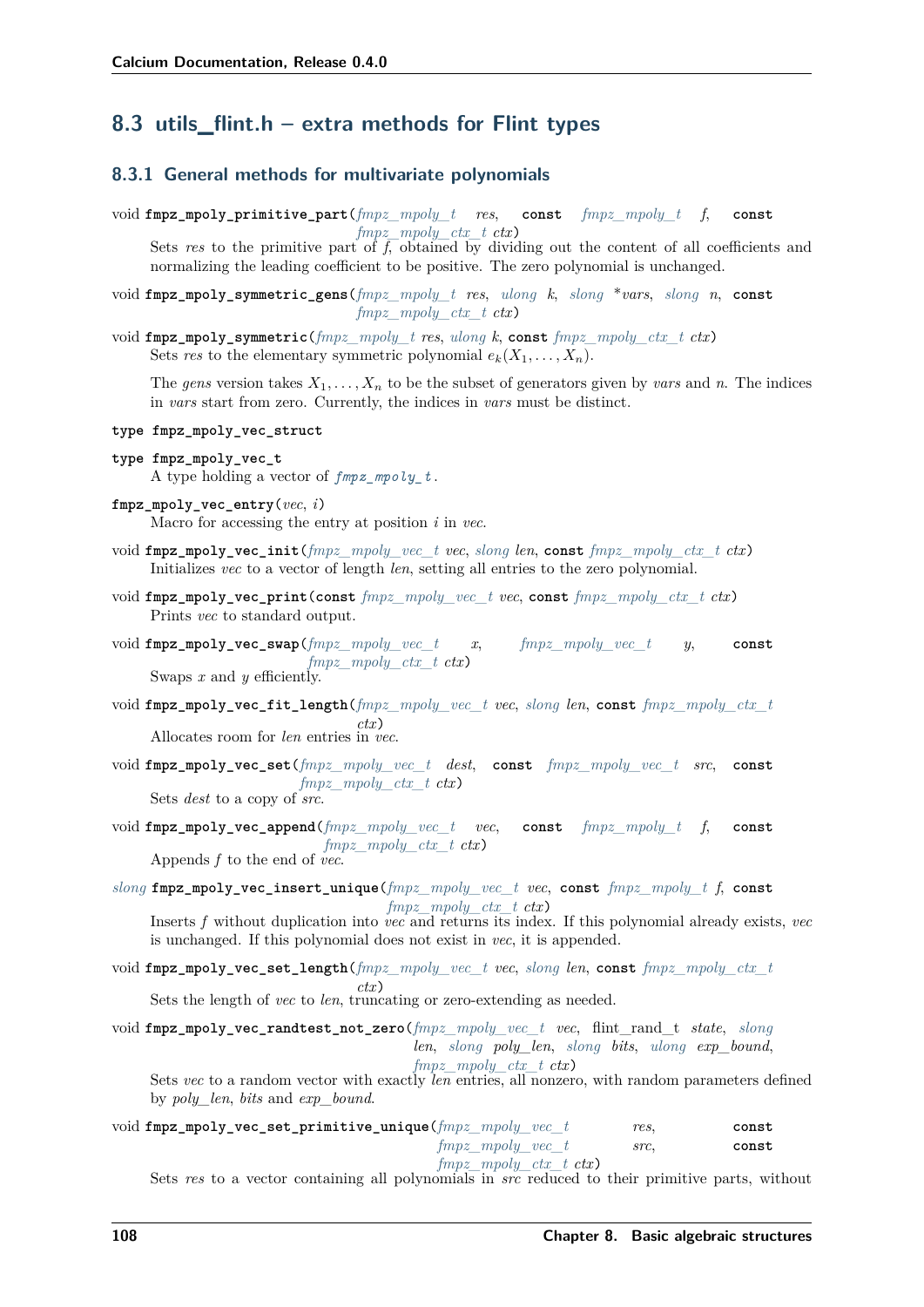duplication. The zero polynomial is skipped if present. The output order is arbitrary.

### **8.3.2 Ideals and Gröbner bases**

The following methods deal with ideals in  $\mathbb{Q}[X_1, \ldots, X_n]$ . We use primitive integer polynomials as normalised generators in place of monic rational polynomials.

void **fmpz\_mpoly\_spoly**(*[fmpz\\_mpoly\\_t](#page-23-6) res*, **const** *[fmpz\\_mpoly\\_t](#page-23-6) f*, **const** *[fmpz\\_mpoly\\_t](#page-23-6) g*, **const** *[fmpz\\_mpoly\\_ctx\\_t](#page-23-7) ctx*)

Sets res to the *S*-polynomial of  $f$  and  $\overline{g}$ , scaled to an integer polynomial by computing the LCM of the leading coefficients.

void **fmpz\_mpoly\_reduction\_primitive\_part**(*[fmpz\\_mpoly\\_t](#page-23-6) res*, **const** *[fmpz\\_mpoly\\_t](#page-23-6) f*, **const** *[fmpz\\_mpoly\\_vec\\_t](#page-113-0) vec*, **const** *[fmpz\\_mpoly\\_ctx\\_t](#page-23-7) ctx*)

Sets *res* to the primitive part of the reduction (remainder of multivariate quasidivision with remainder) with respect to the polynomials *vec*.

int **fmpz\_mpoly\_vec\_is\_groebner**(**const** *[fmpz\\_mpoly\\_vec\\_t](#page-113-0) G*, **const** *[fmpz\\_mpoly\\_vec\\_t](#page-113-0) F*, **const** *[fmpz\\_mpoly\\_ctx\\_t](#page-23-7) ctx*)

If *F* is *NULL*, checks if *G* is a Gröbner basis. If *F* is not *NULL*, checks if *G* is a Gröbner basis for *F*.

int **fmpz\_mpoly\_vec\_is\_autoreduced**(**const** *[fmpz\\_mpoly\\_vec\\_t](#page-113-0) F*, **const** *[fmpz\\_mpoly\\_ctx\\_t](#page-23-7) ctx*)

Checks whether the vector *F* is autoreduced (or inter-reduced).

void **fmpz\_mpoly\_vec\_autoreduction**(*[fmpz\\_mpoly\\_vec\\_t](#page-113-0) H*, **const** *[fmpz\\_mpoly\\_vec\\_t](#page-113-0) F*, **const** *[fmpz\\_mpoly\\_ctx\\_t](#page-23-7) ctx*)

Sets *H* to the autoreduction (inter-reduction) of *F*.

void **fmpz\_mpoly\_vec\_autoreduction\_groebner**(*[fmpz\\_mpoly\\_vec\\_t](#page-113-0) H*, **const** *[fmpz\\_mpoly\\_vec\\_t](#page-113-0) G*, **const** *[fmpz\\_mpoly\\_ctx\\_t](#page-23-7) ctx*)

Sets *H* to the autoreduction (inter-reduction) of *G*. Assumes that *G* is a Gröbner basis. This produces a reduced Gröbner basis, which is unique (up to the sort order of the entries in the vector).

*[pair\\_t](#page-115-0)* **fmpz\_mpoly\_select\_pop\_pair**(*[pairs\\_t](#page-115-1) pairs*, **const** *[fmpz\\_mpoly\\_vec\\_t](#page-113-0) G*, **const** *[fmpz\\_mpoly\\_ctx\\_t](#page-23-7) ctx*)

Given a vector *pairs* of indices  $(i, j)$  into  $G$ , selects one pair for elimination in Buchberger's algorithm. The pair is removed from *pairs* and returned.

<span id="page-114-0"></span>void **fmpz\_mpoly\_buchberger\_naive**(*[fmpz\\_mpoly\\_vec\\_t](#page-113-0) G*, **const** *[fmpz\\_mpoly\\_vec\\_t](#page-113-0) F*, **const** *[fmpz\\_mpoly\\_ctx\\_t](#page-23-7) ctx*)

Sets *G* to a Gröbner basis for *F*, computed using a naive implementation of Buchberger's algorithm.

int **fmpz\_mpoly\_buchberger\_naive\_with\_limits**(*[fmpz\\_mpoly\\_vec\\_t](#page-113-0) G*, **const** *[fmpz\\_mpoly\\_vec\\_t](#page-113-0) F*, *[slong](#page-23-0) ideal\_len\_limit*, *[slong](#page-23-0) poly\_len\_limit*, *[slong](#page-23-0) poly\_bits\_limit*, **const** *[fmpz\\_mpoly\\_ctx\\_t](#page-23-7) ctx*)

As *[fmpz\\_mpoly\\_buchberger\\_naive\(\)](#page-114-0)* , but halts if during the execution of Buchberger's algorithm the length of the ideal basis set exceeds *ideal\_len\_limit*, the length of any polynomial exceeds *poly\_len\_limit*, or the size of the coefficients of any polynomial exceeds *poly\_bits\_limit*. Returns 1 for success and 0 for failure. On failure, *G* is a valid basis for *F* but it might not be a Gröbner basis.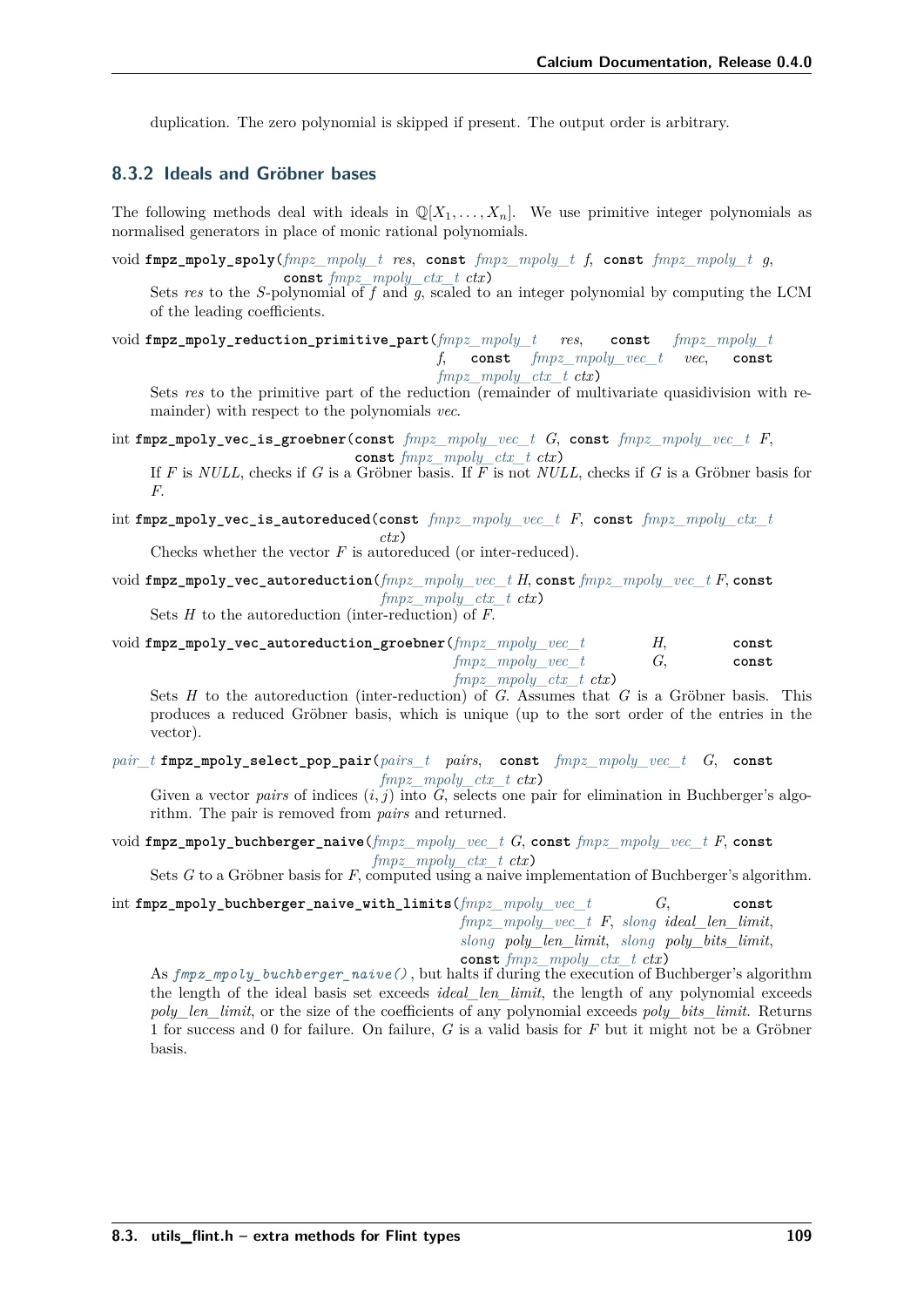# **8.3.3 Index pairs**

- <span id="page-115-1"></span><span id="page-115-0"></span>**type pair\_t** A pair of *slong* indices *a* and *b*. **type pairs\_struct type pairs\_t** A type holding a vector of *[pair\\_t](#page-115-0)* . void **pairs\_init**(*[pairs\\_t](#page-115-1) vec*) Initializes *vec* for use, setting it to the empty vector of pairs. void **pairs\_fit\_length**(*[pairs\\_t](#page-115-1) vec*, *[slong](#page-23-0) len*) Allocates space for *len* elements in *vec*. void **pairs\_clear**(*[pairs\\_t](#page-115-1) vec*) Frees *vec*. void **pairs\_append**(*[pairs\\_t](#page-115-1) vec*, *[slong](#page-23-0) i*, *[slong](#page-23-0) j*) Appends the pair  $(i, j)$  to the end of *vec*.
- void **pairs\_insert\_unique**(*[pairs\\_t](#page-115-1) vec*, *[slong](#page-23-0) i*, *[slong](#page-23-0) j*) Inserts  $(i, j)$  without duplication into *vec*. If this pair already exists, *vec* is unchanged. If this pair does not exist in *vec*, it is appended.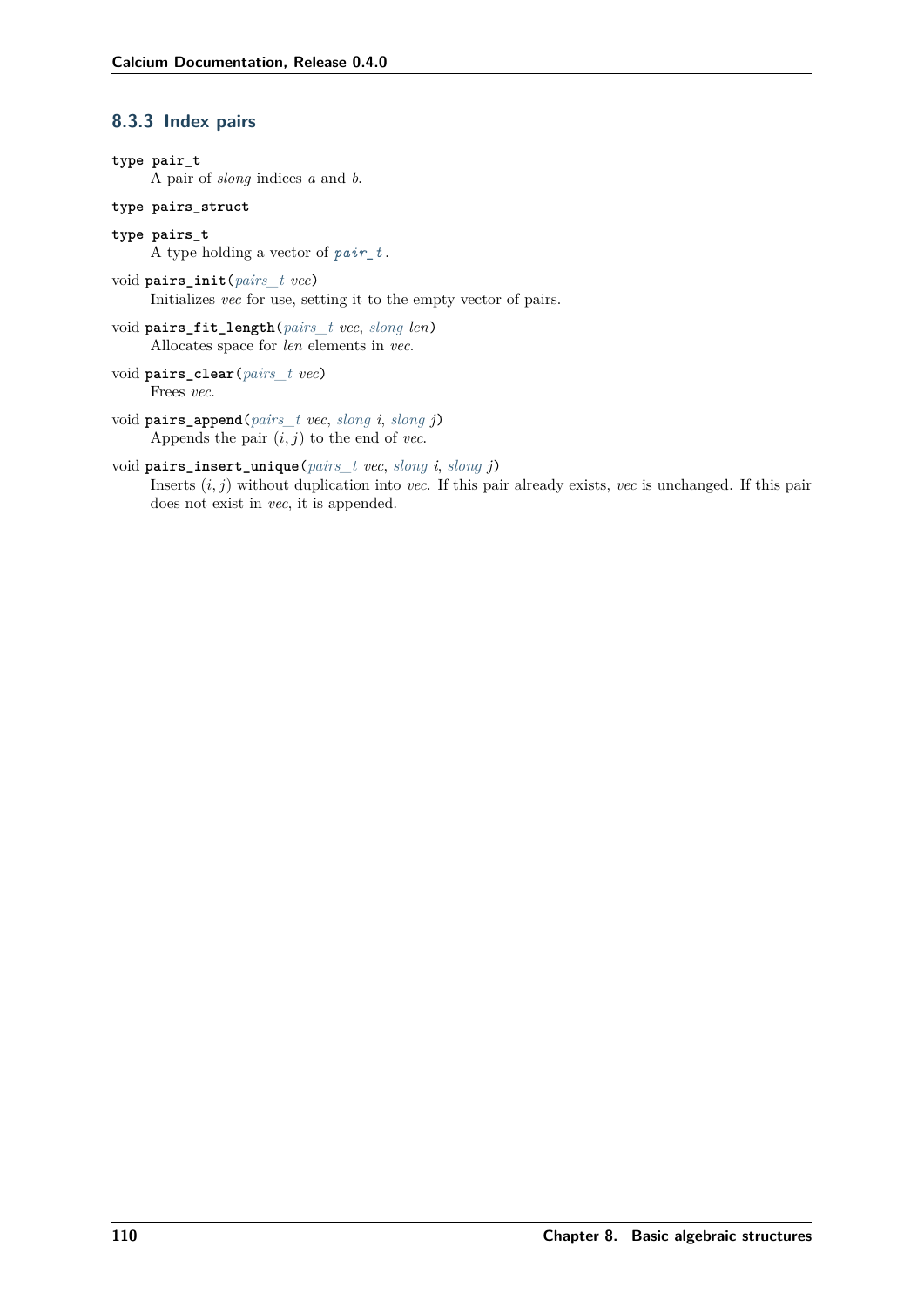# **PYTHON INTERFACE**

# **9.1 Python interface (pycalcium / pyca)**

Calcium includes a simple Python interface (pycalcium, or pyca for short) implemented using ctypes.

# **9.1.1 Introduction**

### **Setup and usage**

Make sure the Calcium library and its dependencies are built and in the path of the system's dynamic library loader. Then make sure that <calcium\_source\_dir>/pycalcium is in the Python path, for example by adding it to PYTHONPATH, adding it to sys.path, or simply starting Python inside the pycalcium directory.

Import the module and run a calculation:

```
>>> import pyca
>>> pyca.ca(1) / 3
0.333333 {1/3}
>>> pyca.exp(pyca.pi * pyca.i / 2)
1.00000*I {a where a = I [a^2+1=0]}
```
If you don't mind polluting the global namespace, import everything:

```
>>> from pyca import *
>>> exp(pi*i/2) + ca(1)/3
0.333333 + 1.00000*I \{(3*a+1)/3 where a = I [a^2+1=0]\}
```
#### **Current limitations**

- Leaks memory (for example, when printing).
- Because ctypes is used, this is not as efficient as a Cython wrapper. This interface should be used for testing and not for absolute performance.
- Does not wrap various functions.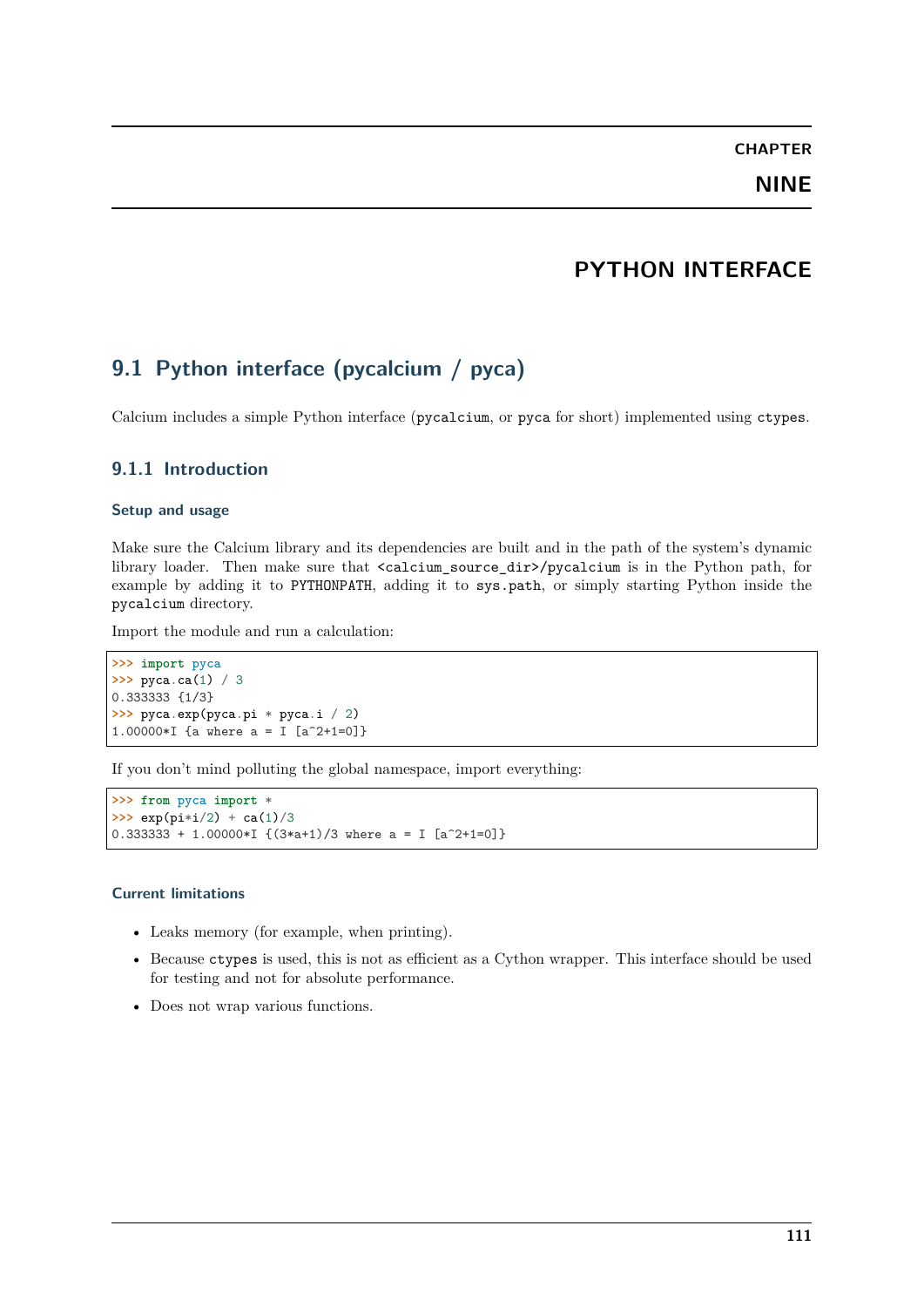# **9.1.2 API documentation**

Functions are available both as regular functions and as methods on the ca class.

```
pyca.fmpz_to_python_int(xref )
```

```
pyca.fmpq_set_python(cref, x)
```
#### **class** pyca.**fexpr\_struct**

Low-level wrapper for qqbar\_struct, for internal use by ctypes.

**\_\_init\_\_**(*\*args*, *\*\*kwargs*)

Initialize self. See help(type(self)) for accurate signature.

**alloc**

Structure/Union member

**data**

Structure/Union member

#### **class** pyca.**qqbar\_struct**

Low-level wrapper for qqbar\_struct, for internal use by ctypes.

### **\_\_init\_\_**(*\*args*, *\*\*kwargs*) Initialize self. See help(type(self)) for accurate signature.

#### **enclosure**

Structure/Union member

**poly**

Structure/Union member

#### **class** pyca.**ca\_struct**

Low-level wrapper for ca\_struct, for internal use by ctypes.

**\_\_init\_\_**(*\*args*, *\*\*kwargs*) Initialize self. See help(type(self)) for accurate signature.

#### **data**

Structure/Union member

#### **class** pyca.**ca\_ctx\_struct**

Low-level wrapper for ca\_ctx\_struct, for internal use by ctypes.

**\_\_init\_\_**(*\*args*, *\*\*kwargs*)

Initialize self. See help(type(self)) for accurate signature.

### **content**

Structure/Union member

### **class** pyca.**ca\_mat\_struct**

Low-level wrapper for ca\_mat\_struct, for internal use by ctypes.

**\_\_init\_\_**(*\*args*, *\*\*kwargs*)

Initialize self. See help(type(self)) for accurate signature.

#### **c**

Structure/Union member

### **entries**

Structure/Union member

#### **r**

Structure/Union member

#### **rows**

Structure/Union member

**class** pyca.**ca\_vec\_struct**

Low-level wrapper for ca\_vec\_struct, for internal use by ctypes.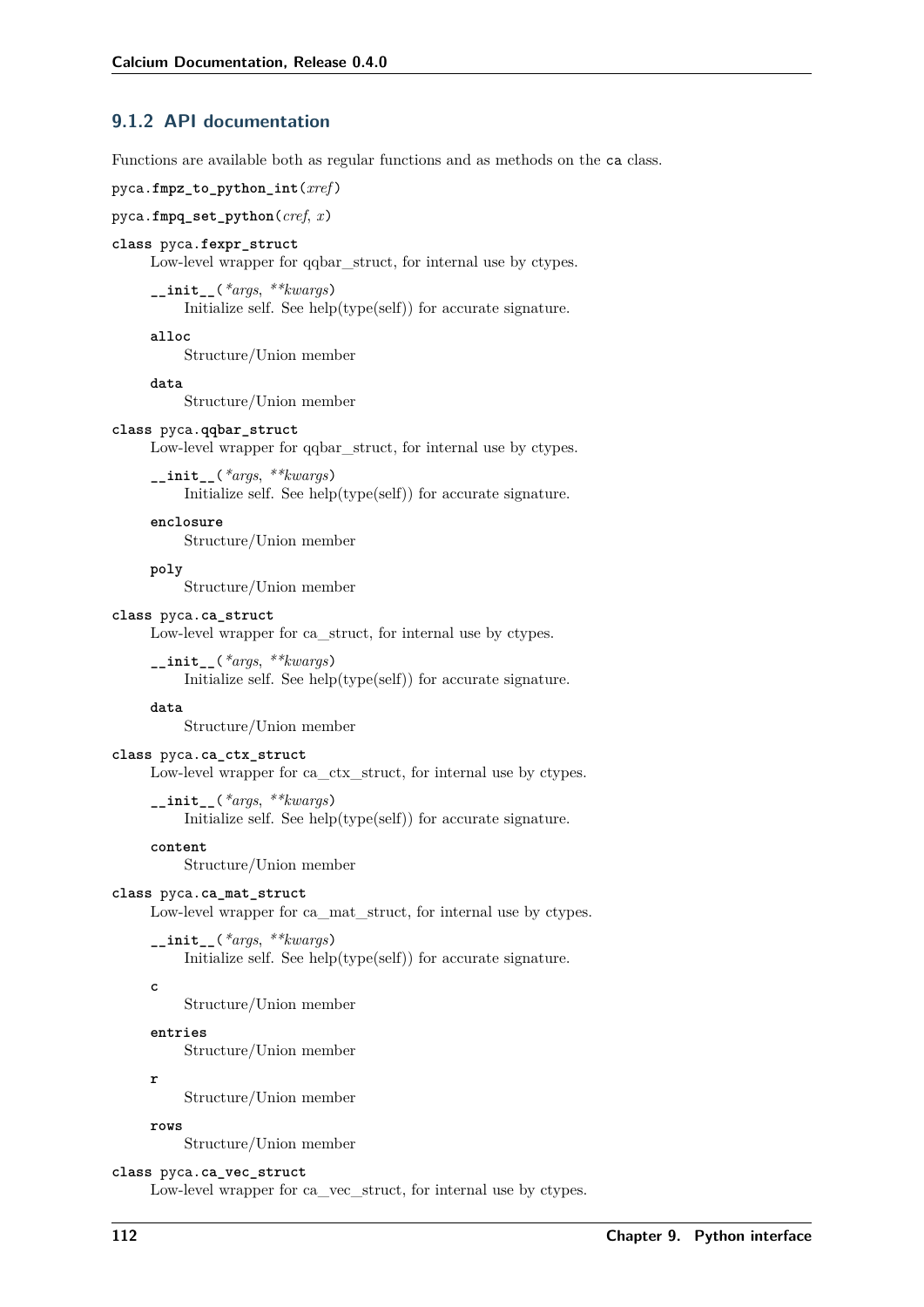**\_\_init\_\_**(*\*args*, *\*\*kwargs*)

Initialize self. See help(type(self)) for accurate signature.

#### **alloc**

Structure/Union member

### **entries**

Structure/Union member

#### **length**

Structure/Union member

#### **class** pyca.**ca\_poly\_struct**

Low-level wrapper for ca\_poly\_struct, for internal use by ctypes.

**\_\_init\_\_**(*\*args*, *\*\*kwargs*)

Initialize self. See help(type(self)) for accurate signature.

**alloc**

Structure/Union member

**coeffs**

Structure/Union member

**length**

Structure/Union member

### **class** pyca.**ca\_poly\_vec\_struct**

Low-level wrapper for ca\_poly\_vec\_struct, for internal use by ctypes.

```
__init__(*args, **kwargs)
```
Initialize self. See help(type(self)) for accurate signature.

**alloc**

Structure/Union member

### **entries**

Structure/Union member

### **length**

Structure/Union member

## **class** pyca.**fexpr**(*val=0* )

#### **static inject**(*vars=False*)

Inject all builtin symbol names into the calling namespace. For interactive use only!

```
>>> fexpr.inject()
>>> n = fexpr("n")
>>> Sum(Sin(Pi*n/3)/Factorial(n), For(n,0,Infinity))
Sum(Div(Sin(Div(Mul(Pi, n), 3)), Factorial(n)), For(n, 0, Infinity))
```
### **builtins**()

**\_\_init\_\_**(*val=0* ) Initialize self. See help(type(self)) for accurate signature.

**static from\_param**(*arg*)

**latex**()

**nwords**()

**size\_bytes**()

**allocated\_bytes**()

**num\_leaves**()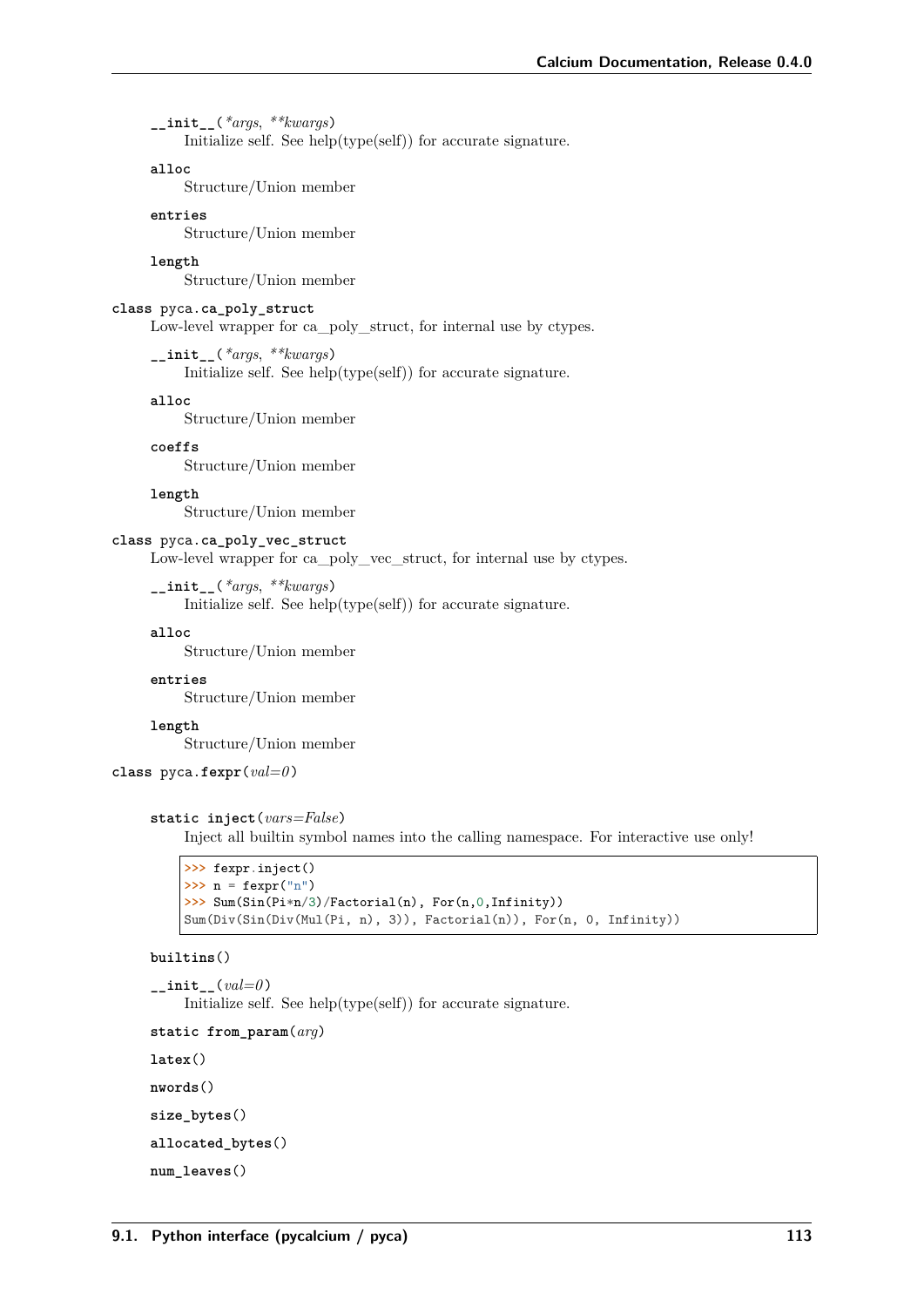```
depth()
is_atom()
is_atom_integer()
is_symbol()
head()
nargs()
args()
contains(x)
    Check if x appears exactly as a subexpression in self.
     >>> f = fexpr("f"); x = fexpr("x"); y = fexpr("y")>>> (f(x+1).contains(f), f(x+1).contains(x), f(x+1).contains(y))
     (True, True, False)
```

```
\rightarrow (f(x+1).contains(1), f(x+1).contains(2))
(True, False)
>>> (f(x+1).contains(x+1), f(x+1).contains(f(x+1)))(True, True)
```
**replace**(*old*, *new=None*)

Replace subexpression.

```
>>> f = f \exp(r^{\pi} \cdot f); x = f \exp(r^{\pi} \cdot x); y = f \exp(r^{\pi} \cdot y)>>> f(x+1, x-1).replace(x, y)
f(\text{Add}(y, 1), \text{Sub}(y, 1))\Rightarrow f(x+1, x-1).replace(x+1, y-1)
f(Sub(y, 1), Sub(x, 1))>>> f(x+1, x-1).replace(f, f+1)
Add(f, 1)(Add(x, 1), Sub(x, 1))\Rightarrow f(x+1, x-1).replace(x+2, y)
f(\text{Add}(x, 1), \text{Sub}(x, 1))
```
**\_\_bool\_\_**()

### **expanded\_normal\_form**()

Converts this expression to expanded normal form as a formal rational function of its nonarithmetic subexpressions.

```
\Rightarrow x = fexpr("x"); y = f(xyr)^{n}>>> (x / x**2).expanded_normal_form()
Div(1, x)\Rightarrow ((x * * 0) + 3) * * 5).expanded_normal_form()
1024
>>> ((x+y+1)*3 - (y+1)*3 - (x+y)*3 - (x+1)*3).expanded_normal_form()
Add(Mul(-1, Pow(x, 3)), Mul(6, x, y), Mul(-1, Pow(y, 3)), -1)
\Rightarrow (1/((1/y + 1/x))).expanded_normal_form()
Div(Mul(x, y), Add(x, y))>>> (((x+y)**5 * (x-y)) / (x**2 - y**2)).expanded_normal_form()
Add(Pow(x, 4), Mul(4, Pow(x, 3), y), Mul(6, Pow(x, 2), Pow(y, 2)), Mul(4, x, Pow(y,˓→3)), Pow(y, 4))
\Rightarrow (1 / (x - x)).expanded_normal_form()
Traceback (most recent call last):
  ...
ValueError: expanded_normal_form: overflow, formal division by zero or unsupported<sub>i</sub>
˓→expression
```

```
nstr(n=16 )
```
Evaluates this expression numerically using Arb, returning a decimal string correct within 1 ulp in the last output digit. Attempts to obtain *n* digits (but the actual output accuracy may be lower).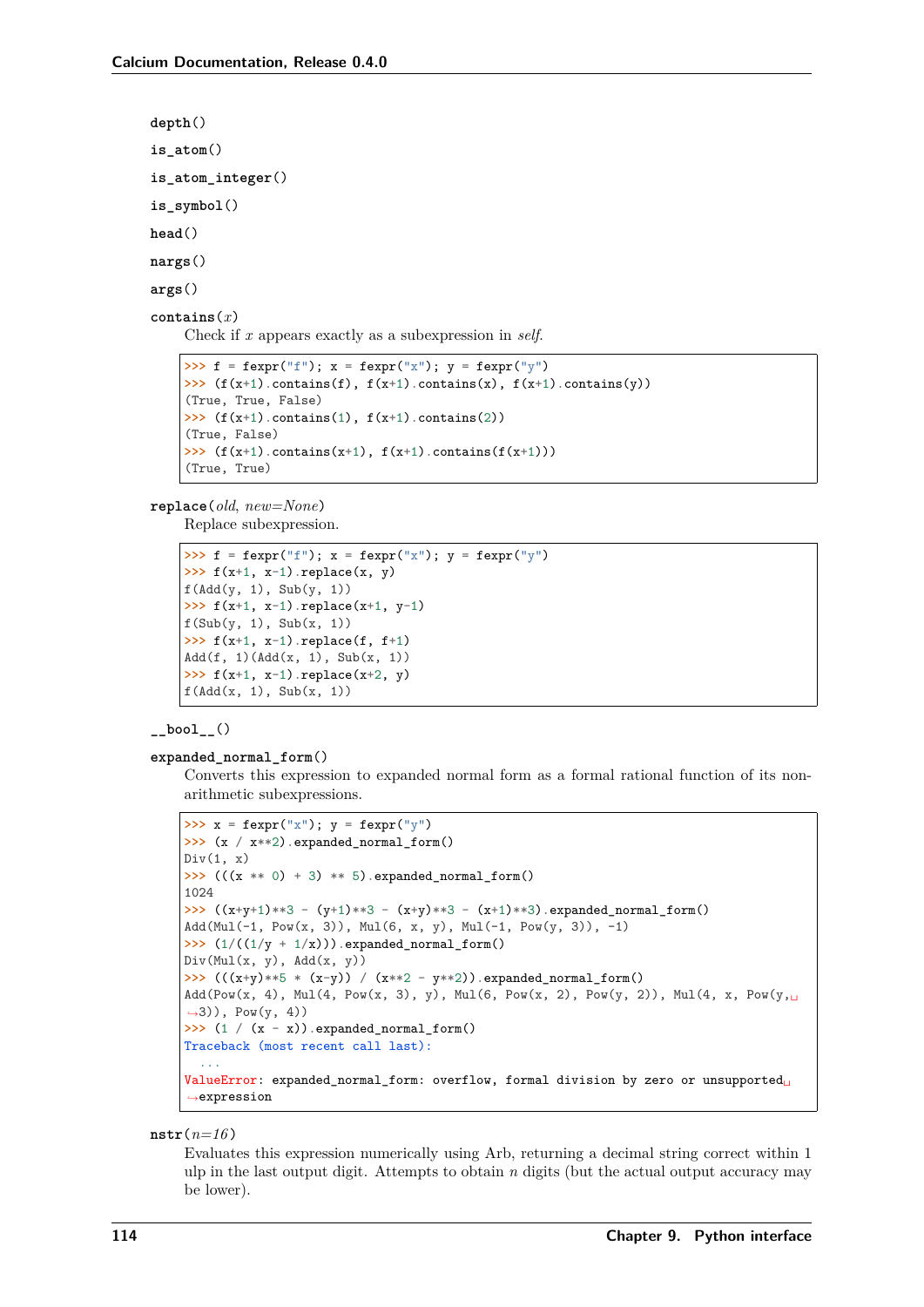```
\Rightarrow Exp = fexpr("Exp"); Exp(1).nstr()
'2.718281828459045'
>>> Pi = fexpr("Pi"); Pi.nstr(30)
'3.14159265358979323846264338328'
>>> Log = fexpr("Log"); Log(-2).nstr()
'0.6931471805599453 + 3.141592653589793*I'
>>> Im = fexpr("Im")
>>> Im(Log(2)).nstr() # exact zero
'0'
```
Here the imaginary part is zero, but Arb is not able to compute so exactly. The output  $0e-N$ indicates only that the absolute value is bounded by 1e-N:

```
>>> Exp(Log(-2)).nstr()
'-2.000000000000000 + 0e-22*I'
>>> Im(Exp(Log(-2))).nstr()
'0e-731'
```
The algorithm fails if the expression or any subexpression is not a finite complex number:

```
>>> Log(0).nstr()
Traceback (most recent call last):
  ...
ValueError: nstr: unable to evaluate to a number
```
Expressions must be constant:

```
>>> fexpr("x").nstr()
Traceback (most recent call last):
  ...
ValueError: nstr: unable to evaluate to a number
```
**class** pyca.**qqbar**(*val=0* )

Wrapper around the qqbar type, representing an algebraic number.

```
>>> (qqbar(2).sqrt() / qqbar(-2).sqrt()) ** 2
-1.00000 (deg 1)
\Rightarrow 2 qqbar(0.5) == qqbar(1) / 2
True
>>> q\bar{q} qq\bar{q} == q\bar{q} q\bar{q} (1) / 10
False
>>> qqbar(3+4j)
3.00000 + 4.00000*I (deg 2)
>>> qqbar(3+4j).root(5)
1.35607 + 0.254419*I (deg 10)
>>> qqbar(3+4j).root(5) ** 5
3.00000 + 4.00000*I (deg 2)
```
The constructor can evaluate fexpr symbolic expressions provided that the expressions are constant and composed strictly of algebraic-valued basic operations applied to algebraic numbers.

```
>>> fexpr.inject()
>>> qqbar(Pow(0, 0))
1.00000 (deg 1)
>>> qqbar(Sqrt(2) * Abs(1+1j) + (+Re(3-4j)) + (-Im(5+6j)))
-1.00000 (deg 1)
>>> qqbar((Floor(Sqrt(1000)) + Ceil(Sqrt(1000)) + Sign(1+1j) / Sign(1-1j) + Csgn(1j) +␣
˓→Conjugate(1j)) ** Div(-1, 3))
0.250000 (deg 1)
>>> [qqbar(RootOfUnity(3)), qqbar(RootOfUnity(3,2))]
[-0.500000 + 0.866025*I (deg 2), -0.500000 - 0.866025*I (deg 2)]
```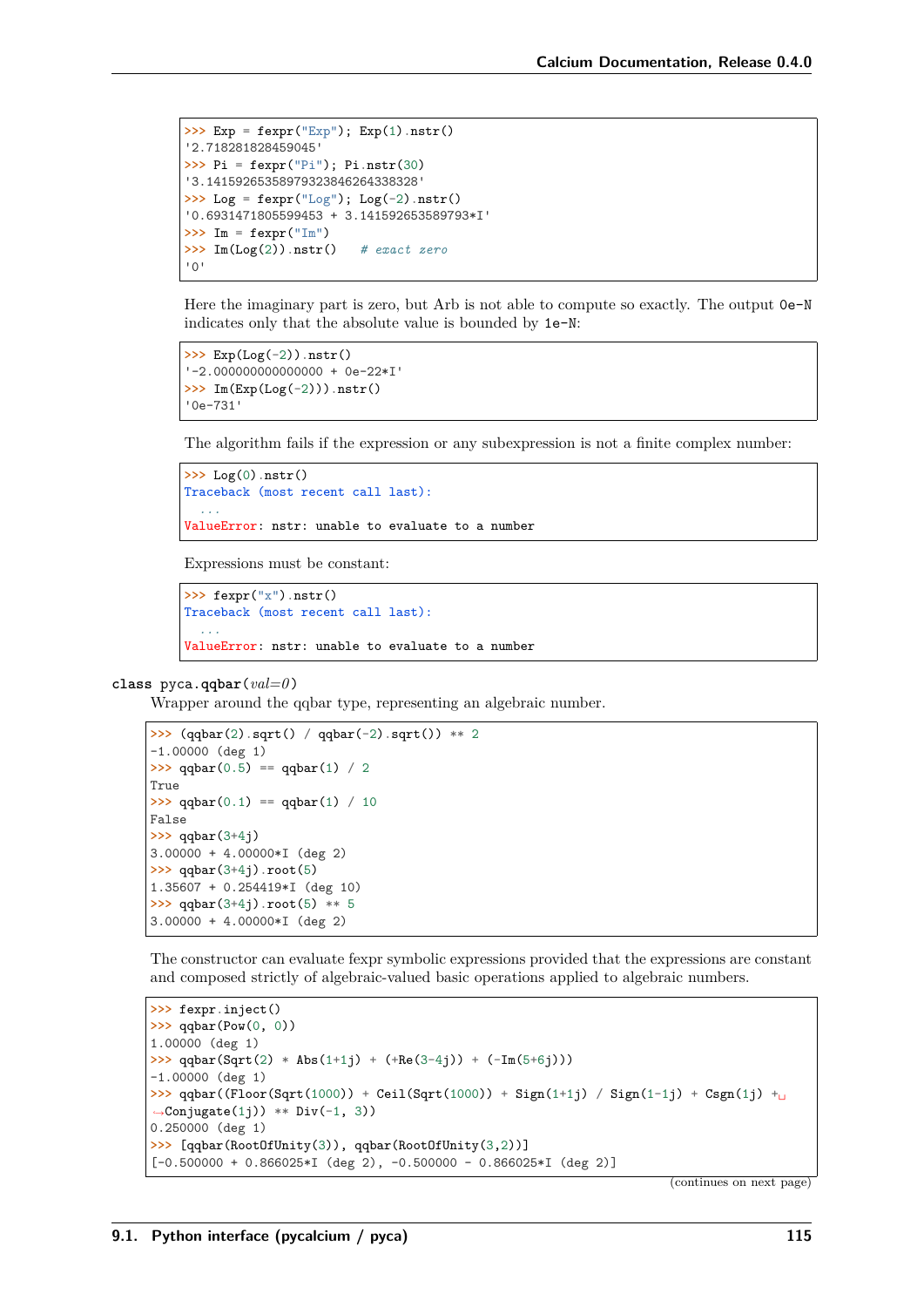```
>>> qqbar(Decimal("0.125")) == qqbar(125)/1000
True
>>> qqbar(Decimal("-2.7e5")) == -270000
True
```

```
__init__(val=0 )
```
Initialize self. See help(type(self)) for accurate signature.

```
static from_param(arg)
```

```
__bool__()
re()
```
**im**()

**conj**()

**conjugate**()

**floor**()

**ceil**()

**sgn**()

The sign of this algebraic number.

```
>>> qqbar(-3).sgn()
-1.00000 (deg 1)
>>> qqbar(2+3j).sgn()
0.554700 + 0.832050*I (deg 4)
>>> qqbar(0).sgn()
0 (deg 1)
```
### **sign**()

The sign of this algebraic number.

```
>>> qqbar(-3).sgn()
-1.00000 (deg 1)
>>> qqbar(2+3j).sgn()
0.554700 + 0.832050*I (deg 4)
>>> qqbar(0).sgn()
0 (deg 1)
```
### **sqrt**()

Principal square root of this algebraic number.

```
>>> qqbar(-1).sqrt()
1.00000*I (deg 2)
>>> qqbar(-1).sqrt().sqrt()
0.707107 + 0.707107*I (deg 4)
```
### **root**(*n*)

Principal nth root of this algebraic number.

```
>>> qqbar(3).root(1)
3.00000 (deg 1)
>>> qqbar(3).root(2)
1.73205 (deg 2)
>>> qqbar(3).root(3)
1.44225 (deg 3)
```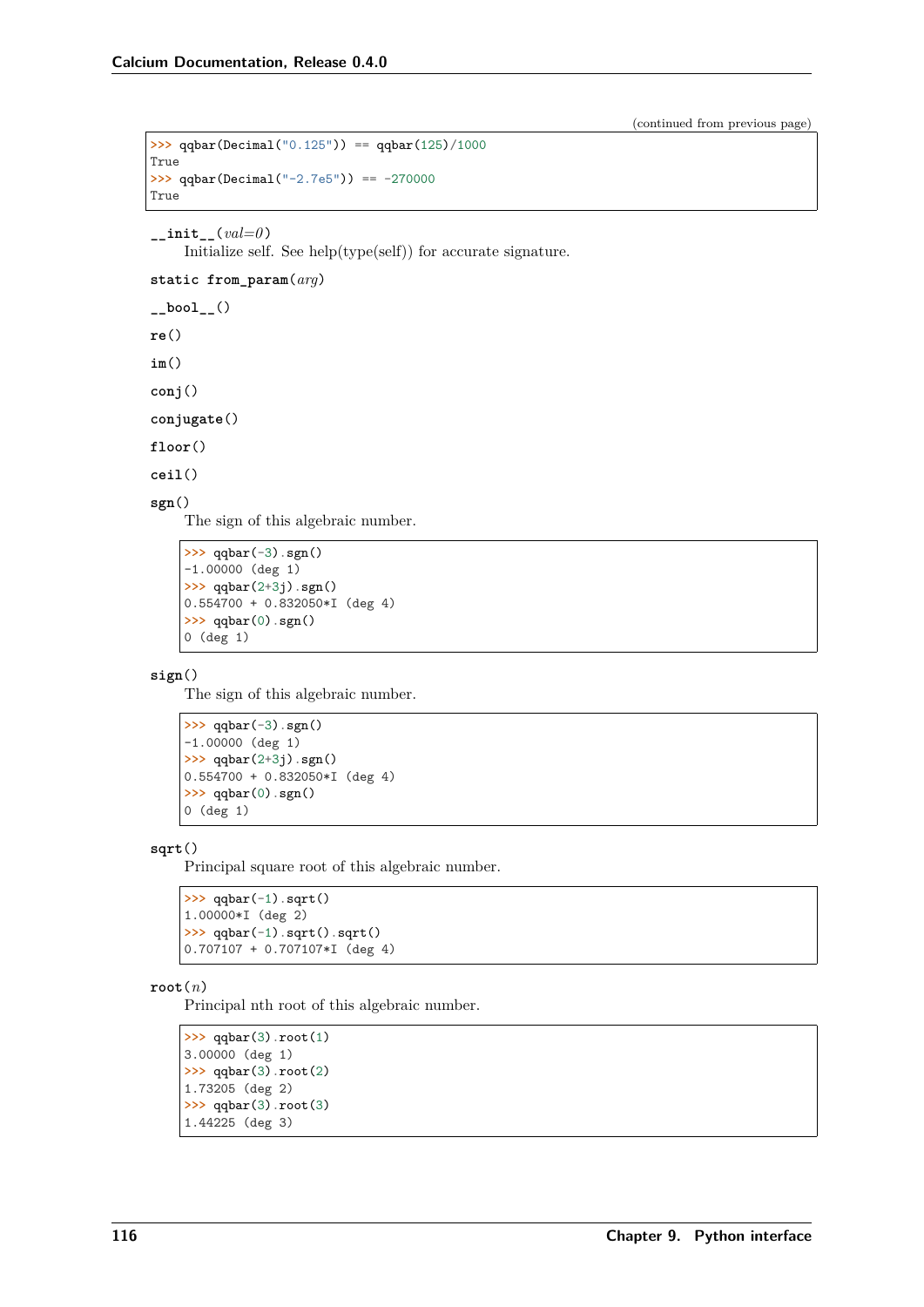#### **static polynomial\_roots**(*coeffs*)

Returns the roots of the polynomial defined by coeffs as a list. Roots are sorted in a fixed, canonical order.

At present, the implementation only allows integers (not algebraic numbers) as coefficients.

```
>>> qqbar.polynomial_roots([])
\Box>>> qqbar.polynomial_roots([0])
\Box>>> qqbar.polynomial_roots([1,2])
[-0.500000 (deg 1)]
>>> qqbar.polynomial_roots([3,2,1])
[-1.00000 + 1.41421 * I (deg 2), -1.00000 - 1.41421 * I (deg 2)]>>> qqbar.polynomial_roots([1,2,1])
[-1.00000 (deg 1), -1.00000 (deg 1)]
```
#### **conjugates**()

Returns the algebraic conjugates of this algebraic number. The output is a list, with elements sorted in a fixed, canonical order.

```
>>> qqbar(0).conjugates()
[0 (deg 1)]
>>> ((qqbar(5).sqrt()+1)/2).conjugates()
[1.61803 (deg 2), -0.618034 (deg 2)]
>>> qqbar(2+3j).conjugates()
[2.00000 + 3.00000 * I (deg 2), 2.00000 - 3.00000 * I (deg 2)]>>> qqbar.polynomial_roots([4,3,2,1])[0].conjugates()
[-1.65063 (deg 3), -0.174685 + 1.54687 * I (deg 3), -0.174685 - 1.54687 * I (deg 3)]
>>> qqbar.polynomial_roots([-35,0,315,0,-693,0,429])[0].conjugates()
[0.949108 (deg 6), 0.741531 (deg 6), 0.405845 (deg 6), -0.405845 (deg 6), -0.741531<sub>1</sub>
˓→(deg 6), -0.949108 (deg 6)]
```
### **minpoly**()

Returns the minimal polynomial of self over the integers as a list of Python integers specifying the coefficients.

```
>>> qqbar(0).minpoly()
[0, 1]
>>> (qqbar(2) / 3).minpoly()
[-2, 3]>>> qqbar(2).sqrt().minpoly()
[-2, 0, 1]
>>> ((qqbar(2).sqrt() + 1).root(3) + 1).minpoly()
[2, -12, 21, -22, 15, -6, 1]
>>> qqbar(0.5).minpoly()
[-1, 2]
>>> qqbar(0.1).minpoly()
[-3602879701896397, 36028797018963968]
>>> (qqbar(1) / 10).minpoly()
[-1, 10]
```
### **is\_real**()

Check if this algebraic number is a real number.

```
>>> qqbar(2).sqrt().is_real()
True
>>> qqbar(-2).sqrt().is_real()
False
```
#### **is\_rational**()

Check if this algebraic number is a rational number.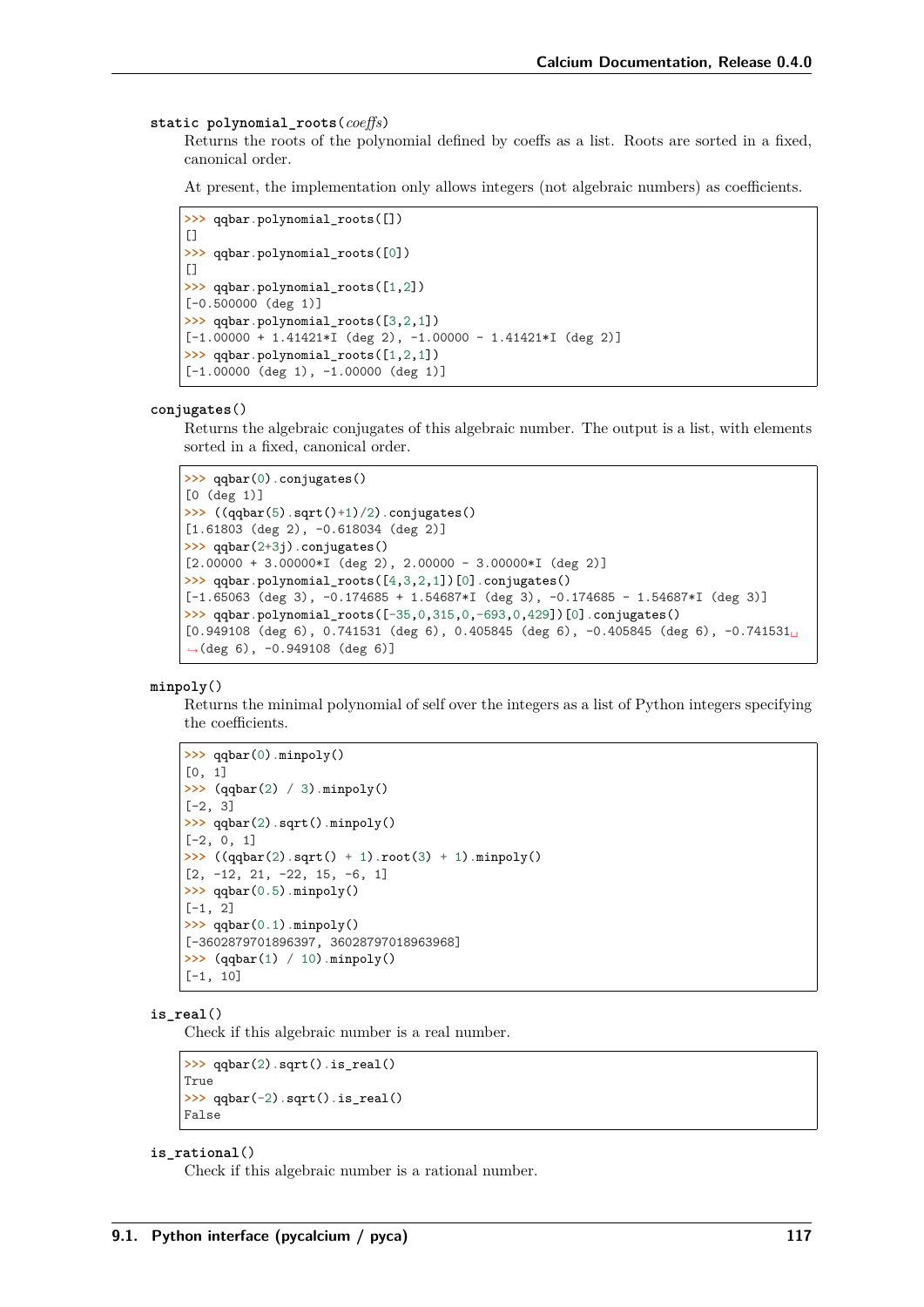**>>>** (qqbar(-5) / 7).is\_rational() True **>>>** (qqbar(-5) / 7).sqrt().is\_rational() False

### **is\_integer**()

Check if this algebraic number is an integer.

```
>>> qqbar(3).is_integer()
True
>>> (qqbar(3) / 5).is_integer()
False
```
#### **degree**()

The degree of this algebraic number (the degree of the minimal polynomial).

```
>>> qqbar(5).degree()
1
>>> qqbar(5).sqrt().degree()
2
```
### **p**()

Assuming that self is a rational number, returns the numerator as a Python integer.

```
>>> (qqbar(-2)/3).p()
-2
>>> qqbar(-1).sqrt().p()
Traceback (most recent call last):
  ...
ValueError: self must be a rational number
```
### **q**()

Assuming that self is a rational number, returns the denominator as a Python integer.

```
>>> (qqbar(-2)/3).q()
3
>>> qqbar(-1).sqrt().q()
Traceback (most recent call last):
  ...
ValueError: self must be a rational number
```
**fexpr**(*formula=True*, *root\_index=False*, *serialized=False*, *gaussians=True*, *quadratics=True*, *cyclotomics=True*, *cubics=True*, *quartics=True*, *quintics=True*, *depression=True*, *deflation=True*, *separation=True*)

#### **fexpr\_repr**()

**class** pyca.**ca\_ctx**(*\*\*kwargs*)

Python class wrapping the ca\_ctx\_t context object. Currently only supports a global instance.

**\_\_init\_\_**(*\*\*kwargs*) Initialize self. See help(type(self)) for accurate signature.

### **static from\_param**(*arg*)

```
class pyca.ca(val=0, context=None)
```
Python class wrapping the ca\_t type for numbers.

Examples:

**>>>** ca(1) 1 **>>>** ca()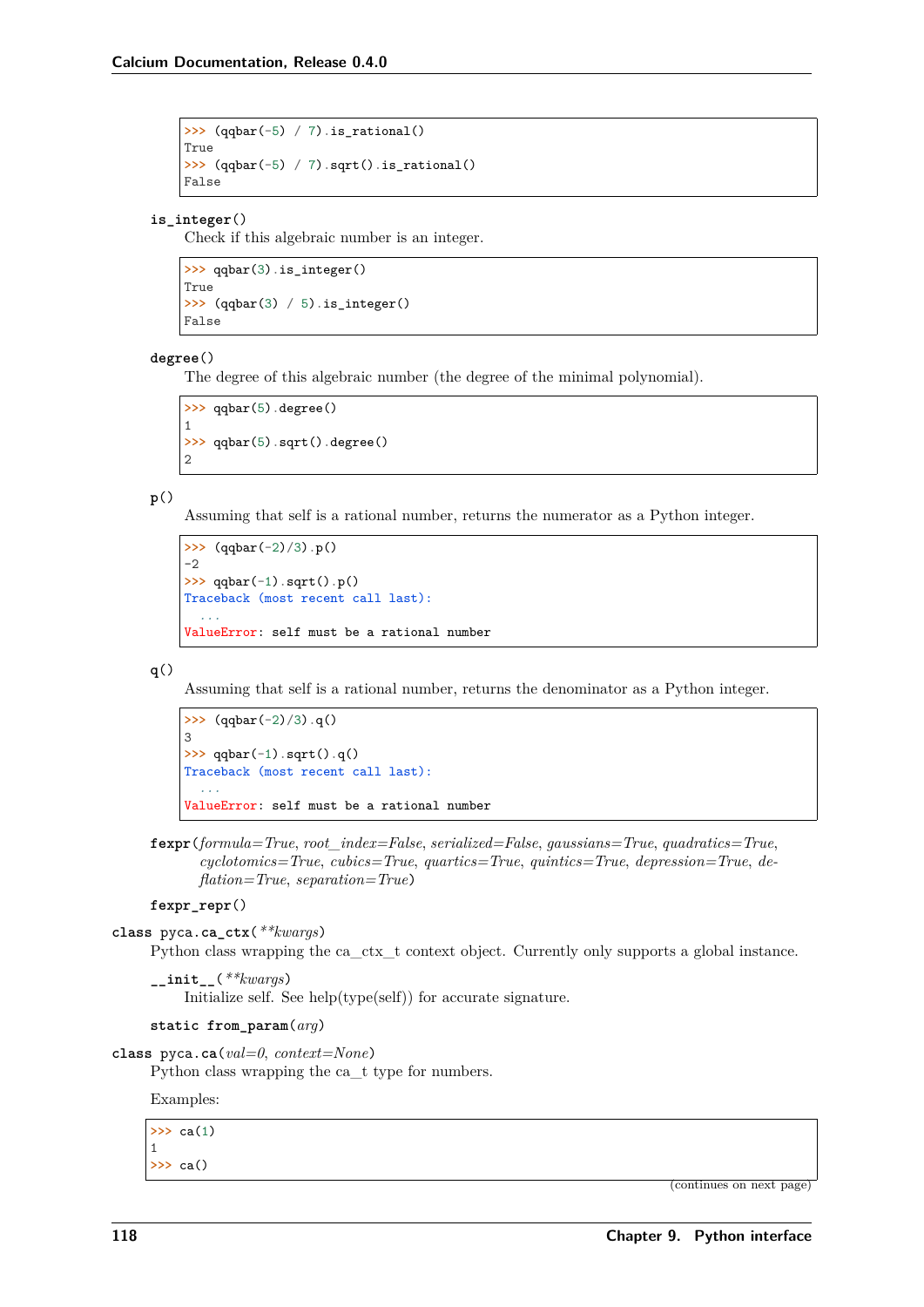```
0
>>> ca(0)
0
>>> ca(-5)
-5
>>> ca(2.25)
2.25000 {9/4}
>>> ca(1) / 3
0.333333 {1/3}
>>> (-1) ** ca(0.5)
1.00000*I {a where a = I [a^2+1=0]}
>>> ca(1-2j)
1.00000 - 2.00000*I \{-2 \cdot a + 1 \cdot b + c = a = I \cdot [a^2 + 1 = 0]\}>>> ca(0.1) # be careful with float input!
0.100000 {3602879701896397/36028797018963968}
>>> ca(float("inf"))
+Infinity
>>> ca(float("nan"))
Unknown
>>> 3 < pi < ca(22)/7
True
>>> ca(qqbar(200).sqrt())
14.1421 {10*a where a = 1.41421 [a^2-2=0]}
```
**\_\_init\_\_**(*val=0*, *context=None*) Initialize self. See help(type(self)) for accurate signature.

### **static from\_param**(*arg*)

**static inf**()

The special value positive infinity.

Examples:

```
>>> inf == ca.inf() # alias for the method
True
>>> inf
+Infinity
>>> -inf
-Infinity
>>> abs(-inf)
+Infinity
>>> inf + inf
+Infinity
>>> (-inf) + (-inf)
-Infinity
>>> -inf * inf
-Infinity
>>> inf / inf
Undefined
>>> 1 / inf
0
>>> re(inf)
Undefined
>>> im(inf)
Undefined
>>> sign(inf)
1
\Rightarrow \text{sign}((1+i)*\inf) == (1+i)/\text{sqrt}(2)True
```
**static uinf**()

The special value unsigned infinity.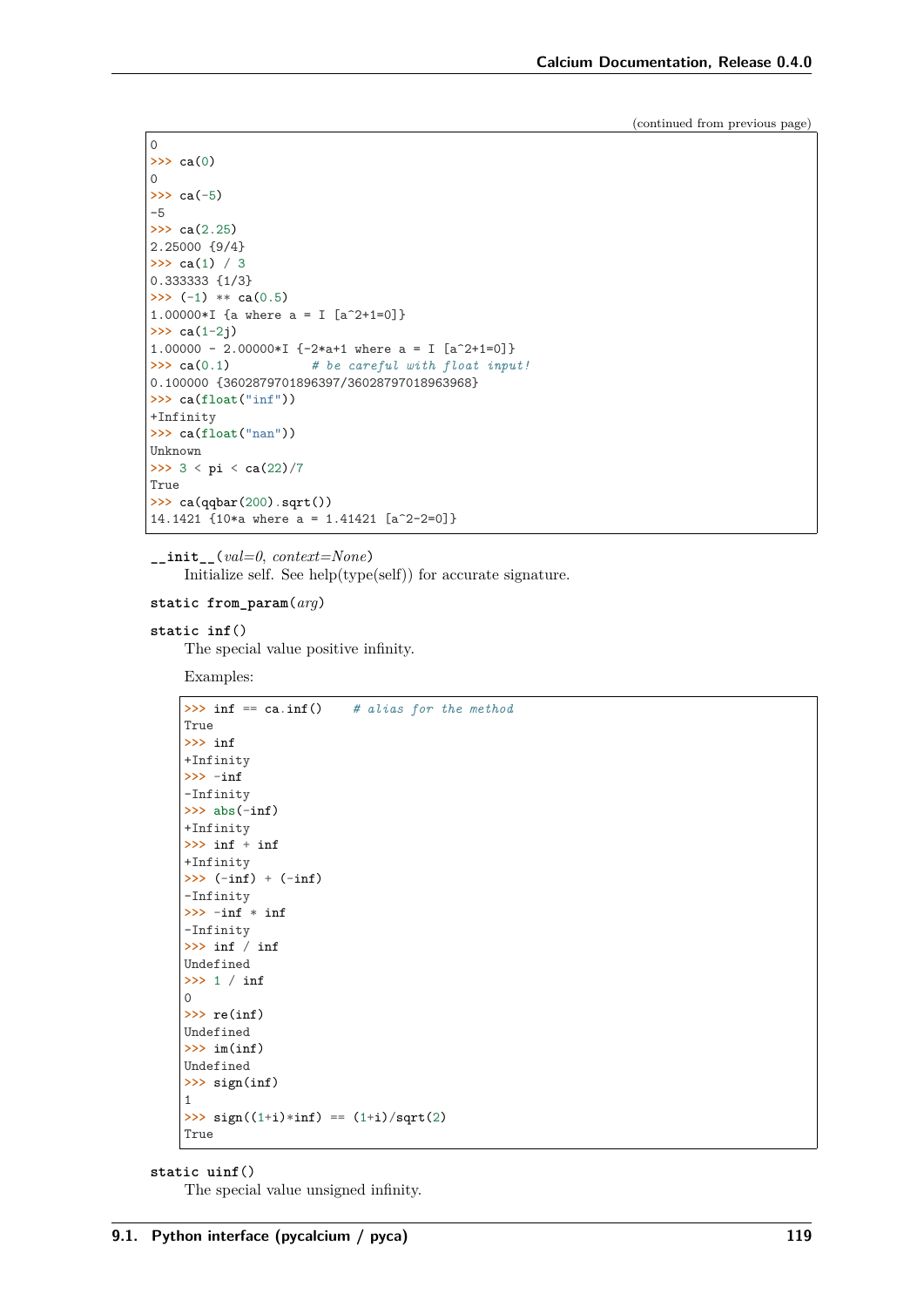Examples:

```
>>> uinf == ca.uinf() # alias for the method
True
>>> uinf
UnsignedInfinity
>>> abs(uinf)
+Infinity
>>> -3 * uinf
UnsignedInfinity
>>> 1/uinf
0
>>> sign(uinf)
Undefined
>>> uinf * uinf
UnsignedInfinity
>>> uinf / uinf
Undefined
>>> uinf + uinf
Undefined
>>> re(uinf)
Undefined
>>> im(uinf)
Undefined
```
#### **static undefined**()

The special value undefined.

Examples:

```
>>> undefined == ca.undefined() # alias for the method
True
>>> undefined
Undefined
>>> undefined == undefined
True
>>> undefined * 0
Undefined
```
#### **static unknown**()

The special meta-value unknown. This meta-value is not comparable.

Examples:

```
>>> unknown == unknown
Traceback (most recent call last):
 ...
NotImplementedError: unable to decide predicate: equal
>>> unknown == 0
Traceback (most recent call last):
NotImplementedError: unable to decide predicate: equal
>>> unknown == undefined
Traceback (most recent call last):
 ...
NotImplementedError: unable to decide predicate: equal
>>> unknown + unknown
Unknown
>>> unknown + 3
\text{Unkm}>>> unknown + undefined
Undefined
```
**static pi**()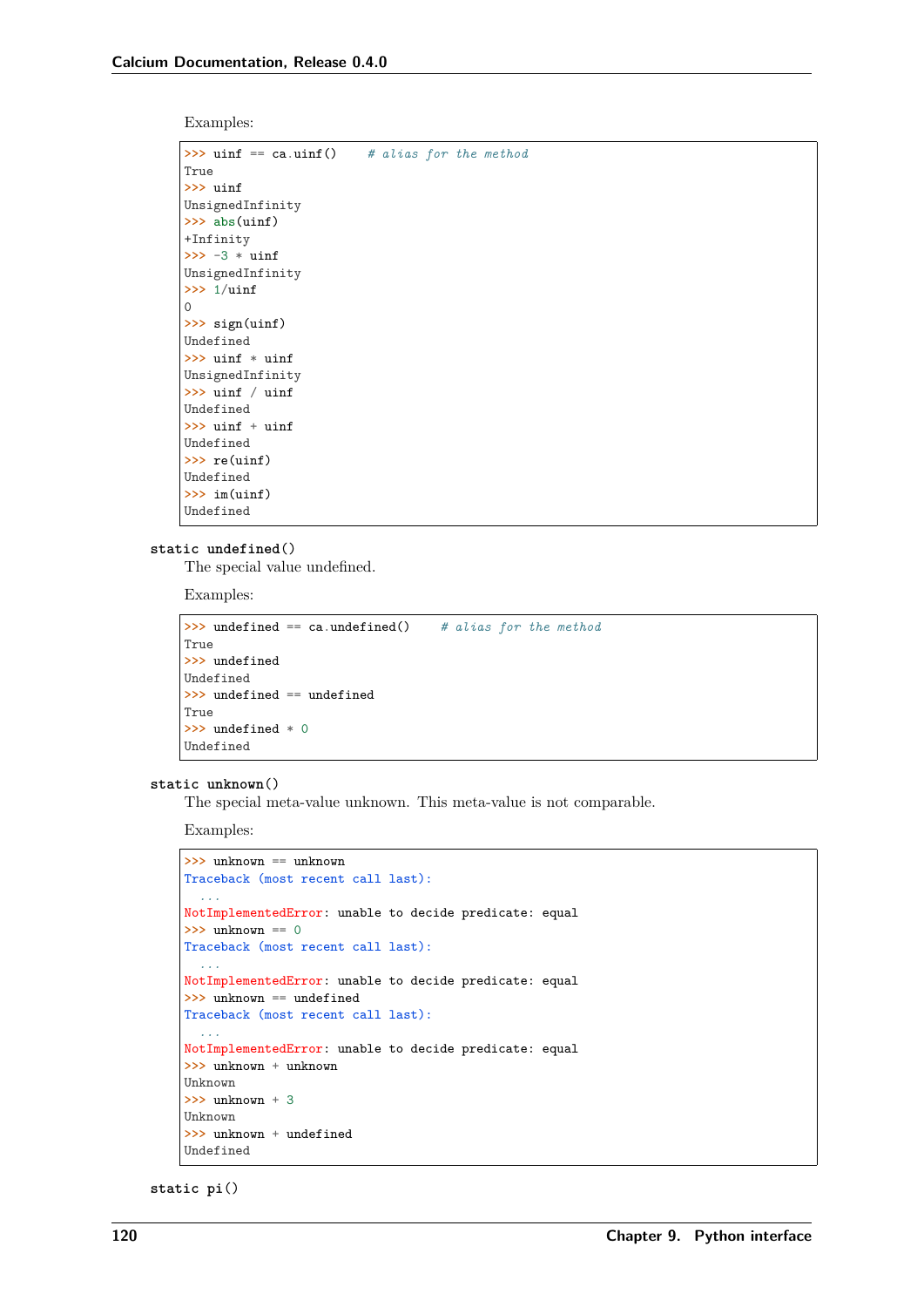The constant pi.

Examples:

```
>>> pi == ca.pi() # alias for the method
True
>>> pi
3.14159 {a where a = 3.14159 [Pi]}
>>> sin(pi/6)
0.500000 \{1/2\}>>> (pi - 3) ** 3
0.00283872 {a^3-9*a^2+27*a-27 where a = 3.14159 [Pi]}
```
**static euler**()

Euler's constant (gamma).

Examples:

```
>>> euler == ca.euler() # alias for the method
True
>>> euler
0.577216 {a where a = 0.577216 [Euler]}
>>> exp(euler)
1.78107 {a where a = 1.78107 [Exp(0.577216 {b})], b = 0.577216 [Euler]}
```
**static i**()

The imaginary unit.

Examples:

```
>>> i == ca.i() # alias for the method
True<br>>>> i == I == j
                   # extra aliases for convenience
True
>>> i
1.00000*I {a where a = I [a^2+1=0]}
>>> i**2
-1
>>> i**3
-1.00000*I {-a where a = I [a^2+1=0]}
>>> abs(i)
1
>>> sign(i)
1.00000*I {a where a = I [a^2+1=0]}
>>> abs(sqrt(1+i) / sqrt(1-i))
1
>>> re(i), im(i)
(0, 1)
```
**\_\_bool\_\_**()

**static operands\_with\_same\_context**(*a*, *b*)

**pow\_arithmetic**(*n*)

**nstr**(*n=16*, *parts=False*)

Evaluates this expression numerically using Arb, returning a decimal string correct within 1 ulp in the last output digit. Attempts to obtain *n* digits (but the actual output accuracy may be lower).

Examples:

```
>>> ca(0).nstr()
'0'
```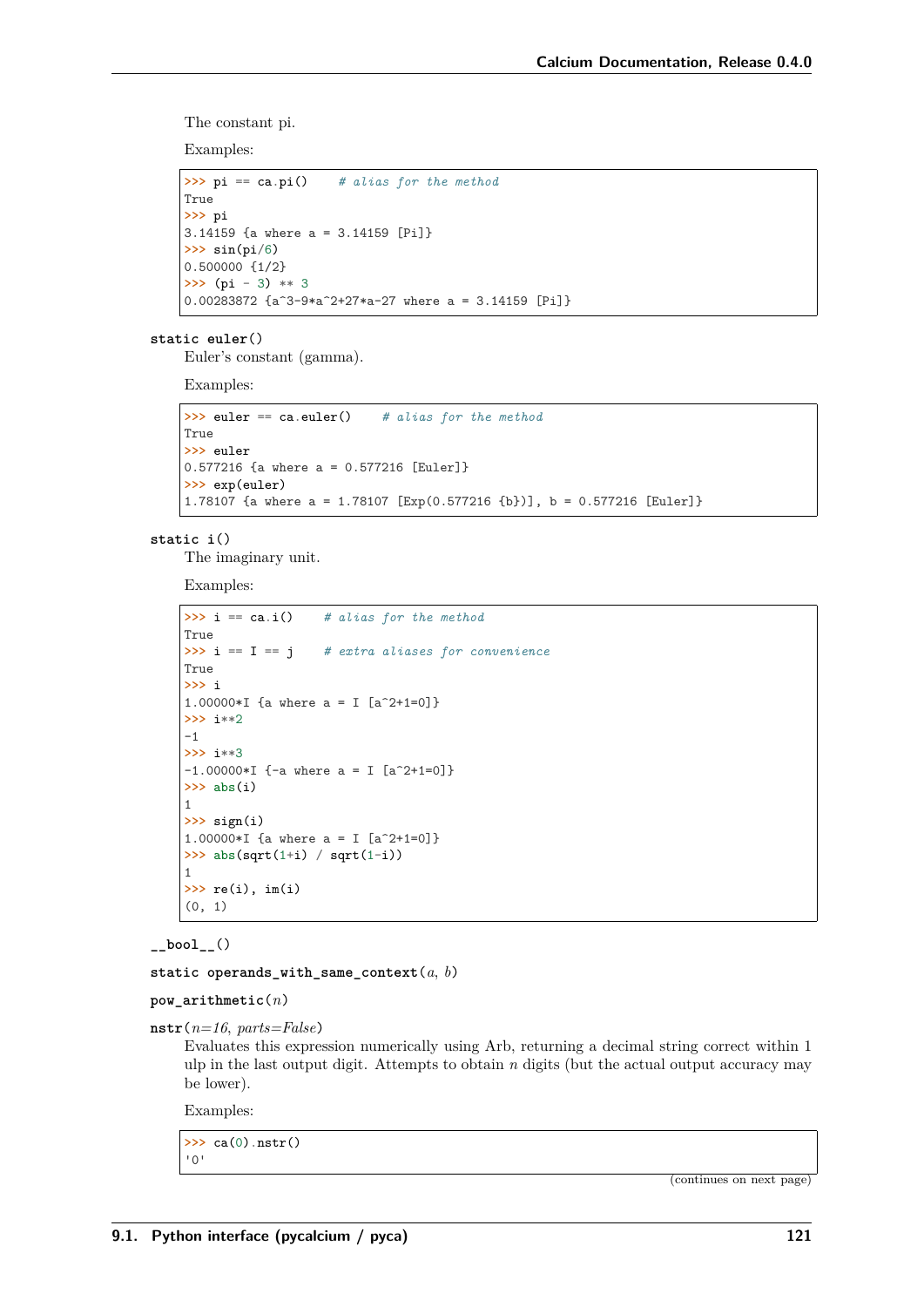```
>>> pi.nstr(30)
'3.14159265358979323846264338328'
```
By default, the result is considered accurate when the larger of the real and imaginary parts is known to *n* digits. If *parts* is set, the algorithm will attempt to compute both real and imaginary parts accurately. It will, in particular, attempt to recognize when a real or imaginary part is exactly zero:

 $\Rightarrow$  (log(1+i) + log(1-i)).nstr() '0.6931471805599453 + 0e-25\*I' **>>>** (log(1+i) + log(1-i)).nstr(parts=**True**) '0.6931471805599453'

An exception is raised if the numerical evaluation code fails to produce a finite enclosure:

```
>>> (1 / ca(0)).nstr()
Traceback (most recent call last):
 ...
ValueError: nstr: unable to evaluate to a number
```

```
rewrite_cnf(deep=True)
```
### **re**()

Real part.

Examples:

```
>>> re(2+3j) == ca(2+3j).re()
True
>>> re(2+3*i)
2
```
**im**()

Imaginary part.

Examples:

```
>>> im(2+3j) == ca(2+3j).im() # alias for the method
True
>>> im(2+3*i)
3
```
#### **conj**()

Complex conjugate.

Examples:

```
>>> conj(1j) == conjugate(1j) == ca(1j).conj() == ca(1j).conjugate() # alias for␣
˓→the method
True
>>> conj(2+i)
2.00000 - 1.00000*I {-a+2 where a = I [a^2+1=0]}
>>> conj(pi)
3.14159 {a where a = 3.14159 [Pi]}
```
### **conjugate**()

Complex conjugate.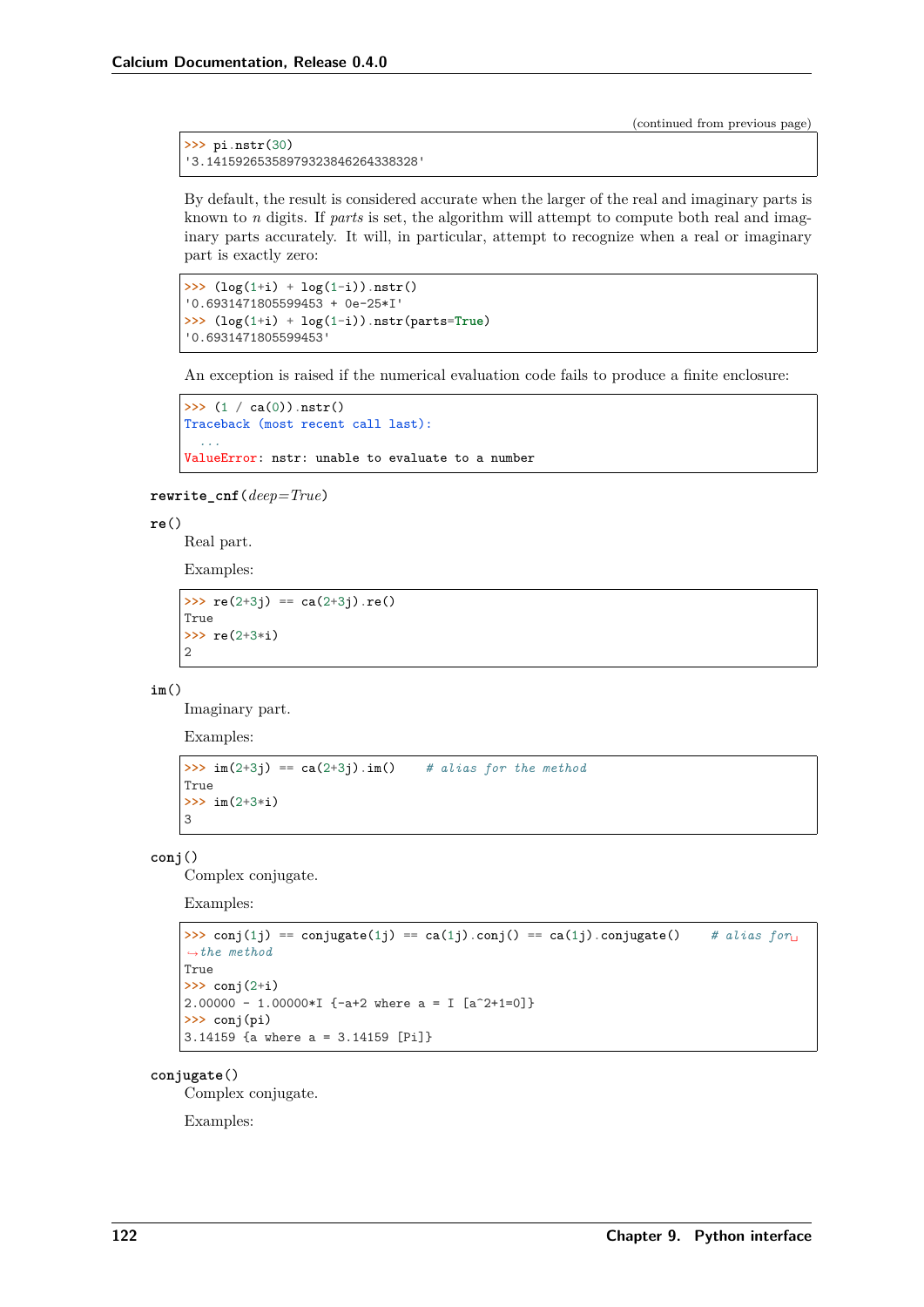```
>>> conj(1j) == conjugate(1j) == ca(1j).conj() == ca(1j).conjugate() # alias f \circ r_{\text{L}}˓→the method
True
>>> conj(2+i)
2.00000 - 1.00000*I {-a+2 where a = I [a^2+1=0]}
>>> conj(pi)
3.14159 {a where a = 3.14159 [Pi]}
```
**floor**()

Floor function.

Examples:

```
>>> floor(3) == ca(3).floor() # alias for the method
True
>>> floor(pi)
3
>>> floor(-pi)
-4
```
**ceil**()

Ceiling function.

Examples:

```
>>> ceil(3) == ca(3).ceil() # alias for the method
True
>>> ceil(pi)
4
>>> ceil(-pi)
-3
```
**sgn**()

Sign function.

Examples:

```
\Rightarrow \Rightarrow sgn(2) == sign(2) == ca(2).sgn() # aliases for the method
True
>>> sign(0)
0
>>> sign(sqrt(2))
1
>>> sign(-sqrt(2))
-1
>>> sign(-sqrt(-2))
-1.00000*I {-a where a = I [a^2+1=0]}
```
**sign**()

Sign function.

```
\Rightarrow \Rightarrow sgn(2) == sign(2) == ca(2).sgn() # aliases for the method
True
>>> sign(0)
0
>>> sign(sqrt(2))
1
>>> sign(-sqrt(2))
-1
>>> sign(-sqrt(-2))
-1.00000*I {-a where a = I [a^2+1=0]}
```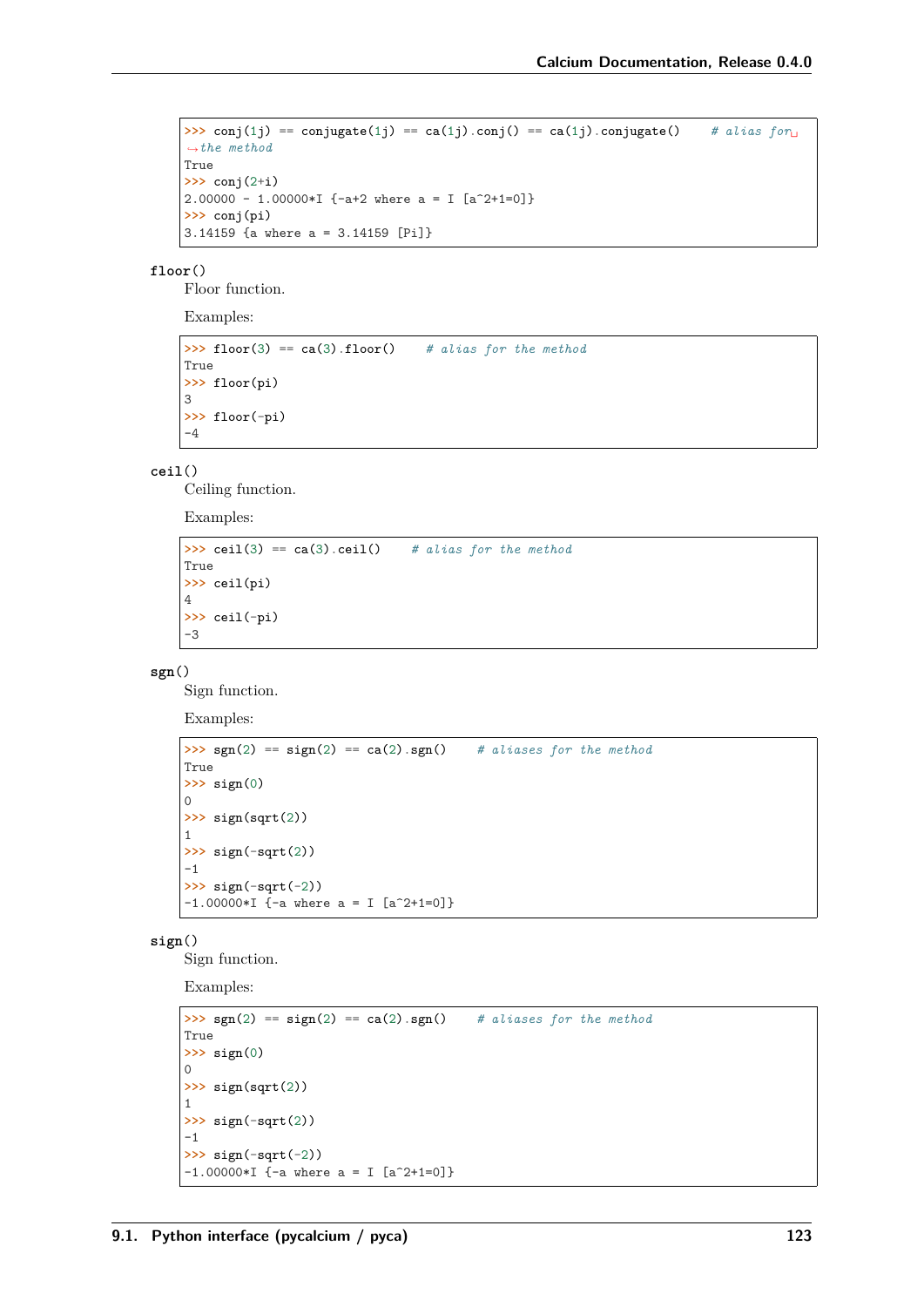### **csgn**()

Real-valued complex extension of real sign function.

Examples:

```
>>> csgn(3)
1
>>> csgn(3*i)
1
>>> csgn(-3*i)
-1
>>> csgn(-3)
-1
>>> csgn(0)
0
>>> csgn(1+i)
1
>>> csgn((1+i)*inf)
1
>>> csgn(-i*inf)
-1
>>> csgn(uinf)
Undefined
```
### **arg**()

Complex argument (phase).

Examples:

```
\Rightarrow \arg(2) == \arg(0) == \text{ca}(0) \cdot \arg(0) == 0True
>>> arg(-10)
-3.14159 {-a where a = 3.14159 [Pi]}
>>> arg(sqrt(-3))
1.57080 {(a)/2 where a = 3.14159 [Pi]}
>>> arg(-sqrt(sqrt(-3)))
-2.35619 {(-3*a)/4 where a = 3.14159 [Pi]}
```
**sqrt**()

Principal square root.

```
>>> sqrt(2) == ca(2).sqrt() # alias for the method
True
>>> sqrt(0)
0
>>> sqrt(1)
1
>>> sqrt(2)
1.41421 {a where a = 1.41421 [a^2-2=0]}
>>> sqrt(-1)
1.00000*I {a where a = I [a^2+1=0]}
>>> sqrt(inf)
+Infinity
>>> sqrt(-inf)
+I * Infinity
>>> sqrt(uinf)
UnsignedInfinity
>>> sqrt(undefined)
Undefined
>>> sqrt(unknown)
Unknown
```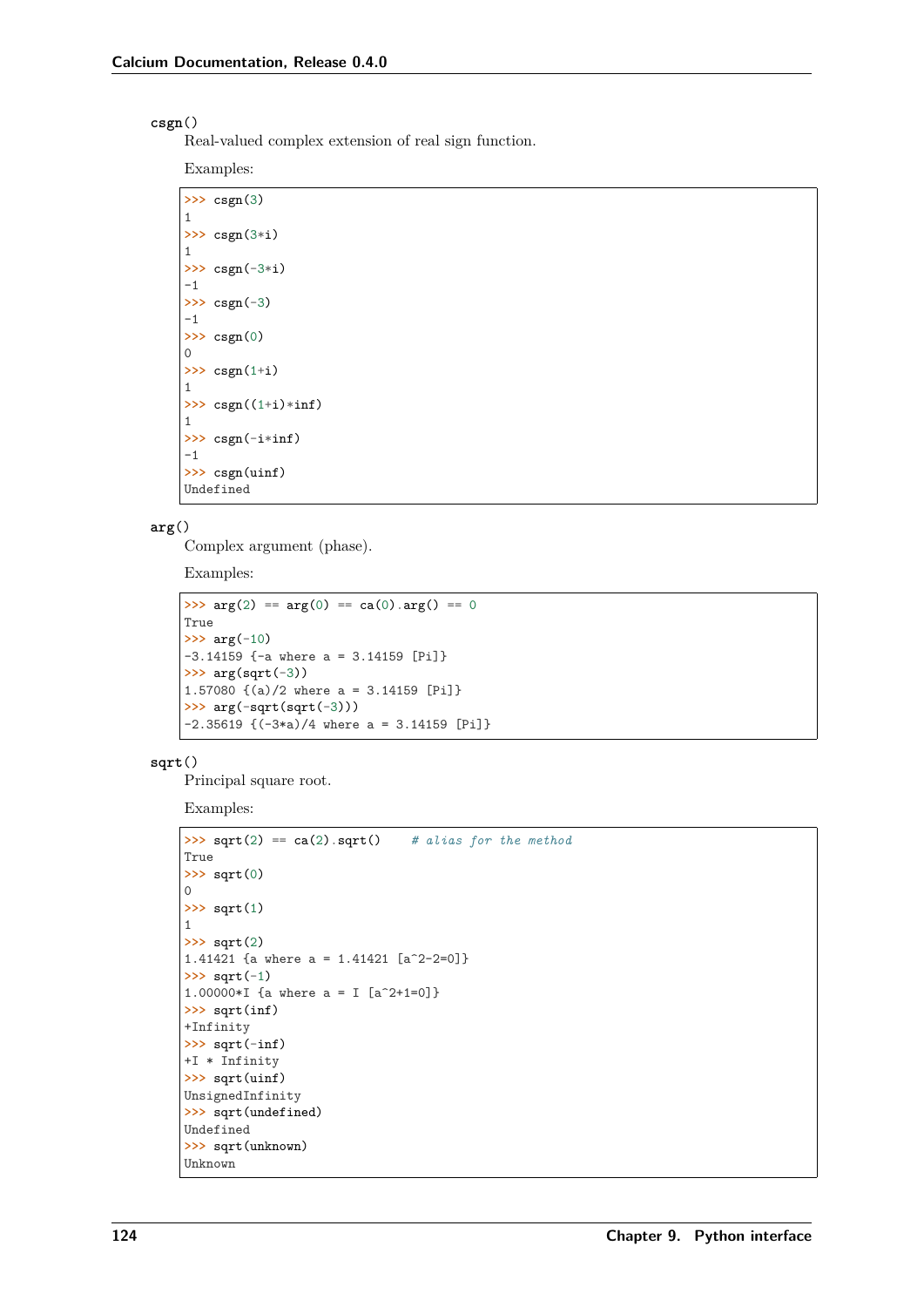### **log**()

Natural logarithm.

Examples:

```
\Rightarrow log(2) == ca(2).log() # alias for the method
True
>>> log(1)
\Omega>>> log(exp(2))
2
>>> log(2)
0.693147 {a where a = 0.693147 [Log(2)]}
\Rightarrow \log(4) == 2 * log(2)True
>>> log(1+sqrt(2)) / log(3+2*sqrt(2))
0.500000 \{1/2\}>>> log(ca(10)**(10**30)) / log(10)
1.00000e+30 {1000000000000000000000000000000}
\gg \log(-1)3.14159*I {a*b where a = 3.14159 [Pi], b = I [b^2+1=0]}
>>> log(i)
1.57080*I {(a*b)/2 where a = 3.14159 [Pi], b = I [b^2+1=0]}
>>> log(0)
-Infinity
>>> log(inf)
+Infinity
>>> log(-inf)
+Infinity
>>> log(uinf)
+Infinity
>>> log(undefined)
Undefined
>>> log(unknown)
Unknown
```
### **exp**()

Exponential function.

Examples:

```
>>> exp(0)
1
>>> exp(1)
2.71828 {a where a = 2.71828 [Exp(1)]}
>>> exp(-1)
0.367879 {a where a = 0.367879 [Exp(-1)]}
>>> exp(-1) * exp(1)
1
>>> exp(7*pi*i/2)
-1.00000*I {-a where a = I [a^2+1=0]}
>>> exp(inf)
+Infinity
>>> exp(-inf)
\Omega>>> exp(uinf)
Undefined
>>> exp(undefined)
Undefined
>>> exp(unknown)
Unknown
```
**sin**(*form=None*) Sine function.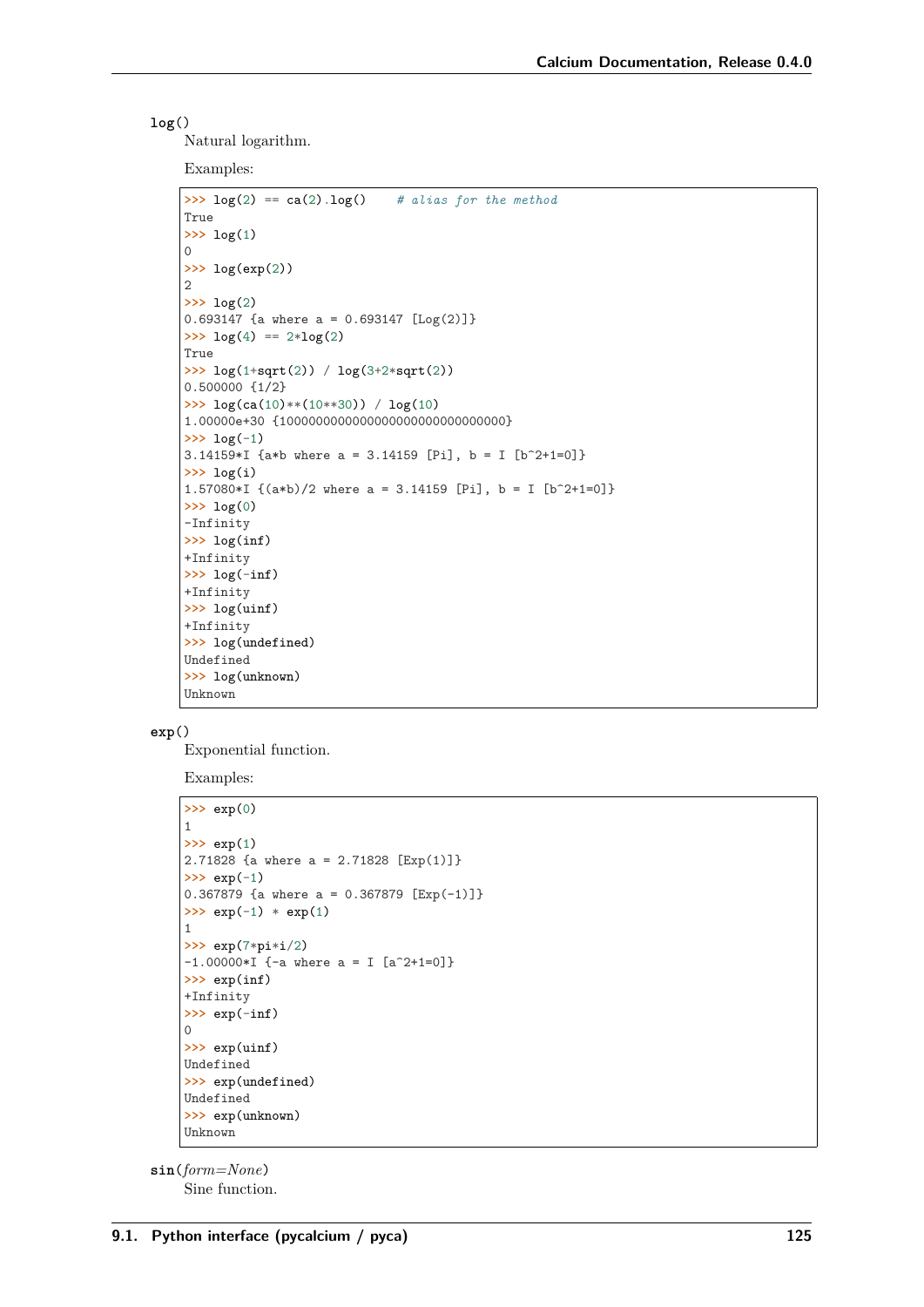Examples:

```
>>> sin(0)
0
>>> sin(pi)
0
>>> sin(pi/2)
1
>>> sin(pi/6)
0.500000 \{1/2\}>>> sin(sqrt(2))**2 + cos(sqrt(2))**2
1
>>> sin(3 + pi) + sin(3)
\Omega>>> sin(1, form="exponential")
0.841471 - 0e-24*I {(-a^2*b+b)/(2*a) where a = 0.540302 + 0.841471*I [Exp(1.00000*I
˓→{b})], b = I [b^2+1=0]}
>>> sin(1, form="direct")
0.841471 {a where a = 0.841471 [Sin(1)]}
>>> sin(1, form="tangent")
0.841471 \{(2*a)/(a^2+1) where a = 0.546302 [Tan(0.500000 \{1/2\})]}
>>> sin(inf)
Undefined
>>> sin(i * inf)
+I * Infinity
>>> sin(-i * inf)
-I * Infinity
```
**cos**(*form=None*) Cosine function.

Examples:

```
>>> cos(0)
1
>>> cos(pi)
-1
>>> cos(pi/2)
0
>>> cos(pi/3)
0.500000 \{1/2\}>>> cos(pi/6)**2
0.750000 {3/4}
>>> cos(1)**2 + sin(1)**2
1
>>> cos(1, form="exponential")
0.540302 - 0e-24*I \{(a^2+1)/(2*a)\} where a = 0.540302 + 0.841471*I [Exp(1.00000*I \{b\}˓→)], b = I [b^2+1=0]}
>>> cos(1, form="direct")
0.540302 {a where a = 0.540302 [Cos(1)]}
>>> cos(1, form="tangent")
0.540302 \{(-a^2+1)/(a^2+1) where a = 0.546302 [Tan(0.500000 \{1/2\})]}
>>> cos(i * inf)
+Infinity
>>> cos(-i * inf)
+Infinity
>>> cos(inf)
Undefined
```
**tan**(*form=None*)

Tangent function.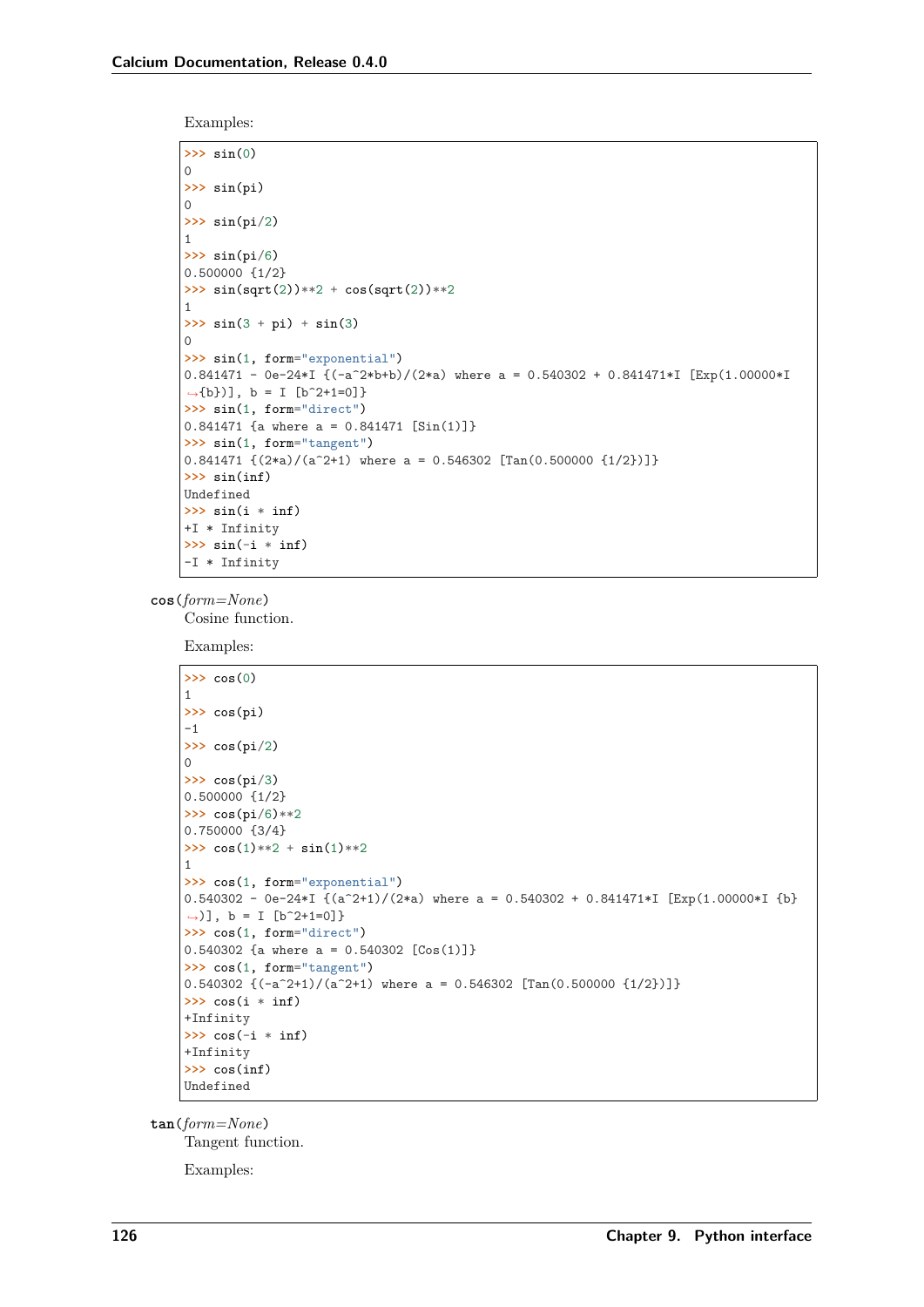```
>>> tan(0)
0
>>> tan(pi)
\Omega>>> tan(pi/2)
UnsignedInfinity
>>> tan(pi/4)
1
>>> tan(3*pi/4)
-1
>>> tan(pi/3)**2
3
>>> tan(1 + pi) - tan(1)
0
>>> tan(1, form="direct")
1.55741 {a where a = 1.55741 [Tan(1)]}
>>> tan(1, form="sine_cosine")
1.55741 \{(b)/(a) where a = 0.540302 [Cos(1)], b = 0.841471 [Sin(1)]>>> tan(1, form="exponential")
1.55741 + 0e-23*I \{(-a^2*b+b)/(a^2+1) where a = 0.540302 + 0.841471*I [Exp(1.00000*I
\rightarrow{b})], b = I [b<sup>\sim</sup>2+1=0]}
>>> tan(inf)
Undefined
>>> tan(i * inf)
1.00000*I {a where a = I [a^2+1=0]}
>>> tan(-i * inf)
-1.00000*I {-a where a = I [a^2+1=0]}
```
**atan**(*form=None*)

Inverse tangent function.

Examples:

```
>>> atan(0)
0
>>> atan(1)
0.785398 {(a)/4 where a = 3.14159 [Pi]}
>>> atan(1-sqrt(2))
-0.392699 {(-a)/8 where a = 3.14159 [Pi]}
>>> atan(inf)
1.57080 {(a)/2 where a = 3.14159 [Pi]}
>>> atan(-inf)
-1.57080 {(-a)/2 where a = 3.14159 [Pi]}
>>> atan(i*inf)
1.57080 {(a)/2 where a = 3.14159 [Pi]}
>>> atan(-i*inf)
-1.57080 {(-a)/2 where a = 3.14159 [Pi]}
>>> atan((1+i)*inf)
1.57080 {(a)/2 where a = 3.14159 [Pi]}
\Rightarrow atan(tan(23*pi/27)) == -4*pi/27True
>>> atan(2, form="direct")
1.10715 {a where a = 1.10715 [Atan(2)]}
>>> atan(2, form="logarithm")
1.10715 - 0e-24*I \{(a*b)/2 where a = 0e-24 - 2.21430*I [Log(-0.600000 - 0.800000*1˓→{(-4*b-3)/5})], b = I [b^2+1=0]}
```
**asin**(*form=None*)

Inverse sine function.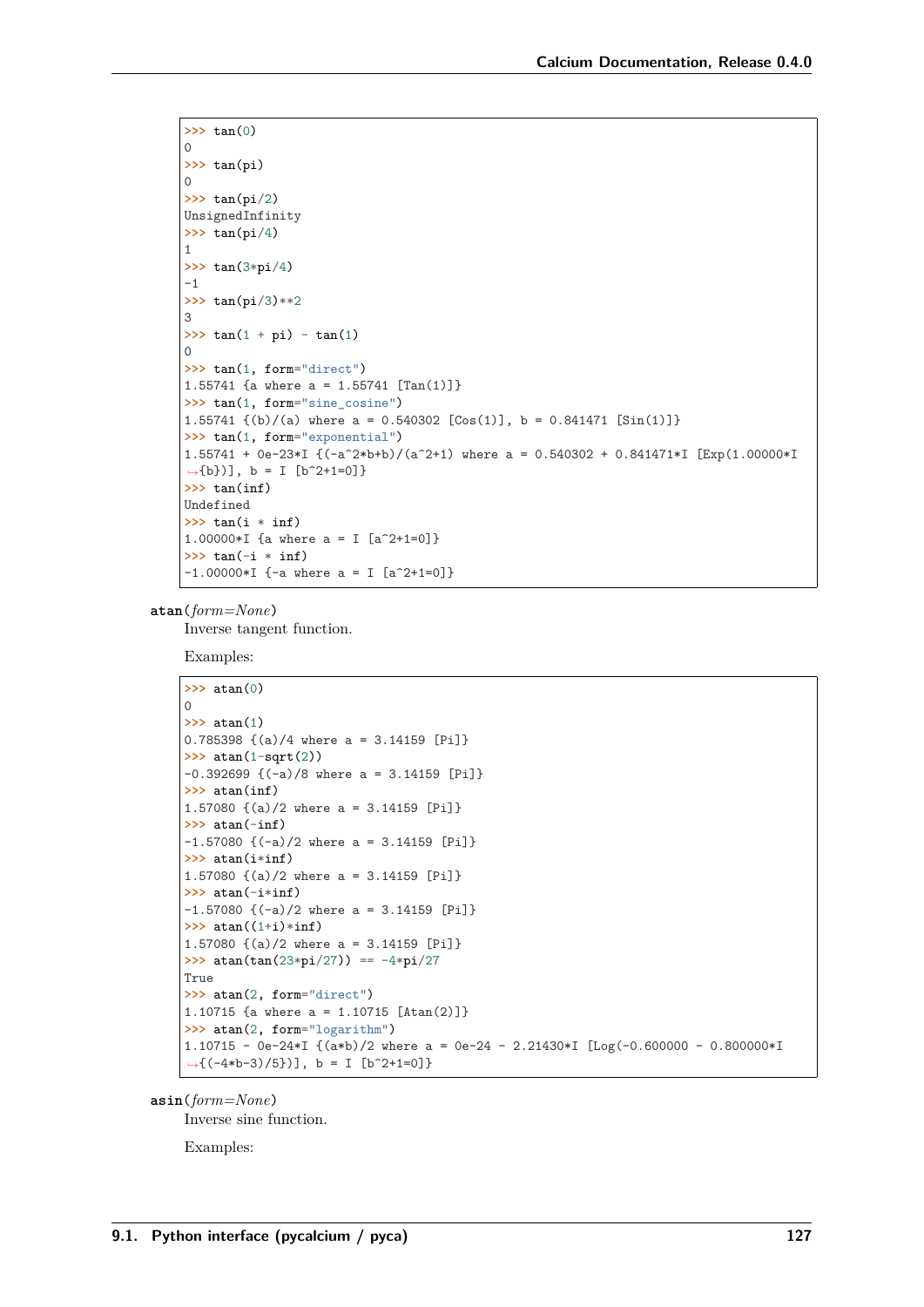```
>>> asin(0)
0
>>> asin(1)
1.57080 {(a)/2 where a = 3.14159 [Pi]}
>>> asin(-1)
-1.57080 {(-a)/2 where a = 3.14159 [Pi]}
>>> asin(sqrt(2)/2)
0.785398 \{(a)/4 where a = 3.14159 [Pi]}
>>> asin(i)
0.881374*I {-a*c where a = -0.881374 [Log(0.414214 {b-1})], b = 1.41421 [b^2-2=0], c<sub>u</sub>
˓→= I [c^2+1=0]}
>>> sin(asin(sqrt(2)-1)) == sqrt(2)-1
True
>>> asin(sin(sqrt(2)-1)) == sqrt(2)-1
True
>>> asin(sqrt(2)-1, form="logarithm")
0.427079 + 0e-24*I {-a*d where a = 0e-24 + 0.427079*I [Log(0.910180 + 0.414214*I
˓→{b+c*d-d})], b = 0.910180 [Sqrt(0.828427 {2*c-2})], c = 1.41421 [c^2-2=0], d = I␣
˓→[d^2+1=0]}
>>> asin(sqrt(2)-1, form="direct")
0.427079 {a where a = 0.427079 [Asin(0.414214 f b-1)], b = 1.41421 [b^2-2=0]}
>>> asin(inf)
-I * Infinity
>>> asin(-inf)
+I * Infinity
>>> asin(inf*i)
+I * Infinity
>>> asin(-inf*i)
-I * Infinity
>>> asin(uinf)
UnsignedInfinity
>>> asin(undefined)
Undefined
```

```
acos(form=None)
```
Inverse cosine function.

Examples:

```
>>> acos(0)
1.57080 {(a)/2 where a = 3.14159 [Pi]}
>>> acos(1)
0
>>> acos(-1)
3.14159 {a where a = 3.14159 [Pi]}
>>> acos(sqrt(2)/2)
0.785398 {(a)/4 where a = 3.14159 [Pi]}
>>> acos(i)
1.57080 - 0.881374*I ({2*a*}{d+b})/2 where a = -0.881374 [Log(0.414214 {c-1})], b = 3.
\rightarrow14159 [Pi], c = 1.41421 [c<sup>^</sup>2-2=0], d = I [d<sup>^</sup>2+1=0]}
\Rightarrow cos(acos(sqrt(2) - 1)) == sqrt(2) - 1
True
>>> acos(inf)
+I * Infinity
>>> acos(-inf)
-I * Infinity
>>> acos(inf*i)
-I * Infinity
>>> acos(-inf*i)
+I * Infinity
>>> acos(uinf)
UnsignedInfinity
```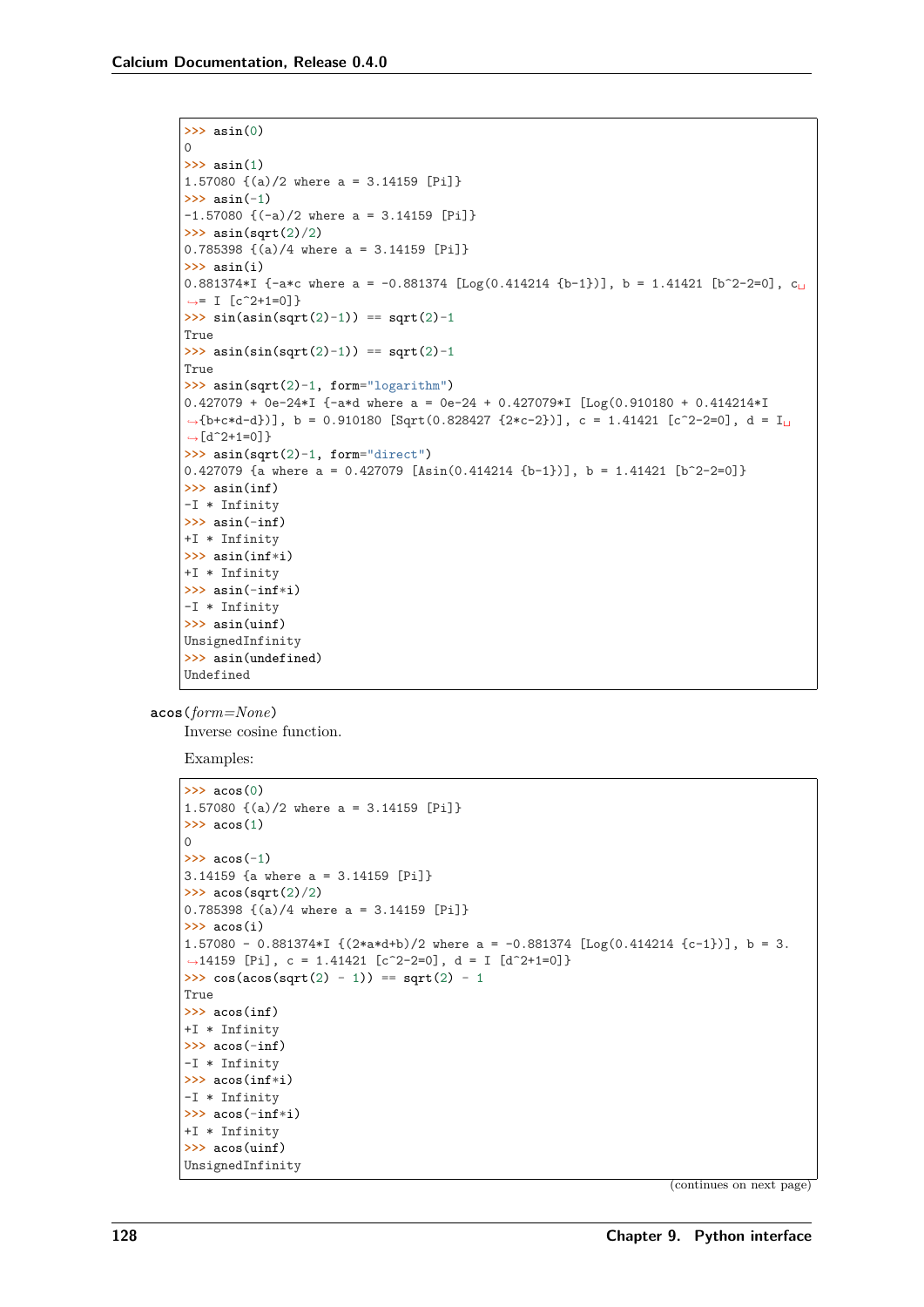```
>>> acos(undefined)
Undefined
```
### **erf**()

Error function.

Examples:

```
>>> erf(0)
\Omega>>> erf(1)
0.842701 {a where a = 0.842701 [Erf(1)]}
>>> erf(inf)
1
>>> erf(-inf)
-1
>>> erf(i*inf)
+I * Infinity
>>> erf(-i*inf)
-I * Infinity
>>> erf(uinf)
Undefined
```
### **erfc**()

Complementary error function.

Examples:

```
>>> erfc(inf)
0
>>> erfc(-inf)
2
>>> erfc(1000)
1.86004e-434298 {a where a = 1.86004e-434298 [Erfc(1000)]}
>>> erfc(i*inf)
-I * Infinity
>>> erfc(-i*inf)
+I * Infinity
>>> erfc(sqrt(2)) + erf(sqrt(2))
1
>>> erfc(uinf)
Undefined
```
### **erfi**()

Imaginary error function.

```
>>> erfi(0)
0
>>> erfi(1)
1.65043 {a where a = 1.65043 [Erfi(1)]}
>>> erfi(inf)
+Infinity
>>> erfi(-inf)
-Infinity
>>> erfi(i*inf)
1.00000*I {a where a = I [a^2+1=0]}
>>> erfi(-i*inf)
-1.00000*I {-a where a = I [a^2+1=0]}
>>> erf(2)**2 + erfi(i*2)**2
0
```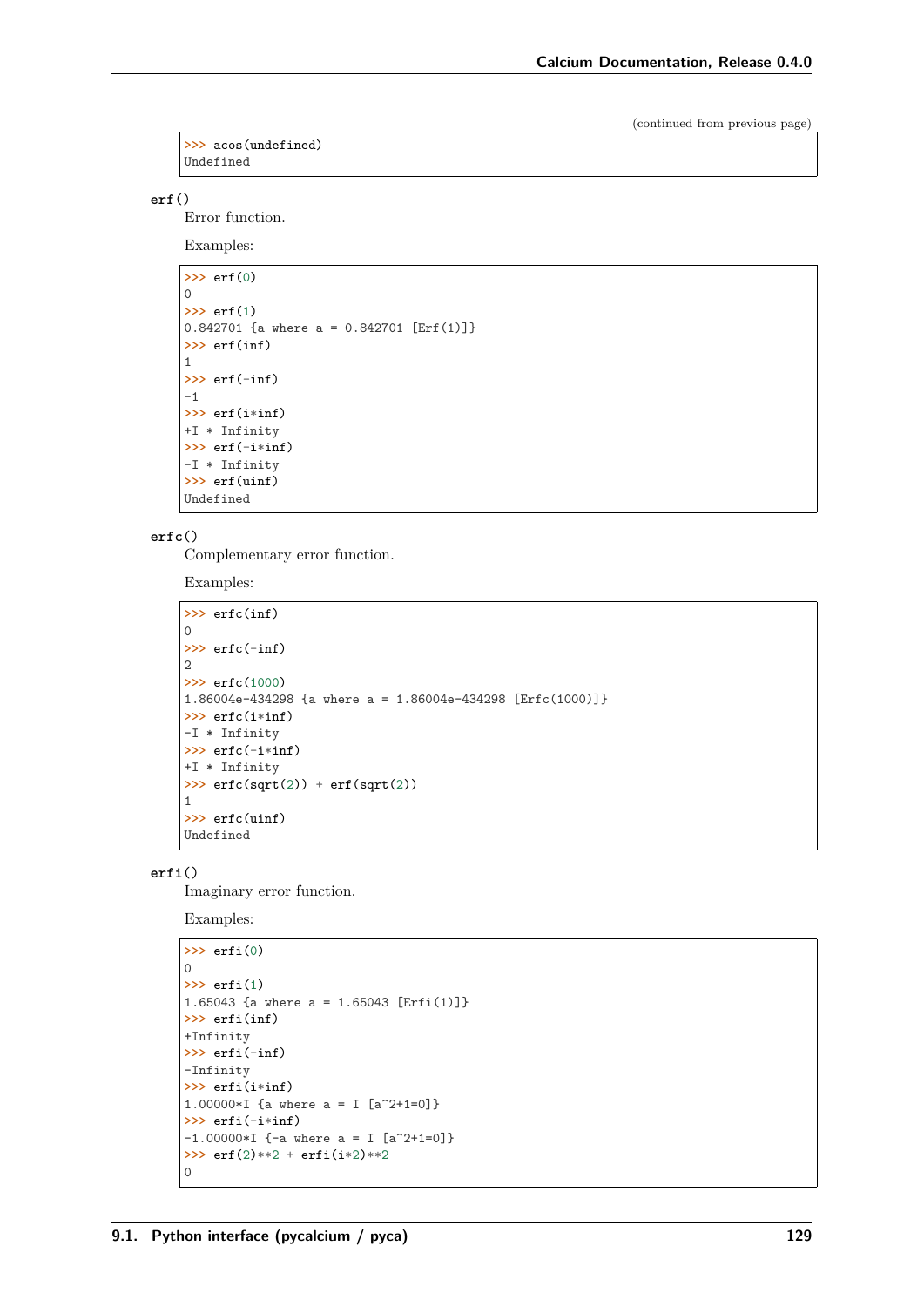#### **gamma**()

Gamma function.

Examples:

```
>>> [gamma(n) for n in range(1,11)]
[1, 1, 2, 6, 24, 120, 720, 5040, 40320, 362880]
>>> gamma(0)
UnsignedInfinity
>>> 1 / gamma(0)
\Omega>>> gamma(0.5)
1.77245 {a where a = 1.77245 [Sqrt(3.14159 {b})], b = 3.14159 [Pi]}
>>> gamma(0.5)**2 == pi
True
>>> pi * gamma(pi) / gamma(pi+1)
1
```
**class** pyca.**ca\_mat**(*\*args*, *context=None*)

Python class wrapping the ca\_mat\_t type for matrices.

Examples:

```
>>> ca_mat(2,3)
ca_mat of size 2 x 3
[0, 0, 0]
[0, 0, 0]
>>> ca_mat([[1,2],[3,4],[5,6]])
ca mat of size 3 x 2
[1, 2]
[3, 4]
[5, 6]
>>> ca_mat(2, 5, range(10))
ca_mat of size 2 x 5
[0, 1, 2, 3, 4]
[5, 6, 7, 8, 9]
>>> ca_mat([[1,-2],[2,1]]) * ca_mat([[1,pi],[1,2]])
ca_mat of size 2 x 2
[-1, -0.858407 \text{ {a-4 where a = 3.14159 [Pi]}][ 3, 8.28319 {2*a+2} where a = 3.14159 [Pi]}]
```
A nontrivial calculation:

```
\Rightarrow \Rightarrow H = ca_mat([ [ca(1)/(i+j+1) for i in range(5)] for j in range(5)])
>>> H
ca_mat of size 5 x 5
[ 1, 0.500000 \{1/2\}, 0.333333 \{1/3\}, 0.250000 \{1/4\}, 0.200000 \{1/5\}]
[0.500000 \{1/2\}, 0.333333 \{1/3\}, 0.250000 \{1/4\}, 0.200000 \{1/5\}, 0.166667 \{1/6\}][0.333333 \{1/3\}, 0.250000 \{1/4\}, 0.200000 \{1/5\}, 0.166667 \{1/6\}, 0.142857 \{1/7\}][0.250000 \{1/4\}, 0.200000 \{1/5\}, 0.166667 \{1/6\}, 0.142857 \{1/7\}, 0.125000 \{1/8\}][0.200000 {1/5}, 0.166667 {1/6}, 0.142857 {1/7}, 0.125000 {1/8}, 0.111111 {1/9}]
>>> H.trace()
1.78730 {563/315}
>>> sum(c*multiplicity for (c, multiplicity) in H.eigenvalues())
1.78730 {563/315}
>>> H.det()
3.74930e-12 {1/266716800000}
>>> prod(c**multiplicity for (c, multiplicity) in H.eigenvalues())
3.74930e-12 {1/266716800000}
```
**\_\_init\_\_**(*\*args*, *context=None*) Initialize self. See help(type(self)) for accurate signature.

**static from\_param**(*arg*)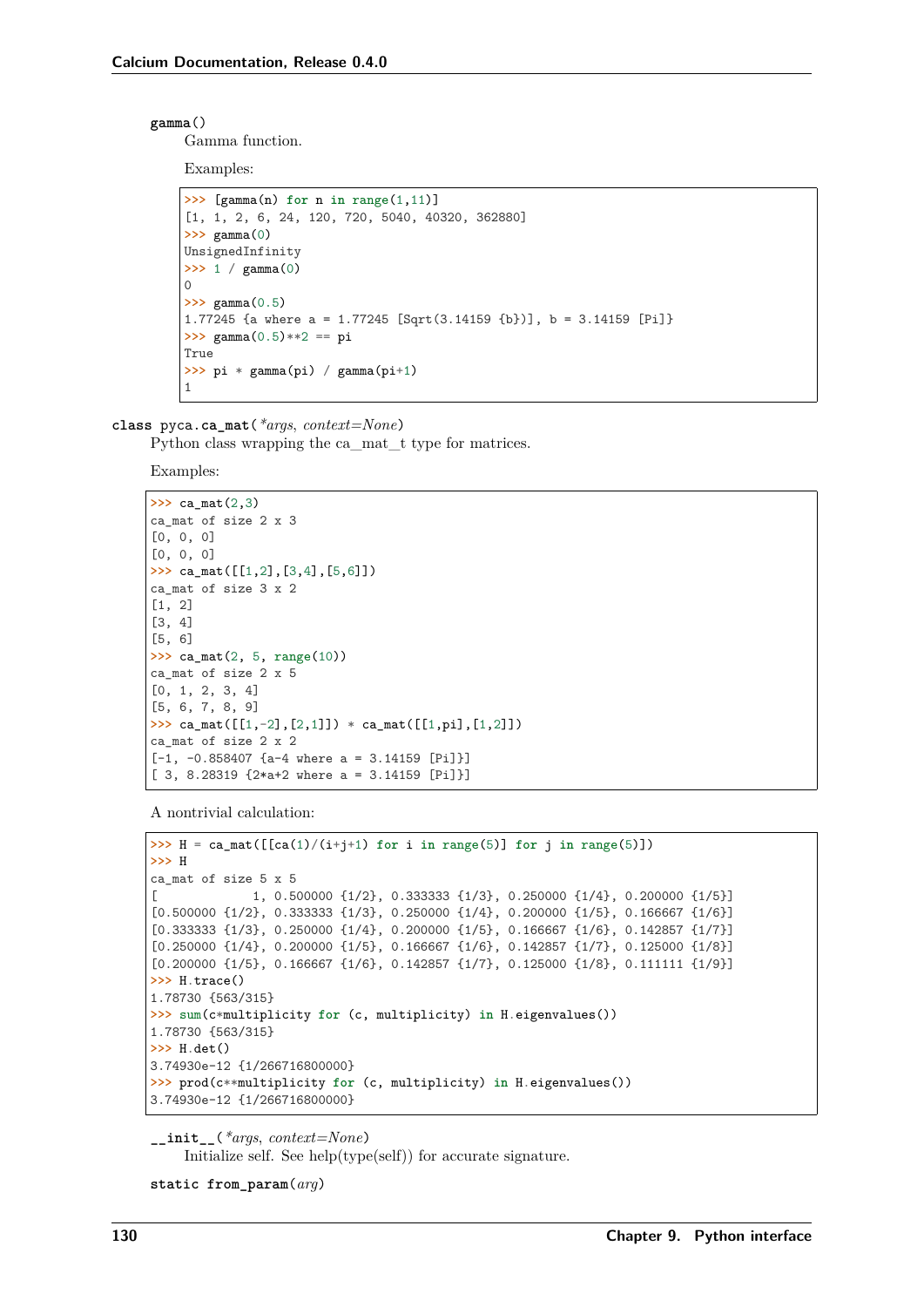```
__bool__()
```
static operands with same context( $a, b$ )

**nrows**()

**ncols**()

**entries**()

**table**()

**tolist**()

### **trace**()

The trace of this matrix.

Examples:

```
>>> ca_mat([[1,2],[3,pi]]).trace()
4.14159 {a+1 where a = 3.14159 [Pi]}
```
### **det**(*algorithm=None*)

The determinant of this matrix.

Examples:

```
>>> ca_mat([[1,1-i*pi],[1+i*pi,1]]).det()
-9.86960 {-a^2 where a = 3.14159 [Pi], b = I [b^2+1=0]}
```
### **conjugate**()

Entrywise complex conjugate.

```
>>> ca_mat([[5,1-i]]).conjugate()
ca_mat of size 1 x 2
[5, 1.00000 + 1.00000 * I \{a+1 where a = I \left[a^2+1=0\right]\}]
```
### **conj**()

Entrywise complex conjugate.

```
>>> ca_mat([[5,1-i]]).conjugate()
ca_mat of size 1 x 2
[5, 1.00000 + 1.00000*I \{a+1 where a = I \}[a^2+1=0]\}]
```
### **transpose**()

Matrix transpose.

```
>>> ca_mat([[5,1-i]]).transpose()
ca_mat of size 2 x 1
[[1.00000 - 1.00000*I \{-a+1 where a = I \ [a^2+1=0]\}]
```
#### **conjugate\_transpose**()

Conjugate matrix transpose.

**>>>** ca\_mat([[5,1-i]]).conjugate\_transpose() ca mat of size 2 x 1  $[$  $[1.00000 + 1.00000 * I \{a+1 where a = I \left[a^2+1=0\right]\}]$ 

#### **conj\_transpose**()

Conjugate matrix transpose.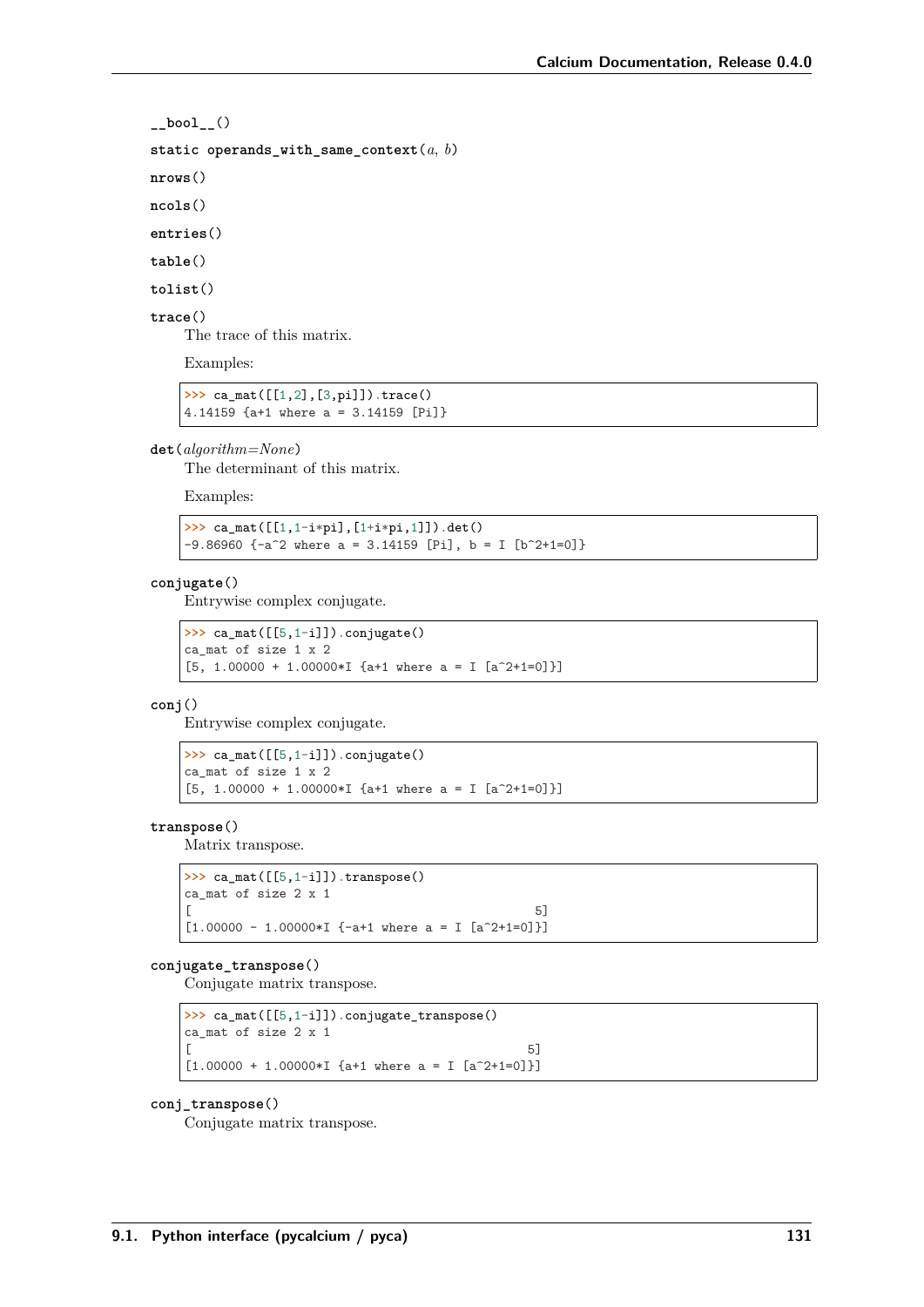```
>>> ca_mat([[5,1-i]]).conjugate_transpose()
ca_mat of size 2 x 1
[[1.00000 + 1.00000 * I \{a+1 where a = I \}[a^2+1=0]\}]
```
#### **charpoly**()

Characteristic polynomial of this matrix.

```
>>> ca_mat([[5,pi],[1,-1]]).charpoly()
ca_poly of length 3
[-8.14159 \{-a-5 where a = 3.14159 [Pi]\}, -4, 1]
```
#### **eigenvalues**()

Eigenvalues of this matrix. Returns a list of (value, multiplicity) pairs.

```
>>> ca_mat(4, 4, range(16)).eigenvalues()
[(32.4642 \{a+15 \text{ where } a = 17.4642 \{a^2-305=0\}], 1), (-2.46425 \{-a+15 \text{ where } a = 17.˓→4642 [a^2-305=0]}, 1), (0, 2)]
>>> ca_mat([[1,pi],[-pi,1]]).eigenvalues()[0]
(1.00000 + 3.14159*I \{a*b+1 where a = 3.14159 [Pi], b = I [b^2+1=0]\}, 1)
```
### **rref**()

Reduced row echelon form.

```
>>> ca_mat([[1,2,3],[4,5,6],[7,8,9]]).rref()
ca_mat of size 3 x 3
[1, 0, -1][0, 1, 2][0, 0, 0]
>>> ca_mat([[1,pi,2,pi],[1/pi,3,1/(pi+1),4],[1,1,1,1]]).rref()
ca mat of size 3 x 4
[1, 0, 0, 0.401081 \{(\hat{a}^3 - \hat{a}^2 - 2 * \hat{a})/(3 * \hat{a}^2 + 3 * \hat{a} - 2)\} where \hat{a} = 3.14159 [Pi]}]
[0, 1, 0, 1.35134 \{ (4*a^2+4*a-2)/(3*a^2+3*a-2) \text{ where } a = 3.14159 \text{ [Pi]}\}][0, 0, 1, -0.752416 \{(-a^3+a)/(3*a^2+3*a-2) \text{ where } a = 3.14159 \text{ [Pi]}\}]>>> ca_mat([[1, 0, 0], [0, 1-exp(ca(2)**-10000), 0]]).rref()
Traceback (most recent call last):
  ...
NotImplementedError: failed to compute rref
```
**rank**()

Rank of this matrix.

```
>>> ca_mat([[1,2,3],[4,5,6],[7,8,9]]).rank()
\mathcal{L}>>> ca_mat([[1, 0, 0], [0, 1-exp(ca(2)**-10000), 0]]).rank()
Traceback (most recent call last):
  ...
NotImplementedError: failed to compute rank
```
**inv**()

Matrix inverse.

```
>>> ca_mat([[1,1],[0,1/pi]]).inv()
ca mat of size 2 x 2
[1, -3.14159, -a where a = 3.14159 [P_i][0, 3.14159 \text{ {a where a = 3.14159 [Pi]}}]>>> ca_mat([[1, 1], [2, 2]]).inv()
Traceback (most recent call last):
  ...
ZeroDivisionError: singular matrix
>>> ca_mat([[1, 0], [0, 1-exp(ca(2)**-10000)]]).inv()
```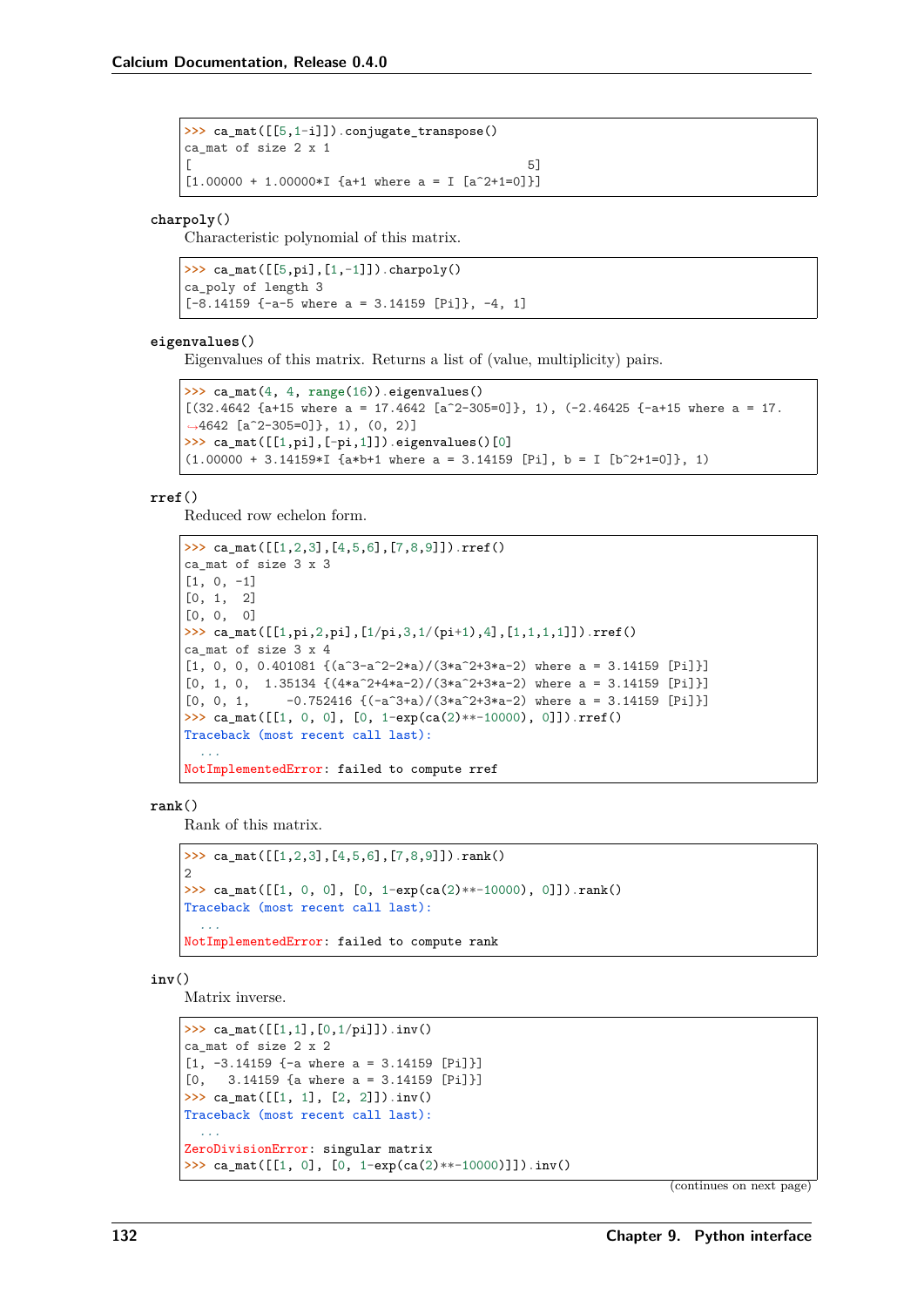```
Traceback (most recent call last):
  ...
NotImplementedError: failed to prove matrix singular or nonsingular
```
**solve**(*other*, *algorithm=None*)

Solve linear system (with a nonsingular matrix).

```
>>> ca_mat([[1,2],[3,4]]).solve(ca_mat([[5],[6]]))
ca mat of size 2 \times 1\begin{bmatrix} -4 \end{bmatrix}[4.50000 {9/2}]
>>> ca_mat([[1,1],[2,2]]).solve(ca_mat([[5],[6]]))
Traceback (most recent call last):
  ...
ZeroDivisionError: singular matrix
>>> ca_mat([[1, 0], [0, 1-exp(ca(2)**-10000)]]).solve(ca_mat([[5],[6]]))
Traceback (most recent call last):
  ...
NotImplementedError: failed to prove matrix singular or nonsingular
```
### **right\_kernel**()

Returns a basis of the right kernel (nullspace) of *self*.

```
>>> A = ca_mat([[3,4,6],[5,6,7]])
>>> X = A.right_kernel()
>>> X
ca_mat of size 3 x 1
[ 4]
[-4.50000 \{-9/2\}][ 1]
>>> A * X
ca mat of size 2 x 1
[0]
[0]
```
#### **diagonalization**()

Matrix diagonalization: given a square matrix *self*, returns a diagonal matrix *D* and an invertible matrix *P* such that *self* equals  $PDP^{-1}$ . Raises *ValueError* if *self* is not diagonalizable.

```
>>> A = ca_mat([[1,2],[3,4]])
>>> D, P = A.diagonalization()
>>> D
ca_mat of size 2 x 2
[5.37228 \{ (a+5)/2 \text{ where } a = 5.74456 \ [a^2-33=0] \},˓→ 0]
[ 0, -0.372281 {(-a+5)/2 where a = 5.
˓→74456 [a^2-33=0]}]
>>> P * D * P.inv()
ca mat of size 2 x 2
[1, 2]
[3, 4]
```
A diagonalizable matrix without distinct eigenvalues:

```
>>> A = ca_mat([[-1,3,-1],[-3,5,-1],[-3,3,1]])
>>> D, P = A.diagonalization()
>>> D
ca_mat of size 3 x 3
[1, 0, 0]
[0, 2, 0]
[0, 0, 2]
```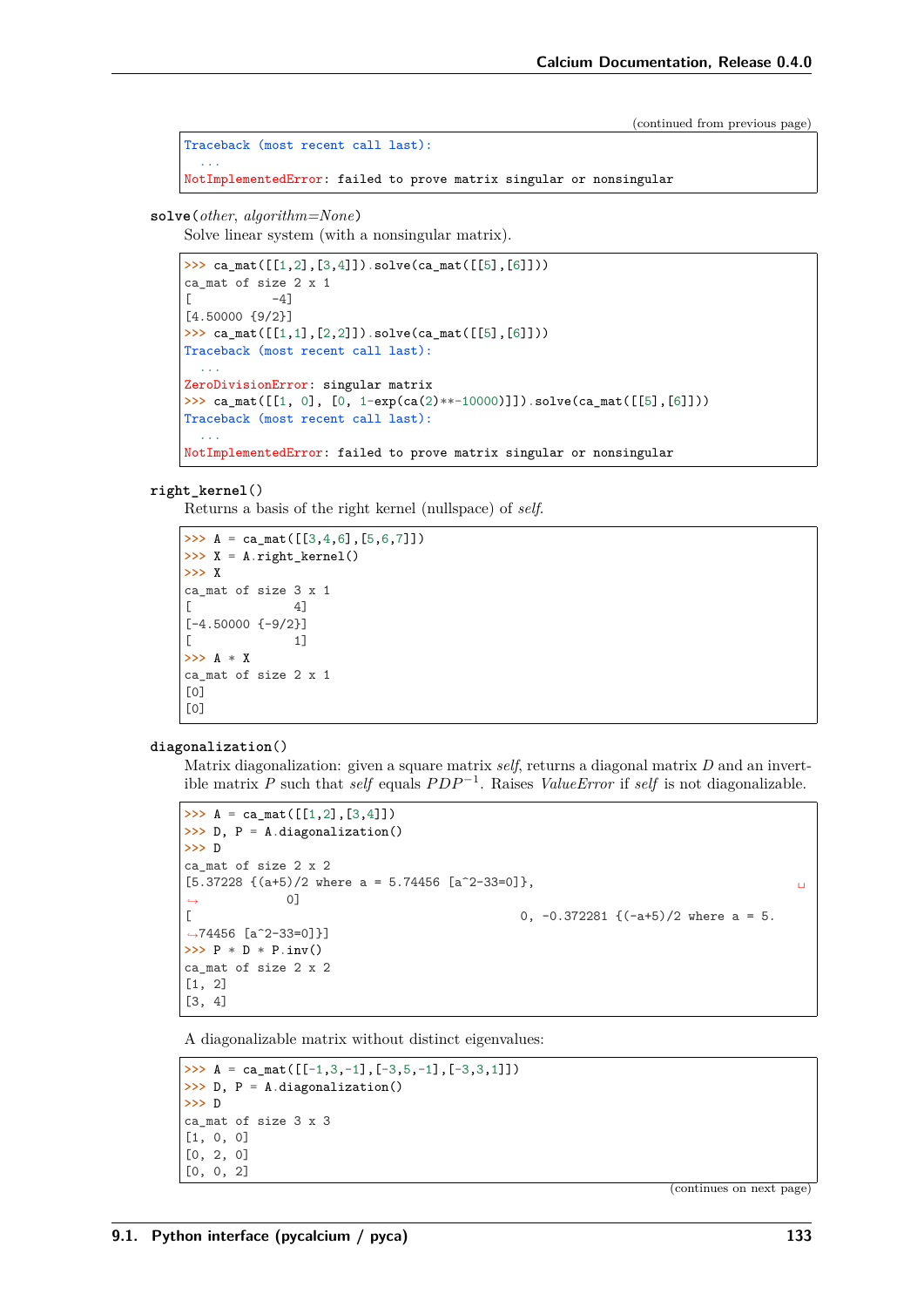```
>>> P
ca_mat of size 3 x 3
[1, 1, -0.333333 \{-1/3\}][1, 1, 0][1, 0, 1]>> P * D * P.inv() == A
True
```
**log**()

Matrix logarithm.

```
>>> ca_mat([4,2],[2,4]]).log().det() == \log(2)*(log(2)+log(3))True
>>> ca_mat([[1,1],[0,1]]).log()
ca_mat of size 2 x 2
[0, 1]
[0, 0]
>>> ca_mat([[0,1],[0,0]]).log()
Traceback (most recent call last):
  ...
ZeroDivisionError: singular matrix
>>> ca_mat([[0,0,1],[0,1,0],[1,0,0]]).log() / (pi*I)
ca_mat of size 3 x 3
[ 0.500000 \{1/2\}, 0, -0.500000 \{-1/2\}][ 0, 0, 0, 0]
[-0.500000 \{-1/2\}, 0, 0.500000 \{1/2\}]>>> ca_mat([[0,0,1],[0,1,0],[1,0,0]]).log().exp()
ca_mat of size 3 x 3
[0, 0, 1]
[0, 1, 0]
[1, 0, 0]
```
#### **exp**()

Matrix exponential.

```
>>> ca_mat([[1,2],[0,3]]).exp()
ca_mat of size 2 x 2
[2.71828 {a where a = 2.71828 [Exp(1)]}, 17.3673 {b^3-b where a = 20.0855 [Exp(3)],
\rightarrow b = 2.71828 [Exp(1)]}]
[ 0, 20.0855 {a where␣
˓→a = 20.0855 [Exp(3)]}]
>>> ca_mat([[1,2],[3,4]]).exp()[0,0]
51.9690 \{(-a*(-1)*a+b*(-11*b)/22 where a = 215.354 [Exp(5.37228 \{(c+b)/2\}], b = 0.
˓→689160 [Exp(-0.372281 {(-c+5)/2})], c = 5.74456 [c^2-33=0]}
>>> ca_mat([[0,0,1],[1,0,0],[0,1,0]]).exp().det()
1
>>> ca_mat([[0,1,0,0,0],[0,0,2,0,0],[0,0,0,3,0],[0,0,0,0,4],[0,0,0,0,0]]).exp()
ca_mat of size 5 x 5
[1, 1, 1, 1, 1]
[0, 1, 2, 3, 4]
[0, 0, 1, 3, 6]
[0, 0, 0, 1, 4]
[0, 0, 0, 0, 1]
```
This example currently fails (due to failure to compute the exact Jordan decomposition internally):

```
>>> ca_mat([[0,0,1],[0,2,0],[-1,0,0]]).log().exp()
Traceback (most recent call last):
  ...
NotImplementedError: unable to compute matrix exponential
```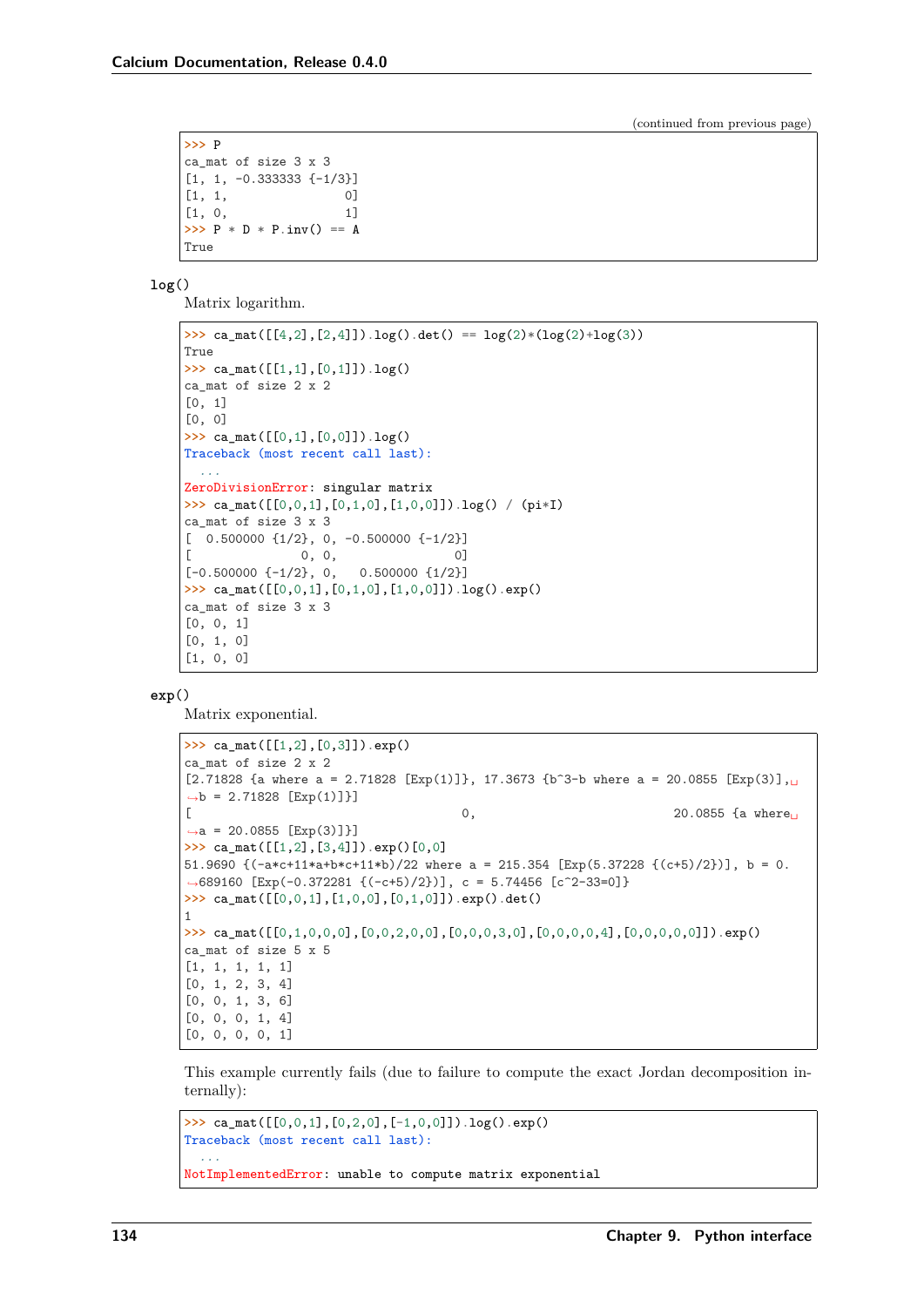### **jordan\_form**(*transform=False*)

Jordan decomposiion: given a square matrix *self*, returns a block diagonal matrix *J* composed of Jordan blocks and optionally an invertible matrix  $P$  such that *self* equals  $PJP^{-1}$ .

```
>>> A = ca_mat([[20,77,59,40], [0,-2,-3,-2], [-10,-35,-23,-15], [2,7,3,1]])
>>> J, P = A.jordan_form(transform=True)
>>> P * J * P.inv()
ca_mat of size 4 x 4
[ 20, 77, 59, 40]
[0, -2, -3, -2][-10, -35, -23, -15][ 2, 7, 3, 1]
>>> A = ca_mat([[log(2), log(3)], [log(4), log(5)]])
>>> J, P = A.jordan_form(transform=True)
>>> J[0,0]
2.46769 {(a+b+e)/2 where a = 2.63279 [Sqrt(6.93159 {b^2-2*b*e+8*d*e+e^2})], b = 1.
˓→60944 [Log(5)], c = 1.38629 [Log(4)], d = 1.09861 [Log(3)], e = 0.693147 [Log(2)]}
>>> P * J * P.inv() == A
True
```

```
class pyca.ca_vec(n=0, context=None)
```
Python class wrapping the ca\_vec\_t type for vectors.

```
__init__(n=0, context=None)
     Initialize self. See help(type(self)) for accurate signature.
```

```
static from_param(arg)
```

```
class pyca.ca_poly_vec(n=0, context=None)
```

```
__init__(n=0, context=None)
    Initialize self. See help(type(self)) for accurate signature.
```
**static from\_param**(*arg*)

```
class pyca.ca_poly(val=0, context=None)
     Python class wrapping the ca_poly_t type for polynomials.
```
**\_\_init\_\_**(*val=0*, *context=None*) Initialize self. See help(type(self)) for accurate signature.

**static from\_param**(*arg*)

**\_\_bool\_\_**()

**static operands\_with\_same\_context**(*a*, *b*)

**mul\_series**(*other*, *n*)

```
div_series(other, n)
```

```
inv_series(n)
```
Power series inverse truncated to length n.

Examples:

```
>>> ca_poly([1,2,3]).inv_series(10)
ca_poly of length 10
[1, -2, 1, 4, -11, 10, 13, -56, 73, 22]
>>> ca_poly([sqrt(2), 1, 2]).inv_series(5).inv_series(5)
ca_poly of length 3
[1.41421 \{a where a = 1.41421 \{a^2-2=0\}], 1, 2]>>> ca_poly([]).inv_series(3)
ca_poly of length 3
[UnsignedInfinity, Undefined, Undefined]
>>> ca_poly([0,1,2]).inv_series(3)
```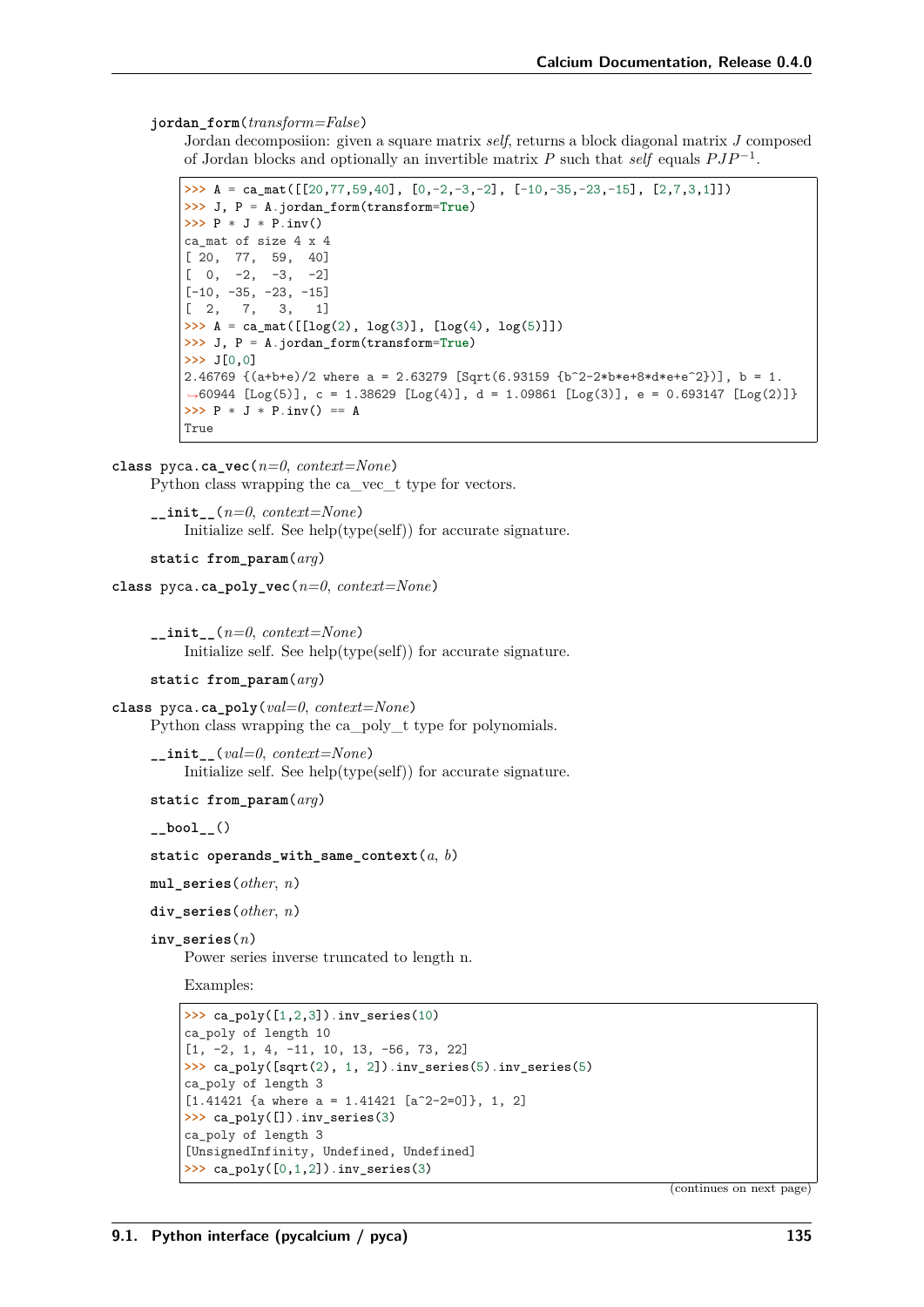```
ca_poly of length 3
[UnsignedInfinity, Undefined, Undefined]
>>> ca_poly([inf,1,2]).inv_series(3)
ca_poly of length 3
[Undefined, Undefined, Undefined]
```
### **log\_series**(*n*)

Power series logarithm truncated to length n.

Examples:

```
>>> ca_poly([1,1]).log_series(4)
ca_poly of length 4
[0, 1, -0.500000 \{-1/2\}, 0.333333 \{1/3\}]>>> ca_poly([2,1]).log_series(4)
ca_poly of length 4
[0.693147 {a where a = 0.693147 [Log(2)]}, 0.500000 \{1/2\}, -0.125000 \{-1/8\}, 0.
˓→0416667 {1/24}]
>>> ca_poly([-2,2,3]).log_series(5).exp_series(5)
ca_poly of length 3
[-2, 2, 3]
>>> ca_poly([0,1]).log_series(3)
ca_poly of length 3
[-Infinity, Undefined, Undefined]
>>> ca_poly([inf,1]).log_series(3)
ca_poly of length 3
[Undefined, Undefined, Undefined]
```
#### **exp\_series**(*n*)

Power series exponential truncated to length n.

Examples:

```
>>> ca_poly([0,1]).exp_series(4)
ca_poly of length 4
[1, 1, 0.500000 1/2, 0.166667 1/6]>>> ca_poly([1,-0.5]).exp_series(2)
ca_poly of length 2
[2.71828 {a where a = 2.71828 [Exp(1)]}, -1.35914 {(-a)/2 where a = 2.71828 [Exp(1)]}
˓→]
>>> ca_poly([inf]).exp_series(3)
ca_poly of length 3
[Undefined, Undefined, Undefined]
>>> ca_poly([unknown]).exp_series(3)
ca_poly of length 3
[Unknown, Unknown, Unknown]
```
### **atan\_series**(*n*)

Power series inverse tangent truncated to length n.

```
>>> ca_poly([0,1]).atan_series(6)
ca_poly of length 6
[0, 1, 0, -0.333333 \{-1/3\}, 0, 0.200000 \{1/5\}]>>> ca_poly([1,1]).atan_series(4)
ca_poly of length 4
[0.785398 \{ (a)/4 \text{ where } a = 3.14159 \text{ [Pi]} \}, 0.500000 \{1/2\}, -0.250000 \{-1/4\}, 0.˓→0833333 {1/12}]
>>> f = ca_poly([2,3,4])
>>> 2*f.atan_series(5) - ((2*f).div_series(1-f**2, 5)).atan_series(5) == pi
True
>>> ca_poly([0]).atan_series(3)
```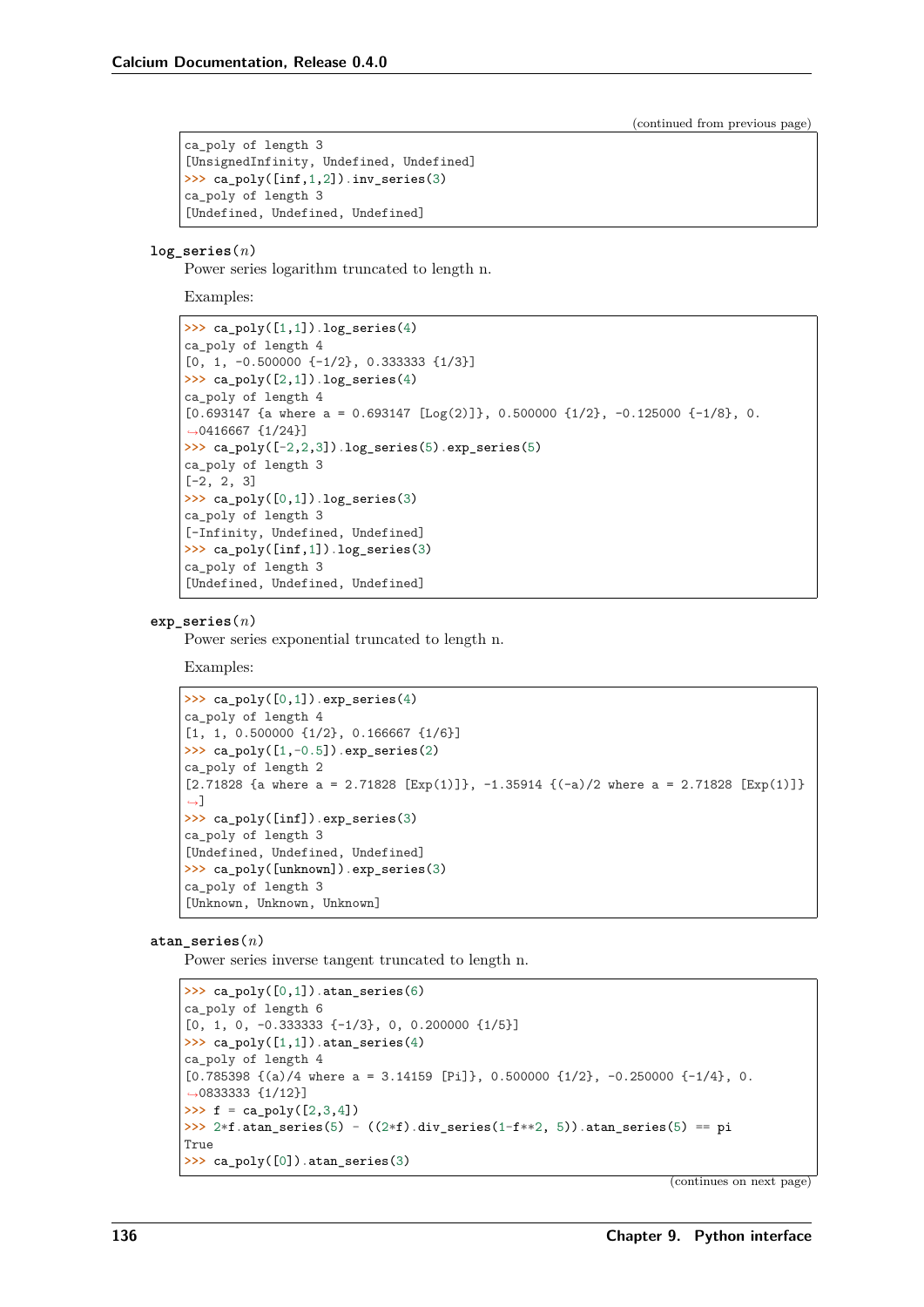```
ca_poly of length 0
[]
>>> ca_poly([i,1]).atan_series(3)
ca_poly of length 3
[+I * Infinity, Undefined, Undefined]
>>> ca_poly([-i,1]).atan_series(3)
ca_poly of length 3
[-I * Infinity, Undefined, Undefined]
>>> ca_poly([unknown,1]).atan_series(3)
ca_poly of length 3
[Unknown, Unknown, Unknown]
```
**gcd**(*other*)

Polynomial GCD.

Examples:

```
>>> x = capoly([0,1]); (x+1) . gcd(x-1)ca_poly of length 1
[1]
>>> x = ca_poly([0,1]); (x**2 + pi**2).gcd(x+i*pi)
ca_poly of length 2
[3.14159*I \{a*b where a = 3.14159 [Pi], b = I [b^2+1=0]\}, 1]
```
### **roots**()

Roots of this polynomial. Returns a list of (root, multiplicity) pairs.

```
>>> ca_poly([2,11,20,12]).roots()
[(-0.666667 \{-2/3\}, 1), (-0.500000 \{-1/2\}, 2)]
```
### **factor\_squarefree**()

Squarefree factorization of this polynomial Returns (lc, L) where L is a list of (factor, multiplicity) pairs.

```
>>> ca_poly([9,6,7,-28,12]).factor_squarefree()
(12, [(ca_poly of length 3
[0.333333 {1/3}, 0.666667 {2/3}, 1], 1), (ca_poly of length 2
[-1.50000 \{-3/2\}, 1], 2)]
```
### **squarefree\_part**()

Squarefree part of this polynomial.

```
>>> ca_poly([9,6,7,-28,12]).squarefree_part()
ca_poly of length 4
[-0.500000 \{-1/2\}, -0.666667 \{-2/3\}, -0.833333 \{-5/6\}, 1]
```
#### **integral**()

Integral of this polynomial.

```
>>> ca_poly([1,1,1,1]).integral()
ca_poly of length 5
[0, 1, 0.500000 \{1/2\}, 0.333333 \{1/3\}, 0.250000 \{1/4\}]
```
### **derivative**()

Derivative of this polynomial.

```
>>> ca_poly([1,1,1,1]).derivative()
ca_poly of length 3
[1, 2, 3]
```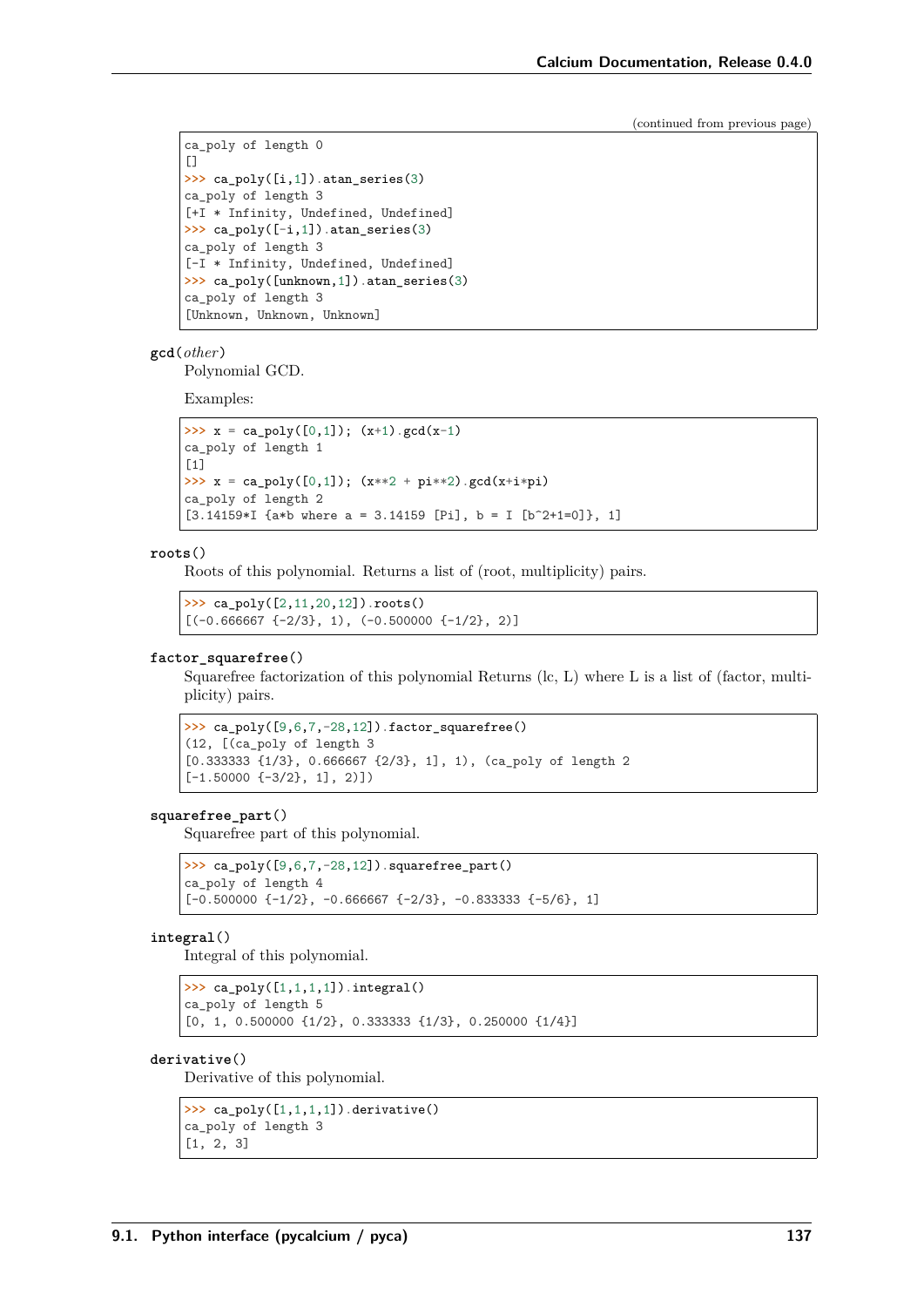### **monic**()

Make this polynomial monic.

```
>>> ca_poly([1,2,3]).monic()
ca_poly of length 3
[0.333333 {1/3}, 0.666667 {2/3}, 1]
>>> ca_poly().monic()
Traceback (most recent call last):
  ...
ValueError: failed to make monic
```
#### **is\_proper**()

Checks if this polynomial definitely has finite coefficients and that the leading coefficient is provably nonzero.

```
>>> ca_poly([]).is_proper()
True
>>> ca_poly([1,2,3]).is_proper()
True
>>> ca_poly([1,2,1-exp(ca(2)**-10000)]).is_proper()
False
>>> ca_poly([inf]).is_proper()
False
```
### **degree**()

Degree of this polynomial.

```
>>> ca_poly([1,2,3]).degree()
2
>>> ca_poly().degree()
-1
>>> ca_poly([1,2,1-exp(ca(2)**-10000)]).degree()
Traceback (most recent call last):
  ...
NotImplementedError: unable to determine degree
```
pyca.**re**(*x*)

```
pyca.im(x)
```
pyca.**sgn**(*x*)

pyca.**sign**(*x*)

pyca.**csgn**(*x*)

```
pyca.arg(x)
```
pyca.**floor**(*x*)

```
pyca.ceil(x)
```

```
pyca.conj(x)
```

```
pyca.conjugate(x)
```
- pyca.**sqrt**(*x*)
- pyca.**log**(*x*)
- pyca.**exp**(*x*)

pyca.**erf**(*x*)

```
pyca.erfc(x)
```

```
pyca.erfi(x)
```

```
pyca.gamma(x)
```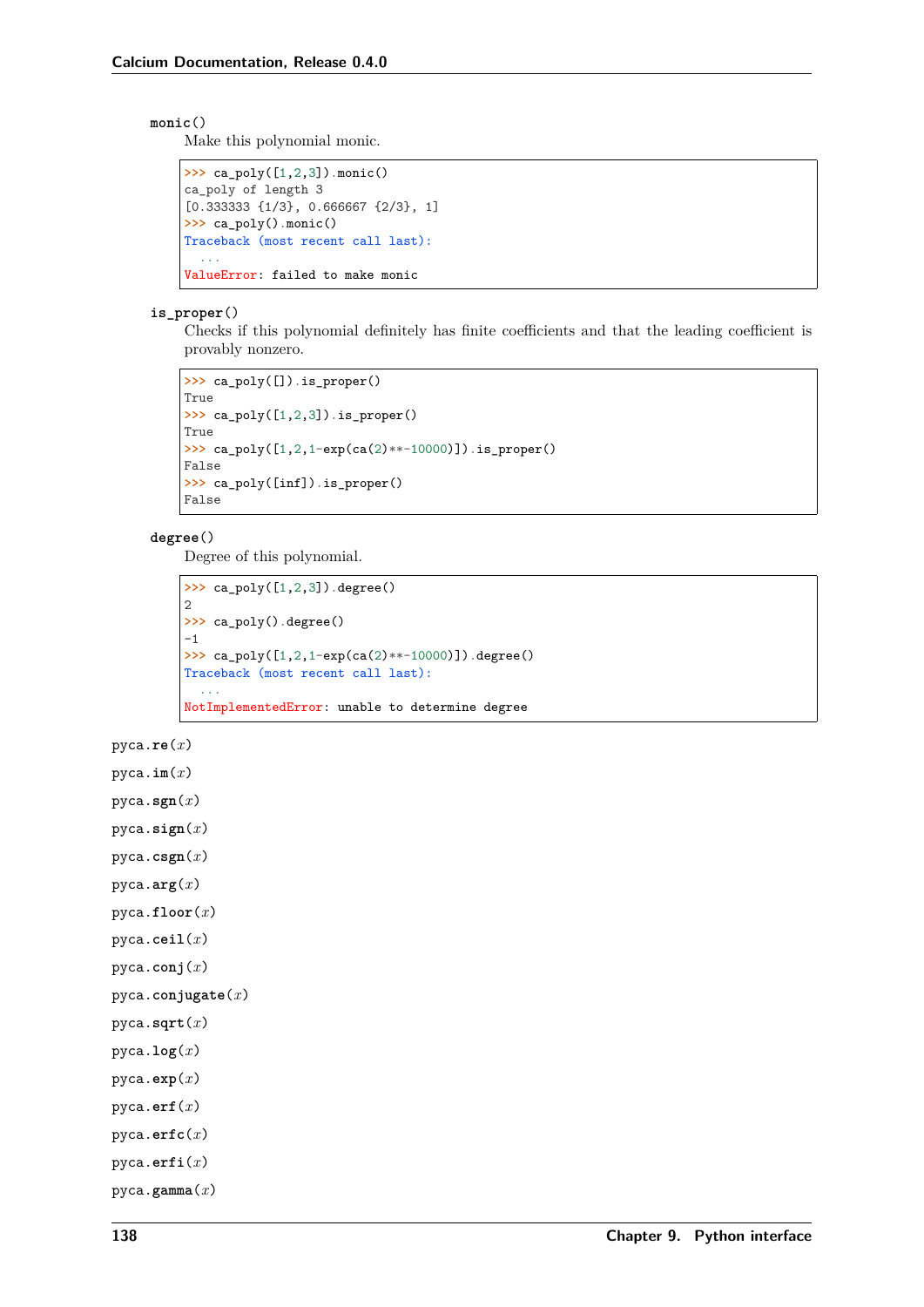#### <span id="page-144-0"></span>pyca.**fac**(*x*)

Alias for gamma $(x+1)$ .

Examples:

**>>>** fac(10) 3.62880e+6 {3628800}

pyca.**cos**(*x*, *form=None*)

pyca.**sin**(*x*, *form=None*)

pyca.**tan**(*x*, *form=None*)

pyca.**atan**(*x*, *form=None*)

pyca.**asin**(*x*, *form=None*)

pyca.**acos**(*x*, *form=None*)

#### pyca.**cosh**(*x*)

The hyperbolic cosine function is not yet implemented in Calcium. This placeholder function evaluates the hyperbolic cosine function using exponentials.

Examples:

**>>>** cosh(1) 1.54308  $\{(a^2+1)/(2*a)$  where a = 2.71828 [Exp(1)]}

pyca.**sinh**(*x*)

The hyperbolic sine function is not yet implemented in Calcium. This placeholder function evaluates the hyperbolic sine function using exponentials.

Examples:

```
>>> sinh(1)
1.17520 \{(a^2-1)/(2*a)\} where a = 2.71828 [Exp(1)]}
```
pyca.**tanh**(*x*)

The hyperbolic tangent function is not yet implemented in Calcium. This placeholder function evaluates the hyperbolic tangent function using exponentials.

Examples:

```
>>> tanh(1)
0.761594 \{(a^2-1)/(a^2+1) where a = 2.71828 [Exp(1)]}
```
pyca.**prod**(*s*)

pyca.**gd**(*x*)

```
pyca.test_floor_ceil()
```

```
pyca.test_power_identities()
```

```
pyca.test_log()
```
pyca.**test\_exp**()

```
pyca.test_erf()
```

```
pyca.test_gudermannian()
```
pyca.**test\_gamma**()

pyca.**test\_conversions**()

pyca.**test\_notebook\_examples**()

```
pyca.test_qqbar_misc()
```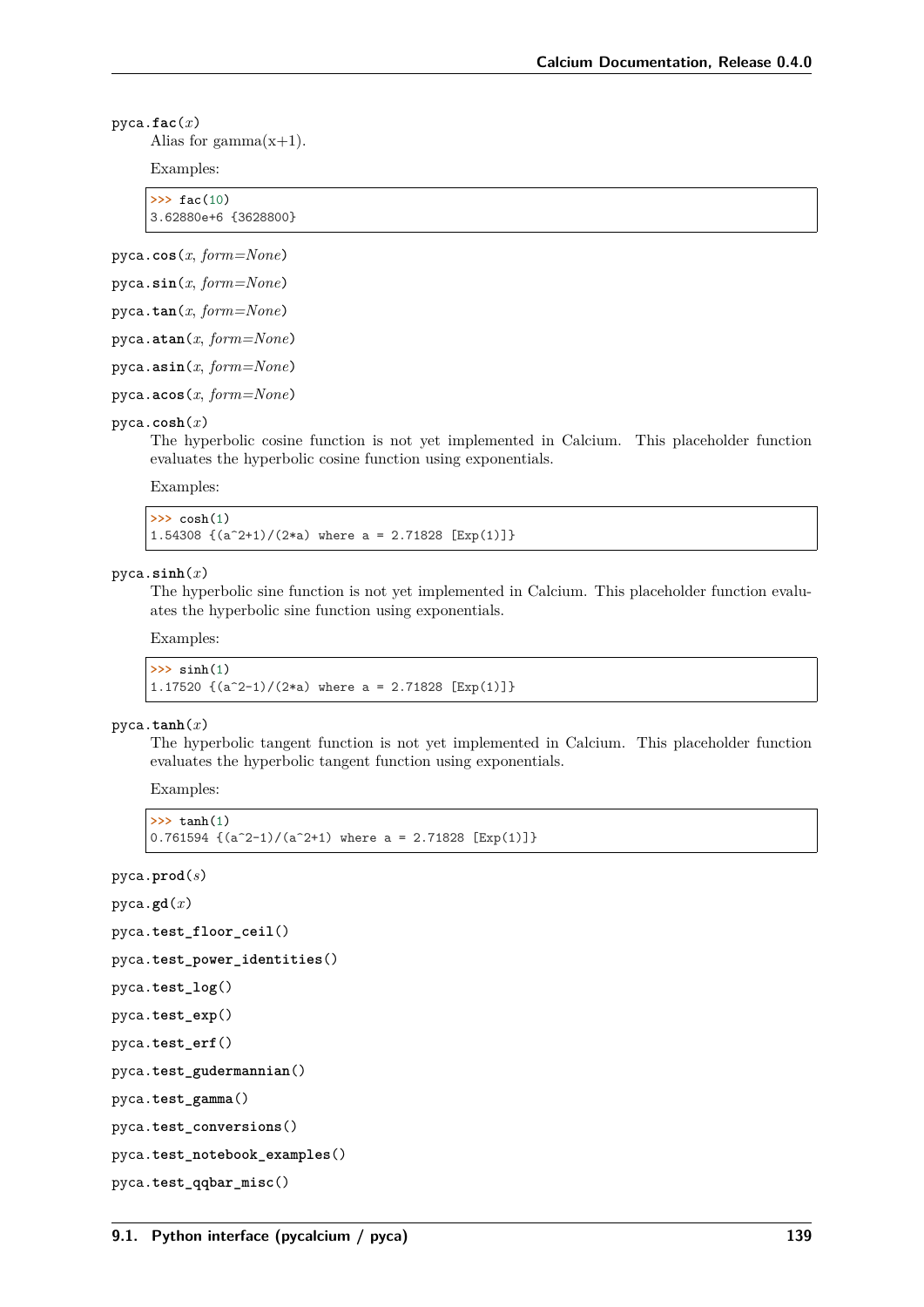```
pyca.test_context_switch()
pyca.test_improved_zero_recognition()
pyca.test_trigonometric()
pyca.test_comparisons()
pyca.test_xfail()
pyca.test_latex()
pyca.latex_test_report()
```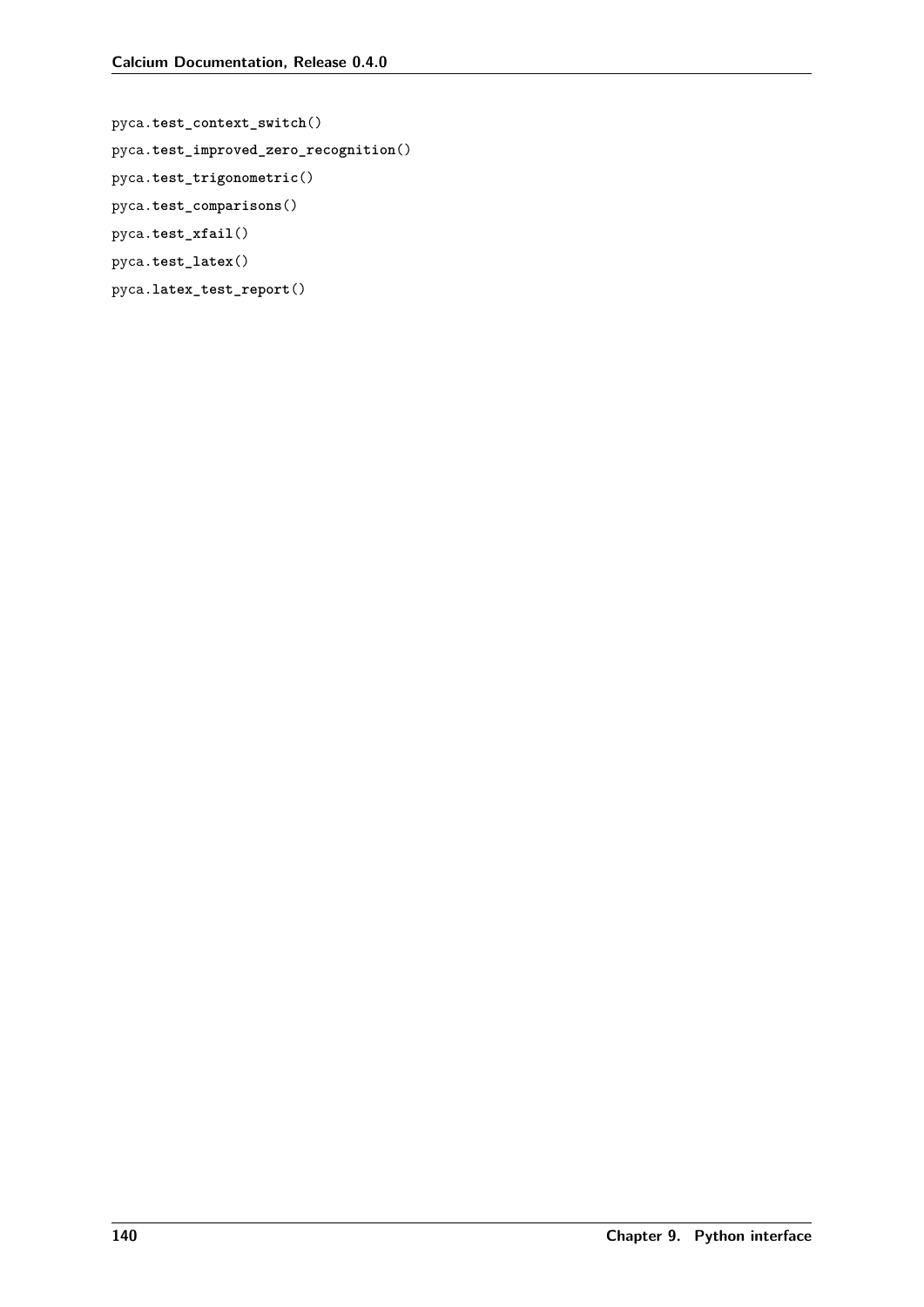**CHAPTER**

#### **TEN**

## **CREDITS AND REFERENCES**

#### **10.1 Bibliography**

(In the PDF edition, this section is empty. See the bibliography listing at the end of the document.)

All referenced works: [\[BBK2014\]](#page-154-0), [\[BF2020\]](#page-154-1), [\[BFSS2006\]](#page-154-2), [\[Boe2020\]](#page-154-3), [\[Car2004\]](#page-154-4), [\[Cho1999\]](#page-154-5), [\[Coh1996\]](#page-154-6), [\[Coh2000\]](#page-154-7), [\[Fie2007\]](#page-154-8), [\[GCL1992\]](#page-154-9), [\[Har2010\]](#page-154-10), [\[Har2015\]](#page-154-11), [\[Har2018\]](#page-154-12), [\[Joh2017\]](#page-154-13), [\[JR1999\]](#page-154-14), [\[Mos1971\]](#page-155-0), [\[MP2006\]](#page-155-1), [\[RF1994\]](#page-155-2), [\[Ric1992\]](#page-155-3), [\[Ric1995\]](#page-155-4), [\[Ric1997\]](#page-155-5), [\[Ric2007\]](#page-155-6), [\[Ric2009\]](#page-155-7), [\[Ste2002\]](#page-155-8), [\[Ste2010\]](#page-155-9), [\[Str1997\]](#page-155-10), [\[Str2012\]](#page-155-11), [\[vdH1995\]](#page-155-12), [\[vdH2006\]](#page-155-13), [\[vHP2012\]](#page-155-14), [\[Zip1985\]](#page-155-15).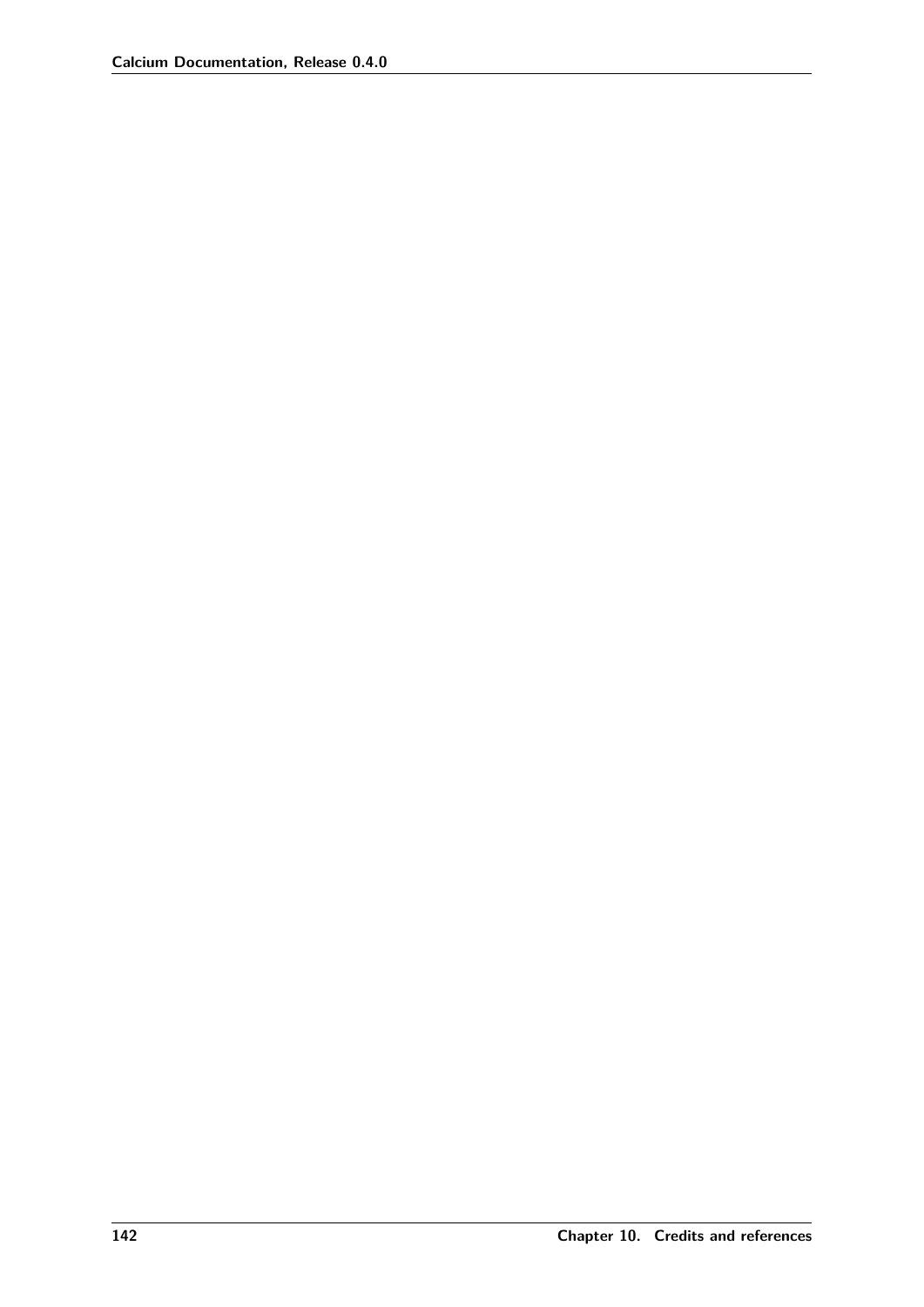# **CHAPTER ELEVEN**

### **VERSION HISTORY**

#### **11.1 History and changes**

For more details, view the commit log in the git repository [https://github.com/fredrik-johansson/](https://github.com/fredrik-johansson/calcium) [calcium](https://github.com/fredrik-johansson/calcium)

Old releases of the code can be accessed from [https://github.com/fredrik-johansson/calcium/](https://github.com/fredrik-johansson/calcium/releases) [releases](https://github.com/fredrik-johansson/calcium/releases)

#### **11.1.1 2021-05-28 - version 0.4**

- Algebraic numbers
	- **–** Fixed bug in special-casing of roots of unity in qqbar\_root\_ui.
	- **–** Fixed qqbar\_randtest with bits == 1.
	- **–** Faster qqbar\_cmp\_re for nearby reals.
	- **–** Faster qqbar polynomial evaluation and powering using linear algebra.
	- **–** Improved qqbar\_abs, qqbar\_abs2 to produce cleaner enclosures.
	- **–** Use a slightly better method to detect real numbers in qqbar\_sgn\_im.
	- **–** Added qqbar\_hash.
	- **–** Added qqbar\_get\_fmpq, qqbar\_get\_fmpz.
	- **–** Added qqbar\_pow\_fmpq, qqbar\_pow\_fmpz, qqbar\_pow\_si.
	- **–** Added qqbar\_numerator, qqbar\_denominator.
- Basic arithmetic and elementary functions
	- **–** Improved ca\_condense\_field: automatically demote to a simple number field when the only used extension number is algebraic.
	- **–** Improved multivariate field arithmetic to automatically remove algebraic or redundant monomial factors from denominators.
	- **–** Added ca\_pow\_si\_arithmetic (guaranteed in-field exponentiation).
	- **–** Added polynomial evaluation functions (ca\_fmpz\_poly\_evaluate, ca\_fmpq\_poly\_evaluate, ca\_fmpz\_poly\_evaluate, ca\_fmpz\_mpoly\_q\_evaluate).
	- **–** Added several helper functions (ca\_is\_special, ca\_is\_qq\_elem, ca\_is\_qq\_elem\_zero, ca\_is\_qq\_elem\_one, ca\_is\_qq\_elem\_integer, ca\_is\_nf\_elem, ca\_is\_cyclotomic\_nf\_elem, ca\_is\_generic\_elem).
	- **–** Added ca\_rewrite\_complex\_normal\_form.
	- **–** Perform direct complex conjugation in cyclotomic fields.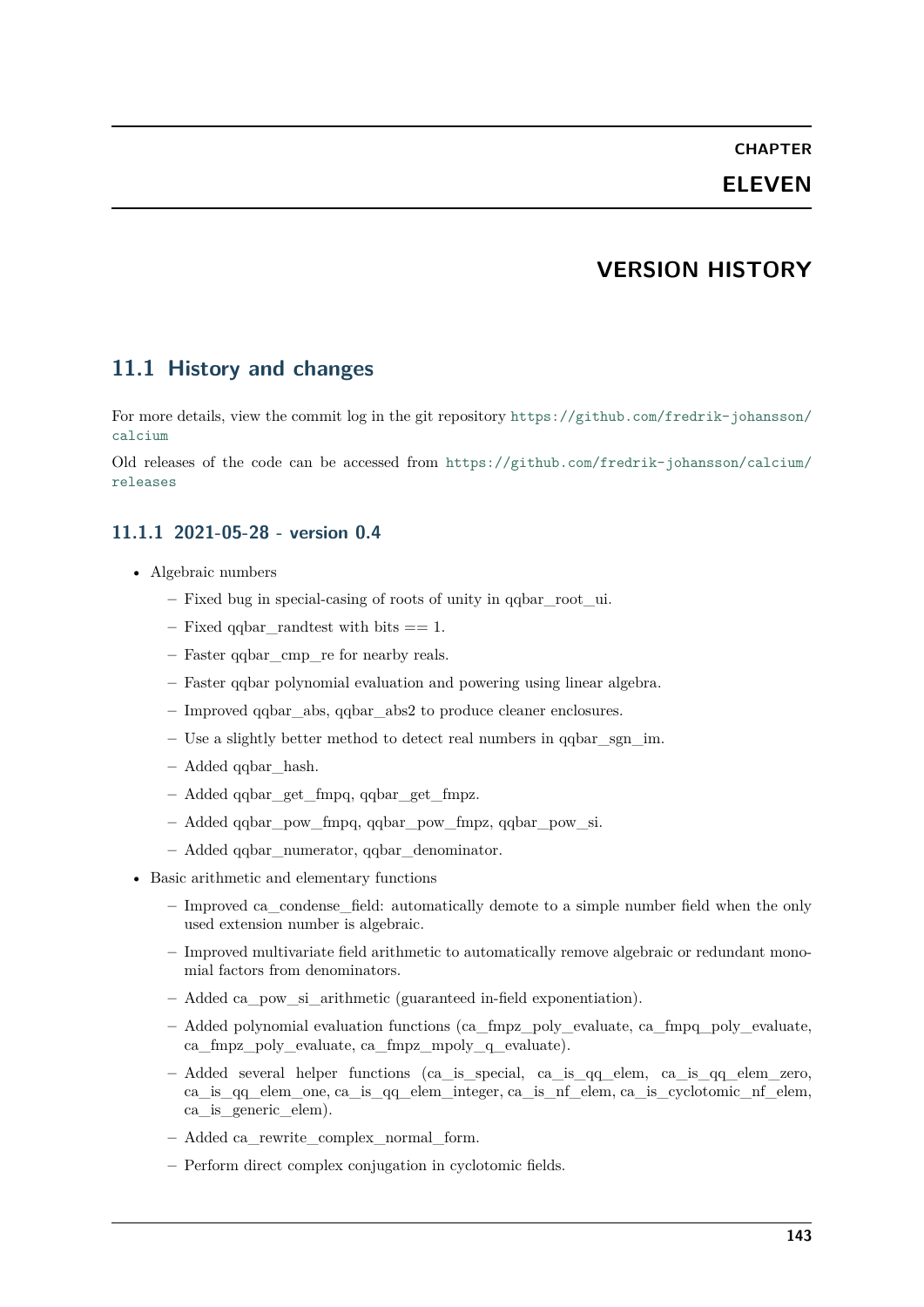- **–** Use ca\_get\_acb\_raw instead of ca\_get\_acb when printing to avoid expensive recomputations.
- **–** Added alternative algorithms for various basic functions.
- **–** Deep complex conjugation.
- **–** Use complex conjugation in is\_real, is\_imaginary, is\_negative\_real.
- **–** Added functions for unsafe inversion for internal use.
- **–** Significantly stronger zero testing in mixed algebraic-transcendental fields.
- **–** Added ca\_arg.
- **–** Added special case for testing equality between number field elements and rationals.
- **–** Added ca\_sin\_cos, ca\_sin, ca\_cos, ca\_tan and variants.
- **–** Added ca\_atan, ca\_asin, ca\_acos and variants.
- **–** Added ca\_csgn.
- **–** Improved ca\_get\_acb and ca\_get\_acb\_accurate\_parts to fall back on exact zero tests when direct numerical evaluation does not give precise enclosures.
- **–** Added ca\_get\_decimal\_str.
- **–** More automatic simplifications of logarithms (simplify logarithms of exponentials, square roots and powers raised to integer powers).
- **–** More automatic simplifications of square roots (simplify square roots of exponentials, square roots and powers raised to integer powers).
- **–** Improved order comparisons (ca\_check\_ge etc.) to handle special values and to fall back on strong equality tests.
- **–** Fixed a test failure in the ca\_mat module.
- Polynomials
	- **–** Added ca\_poly\_inv\_series, ca\_poly\_div\_series (power series division).
	- **–** Added ca\_poly\_exp\_series (power series exponential).
	- **–** Added ca\_poly\_log\_series (power series logarithm).
	- **–** Added ca\_poly\_atan\_series (power series arctangent).
- Other
	- **–** Added fmpz\_mpoly\_q\_used\_vars.
	- **–** Remove useless rpath line from configure (reported by Julien Puydt).
	- **–** Added missing declaration of fexpr\_hash.
	- **–** Fixed crashes on OS X in Python interface (contributed by deinst).
	- **–** Fixed memory leaks in Python string conversions (contributed by deinst).
	- **–** Reserve I, E for symbolic expressions in Python interface.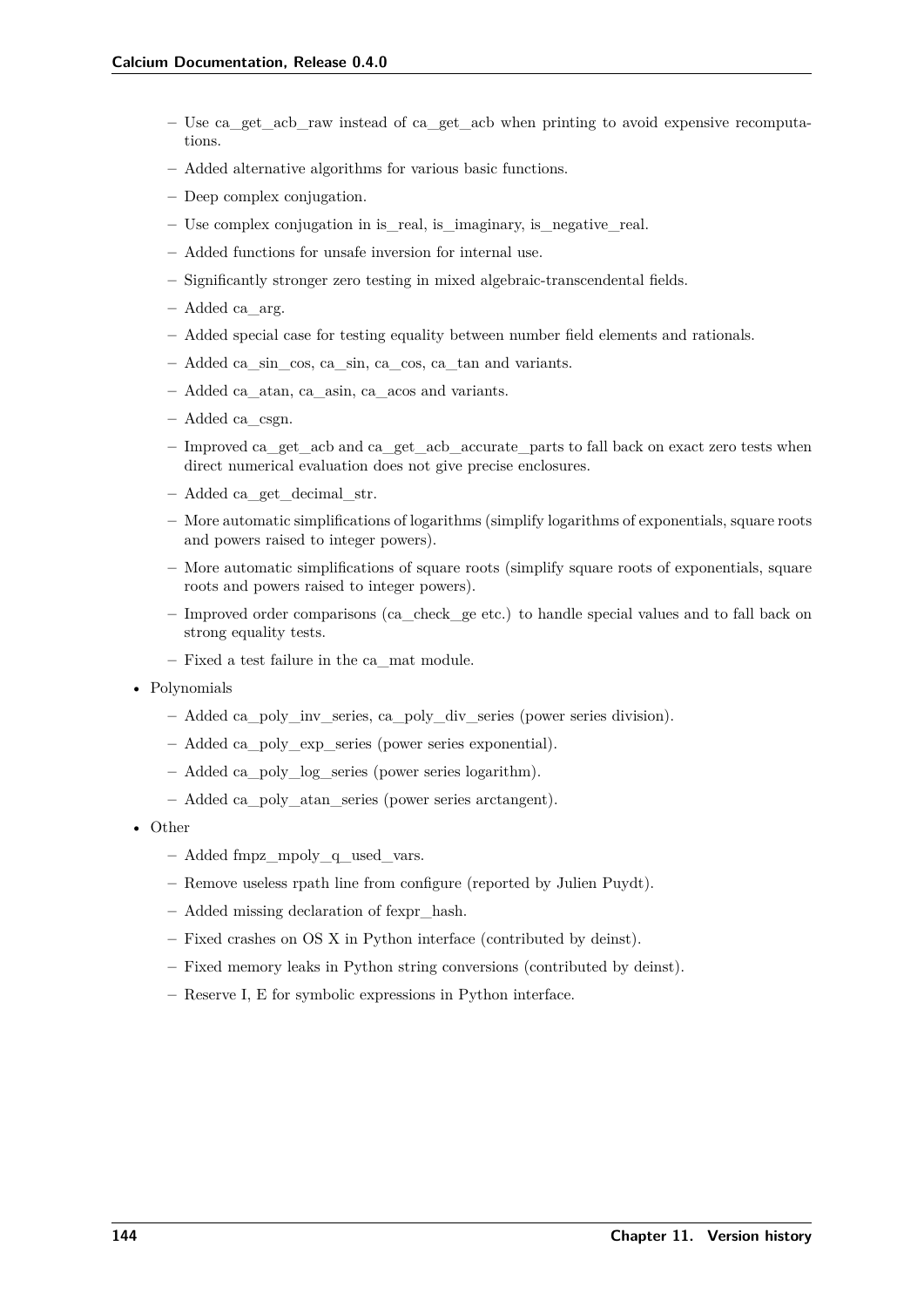#### **11.1.2 2021-04-23 - version 0.3**

- Symbolic expressions
	- **–** Added the fexpr module for flat-packed unevaluated symbolic expressions.
	- **–** LaTeX output.
	- **–** Basic manipulation (construction, replacement, accessing subexpressions).
	- **–** Numerical evaluation with Arb.
	- **–** Expanded normal form.
	- **–** Conversion methods for other types.
	- **–** Enable LaTeX rendering of objects in Jupyter notebooks.
- Algebraic numbers
	- **–** Fix a major performance issue (slow root refinement) that made Calcium as a whole far slower than necessary.
	- **–** Added qqbar\_cmp\_root\_order; sort polynomial roots consistently by default.
	- **–** Added qqbar\_get\_quadratic.
	- **–** Added qqbar\_equal\_fmpq\_poly\_val and use it to speed up checking guessed values.
	- **–** Conversion of qqbar\_t to and from symbolic expression (qqbar\_set\_fexpr, qqbar\_get\_fexpr\_repr, qqbar\_get\_fexpr\_root\_nearest, qqbar\_get\_fexpr\_root\_indexed, qqbar\_get\_fexpr\_formula).
	- **–** Fixed bugs in qqbar\_cmpabs\_re, cmpabs\_im.
	- **–** Optimized qqbar\_cmp\_im and qqbar\_cmpabs\_im for conjugates with mirror symmetry.
	- **–** Added qqbar\_pow (taking a qqbar exponent).
	- **–** Special-case roots of unity in qqbar\_pow\_ui, qqbar\_root\_ui, qqbar\_abs and qqbar\_abs2.
	- **–** Wrapped qqbar in Python.
- Polynomials
	- **–** Added several utility functions.
	- **–** Optimized polynomial multiplication with rational entries.
	- **–** Fast polynomial multiplication over number fields.
- Matrices
	- **–** Fast matrix multiplication over number fields.
	- **–** Right kernel (ca\_mat\_right\_kernel).
	- **–** Matrix diagonalization (ca\_mat\_diagonalization).
	- **–** Jordan normal form (ca\_mat\_jordan\_form, ca\_mat\_jordan\_transformation, ca\_mat\_jordan\_blocks).
	- **–** Matrix exponential (ca\_mat\_exp).
	- **–** Matrix logarithm (ca\_mat\_log).
	- **–** Polynomial evaluation (ca\_mat\_ca\_poly\_evaluate).
	- **–** Cofactor expansion algorithm for determinant and adjugate (ca\_mat\_adjugate\_cofactor).
	- **–** Added several utility functions.
	- **–** Improved algorithm selection in ca\_mat\_inv.
	- **–** Solving using the adjugate matrix.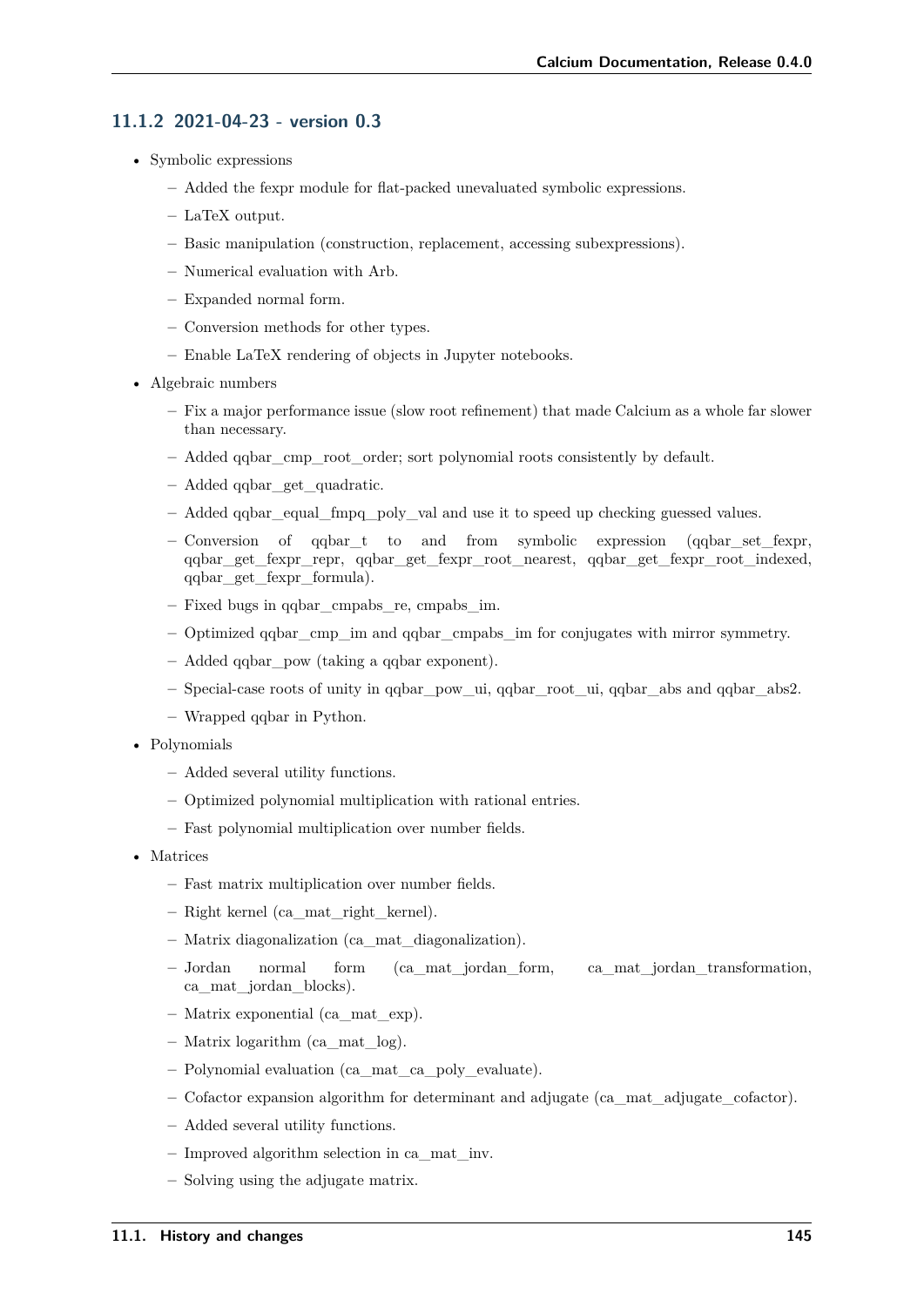- **–** Danilevsky characteristic polynomial algorithm (ca\_mat\_charpoly\_danilevsky).
- Field elements
	- **–** Use factoring in ca\_sqrt to enable more simplifications.
	- **–** Simplify square roots and logarithms of negative real numbers.
	- **–** Optimized ca\_sub.
	- **–** Conversion of ca\_t to and from symbolic expressions (ca\_set\_fexpr, ca\_get\_fexpr).
	- **–** Added function for assigning elements between context objects (ca\_transfer).
	- **–** Fixed a possible memory corruption bug when Vieta's formulas are used.
	- **–** Optimized constructing square roots of rational numbers.
- Other
	- **–** Added demonstration notebook to documentation.
	- **–** Fixed OSX compatibility in Python wrapper (contributed by deinst).
	- **–** Fixed bug in calcium\_write\_acb.
	- **–** Fixed bug in fmpz\_mpoly\_vec\_set\_primitive\_unique (contributed by gbunting).

#### **11.1.3 2020-10-16 - version 0.2**

- Basic arithmetic and expression simplification
	- **–** Use Gröbner basis for reduction ideals, making simplification much more robust.
	- **–** Compute all linear relations with LLL simultaneously instead of piecemeal.
	- **–** Make monomial ordering configurable (default is lex as before).
	- **–** Use Vieta's formulas to simplify expressions involving conjugate algebraic numbers.
	- **–** Denest exponentials of symbolic logarithms.
	- **–** Denest logarithms of symbolic powers and square roots.
	- **–** Denest powers of symbolic powers.
	- **–** Simplify exponentials that evaluate to roots of unity.
	- **–** Simplify logarithms of roots of unity.
	- **–** Improve ideal reduction to avoid some unnecessary GCD computations.
- Python wrapper
	- **–** Calcium now includes a minimal ctypes-based Python wrapper for testing.
- New ca\_mat module for matrices
	- **–** Mostly using naive basecase algorithms.
	- **–** Matrix arithmetic, basic manipulation.
	- **–** Construction of special matrices (Hilbert, Pascal, Stirling, DFT).
	- **–** LU factorization.
	- **–** Fraction-free LU decomposition.
	- **–** Nonsingular solving and inverse.
	- **–** Reduced row echelon form.
	- **–** Rank.
	- **–** Trace and determinant.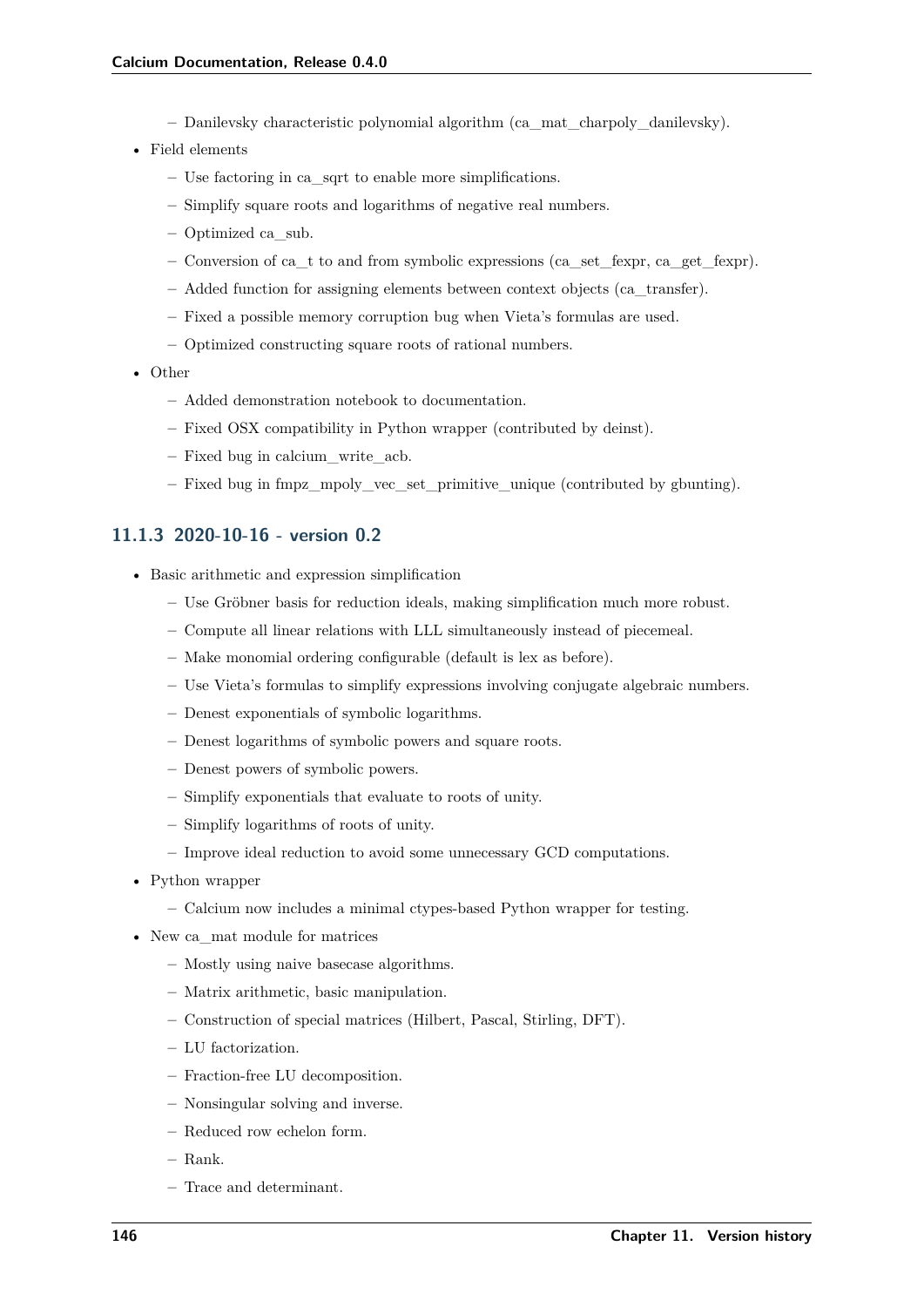- **–** Characteristic polynomial.
- **–** Computation of eigenvalues with multiplicities.
- New ca\_poly module for polynomials
	- **–** Mostly using naive basecase algorithms.
	- **–** Polynomial arithmetic, basic manipulation.
	- **–** Polynomial division.
	- **–** Evaluation and composition.
	- **–** Derivative and integral.
	- **–** GCD (Euclidean algorithm).
	- **–** Squarefree factorization.
	- **–** Computation of roots with multiplicities.
	- **–** Construction from given roots.
- New ca\_vec module for vectors.
	- **–** Memory management and basic scalar operations.
- Bug fixes
	- **–** Fix bug in powering number field elements.
	- **–** Fix bug in qqbar\_log\_pi\_i.
	- **–** Fix aliasing bug in ca\_pow.
- New basic functions
	- **–** Conversion from double: ca\_set\_d, ca\_set\_d\_d.
	- **–** Special functions: ca\_erf, ca\_erfi, ca\_erfc, with algebraic relations.
	- **–** Special functions: ca\_gamma (incomplete simplification algorithms).
- New utils\_flint module for Flint utilities
	- **–** Vectors of multivariate polynomials.
	- **–** Construction of elementary symmetric polynomials.
	- **–** Gröbner basis computation (naive Buchberger algorithm).
- Documentation and presentation
	- **–** Various improvements to the documentation.
	- **–** DFT example program.

#### **11.1.4 2020-09-08 - version 0.1**

- Initial test release.
- ca module (exact real and complex numbers).
- fmpz\_mpoly\_q module (multivariate rational functions over Q).
- qqbar module (algebraic numbers represented by minimal polynomials).
- Example programs.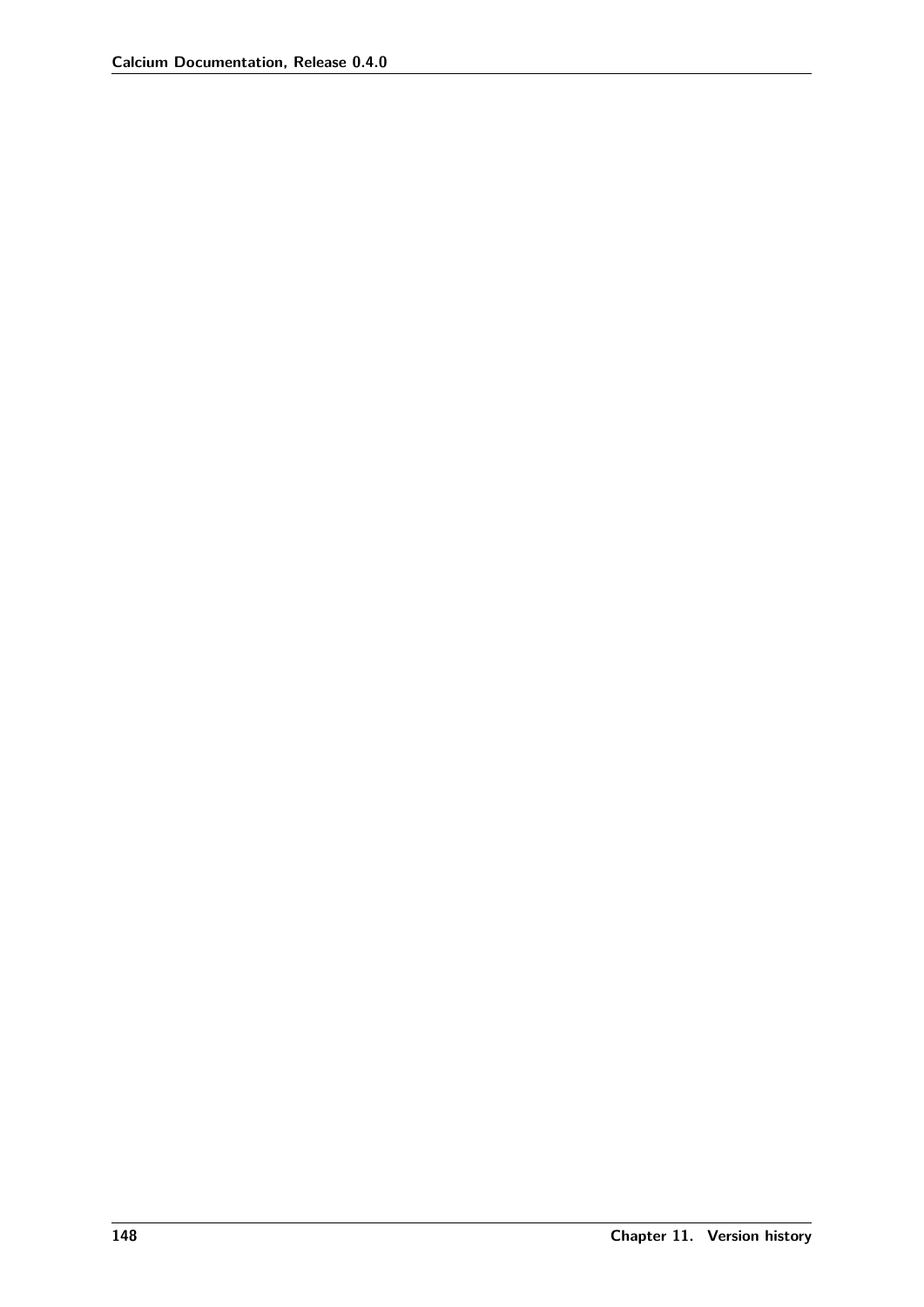#### **BIBLIOGRAPHY**

- <span id="page-154-0"></span>[BBK2014] D. H. Bailey, J. M. Borwein and A. D. Kaiser. "Automated simplification of large symbolic expressions". Journal of Symbolic Computation Volume 60, January 2014, Pages 120-136. <https://doi.org/10.1016/j.jsc.2013.09.001>
- <span id="page-154-1"></span>[BF2020] F. Beukers and J. Forsgård. "Gamma-evaluations of hypergeometric series". Preprint, 2020. <https://arxiv.org/abs/2004.08117>
- <span id="page-154-2"></span>[BFSS2006] A. Bostan, P. Flajolet, B. Salvy and É. Schost. "Fast computation of special resultants". Journal of Symbolic Computation, 41(1):1–29, January 2006. [https://doi.org/10.1016/](https://doi.org/10.1016/j.jsc.2005.07.001) [j.jsc.2005.07.001](https://doi.org/10.1016/j.jsc.2005.07.001)
- <span id="page-154-3"></span>[Boe2020] H. Boehm. "Towards an API for the real numbers". PLDI 2020: Proceedings of the 41st ACM SIGPLAN Conference on Programming Language Design and Implementation, June 2020, Pages 562-576. <https://doi.org/10.1145/3385412.3386037>
- <span id="page-154-4"></span>[Car2004] J. Carette. "Understanding expression simplification." ISSAC '04: Proceedings of the 2004 international symposium on Symbolic and algebraic computation, pp. 72-79. 2004. [https:](https://doi.org/10.1145/1005285.1005298) [//doi.org/10.1145/1005285.1005298](https://doi.org/10.1145/1005285.1005298)
- <span id="page-154-5"></span>[Cho1999] T. Chow. "What is a closed-form number?". The American Mathematical Monthly Volume 106, 1999 - Issue 5. <https://doi.org/10.1080/00029890.1999.12005066>
- <span id="page-154-6"></span>[Coh1996] H. Cohen. *A course in computational algebraic number theory*. Third edition, Springer, 1996. <https://doi.org/10.1007/978-3-662-02945-9>
- <span id="page-154-7"></span>[Coh2000] H. Cohen. *Advanced topics in computational number theory*. Springer, 2000. [https://doi.](https://doi.org/10.1007/978-1-4419-8489-0) [org/10.1007/978-1-4419-8489-0](https://doi.org/10.1007/978-1-4419-8489-0)
- <span id="page-154-8"></span>[Fie2007] C. Fieker, "Sparse representation for cyclotomic fields". Experiment. Math. Volume 16, Issue 4 (2007), 493-500. <https://doi.org/10.1080/10586458.2007.10129012>
- <span id="page-154-9"></span>[GCL1992] K. O. Geddes, S. R. Czapor and G. Labahn. *Algorithms for computer algebra*. Springer, 1992. <https://doi.org/10.1007/b102438>
- <span id="page-154-10"></span>[Har2010] W. B. Hart. "Fast library for number theory: an introduction." International Congress on Mathematical Software. Springer, Berlin, Heidelberg, 2010. [https://doi.org/10.1007/](https://doi.org/10.1007/978-3-642-15582-6_18) [978-3-642-15582-6\\_18](https://doi.org/10.1007/978-3-642-15582-6_18)
- <span id="page-154-11"></span>[Har2015] W. B. Hart. "ANTIC: Algebraic number theory in C". Computeralgebra-Rundbrief: Vol. 56, 2015
- <span id="page-154-12"></span>[Har2018] W. B. Hart. "Algebraic number theory". Unpublished manuscript, 2018.
- <span id="page-154-13"></span>[Joh2017] F. Johansson. "Arb: efficient arbitrary-precision midpoint-radius interval arithmetic". IEEE Transactions on Computers, vol 66, issue 8, 2017, pp. 1281-1292. [https://doi.org/10.](https://doi.org/10.1109/TC.2017.2690633) [1109/TC.2017.2690633](https://doi.org/10.1109/TC.2017.2690633)
- <span id="page-154-14"></span>[JR1999] D. Jeffrey and A. D. Rich. "Simplifying square roots of square roots by denesting". Computer Algebra Systems: A Practical Guide, M.J. Wester, Ed., Wiley 1999.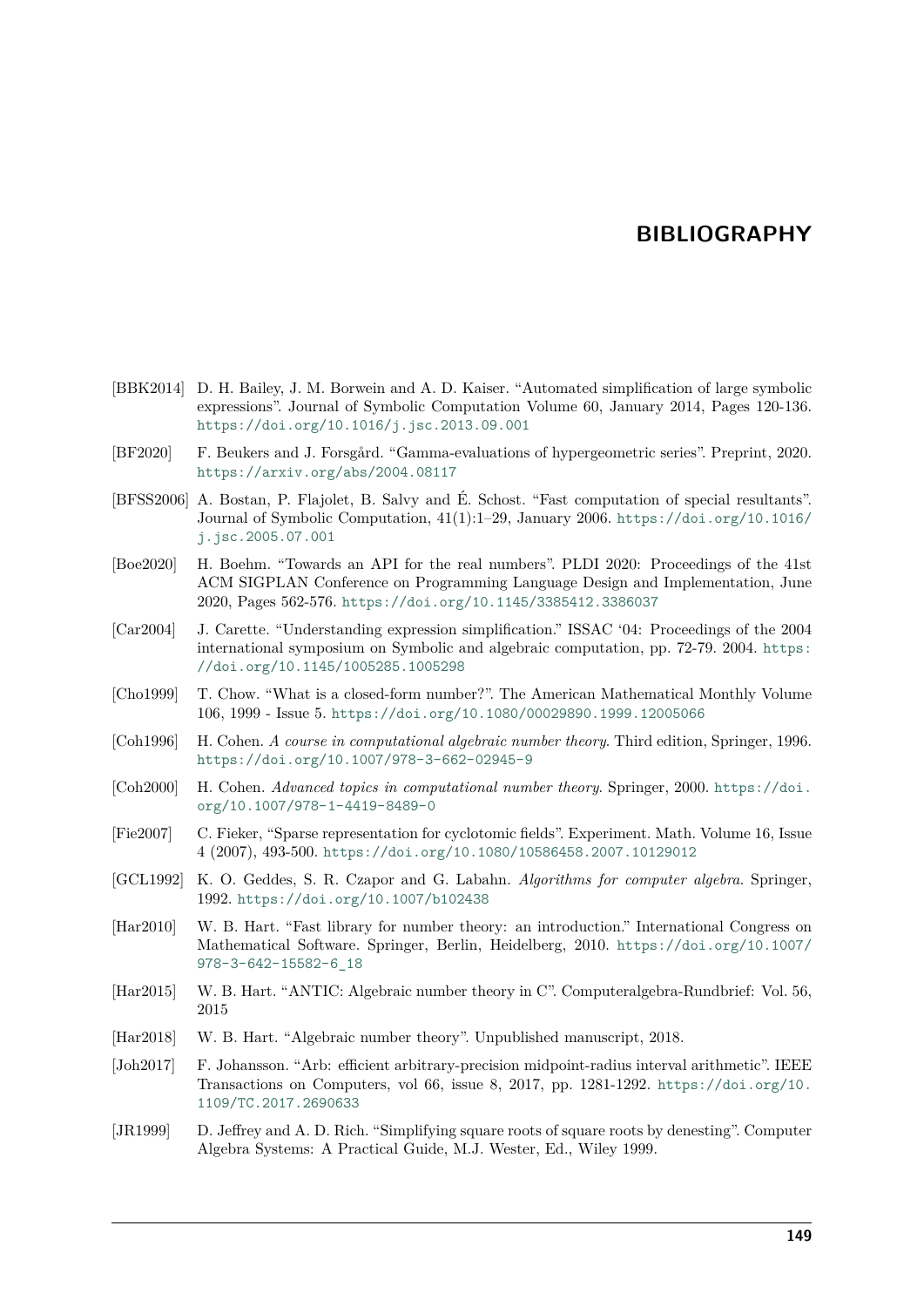- <span id="page-155-1"></span>[MP2006] M. Monagan and R. Pearce. "Rational simplification modulo a polynomial ideal". Proceedings of the 2006 international symposium on Symbolic and algebraic computation - ISSAC '06. <https://doi.org/10.1145/1145768.1145809>
- <span id="page-155-0"></span>[Mos1971] J. Moses. "Algebraic simplification - a guide for the perplexed". Proceedings of the second ACM symposium on Symbolic and algebraic manipulation (1971), 282-304. [https://doi.](https://doi.org/10.1145/362637.362648) [org/10.1145/362637.362648](https://doi.org/10.1145/362637.362648)
- <span id="page-155-2"></span>[RF1994] D. Richardson and J. Fitch. "The identity problem for elementary functions and constants". ISSAC '94: Proceedings of the international symposium on Symbolic and algebraic computation, August 1994, 285-290. <https://doi.org/10.1145/190347.190429>
- <span id="page-155-3"></span>[Ric1992] D. Richardson. "The elementary constant problem". ISSAC '92: Papers from the international symposium on Symbolic and algebraic computation, August 1992, 108-116. <https://doi.org/10.1145/143242.143284>
- <span id="page-155-4"></span>[Ric1995] D. Richardson. "A simplified method of recognizing zero among elementary constants". IS-SAC '95: Proceedings of the 1995 international symposium on Symbolic and algebraic computation, April 1995, 104-109. <https://doi.org/10.1145/220346.220360>
- <span id="page-155-5"></span>[Ric1997] D. Richardson. "How to recognize zero". Journal of Symbolic Computation 24.6 (1997): 627-645. <https://doi.org/10.1006/jsco.1997.0157>
- <span id="page-155-6"></span>[Ric2007] D. Richardson. "Zero tests for constants in simple scientific computation". Mathematics in Computer Science volume 1, pages  $21-37$  (2007). [https://doi.org/10.1007/](https://doi.org/10.1007/s11786-007-0002-x) [s11786-007-0002-x](https://doi.org/10.1007/s11786-007-0002-x)
- <span id="page-155-7"></span>[Ric2009] D. Richardson. "Recognising zero among implicitly defined elementary numbers". Preprint, 2009.
- <span id="page-155-8"></span>[Ste2002] A. Steel. "A new scheme for computing with algebraically closed fields". In: Fieker C., Kohel D.R. (eds) Algorithmic Number Theory. ANTS 2002. Lecture Notes in Computer Science, vol 2369. Springer, Berlin, Heidelberg. [https://doi.org/10.1007/3-540-45455-1\\_38](https://doi.org/10.1007/3-540-45455-1_38)
- <span id="page-155-9"></span>[Ste2010] A. Steel. "Computing with algebraically closed fields". Journal of Symbolic Computation 45 (2010) 342-372. <https://doi.org/10.1016/j.jsc.2009.09.005>
- <span id="page-155-10"></span>[Str1997] A. Strzebonski. "Computing in the field of complex algebraic numbers". Journal of Symbolic Computation (1997) 24, 647-656. <https://doi.org/10.1006/jsco.1997.0158>
- <span id="page-155-11"></span>[Str2012] A. Strzebonski. "Real root isolation for exp-log-arctan functions". Journal of Symbolic Computation 47 (2012) 282–314. <https://doi.org/10.1016/j.jsc.2011.11.004>
- <span id="page-155-14"></span>[vHP2012] M. van Hoeij and V. Pal. "Isomorphisms of algebraic number fields". Journal de Théorie des Nombres de Bordeaux, Vol. 24, No. 2 (2012), pp. 293-305. [https://doi.org/10.2307/](https://doi.org/10.2307/43973105) [43973105](https://doi.org/10.2307/43973105)
- <span id="page-155-12"></span>[vdH1995] J. van der Hoeven, "Automatic numerical expansions". Proc. of the conference Real numbers and computers (1995), 261-274. <https://www.texmacs.org/joris/ane/ane-abs.html>
- <span id="page-155-13"></span>[vdH2006] J. van der Hoeven, "Computations with effective real numbers". Theoretical Computer Science, Volume 351, Issue 1, 14 February 2006, Pages 52-60. [https://doi.org/10.1016/j.](https://doi.org/10.1016/j.tcs.2005.09.060) [tcs.2005.09.060](https://doi.org/10.1016/j.tcs.2005.09.060)
- <span id="page-155-15"></span>[Zip1985] R. Zippel. "Simplification of expressions involving radicals". Journal of Symbolic Computation (1985) 1, 189-210. [https://doi.org/10.1016/S0747-7171\(85\)80014-6](https://doi.org/10.1016/S0747-7171(85)80014-6)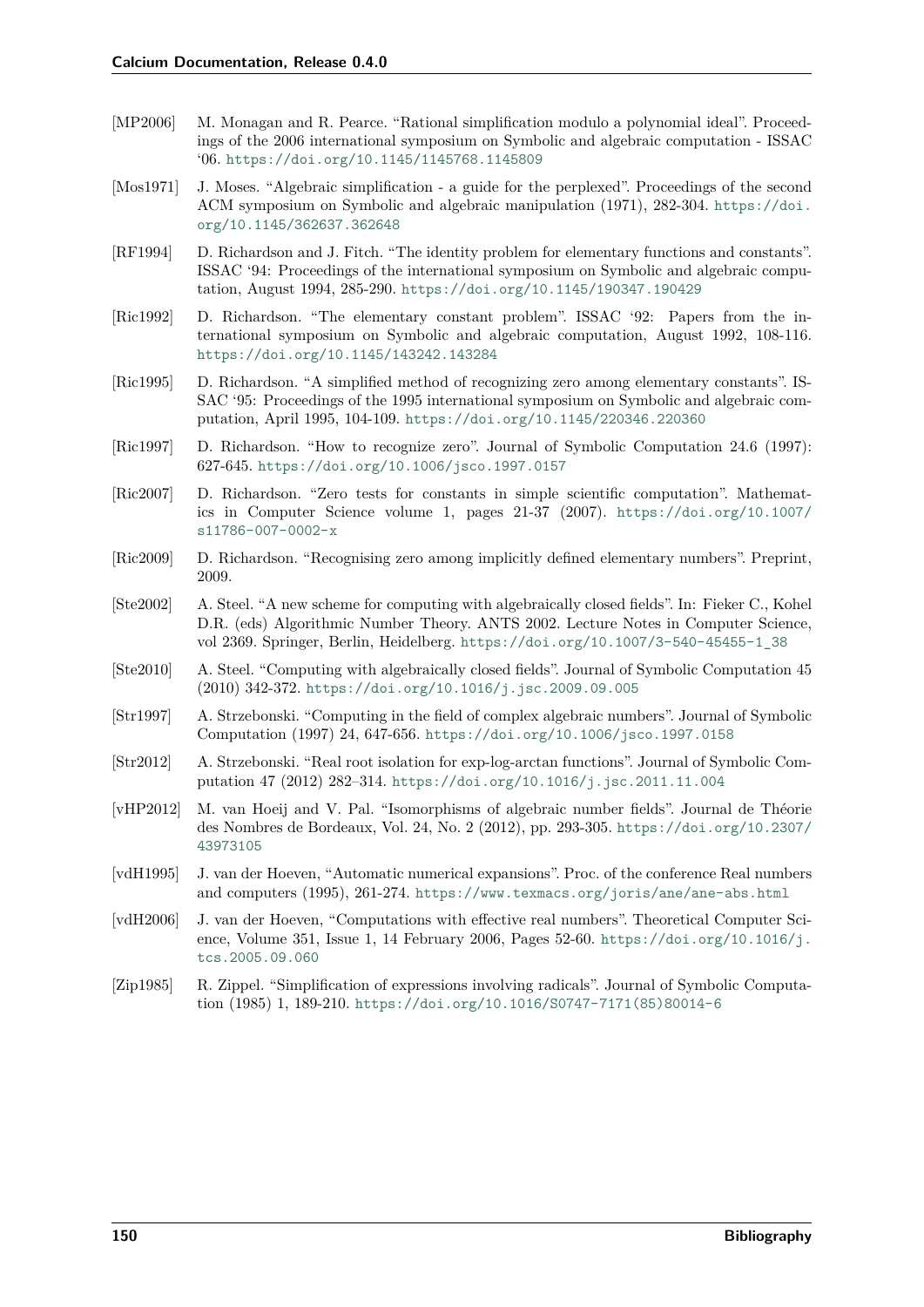# **PYTHON MODULE INDEX**

p pyca, [111](#page-116-0)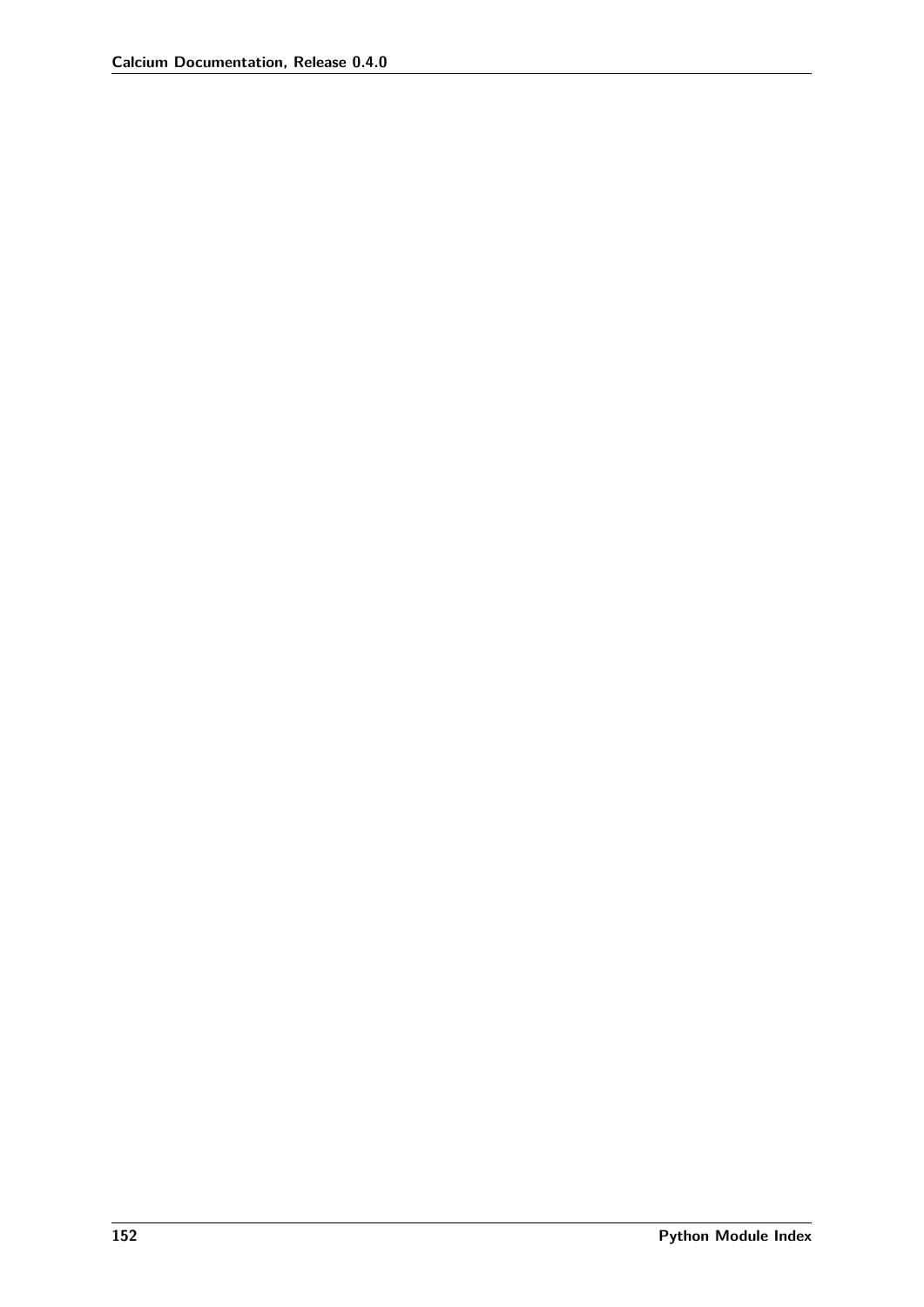#### **INDEX**

#### Symbols

\_\_bool\_\_() (*pyca.ca method*), [121](#page-126-0) \_\_bool\_\_() (*pyca.ca\_mat method*), [130](#page-135-0) \_\_bool\_\_() (*pyca.ca\_poly method*), [135](#page-140-0) \_\_bool\_\_() (*pyca.fexpr method*), [114](#page-119-0) \_\_bool\_\_() (*pyca.qqbar method*), [116](#page-121-0) \_\_init\_\_() (*pyca.ca method*), [119](#page-124-0) \_\_init\_\_() (*pyca.ca\_ctx method*), [118](#page-123-0) \_\_init\_\_() (*pyca.ca\_ctx\_struct method*), [112](#page-117-0) \_\_init\_\_() (*pyca.ca\_mat method*), [130](#page-135-0) \_\_init\_\_() (*pyca.ca\_mat\_struct method*), [112](#page-117-0) \_\_init\_\_() (*pyca.ca\_poly method*), [135](#page-140-0) \_\_init\_\_() (*pyca.ca\_poly\_struct method*), [113](#page-118-0) \_\_init\_\_() (*pyca.ca\_poly\_vec method*), [135](#page-140-0) \_\_init\_\_() (*pyca.ca\_poly\_vec\_struct method*), [113](#page-118-0) \_\_init\_\_() (*pyca.ca\_struct method*), [112](#page-117-0) \_\_init\_\_() (*pyca.ca\_vec method*), [135](#page-140-0) \_\_init\_\_() (*pyca.ca\_vec\_struct method*), [112](#page-117-0) \_\_init\_\_() (*pyca.fexpr method*), [113](#page-118-0) \_\_init\_\_() (*pyca.fexpr\_struct method*), [112](#page-117-0) \_\_init\_\_() (*pyca.qqbar method*), [116](#page-121-0) \_\_init\_\_() (*pyca.qqbar\_struct method*), [112](#page-117-0) \_ca\_make\_field\_element (*C function*), [39](#page-44-0) \_ca\_make\_fmpq (*C function*), [39](#page-44-0) \_ca\_mat\_ca\_poly\_evaluate (*C function*), [53](#page-58-0) \_ca\_mat\_charpoly (*C function*), [56](#page-61-0) \_ca\_mat\_charpoly\_berkowitz (*C function*), [56](#page-61-0) \_ca\_mat\_charpoly\_danilevsky (*C function*), [56](#page-61-0) \_ca\_poly\_add (*C function*), [45](#page-50-0) \_ca\_poly\_atan\_series (*C function*), [47](#page-52-0) ca poly check equal  $(C$  *function*),  $45$ \_ca\_poly\_compose (*C function*), [46](#page-51-0) \_ca\_poly\_compose\_divconquer (*C function*), [46](#page-51-0) \_ca\_poly\_compose\_horner (*C function*), [46](#page-51-0) \_ca\_poly\_derivative (*C function*), [47](#page-52-0) \_ca\_poly\_div\_series (*C function*), [47](#page-52-0) \_ca\_poly\_divrem (*C function*), [46](#page-51-0) \_ca\_poly\_divrem\_basecase (*C function*), [46](#page-51-0) \_ca\_poly\_evaluate (*C function*), [46](#page-51-0) \_ca\_poly\_evaluate\_horner (*C function*), [46](#page-51-0) \_ca\_poly\_exp\_series (*C function*), [47](#page-52-0) \_ca\_poly\_gcd (*C function*), [48](#page-53-0) \_ca\_poly\_gcd\_euclidean (*C function*), [48](#page-53-0) \_ca\_poly\_integral (*C function*), [47](#page-52-0) \_ca\_poly\_inv\_series (*C function*), [47](#page-52-0)

ca poly log series  $(C$  *function*), [47](#page-52-0) \_ca\_poly\_mul (*C function*), [46](#page-51-0) \_ca\_poly\_mullow (*C function*), [46](#page-51-0) \_ca\_poly\_normalise (*C function*), [44](#page-49-0) \_ca\_poly\_pow\_ui (*C function*), [46](#page-51-0) \_ca\_poly\_pow\_ui\_trunc (*C function*), [46](#page-51-0) \_ca\_poly\_reverse (*C function*), [45](#page-50-0) \_ca\_poly\_roots (*C function*), [48](#page-53-0) \_ca\_poly\_set\_length (*C function*), [44](#page-49-0) \_ca\_poly\_set\_roots (*C function*), [48](#page-53-0) \_ca\_poly\_shift\_left (*C function*), [45](#page-50-0) \_ca\_poly\_shift\_right (*C function*), [45](#page-50-0) \_ca\_poly\_sub (*C function*), [45](#page-50-0) \_ca\_poly\_vec\_clear (*C function*), [49](#page-54-0) \_ca\_poly\_vec\_fit\_length (*C function*), [49](#page-54-0) \_ca\_poly\_vec\_init (*C function*), [49](#page-54-0) \_ca\_vec\_add (*C function*), [41](#page-46-0) \_ca\_vec\_check\_is\_zero (*C function*), [42](#page-47-0) \_ca\_vec\_clear (*C function*), [40](#page-45-0) ca vec fit length  $(C$  function),  $40$ \_ca\_vec\_fmpq\_vec\_get\_fmpz\_vec\_den (*C function*), [42](#page-47-0) \_ca\_vec\_fmpq\_vec\_is\_fmpz\_vec (*C function*), [42](#page-47-0)  $\text{ca\_vec\_init}$  (*C function*), [40](#page-45-0) \_ca\_vec\_is\_fmpq\_vec (*C function*), [42](#page-47-0) \_ca\_vec\_neg (*C function*), [41](#page-46-0) \_ca\_vec\_scalar\_addmul\_ca (*C function*), [41](#page-46-0) \_ca\_vec\_scalar\_div\_ca (*C function*), [41](#page-46-0) ca vec scalar mul ca  $(C$  function),  $41$ \_ca\_vec\_scalar\_submul\_ca (*C function*), [41](#page-46-0) \_ca\_vec\_set (*C function*), [41](#page-46-0) \_ca\_vec\_set\_fmpz\_vec\_div\_fmpz (*C function*), [42](#page-47-0) \_ca\_vec\_sub (*C function*), [41](#page-46-0)  $\text{\_ca\_vec\_swap}$  (*C function*), [40](#page-45-0) \_ca\_vec\_zero (*C function*), [41](#page-46-0) \_fexpr\_vec\_clear (*C function*), [67](#page-72-0) \_fexpr\_vec\_init (*C function*), [67](#page-72-0) \_fexpr\_vec\_sort\_fast (*C function*), [72](#page-77-0) \_fmpz\_mpoly\_q\_content (*C function*), [94](#page-99-0) \_qqbar\_acb\_lindep (*C function*), [107](#page-112-0) \_qqbar\_enclosure\_raw (*C function*), [107](#page-112-0) \_qqbar\_evaluate\_fmpq\_poly (*C function*), [102](#page-107-0) \_qqbar\_evaluate\_fmpz\_poly (*C function*), [102](#page-107-0) \_qqbar\_get\_fmpq (*C function*), [97](#page-102-0) \_qqbar\_validate\_existence\_uniqueness (*C*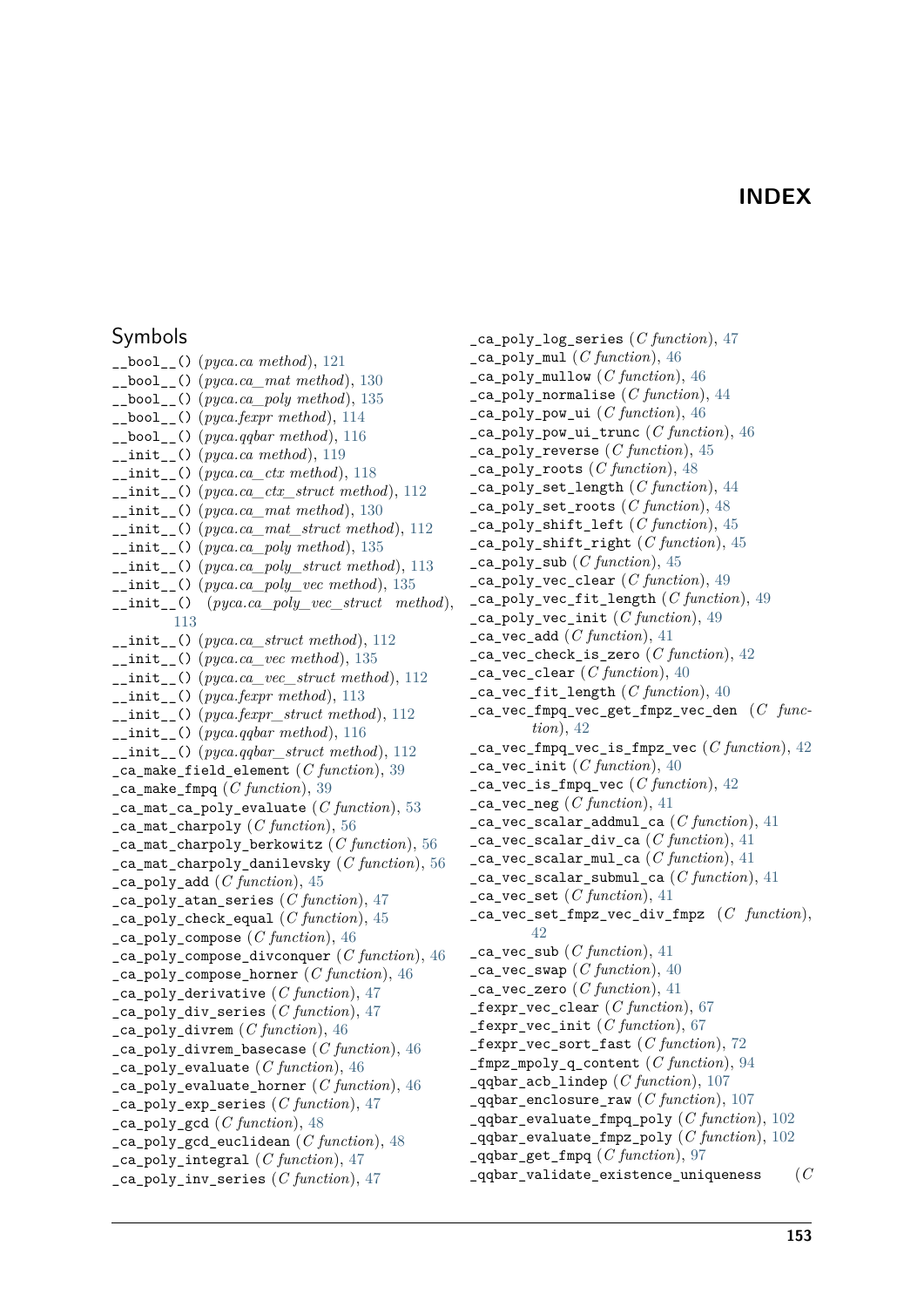*function*), [107](#page-112-0) \_qqbar\_validate\_uniqueness (*C function*), [107](#page-112-0) \_qqbar\_vec\_clear (*C function*), [95](#page-100-0) \_qqbar\_vec\_init (*C function*), [95](#page-100-0)

#### A

Abs (*C macro*), [82](#page-87-0) acb\_t (*C type*), [18](#page-23-0) Acos (*C macro*), [84](#page-89-0) acos() (*in module pyca*), [139](#page-144-0) acos() (*pyca.ca method*), [128](#page-133-0) Acosh (*C macro*), [84](#page-89-0) Acot (*C macro*), [84](#page-89-0) Acoth (*C macro*), [84](#page-89-0) Acsc (*C macro*), [84](#page-89-0) Acsch (*C macro*), [84](#page-89-0) Add (*C macro*), [77](#page-82-0) AGM (*C macro*), [87](#page-92-0) AGMSequence (*C macro*), [87](#page-92-0) AiryAi (*C macro*), [86](#page-91-0) AiryAiZero (*C macro*), [86](#page-91-0) AiryBi (*C macro*), [86](#page-91-0) AiryBiZero (*C macro*), [86](#page-91-0) AlgebraicNumbers (*C macro*), [78](#page-83-0) AlgebraicNumberSerialized (*C macro*), [77](#page-82-0) All (*C macro*), [75](#page-80-0) alloc (*pyca.ca\_poly\_struct attribute*), [113](#page-118-0) alloc (*pyca.ca\_poly\_vec\_struct attribute*), [113](#page-118-0) alloc (*pyca.ca\_vec\_struct attribute*), [113](#page-118-0) alloc (*pyca.fexpr\_struct attribute*), [112](#page-117-0) allocated\_bytes() (*pyca.fexpr method*), [113](#page-118-0) AnalyticContinuation (*C macro*), [81](#page-86-0) And (*C macro*), [74](#page-79-0) AngleBrackets (*C macro*), [89](#page-94-0) Approximation (*C macro*), [77](#page-82-0) arb\_t (*C type*), [18](#page-23-0) Arg (*C macro*), [82](#page-87-0) arg() (*in module pyca*), [138](#page-143-0) arg() (*pyca.ca method*), [124](#page-129-0) ArgMax (*C macro*), [80](#page-85-0) ArgMaxUnique (*C macro*), [80](#page-85-0) ArgMin (*C macro*), [80](#page-85-0) ArgMinUnique (*C macro*), [80](#page-85-0) args() (*pyca.fexpr method*), [114](#page-119-0) Asec (*C macro*), [84](#page-89-0) Asech (*C macro*), [84](#page-89-0) Asin (*C macro*), [84](#page-89-0) asin() (*in module pyca*), [139](#page-144-0) asin() (*pyca.ca method*), [127](#page-132-0) Asinh (*C macro*), [84](#page-89-0) AsymptoticTo (*C macro*), [80](#page-85-0) Atan (*C macro*), [84](#page-89-0) atan() (*in module pyca*), [139](#page-144-0) atan() (*pyca.ca method*), [127](#page-132-0) Atan2 (*C macro*), [84](#page-89-0) atan\_series() (*pyca.ca\_poly method*), [136](#page-141-0) Atanh (*C macro*), [84](#page-89-0)

#### B

BarnesG (*C macro*), [85](#page-90-0) BellNumber (*C macro*), [84](#page-89-0) BernoulliB (*C macro*), [84](#page-89-0) BernoulliPolynomial (*C macro*), [84](#page-89-0) BernsteinEllipse (*C macro*), [78](#page-83-0) BesselI (*C macro*), [86](#page-91-0) BesselJ (*C macro*), [86](#page-91-0) BesselJZero (*C macro*), [86](#page-91-0) BesselK (*C macro*), [86](#page-91-0) BesselY (*C macro*), [86](#page-91-0) BesselYZero (*C macro*), [86](#page-91-0) BetaFunction (*C macro*), [85](#page-90-0) Binomial (*C macro*), [85](#page-90-0) Braces (*C macro*), [88](#page-93-0) Brackets (*C macro*), [88](#page-93-0) builtins() (*pyca.fexpr method*), [113](#page-118-0)

## C

c (*pyca.ca\_mat\_struct attribute*), [112](#page-117-0) ca (*class in pyca*), [118](#page-123-0) ca\_abs (*C function*), [32](#page-37-0) ca\_acos (*C function*), [35](#page-40-0) ca\_acos\_direct (*C function*), [35](#page-40-0) ca\_acos\_logarithm (*C function*), [35](#page-40-0) ca\_add (*C function*), [29](#page-34-0) ca\_add\_fmpq (*C function*), [29](#page-34-0) ca\_add\_fmpz (*C function*), [29](#page-34-0) ca\_add\_si (*C function*), [29](#page-34-0) ca\_add\_ui (*C function*), [29](#page-34-0) ca\_arg (*C function*), [32](#page-37-0) ca\_asin (*C function*), [35](#page-40-0) ca\_asin\_direct (*C function*), [35](#page-40-0) ca\_asin\_logarithm (*C function*), [35](#page-40-0) ca\_atan (*C function*), [35](#page-40-0) ca\_atan\_direct (*C function*), [35](#page-40-0) ca\_atan\_logarithm (*C function*), [35](#page-40-0) ca\_can\_evaluate\_qqbar (*C function*), [26](#page-31-0) ca\_ceil (*C function*), [33](#page-38-0) ca\_check\_equal (*C function*), [28](#page-33-0) ca\_check\_ge (*C function*), [28](#page-33-0) ca\_check\_gt (*C function*), [28](#page-33-0) ca\_check\_is\_algebraic (*C function*), [28](#page-33-0) ca\_check\_is\_i (*C function*), [28](#page-33-0) ca\_check\_is\_imaginary (*C function*), [28](#page-33-0) ca\_check\_is\_infinity (*C function*), [28](#page-33-0) ca\_check\_is\_integer (*C function*), [28](#page-33-0) ca\_check\_is\_neg\_i (*C function*), [28](#page-33-0) ca\_check\_is\_neg\_i\_inf (*C function*), [28](#page-33-0) ca\_check\_is\_neg\_inf (*C function*), [28](#page-33-0) ca\_check\_is\_neg\_one (*C function*), [28](#page-33-0) ca\_check\_is\_negative\_real (*C function*), [28](#page-33-0) ca\_check\_is\_number (*C function*), [28](#page-33-0) ca\_check\_is\_one (*C function*), [28](#page-33-0) ca check is pos i inf  $(C function)$ , [28](#page-33-0) ca check is pos inf  $(C$  *function*), [28](#page-33-0) ca\_check\_is\_rational (*C function*), [28](#page-33-0) ca\_check\_is\_real (*C function*), [28](#page-33-0)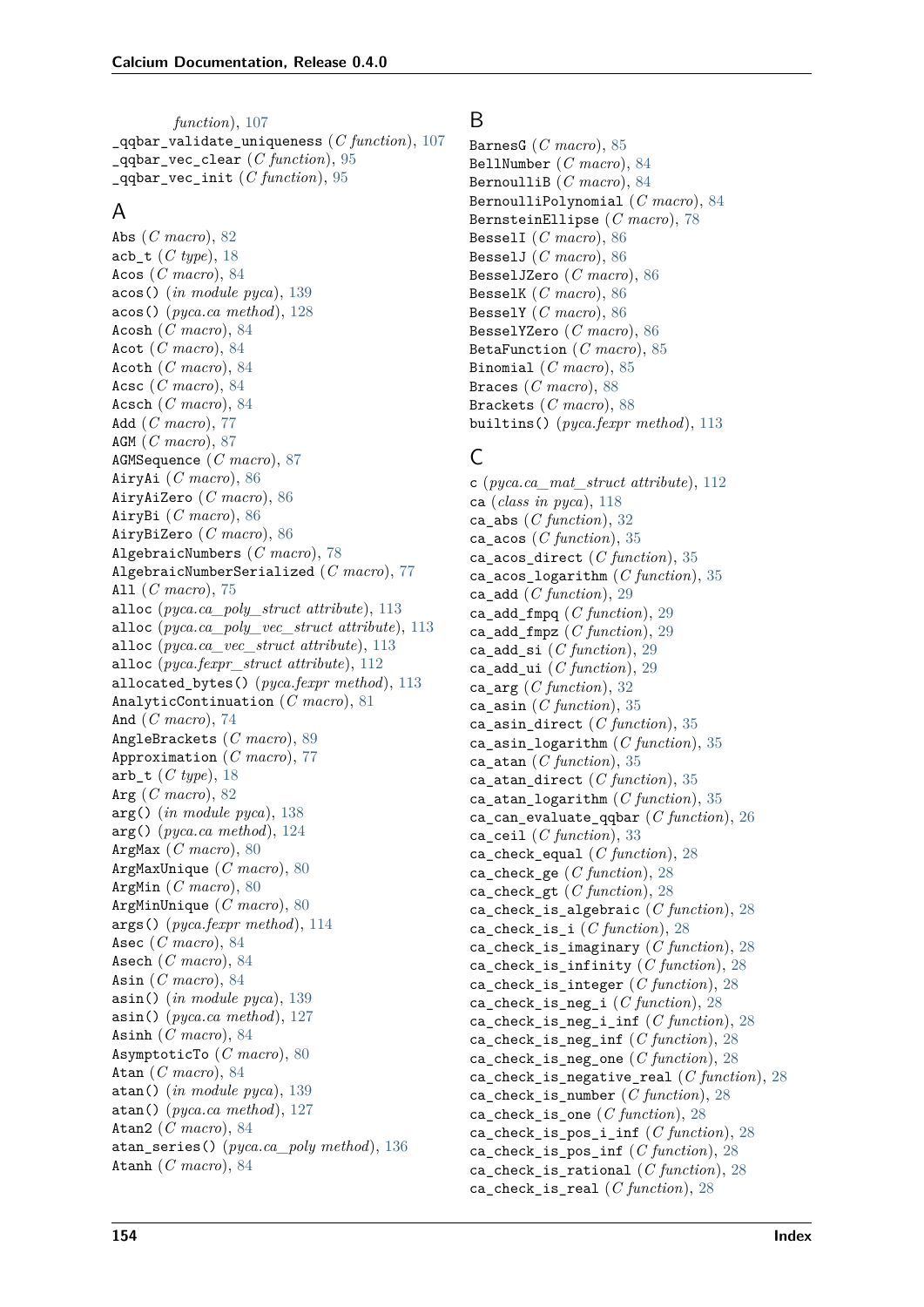ca\_check\_is\_signed\_inf (*C function*), [28](#page-33-0) ca\_check\_is\_uinf (*C function*), [28](#page-33-0) ca\_check\_is\_undefined (*C function*), [28](#page-33-0) ca\_check\_is\_zero (*C function*), [28](#page-33-0) ca\_check\_le (*C function*), [28](#page-33-0) ca\_check\_lt (*C function*), [28](#page-33-0) ca\_clear (*C function*), [23](#page-28-0) ca\_cmp\_repr (*C function*), [27](#page-32-0) ca\_condense\_field (*C function*), [29](#page-34-0) ca\_conj (*C function*), [33](#page-38-0) ca\_conj\_deep (*C function*), [33](#page-38-0) ca\_conj\_shallow (*C function*), [33](#page-38-0) ca\_cos (*C function*), [34](#page-39-0) ca\_cot (*C function*), [35](#page-40-0) ca\_csgn (*C function*), [32](#page-37-0) ca\_ctx (*class in pyca*), [118](#page-123-0) ca\_ctx\_clear (*C function*), [23](#page-28-0) ca\_ctx\_init (*C function*), [22](#page-27-0) ca\_ctx\_print (*C function*), [23](#page-28-0) ca\_ctx\_struct (*C type*), [22](#page-27-0) ca\_ctx\_struct (*class in pyca*), [112](#page-117-0) ca\_ctx\_t (*C type*), [22](#page-27-0) ca\_div (*C function*), [30](#page-35-0) ca\_div\_fmpq (*C function*), [30](#page-35-0) ca\_div\_fmpz (*C function*), [30](#page-35-0) ca\_div\_si (*C function*), [30](#page-35-0) ca\_div\_ui (*C function*), [30](#page-35-0) ca\_dot (*C function*), [31](#page-36-0) ca\_equal\_repr (*C function*), [27](#page-32-0) ca\_erf (*C function*), [36](#page-41-0) ca\_erfc (*C function*), [36](#page-41-0) ca\_erfi (*C function*), [36](#page-41-0) ca\_euler (*C function*), [25](#page-30-0) ca\_exp (*C function*), [33](#page-38-0) ca\_ext\_cache\_clear (*C function*), [61](#page-66-0) ca\_ext\_cache\_init (*C function*), [61](#page-66-0) ca\_ext\_cache\_insert (*C function*), [61](#page-66-0) ca\_ext\_cache\_struct (*C type*), [61](#page-66-0) ca\_ext\_cache\_t (*C type*), [61](#page-66-0) ca\_ext\_clear (*C function*), [60](#page-65-0) ca\_ext\_cmp\_repr (*C function*), [61](#page-66-0) ca\_ext\_equal\_repr (*C function*), [61](#page-66-0) CA\_EXT\_FUNC\_ARGS (*C macro*), [60](#page-65-0) CA\_EXT\_FUNC\_ENCLOSURE (*C macro*), [60](#page-65-0) CA\_EXT\_FUNC\_NARGS (*C macro*), [60](#page-65-0) CA\_EXT\_FUNC\_PREC (*C macro*), [60](#page-65-0) ca\_ext\_get\_acb\_raw (*C function*), [61](#page-66-0) ca\_ext\_get\_arg (*C function*), [61](#page-66-0) ca\_ext\_hash (*C function*), [61](#page-66-0) CA\_EXT\_HASH (*C macro*), [60](#page-65-0) CA\_EXT\_HEAD (*C macro*), [60](#page-65-0) ca\_ext\_init\_const (*C function*), [60](#page-65-0) ca\_ext\_init\_fx (*C function*), [60](#page-65-0) ca\_ext\_init\_fxn (*C function*), [60](#page-65-0) ca\_ext\_init\_fxy (*C function*), [60](#page-65-0) ca\_ext\_init\_qqbar (*C function*), [60](#page-65-0) ca\_ext\_init\_set (*C function*), [60](#page-65-0) ca\_ext\_nargs (*C function*), [61](#page-66-0)

ca\_ext\_print (*C function*), [61](#page-66-0) ca\_ext\_ptr (*C type*), [59](#page-64-0) CA\_EXT\_QQBAR (*C macro*), [60](#page-65-0) CA\_EXT\_QQBAR\_NF (*C macro*), [60](#page-65-0) ca\_ext\_srcptr (*C type*), [60](#page-65-0) ca\_ext\_struct (*C type*), [59](#page-64-0) ca\_ext\_t (*C type*), [59](#page-64-0) ca\_factor (*C function*), [37](#page-42-0) ca\_factor\_clear (*C function*), [37](#page-42-0) ca\_factor\_get\_ca (*C function*), [37](#page-42-0) ca\_factor\_init (*C function*), [37](#page-42-0) ca\_factor\_insert (*C function*), [37](#page-42-0) ca\_factor\_one (*C function*), [37](#page-42-0) CA\_FACTOR\_POLY\_CONTENT (*C macro*), [37](#page-42-0) CA\_FACTOR\_POLY\_FULL (*C macro*), [37](#page-42-0) CA\_FACTOR\_POLY\_NONE (*C macro*), [37](#page-42-0) CA\_FACTOR\_POLY\_SQF (*C macro*), [37](#page-42-0) ca\_factor\_print (*C function*), [37](#page-42-0) ca\_factor\_struct (*C type*), [37](#page-42-0) ca factor  $t$  (*C type*), [37](#page-42-0) CA\_FACTOR\_ZZ\_FULL (*C macro*), [37](#page-42-0) CA\_FACTOR\_ZZ\_NONE (*C macro*), [37](#page-42-0) CA\_FACTOR\_ZZ\_SMOOTH (*C macro*), [37](#page-42-0) ca\_field\_build\_ideal (*C function*), [64](#page-69-0) ca\_field\_build\_ideal\_erf (*C function*), [64](#page-69-0) ca\_field\_cache\_clear (*C function*), [64](#page-69-0) ca\_field\_cache\_init (*C function*), [64](#page-69-0) ca\_field\_cache\_insert\_ext (*C function*), [64](#page-69-0) ca\_field\_cache\_struct (*C type*), [64](#page-69-0) ca\_field\_cache\_t (*C type*), [64](#page-69-0) ca\_field\_clear (*C function*), [63](#page-68-0) ca\_field\_cmp (*C function*), [64](#page-69-0) CA\_FIELD\_EXT (*C macro*), [62](#page-67-0) CA\_FIELD\_EXT\_ELEM (*C macro*), [62](#page-67-0) CA\_FIELD\_HASH (*C macro*), [62](#page-67-0) CA\_FIELD\_IDEAL (*C macro*), [62](#page-67-0) CA\_FIELD\_IDEAL\_ELEM (*C macro*), [63](#page-68-0) CA\_FIELD\_IDEAL\_LENGTH (*C macro*), [63](#page-68-0) ca\_field\_init\_const (*C function*), [63](#page-68-0) ca\_field\_init\_fx (*C function*), [63](#page-68-0) ca\_field\_init\_fxy (*C function*), [63](#page-68-0) ca\_field\_init\_multi (*C function*), [63](#page-68-0) ca\_field\_init\_nf (*C function*), [63](#page-68-0) ca\_field\_init\_qq (*C function*), [63](#page-68-0) CA\_FIELD\_IS\_GENERIC (*C macro*), [62](#page-67-0) CA\_FIELD\_IS\_NF (*C macro*), [62](#page-67-0) CA\_FIELD\_IS\_QQ (*C macro*), [62](#page-67-0) CA\_FIELD\_LENGTH (*C macro*), [62](#page-67-0) CA\_FIELD\_MCTX (*C macro*), [63](#page-68-0) CA\_FIELD\_NF (*C macro*), [62](#page-67-0) CA\_FIELD\_NF\_QQBAR (*C macro*), [62](#page-67-0) ca\_field\_print (*C function*), [63](#page-68-0) ca\_field\_ptr (*C type*), [62](#page-67-0) ca\_field\_set\_ext (*C function*), [63](#page-68-0) ca\_field\_srcptr (*C type*), [62](#page-67-0) ca\_field\_struct (*C type*), [62](#page-67-0) ca\_field\_t (*C type*), [62](#page-67-0) ca\_floor (*C function*), [33](#page-38-0)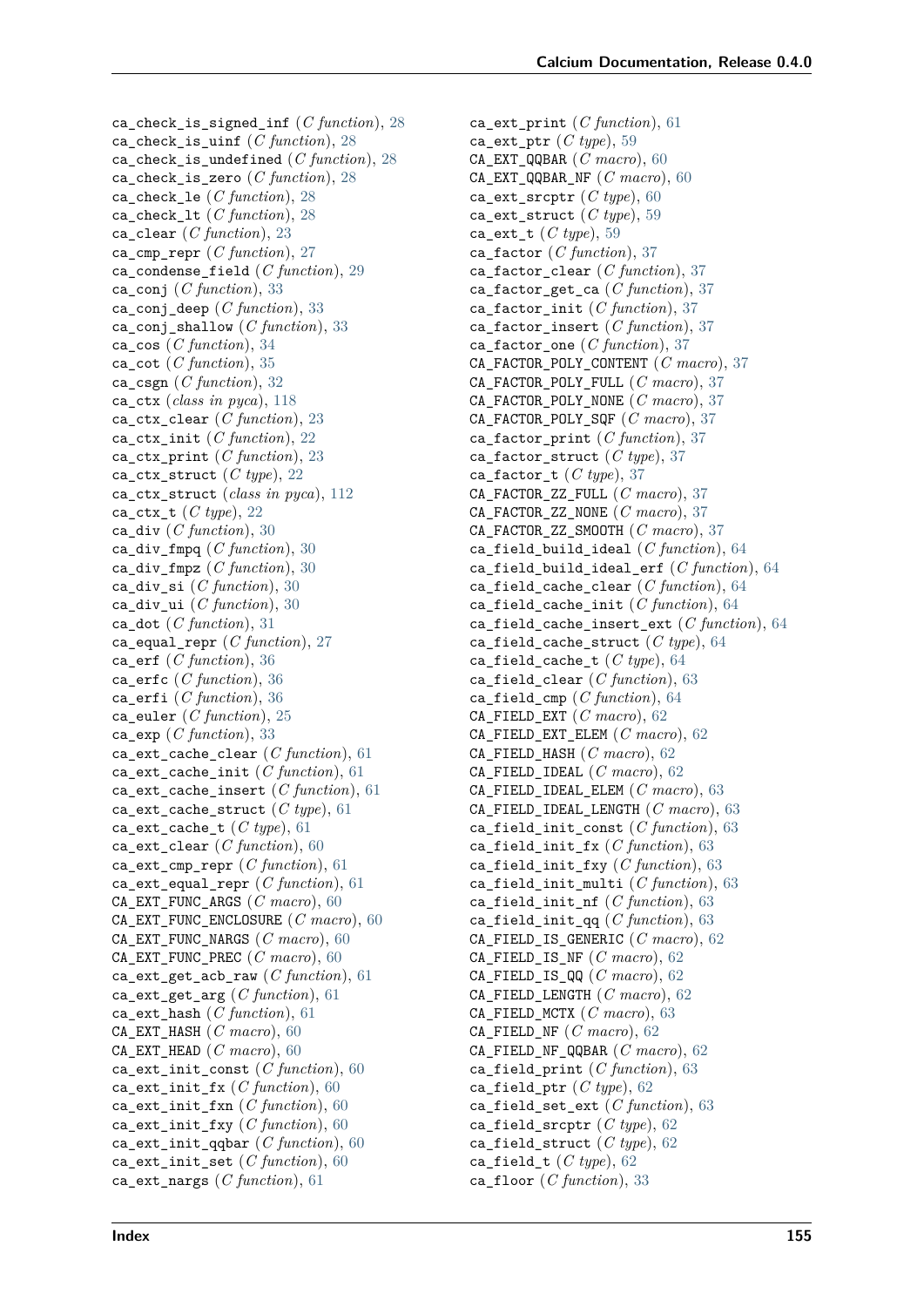CA\_FMPQ (*C macro*), [39](#page-44-0) CA\_FMPQ\_DENREF (*C macro*), [39](#page-44-0) ca\_fmpq\_div (*C function*), [30](#page-35-0) CA\_FMPQ\_NUMREF (*C macro*), [39](#page-44-0) ca\_fmpq\_poly\_evaluate (*C function*), [31](#page-36-0) ca\_fmpq\_sub (*C function*), [29](#page-34-0) ca\_fmpz\_div (*C function*), [30](#page-35-0) ca\_fmpz\_mpoly\_evaluate (*C function*), [31](#page-36-0) ca\_fmpz\_mpoly\_evaluate\_horner (*C function*), [31](#page-36-0) ca\_fmpz\_mpoly\_evaluate\_iter (*C function*), [31](#page-36-0) ca\_fmpz\_mpoly\_q\_evaluate (*C function*), [31](#page-36-0) ca\_fmpz\_mpoly\_q\_evaluate\_no\_division\_by\_zero ca\_mat\_div\_fmpq (*C function*), [53](#page-58-0) (*C function*), [31](#page-36-0) ca\_fmpz\_poly\_evaluate (*C function*), [31](#page-36-0) ca\_fmpz\_sub (*C function*), [29](#page-34-0) ca\_fprint (*C function*), [24](#page-29-0) ca\_gamma (*C function*), [36](#page-41-0) ca\_get\_acb (*C function*), [36](#page-41-0) ca\_get\_acb\_accurate\_parts (*C function*), [36](#page-41-0) ca\_get\_acb\_raw (*C function*), [36](#page-41-0) ca\_get\_decimal\_str (*C function*), [36](#page-41-0) ca\_get\_fexpr (*C function*), [23](#page-28-0) ca\_get\_fmpq (*C function*), [26](#page-31-0) ca\_get\_fmpz (*C function*), [26](#page-31-0) ca\_get\_qqbar (*C function*), [26](#page-31-0) ca\_get\_str (*C function*), [24](#page-29-0) ca\_hash\_repr (*C function*), [27](#page-32-0) ca\_i (*C function*), [25](#page-30-0) ca\_im (*C function*), [33](#page-38-0) ca\_init (*C function*), [23](#page-28-0) ca\_inv (*C function*), [30](#page-35-0) ca\_inv\_no\_division\_by\_zero (*C function*), [31](#page-36-0) ca\_is\_cyclotomic\_nf\_elem (*C function*), [27](#page-32-0) ca\_is\_gen\_as\_ext (*C function*), [29](#page-34-0) ca\_is\_generic\_elem (*C function*), [27](#page-32-0) ca\_is\_nf\_elem (*C function*), [27](#page-32-0) ca\_is\_qq\_elem (*C function*), [27](#page-32-0) ca\_is\_qq\_elem\_integer (*C function*), [27](#page-32-0) ca\_is\_qq\_elem\_one (*C function*), [27](#page-32-0) ca\_is\_qq\_elem\_zero (*C function*), [27](#page-32-0) ca\_is\_special (*C function*), [27](#page-32-0) ca\_is\_unknown (*C function*), [27](#page-32-0) ca\_log (*C function*), [33](#page-38-0) ca\_mat (*class in pyca*), [130](#page-135-0) ca\_mat\_add (*C function*), [52](#page-57-0) ca\_mat\_add\_ca (*C function*), [53](#page-58-0) ca\_mat\_addmul\_ca (*C function*), [53](#page-58-0) ca\_mat\_adjugate (*C function*), [56](#page-61-0) ca\_mat\_adjugate\_charpoly (*C function*), [56](#page-61-0) ca\_mat\_adjugate\_cofactor (*C function*), [56](#page-61-0) ca\_mat\_ca\_poly\_evaluate (*C function*), [53](#page-58-0) ca\_mat\_charpoly (*C function*), [56](#page-61-0) ca\_mat\_charpoly\_berkowitz (*C function*), [56](#page-61-0) ca\_mat\_charpoly\_danilevsky (*C function*), [56](#page-61-0) ca\_mat\_check\_equal (*C function*), [52](#page-57-0) ca\_mat\_check\_is\_one (*C function*), [52](#page-57-0) ca\_mat\_check\_is\_zero (*C function*), [52](#page-57-0)

ca\_mat\_clear (*C function*), [50](#page-55-0) ca\_mat\_companion (*C function*), [56](#page-61-0) ca\_mat\_conj (*C function*), [52](#page-57-0) ca\_mat\_conj\_transpose (*C function*), [52](#page-57-0) ca\_mat\_det (*C function*), [55](#page-60-0) ca\_mat\_det\_bareiss (*C function*), [55](#page-60-0) ca\_mat\_det\_berkowitz (*C function*), [55](#page-60-0) ca\_mat\_det\_cofactor (*C function*), [55](#page-60-0) ca\_mat\_det\_lu (*C function*), [55](#page-60-0) ca\_mat\_dft (*C function*), [52](#page-57-0) ca\_mat\_diagonalization (*C function*), [57](#page-62-0) ca\_mat\_div\_ca (*C function*), [53](#page-58-0) ca\_mat\_div\_fmpz (*C function*), [53](#page-58-0) ca\_mat\_div\_si (*C function*), [53](#page-58-0) ca\_mat\_eigenvalues (*C function*), [57](#page-62-0) ca\_mat\_entry (*C macro*), [50](#page-55-0) ca mat entry ptr  $(C$  function), [50](#page-55-0) ca\_mat\_exp (*C function*), [58](#page-63-0) ca\_mat\_fflu (*C function*), [54](#page-59-0) ca\_mat\_find\_pivot (*C function*), [53](#page-58-0) ca\_mat\_hilbert (*C function*), [52](#page-57-0) ca\_mat\_init (*C function*), [50](#page-55-0) ca\_mat\_inv (*C function*), [54](#page-59-0) ca\_mat\_jordan\_blocks (*C function*), [57](#page-62-0) ca\_mat\_jordan\_form (*C function*), [57](#page-62-0) ca\_mat\_jordan\_transformation (*C function*), [57](#page-62-0) ca\_mat\_log  $(C function)$ , [58](#page-63-0) ca\_mat\_lu (*C function*), [53](#page-58-0) ca\_mat\_lu\_classical (*C function*), [53](#page-58-0) ca\_mat\_lu\_recursive (*C function*), [53](#page-58-0) ca\_mat\_mul (*C function*), [52](#page-57-0) ca\_mat\_mul\_ca (*C function*), [52](#page-57-0) ca\_mat\_mul\_classical (*C function*), [52](#page-57-0) ca\_mat\_mul\_fmpq (*C function*), [52](#page-57-0) ca\_mat\_mul\_fmpz (*C function*), [52](#page-57-0) ca mat mul same nf  $(C function)$ , [52](#page-57-0) ca\_mat\_mul\_si (*C function*), [52](#page-57-0) ca\_mat\_ncols (*C macro*), [50](#page-55-0) ca\_mat\_neg  $(C$  function), [52](#page-57-0) ca\_mat\_nonsingular\_fflu (*C function*), [54](#page-59-0) ca\_mat\_nonsingular\_lu (*C function*), [54](#page-59-0) ca\_mat\_nonsingular\_solve (*C function*), [54](#page-59-0) ca\_mat\_nonsingular\_solve\_adjugate (*C function*), [54](#page-59-0) ca\_mat\_nonsingular\_solve\_fflu (*C function*), [54](#page-59-0) ca\_mat\_nonsingular\_solve\_lu (*C function*), [54](#page-59-0) ca\_mat\_nrows (*C macro*), [50](#page-55-0) ca\_mat\_one (*C function*), [51](#page-56-0) ca\_mat\_ones (*C function*), [51](#page-56-0) ca\_mat\_pascal (*C function*), [51](#page-56-0) ca\_mat\_pow\_ui\_binexp (*C function*), [53](#page-58-0) ca\_mat\_print (*C function*), [51](#page-56-0) ca\_mat\_printn (*C function*), [51](#page-56-0) ca\_mat\_randops (*C function*), [51](#page-56-0) ca\_mat\_randtest (*C function*), [51](#page-56-0) ca\_mat\_randtest\_rational (*C function*), [51](#page-56-0)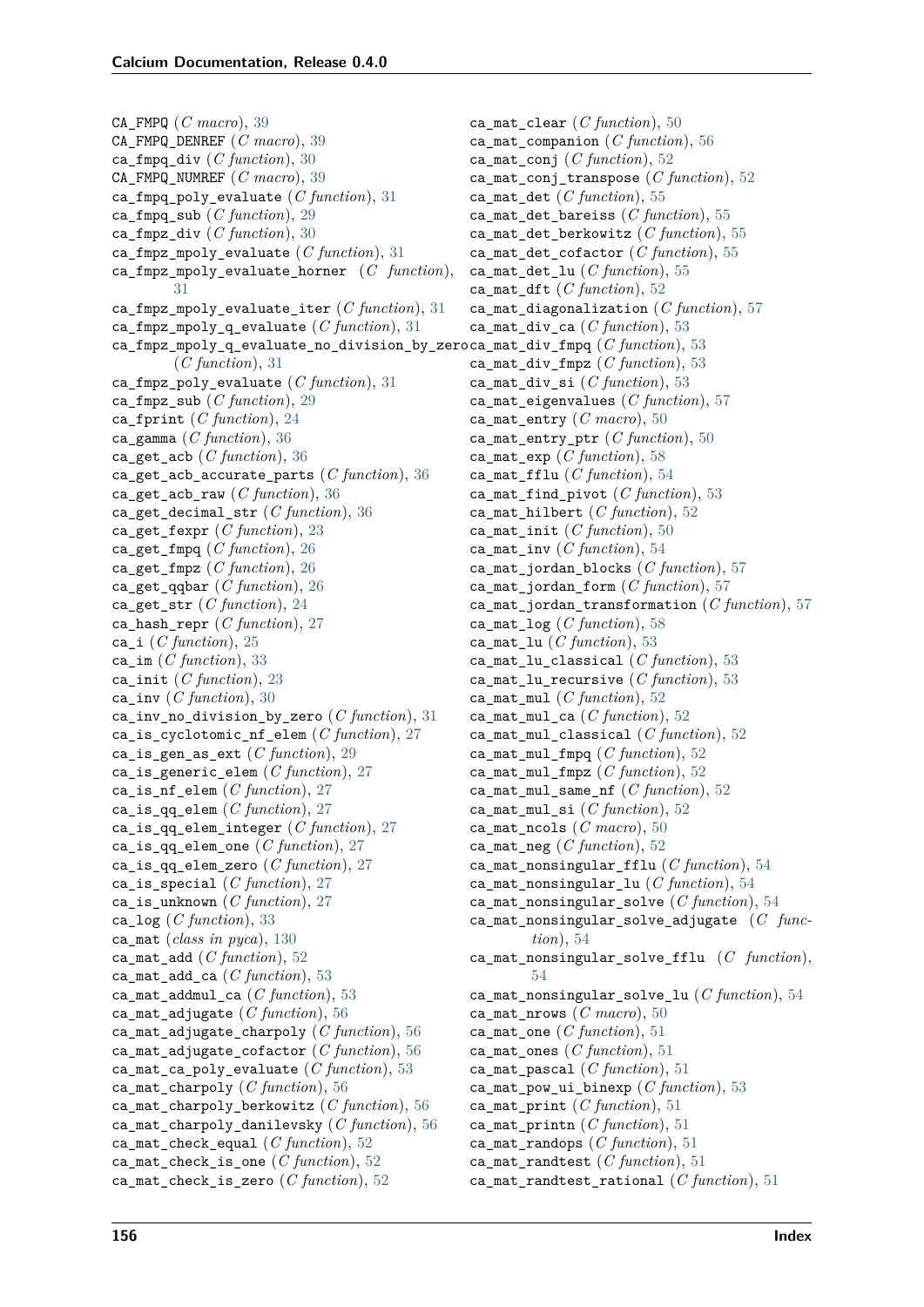ca\_mat\_rank (*C function*), [55](#page-60-0) ca\_mat\_right\_kernel (*C function*), [55](#page-60-0) ca\_mat\_rref (*C function*), [55](#page-60-0) ca\_mat\_rref\_fflu (*C function*), [55](#page-60-0) ca\_mat\_rref\_lu (*C function*), [55](#page-60-0) ca\_mat\_set (*C function*), [51](#page-56-0) ca\_mat\_set\_ca (*C function*), [51](#page-56-0) ca\_mat\_set\_fmpq\_mat  $(C function)$ , [51](#page-56-0) ca\_mat\_set\_fmpz\_mat (*C function*), [51](#page-56-0) ca\_mat\_set\_jordan\_blocks (*C function*), [57](#page-62-0) ca\_mat\_solve\_fflu\_precomp (*C function*), [55](#page-60-0) ca\_mat\_solve\_lu\_precomp (*C function*), [55](#page-60-0) ca\_mat\_solve\_tril (*C function*), [54](#page-59-0) ca\_mat\_solve\_tril\_classical (*C function*), [54](#page-59-0) ca\_mat\_solve\_tril\_recursive (*C function*), [54](#page-59-0) ca\_mat\_solve\_triu (*C function*), [54](#page-59-0) ca\_mat\_solve\_triu\_classical (*C function*), [54](#page-59-0) ca\_mat\_solve\_triu\_recursive (*C function*), [54](#page-59-0) ca\_mat\_sqr (*C function*), [53](#page-58-0) ca\_mat\_stirling (*C function*), [51](#page-56-0) ca\_mat\_struct  $(C \text{ type})$ , [50](#page-55-0) ca\_mat\_struct (*class in pyca*), [112](#page-117-0) ca\_mat\_sub (*C function*), [52](#page-57-0) ca\_mat\_sub\_ca (*C function*), [53](#page-58-0) ca\_mat\_submul\_ca (*C function*), [53](#page-58-0) ca\_mat\_swap (*C function*), [50](#page-55-0) ca\_mat\_t (*C type*), [50](#page-55-0) ca\_mat\_trace (*C function*), [55](#page-60-0) ca\_mat\_transfer (*C function*), [51](#page-56-0) ca\_mat\_transpose (*C function*), [52](#page-57-0) ca\_mat\_window\_clear (*C function*), [50](#page-55-0) ca\_mat\_window\_init (*C function*), [50](#page-55-0) ca\_mat\_zero (*C function*), [51](#page-56-0) ca\_merge\_fields (*C function*), [29](#page-34-0) CA\_MPOLY\_Q (*C macro*), [39](#page-44-0) ca\_mul (*C function*), [30](#page-35-0) ca\_mul\_fmpq (*C function*), [30](#page-35-0) ca\_mul\_fmpz (*C function*), [30](#page-35-0) ca\_mul\_si (*C function*), [30](#page-35-0) ca\_mul\_ui (*C function*), [30](#page-35-0) ca\_neg (*C function*), [29](#page-34-0) ca\_neg\_i (*C function*), [25](#page-30-0) ca\_neg\_i\_inf (*C function*), [25](#page-30-0) ca\_neg\_inf (*C function*), [25](#page-30-0) ca\_neg\_one (*C function*), [25](#page-30-0) CA\_NF\_ELEM (*C macro*), [39](#page-44-0) ca\_one (*C function*), [25](#page-30-0) CA\_OPT\_GROEBNER\_LENGTH\_LIMIT (*C macro*), [38](#page-43-0) CA\_OPT\_GROEBNER\_POLY\_BITS\_LIMIT (*C macro*), [38](#page-43-0) CA\_OPT\_GROEBNER\_POLY\_LENGTH\_LIMIT (*C macro*), [38](#page-43-0) CA\_OPT\_LLL\_PREC (*C macro*), [38](#page-43-0) CA\_OPT\_LOW\_PREC (*C macro*), [38](#page-43-0) CA\_OPT\_MPOLY\_ORD (*C macro*), [38](#page-43-0) CA\_OPT\_POW\_LIMIT (*C macro*), [38](#page-43-0) CA\_OPT\_PREC\_LIMIT (*C macro*), [38](#page-43-0) CA\_OPT\_PRINT\_FLAGS (*C macro*), [38](#page-43-0)

CA\_OPT\_QQBAR\_DEG\_LIMIT (*C macro*), [38](#page-43-0) CA\_OPT\_SMOOTH\_LIMIT (*C macro*), [38](#page-43-0) CA\_OPT\_TRIG\_FORM (*C macro*), [39](#page-44-0) CA\_OPT\_TRIG\_FORM.CA\_TRIG\_DIRECT (*C macro*), [39](#page-44-0) CA\_OPT\_TRIG\_FORM.CA\_TRIG\_EXPONENTIAL (*C macro*), [39](#page-44-0) CA\_OPT\_TRIG\_FORM.CA\_TRIG\_SINE\_COSINE (*C macro*), [39](#page-44-0) CA\_OPT\_TRIG\_FORM.CA\_TRIG\_TANGENT (*C macro*), [39](#page-44-0) CA\_OPT\_USE\_GROEBNER (*C macro*), [38](#page-43-0) CA\_OPT\_VERBOSE (*C macro*), [38](#page-43-0) CA\_OPT\_VIETA\_LIMIT (*C macro*), [38](#page-43-0) ca\_pi (*C function*), [25](#page-30-0) ca pi i  $(C$  *function*), [25](#page-30-0) ca\_poly (*class in pyca*), [135](#page-140-0) ca\_poly\_add (*C function*), [45](#page-50-0) ca\_poly\_atan\_series (*C function*), [47](#page-52-0) ca\_poly\_check\_equal (*C function*), [45](#page-50-0) ca\_poly\_check\_is\_one (*C function*), [45](#page-50-0) ca\_poly\_check\_is\_zero (*C function*), [45](#page-50-0) ca\_poly\_clear (*C function*), [44](#page-49-0) ca\_poly\_compose (*C function*), [46](#page-51-0) ca\_poly\_compose\_divconquer (*C function*), [46](#page-51-0) ca\_poly\_compose\_horner (*C function*), [46](#page-51-0) ca\_poly\_derivative (*C function*), [47](#page-52-0) ca\_poly\_div (*C function*), [46](#page-51-0) ca\_poly\_div\_ca (*C function*), [46](#page-51-0) ca\_poly\_div\_series (*C function*), [47](#page-52-0) ca\_poly\_divrem (*C function*), [46](#page-51-0) ca\_poly\_divrem\_basecase (*C function*), [46](#page-51-0) ca\_poly\_evaluate (*C function*), [46](#page-51-0) ca\_poly\_evaluate\_horner (*C function*), [46](#page-51-0) ca\_poly\_exp\_series (*C function*), [47](#page-52-0) ca\_poly\_factor\_squarefree (*C function*), [48](#page-53-0) ca\_poly\_fit\_length (*C function*), [44](#page-49-0) ca\_poly\_gcd (*C function*), [48](#page-53-0) ca\_poly\_gcd\_euclidean (*C function*), [48](#page-53-0) ca\_poly\_init (*C function*), [44](#page-49-0) ca\_poly\_integral (*C function*), [47](#page-52-0) ca\_poly\_inv\_series (*C function*), [47](#page-52-0) ca\_poly\_is\_proper (*C function*), [45](#page-50-0) ca\_poly\_log\_series (*C function*), [47](#page-52-0) ca\_poly\_make\_monic (*C function*), [45](#page-50-0) ca\_poly\_mul (*C function*), [46](#page-51-0) ca\_poly\_mul\_ca (*C function*), [46](#page-51-0) ca\_poly\_mullow (*C function*), [46](#page-51-0) ca\_poly\_neg (*C function*), [45](#page-50-0) ca\_poly\_one (*C function*), [44](#page-49-0)  $(C$  ca\_poly\_pow\_ui  $(C$  function), [46](#page-51-0) ca\_poly\_pow\_ui\_trunc (*C function*), [46](#page-51-0) ca\_poly\_print (*C function*), [45](#page-50-0) ca\_poly\_printn (*C function*), [45](#page-50-0) ca\_poly\_randtest (*C function*), [44](#page-49-0) ca\_poly\_randtest\_rational (*C function*), [44](#page-49-0) ca\_poly\_rem (*C function*), [46](#page-51-0) ca\_poly\_reverse (*C function*), [45](#page-50-0)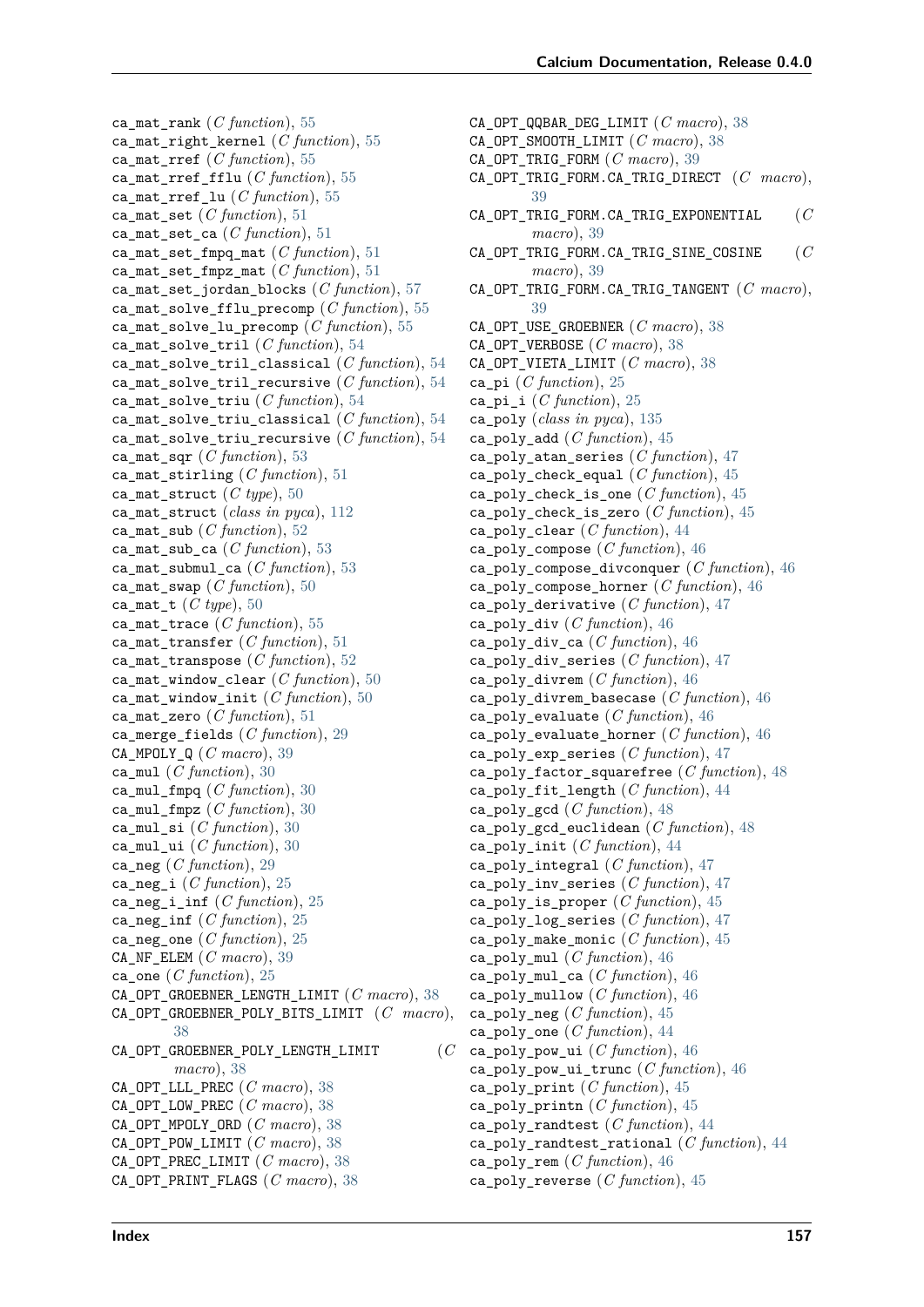ca\_poly\_roots (*C function*), [48](#page-53-0) ca\_poly\_set (*C function*), [44](#page-49-0) ca\_poly\_set\_ca (*C function*), [44](#page-49-0) ca\_poly\_set\_coeff\_ca (*C function*), [44](#page-49-0) ca\_poly\_set\_fmpq\_poly (*C function*), [44](#page-49-0) ca\_poly\_set\_fmpz\_poly (*C function*), [44](#page-49-0) ca\_poly\_set\_roots (*C function*), [48](#page-53-0) ca\_poly\_set\_si (*C function*), [44](#page-49-0) ca\_poly\_shift\_left (*C function*), [45](#page-50-0) ca\_poly\_shift\_right (*C function*), [45](#page-50-0) ca\_poly\_squarefree\_part (*C function*), [48](#page-53-0) ca\_poly\_struct (*C type*), [43](#page-48-0) ca\_poly\_struct (*class in pyca*), [113](#page-118-0) ca\_poly\_sub (*C function*), [45](#page-50-0) ca\_poly\_t (*C type*), [43](#page-48-0) ca\_poly\_transfer (*C function*), [44](#page-49-0) ca\_poly\_vec (*class in pyca*), [135](#page-140-0) ca\_poly\_vec\_append (*C function*), [49](#page-54-0) ca\_poly\_vec\_clear (*C function*), [49](#page-54-0) ca\_poly\_vec\_init (*C function*), [49](#page-54-0) ca\_poly\_vec\_set\_length (*C function*), [49](#page-54-0) ca\_poly\_vec\_struct (*C type*), [49](#page-54-0) ca\_poly\_vec\_struct (*class in pyca*), [113](#page-118-0) ca\_poly\_vec\_t (*C type*), [49](#page-54-0) ca\_poly\_x (*C function*), [44](#page-49-0) ca\_poly\_zero (*C function*), [44](#page-49-0) ca pos i inf  $(C function)$ , [25](#page-30-0) ca\_pos\_inf (*C function*), [25](#page-30-0) ca\_pow (*C function*), [31](#page-36-0) ca\_pow\_fmpq (*C function*), [31](#page-36-0) ca\_pow\_fmpz (*C function*), [31](#page-36-0) ca\_pow\_si (*C function*), [31](#page-36-0) ca\_pow\_si\_arithmetic (*C function*), [31](#page-36-0) ca\_pow\_ui (*C function*), [31](#page-36-0) ca\_print (*C function*), [24](#page-29-0) CA\_PRINT\_DEBUG (*C macro*), [24](#page-29-0) CA\_PRINT\_DEFAULT (*C macro*), [24](#page-29-0) CA\_PRINT\_DIGITS (*C macro*), [23](#page-28-0) CA\_PRINT\_FIELD (*C macro*), [24](#page-29-0) CA\_PRINT\_N (*C macro*), [23](#page-28-0) CA\_PRINT\_REPR (*C macro*), [23](#page-28-0) ca\_printn (*C function*), [24](#page-29-0) ca\_ptr (*C type*), [22](#page-27-0) ca\_randtest (*C function*), [26](#page-31-0) ca\_randtest\_rational (*C function*), [26](#page-31-0) ca\_randtest\_same\_nf (*C function*), [26](#page-31-0) ca\_randtest\_special (*C function*), [26](#page-31-0) ca\_re (*C function*), [33](#page-38-0) ca\_rewrite\_complex\_normal\_form (*C function*), [36](#page-41-0) ca\_set (*C function*), [25](#page-30-0) ca\_set\_d (*C function*), [25](#page-30-0) ca\_set\_d\_d (*C function*), [25](#page-30-0) ca\_set\_fexpr (*C function*), [23](#page-28-0) ca\_set\_fmpq (*C function*), [25](#page-30-0) ca\_set\_fmpz (*C function*), [25](#page-30-0) ca\_set\_qqbar (*C function*), [26](#page-31-0) ca\_set\_si (*C function*), [25](#page-30-0)

ca\_set\_ui (*C function*), [25](#page-30-0) ca\_sgn (*C function*), [32](#page-37-0) ca\_si\_div (*C function*), [30](#page-35-0) ca\_si\_sub (*C function*), [29](#page-34-0) ca\_sin (*C function*), [34](#page-39-0) ca\_sin\_cos (*C function*), [34](#page-39-0) ca\_sin\_cos\_direct (*C function*), [34](#page-39-0) ca\_sin\_cos\_exponential (*C function*), [34](#page-39-0) ca\_sin\_cos\_tangent (*C function*), [34](#page-39-0) ca\_sqr (*C function*), [31](#page-36-0) ca\_sqrt (*C function*), [31](#page-36-0) ca\_sqrt\_factor (*C function*), [31](#page-36-0) ca\_sqrt\_inert (*C function*), [31](#page-36-0) ca\_sqrt\_nofactor (*C function*), [31](#page-36-0) ca\_sqrt\_ui (*C function*), [32](#page-37-0) ca\_srcptr (*C type*), [22](#page-27-0) ca\_struct (*C type*), [22](#page-27-0) ca\_struct (*class in pyca*), [112](#page-117-0) ca\_sub (*C function*), [29](#page-34-0) ca\_sub\_fmpq (*C function*), [29](#page-34-0) ca\_sub\_fmpz (*C function*), [29](#page-34-0) ca\_sub\_si (*C function*), [29](#page-34-0) ca\_sub\_ui (*C function*), [29](#page-34-0) ca\_swap (*C function*), [23](#page-28-0) ca\_t (*C type*), [22](#page-27-0) ca\_tan (*C function*), [34](#page-39-0) ca\_tan\_direct (*C function*), [34](#page-39-0) ca\_tan\_exponential (*C function*), [34](#page-39-0) ca\_tan\_sine\_cosine (*C function*), [34](#page-39-0) ca\_transfer (*C function*), [25](#page-30-0) ca\_ui\_div (*C function*), [30](#page-35-0) ca\_ui\_sub (*C function*), [29](#page-34-0) ca\_uinf (*C function*), [25](#page-30-0) ca\_undefined (*C function*), [25](#page-30-0) ca\_unknown (*C function*), [25](#page-30-0) ca\_vec (*class in pyca*), [135](#page-140-0) ca\_vec\_append (*C function*), [41](#page-46-0) ca\_vec\_clear (*C function*), [40](#page-45-0) ca\_vec\_entry (*C macro*), [40](#page-45-0) ca\_vec\_init (*C function*), [40](#page-45-0) ca\_vec\_length (*C function*), [40](#page-45-0) ca\_vec\_neg (*C function*), [41](#page-46-0) ca\_vec\_print (*C function*), [41](#page-46-0) ca\_vec\_printn (*C function*), [41](#page-46-0) ca\_vec\_set (*C function*), [41](#page-46-0) ca\_vec\_set\_length (*C function*), [40](#page-45-0) ca\_vec\_struct (*C type*), [40](#page-45-0) ca\_vec\_struct (*class in pyca*), [112](#page-117-0) ca\_vec\_swap (*C function*), [40](#page-45-0) ca\_vec\_t (*C type*), [40](#page-45-0) ca\_vec\_zero (*C function*), [41](#page-46-0) ca\_zero (*C function*), [25](#page-30-0) calcium\_fmpz\_hash (*C function*), [18](#page-23-0) calcium\_stream\_init\_file (*C function*), [19](#page-24-0) calcium\_stream\_init\_str (*C function*), [19](#page-24-0) calcium\_stream\_struct (*C type*), [19](#page-24-0) calcium\_stream\_t (*C type*), [19](#page-24-0) calcium\_test\_multiplier (*C function*), [17](#page-22-0)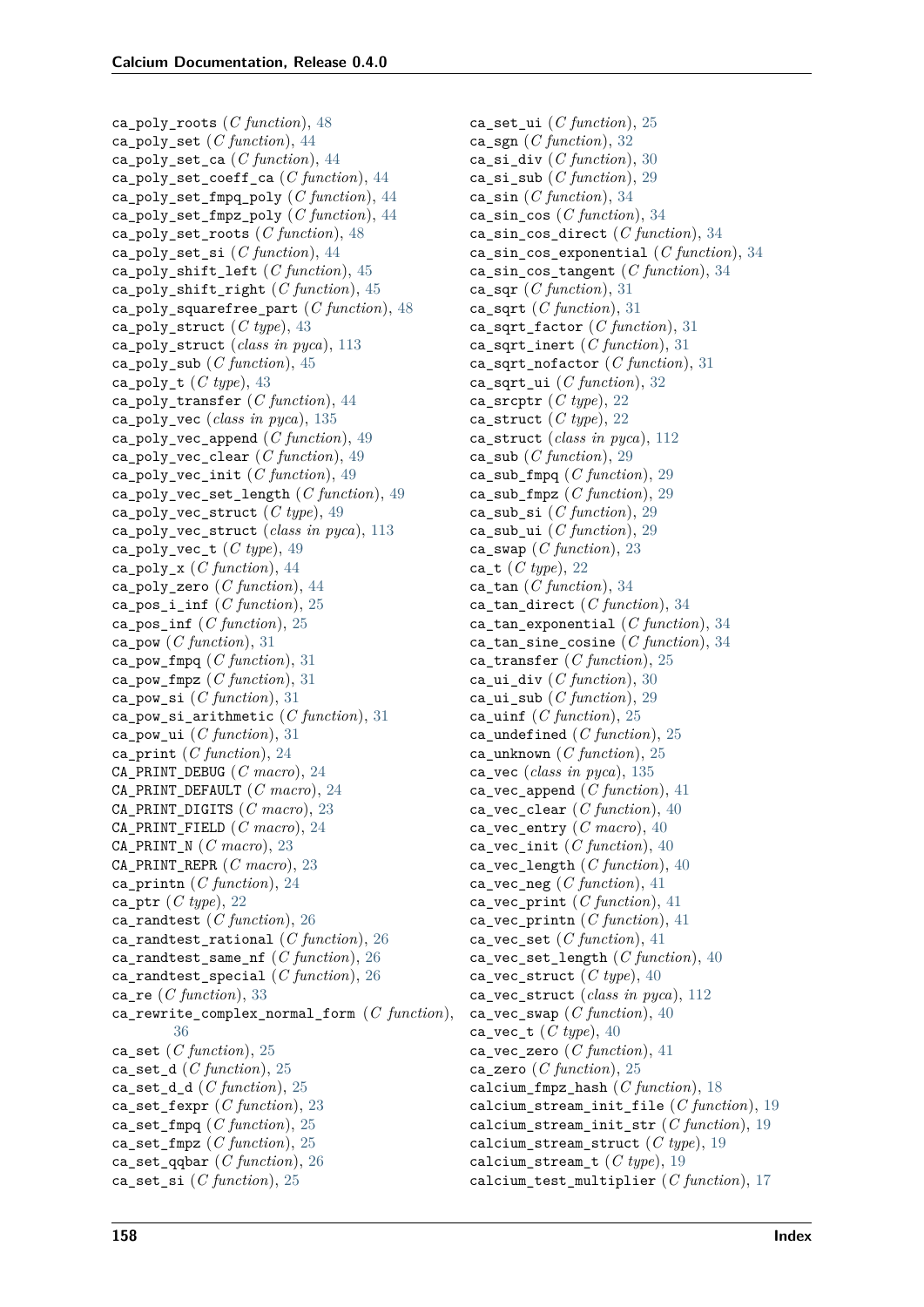calcium\_version (*C function*), [17](#page-22-0) calcium\_write (*C function*), [19](#page-24-0) calcium\_write\_acb (*C function*), [19](#page-24-0) calcium\_write\_arb (*C function*), [19](#page-24-0) calcium\_write\_fmpz (*C function*), [19](#page-24-0) calcium\_write\_free (*C function*), [19](#page-24-0) calcium\_write\_si (*C function*), [19](#page-24-0) Call (*C macro*), [82](#page-87-0) CallIndeterminate (*C macro*), [82](#page-87-0) Cardinality (*C macro*), [75](#page-80-0) CarlsonHypergeometricR (*C macro*), [88](#page-93-0) CarlsonHypergeometricT (*C macro*), [88](#page-93-0) CarlsonRC (*C macro*), [88](#page-93-0) CarlsonRD (*C macro*), [88](#page-93-0) CarlsonRF (*C macro*), [87](#page-92-0) CarlsonRG (*C macro*), [87](#page-92-0) CarlsonRJ (*C macro*), [88](#page-93-0) CartesianPower (*C macro*), [76](#page-81-0) CartesianProduct (*C macro*), [76](#page-81-0) Case (*C macro*), [75](#page-80-0) Cases (*C macro*), [75](#page-80-0) CatalanConstant (*C macro*), [76](#page-81-0) CC (*C macro*), [77](#page-82-0) Ceil (*C macro*), [82](#page-87-0) ceil() (*in module pyca*), [138](#page-143-0) ceil() (*pyca.ca method*), [123](#page-128-0) ceil() (*pyca.qqbar method*), [116](#page-121-0) Characteristic (*C macro*), [82](#page-87-0) charpoly() (*pyca.ca\_mat method*), [132](#page-137-0) ChebyshevT (*C macro*), [85](#page-90-0) ChebyshevU (*C macro*), [85](#page-90-0) ClosedComplexDisk (*C macro*), [78](#page-83-0) ClosedOpenInterval (*C macro*), [78](#page-83-0) Coefficient (*C macro*), [82](#page-87-0) coeffs (*pyca.ca\_poly\_struct attribute*), [113](#page-118-0) Column (*C macro*), [81](#page-86-0) ColumnMatrix (*C macro*), [81](#page-86-0) CommutativeRings (*C macro*), [82](#page-87-0) ComplexBranchDerivative (*C macro*), [80](#page-85-0) ComplexDerivative (*C macro*), [80](#page-85-0) ComplexInfinities (*C macro*), [79](#page-84-0) ComplexLimit (*C macro*), [80](#page-85-0) ComplexSignedInfinities (*C macro*), [79](#page-84-0) ComplexSingularityClosure (*C macro*), [79](#page-84-0) ComplexZeroMultiplicity (*C macro*), [81](#page-86-0) Concatenation (*C macro*), [75](#page-80-0) CongruentMod (*C macro*), [83](#page-88-0) conj() (*in module pyca*), [138](#page-143-0) conj() (*pyca.ca method*), [122](#page-127-0) conj() (*pyca.ca\_mat method*), [131](#page-136-0) conj() (*pyca.qqbar method*), [116](#page-121-0) conj\_transpose() (*pyca.ca\_mat method*), [131](#page-136-0) Conjugate (*C macro*), [82](#page-87-0) conjugate() (*in module pyca*), [138](#page-143-0) conjugate() (*pyca.ca method*), [122](#page-127-0) conjugate() (*pyca.ca\_mat method*), [131](#page-136-0) conjugate() (*pyca.qqbar method*), [116](#page-121-0)

conjugate\_transpose() (*pyca.ca\_mat method*), [131](#page-136-0) conjugates() (*pyca.qqbar method*), [117](#page-122-0) ConreyGenerator (*C macro*), [87](#page-92-0) contains() (*pyca.fexpr method*), [114](#page-119-0) content (*pyca.ca\_ctx\_struct attribute*), [112](#page-117-0) Cos (*C macro*), [83](#page-88-0) cos() (*in module pyca*), [139](#page-144-0) cos() (*pyca.ca method*), [126](#page-131-0) Cosh (*C macro*), [83](#page-88-0) cosh() (*in module pyca*), [139](#page-144-0) CoshIntegral (*C macro*), [86](#page-91-0) CosIntegral (*C macro*), [86](#page-91-0) Cot (*C macro*), [83](#page-88-0) Coth (*C macro*), [83](#page-88-0) CoulombC (*C macro*), [86](#page-91-0) CoulombF (*C macro*), [86](#page-91-0) CoulombG (*C macro*), [86](#page-91-0) CoulombH (*C macro*), [86](#page-91-0) CoulombSigma (*C macro*), [86](#page-91-0) Csc (*C macro*), [83](#page-88-0) Csch (*C macro*), [83](#page-88-0) Csgn (*C macro*), [82](#page-87-0) csgn() (*in module pyca*), [138](#page-143-0) csgn() (*pyca.ca method*), [123](#page-128-0) CurvePath (*C macro*), [81](#page-86-0) Cyclotomic (*C macro*), [84](#page-89-0)

### D

data (*pyca.ca\_struct attribute*), [112](#page-117-0) data (*pyca.fexpr\_struct attribute*), [112](#page-117-0) Decimal (*C macro*), [77](#page-82-0) DedekindEta (*C macro*), [88](#page-93-0) DedekindEtaEpsilon (*C macro*), [88](#page-93-0) DedekindSum (*C macro*), [88](#page-93-0) Def (*C macro*), [74](#page-79-0) degree() (*pyca.ca\_poly method*), [138](#page-143-0) degree() (*pyca.qqbar method*), [118](#page-123-0) depth() (*pyca.fexpr method*), [113](#page-118-0) Derivative (*C macro*), [80](#page-85-0) derivative() (*pyca.ca\_poly method*), [137](#page-142-0) Det (*C macro*), [81](#page-86-0) det() (*pyca.ca\_mat method*), [131](#page-136-0) diagonalization() (*pyca.ca\_mat method*), [133](#page-138-0) DiagonalMatrix (*C macro*), [81](#page-86-0) DigammaFunction (*C macro*), [85](#page-90-0) DigammaFunctionZero (*C macro*), [85](#page-90-0) DirichletCharacter (*C macro*), [87](#page-92-0) DirichletGroup (*C macro*), [87](#page-92-0) DirichletL (*C macro*), [87](#page-92-0) DirichletLambda (*C macro*), [87](#page-92-0) DirichletLZero (*C macro*), [87](#page-92-0) DiscreteLog (*C macro*), [83](#page-88-0) Div (*C macro*), [77](#page-82-0) div\_series() (*pyca.ca\_poly method*), [135](#page-140-0) Divides (*C macro*), [83](#page-88-0) DivisorProduct (*C macro*), [79](#page-84-0) DivisorSigma (*C macro*), [83](#page-88-0)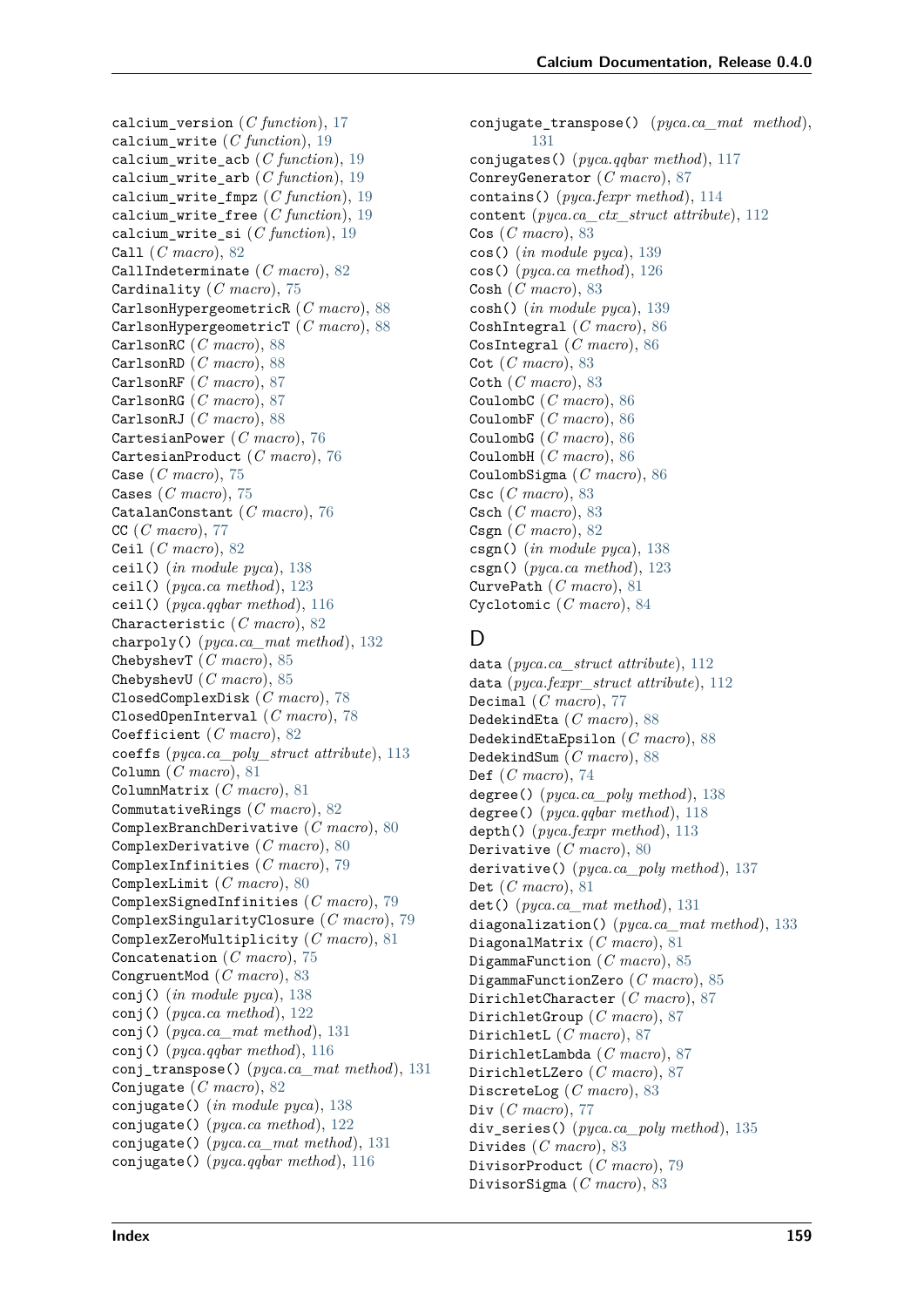DivisorSum (*C macro*), [79](#page-84-0) DoubleFactorial (*C macro*), [85](#page-90-0)

#### E

eigenvalues() (*pyca.ca\_mat method*), [132](#page-137-0) EisensteinE (*C macro*), [88](#page-93-0) EisensteinG (*C macro*), [88](#page-93-0) Element (*C macro*), [75](#page-80-0) Ellipsis (*C macro*), [88](#page-93-0) EllipticE (*C macro*), [87](#page-92-0) EllipticK (*C macro*), [87](#page-92-0) EllipticPi (*C macro*), [87](#page-92-0) EllipticRootE (*C macro*), [88](#page-93-0) Enclosure (*C macro*), [77](#page-82-0) enclosure (*pyca.qqbar\_struct attribute*), [112](#page-117-0) entries (*pyca.ca\_mat\_struct attribute*), [112](#page-117-0) entries (*pyca.ca\_poly\_vec\_struct attribute*), [113](#page-118-0) entries (*pyca.ca\_vec\_struct attribute*), [113](#page-118-0) entries() (*pyca.ca\_mat method*), [131](#page-136-0) Equal (*C macro*), [74](#page-79-0) EqualAndElement (*C macro*), [75](#page-80-0) EqualNearestDecimal (*C macro*), [77](#page-82-0) EqualQSeriesEllipsis (*C macro*), [82](#page-87-0) Equivalent (*C macro*), [74](#page-79-0) Erf (*C macro*), [85](#page-90-0) erf() (*in module pyca*), [138](#page-143-0) erf() (*pyca.ca method*), [129](#page-134-0) Erfc (*C macro*), [85](#page-90-0) erfc() (*in module pyca*), [138](#page-143-0) erfc() (*pyca.ca method*), [129](#page-134-0) Erfi (*C macro*), [85](#page-90-0) erfi() (*in module pyca*), [138](#page-143-0) erfi() (*pyca.ca method*), [129](#page-134-0) Euler (*C macro*), [76](#page-81-0) euler() (*pyca.ca static method*), [121](#page-126-0) EulerE (*C macro*), [84](#page-89-0) EulerPhi (*C macro*), [83](#page-88-0) EulerPolynomial (*C macro*), [84](#page-89-0) EulerQSeries (*C macro*), [88](#page-93-0) Exists (*C macro*), [75](#page-80-0) Exp (*C macro*), [83](#page-88-0) exp() (*in module pyca*), [138](#page-143-0) exp() (*pyca.ca method*), [125](#page-130-0) exp() (*pyca.ca\_mat method*), [134](#page-139-0) exp\_series() (*pyca.ca\_poly method*), [136](#page-141-0) expanded\_normal\_form() (*pyca.fexpr method*), [114](#page-119-0) ExpIntegralE (*C macro*), [85](#page-90-0) ExpIntegralEi (*C macro*), [86](#page-91-0) ExtendedRealNumbers (*C macro*), [79](#page-84-0)

### F

fac() (*in module pyca*), [139](#page-144-0) factor\_squarefree() (*pyca.ca\_poly method*), [137](#page-142-0) Factorial (*C macro*), [85](#page-90-0) FallingFactorial (*C macro*), [85](#page-90-0) False (*C macro*), [74](#page-79-0) fexpr (*class in pyca*), [113](#page-118-0)

fexpr() (*pyca.qqbar method*), [118](#page-123-0) fexpr\_add (*C function*), [71](#page-76-0) fexpr\_allocated\_bytes (*C function*), [67](#page-72-0) fexpr\_arg (*C function*), [69](#page-74-0) fexpr\_arithmetic\_nodes (*C function*), [71](#page-76-0) fexpr\_builtin\_length (*C function*), [73](#page-78-0) fexpr\_builtin\_lookup (*C function*), [73](#page-78-0) fexpr\_builtin\_name (*C function*), [73](#page-78-0) fexpr\_call0 (*C function*), [70](#page-75-0) fexpr\_call1 (*C function*), [70](#page-75-0) fexpr\_call2 (*C function*), [70](#page-75-0) fexpr\_call3 (*C function*), [70](#page-75-0) fexpr\_call4 (*C function*), [70](#page-75-0) fexpr\_call\_builtin1 (*C function*), [70](#page-75-0) fexpr\_call\_builtin2 (*C function*), [70](#page-75-0) fexpr call vec  $(C$  function), [70](#page-75-0) fexpr\_clear (*C function*), [67](#page-72-0) fexpr\_cmp\_fast (*C function*), [67](#page-72-0) fexpr\_contains (*C function*), [70](#page-75-0) fexpr\_depth (*C function*), [67](#page-72-0) fexpr\_div (*C function*), [71](#page-76-0) fexpr\_equal (*C function*), [67](#page-72-0) fexpr\_equal\_si (*C function*), [67](#page-72-0) fexpr\_equal\_ui (*C function*), [67](#page-72-0) fexpr\_expanded\_normal\_form (*C function*), [71](#page-76-0) fexpr\_fit\_size (*C function*), [67](#page-72-0) fexpr\_func (*C function*), [69](#page-74-0) fexpr\_get\_fmpz (*C function*), [68](#page-73-0) fexpr\_get\_fmpz\_mpoly\_q (*C function*), [71](#page-76-0) fexpr\_get\_str (*C function*), [69](#page-74-0) fexpr\_get\_str\_latex (*C function*), [69](#page-74-0) fexpr\_get\_string (*C function*), [68](#page-73-0) fexpr\_get\_symbol\_str (*C function*), [68](#page-73-0) fexpr\_hash (*C function*), [67](#page-72-0) fexpr\_init (*C function*), [67](#page-72-0) fexpr\_is\_any\_builtin\_call (*C function*), [70](#page-75-0) fexpr\_is\_any\_builtin\_symbol (*C function*), [68](#page-73-0) fexpr\_is\_arithmetic\_operation (*C function*), [71](#page-76-0) fexpr\_is\_atom (*C function*), [68](#page-73-0) fexpr\_is\_builtin\_call (*C function*), [70](#page-75-0) fexpr\_is\_builtin\_symbol (*C function*), [68](#page-73-0) fexpr\_is\_integer (*C function*), [68](#page-73-0) fexpr\_is\_neg\_integer (*C function*), [68](#page-73-0) fexpr\_is\_string (*C function*), [68](#page-73-0) fexpr\_is\_symbol (*C function*), [68](#page-73-0) fexpr\_is\_zero (*C function*), [68](#page-73-0) FEXPR\_LATEX\_LOGIC (*C macro*), [69](#page-74-0) FEXPR\_LATEX\_SMALL (*C macro*), [69](#page-74-0) fexpr\_mul (*C function*), [71](#page-76-0) fexpr\_nargs (*C function*), [69](#page-74-0) fexpr\_neg (*C function*), [71](#page-76-0) fexpr\_num\_leaves (*C function*), [67](#page-72-0) fexpr\_pow (*C function*), [71](#page-76-0) fexpr\_print (*C function*), [69](#page-74-0) fexpr\_print\_latex (*C function*), [69](#page-74-0) fexpr\_ptr (*C type*), [66](#page-71-0) fexpr\_replace (*C function*), [70](#page-75-0)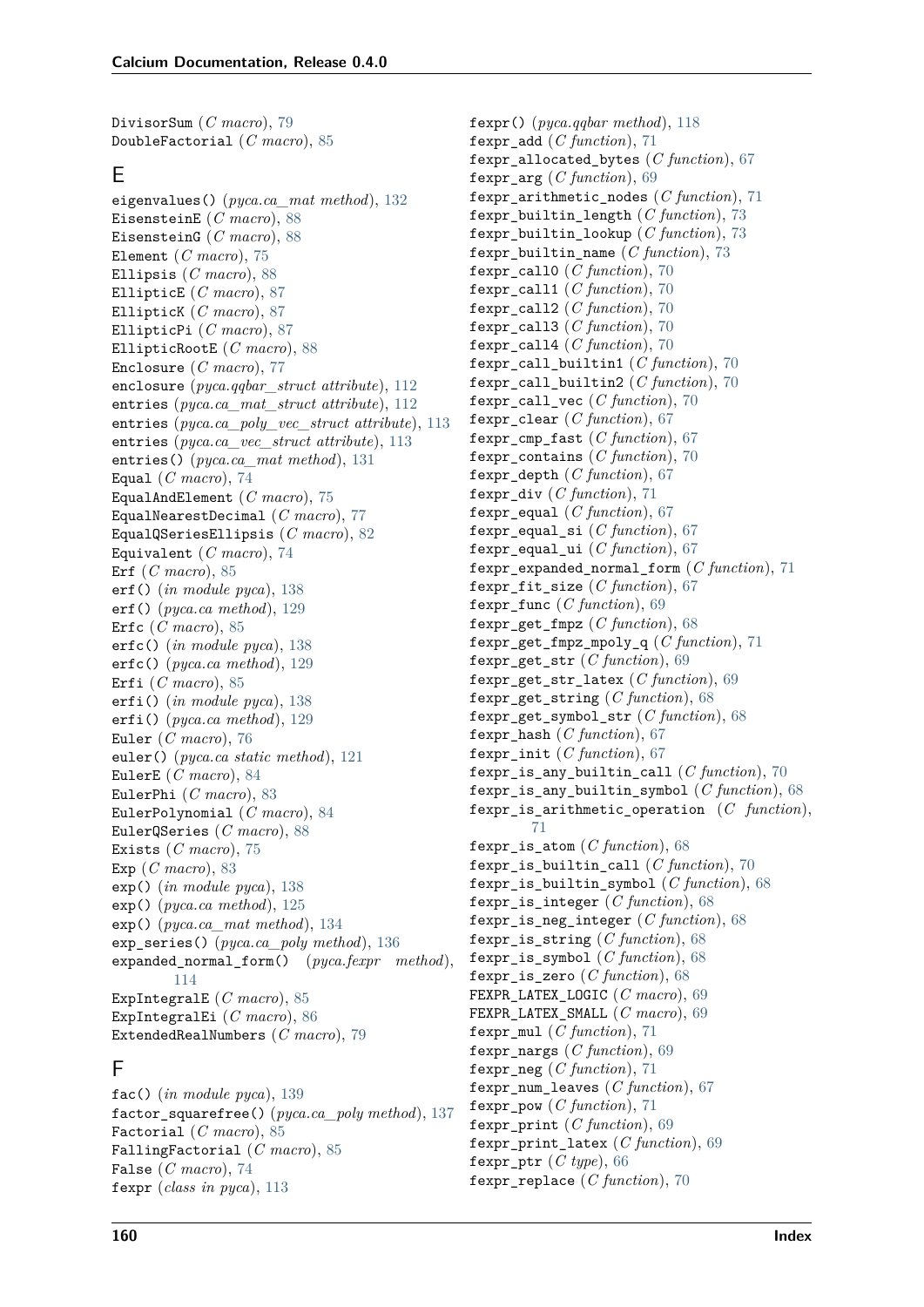fexpr\_replace2 (*C function*), [70](#page-75-0) fexpr\_replace\_vec (*C function*), [70](#page-75-0) fexpr\_repr() (*pyca.qqbar method*), [118](#page-123-0) fexpr\_set (*C function*), [67](#page-72-0) fexpr\_set\_arf (*C function*), [71](#page-76-0) fexpr\_set\_d (*C function*), [71](#page-76-0) fexpr\_set\_fmpq (*C function*), [71](#page-76-0) fexpr\_set\_fmpz (*C function*), [68](#page-73-0) fexpr\_set\_fmpz\_mpoly (*C function*), [71](#page-76-0) fexpr\_set\_fmpz\_mpoly\_q (*C function*), [71](#page-76-0) fexpr\_set\_re\_im\_d (*C function*), [71](#page-76-0) fexpr\_set\_si (*C function*), [68](#page-73-0) fexpr\_set\_string (*C function*), [68](#page-73-0) fexpr\_set\_symbol\_builtin (*C function*), [68](#page-73-0) fexpr\_set\_symbol\_str (*C function*), [68](#page-73-0) fexpr\_set\_ui (*C function*), [68](#page-73-0) fexpr\_size (*C function*), [67](#page-72-0) fexpr\_size\_bytes (*C function*), [67](#page-72-0) fexpr\_srcptr (*C type*), [66](#page-71-0) fexpr\_struct (*C type*), [66](#page-71-0) fexpr\_struct (*class in pyca*), [112](#page-117-0) fexpr\_sub (*C function*), [71](#page-76-0) fexpr\_swap (*C function*), [67](#page-72-0) fexpr\_t (*C type*), [66](#page-71-0) fexpr\_vec\_append (*C function*), [72](#page-77-0) fexpr\_vec\_clear (*C function*), [72](#page-77-0) fexpr\_vec\_entry (*C macro*), [66](#page-71-0) fexpr\_vec\_fit\_length (*C function*), [72](#page-77-0) fexpr\_vec\_init (*C function*), [72](#page-77-0) fexpr\_vec\_insert\_unique (*C function*), [72](#page-77-0) fexpr vec print  $(C function)$ , [72](#page-77-0) fexpr\_vec\_set (*C function*), [72](#page-77-0) fexpr\_vec\_set\_length (*C function*), [72](#page-77-0) fexpr\_vec\_struct (*C type*), [66](#page-71-0) fexpr\_vec\_swap (*C function*), [72](#page-77-0) fexpr vec t  $(C \text{ type})$ , [66](#page-71-0) fexpr\_view\_arg (*C function*), [69](#page-74-0) fexpr\_view\_func (*C function*), [69](#page-74-0) fexpr\_view\_next (*C function*), [69](#page-74-0) fexpr\_write (*C function*), [69](#page-74-0) fexpr\_write\_latex (*C function*), [69](#page-74-0) fexpr\_zero (*C function*), [68](#page-73-0) Fibonacci (*C macro*), [84](#page-89-0) Fields (*C macro*), [82](#page-87-0) FiniteField (*C macro*), [82](#page-87-0) Floor (*C macro*), [82](#page-87-0) floor() (*in module pyca*), [138](#page-143-0) floor() (*pyca.ca method*), [123](#page-128-0) floor() (*pyca.qqbar method*), [116](#page-121-0) fmpq mat t  $(C \text{ type})$ , [18](#page-23-0) fmpq\_poly\_t (*C type*), [18](#page-23-0) fmpq\_set\_python() (*in module pyca*), [112](#page-117-0) fmpq\_t (*C type*), [18](#page-23-0) fmpz\_mat\_t (*C type*), [18](#page-23-0) fmpz\_mpoly\_buchberger\_naive (*C function*), [109](#page-114-0) fmpz\_mpoly\_buchberger\_naive\_with\_limits (*C function*), [109](#page-114-0) fmpz\_mpoly\_ctx\_t (*C type*), [18](#page-23-0)

fmpz mpoly primitive part  $(C function)$ , [108](#page-113-0) fmpz mpoly q add  $(C function)$ , [93](#page-98-0) fmpz\_mpoly\_q\_add\_fmpq (*C function*), [93](#page-98-0) fmpz\_mpoly\_q\_add\_fmpz (*C function*), [93](#page-98-0) fmpz\_mpoly\_q\_add\_si (*C function*), [93](#page-98-0) fmpz\_mpoly\_q\_canonicalise (*C function*), [92](#page-97-0) fmpz\_mpoly\_q\_clear (*C function*), [91](#page-96-0) fmpz\_mpoly\_q\_content (*C function*), [94](#page-99-0) fmpz\_mpoly\_q\_denref (*C macro*), [91](#page-96-0) fmpz\_mpoly\_q\_div (*C function*), [93](#page-98-0) fmpz\_mpoly\_q\_div\_fmpq (*C function*), [93](#page-98-0) fmpz\_mpoly\_q\_div\_fmpz (*C function*), [93](#page-98-0) fmpz\_mpoly\_q\_div\_si (*C function*), [93](#page-98-0) fmpz\_mpoly\_q\_equal (*C function*), [93](#page-98-0) fmpz\_mpoly\_q\_gen (*C function*), [92](#page-97-0) fmpz mpoly q init  $(C$  function), [91](#page-96-0) fmpz mpoly  $q$  inv  $(C$  *function*), [94](#page-99-0) fmpz mpoly q is canonical  $(C function)$ , [92](#page-97-0) fmpz mpoly q is one  $(C$  function), [92](#page-97-0) fmpz mpoly q is zero  $(C$  function), [92](#page-97-0) fmpz mpoly q mul  $(C$  function), [93](#page-98-0) fmpz\_mpoly\_q\_mul\_fmpq (*C function*), [93](#page-98-0) fmpz\_mpoly\_q\_mul\_fmpz (*C function*), [93](#page-98-0) fmpz\_mpoly\_q\_mul\_si (*C function*), [93](#page-98-0) fmpz\_mpoly\_q\_neg (*C function*), [93](#page-98-0) fmpz\_mpoly\_q\_numref (*C macro*), [91](#page-96-0) fmpz mpoly q one  $(C$  function), [92](#page-97-0) fmpz\_mpoly\_q\_print\_pretty (*C function*), [93](#page-98-0) fmpz\_mpoly\_q\_randtest (*C function*), [93](#page-98-0) fmpz\_mpoly\_q\_set (*C function*), [92](#page-97-0) fmpz mpoly q set fmpq  $(C$  function), [92](#page-97-0) fmpz\_mpoly\_q\_set\_fmpz (*C function*), [92](#page-97-0) fmpz\_mpoly\_q\_set\_si (*C function*), [92](#page-97-0) fmpz\_mpoly\_q\_struct (*C type*), [91](#page-96-0) fmpz\_mpoly\_q\_sub (*C function*), [93](#page-98-0) fmpz\_mpoly\_q\_sub\_fmpq (*C function*), [93](#page-98-0) fmpz mpoly q sub fmpz  $(C$  function), [93](#page-98-0) fmpz\_mpoly\_q\_sub\_si (*C function*), [93](#page-98-0) fmpz\_mpoly\_q\_swap (*C function*), [92](#page-97-0) fmpz\_mpoly\_q\_t (*C type*), [91](#page-96-0) fmpz\_mpoly\_q\_used\_vars (*C function*), [92](#page-97-0) fmpz\_mpoly\_q\_used\_vars\_den (*C function*), [92](#page-97-0) fmpz\_mpoly\_q\_used\_vars\_num (*C function*), [92](#page-97-0) fmpz\_mpoly\_q\_zero (*C function*), [92](#page-97-0) fmpz\_mpoly\_reduction\_primitive\_part (*C function*), [109](#page-114-0) fmpz\_mpoly\_select\_pop\_pair (*C function*), [109](#page-114-0) fmpz\_mpoly\_spoly (*C function*), [109](#page-114-0) fmpz\_mpoly\_symmetric (*C function*), [108](#page-113-0) fmpz\_mpoly\_symmetric\_gens (*C function*), [108](#page-113-0) fmpz\_mpoly\_t (*C type*), [18](#page-23-0) fmpz\_mpoly\_vec\_append (*C function*), [108](#page-113-0) fmpz\_mpoly\_vec\_autoreduction (*C function*), [109](#page-114-0) fmpz\_mpoly\_vec\_autoreduction\_groebner (*C function*), [109](#page-114-0) fmpz\_mpoly\_vec\_entry (*C macro*), [108](#page-113-0) fmpz\_mpoly\_vec\_fit\_length (*C function*), [108](#page-113-0)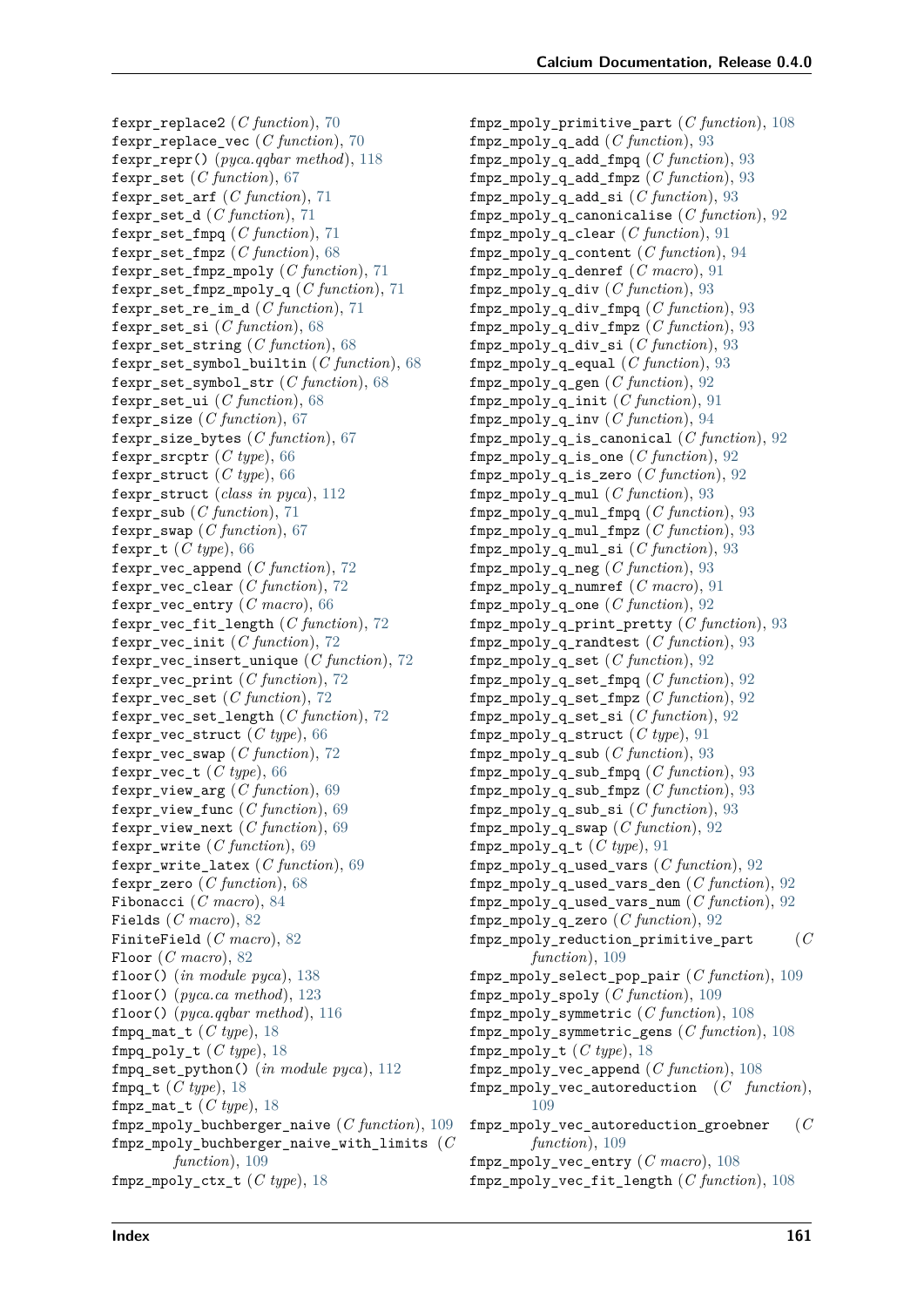fmpz mpoly vec init  $(C function)$ , [108](#page-113-0) fmpz\_mpoly\_vec\_insert\_unique (*C function*), [108](#page-113-0) fmpz\_mpoly\_vec\_is\_autoreduced (*C function*), [109](#page-114-0) fmpz\_mpoly\_vec\_is\_groebner (*C function*), [109](#page-114-0) fmpz\_mpoly\_vec\_print (*C function*), [108](#page-113-0) fmpz\_mpoly\_vec\_randtest\_not\_zero (*C function*), [108](#page-113-0) fmpz\_mpoly\_vec\_set (*C function*), [108](#page-113-0) fmpz\_mpoly\_vec\_set\_length (*C function*), [108](#page-113-0) fmpz\_mpoly\_vec\_set\_primitive\_unique (*C function*), [108](#page-113-0) fmpz\_mpoly\_vec\_struct (*C type*), [108](#page-113-0) fmpz\_mpoly\_vec\_swap (*C function*), [108](#page-113-0) fmpz\_mpoly\_vec\_t (*C type*), [108](#page-113-0) fmpz\_poly\_t (*C type*), [18](#page-23-0) fmpz\_t (*C type*), [18](#page-23-0) fmpz to python int() (*in module pyca*), [112](#page-117-0) For (*C macro*), [73](#page-78-0) FormalLaurentSeries (*C macro*), [82](#page-87-0) FormalPowerSeries (*C macro*), [82](#page-87-0) FormalPuiseuxSeries (*C macro*), [82](#page-87-0) FresnelC (*C macro*), [86](#page-91-0) FresnelS (*C macro*), [86](#page-91-0) from\_param() (*pyca.ca static method*), [119](#page-124-0) from\_param() (*pyca.ca\_ctx static method*), [118](#page-123-0) from\_param() (*pyca.ca\_mat static method*), [130](#page-135-0) from\_param() (*pyca.ca\_poly static method*), [135](#page-140-0) from\_param() (*pyca.ca\_poly\_vec static method*), [135](#page-140-0) from\_param() (*pyca.ca\_vec static method*), [135](#page-140-0) from\_param() (*pyca.fexpr static method*), [113](#page-118-0) from\_param() (*pyca.qqbar static method*), [116](#page-121-0) Fun (*C macro*), [74](#page-79-0)

## G

```
Gamma (C macro), 85
gamma() (in module pyca), 138
gamma() (pyca.ca method), 129
GaussLegendreWeight (C macro), 85
GaussSum (C macro), 87
GCD (C macro), 83
gcd() (pyca.ca_poly method), 137
gd() (in module pyca), 139
GegenbauerC (C macro), 85
GeneralizedBernoulliB (C macro), 87
GeneralizedRiemannHypothesis (C macro), 87
GeneralLinearGroup (C macro), 81
GlaisherConstant (C macro), 76
GoldenRatio (C macro), 76
Greater (C macro), 77
GreaterEqual (C macro), 77
Guess (C macro), 77
```
### H

HankelH1 (*C macro*), [86](#page-91-0) HankelH2 (*C macro*), [86](#page-91-0)

HarmonicNumber (*C macro*), [85](#page-90-0) head() (*pyca.fexpr method*), [114](#page-119-0) HermiteH (*C macro*), [85](#page-90-0) HilbertClassPolynomial (*C macro*), [88](#page-93-0) HilbertMatrix (*C macro*), [81](#page-86-0) HurwitzZeta (*C macro*), [87](#page-92-0) Hypergeometric0F1 (*C macro*), [86](#page-91-0) Hypergeometric0F1Regularized (*C macro*), [87](#page-92-0) Hypergeometric1F1 (*C macro*), [86](#page-91-0) Hypergeometric1F1Regularized (*C macro*), [87](#page-92-0) Hypergeometric1F2 (*C macro*), [86](#page-91-0) Hypergeometric1F2Regularized (*C macro*), [87](#page-92-0) Hypergeometric2F0 (*C macro*), [86](#page-91-0) Hypergeometric2F1 (*C macro*), [86](#page-91-0) Hypergeometric2F1Regularized (*C macro*), [87](#page-92-0) Hypergeometric2F2 (*C macro*), [86](#page-91-0) Hypergeometric2F2Regularized (*C macro*), [87](#page-92-0) Hypergeometric3F2 (*C macro*), [86](#page-91-0) Hypergeometric3F2Regularized (*C macro*), [87](#page-92-0) HypergeometricU (*C macro*), [86](#page-91-0) HypergeometricUStar (*C macro*), [86](#page-91-0) HypergeometricUStarRemainder (*C macro*), [86](#page-91-0)

#### I

i() (*pyca.ca static method*), [121](#page-126-0) IdentityMatrix (*C macro*), [81](#page-86-0) Im (*C macro*), [82](#page-87-0) im() (*in module pyca*), [138](#page-143-0) im() (*pyca.ca method*), [122](#page-127-0) im() (*pyca.qqbar method*), [116](#page-121-0) Implies (*C macro*), [75](#page-80-0) IncompleteBeta (*C macro*), [85](#page-90-0) IncompleteBetaRegularized (*C macro*), [85](#page-90-0) IncompleteEllipticE (*C macro*), [87](#page-92-0) IncompleteEllipticF (*C macro*), [87](#page-92-0) IncompleteEllipticPi (*C macro*), [87](#page-92-0) IndefiniteIntegralEqual (*C macro*), [82](#page-87-0) inf() (*pyca.ca static method*), [119](#page-124-0) Infimum (*C macro*), [80](#page-85-0) Infinity (*C macro*), [79](#page-84-0) inject() (*pyca.fexpr static method*), [113](#page-118-0) IntegersGreaterEqual (*C macro*), [78](#page-83-0) IntegersLessEqual (*C macro*), [78](#page-83-0) Integral (*C macro*), [81](#page-86-0) integral() (*pyca.ca\_poly method*), [137](#page-142-0) Intersection (*C macro*), [75](#page-80-0) Interval (*C macro*), [78](#page-83-0) inv() (*pyca.ca\_mat method*), [132](#page-137-0) inv\_series() (*pyca.ca\_poly method*), [135](#page-140-0) is\_atom() (*pyca.fexpr method*), [114](#page-119-0) is\_atom\_integer() (*pyca.fexpr method*), [114](#page-119-0) is\_integer() (*pyca.qqbar method*), [118](#page-123-0) is\_proper() (*pyca.ca\_poly method*), [138](#page-143-0) is\_rational() (*pyca.qqbar method*), [117](#page-122-0) is\_real() (*pyca.qqbar method*), [117](#page-122-0) is\_symbol() (*pyca.fexpr method*), [114](#page-119-0) IsEven (*C macro*), [83](#page-88-0) IsHolomorphicOn (*C macro*), [81](#page-86-0)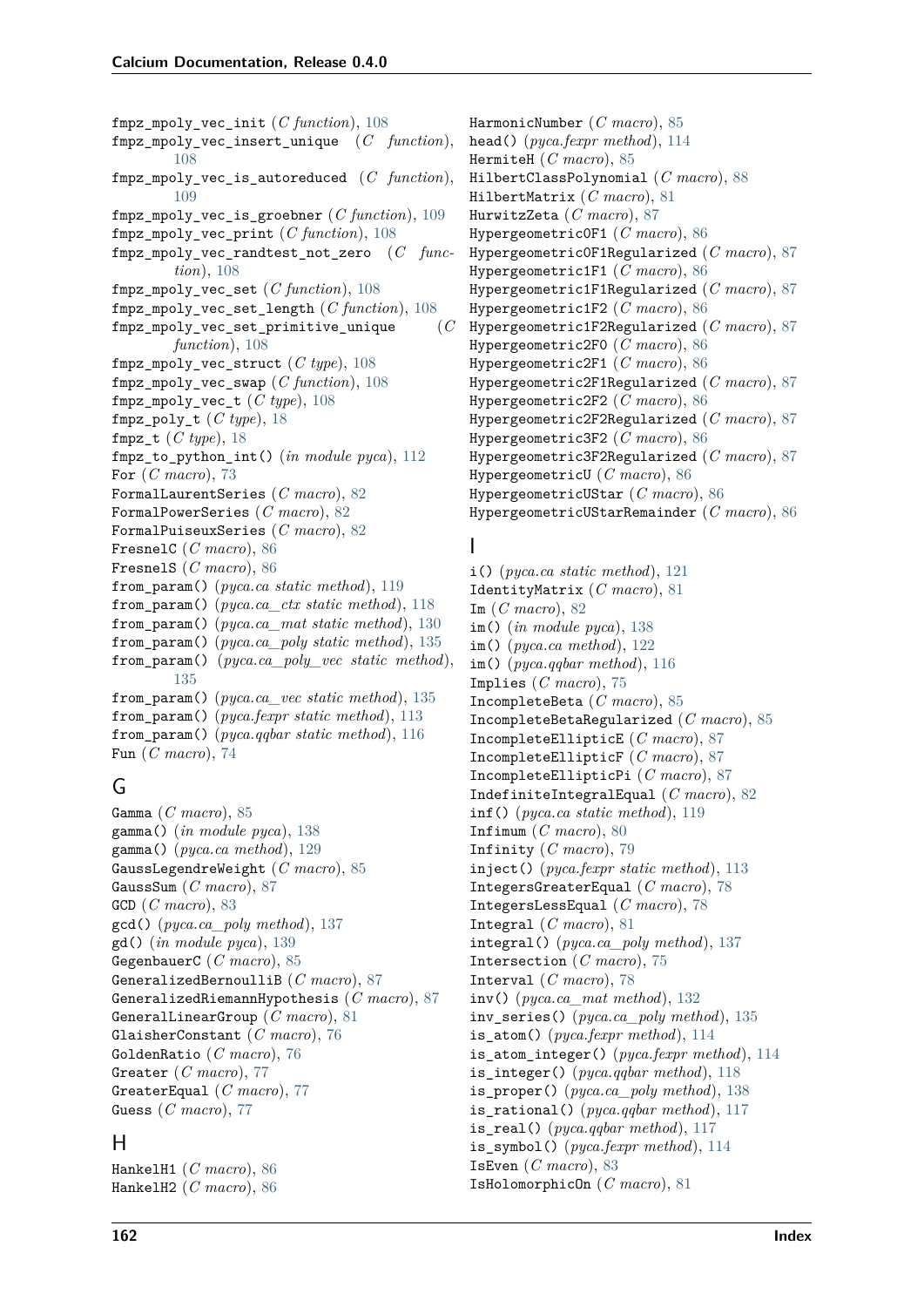IsMeromorphicOn (*C macro*), [81](#page-86-0) IsOdd (*C macro*), [83](#page-88-0) IsPrime (*C macro*), [83](#page-88-0) Item (*C macro*), [75](#page-80-0)

#### J

JacobiP (*C macro*), [85](#page-90-0) JacobiSymbol (*C macro*), [83](#page-88-0) JacobiTheta (*C macro*), [88](#page-93-0) JacobiThetaEpsilon (*C macro*), [88](#page-93-0) JacobiThetaPermutation (*C macro*), [88](#page-93-0) JacobiThetaQ (*C macro*), [88](#page-93-0) jordan\_form() (*pyca.ca\_mat method*), [134](#page-139-0)

### K

KeiperLiLambda (*C macro*), [87](#page-92-0) KhinchinConstant (*C macro*), [76](#page-81-0) KroneckerDelta (*C macro*), [83](#page-88-0) KroneckerSymbol (*C macro*), [83](#page-88-0)

### L

LaguerreL (*C macro*), [85](#page-90-0) LambertW (*C macro*), [84](#page-89-0) LandauG (*C macro*), [84](#page-89-0) latex() (*pyca.fexpr method*), [113](#page-118-0) latex\_test\_report() (*in module pyca*), [140](#page-145-0) Lattice (*C macro*), [78](#page-83-0) LCM (*C macro*), [83](#page-88-0) LeftLimit (*C macro*), [80](#page-85-0) LegendreP (*C macro*), [85](#page-90-0) LegendrePolynomialZero (*C macro*), [85](#page-90-0) LegendreSymbol (*C macro*), [83](#page-88-0) Length (*C macro*), [75](#page-80-0) length (*pyca.ca\_poly\_struct attribute*), [113](#page-118-0) length (*pyca.ca\_poly\_vec\_struct attribute*), [113](#page-118-0) length (*pyca.ca\_vec\_struct attribute*), [113](#page-118-0) LerchPhi (*C macro*), [87](#page-92-0) Less (*C macro*), [77](#page-82-0) LessEqual (*C macro*), [77](#page-82-0) Limit (*C macro*), [80](#page-85-0) LiouvilleLambda (*C macro*), [83](#page-88-0) List (*C macro*), [75](#page-80-0) Log (*C macro*), [83](#page-88-0) log() (*in module pyca*), [138](#page-143-0) log() (*pyca.ca method*), [124](#page-129-0) log() (*pyca.ca\_mat method*), [134](#page-139-0) log\_series() (*pyca.ca\_poly method*), [136](#page-141-0) LogBarnesG (*C macro*), [85](#page-90-0) LogBarnesGRemainder (*C macro*), [85](#page-90-0) LogGamma (*C macro*), [85](#page-90-0) Logic (*C macro*), [89](#page-94-0) LogIntegral (*C macro*), [85](#page-90-0) LowerGamma (*C macro*), [85](#page-90-0)

### M

Matrices (*C macro*), [81](#page-86-0) Matrix (*C macro*), [81](#page-86-0) Matrix2x2 (*C macro*), [81](#page-86-0) Max (*C macro*), [82](#page-87-0) Maximum (*C macro*), [80](#page-85-0) MeromorphicDerivative (*C macro*), [80](#page-85-0) MeromorphicLimit (*C macro*), [80](#page-85-0) Min (*C macro*), [82](#page-87-0) Minimum (*C macro*), [80](#page-85-0) minpoly() (*pyca.qqbar method*), [117](#page-122-0) Mod (*C macro*), [83](#page-88-0) ModularGroupAction (*C macro*), [88](#page-93-0) ModularGroupFundamentalDomain (*C macro*), [88](#page-93-0) ModularJ (*C macro*), [88](#page-93-0) ModularLambda (*C macro*), [88](#page-93-0) ModularLambdaFundamentalDomain (*C macro*), [88](#page-93-0) module pyca, [111](#page-116-1) MoebiusMu (*C macro*), [83](#page-88-0) monic() (*pyca.ca\_poly method*), [137](#page-142-0) Mul (*C macro*), [77](#page-82-0) mul\_series() (*pyca.ca\_poly method*), [135](#page-140-0) MultiZetaValue (*C macro*), [87](#page-92-0)

### N

nargs() (*pyca.fexpr method*), [114](#page-119-0) ncols() (*pyca.ca\_mat method*), [131](#page-136-0) Neg (*C macro*), [77](#page-82-0) nf\_elem\_t (*C type*), [18](#page-23-0) nf\_t (*C type*), [18](#page-23-0) NN (*C macro*), [77](#page-82-0) Not (*C macro*), [74](#page-79-0) NotElement (*C macro*), [75](#page-80-0) NotEqual (*C macro*), [74](#page-79-0) nrows() (*pyca.ca\_mat method*), [131](#page-136-0) nstr() (*pyca.ca method*), [121](#page-126-0) nstr() (*pyca.fexpr method*), [114](#page-119-0) num\_leaves() (*pyca.fexpr method*), [113](#page-118-0) NumberE (*C macro*), [76](#page-81-0) NumberI (*C macro*), [76](#page-81-0) nwords() (*pyca.fexpr method*), [113](#page-118-0)

### $\Omega$

One (*C macro*), [82](#page-87-0) OpenClosedInterval (*C macro*), [78](#page-83-0) OpenComplexDisk (*C macro*), [78](#page-83-0) OpenInterval (*C macro*), [78](#page-83-0) OpenRealBall (*C macro*), [78](#page-83-0) operands\_with\_same\_context() (*pyca.ca static method*), [121](#page-126-0) operands\_with\_same\_context() (*pyca.ca\_mat static method*), [131](#page-136-0) operands\_with\_same\_context() (*pyca.ca\_poly static method*), [135](#page-140-0) Or (*C macro*), [74](#page-79-0) Otherwise (*C macro*), [75](#page-80-0)

### P

p() (*pyca.qqbar method*), [118](#page-123-0) pair\_t (*C type*), [110](#page-115-0) pairs\_append (*C function*), [110](#page-115-0)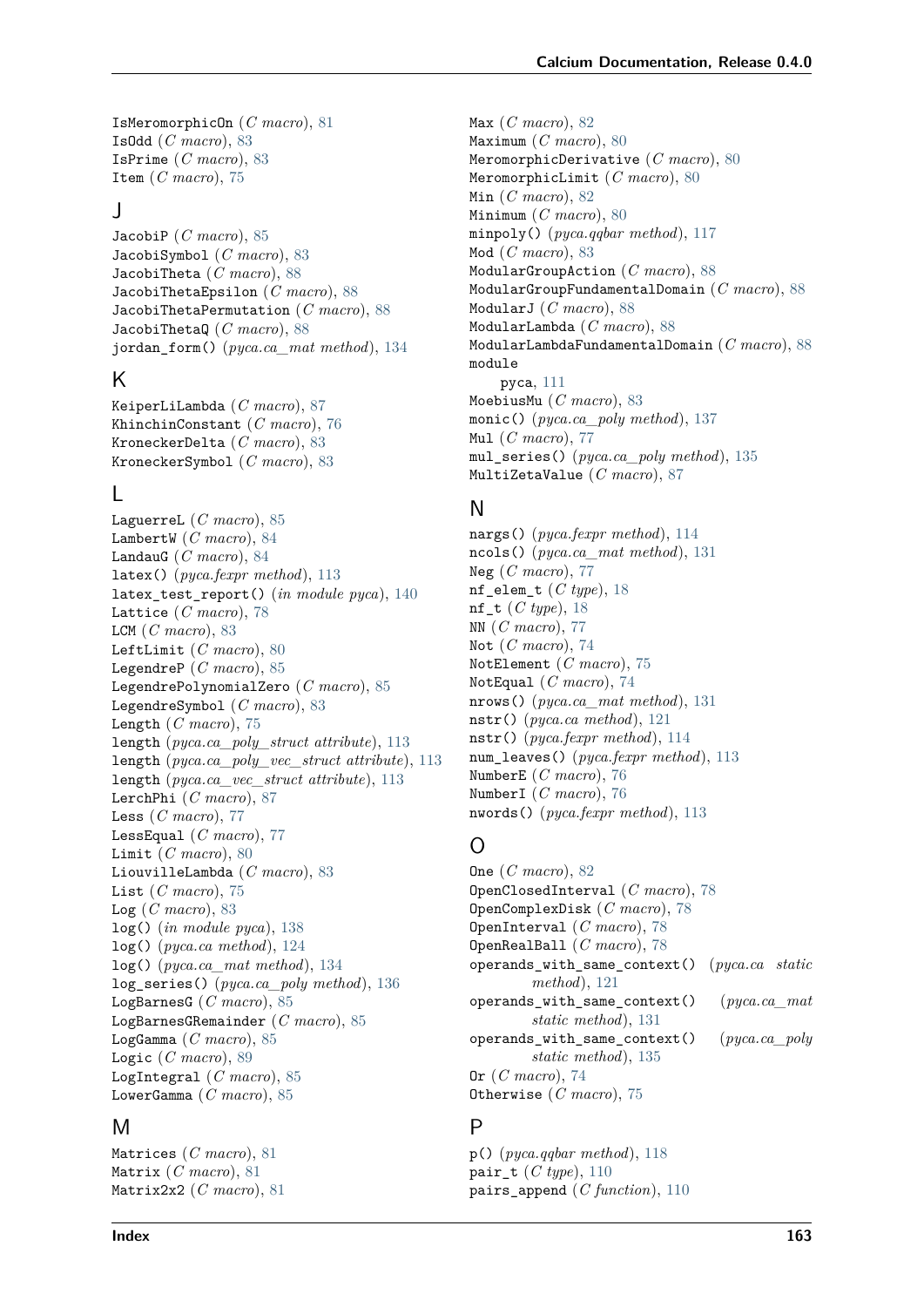pairs\_clear (*C function*), [110](#page-115-0) pairs\_fit\_length (*C function*), [110](#page-115-0) pairs\_init (*C function*), [110](#page-115-0) pairs\_insert\_unique (*C function*), [110](#page-115-0) pairs\_struct (*C type*), [110](#page-115-0) pairs\_t (*C type*), [110](#page-115-0) Parentheses (*C macro*), [88](#page-93-0) PartitionsP (*C macro*), [84](#page-89-0) Path (*C macro*), [81](#page-86-0) Pi (*C macro*), [76](#page-81-0) pi() (*pyca.ca static method*), [120](#page-125-0) Pol (*C macro*), [82](#page-87-0) Poles (*C macro*), [81](#page-86-0) poly (*pyca.qqbar\_struct attribute*), [112](#page-117-0) PolyLog (*C macro*), [87](#page-92-0) Polynomial (*C macro*), [82](#page-87-0) polynomial\_roots() (*pyca.qqbar static method*), [116](#page-121-0) PolynomialDegree (*C macro*), [82](#page-87-0) PolynomialFractions (*C macro*), [82](#page-87-0) PolynomialRootIndexed (*C macro*), [77](#page-82-0) PolynomialRootNearest (*C macro*), [77](#page-82-0) Polynomials (*C macro*), [82](#page-87-0) Pos (*C macro*), [77](#page-82-0) Pow (*C macro*), [77](#page-82-0) pow\_arithmetic() (*pyca.ca method*), [121](#page-126-0) Prime (*C macro*), [83](#page-88-0) PrimePi (*C macro*), [83](#page-88-0) PrimeProduct (*C macro*), [79](#page-84-0) Primes (*C macro*), [78](#page-83-0) PrimeSum (*C macro*), [79](#page-84-0) PrimitiveDirichletCharacters (*C macro*), [87](#page-92-0)  ${\tt PrimitiveReducedPositiveIntegralBinaryQuadra}$   ${\tt q\bar q\bar q\bar q\bar s}$   ${\tt S\bar s\bar s}$  aluate\_fmpq\_poly  $(C\ function),\ 102$  $(C\ function),\ 102$ (*C macro*), [88](#page-93-0) prod() (*in module pyca*), [139](#page-144-0) Product (*C macro*), [79](#page-84-0) ProjectiveComplexNumbers (*C macro*), [79](#page-84-0) ProjectiveRealNumbers (*C macro*), [79](#page-84-0) PSL2Z (*C macro*), [81](#page-86-0) pyca module, [111](#page-116-1)

### $\Omega$

q() (*pyca.qqbar method*), [118](#page-123-0) QQ (*C macro*), [77](#page-82-0) qqbar (*class in pyca*), [115](#page-120-0) qqbar\_abs (*C function*), [99](#page-104-0) qqbar\_abs2 (*C function*), [99](#page-104-0) qqbar\_acos\_pi (*C function*), [103](#page-108-0) qqbar\_acot\_pi (*C function*), [103](#page-108-0) qqbar\_acsc\_pi (*C function*), [103](#page-108-0) qqbar\_add (*C function*), [99](#page-104-0) qqbar\_add\_fmpq (*C function*), [99](#page-104-0) qqbar\_add\_fmpz (*C function*), [99](#page-104-0) qqbar\_add\_si (*C function*), [99](#page-104-0) qqbar\_add\_ui (*C function*), [99](#page-104-0) qqbar\_asec\_pi (*C function*), [103](#page-108-0) qqbar\_asin\_pi (*C function*), [103](#page-108-0) qqbar\_atan\_pi (*C function*), [103](#page-108-0) qqbar\_binary\_op (*C function*), [107](#page-112-0) qqbar\_binop\_within\_limits (*C function*), [96](#page-101-0) qqbar\_cache\_enclosure (*C function*), [101](#page-106-0) qqbar\_ceil (*C function*), [99](#page-104-0) qqbar\_clear (*C function*), [95](#page-100-0) qqbar\_cmp\_im (*C function*), [98](#page-103-0) qqbar\_cmp\_re (*C function*), [98](#page-103-0) qqbar\_cmp\_root\_order (*C function*), [98](#page-103-0) qqbar\_cmpabs (*C function*), [98](#page-103-0) qqbar\_cmpabs\_im (*C function*), [98](#page-103-0) qqbar\_cmpabs\_re (*C function*), [98](#page-103-0) QQBAR\_COEFFS (*C macro*), [95](#page-100-0) qqbar\_conj (*C function*), [99](#page-104-0) qqbar\_conjugates (*C function*), [101](#page-106-0) qqbar\_cos\_pi (*C function*), [103](#page-108-0) qqbar\_cot\_pi (*C function*), [103](#page-108-0) qqbar\_csc\_pi (*C function*), [103](#page-108-0) qqbar\_csgn (*C function*), [99](#page-104-0) qqbar\_degree (*C function*), [96](#page-101-0) qqbar\_denominator (*C function*), [101](#page-106-0) qqbar\_div (*C function*), [100](#page-105-0) qqbar\_div\_fmpq (*C function*), [100](#page-105-0) qqbar\_div\_fmpz (*C function*), [100](#page-105-0) qqbar\_div\_si (*C function*), [100](#page-105-0) qqbar\_div\_ui (*C function*), [100](#page-105-0) qqbar eigenvalues fmpq mat  $(C function)$ , [102](#page-107-0) qqbar eigenvalues fmpz mat  $(C function)$ , [102](#page-107-0) QQBAR\_ENCLOSURE (*C macro*), [95](#page-100-0) qqbar\_enclosure\_raw (*C function*), [107](#page-112-0) qqbar\_equal (*C function*), [98](#page-103-0) qqbar\_equal\_fmpq\_poly\_val (*C function*), [98](#page-103-0) qqbar\_evaluate\_fmpz\_mpoly (*C function*), [102](#page-107-0) qqbar\_evaluate\_fmpz\_mpoly\_horner (*C function*), [102](#page-107-0) qqbar evaluate fmpz mpoly iter  $(C$  function), [102](#page-107-0) qqbar\_evaluate\_fmpz\_poly (*C function*), [102](#page-107-0) qqbar exp pi i  $(C function)$ , [103](#page-108-0) qqbar\_express\_in\_field (*C function*), [104](#page-109-0) qqbar\_floor (*C function*), [99](#page-104-0) qqbar\_fmpq\_div (*C function*), [100](#page-105-0) qqbar\_fmpq\_pow\_si\_ui (*C function*), [101](#page-106-0) qqbar\_fmpq\_root\_ui (*C function*), [100](#page-105-0) qqbar\_fmpq\_sub (*C function*), [99](#page-104-0) qqbar\_fmpz\_div (*C function*), [100](#page-105-0) qqbar\_fmpz\_poly\_composed\_op (*C function*), [107](#page-112-0) qqbar\_fmpz\_sub (*C function*), [99](#page-104-0) qqbar get acb  $(C$  *function*), [101](#page-106-0) qqbar\_get\_arb (*C function*), [101](#page-106-0) qqbar\_get\_arb\_im (*C function*), [101](#page-106-0) qqbar\_get\_arb\_re (*C function*), [101](#page-106-0) qqbar\_get\_fexpr\_formula (*C function*), [105](#page-110-0) qqbar\_get\_fexpr\_formula.QQBAR\_FORMULA\_ALL (*C macro*), [106](#page-111-0) qqbar\_get\_fexpr\_formula.QQBAR\_FORMULA\_AUTO\_FORM (*C macro*), [106](#page-111-0)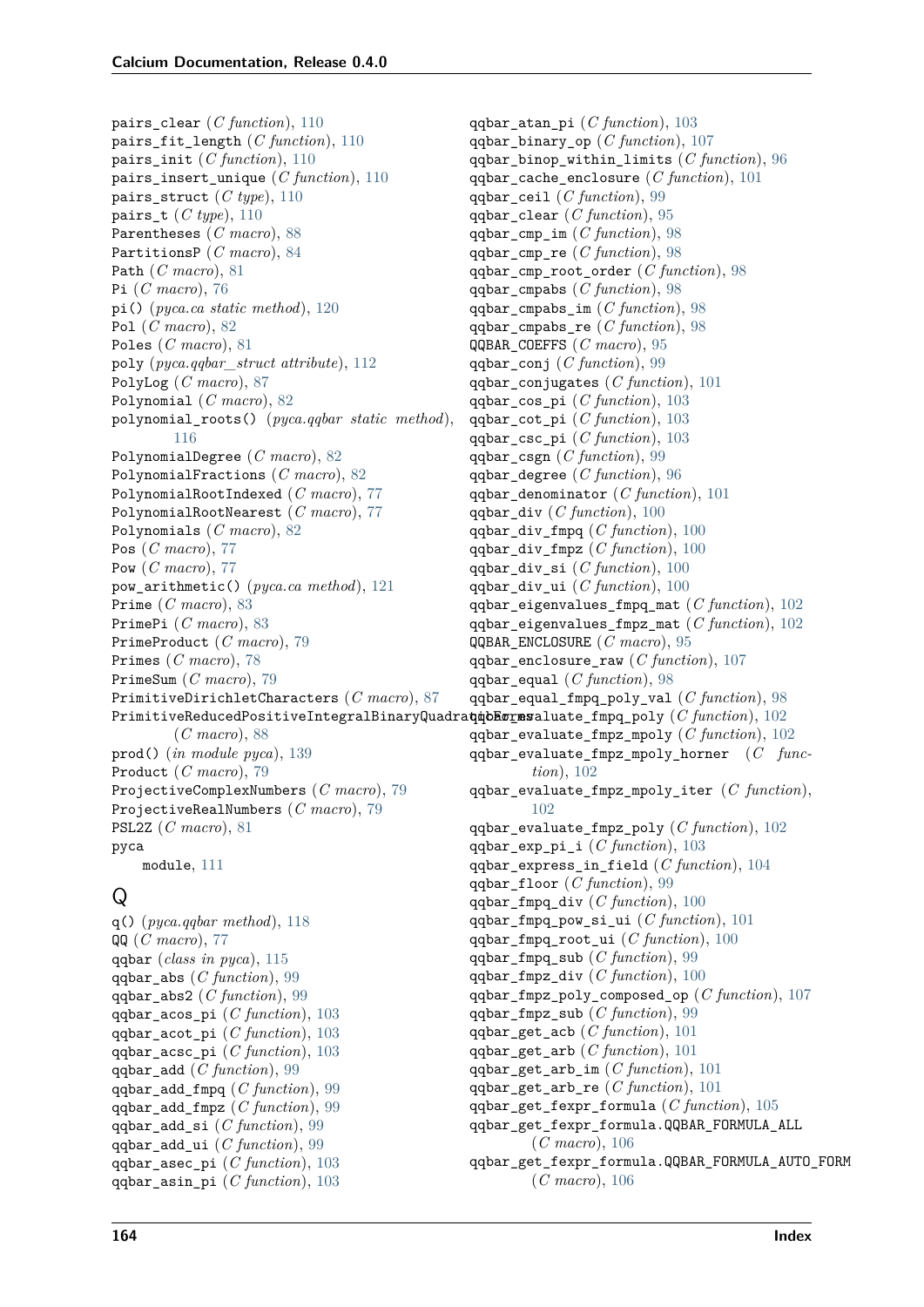qqbar\_get\_fexpr\_formula.QQBAR\_FORMULA\_CUBICS qqbar\_numerator (*C function*), [101](#page-106-0) (*C macro*), [106](#page-111-0) qqbar\_get\_fexpr\_formula.QQBAR\_FORMULA\_CYCLOTOMICS qqbar\_phi (*C function*), [97](#page-102-0) (*C macro*), [106](#page-111-0)  $\mathsf{q}\mathsf{q}\mathsf{bar\_f}$ expr\_formula.QQBAR\_FORMULA\_DEFLAT $\mathsf{q}\mathsf{q}\mathsf{bar\_pow}$   $(C\mathit{function}),\,101$  $(C\mathit{function}),\,101$ (*C macro*), [106](#page-111-0)  $\texttt{qqbar\_get\_fexpr\_formula}.$  QQBAR\_FORMULA\_DEPRES $\texttt{qqbar}$  ber $\texttt{qqbar}$   $\texttt{pow\_fmpz}$   $(C\textit{function}),\text{ 100}$  $(C\textit{function}),\text{ 100}$  $(C\textit{function}),\text{ 100}$ (*C macro*), [106](#page-111-0) qqbar\_get\_fexpr\_formula.QQBAR\_FORMULA\_EXP\_FORM qqbar\_pow\_ui (*C function*), [100](#page-105-0) (*C macro*), [106](#page-111-0) qqbar\_get\_fexpr\_formula.QQBAR\_FORMULA\_GAUSSIANS qqbar\_printn (*C function*), [97](#page-102-0) (*C macro*), [106](#page-111-0) qqbar\_get\_fexpr\_formula.QQBAR\_FORMULA\_QUADRAT**qC8**r\_ptr  $(C\ type)$ ,  $95$ (*C macro*), [106](#page-111-0) qqbar\_get\_fexpr\_formula.QQBAR\_FORMULA\_QUARTICS qqbar\_randtest\_nonreal (*C function*), [98](#page-103-0) (*C macro*), [106](#page-111-0) qqbar\_get\_fexpr\_formula.QQBAR\_FORMULA\_QUINTICS qqbar\_re (*C function*), [99](#page-104-0) (*C macro*), [106](#page-111-0)  $\mathtt{qqbar\_get\_fexpr\_formula}$ .QQBAR\_FORMULA\_RADICA**qqE@R**Mroot\_of\_unity  $(C\text{ function}),\ 103$  $(C\text{ function}),\ 103$ (*C macro*), [106](#page-111-0) qqbar\_get\_fexpr\_formula.QQBAR\_FORMULA\_SEPARATHONIr\_roots\_fmpq\_poly (*C function*), [102](#page-107-0) (*C macro*), [106](#page-111-0) qqbar\_get\_fexpr\_formula.QQBAR\_FORMULA\_TRIG\_FORM qqbar\_rsqrt (*C function*), [100](#page-105-0) (*C macro*), [106](#page-111-0) qqbar\_get\_fexpr\_repr (*C function*), [105](#page-110-0) qqbar\_get\_fexpr\_root\_indexed (*C function*), [105](#page-110-0) qqbar\_get\_fexpr\_root\_nearest (*C function*), [105](#page-110-0) qqbar\_get\_fmpq (*C function*), [97](#page-102-0) qqbar\_get\_fmpz (*C function*), [97](#page-102-0) qqbar\_get\_quadratic (*C function*), [104](#page-109-0) qqbar\_guess (*C function*), [104](#page-109-0) qqbar\_hash (*C function*), [98](#page-103-0) qqbar\_height (*C function*), [96](#page-101-0) qqbar\_height\_bits (*C function*), [96](#page-101-0) qqbar\_i (*C function*), [97](#page-102-0) qqbar\_im (*C function*), [99](#page-104-0) qqbar\_init (*C function*), [95](#page-100-0) qqbar\_inv (*C function*), [100](#page-105-0) qqbar\_is\_algebraic\_integer (*C function*), [96](#page-101-0) qqbar\_is\_i (*C function*), [96](#page-101-0) qqbar\_is\_integer (*C function*), [96](#page-101-0) qqbar\_is\_neg\_i (*C function*), [96](#page-101-0) qqbar\_is\_neg\_one (*C function*), [96](#page-101-0) qqbar\_is\_one (*C function*), [96](#page-101-0) qqbar\_is\_rational (*C function*), [96](#page-101-0) qqbar\_is\_real (*C function*), [96](#page-101-0) qqbar\_is\_root\_of\_unity (*C function*), [103](#page-108-0) qqbar\_is\_zero (*C function*), [96](#page-101-0) qqbar\_log\_pi\_i (*C function*), [103](#page-108-0) qqbar\_mul (*C function*), [100](#page-105-0) qqbar\_mul\_2exp\_si (*C function*), [100](#page-105-0) qqbar\_mul\_fmpq (*C function*), [100](#page-105-0) qqbar\_mul\_fmpz (*C function*), [100](#page-105-0) qqbar\_mul\_si (*C function*), [100](#page-105-0) qqbar\_mul\_ui (*C function*), [100](#page-105-0) qqbar\_neg (*C function*), [99](#page-104-0) qqbar\_one (*C function*), [97](#page-102-0) QQBAR\_POLY (*C macro*), [95](#page-100-0) qqbar\_pow\_fmpq (*C function*), [100](#page-105-0) qqbar\_pow\_si (*C function*), [100](#page-105-0) qqbar\_print (*C function*), [97](#page-102-0) qqbar\_printnd (*C function*), [97](#page-102-0) qqbar\_randtest (*C function*), [98](#page-103-0) qqbar\_randtest\_real (*C function*), [98](#page-103-0) qqbar\_re\_im (*C function*), [99](#page-104-0) qqbar\_root\_ui (*C function*), [100](#page-105-0) qqbar\_roots\_fmpz\_poly (*C function*), [102](#page-107-0) qqbar\_scalar\_op (*C function*), [100](#page-105-0) qqbar\_sec\_pi (*C function*), [103](#page-108-0) qqbar\_set (*C function*), [96](#page-101-0) qqbar\_set\_d (*C function*), [96](#page-101-0) qqbar\_set\_fexpr (*C function*), [105](#page-110-0) qqbar\_set\_fmpq (*C function*), [96](#page-101-0) qqbar\_set\_fmpz (*C function*), [96](#page-101-0) qqbar set re im  $(C$  *function*), [96](#page-101-0) qqbar\_set\_re\_im\_d (*C function*), [96](#page-101-0) qqbar\_set\_si (*C function*), [96](#page-101-0) qqbar\_set\_ui (*C function*), [96](#page-101-0) qqbar\_sgn (*C function*), [99](#page-104-0) qqbar\_sgn\_im (*C function*), [99](#page-104-0) qqbar\_sgn\_re (*C function*), [99](#page-104-0) qqbar\_si\_div (*C function*), [100](#page-105-0) qqbar\_si\_sub (*C function*), [99](#page-104-0) qqbar\_sin\_pi (*C function*), [103](#page-108-0) qqbar\_sqr (*C function*), [100](#page-105-0) qqbar\_sqrt (*C function*), [100](#page-105-0) qqbar\_sqrt\_ui (*C function*), [100](#page-105-0) qqbar\_srcptr (*C type*), [95](#page-100-0) qqbar\_struct (*C type*), [95](#page-100-0) qqbar\_struct (*class in pyca*), [112](#page-117-0) qqbar\_sub (*C function*), [99](#page-104-0) qqbar\_sub\_fmpq (*C function*), [99](#page-104-0) qqbar\_sub\_fmpz (*C function*), [99](#page-104-0) qqbar sub si  $(C$  *function*), [99](#page-104-0) qqbar\_sub\_ui (*C function*), [99](#page-104-0) qqbar\_swap (*C function*), [96](#page-101-0) qqbar\_t (*C type*), [95](#page-100-0) qqbar\_tan\_pi (*C function*), [103](#page-108-0) qqbar\_ui\_div (*C function*), [100](#page-105-0) qqbar\_ui\_sub (*C function*), [99](#page-104-0) qqbar\_within\_limits (*C function*), [96](#page-101-0) qqbar\_zero (*C function*), [97](#page-102-0)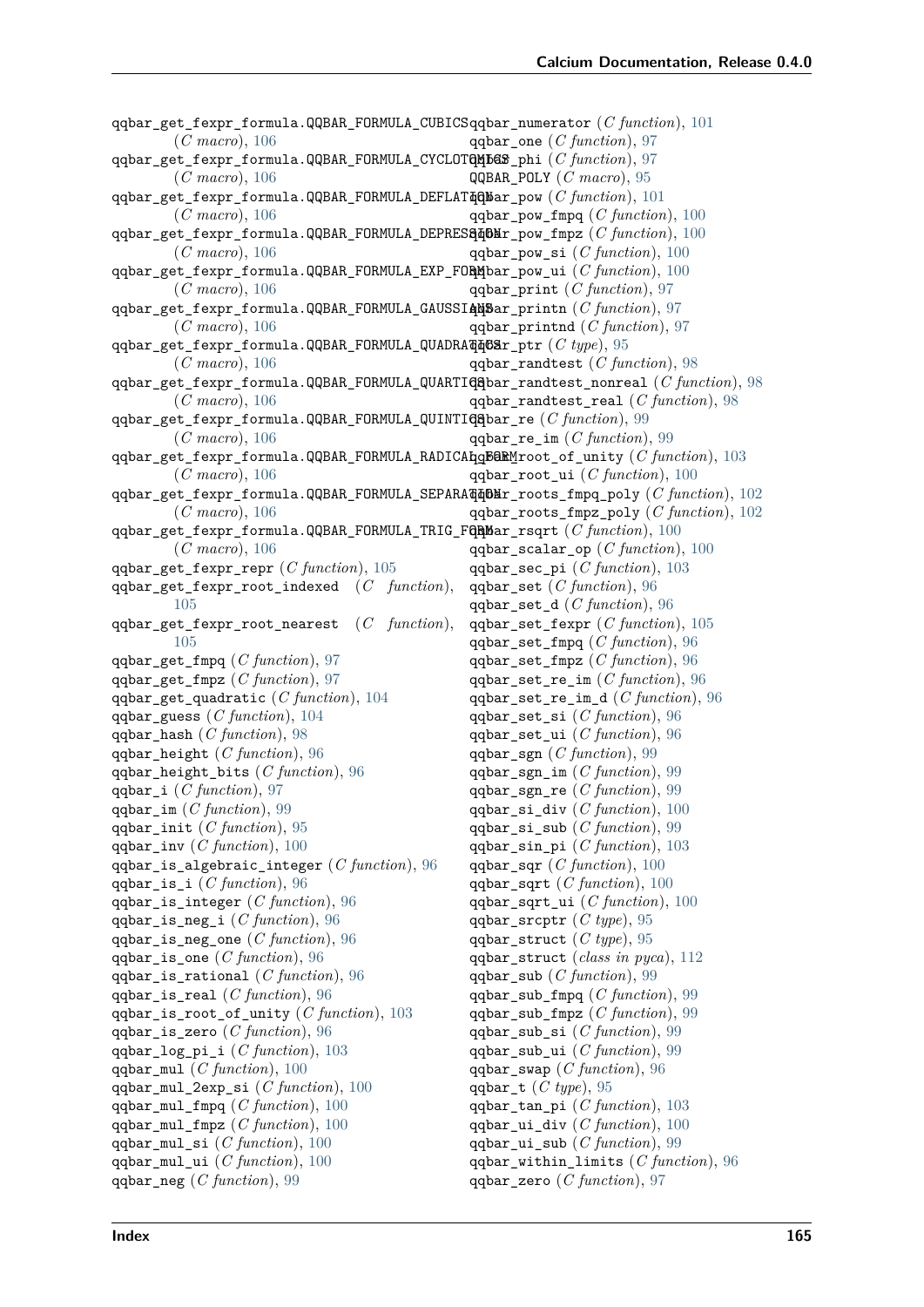QSeriesCoefficient (*C macro*), [82](#page-87-0) QuotientRing (*C macro*), [82](#page-87-0)

#### R

r (*pyca.ca\_mat\_struct attribute*), [112](#page-117-0) Range (*C macro*), [78](#page-83-0) rank() (*pyca.ca\_mat method*), [132](#page-137-0) Re (*C macro*), [82](#page-87-0) re() (*in module pyca*), [138](#page-143-0) re() (*pyca.ca method*), [122](#page-127-0) re() (*pyca.qqbar method*), [116](#page-121-0) RealAbs (*C macro*), [82](#page-87-0) RealAlgebraicNumbers (*C macro*), [78](#page-83-0) RealBall (*C macro*), [78](#page-83-0) RealDerivative (*C macro*), [80](#page-85-0) RealInfinities (*C macro*), [79](#page-84-0) RealLimit (*C macro*), [80](#page-85-0) RealSignedInfinities (*C macro*), [79](#page-84-0) RealSingularityClosure (*C macro*), [79](#page-84-0) Repeat (*C macro*), [74](#page-79-0) replace() (*pyca.fexpr method*), [114](#page-119-0) Residue (*C macro*), [81](#page-86-0) rewrite\_cnf() (*pyca.ca method*), [122](#page-127-0) RiemannHypothesis (*C macro*), [87](#page-92-0) RiemannXi (*C macro*), [87](#page-92-0) RiemannZeta (*C macro*), [87](#page-92-0) RiemannZetaZero (*C macro*), [87](#page-92-0) right\_kernel() (*pyca.ca\_mat method*), [133](#page-138-0) RightLimit (*C macro*), [80](#page-85-0) Rings (*C macro*), [82](#page-87-0) RisingFactorial (*C macro*), [85](#page-90-0) Root (*C macro*), [77](#page-82-0) root() (*pyca.qqbar method*), [116](#page-121-0) RootOfUnity (*C macro*), [76](#page-81-0) roots() (*pyca.ca\_poly method*), [137](#page-142-0) Row (*C macro*), [81](#page-86-0) RowMatrix (*C macro*), [81](#page-86-0) rows (*pyca.ca\_mat\_struct attribute*), [112](#page-117-0) RR (*C macro*), [77](#page-82-0) rref() (*pyca.ca\_mat method*), [132](#page-137-0)

### S

Same (*C macro*), [74](#page-79-0) Sec (*C macro*), [83](#page-88-0) Sech (*C macro*), [83](#page-88-0) SequenceLimit (*C macro*), [80](#page-85-0) SequenceLimitInferior (*C macro*), [80](#page-85-0) SequenceLimitSuperior (*C macro*), [80](#page-85-0) Ser (*C macro*), [82](#page-87-0) Set (*C macro*), [75](#page-80-0) SetMinus (*C macro*), [76](#page-81-0) Sets (*C macro*), [76](#page-81-0) sgn() (*in module pyca*), [138](#page-143-0) sgn() (*pyca.ca method*), [123](#page-128-0) sgn() (*pyca.qqbar method*), [116](#page-121-0) ShowExpandedNormalForm (*C macro*), [89](#page-94-0) Sign (*C macro*), [82](#page-87-0) sign() (*in module pyca*), [138](#page-143-0)

sign() (*pyca.ca method*), [123](#page-128-0) sign() (*pyca.qqbar method*), [116](#page-121-0) SignExtendedComplexNumbers (*C macro*), [79](#page-84-0) Sin (*C macro*), [83](#page-88-0) sin() (*in module pyca*), [139](#page-144-0) sin() (*pyca.ca method*), [125](#page-130-0) Sinc (*C macro*), [84](#page-89-0) SingularValues (*C macro*), [81](#page-86-0) Sinh (*C macro*), [83](#page-88-0) sinh() (*in module pyca*), [139](#page-144-0) SinhIntegral (*C macro*), [86](#page-91-0) SinIntegral (*C macro*), [86](#page-91-0) size\_bytes() (*pyca.fexpr method*), [113](#page-118-0) SL2Z (*C macro*), [81](#page-86-0) SloaneA (*C macro*), [84](#page-89-0) slong (*C type*), [18](#page-23-0) Solutions (*C macro*), [80](#page-85-0) solve() (*pyca.ca\_mat method*), [133](#page-138-0) SpecialLinearGroup (*C macro*), [81](#page-86-0) Spectrum (*C macro*), [81](#page-86-0) SphericalHarmonicY (*C macro*), [85](#page-90-0) Sqrt (*C macro*), [77](#page-82-0) sqrt() (*in module pyca*), [138](#page-143-0) sqrt() (*pyca.ca method*), [124](#page-129-0) sqrt() (*pyca.qqbar method*), [116](#page-121-0) squarefree\_part() (*pyca.ca\_poly method*), [137](#page-142-0) SquaresR (*C macro*), [83](#page-88-0) Step (*C macro*), [74](#page-79-0) StieltjesGamma (*C macro*), [87](#page-92-0) StirlingCycle (*C macro*), [84](#page-89-0) StirlingS1 (*C macro*), [84](#page-89-0) StirlingS2 (*C macro*), [84](#page-89-0) StirlingSeriesRemainder (*C macro*), [85](#page-90-0) Sub (*C macro*), [77](#page-82-0) Subscript (*C macro*), [89](#page-94-0) Subset (*C macro*), [76](#page-81-0) SubsetEqual (*C macro*), [76](#page-81-0) Subsets (*C macro*), [76](#page-81-0) Sum (*C macro*), [79](#page-84-0) Supremum (*C macro*), [80](#page-85-0) SymmetricPolynomial (*C macro*), [84](#page-89-0)

### $\top$

table() (*pyca.ca\_mat method*), [131](#page-136-0) Tan (*C macro*), [83](#page-88-0) tan() (*in module pyca*), [139](#page-144-0) tan() (*pyca.ca method*), [126](#page-131-0) Tanh (*C macro*), [83](#page-88-0) tanh() (*in module pyca*), [139](#page-144-0) test\_comparisons() (*in module pyca*), [140](#page-145-0) test\_context\_switch() (*in module pyca*), [139](#page-144-0) test\_conversions() (*in module pyca*), [139](#page-144-0) test\_erf() (*in module pyca*), [139](#page-144-0) test\_exp() (*in module pyca*), [139](#page-144-0) test\_floor\_ceil() (*in module pyca*), [139](#page-144-0) test\_gamma() (*in module pyca*), [139](#page-144-0) test\_gudermannian() (*in module pyca*), [139](#page-144-0)